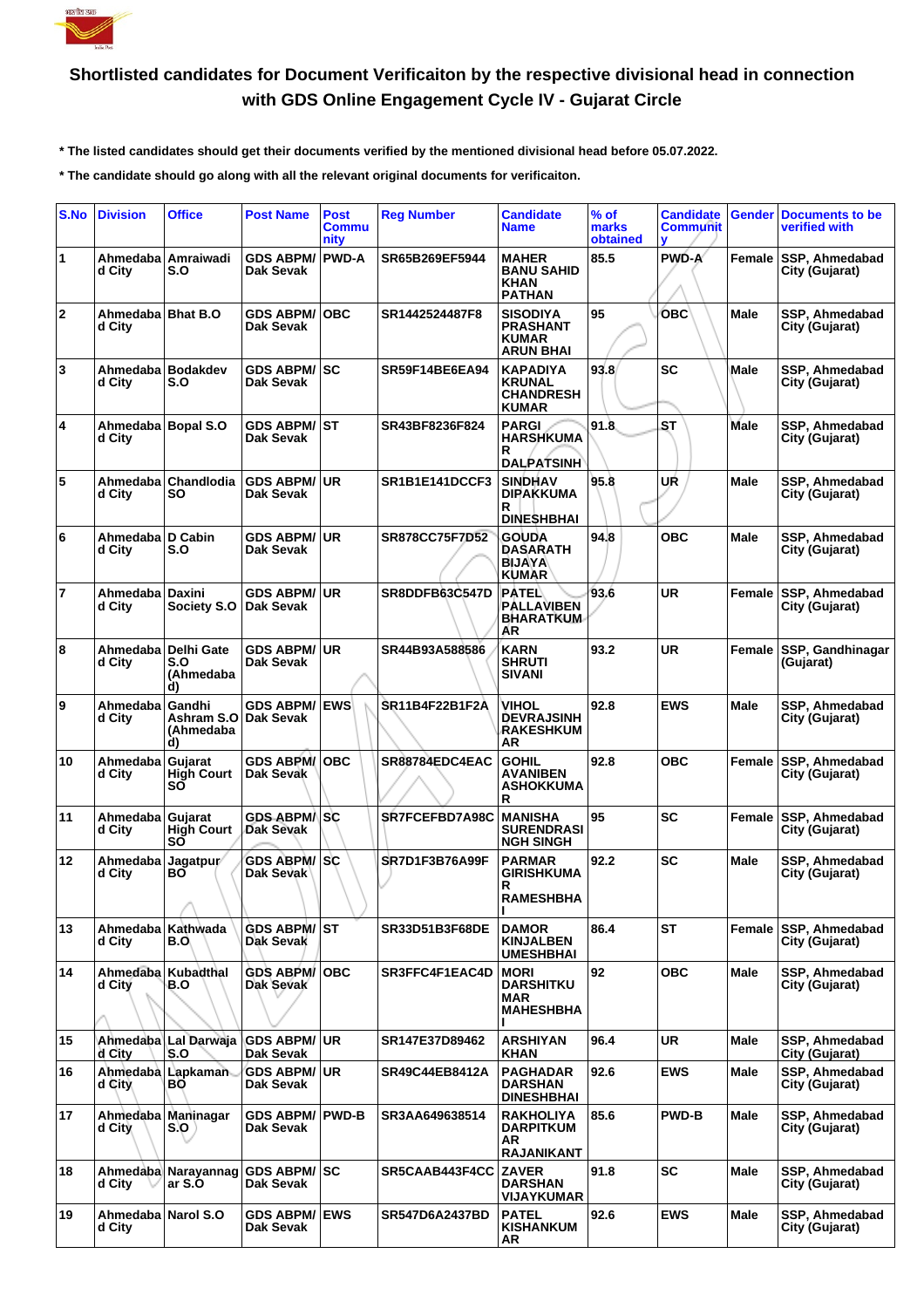| 20 | Ahmedaba Narol S.O<br>d City  |                                          | <b>GDS ABPM/</b><br>Dak Sevak    | <b>UR</b>       | SR8CB9DDB38DE2 MAKWANA | <b>PINALBEN</b><br><b>ALPESHBHAI</b>                                         | 92   | <b>OBC</b> | Female      | SSP, Ahmedabad<br>City (Gujarat)        |
|----|-------------------------------|------------------------------------------|----------------------------------|-----------------|------------------------|------------------------------------------------------------------------------|------|------------|-------------|-----------------------------------------|
| 21 | d City                        | Ahmedaba   Nava Vadaj<br>S.O             | <b>GDS ABPM/</b><br>Dak Sevak    | UR              | <b>SR64F5374BBD3E</b>  | <b>PARMAR</b><br><b>DEVANGIBEN</b><br><b>ASHOKBHAI</b>                       | 94   | <b>OBC</b> | Female      | SSP, Ahmedabad<br>City (Gujarat)        |
| 22 | Ahmedaba<br>d City            | Nikol S.O                                | <b>GDS ABPM/</b><br>Dak Sevak    | <b>UR</b>       | SR72B4F9BCF4EA         | <b>VARU</b><br><b>CHINTANKU</b><br><b>MAR</b><br><b>BHUPATBHAI</b>           | 92.2 | <b>UR</b>  | Male        | SSP, Ahmedabad<br>City (Gujarat)        |
| 23 | Ahmedaba Nikol S.O<br>d City  |                                          | <b>GDS ABPM/</b><br>Dak Sevak    | <b>UR</b>       | <b>SR1737E88EEAB8</b>  | <b>PATEL JAY</b><br><b>ASHOKBHAI</b>                                         | 92.4 | <b>UR</b>  | Male        | SSP, Ahmedabad<br>City (Gujarat)        |
| 24 | Ahmedaba Nikol S.O<br>d City  |                                          | <b>GDS ABPM/</b><br>Dak Sevak    | <b>OBC</b>      | SR2FB4E75444F1         | <b>PRAJAPATI</b><br><b>CHETNAKUM</b><br><b>ARI</b><br><b>SHRAVANBH</b><br>AI | 92.6 | <b>OBC</b> | Female      | SSP, Ahmedabad<br>City (Gujarat)        |
| 25 | Ahmedaba   Odhav<br>d City    | <b>Industrial</b><br>Estate S.O          | <b>GDS ABPM/</b><br>Dak Sevak    | <b>OBC</b>      | SR1CA4244FADEC         | <b>GOHIL</b><br><b>RAHUL</b><br><b>KISHORBHAI</b>                            | 93   | OBC        | <b>Male</b> | SSP, Ahmedabad<br>City (Gujarat)        |
| 26 | Ahmedaba<br>d City            | Odhav<br><b>Industrial</b><br>Estate S.O | <b>GDS ABPM/</b><br>Dak Sevak    | <b>EWS</b>      | SR444BFACFFC9E         | <b>VRUSHANK</b><br><b>HEMANTKUM</b><br><b>AR PATEL</b>                       | 91.8 | <b>EWS</b> | Male        | SSP, Ahmedabad<br>City (Gujarat)        |
| 27 | Ahmedaba<br>d City            | Pardhol<br>B.O                           | <b>GDS ABPM/</b><br>Dak Sevak    | <b>UR</b>       | SR8A424A8C9329         | <b>PATEL RAVI</b><br><b>SHAILESHBH</b><br>ΑI                                 | 92   | <b>UR</b>  | <b>Male</b> | SSP, Ahmedabad<br>City (Gujarat)        |
| 28 | d City                        | Ahmedaba Pasunj B.O                      | <b>GDS ABPM/</b><br>Dak Sevak    | <b>UR</b>       | SR7E3B989CF521         | <b>KUNVARDIA</b><br><b>HARSHKUMA</b><br>R                                    | 91.8 | ОВС        | <b>Male</b> | SSP, Ahmedabad<br>City (Gujarat)        |
| 29 | Ahmedaba   Railwav            |                                          | <b>GDS ABPM/</b>                 | <b>UR</b>       | SR014882661711         | <b>ARVINDBHAI</b><br><b>PATEL</b>                                            | 92.2 | ÓBĆ        | <b>Male</b> | SSP, Ahmedabad                          |
|    | d City                        | Colony <sub>S.O</sub><br>(Ahmedaba<br>d) | Dak Sevak                        |                 |                        | <b>HARSHADKU</b><br><b>MAR</b><br><b>ASHVINBHAI</b>                          |      |            |             | City (Gujarat)                          |
| 30 | Ahmedaba S A C S.O<br>d City  |                                          | <b>GDS ABPM/</b><br>Dak Sevak    | <b>UR</b>       | <b>SR223AEB66646C</b>  | <b>RATEL</b><br><b>NIRALIBEN</b><br><b>BALVANTBH</b><br>AI                   | 92.8 | <b>OBC</b> | Female      | <b>SSP, Ahmedabad</b><br>City (Gujarat) |
| 31 | Ahmedaba   Sarkhei<br>d City  | Road S.O                                 | <b>GDS ABPM/</b><br>Dak Sevak    | <b>OBC</b>      | SR23B6B979818F         | <b>MANSURI</b><br><b>FIZABEN</b><br>YUNUSBHAI                                | 95.8 | <b>OBC</b> | Female      | <b>SSP, Ahmedabad</b><br>City (Gujarat) |
| 32 | d City                        | Ahmedaba Sarkhej S.O                     | <b>GDS ABPM/</b><br>Dak Sevak    | <b>OBC</b>      | SR7D949D99D447         | <b>TOLIYA</b><br><b>MAYUR</b><br><b>KUMAR</b>                                | 96   | <b>OBC</b> | Male        | SSP, Ahmedabad<br>City (Gujarat)        |
| 33 | Ahmedaba<br>d City            | Shastrinaga<br>r S.O<br>(Ahmedaba<br>d)  | <b>GDS ABPM/</b><br>Dak Sevak    | <b>OBC</b>      | <b>SR4AEB81F429B4</b>  | <b>ZINZUVADIY</b><br>A KRISHNA<br><b>KANJIBHAI</b>                           | 93.4 | <b>OBC</b> | Female      | SSP, Ahmedabad<br>City (Gujarat)        |
| 34 | Ahmedaba Shilaj BO<br>d City  |                                          | GDS ABPM/UR<br>Dak Sevak         |                 | SR516A47457757         | JANI JINAL<br><b>ATULKUMAR</b>                                               | 95   | <b>EWS</b> |             | Female SSP, Ahmedabad<br>City (Gujarat) |
| 35 | Ahmedaba   Sola SO<br>d City  |                                          | <b>GDS ABPM/</b><br>Dak Sevak    | <b>UR</b>       | SR1E641A84CD24         | <b>PRIYANKABE 94.2</b><br>N<br><b>BHARATBHAI</b><br><b>PATEL</b>             |      | <b>UR</b>  | Female      | <b>SSP, Ahmedabad</b><br>City (Gujarat) |
| 36 | Ahmedaba Thaltej<br>d City    | Road S.O.                                | <b>GDS ABPM/</b><br>Dak Sevak    | UR\             | <b>SR5FEA47868919</b>  | <b>SARVAIYA</b><br><b>JAYVEERSIN</b><br>н<br><b>SAHDEVSINH</b>               | 94.8 | <b>EWS</b> | Male        | SSP. Ahmedabad<br>City (Gujarat)        |
| 37 | Ahmedaba Thaltej SO<br>d City |                                          | <b>GDS ABPM/</b><br>Dak Sevak    | UR <sup>1</sup> | SR487DA49446A6         | <b>DHAIRYA</b><br><b>HITESHKUMA</b><br><b>R MEHTA</b>                        | 93.6 | UR         | Male        | SSP, Ahmedabad<br>City (Gujarat)        |
| 38 | d City                        | Ahmedaba Tragad BO                       | <b>GDS ABPM/ UR</b><br>Dak Sevak |                 | SR0F2CC66E7386         | <b>DHANANI</b><br><b>PRATVI</b><br><b>SURYAKANT</b>                          | 93.4 | <b>UR</b>  | Female      | <b>SSP, Ahmedabad</b><br>City (Gujarat) |
| 39 | d City                        | Ahmedaba Vastral S.O                     | <b>GDS ABPM/ SC</b><br>Dak Sevak |                 | SR16CF811839F6         | <b>VINAYKUMA</b><br><b>R CHAVDA</b>                                          | 95   | <b>SC</b>  | <b>Male</b> | SSP, Ahmedabad<br>City (Gujarat)        |
| 40 | Ahmedaba Vatva<br>d City      | <b>Industrial</b><br>Estate S.O          | <b>GDS ABPM/ UR</b><br>Dak Sevak |                 | SR4FE32AB52DFF         | <b>BHARVAD</b><br>RAVI                                                       | 93.4 | <b>OBC</b> | Male        | SSP, Ahmedabad<br>City (Gujarat)        |
| 41 | Ahmedaba   Vatva<br>d\City    | Industrial<br><b>Estate S.O</b>          | <b>GDS ABPM/ ST</b><br>Dak Sevak |                 | SR89CDC387468A         | <b>MALIWAD</b><br><b>KALP</b><br><b>ARJUNBHAI</b>                            | 93.4 | <b>ST</b>  | Male        | SSP, Ahmedabad<br>City (Gujarat)        |
| 42 | Ahmedaba Vehlal B.O<br>d City |                                          | <b>GDS ABPM/</b><br>Dak Sevak    | <b>OBC</b>      | SR69F144D194BC         | <b>VACHHETA</b><br><b>JAYESHKUM</b><br>AR.<br><b>JAGDISHBHA</b>              | 92.2 | <b>OBC</b> | Male        | SSP, Ahmedabad<br>City (Gujarat)        |
| 43 | d City                        | Ahmedaba Vivekanand<br>nagar BO          | <b>GDS ABPM/</b><br>Dak Sevak    | <b>UR</b>       | SR22DA1DE41F89         | <b>PATEL</b><br><b>AAHUTI</b><br><b>HARSHADBH</b><br>AI                      | 91.8 | <b>UR</b>  |             | Female SSP, Ahmedabad<br>City (Gujarat) |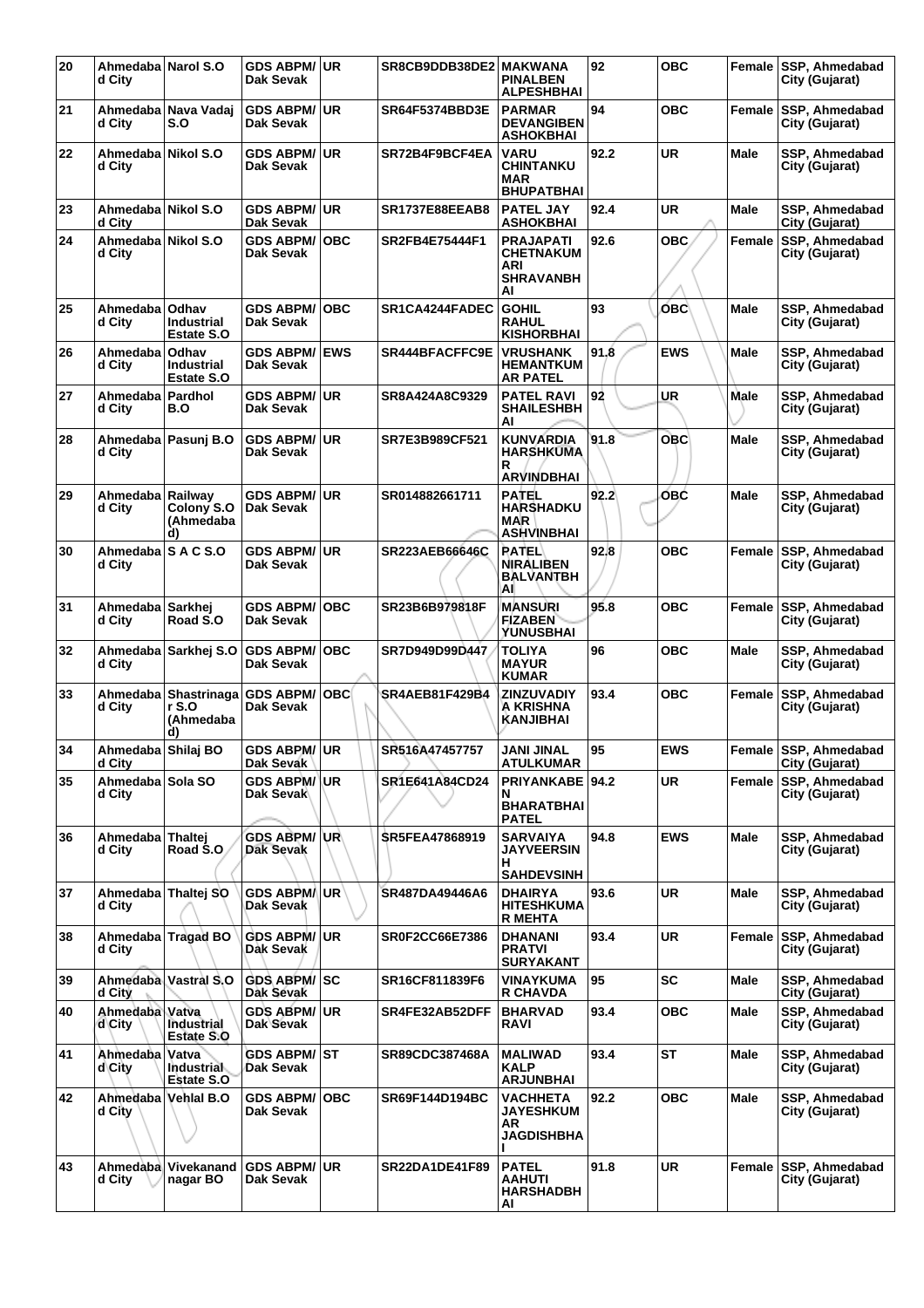| 44 | Amreli | Abhrampar<br>a B.O       | GDS ABPM/ST<br>Dak Sevak          |            | SR45D14691794D        | <b>DAMOR</b><br><b>RADHABEN</b><br><b>RAMABHAI</b>                    | 87.4            | <b>ST</b>  |             | Female SP, Amreli<br>(Gujarat) |
|----|--------|--------------------------|-----------------------------------|------------|-----------------------|-----------------------------------------------------------------------|-----------------|------------|-------------|--------------------------------|
| 45 | Amreli | Adsang B.O               | <b>GDS ABPM/</b><br>Dak Sevak     | <b>OBC</b> | SR45347A4DD442        | <b>VAGHELA</b><br><b>KHUSHI</b><br><b>VINODBHAI</b>                   | 90.4            | <b>OBC</b> | Female      | <b>SP, Amreli</b><br>(Gujarat) |
| 46 | Amreli | Ambardi J<br>B.O         | <b>GDS ABPM/ UR</b><br>Dak Sevak  |            | SR759B6248D556        | <b>PANDYA</b><br><b>GAYATRIBEN</b><br><b>BHARATBHAI</b>               | 90.4            | <b>EWS</b> | Female      | <b>SP, Amreli</b><br>(Gujarat) |
| 47 | Amreli | Ansodar<br>B.O           | <b>GDS BPM</b>                    | <b>ST</b>  | SR39FC1C4F2946        | <b>PARESH</b><br><b>RAMBHAI</b><br><b>MUSHAR</b>                      | 88              | <b>ST</b>  | <b>Male</b> | SP, Amreli<br>(Gujarat)        |
| 48 | Amreli | <b>Badhada</b><br>S.O    | <b>GDS ABPM/</b><br>Dak Sevak     | ∣UR.       | SR83EB7E451414        | <b>DHANDHALY</b><br>A ANJALI<br><b>HIMMATLAL</b>                      | 89.6            | <b>EWS</b> | Female      | SP, Amreli<br>(Gujarat)        |
| 49 | Amreli | <b>Bagasra</b><br>S.Ō    | <b>GDS ABPM/ UR</b><br>Dak Sevak  |            | SR394EDB3EE344        | <b>PADHIYAR</b><br><b>JASHVANTSI</b><br><b>NH MANSINH</b>             | 89.2            | ŰR.        | Male        | SP, Amreli<br>(Gujarat)        |
| 50 | Amreli | Balel-<br>piparia B.O    | <b>GDS BPM</b>                    | <b>EWS</b> | SR4C879DD812A2        | <b>SURANI</b><br><b>AKSHAY</b><br><b>CHHAGANBH</b><br>AI              | 90.6            | <b>EWS</b> | Male        | SP, Amreli<br>(Gujarat)        |
| 51 | Amreli | Barpatoli<br>B.O         | <b>GDS ABPM/</b><br>Dak Sevak     | <b>OBC</b> | SR7BF22D21588E        | <b>MAKWANA</b><br><b>KRISHKUMA</b><br>R<br><b>KISHORBHAL</b>          | 89.6            | <b>OBC</b> | Male        | SP, Amreli<br>(Gujarat)        |
| 52 | Amreli | Bavada B.O               | <b>GDS BPM</b>                    | <b>OBC</b> | SR7E49C4BF6F9E        | <b>BHADRESHW 89.4</b><br><b>ARA MEET</b><br><b>PARESHBHAI</b>         |                 | <b>OBC</b> | Male        | SP, Junagadh<br>(Gujarat)      |
| 53 | Amreli | <b>Bhattvadar</b><br>B.O | <b>GDS BPM</b>                    | <b>ST</b>  | SR1364683EB5C4        | <b>HABSI</b><br><b>FAZALAHME</b><br>D<br><b>MOHAMMAD</b><br>YUSUFBHAI | 83              | S,Ť        | <b>Male</b> | SP, Amreli<br>(Gujarat)        |
| 54 | Amreli | Bordi B.O                | <b>GDS BPM</b>                    | <b>UR</b>  | SR527E3BC1F9D9        | <b>IAAL</b><br><b>MANAHARBH</b><br>AÌ ATULBHAI                        | 93.8            | <b>UR</b>  | <b>Male</b> | SP, Amreli<br>(Gujarat)        |
| 55 | Amreli | Chalala S.O              | <b>GDS ABPM/ EWS</b><br>Dak Sevak |            | <b>SR0CCE6194384E</b> | <b>SHIROYA</b><br>TIRTH<br><b>ARAVINDBH</b><br>ΑI                     | 90 <sub>1</sub> | <b>EWS</b> | <b>Male</b> | SP, Amreli<br>(Gujarat)        |
| 56 | Amreli | Chalala S.O              | <b>GDS ABPM/ UR</b><br>Dak Sevak  |            | SR645DF61D7314        | <b>BHAGAT</b><br><b>MITAL</b><br><b>UDAYBHAI</b>                      | 90              | <b>OBC</b> | Female      | <b>SP, Amreli</b><br>(Gujarat) |
| 57 | Amreli | Charakhadi<br>ya B.O     | <b>GDS BPM</b>                    | <b>UR</b>  | SR691F91D754EE        | <b>PANOT</b><br><b>KIRTIKUMAR</b><br><b>MUKESHBHA</b>                 | 92.8            | <b>UR</b>  | Male        | SP, Amreli<br>(Gujarat)        |
| 58 | Amreli | Charania<br><b>B.O</b>   | <b>GDS BPM</b>                    | <b>EWS</b> | SR8DB79E7C519E        | <b>DUDHATRA</b><br><b>VIVEK</b><br><b>BHARATBHAI</b>                  | 90.8            | <b>EWS</b> | Male        | SP, Gondal<br>(Gujarat)        |
| 59 | Amreli | Chhabhadiy<br>a B.O      | <b>GDS ABPM/OBC</b><br>Dak Sevak  |            | SR66A45AD53485        | <b>KAMOTHI</b><br><b>RUPAL</b><br><b>HASMUKHKU</b><br>MAR             | 87.8            | <b>OBC</b> |             | Female SP, Amreli<br>(Gujarat) |
| 60 | Amreli | Dadva(Ran<br>dal) B.O    | <b>GDS ABPM/UR</b><br>Dak Sevak   |            | SR287349BA6736        | <b>PARMAR</b><br><b>RIYA</b><br><b>BALDEVBHAI</b>                     | 90.6            | <b>SC</b>  |             | Female SP, Amreli<br>(Gujarat) |
| 61 | Amreli | Dalkhaniya<br>B.O        | <b>GDS BPM</b>                    | <b>OBC</b> | SR5261EC986FA3        | <b>MAKWANA</b><br><b>FENILKUMAR</b><br><b>HASMUKHBH</b><br>AI         | 89.2            | <b>OBC</b> | Male        | SP, Amreli<br>(Gujarat)        |
| 62 | Amreli | Dantardi<br>B.O          | <b>GDS BPM</b>                    | <b>UR</b>  | SR82AE432D8851        | <b>UPADHYAY</b><br><b>BAIJU</b><br><b>NARENDRAB</b><br>HAI            | 93.4            | <b>UR</b>  | Male        | SP, Amreli<br>(Gujarat)        |
| 63 | Amreli | Dared B.O                | <b>GDS BPM</b>                    | <b>OBC</b> | SR0941AB7DFE3F        | <b>RATADIYA</b><br><b>JAYSUKH</b>                                     | 90.2            | <b>OBC</b> | <b>Male</b> | SP, Bharuch<br>(Gujarat)       |
| 64 | Amreli | Dhamel B.O               | <b>GDS BPM</b>                    | <b>UR</b>  | SR744A9154BF67        | <b>PARMAR</b><br><b>NEHA</b><br><b>KANUBHAI</b>                       | 93.2            | <b>SC</b>  |             | Female SP, Amreli<br>(Gujarat) |
| 65 | Amreli | Dhangla<br>B.O           | <b>GDS BPM</b>                    | <b>ST</b>  | SR43BBAB454F2A        | <b>VASAVA</b><br><b>SHEFALI</b><br><b>MAHESHBHA</b>                   | 86.8            | ST         | Female      | <b>SP, Amreli</b><br>(Gujarat) |
| 66 | Amreli | <b>Dhareshwar</b><br>B.O | <b>GDS BPM</b>                    | <b>OBC</b> | SR624F1F24E6C4        | JINJALA<br>VISHALKUMA<br><b>R DHIRUBHAI</b>                           | 90              | <b>OBC</b> | Male        | SP, Amreli<br>(Gujarat)        |
| 67 | Amreli | Dhari S.O                | <b>GDS ABPM/</b><br>Dak Sevak     | <b>OBC</b> | SR837B6CDF39CC        | <b>VAGHELA</b><br><b>KAYATIBEN</b><br><b>JAYESHKUM</b><br>AR          | 88.8            | <b>OBC</b> | Female      | SP, Amreli<br>(Gujarat)        |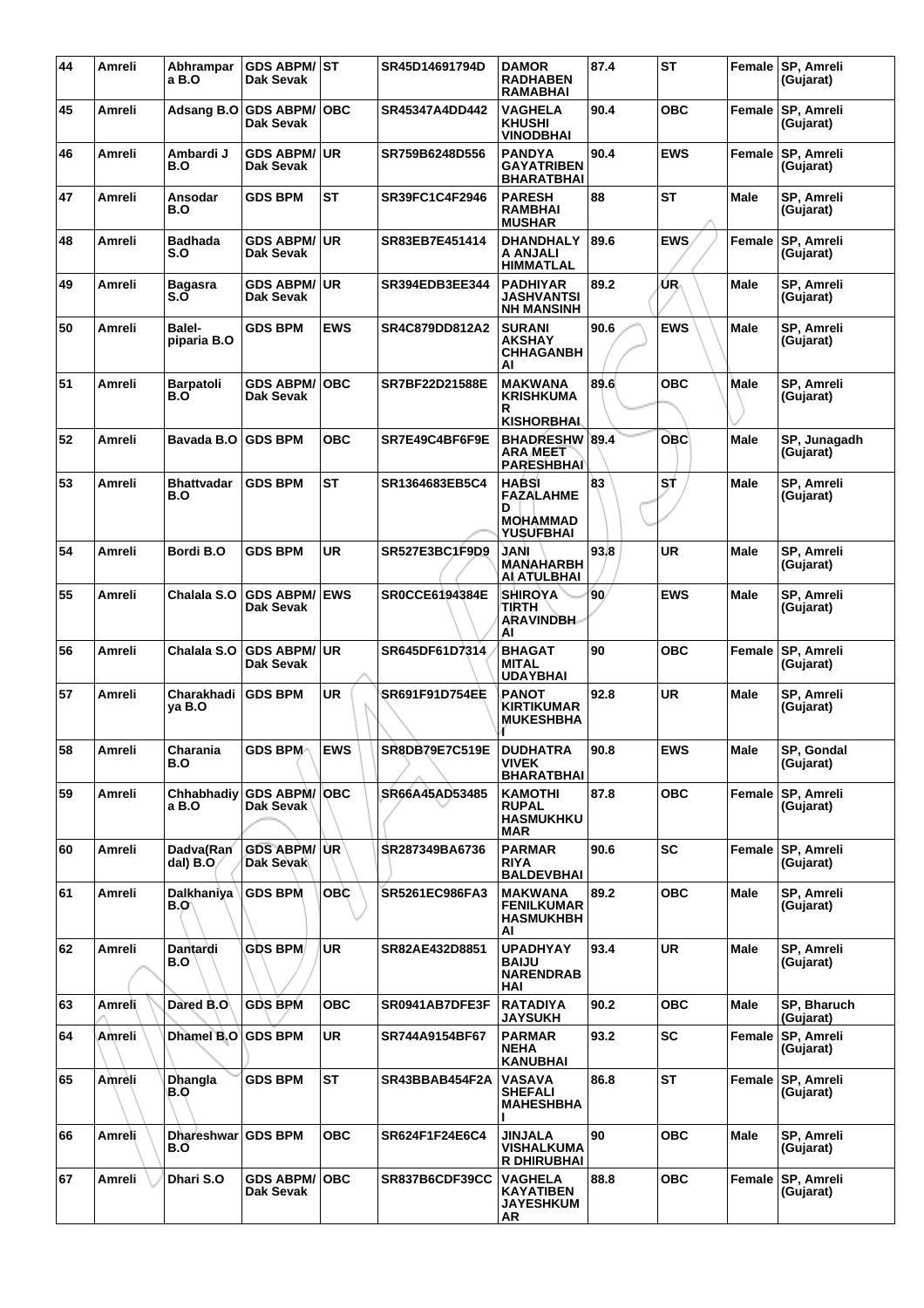| 68 | <b>Amreli</b> | Dolti B.O                  | <b>GDS ABPM/OBC</b><br>Dak Sevak  |              | SR0E635B48C954        | <b>BARAIYA</b><br><b>SHYAM</b><br><b>ASHOKBHAI</b>                       | 88.2 | <b>OBC</b>   | Male        | SP, Amreli<br>(Gujarat)             |
|----|---------------|----------------------------|-----------------------------------|--------------|-----------------------|--------------------------------------------------------------------------|------|--------------|-------------|-------------------------------------|
| 69 | Amreli        | <b>Dudhala</b><br>B.O      | <b>GDS ABPM/</b><br>Dak Sevak     | <b>OBC</b>   | <b>SR5A883F7AB46B</b> | <b>RATHOD</b><br><b>SAPNABEN</b><br><b>GHANSYAMB</b><br>HAI              | 88.4 | <b>OBC</b>   | Female      | <b>SP, Amreli</b><br>(Gujarat)      |
| 70 | Amreli        | Gadhiya<br>B.O             | <b>GDS BPM</b>                    | <b>ST</b>    | SR86D4B4E2A4DD        | <b>PATEL</b><br><b>HELLY</b><br><b>RAMESHBHA</b>                         | 84.8 | ST           | Female      | SSP, Valsad<br>(Gujarat)            |
| 71 | Amreli        | Ghugharala<br>B.O          | <b>GDS BPM</b>                    | <b>OBC</b>   | SR0A26DC68274D        | <b>DER</b><br><b>MAHENDRAK</b><br><b>UMAR</b><br><b>MEKARANBH</b><br>AI  | 92.8 | <b>OBC</b>   | <b>Male</b> | SP, Amreli<br>(Gujarat)             |
| 72 | Amreli        | Gidardi B.O                | <b>GDS BPM</b>                    | <b>ST</b>    | SR47D76432F593        | <b>RATHWA</b><br><b>NILESHBHAI</b><br><b>TAMBUBHAI</b>                   | 82.8 | 'sv          | Male        | SP, Amreli<br>(Gujarat)             |
| 73 | Amreli        | Gigasan<br>B.Ò             | <b>GDS BPM</b>                    | <b>PWD-A</b> | SR23F428428A14        | <b>GOSAI</b><br><b>SANDEEPGIR</b><br><b>SURESHGIRI</b>                   | 72   | <b>PWD-A</b> | Male        | SP, Amreli<br>(Gujarat)             |
| 74 | Amreli        | Gopalgram<br>B.Ő           | <b>GDS ABPM/ UR</b><br>Dak Sevak  |              | SR3641642C5656        | <b>SEJU</b><br><b>KRITIKA</b><br><b>JAVAHARBH</b><br>AI                  | 90.2 | <b>SC</b>    | Female      | <b>SP, Amreli</b><br>(Gujarat)      |
| 75 | Amreli        | Ingorala<br>Dand B.O       | <b>GDS BPM</b>                    | <b>ST</b>    | SR6C513165B314        | <b>NINAMA</b><br><b>JAYESHBHAI</b><br><b>HARENDRAK</b><br><b>UMAR</b>    | 82.6 | SŤ           | <b>Male</b> | <b>SP, Panchmahals</b><br>(Gujarat) |
| 76 | Amreli        | Ingorala-2<br>B.O          | <b>GDS BPM</b>                    | <b>EWS</b>   | SR3149449145C8        | JOSHI RIYA<br><b>RAJENDRAB</b><br>HAI                                    | 89.6 | <b>EWS</b>   | Female      | SP, Junagadh<br>(Gujarat)           |
| 77 | Amreli        | Jamka B.O                  | <b>GDS ABPM/</b><br>Dak Sevak     | <b>OBC</b>   | SR3388A44CDC45        | <b>KHANDAL</b><br>RACHIT<br><b>SANJAYKUM</b><br>AR                       | 89   | <b>OBC</b>   | Male        | SP, Amreli<br>(Gujarat)             |
| 78 | Amreli        | Jamka B.O                  | <b>GDS BPM</b>                    | <b>OBC</b>   | SR0A7593533CC3        | <b>GOHIL</b><br><b>HARITSINH</b><br><b>SATUBHA</b>                       | 91.6 | <b>OBC</b>   | Male        | SP, Amreli<br>(Gujarat)             |
| 79 | Amreli        | Janjariya-<br>iuna B.O     | GDS ABPM/UR<br>Dak Sevak          |              | SR71BCC3643E8B        | <b>BAMBHROLI</b><br>YA HIT<br><b>SUBHASHBH</b><br>AI                     | 90   | <b>EWS</b>   | <b>Male</b> | SP, Amreli<br>(Gujarat)             |
| 80 | Amreli        | Janjariya-<br>iuna B.O     | <b>GDS BPM</b>                    | <b>UR</b>    | SR2144B2AB8B15        | <b>DODIYA</b><br><b>SHRDHDHAB</b><br>EΝ<br><b>BHAVSINHBH</b><br>AI       | 91.4 | <b>UR</b>    |             | Female SP, Junagadh<br>(Gujarat)    |
| 81 | Amreli        | Jasvantgad<br>h B.O        | <b>GDS BPM</b>                    | <b>EWS</b>   | SR05F25C537E37        | <b>DHORDA</b><br><b>HARSHIL</b><br><b>VIMALBHAI</b>                      | 89.4 | <b>EWS</b>   | Male        | SP, Amreli<br>(Gujarat)             |
| 82 | Amreli        | Jira S.O                   | GDS ABPM/UR<br>Dak Sevak          |              | SR3149BBAB938D        | <b>BHATT</b><br><b>APURV</b><br><b>AJAYBHAI</b>                          | 89.6 | <b>UR</b>    | <b>Male</b> | <b>SP. Amreli</b><br>(Gujarat)      |
| 83 | Amreli        | Juna-savar<br>B.O          | <b>GDS BPM</b>                    | OBC.         | <b>SR174D5FF9727E</b> | <b>PITHIYA</b><br><b>KARSHAN</b><br><b>VEJANANDB</b><br>HAI              | 89.2 | <b>OBC</b>   | Male        | SP, Amreli<br>(Gujarat)             |
| 84 | Amreli        | Kadaya B.O GDS BPM         |                                   | UR           | SR2BEC5EED42C3        | <b>KHOKHAR</b><br><b>HARDIK</b><br><b>BABUBHAI</b>                       | 89.6 | <b>EWS</b>   | <b>Male</b> | SP, Amreli<br>(Gujarat)             |
| 85 | Amreli        | Kadiyali<br>B.O            | <b>GDS BPM</b>                    | <b>UR</b>    | SR471A6B8F9574        | <b>GADHADARA</b><br><b>VISHAL</b><br><b>BHARATBHAI</b>                   | 89.3 | <b>OBC</b>   | Male        | SP, Amreli<br>(Gujarat)             |
| 86 | Amreli        | Khadadhar<br>B.O`          | <b>GDS ABPM/ EWS</b><br>Dak Sevak |              | SR8E8BB347E44F        | PARASKUMA 88.4<br>R<br><b>JASHUBHAI</b><br><b>GAJERA</b>                 |      | <b>EWS</b>   | <b>Male</b> | SP, Amreli<br>(Gujarat)             |
| 87 | Amreli        | Khadadhar<br>B.O           | <b>GDS BPM</b>                    | <b>OBC</b>   | SR0F9F321F6D2A        | <b>BHOLA</b><br><b>VIRAL</b><br><b>JADAVBHAI</b>                         | 88.8 | <b>OBC</b>   |             | Female SP, Amreli<br>(Gujarat)      |
| 88 | Amreli        | Khajuri<br>Pipaliya<br>B.O | <b>GDS ABPM/OBC</b><br>Dak Sevak  |              | SR244CCD5F63E4        | <b>CHAUHAN</b><br><b>SATVIKKUMA</b><br>R<br><b>PRAHLADBH</b><br>ΑI       | 87.8 | <b>OBC</b>   | <b>Male</b> | SP, Bhavnagar<br>(Gujarat)          |
| 89 | Amreli        | Khakhbai<br>B.O            | <b>GDS BPM</b>                    | <b>UR</b>    | <b>SR2E69447A8E6B</b> | <b>KIRANBEN</b>                                                          | 88.6 | <b>UR</b>    |             | Female SP, Amreli<br>(Gujarat)      |
| 90 | Amreli        | Khambhala<br>B.O           | <b>GDS BPM</b>                    | <b>UR</b>    | SR4BFA64349A71        | <b>DHOLARIYA</b><br><b>ABHISHEKKU</b><br><b>MAR</b><br><b>DHANJIBHAI</b> | 89.8 | <b>UR</b>    | Male        | SP, Amreli<br>(Gujarat)             |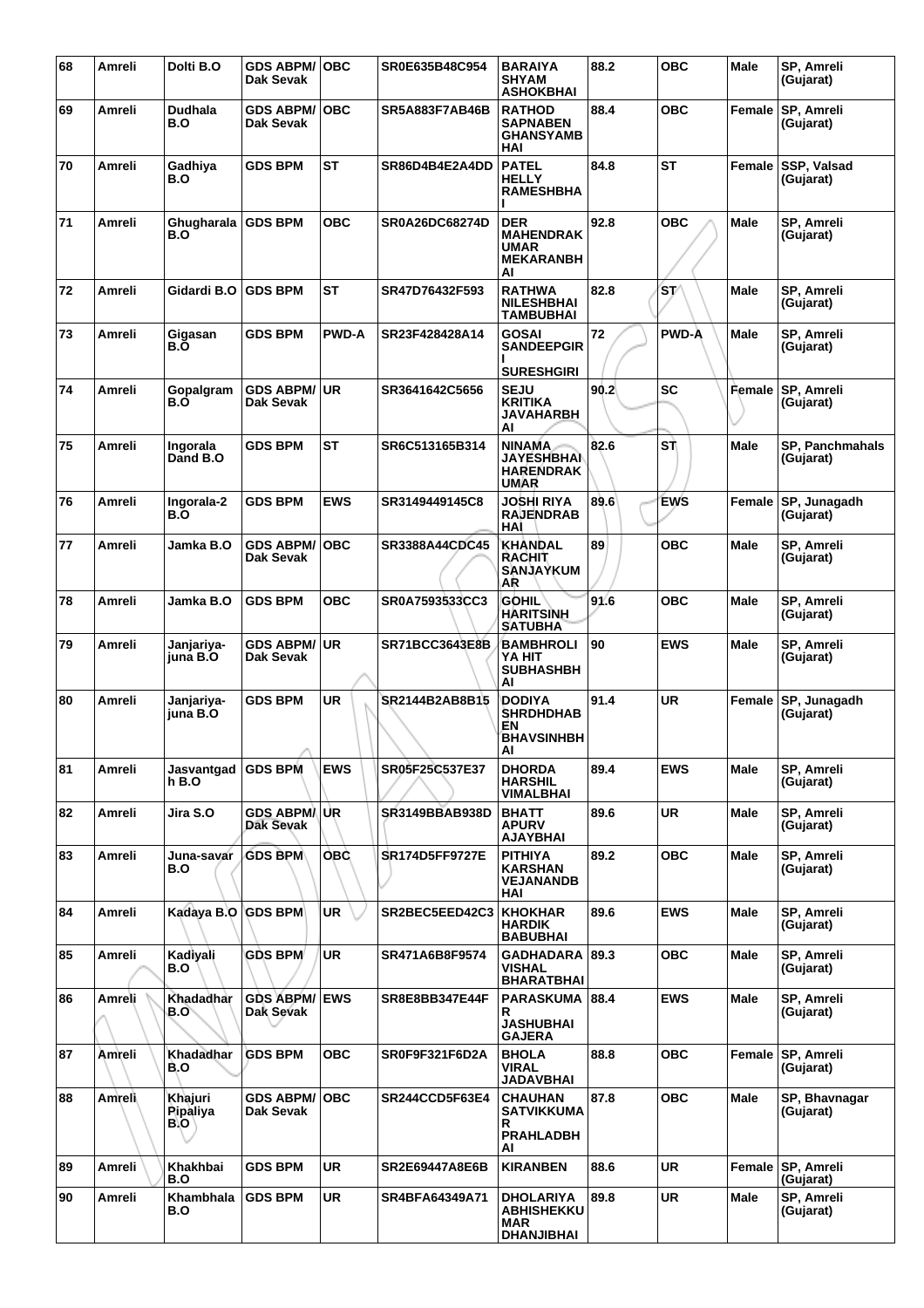| 91  | Amreli        | Khijadiya<br>Khari B.O            | <b>GDS BPM</b>                            | <b>UR</b>    | SR7F9A4844C5F4        | <b>CHAUDHARI</b><br><b>BRIJESHKUM</b><br>AR<br><b>PRAVINBHAI</b>            | 90.4 | <b>UR</b>    | <b>Male</b>   | SSP, Rajkot<br>(Gujarat)         |
|-----|---------------|-----------------------------------|-------------------------------------------|--------------|-----------------------|-----------------------------------------------------------------------------|------|--------------|---------------|----------------------------------|
| 92  | Amreli        | Khijadiya(H<br>) B.O              | <b>GDS BPM</b>                            | <b>UR</b>    | SR1A8CE9A1BE7D        | <b>JOSHI</b><br><b>DRASHTIBEN</b><br><b>PRAFULBHAI</b>                      | 90.4 | <b>UR</b>    | Female        | <b>SP, Amreli</b><br>(Gujarat)   |
| 93  | Amreli        | Kotdapitha<br>B.O                 | <b>GDS BPM</b>                            | овс          | SR8C22D2EB1544        | <b>PRAJAPATI</b><br><b>AKASH</b><br><b>GHANSHYAM</b><br><b>BHAI</b>         | 88.4 | овс          | Male          | SSP. Ahmedabad<br>City (Gujarat) |
| 94  | Amreli        | Lalavadar<br>B.O                  | <b>GDS ABPM/</b><br>Dak Sevak             | ∣UR          | SR8C9BBF594C21        | <b>BHATT</b><br><b>PRANAV</b><br><b>KAMLESHBH</b><br>AI                     | 91.6 | UR           | Male          | SP, Amreli<br>(Gujarat)          |
| 95  | Amreli        | Likhala B.O                       | <b>GDS ABPM/ ST</b><br>Dak Sevak          |              | SR7AD749C2AC4B        | <b>PARGI</b><br><b>VANDANABE</b><br>N<br><b>RAMESHBHA</b>                   | 82.4 | ST           | Female        | <b>SP, Amreli</b><br>(Gujarat)   |
| 96  | Amreli        | Likhala B.O                       | <b>GDS BPM</b>                            | <b>UR</b>    | SR4FA4B4B717CB        | <b>AGHERA</b><br><b>CHINTAN</b>                                             | 92.4 | <b>UR</b>    | <b>Male</b>   | SP, Amreli<br>(Gujarat)          |
| 97  | Amreli        | Mandardi<br>B.O                   | <b>GDS BPM</b>                            | <b>OBC</b>   | SR37B668EB444D        | <b>SHUDRA</b><br><b>BHUMIKABE</b><br><b>N NITINBHAI</b>                     | 88.2 | <b>OBC</b>   | Female        | SP, Junagadh<br>(Gujarat)        |
| 98  | Amreli        | Mavjinjva<br>B.O                  | <b>GDS BPM</b>                            | <b>UR</b>    | SR144B9ED4D376        | <b>KOTADIYA</b><br><b>HIREN</b><br><b>CHANDUBHA</b>                         | 90.2 | <b>EWS</b>   | <b>Male</b>   | SP, Amreli<br>(Gujarat)          |
| 99  | Amreli        | Mitiyala B.O GDS BPM              |                                           | <b>UR</b>    | SR451434536279        | <b>GEDIYA</b><br><b>DHAVAL</b><br><b>BHUPATBHAI</b>                         | 91.6 | OBC          | <b>Male</b>   | SP, Amreli<br>(Gujarat)          |
| 100 | Amreli        | Moldi B.O                         | <b>GDS ABPM/ EWS</b><br>Dak Sevak         |              | SR7E4DB968244B        | VYAS ABHAY<br><b>PRAFULBHAI</b>                                             | 88.4 | EWS          | Male          | SP, Amreli<br>(Gujarat)          |
| 101 | Amreli        | Mota-<br>devaliya<br>B.O          | <b>GDS ABPM/ UR</b><br>Dak Sevak          |              | SR0891697E6CF8        | <b>KHIMSURIYA</b><br><b>RITABEN</b><br><b>KANUBHAI</b>                      | 89.2 | SC           | Female        | SP, Amreli<br>(Gujarat)          |
| 102 | Amreli        | Mota-<br>munjiyasar<br><b>B.O</b> | GDS ABPM/∣UR<br><b>Dak Sevak</b>          |              | SR5F33DED8B7A9        | <b>DHOLARIYA</b><br><b>SURABHIBEN</b><br><b>VRAJLAL</b>                     | 88.6 | UR           | Female        | SP, Amreli<br>(Gujarat)          |
| 103 | Amreli        | Mota-uila<br>B.O                  | <b>GDS ABPM/</b><br>Dak Sevak             | ∣UR          | SR57F18FE98348        | <b>CHOTALIYA</b><br><b>DIVYESH</b><br><b>RAMESHBHA</b>                      | 89.2 | <b>UR</b>    | Male          | SP. Amreli<br>(Gujarat)          |
| 104 | Amreli        | Mota-ujla<br>B.O                  | <b>GDS BPM</b>                            | UR           | SR43F5B889CC52        | <b>MONPARA</b><br><b>SHIVAM</b><br><b>RAMESHBHA</b>                         | 91.6 | <b>UR</b>    | Male          | SSP, Rajkot<br>(Gujarat)         |
| 105 | Amreli        | Navaniya<br>B.O                   | <b>GDS BPM</b>                            | <b>PWD-B</b> | SR41755BBD143E        | <b>KALSARIYA</b><br><b>SANJAY</b><br><b>RAMJIBHAI</b>                       | 82.6 | <b>PWD-B</b> | Male          | SP. Amreli<br>(Gujarat)          |
| 106 | <b>Amreli</b> | P.A.Victor<br>B.O                 | <b>GDS ABPM/ UR</b><br>Dak Sevak <b> </b> |              | SR866B1516664D        | <b>DONGA</b><br><b>SEJAL</b><br><b>HARSUKHBH</b><br>AI                      | 88.4 | <b>UR</b>    | <b>Female</b> | <b>SP, Amreli</b><br>(Gujarat)   |
| 107 | Amreli        | Pipalva B.O GDS BPM               |                                           | ÙR           | SR3A1C5446DA34        | <b>SEJPAL</b><br><b>SHIVANI</b>                                             | 90.8 | <b>EWS</b>   |               | Female SP, Amreli<br>(Gujarat)   |
| 108 | Amreli        | Piparadi<br>B.O                   | <b>GDS BPM</b>                            | UR           | SR65454F266619        | <b>DHADHAL</b><br><b>DIVYARAJ</b><br><b>VIJAYBHAI</b>                       | 88.8 | <b>OBC</b>   | Male          | SP, Amreli<br>(Gujarat)          |
| 109 | Amreli        | Pirkhijadiya GDS BPM<br>B.O       |                                           | <b>ST</b>    | SR778734C4FF41        | <b>BARANDA</b><br><b>DIXITABAHE</b><br>N                                    | 83.6 | ST           | Female        | SSP, Gandhinagar<br>(Gujarat)    |
| 110 | Amreli        | Pithvajal<br>B.O                  | <b>GDS BPM</b>                            | <b>UR</b>    | <b>SR2AF3F414F5A5</b> | <b>ARVINDBHAI</b><br><b>CHOVATIYA</b><br><b>BRINDA</b><br><b>VASANTBHAI</b> | 92   | <b>UR</b>    |               | Female SP, Amreli<br>(Gujarat)   |
| 111 | Amreli        | Rabhda B.O. GDS BPM               |                                           | <b>OBC</b>   | <b>SR6DCD94E22E38</b> | <b>SOLANKI</b><br><b>AJAYKUMAR</b><br><b>RAMESHBHA</b>                      | 90   | <b>OBC</b>   | Male          | SP, Amreli<br>(Gujarat)          |
| 112 | Amreli        | Rajsathli<br>B.O                  | <b>GDS BPM</b>                            | <b>UR</b>    | SR4A3E51938448        | <b>BAGADA</b><br><b>HARDIK</b><br><b>RAVAJIBHAI</b>                         | 90.8 | <b>SC</b>    | Male          | SP, Amreli<br>(Gujarat)          |
| 113 | Amrèli        | Rampur<br>B.O/                    | <b>GDS BPM</b>                            | UR           | SR242D393527C8        | <b>GEVARIYA</b><br><b>NIKUNJ</b><br><b>BHIKHUBHAI</b>                       | 91   | <b>EWS</b>   | Male          | SSP, Ahmedabad<br>City (Gujarat) |
| 114 | Amreli        | Rangpur<br>B.O                    | <b>GDS ABPM/ EWS</b><br>Dak Sevak         |              | SR3BDCFBABBC4<br>2    | <b>SOLANKI</b><br><b>DEVENDRASI</b><br><b>NH</b><br><b>SATUBHAI</b>         | 88   | <b>EWS</b>   | <b>Male</b>   | SP, Amreli<br>(Gujarat)          |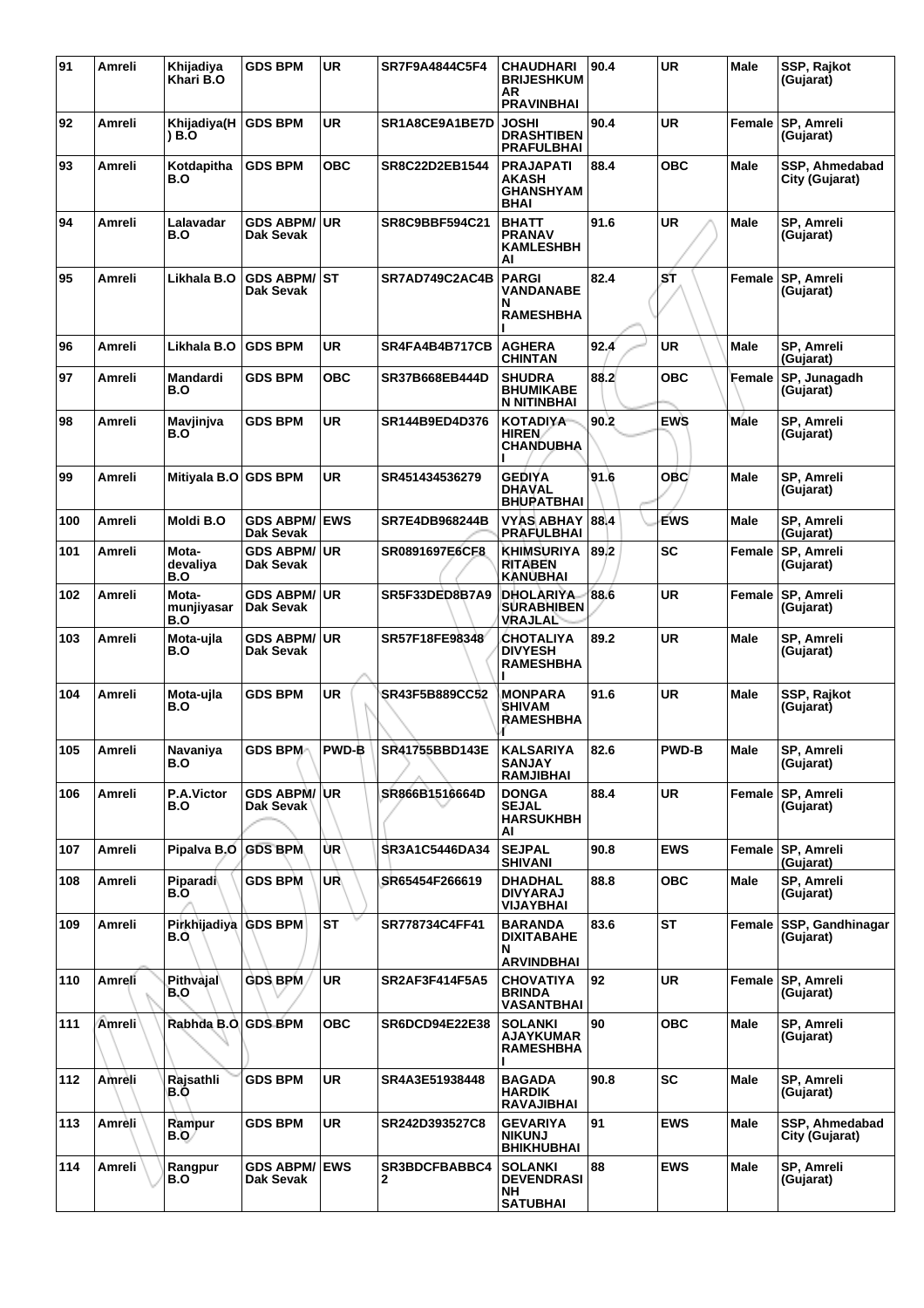| 115 | Amreli        | Rohisa B.O         | <b>GDS ABPM/</b><br>Dak Sevak    | ∣UR        | SR5BAF4F6B43E5        | <b>GAJERA</b><br><b>MAYUR</b><br><b>BHARATBHAI</b>              | 88.2  | <b>UR</b>  | <b>Male</b> | SP, Amreli<br>(Gujarat)             |
|-----|---------------|--------------------|----------------------------------|------------|-----------------------|-----------------------------------------------------------------|-------|------------|-------------|-------------------------------------|
| 116 | Amreli        | Sanali B.O         | <b>GDS BPM</b>                   | UR         | SR4F8BB3A88A4C        | <b>JANI MEHUL</b><br><b>GOVINDBHAI</b>                          | 93    | <b>EWS</b> | Male        | SP, Amreli<br>(Gujarat)             |
| 117 | Amreli        | Sarakadiya<br>B.O  | <b>GDS ABPM/</b><br>Dak Sevak    | lst        | SR0E5EFF8AFCCF        | <b>KHARADI</b><br><b>KOMALBEN</b><br>BHARATBHAI                 | 82.4  | <b>ST</b>  | Female      | <b>SP, Amreli</b><br>(Gujarat)      |
| 118 | Amreli        | Sarasiya<br>B.O    | <b>GDS BPM</b>                   | UR         | SR82CCC37D8CFA        | <b>MAKWANA</b><br><b>MITALI</b><br><b>ASHWINBHAI</b>            | 90.2  | <b>OBC</b> | Female      | <b>SP, Amreli</b><br>(Gujarat)      |
| 119 | Amreli        | Shakhpur<br>B.O    | <b>GDS BPM</b>                   | <b>OBC</b> | SR1DBF55A46DD5        | <b>JETHVA</b><br><b>MANSIBEN</b><br><b>NAVINBHAI</b>            | 88.8  | <b>OBC</b> | Female      | SP, Amreli<br>(Gujarat)             |
| 120 | Amreli        | Shelana<br>B.O     | <b>GDS ABPM/</b><br>Dak Sevak    | <b>OBC</b> | <b>SR04EE714EA543</b> | <b>CHAUHAN</b><br>SATVIKKUMA<br>R<br><b>PRAHLADBH</b><br>ΑI     | 87.8  | <b>OBC</b> | <b>Male</b> | SP, Bhavnagar<br>(Gujarat)          |
| 121 | Amreli        | Shelana<br>B.O     | <b>GDS BPM</b>                   | UR         | <b>SR82F9661D1CAD</b> | <b>GUNDARANI</b><br><b>YA NILAM</b><br><b>JAYSUKHBH</b><br>Al   | 92.2' | <b>UR</b>  | Female      | <b>SSP, Surat</b><br>(Gujarat)      |
| 122 | Amreli        | Shilana B.O        | <b>GDS ABPM/ ST</b><br>Dak Sevak |            | SR64D4F9E293E4        | AMALIYAR<br><b>CHHAYABEN</b><br><b>PREMCHAND</b><br><b>BHAI</b> | 82.4  | <b>ST</b>  | Female      | SP, Amreli<br>(Gujarat)             |
| 123 | <b>Amreli</b> | Sonaria B.O        | <b>GDS BPM</b>                   | <b>OBC</b> | SR6947FA644B1A        | <b>PITHADIYA</b><br>JAY/<br><b>BHARATKUM</b><br><b>AR</b>       | 91.2  | <b>OBC</b> | <b>Male</b> | SP, Amreli<br>(Gujarat)             |
| 124 | Amreli        | Talda B.O          | GDS ABPM/UR<br>Dak Sevak         |            | Sr3d95339c7dcc        | <b>DOBARIYA</b><br><b>MANOJ</b><br><b>KISHORBHAI</b>            | 88.6  | UR         | Male        | SP, Amreli<br>(Gujarat)             |
| 125 | Amreli        | Vaghaniya<br>S.Õ   | <b>GDS ABPM/</b><br>Dak Sevak    | <b>OBC</b> | SR784443E479F4        | <b>PARMAR</b><br><b>DHAIRYA</b><br><b>GHANSHYAM</b><br>BHAI     | 88.6  | <b>OBC</b> | <b>Male</b> | SP, Amreli<br>(Gujarat)             |
| 126 | Amreli        | Vaghaniya<br>S.Õ   | <b>GDS ABPM/</b><br>Dak Sevak    | ∣UR        | SR2CCA55516A4C        | <b>GOJARIYA</b><br><b>MAULIK</b><br><b>CHANDUBHA</b>            | 88    | <b>UR</b>  | <b>Male</b> | SP, Amreli<br>(Gujarat)             |
| 127 | Amreli        | Varsada<br>B.O     | <b>GDS BPM</b>                   | <b>UR</b>  | SR4B3714B83F95        | JAVIYA<br><b>URVISHABEN</b><br><b>RATIBHAI</b>                  | 94    | <b>UR</b>  |             | Female SP, Amreli<br>(Gujarat)      |
| 128 | Amreli        | Virpur B.O         | <b>GDS BPM</b>                   | UR         | SR47657AA44172        | <b>KISHITA</b><br>HITENDRAKU<br><b>MAR DESAI</b>                | 90.2  | UR         | Female      | SP, Junagadh<br>(Gujarat)           |
| 129 | Anand         | Angadi B.O         | <b>GDS BPM-</b>                  | <b>OBC</b> | SR16BC69392F72        | <b>MAKWANA</b><br><b>AYUSHIBEN</b><br><b>KISHORBHAI</b>         | 89.6  | <b>OBC</b> |             | Female SP, Anand<br>(Gujarat)       |
| 130 | Anand         | Bar B.O            | <b>GDS BPM</b>                   | SТ         | SR0DA4FFEEE6D6        | <b>VASAVA</b><br><b>SMITKUMAR</b><br><b>BUDHABHAI</b>           | 91.2  | <b>ST</b>  | <b>Male</b> | SP. Anand<br>(Gujarat)              |
| 131 | Anand         | Bhalej S.O         | <b>GDS ABPM/ST</b><br>Dak Sevak  |            | <b>SR687CEA4F1382</b> | <b>GARVAL</b><br><b>PRIYALBEN</b><br><b>KIKABHAI</b>            | 88.2  | <b>ST</b>  |             | Female SP, Anand<br>(Gujarat)       |
| 132 | Anand         | Ghora B.O          | <b>GDS ABPM/UR</b><br>Dak Sevak  |            | SR874F938B6E24        | <b>RAJANI</b><br><b>NISHITA</b><br><b>HITESHKUMA</b><br>R       | 92.8  | <b>UR</b>  |             | Female SP, Anand<br>(Gujarat)       |
| 133 | Anand         | Jitodia B.O        | <b>GDS ABPM/ UR</b><br>Dak Sevak |            | <b>SR0A481C946CEC</b> | KHANT NIDHI 93<br><b>RAMSINGBH</b><br>AI                        |       | <b>ST</b>  |             | Female SP, Anand<br>(Gujarat)       |
| 134 | Anand         | Joshikuva<br>B.O   | <b>GDS BPM</b>                   | <b>UR</b>  | SR8CF4447881C3        | <b>KUMAWAT</b><br><b>KISHAN</b><br>LAXMANRAM                    | 92    | <b>UR</b>  | <b>Male</b> | SP, Anand<br>(Gujarat)              |
| 135 | Anand         | Kantharia<br>S.O   | <b>GDS ABPM/ SC</b><br>Dak Sevak |            | SR4FF4FE77412E        | <b>MEKWAN</b><br><b>SWETANGI</b><br><b>PARSOTTAM</b>            | 91.2  | <b>SC</b>  |             | Female SP, Anand<br>(Gujarat)       |
| 136 | Anand         | Khankuva<br>B.O    | <b>GDS BPM</b>                   | овс        | SR75FA43157282        | VOHRA AXA                                                       | 90.2  | <b>OBC</b> |             | Female SP, Anand<br>(Gujarat)       |
| 137 | <b>Anànd</b>  | Kothiakhad<br>B.O\ | <b>GDS BPM</b>                   | UR.        | <b>SR5579FB43B63F</b> | <b>CHAVDA</b><br><b>PIYUSH</b><br><b>DILIPBHAI</b>              | 92    | UR.        | <b>Male</b> | SP, Anand<br>(Gujarat)              |
| 138 | Anand         | Malai B.O          | GDS ABPM/ST<br>Dak Sevak         |            | SR6C285E115823        | VOHANIYA<br><b>NAIMISHKUM</b><br><b>AR RAJESH</b><br>BHAI       | 87.2  | <b>ST</b>  | Male        | <b>SP, Panchmahals</b><br>(Gujarat) |
| 139 | Anand         | Mujkuva<br>B.Ó     | <b>GDS BPM</b>                   | <b>UR</b>  | SR8F7CD2D3B6BC        | <b>JAY</b><br><b>URVISHKUM</b><br><b>AR PATEL</b>               | 92.2  | <b>UR</b>  | Male        | SP, Anand<br>(Gujarat)              |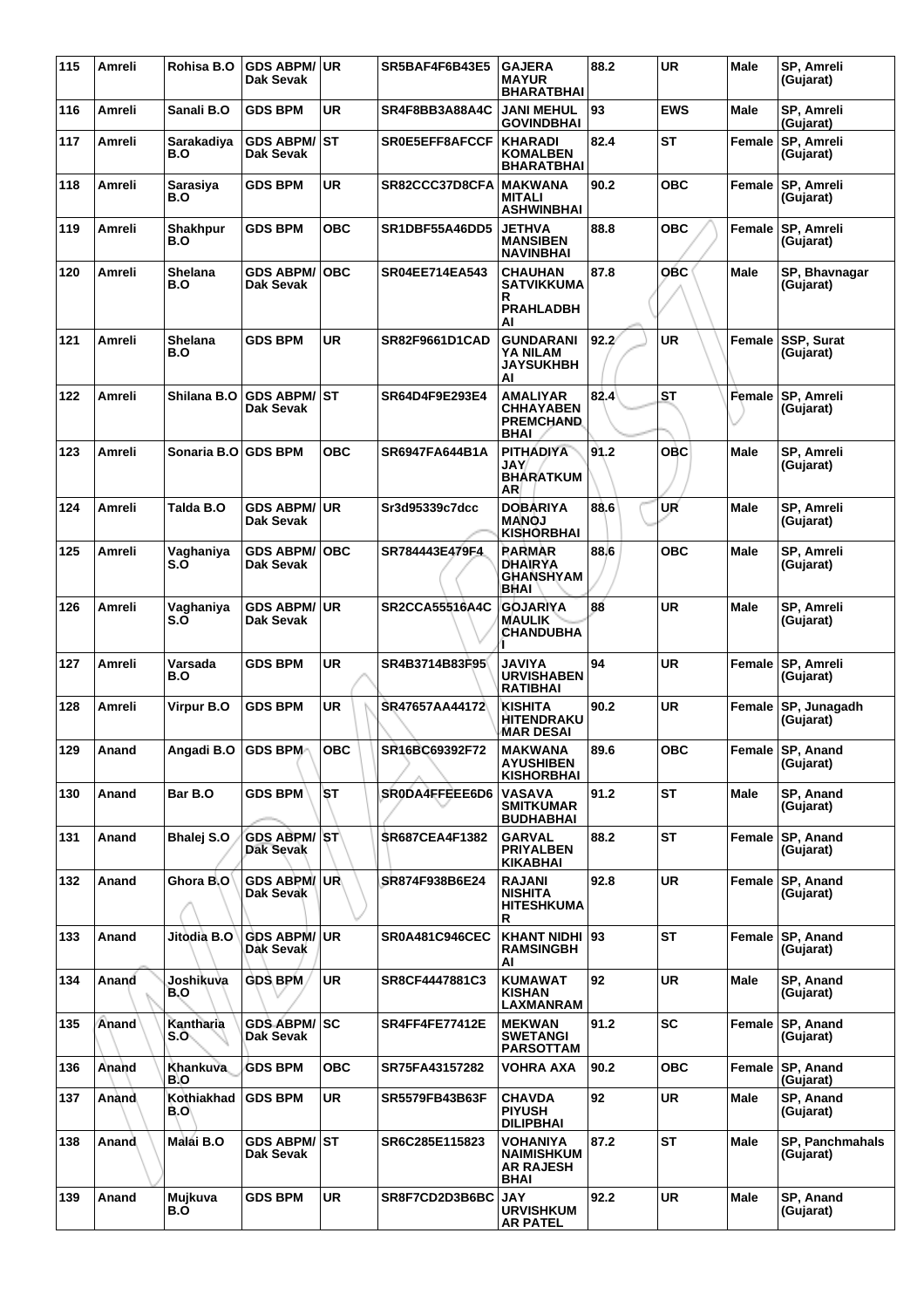| 140 | Anand                     | Rajupura<br>B.O                 | <b>GDS BPM</b>                    | <b>EWS</b>   | SR4CCE4449D2BF        | <b>HARSHIL</b><br><b>BALVANTBH</b><br>AI<br><b>RAKHOLIYA</b>                 | 93.2 | <b>EWS</b>   | Male        | SP, Anand<br>(Gujarat)              |
|-----|---------------------------|---------------------------------|-----------------------------------|--------------|-----------------------|------------------------------------------------------------------------------|------|--------------|-------------|-------------------------------------|
| 141 | Anand                     | Sevalia Rs<br>S.O               | <b>GDS ABPM/ OBC</b><br>Dak Sevak |              | SR6E4724A62B24        | <b>PARMAR</b><br><b>ARPAN</b><br><b>BHANUPRAS</b><br>AD                      | 89.8 | <b>OBC</b>   | <b>Male</b> | SP, Anand<br>(Gujarat)              |
| 142 | Anand                     | Sinhol B.O                      | <b>GDS BPM</b>                    | <b>OBC</b>   | SR17CFC4947441        | <b>GOHIL</b><br><b>PRATIKKUM</b><br>AR<br><b>MANUBHAI</b>                    | 92.6 | <b>OBC</b>   | <b>Male</b> | SP, Anand<br>(Gujarat)              |
| 143 | Anand                     | Valvod B.O                      | <b>GDS BPM</b>                    | <b>OBC</b>   | SR67549C7C58A1        | <b>SHREYABEN</b><br><b>RAJESHKUM</b><br>AR RANA                              | 91.2 | <b>OBC</b>   | Female      | SP, Anand<br>(Gujarat)              |
| 144 | Anand                     | Vasad S.O                       | <b>GDS ABPM/</b><br>Dak Sevak     | ∣UR          | <b>SR04AF55EED773</b> | <b>DHARA</b><br><b>CHETANKUM</b><br><b>AR GANDHI</b>                         | 92   | <b>EWS</b>   | Female      | <b>SP, Anand</b><br>(Gujarat)       |
| 145 | Anand                     | Vaso B.O                        | GDS ABPM/∣UR<br>Dak Sevak         |              | SR32BAFBBB2523        | <b>RANA</b><br>SANIYABANU<br><b>SADIKKHAN</b>                                | 91.8 | UR           | Female      | SP, Anand<br>(Gujarat)              |
| 146 | ha                        | Banasankt Agthala B.O GDS BPM   |                                   | <b>UR</b>    | SR49558FD23531        | JOSHI<br><b>PAYALBEN</b><br><b>BHANJIBHAI</b>                                | 97   | <b>EWS</b>   | Female      | SP, Banasanktha<br>(Gujarat)        |
| 147 | ha                        | Banasankt   Ambaji S.O          | <b>GDS ABPM/ UR</b><br>Dak Sevak  |              | SR08D4AEA31FB3        | <b>GOHIL</b><br><b>PRAKASHBH</b><br>AI                                       | 96.8 | <b>UR</b>    | Male        | SP, Banasanktha<br>(Gujarat)        |
| 148 | ha                        | Banasankt Antroli B.O           | GDS ABPM/⊺ST<br>Dak Sevak         |              | SR8C58D4B21684        | <b>MAJIRANA</b><br><b>MUKESHKUM</b><br>AR<br><b>GORDHANBH</b><br>AI          | 94.8 | STÌ          | Male        | SP. Banasanktha<br>(Gujarat)        |
| 149 | ha                        | Banasankt   Asara B.O           | <b>GDS ABPM/ UR</b><br>Dak Sevak  |              | SR4CA1657DBE4C        | <b>CHAUHAN</b><br><b>BHAVESHKU</b><br>MAR                                    | 96.6 | ОВС          | Male        | SP, Banasanktha<br>(Gujarat)        |
| 150 | Banasankt Baiwada<br>ha   | B.O                             | GDS BPM                           | <b>UR</b>    | SR1428897CF1C6        | JOSHI<br><b>KULDIP</b><br>AMRUTBHAI                                          | 96   | <b>EWS</b>   | Male        | SP, Banasanktha<br>(Gujarat)        |
| 151 | ha                        | Banasankt   Bavalchudi<br>B.O   | <b>GDS ABPM/ EWS</b><br>Dak Sevak |              | <b>SR67DE984E4937</b> | JOSHI<br><b>DILIPKUMAR</b><br>VAJERAMBH<br>ΑI                                | 95.8 | <b>EWS</b>   | <b>Male</b> | SP, Banasanktha<br>(Gujarat)        |
| 152 | Banasankt Bhabhar<br>ha   | S.O                             | GDS ABPM/ ST<br>Dak Sevak         |              | <b>SR6169FEEBF559</b> | <b>LOKESH</b><br><b>KUMAR</b><br><b>MEENA</b>                                | 92.4 | <b>ST</b>    | <b>Male</b> | SP, Banasanktha<br>(Gujarat)        |
| 153 | Banasankt   Bhadath<br>ha | B.O                             | <b>GDS ABPM/ OBC</b><br>Dak Sevak |              | SR8889DA9235F9        | SOLANKI<br><b>MUNABHAI</b><br>LALAJI                                         | 96.8 | овс          | Male        | SP, Banasanktha<br>(Gujarat)        |
| 154 | Banasankt   Bhadli<br>ha  | (Jhat) B.O                      | GDS ABPM/UR<br>Dak Sevak          |              | SR895BE48B2C96        | <b>CHAUDHARI</b><br><b>BABUBHAI</b><br><b>JAGMALBHAI</b>                     | 95.8 | <b>UR</b>    | Male        | SP, Banasanktha<br>(Gujarat)        |
| 155 | ha                        | Banasankt   Bhadramali<br>B.O   | <b>GDS ABPM/ EWS</b><br>Dak Sevak |              | SR6592C14E5F92        | <b>JOSHI</b><br><b>HITESHKUMA</b><br>R KALUBHAI                              | 95.8 | <b>EWS</b>   | <b>Male</b> | SP, Banasanktha<br>(Gujarat)        |
| 156 | ha                        | Banasankt   Bhadramali<br>B.O   | <b>GDS BPM</b>                    | <b>PWD-B</b> | <b>SR09EDC4A76487</b> | <b>PARMAR</b><br>ANKITKUMA<br>R<br><b>RAMESHCHA</b>                          | 70.8 | <b>PWD-B</b> | Male        | <b>SP, Panchmahals</b><br>(Gujarat) |
| 157 | ha                        | Banasankt   Bhakharmo<br>ti B.O | <b>GDS BPM</b>                    | PWD-C        | SR72364979422A        | <b>NDRA</b><br><b>RABARI</b><br>SHAMLABHA                                    | 96   | <b>PWD-C</b> | <b>Male</b> | SP. Banasanktha<br>(Gujarat)        |
| 158 | Banasankt Bhalgam<br>ha   | ${\bf B. O}$                    | <b>GDS ABPM/ OBC</b><br>Dak Sevak |              | <b>SR5E38846BA2FE</b> | <b>JOYATABHAI</b><br>MALI<br><b>VIPULBHAI</b>                                | 96.2 | <b>OBC</b>   | <b>Male</b> | SP, Banasanktha<br>(Gujarat)        |
| 159 | Banasankt Bhalgam<br>ha   | B.O                             | <b>GDS BPM</b>                    | <b>ST</b>    | SR36F48134468F        | KANTIBHAI<br><b>MEDA</b><br><b>ASHISHKUM</b><br>AR<br><b>RAMSINGBH</b><br>AI | 89.6 | <b>ST</b>    | Male        | <b>SP, Panchmahals</b><br>(Gujarat) |
| 160 | Banasankt Bhatvar<br>ha   | B.O                             | <b>GDS BPM</b>                    | <b>PWD-C</b> | <b>SR4A7A6584EAB3</b> | <b>RANI</b><br><b>BHARAT</b><br><b>RATHI</b>                                 | 84   | <b>PWD-C</b> | Female      | SP, Banasanktha<br>(Gujarat)        |
| 161 | Banasankt Bhilachal<br>ha | B.O                             | GDS ABPM/ST<br>Dak Sevak          |              | SR6EF5DAB915A4        | <b>KHUSHIBEN</b><br><b>CHAVDA</b>                                            | 91.2 | ST           | Female      | <b>SP, Banasanktha</b><br>(Gujarat) |
| 162 | Banasankt Changda<br>ha   | B.O                             | <b>GDS BPM</b>                    | <b>PWD-A</b> | <b>SR06DCE8E5B145</b> | <b>GHANCHI</b><br><b>MUKESHBHA</b><br>I DHIRABHAI                            | 82   | <b>PWD-A</b> | <b>Male</b> | SP, Banasanktha<br>(Gujarat)        |
| 163 | ha                        | <b>Banasankt Chatra B.O</b>     | <b>GDS ABPM/ UR</b><br>Dak Sevak  |              | <b>SR04AAF8182E56</b> | <b>SOLANKI</b><br><b>PRUTHVIRAJ</b>                                          | 96.4 | ОВС          | <b>Male</b> | SP, Banasanktha<br>(Gujarat)        |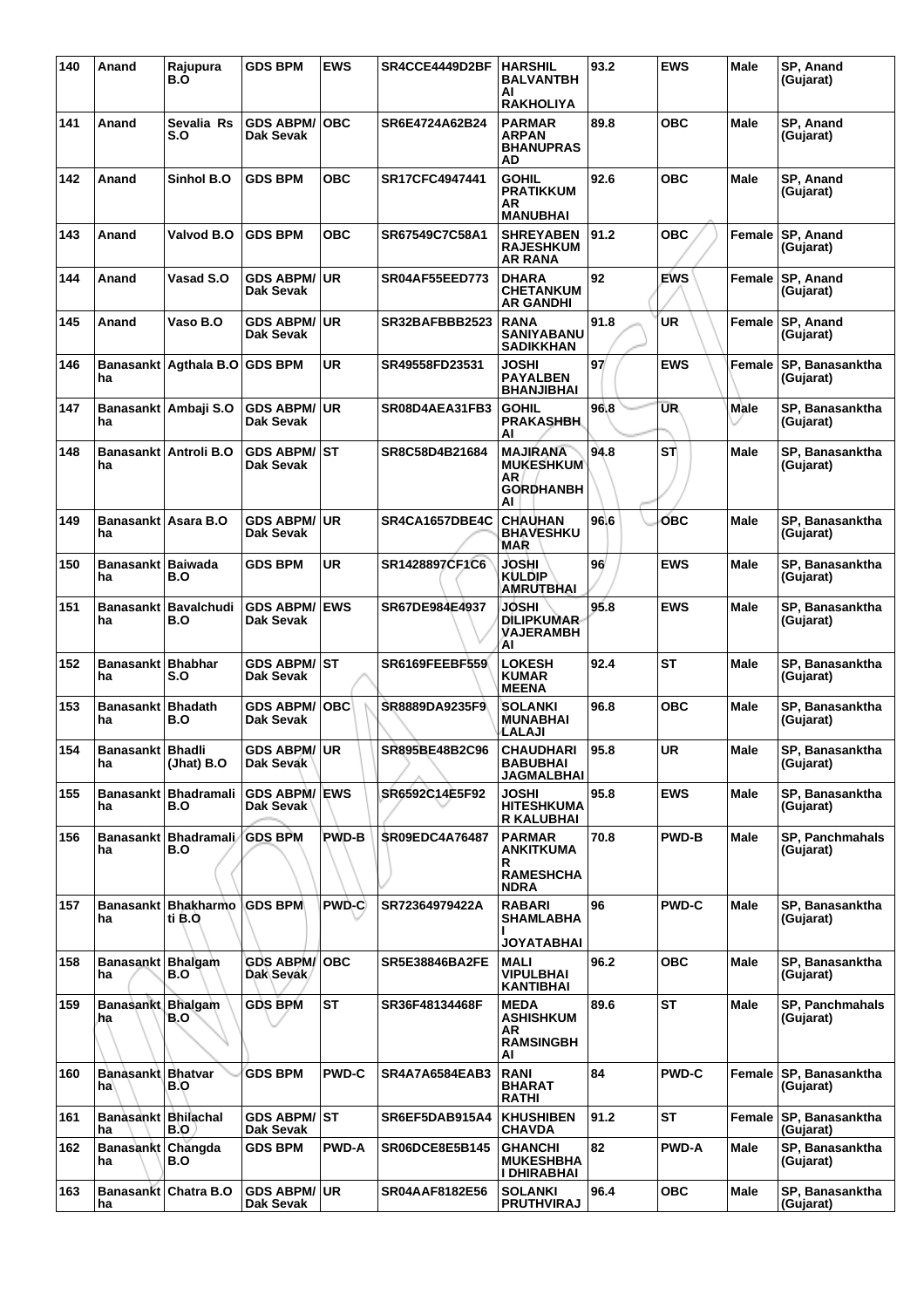| 164 | Banasankt Chhatrala<br>ha        | B.O                              | <b>GDS BPM</b>                      | <b>EWS</b> | SR649DFE6AD413        | <b>JOSHI</b><br><b>HARDIK</b><br><b>DINESHBHAI</b>                 | 96.6 | <b>EWS</b>   | <b>Male</b> | SP. Banasanktha<br>(Gujarat)        |
|-----|----------------------------------|----------------------------------|-------------------------------------|------------|-----------------------|--------------------------------------------------------------------|------|--------------|-------------|-------------------------------------|
| 165 | Banasankt l<br>ha                | Dabhela<br>B.O                   | <b>GDS ABPM/ ST</b><br>Dak Sevak    |            | SR82A48AB498CC        | <b>DODIYAR</b><br><b>SHRUJALBH</b><br>AI<br><b>VISHRAMBH</b><br>AI | 86.4 | ST           | <b>Male</b> | <b>SP, Panchmahals</b><br>(Gujarat) |
| 166 | <b>Banasankt</b><br>ha           | <b>Dabhela</b><br>B.O            | <b>GDS ABPM/</b><br>Dak Sevak       | <b>OBC</b> | SR3E4B73C93B4E        | <b>CHAUDHARI</b><br><b>KIRANKUMA</b><br>R DANABHAI                 | 95.8 | <b>OBC</b>   | <b>Male</b> | SP, Banasanktha<br>(Gujarat)        |
| 167 | ha                               | Banasankt Daiyap B.O             | <b>GDS ABPM/ EWS</b><br>Dak Sevak   |            | SR59DA93125F77        | <b>JOSHI</b><br><b>DRUVKUMAR</b><br><b>RAMESHBHA</b>               | 95.8 | <b>EWS</b>   | <b>Male</b> | SP, Banasanktha<br>(Gujarat)        |
| 168 | Banasankt   Dalwana<br>ha        | B.O                              | <b>GDS ABPM/ OBC</b><br>Dak Sevak   |            | SR52A4E873D13A        | <b>MALI</b><br><b>SURESHKUM</b><br><b>AR</b><br><b>ARJANBHAI</b>   | 95.6 | OBC          | Male        | SP, Banasanktha<br>(Gujarat)        |
| 169 | <b>Banasankt</b><br>ha           | <b>Dalwana</b><br>B.O            | <b>GDS BPM</b>                      | <b>EWS</b> | SR146724D562DC        | JOSHI<br><b>SANJAYKUM</b><br>AR<br><b>RAGHURAMB</b><br>HAI         | 94.8 | <b>EWS</b>   | <b>Male</b> | SP, Banasanktha<br>(Gujarat)        |
| 170 | Banasankt Danta<br>ha            | <b>Bhavangad</b><br><b>h S.O</b> | <b>GDS ABPM/ UR</b><br>Dak Sevak    |            | SR76274B76B56F        | <b>CHAUDHARI</b><br><b>DILEEPBHAI</b><br><b>RATNABHAI</b>          | 93   | <b>OBC</b>   | Male        | SP, Banasanktha<br>(Gujarat)        |
| 171 | Banasankt<br>ha                  | Deodar S.O                       | <b>GDS ABPM/ ST</b><br>Dak Sevak    |            | <b>SR2C41D417A34E</b> | <b>PATEL</b><br><b>NIKUNJKUM</b><br>AR<br><b>DHANSUKHB</b><br>HAI  | 83.4 | SŤ           | <b>Male</b> | SP, Navsari<br>(Gujarat)            |
| 172 | <b>Banasankt</b><br>ha           | <b>Dhanakwad</b><br>a B.O        | <b>GDS ABPM/ EWS</b><br>Dak Sevak   |            | SR17549B1412AE        | JOSHI<br><b>SURESHKUM</b><br>AR<br><b>MUKESHBHA</b>                | 95.4 | <b>EWS</b>   | <b>Male</b> | SP, Banasanktha<br>(Gujarat)        |
| 173 | <b>Banasankt</b><br>ha           | <b>Dhanakwad</b><br>a B.O        | <b>GDS BPM</b>                      | <b>EWS</b> | <b>SR24371D85ADFD</b> | JOSHI<br><b>VIPULKUMAR</b><br>LALJIBHAI                            | 96.8 | <b>EWS</b>   | <b>Male</b> | SP, Banasanktha<br>(Gujarat)        |
| 174 | <b>Banasankt</b><br>ha           | <b>Dhandha</b><br>B.O            | <b>GDS BPM</b>                      | <b>EWS</b> | SR734B4521DFBE        | <b>BHEDA</b><br>HARSH<br><b>BIPINBHAI</b>                          | 90.4 | <b>EWS</b>   | <b>Male</b> | SP, Banasanktha<br>(Gujarat)        |
| 175 | Banasankt<br>ha                  | <b>Dhaniawad</b><br>a B.O        | <b>GDS ABPM/ OBC</b><br>Dak Sevak   |            | SR869A92D28114        | MALI<br><b>PARESHKUM</b><br>AR<br><b>ISHWARLAL</b>                 | 95.4 | <b>OBC</b>   | <b>Male</b> | SP, Banasanktha<br>(Gujarat)        |
| 176 | Banasankt<br>ha                  | Dhota B.O                        | <b>GDS ABPM/</b><br>Dak Sevak       | ∣UR        | SR2844416D48AE        | <b>PRAJAPATI</b><br><b>DHVANI</b><br><b>RAMESHKUM</b><br>AR        | 92.8 | <b>OBC</b>   | Female      | SP, Banasanktha<br>(Gujarat)        |
| 177 | <b>Banasankt   Dhunsol</b><br>ha | B.O                              | <b>GDS BPM</b>                      | <b>EWS</b> | <b>SR0A74E5E3BA77</b> | <b>CHAUHAN</b><br><b>GOVINDSINH</b><br><b>JABARSINH</b>            | 95.8 | <b>EWS</b>   | <b>Male</b> | SP. Banasanktha<br>(Gujarat)        |
| 178 | <b>Banasankt</b><br>ha           | Dhuya B.O                        | <b>GDS BPM</b>                      | <b>EWS</b> | SR4657C6241164        | <b>RAJGOR</b><br>VIJAYKUMAR<br>AMBALAL                             | 95.8 | <b>EWS</b>   | <b>Male</b> | SP, Banasanktha<br>(Gujarat)        |
| 179 | ha                               | Banasankt Disa Bazar<br>S.O      | <b>GDS ABPM/ PWD-C</b><br>Dak Sevak |            | <b>SR27443CFE45F5</b> | <b>BAROT</b><br><b>PRATIK</b><br><b>BHARATKUM</b><br>AR            | 82.8 | <b>PWD-C</b> | <b>Male</b> | SP, Banasanktha<br>(Gujarat)        |
| 180 | Banasankt Disa<br>ha             | Mukhya<br>Dak Ghar<br>S.O        | <b>GDS ABPM/ UR</b><br>Dak Sevak    |            | SR61FAE65DB94C        | <b>SEJAL BEN</b>                                                   | 91.2 | <b>OBC</b>   | Female      | SP, Banasanktha<br>(Gujarat)        |
| 181 | <b>Banasankt Disa</b><br>ha      | <b>Mukhya</b><br>Dak Ghar<br>S.O | <b>GDS ABPM/ UR</b><br>Dak Sevak    |            | SR1D1B374296C6        | <b>RAJPUT</b><br><b>MANJITSINH</b><br><b>DIPAJI</b>                | 94.4 | <b>UR</b>    | <b>Male</b> | SP, Banasanktha<br>(Gujarat)        |
| 182 | ha                               | Banasankt Duchakwad<br>a B.O     | <b>GDS ABPM/ ST</b><br>Dak Sevak    |            | <b>SR6E193EA9E3C2</b> | <b>JIGNABEN</b><br><b>MANOJBHAI</b><br><b>SOLANKI</b>              | 85   | ST           | Female      | <b>SP, Banasanktha</b><br>(Gujarat) |
| 183 | Banasankt Golgam<br>ha           | B.O                              | <b>GDS ABPM/ EWS</b><br>Dak Sevak   |            | SR28141914EF9F        | <b>RAJGURU</b><br><b>KULDIPKUM</b><br><b>AR PIRABHAI</b>           | 91.2 | <b>EWS</b>   | <b>Male</b> | SP, Banasanktha<br>(Gujarat)        |
| 184 | ha                               | Banasankt Gundri B.O             | <b>GDS BPM</b>                      | <b>OBC</b> | SR7244CF78B437        | <b>PARMAR</b><br>GULABBHAI<br><b>DEVAJI</b>                        | 95.6 | <b>OBC</b>   | <b>Male</b> | SP, Banasanktha<br>(Gujarat)        |
| 185 | Banasankt Hasanpur<br>ha         | B.O                              | <b>GDS ABPM/ UR</b><br>Dak Sevak    |            | SR8132BFC6334A        | <b>KUNIYA</b><br><b>RONAKKUMA</b><br>R                             | 91.8 | <b>UR</b>    | <b>Male</b> | SP, Banasanktha<br>(Gujarat)        |
|     |                                  |                                  |                                     |            |                       | <b>PREMJIBHAI</b>                                                  |      |              |             |                                     |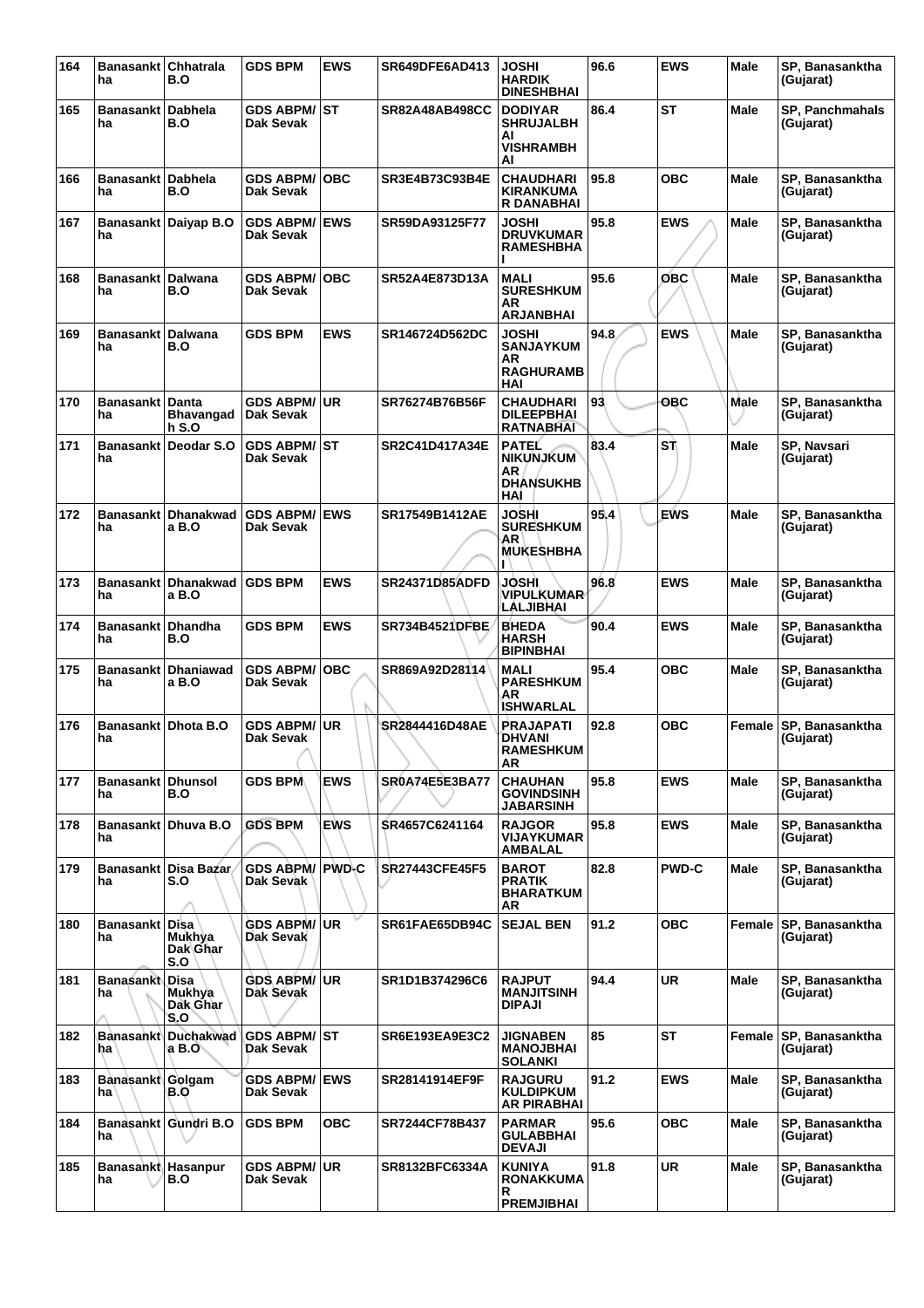| 186 | Banasankt Hathidra<br>ha    | B.O                          | <b>GDS ABPM/ UR</b><br>Dak Sevak    |              | SR3848953E45AD        | <b>MODH JAY</b><br><b>JAGDISHKU</b><br><b>MAR</b>               | 90.6 | <b>OBC</b>   | Male        | SP, Banasanktha<br>(Gujarat)        |
|-----|-----------------------------|------------------------------|-------------------------------------|--------------|-----------------------|-----------------------------------------------------------------|------|--------------|-------------|-------------------------------------|
| 187 | Banasankt Hathidra<br>ha    | B.O                          | <b>GDS BPM</b>                      | <b>OBC</b>   | SR5FF3937D5516        | <b>THAKOR</b><br>VIKRAMBHAI<br><b>BALDEVBHAI</b>                | 95.4 | <b>OBC</b>   | <b>Male</b> | SP, Banasanktha<br>(Gujarat)        |
| 188 | <b>Banasankt</b><br>ha      | Jadia B.O                    | <b>GDS BPM</b>                      | ОВС          | SR4F4EC4F21B4F        | <b>CHAUDHARY</b><br>LAXMANBHA                                   | 95.6 | ОВС          | Male        | SP, Banasanktha<br>(Gujarat)        |
| 189 | ha                          | Banasankt Jalotra B.O        | <b>GDS ABPM/ EWS</b><br>Dak Sevak   |              | <b>SR6556FF865AE7</b> | <b>PATEL</b><br><b>KISHANKUM</b><br>AR<br><b>BHARATBHAI</b>     | 89.6 | <b>EWS</b>   | Male        | SP, Banasanktha<br>(Gujarat)        |
| 190 | Banasankt Jaloya<br>ha      |                              | <b>GDS ABPM/ UR</b><br>Dak Sevak    |              | SR8C7F7ADC4F31        | <b>PAREGI</b><br><b>KAILASHBHA</b>                              | 95.6 | UR.          | Male        | SP, Banasanktha<br>(Gujarat)        |
| 191 | ha                          | Banasankt   Jamda B.O        | <b>GDS ABPM/</b><br>Dak Sevak       | <b>OBC</b>   | SR496541B8FD33        | <b>DESAI</b><br><b>PRAVINKUM</b><br>AR<br><b>CHOTHABHA</b>      | 94.6 | <b>OBC</b>   | <b>Male</b> | SP, Banasanktha<br>(Gujarat)        |
| 192 | Banasankt Jetda B.O<br>ha   |                              | <b>GDS ABPM/ EWS</b><br>Dak Sevak   |              | SR6D46DBBD6388        | <b>BHANOTAR</b><br><b>MARGI</b><br><b>SURESHBHAI</b>            | 89.4 | <b>EWS</b>   |             | Female SP, Banasanktha<br>(Gujarat) |
| 193 | ha                          | Banasankt Jiwana B.O         | <b>GDS BPM</b>                      | <b>OBC</b>   | SR57F4491F4478        | <b>CHAUHAN</b><br><b>SANTOKBEN</b><br><b>ARJANJI</b>            | 91.2 | <b>OBC</b>   | Female      | SP. Banasanktha<br>(Gujarat)        |
| 194 | <b>Banasankt</b><br>ha      | Junadisa<br>S.O              | <b>GDS ABPM/ PWD-C</b><br>Dak Sevak |              | <b>SR376E4B5C47FB</b> | <b>RAVAL</b><br><b>PRATIKKUM</b><br>ΑR<br><b>ASHVINBHAI</b>     | 82.2 | <b>PWD-C</b> | Male        | SP. Banasanktha<br>(Gujarat)        |
| 195 | <b>Banasankt</b><br>ha      | Kansari B.O                  | <b>GDS ABPM/</b><br>Dak Sevak       | <b>OBC</b>   | SR8DCA7B8C6CC<br>1    | <b>MODI</b><br><b>KASHISHKU</b><br>MAR<br><b>DILIPBHAI</b>      | 90.6 | <b>OBC</b>   | Male        | SP, Banasanktha<br>(Gujarat)        |
| 196 | Banasankt<br>ha             | Karjoda<br>B.O               | <b>GDS BPM</b>                      | ОВС          | SR5E7A3E3D4789        | <b>GELOT</b><br><b>HITESHKUMA</b><br>R.                         | 94.4 | <b>OBC</b>   | Male        | SP, Banasanktha<br>(Gujarat)        |
| 197 | ha                          | Banasankt Khardosan<br>B.O   | <b>GDS ABPM/</b><br>Dak Sevak       | <b>OBC</b>   | SR6A5AF4548457        | <b>PRAJAPATI</b><br>AKASHKUMA<br>R<br>JAYANTILAL                | 90   | <b>OBC</b>   | <b>Male</b> | SP, Banasanktha<br>(Gujarat)        |
| 198 | ha                          | Banasankt Khimat S.O         | <b>GDS ABPM/ UR</b><br>Dak Sevak    |              | SR273B192E74C7        | <b>CHAUDHARI</b><br><b>KARSHANBH</b><br>AI PIRABHAI             | 91.8 | <b>UR</b>    | Male        | SP, Banasanktha<br>(Gujarat)        |
| 199 | ha                          | Banasankt Khoda B.O          | <b>GDS ABPM/ EWS</b><br>Dak Sevak   |              | SR63A4774B4252        | JOSHI<br><b>BHAVESHKU</b><br>MAR                                | 95.2 | <b>EWS</b>   | Male        | SP, Banasanktha<br>(Gujarat)        |
| 200 | ha                          | Banasankt   Khoda B.O        | <b>GDS ABPM/ EWS</b><br>Dak Sevak   |              | SR435DB1477474        | <b>KHASETIYA</b><br><b>RUCHITABEN</b><br><b>SHANKARBH</b><br>AI | 89   | <b>EWS</b>   |             | Female SP, Banasanktha<br>(Gujarat) |
| 201 | ha                          | Banasankt   Khoda B.O        | <b>GDS BPM</b>                      | <b>PWD-B</b> | SR6278134ADDE5        | <b>PATEL YASH</b><br><b>DASHRATHB</b><br>HAI                    | 77.8 | <b>PWD-B</b> | Male        | SP, Banasanktha<br>(Gujarat)        |
| 202 | Banasankt   Kuda B.O.<br>ha |                              | <b>GDS ABPM/ EWS</b><br>Dak Sevak   |              | SR41933C2A6A62        | <b>VAGHELA</b><br><b>YUVRAJSINH</b><br><b>FULSINH</b>           | 90.2 | <b>EWS</b>   | <b>Male</b> | SP. Banasanktha<br>(Gujarat)        |
| 203 | ha                          | Banasankt Kundaliya.<br>B.O\ | GDS ABPM/ PWD-C<br>Dak Sevak        |              | SR364F184EF392        | <b>TRIVEDI</b><br><b>JAYMIN</b><br><b>PRAMODBHA</b>             | 82   | <b>PWD-C</b> | Male        | SP, Banasanktha<br>(Gujarat)        |
| 204 | ha                          | Banasankt   Kundel B.O       | GDS ABPM/UR<br>Dak Sevak            |              | <b>SR5EE39D648AB1</b> | <b>NANAVATI</b><br><b>MIRAL</b><br><b>ATULKUMAR</b>             | 90.4 | <b>SC</b>    | Female      | SSP, Gandhinagar<br>(Gujarat)       |
| 205 | Banasankt Kunvarva<br>ha    | B.O.                         | <b>GDS BPM</b>                      | <b>OBC</b>   | SR17D6E4E354C2        | <b>CHAUHAN</b><br><b>AJITKUMAR</b><br><b>BHURABHAI</b>          | 95.4 | <b>OBC</b>   | Male        | SP, Banasanktha<br>(Gujarat)        |
| 206 | Banasankt Kuvarshi<br>ha    | B.O                          | <b>GDS ABPM/ST</b><br>Dak Sevak     |              | <b>SR467B8DF743CC</b> | <b>ANILBHAI</b><br><b>MOHANBHAI</b><br><b>PANDA</b>             | 83.4 | <b>ST</b>    | <b>Male</b> | SP, Banasanktha<br>(Gujarat)        |
| 207 | <b>Banasankt</b><br>ha      | Lakhani<br>B.O               | <b>GDS ABPM/</b><br>Dak Sevak       | <b>OBC</b>   | SR5446898AE426        | <b>MANSURI</b><br>JAVEDBHAI<br>AHMADBHAI                        | 96   | <b>OBC</b>   | Male        | SP, Banasanktha<br>(Gujarat)        |
| 208 | Banasankt<br>ha             | Lorwada<br>B.O/              | <b>GDS BPM</b>                      | ОВС          | SR3B215FEEBFE9        | <b>THAKOR</b><br><b>SHRAVANJI</b><br><b>NAGJIJI</b>             | 95.8 | <b>OBC</b>   | Male        | SP, Banasanktha<br>(Gujarat)        |
| 209 | ha                          | Banasankt Madka B.O          | <b>GDS ABPM/ PWD-B</b><br>Dak Sevak |              | SR484DD4FBC1D3        | <b>DAMOR</b><br><b>PUJAKUMARI</b><br><b>BABUBHAI</b>            | 67.8 | <b>PWD-B</b> | Female      | <b>SP, Banasanktha</b><br>(Gujarat) |
| 210 | Banasankt Majadar<br>ha     | B.O                          | <b>GDS ABPM/ UR</b><br>Dak Sevak    |              | SR74ACE56AEAD6        | <b>RANA</b><br><b>RANJITKUMA</b><br><b>R MULABHAI</b>           | 91.8 | <b>SC</b>    | Male        | SP, Banasanktha<br>(Gujarat)        |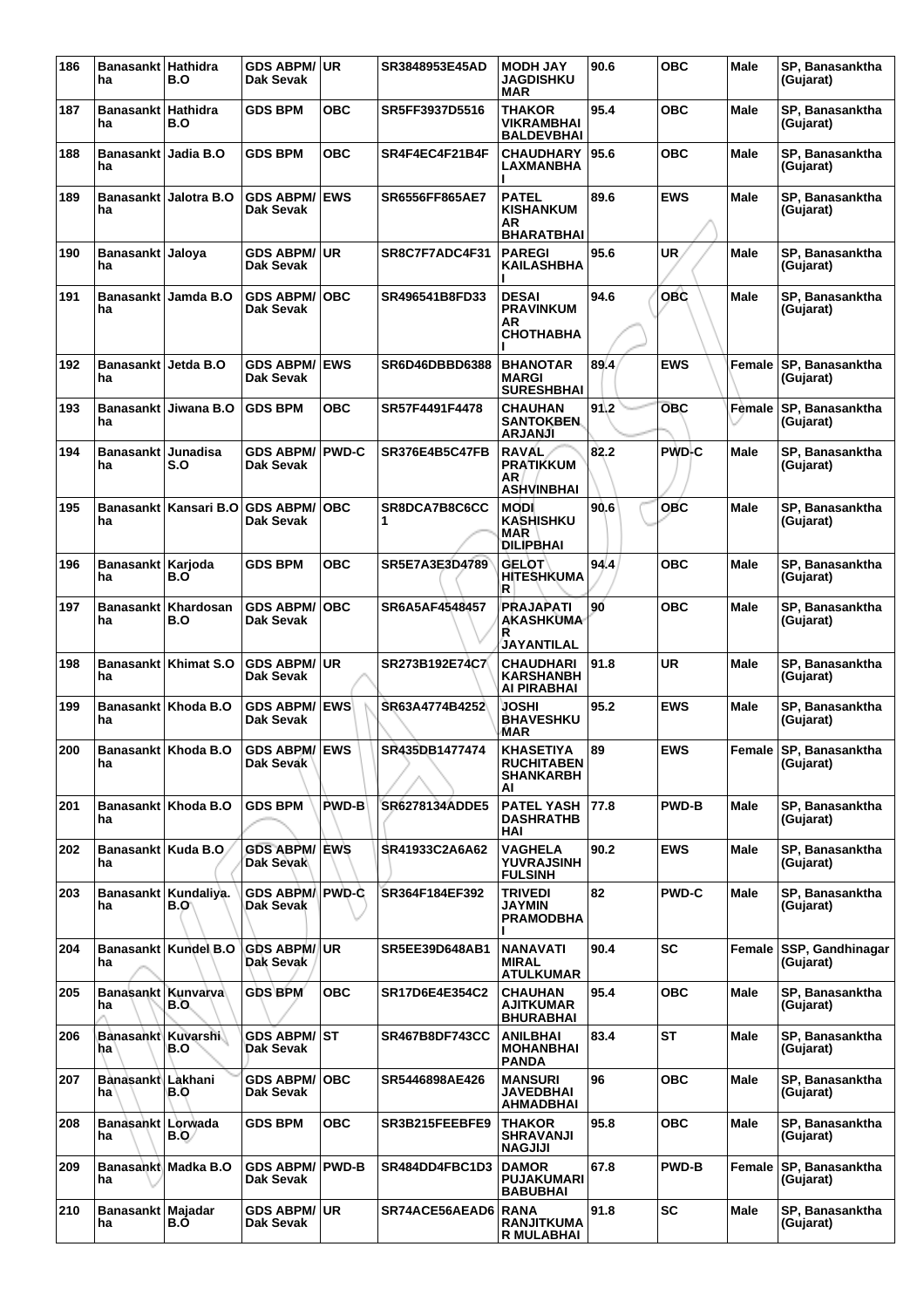| 211 | ha                                | Banasankt   Malana B.O  | <b>GDS BPM</b>                                     | <b>OBC</b> | SR41A18471DD68        | <b>LUNI</b><br><b>NATHABHAI</b><br><b>BHIKHABHAI</b>                 | 94.8 | <b>OBC</b> | Male        | SP, Banasanktha<br>(Gujarat)        |
|-----|-----------------------------------|-------------------------|----------------------------------------------------|------------|-----------------------|----------------------------------------------------------------------|------|------------|-------------|-------------------------------------|
| 212 | ha                                | Banasankt   Mankdi B.O  | <b>GDS ABPM/ ST</b><br>Dak Sevak                   |            | SR18EAB74EBE4B        | <b>KHARADI</b><br><b>CHETANBHAI</b><br><b>DEVABHAI</b>               | 83.4 | ST         | <b>Male</b> | SP, Sabarkantha<br>(Gujarat)        |
| 213 | Banasankt Meta B.O<br>ha          |                         | <b>GDS ABPM/</b><br>Dak Sevak                      | <b>OBC</b> | SR5634F5D5EAFE        | <b>PADHIYAR</b><br><b>KALPESHKU</b><br><b>MAR</b><br>VAGHABHAI       | 94.4 | <b>OBC</b> | Male        | SP, Banasanktha<br>(Gujarat)        |
| 214 | Banasankt Moria (P)<br>ha         | B.O                     | <b>GDS ABPM/ OBC</b><br>Dak Sevak                  |            | <b>SR87FF1539B3AB</b> | <b>BAROT</b><br><b>NIKITA</b><br><b>DHANRAJ</b>                      | 92.8 | <b>OBC</b> | Female      | SP, Banasanktha<br>(Gujarat)        |
| 215 | Banasankt   Morwada<br>ha         | B.O                     | <b>GDS BPM</b>                                     | <b>UR</b>  | SR6281B96DE154        | <b>CHAUDHARI</b><br><b>HITESHBHAI</b><br><b>MANSUNGBH</b><br>AI      | 96.8 | UR.        | Male        | SP. Banasanktha<br>(Gujarat)        |
| 216 | Banasankt   Mota-<br>ha           | jampur B.O              | <b>GDS BPM</b>                                     | <b>EWS</b> | SR46F92C2DC954        | <b>JOSHI</b><br><b>RAVIBHAI</b><br><b>BHAYARAMB</b><br>HAI           | 95.8 | <b>EWS</b> | <b>Male</b> | SP, Banasanktha<br>(Gujarat)        |
| 217 | ha                                | Banasankt Naroli B.O    | <b>GDS ABPM/ EWS</b><br>Dak Sevak                  |            | SR66F4B7B5224A        | <b>PATEL</b><br><b>ADARSH</b><br><b>MUKESHBHA</b>                    | 89   | <b>EWS</b> | Male        | SP, Mahesana<br>(Gujarat)           |
| 218 | ha                                |                         | Banasankt   Odhava B.O   GDS ABPM/ ST<br>Dak Sevak |            | SR113ABC93E882        | <b>PAGI</b><br><b>SIDDHARTH</b><br><b>BHALABHAL</b>                  | 87.2 | <b>ST</b>  | Male        | <b>SP, Panchmahals</b><br>(Gujarat) |
| 219 | Banasankt   Pasvadal<br>ha        | B.O                     | <b>GDS ABPM/</b><br>Dak Sevak                      | ∣OBC       | <b>SR07CAE42A2637</b> | <b>PRAJAPATI</b><br><b>BHAVESH</b><br>VIRMABHAI                      | 91   | ОВС        | Male        | SP, Banasanktha<br>(Gujarat)        |
| 220 | <b>Banasankt</b><br>ha            | <b>Pasvadal</b><br>B.O  | <b>GDS BPM</b>                                     | <b>EWS</b> | SR1557D689A44C        | <b>CHAUDHARY</b><br>TWINKALBE<br>N<br>RAMESHBHA                      | 89.8 | <b>EWS</b> | Female      | SP, Banasanktha<br>(Gujarat)        |
| 221 | Banasankt   Pethapur<br>ha        | B.O                     | <b>GDS ABPM/ UR</b><br>Dak Sevak                   |            | SR84D437DCEA6E        | <b>PARMAR</b><br>ANANTKUMA<br>R<br>DAHYABHAI                         | 90.4 | SC         | Male        | SP, Banasanktha<br>(Gujarat)        |
| 222 | Banasankt Rampura<br>ha           | B.O                     | <b>GDS ABPM/ UR</b><br>Dak Sevak                   |            | <b>SR4F238FDCA617</b> | <b>PINTUKUMA</b><br><b>R SADHU</b>                                   | 100  | SC         | Male        | SP, Banasanktha<br>(Gujarat)        |
| 223 | Banasankt Raner B.O<br>ha         |                         | <b>GDS ABPM/UR</b><br><b>Dak Sevak</b>             |            | SR167357F41D28        | <b>CHAUDHARI</b><br><b>HITESHBHAI</b>                                | 95   | <b>OBC</b> | Male        | SP, Banasanktha<br>(Gujarat)        |
| 224 | Banasankt Rangpur<br>ha           | B.O                     | <b>GDS ABPM/ UR</b><br>Dak Sevak                   |            | <b>SR364D6DC3387F</b> | MALI<br><b>PRIYANKA</b><br><b>MANGILAL</b>                           | 89.8 | овс        | Female      | SP, Banasanktha<br>(Gujarat)        |
| 225 | <b>Banasankt Ravel B.O</b><br>ha. |                         | <b>GDS ABPM/ OBC</b><br>Dak Sevak                  |            | SR3448EA74F35F        | <b>CHAUHAN</b><br><b>DHAVALKUM</b><br>AR<br><b>HASHMUKHL</b><br>AL   | 96.8 | <b>OBC</b> | Male        | SP, Banasanktha<br>(Gujarat)        |
| 226 | Banasankt   Runi B.O<br>ha        |                         | GDS ABPM/ UR<br>Dak Sevak                          |            | SR7D24BCBCEE9<br>C    | <b>RAJPUT</b><br><b>UTTAMJI</b><br><b>PIRAJI</b>                     | 95.4 | <b>UR</b>  | Male        | SP, Banasanktha<br>(Gujarat)        |
| 227 | ha                                | Banasankt Samau B.O     | <b>GDS ABPM/ EWS</b><br>Dak Sevak                  |            | SR58FC8D29D815        | <b>DAVE</b><br><b>NEHABEN</b><br><b>HASMUKHBH</b><br>ΑI              | 89.6 | <b>EWS</b> | Female      | <b>SP, Patan</b><br>(Gujarat)       |
| 228 | ha                                | Banasankt Sasam B.O.    | GDS ABPM/ <sup> </sup> OBC<br>Dak Sevak            |            | SR73C1A697281F        | <b>GAUSWAMI</b><br><b>KHUSHIBEN</b><br><b>DINESHBHAR</b><br>THI      | 90.2 | <b>OBC</b> |             | Female SP. Banasanktha<br>(Gujarat) |
| 229 | Banasankt Semodra<br>ha           | B.O                     | <b>GDS ABPM/ UR</b><br>Dak Sevak                   |            | <b>SR75C7EB9AA753</b> | <b>CHAUDHARY</b><br><b>ANKITABEN</b><br><b>BHEMJIBHAI</b>            | 93.2 | <b>UR</b>  |             | Female SP, Banasanktha<br>(Gujarat) |
| 230 | ha                                | Banasankt Sherau B.O    | <b>GDS BPM</b>                                     | <b>ST</b>  | SR3E875DB894F4        | <b>KODIYATAR</b><br><b>KRUPALIBEN</b><br><b>GOVINDBHAI</b>           | 85.4 | ST         | Female      | SP, Banasanktha<br>(Gujarat)        |
| 231 | Banasankt Shri<br>ha              | Amirgadh<br>S.O         | <b>GDS ABPM/ EWS</b><br>Dak Sevak                  |            | SR249D918D3B19        | <b>PATEL</b><br><b>JOLLYBEN</b><br><b>DINESHBHAI</b>                 | 88.2 | <b>EWS</b> | Female      | SP, Banasanktha<br>(Gujarat)        |
| 232 | Banasankt Shri<br>ha              | Amirgadh<br>S.O'        | <b>GDS ABPM/ EWS</b><br>Dak Sevak                  |            | SR6F44E78F88C2        | <b>JOBANPUTR</b><br>A<br><b>PARTHKUMA</b><br>R.<br><b>SURESHBHAI</b> | 88.2 | <b>EWS</b> | <b>Male</b> | SP, Banasanktha<br>(Gujarat)        |
| 233 | <b>Banasankt</b><br>ha            | Shri<br>Amirgadh<br>S.O | <b>GDS ABPM/ EWS</b><br>Dak Sevak                  |            | <b>SR15824D7D5ABD</b> | <b>RAJPUT</b><br><b>SHAKTISINH</b><br><b>HITENDRASI</b><br>NΗ        | 88.8 | <b>EWS</b> | <b>Male</b> | SP, Banasanktha<br>(Gujarat)        |
| 234 | <b>Banasankt</b><br>ha            | Thervada<br>B.O         | <b>GDS ABPM/ UR</b><br>Dak Sevak                   |            | SR35ABA3548BA4        | <b>DAINIK</b><br><b>PUJARA</b>                                       | 95   | <b>EWS</b> | Male        | SP, Banasanktha<br>(Gujarat)        |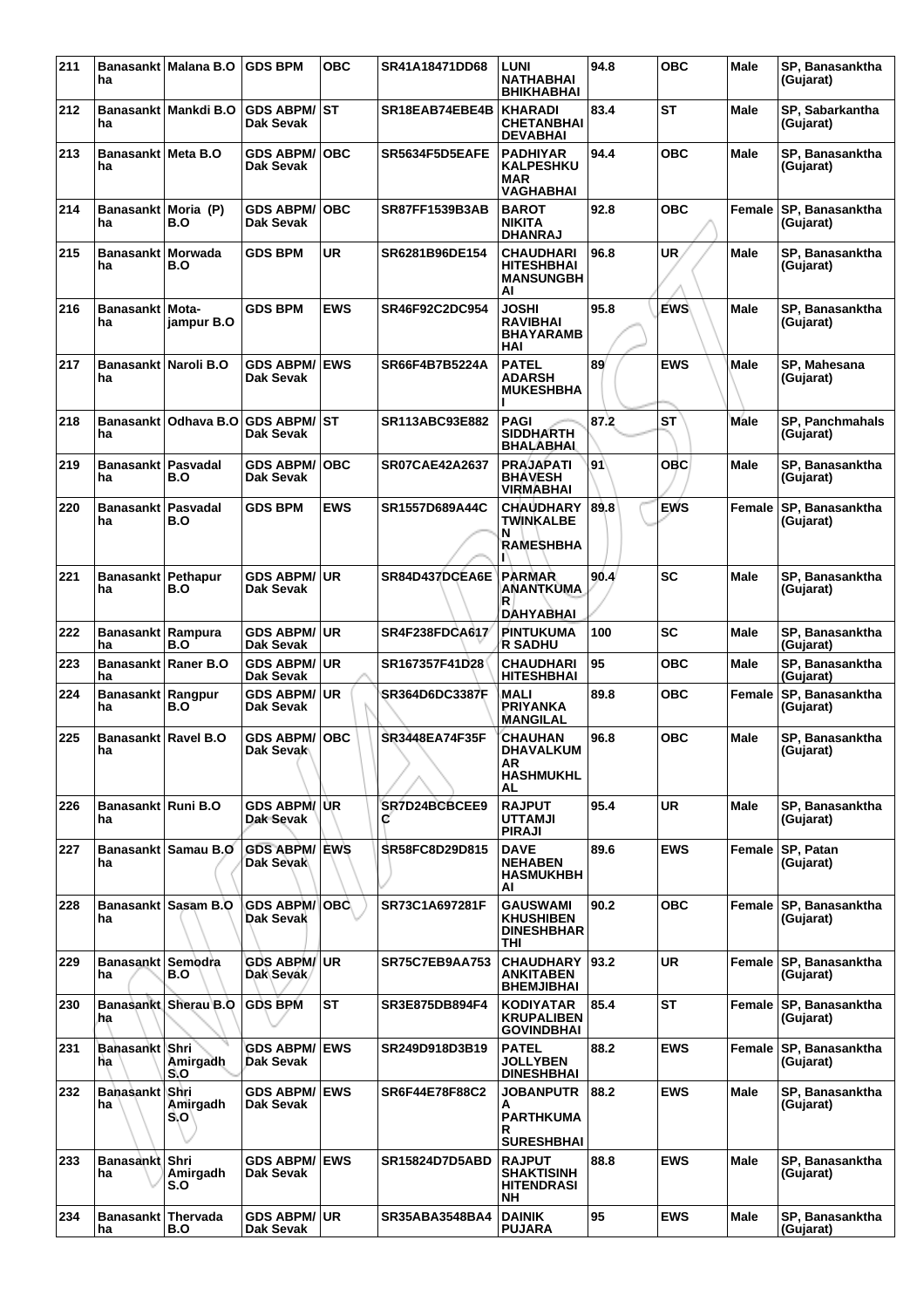| 235 | ha                          |                                    | Banasankt Tintoda B.O GDS ABPM/<br>Dak Sevak | ∣OBC       | SR22E92C8D4D3A        | <b>MAKVANA</b><br><b>ASHOKBHAI</b><br><b>PRAHLADJI</b>               | 93.4 | <b>OBC</b> | Male        | SP. Banasanktha<br>(Gujarat)          |
|-----|-----------------------------|------------------------------------|----------------------------------------------|------------|-----------------------|----------------------------------------------------------------------|------|------------|-------------|---------------------------------------|
| 236 | ha                          | Banasankt Umbari B.O               | <b>IGDS BPM</b>                              | ST         | <b>SR7D26BCE477F8</b> | <b>RANA</b><br><b>ALKESHKUM</b><br>AR<br><b>LALAJIBHAI</b>           | 95.4 | ST         | Male        | SP, Banasanktha<br>(Gujarat)          |
| 237 | <b>Banasankt</b><br>ha      | <b>Un S.O</b><br>(Banaskant<br>ha) | GDS ABPM/∣UR<br>Dak Sevak                    |            | SR37B2C58AE39C        | <b>SOLANKI</b><br><b>JAYANTIBHA</b><br>I BABABHAI                    | 94.4 | SC         | Male        | SP, Banasanktha<br>(Gujarat)          |
| 238 | Banasankt<br>ha             | Vachhol<br>B.O                     | <b>GDS BPM</b>                               | <b>ST</b>  | SR4CD6762736F6        | <b>PAGI</b><br><b>ANKITABEN</b><br><b>DEVABHAI</b>                   | 84.6 | ST         | Female      | <b>SP, Panchmahals</b><br>(Gujarat)   |
| 239 | ha                          | Banasankt   Vadgamda<br>B.O        | <b>GDS BPM</b>                               | <b>ST</b>  | SR39BD5B26B44A        | <b>SOLANKI</b><br><b>KALPESHKU</b><br><b>MAR</b><br><b>LALJIBHAI</b> | 84   | ST         | Male        | SP, Banasanktha<br>(Gujarat)          |
| 240 | Banasankt   Valer B.O<br>ha |                                    | <b>GDS BPM</b>                               | <b>ST</b>  | SR37142141D3F4        | <b>MAKWANA</b><br><b>CHIRAGBHAI</b>                                  | 83.6 | ŚТ         | <b>Male</b> | SP, Vadodara<br><b>West (Gujarat)</b> |
| 241 | Banasankt<br>ha             | Vasana<br>Vatam B.O                | <b>GDS ABPM/</b><br><b>Dak Sevak</b>         | <b>EWS</b> | <b>SR22C6C798F34E</b> | <b>SOLANKI</b><br><b>KOMALBA</b><br><b>HARISINH</b>                  | 87.8 | <b>EWS</b> | Female      | SP, Banasanktha<br>(Gujarat)          |
| 242 | Banasankt Vasi B.O<br>ha    |                                    | <b>GDS ABPM/ UR</b><br>Dak Sevak             |            | SR5CE16482414F        | <b>BHAVSAR</b><br><b>REEPALBEN</b><br><b>JAWAHARBH</b><br>AI         | 90   | <b>UR</b>  | Female      | SP, Mahesana<br>(Gujarat)             |
| 243 | Banasankt   Vesa B.O<br>ha  |                                    | <b>GDS BPM</b>                               | <b>ST</b>  | SR6259C2E97B78        | <b>PARGI</b><br><b>AJAYKUMAR</b><br><b>CHANDUBHA</b>                 | 86.2 | S٦         | <b>Male</b> | SP. Banasanktha<br>(Gujarat)          |
| 244 | <b>Bardoli</b>              | Ambach<br>B.O                      | <b>GDS ABPM/ UR</b><br>Dak Sevak             |            | SR661EEB5D27DF        | <b>SOLANKI</b><br><b>DHARMENDR</b><br>ASINH<br><b>SAMANTSINH</b>     | 87.8 | OBC        | <b>Male</b> | SSP, Gandhinagar<br>(Gujarat)         |
| 245 | <b>Bardoli</b>              | Amchak<br>B.O                      | <b>GDS ABPM/ OBC</b><br>Dak Sevak            |            | SR69145873F7EB        | <b>MISTRY</b><br><b>YOGINIBEN</b><br><b>MANOJBHAI</b>                | 87.8 | <b>OBC</b> | Female      | <b>SP, Bardoli</b><br>(Gujarat)       |
| 246 | <b>Bardoli</b>              | Bajipura<br>S.O                    | <b>GDS ABPM/</b><br>Dak Sevak                | ∣OBC       | SR1895A9F4B1D5        | <b>MAKAVANA</b><br><b>SNEHALBEN</b><br>ASHVINBHAI                    | 88   | <b>OBC</b> | Female      | <b>SSP, Surat</b><br>(Gujarat)        |
| 247 | <b>Bardoli</b>              | Bardoli H.O                        | <b>GDS ABPM/</b><br>Dak Sevak                | l UR       | SR4E73BD7C944B        | HETVI<br><b>HEMANTKUM</b><br><b>AR PATEL</b>                         | 88.6 | ST         | Female      | <b>SP, Bardoli</b><br>(Gujarat)       |
| 248 | <b>Bardoli</b>              | <b>Bhalkhet</b><br>B.O             | <b>GDS BPM</b>                               | <b>UR</b>  | SR0B44C73A1987        | <b>GOHIL</b><br><b>SUNILKUMA</b><br>R<br><b>GIRDHARBH</b><br>ΑI      | 88.4 | SC         | Male        | SP, Bardoli<br>(Gujarat)              |
| 249 | <b>Bardoli</b>              | <b>Borkhal</b><br>B.O              | GDS ABPM/UR<br>Dak Sevak                     |            | SR2146EEE4578B        | <b>RAVAL</b><br><b>ASHISHKUM</b><br>AR.<br><b>RANCHHODB</b><br>HAI   | 87.8 | <b>OBC</b> | Male        | SP, Bardoli<br>(Gujarat)              |
| 250 | <b>Bardoli</b>              | Chikhlinani<br>B.O                 | <b>GDS BPM</b>                               | UR         | SR68132C695543        | <b>PATEL</b><br><b>ANSUKUMAR</b><br><b>ANILBHAI</b>                  | 95   | ST         | <b>Male</b> | SP, Bardoli<br>(Gujarat)              |
| 251 | <b>Bardoli</b>              | Chunavadi<br>B.O                   | <b>GDS ABPM/ UR</b><br>Dak Sevak             |            | SR14A354C35A6A        | <b>PATEL</b><br><b>SANDIPKUM</b><br>AR<br><b>GOKULBHAI</b>           | 88.2 | ST         | Male        | SP, Bardoli<br>(Gujarat)              |
| 252 | <b>Bardoli</b>              | Dagadiamb<br>a B.O                 | <b>GDS BPM</b>                               | OBC ↓      | SR1AEC894BFE8E        | <b>PATEL</b><br><b>JIGNESH</b><br><b>BABUBHAI</b>                    | 88   | <b>OBC</b> | Male        | SSP, Surat<br>(Gujarat)               |
| 253 | <b>Bardoli</b>              | Dholikui<br>B.O                    | <b>GDS ABPM/ SC</b><br>Dak Sevak             |            | SR84E9B1456992        | <b>SARASIA</b><br><b>KRUNAL</b><br><b>DINESHBHAI</b>                 | 89.2 | <b>SC</b>  | <b>Male</b> | SP, Bardoli<br>(Gujarat)              |
| 254 | <b>Bardoli</b>              | Digas B.O                          | <b>GDS ABPM/ UR</b><br>Dak Sevak             |            | SR341BF1D441C9        | <b>MADALIYA</b><br><b>MEET</b><br><b>DINESHBHAI</b>                  | 89.4 | <b>UR</b>  | Male        | SP, Bardoli<br>(Gujarat)              |
| 255 | <b>Bardoli</b>              | Ena B.O                            | GDS ABPM/│ST<br>Dak Sevak                    |            | SR284BA4A67F3D        | <b>MAHETA</b><br>NITIXA<br><b>UMESHKUMA</b><br>R                     | 88.6 | <b>ST</b>  | Female      | <b>SP, Bardoli</b><br>(Gujarat)       |
| 256 | <b>Bardoli</b>              | Ena B.O                            | <b>GDS BPM</b>                               | <b>UR</b>  | SR1F6B4F976D64        | <b>MAKVANA</b><br><b>SHYAM</b><br>ASHOKBHAI                          | 90   | <b>OBC</b> | Male        | SSP, Surat<br>(Gujarat)               |
| 257 | <b>Bardoli</b>              | Gandhi<br>Vidhyapith<br>B.O        | <b>GDS ABPM/ EWS</b><br>Dak Sevak            |            | SR1E282F8E31EB        | <b>RATHOD</b><br><b>YUVRAJSINH</b><br><b>RATANSINH</b>               | 86.2 | <b>EWS</b> | <b>Male</b> | SP, Sabarkantha<br>(Gujarat)          |
| 258 | <b>Bardoli</b>              | Gangtha<br>B.O                     | GDS ABPM/UR<br>Dak Sevak                     |            | <b>SR42F49CCF588F</b> | <b>PRAJAPATI</b><br><b>KALPESHBH</b><br>AI<br><b>PRABHABHA</b>       | 88.8 | <b>OBC</b> | Male        | SP, Bardoli<br>(Gujarat)              |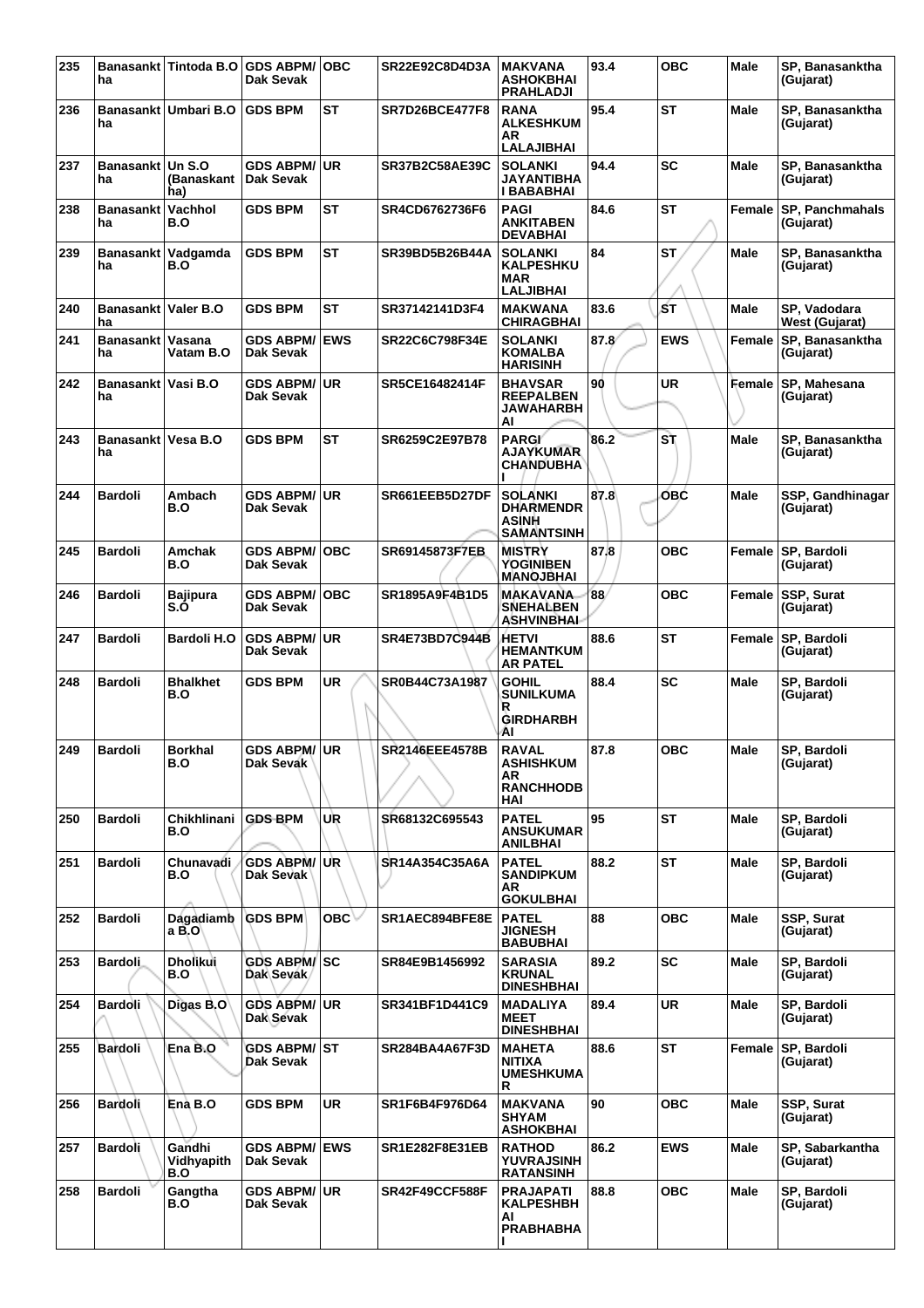| 259 | <b>Bardoli</b> | Ghani B.O                | GDS ABPM/UR<br>Dak Sevak         |            | SR04EFB2435D59        | <b>KUSHWAHA</b><br><b>SWETA</b><br><b>JAGDISH</b>                                           | 89    | <b>UR</b>  |             | Female SP, Bardoli<br>(Gujarat)       |
|-----|----------------|--------------------------|----------------------------------|------------|-----------------------|---------------------------------------------------------------------------------------------|-------|------------|-------------|---------------------------------------|
| 260 | <b>Bardoli</b> | Ghantoli<br>B.O          | <b>GDS ABPM/ UR</b><br>Dak Sevak |            | SR66692B574FE4        | <b>MOCHI</b><br>ZALAKBAHE<br><b>N RAJUBHAI</b>                                              | 87.2  | <b>OBC</b> | Female      | SP, Bardoli<br>(Gujarat)              |
| 261 | <b>Bardoli</b> | Ghasiamed<br>ha B.O      | <b>GDS BPM</b>                   | овс        | SR3A74615424F9        | <b>TANK PARTH</b><br><b>GUNVANTRA</b><br>Y                                                  | 87.8  | овс        | Male        | SP, Bardoli<br>(Gujarat)              |
| 262 | <b>Bardoli</b> | Goji B.O                 | <b>GDS BPM</b>                   | <b>UR</b>  | <b>SR6BB65A1D811E</b> | <b>PATEL</b><br>ANANTKUMA<br>R                                                              | 88.4  | <b>UR</b>  | <b>Male</b> | <b>SP, Panchmahals</b><br>(Gujarat)   |
| 263 | <b>Bardoli</b> | Gujarpur<br>B.O          | <b>GDS BPM</b>                   | <b>OBC</b> | <b>SR0EC555CC1646</b> | <b>DEVGANIYA</b><br><b>MANISH</b><br><b>BHUPATBHAI</b>                                      | 87.6  | <b>OBC</b> | Male        | SP, Bardoli<br>(Gujarat)              |
| 264 | <b>Bardoli</b> | Hathuka<br>B.O           | <b>GDS BPM</b>                   | <b>EWS</b> | SR32F2681A7D49        | <b>RAULJI</b><br><b>PARTHIKSIN</b><br>н<br><b>ASHOKSINH</b>                                 | 87.6  | <b>EWS</b> | Male        | SP, Bardoli<br>(Gujarat)              |
| 265 | <b>Bardoli</b> | Italva B.O               | <b>GDS BPM</b>                   | UR         | SR182783534888        | <b>DESAI KEYA</b><br><b>BIMALKUMA</b><br>R                                                  | 91.6' | UR         | Female      | <b>SSP, Surat</b><br>(Gujarat)        |
| 266 | <b>Bardoli</b> | Jamania<br>B.O           | <b>GDS BPM</b>                   | <b>UR</b>  | SR0821ECEAF9B2        | <b>PARMAR</b><br><b>KEVALKUMA</b><br>R                                                      | 88.6  | <b>EWS</b> | Male        | SP, Bardoli<br>(Gujarat)              |
| 267 | <b>Bardoli</b> | Jesingpur<br>B.O         | <b>GDS BPM</b>                   | <b>UR</b>  | SR82EE48F4C5D4        | <b>BHARATSINH</b><br><b>GAMIT</b><br><b>HEMANGINIB</b><br><b>EN ZINABHAI</b>                | 89.4  | S٦         |             | Female SP, Bardoli<br>(Gujarat)       |
| 268 | <b>Bardoli</b> | Jokha B.O                | <b>GDS ABPM/</b><br>Dak Sevak    | <b>EWS</b> | SR148F9FD784E2        | <b>MALEK</b><br><b>MUSTKINMIY</b><br>А                                                      | 85.8  | <b>EWS</b> | Male        | SP, Bardoli<br>(Gujarat)              |
| 269 | <b>Bardoli</b> | Kadhaiya<br>B.O          | <b>GDS BPM</b>                   | овс        | SR7D4835C4AC42        | <b>PRAJAPATI</b><br><b>SONALI</b><br><b>SATISHBHAI</b>                                      | 87.6  | <b>OBC</b> | Female      | SP, Bardoli<br>(Gujarat)              |
| 270 | <b>Bardoli</b> | Kalakva<br>B.O           | <b>GDS BPM</b>                   | <b>OBC</b> | <b>SR253CEA572B5A</b> | <b>PATEL</b><br><b>KHUSHBUKU</b><br><b>MARI</b><br><b>SUKHDEVBH</b><br>AI                   | 87.6  | <b>OBC</b> | Female      | SP, Bardoli<br>(Gujarat)              |
| 271 | <b>Bardoli</b> | Kalibel B.O              | <b>GDS BPM</b>                   | <b>EWS</b> | SR8BB984A32E86        | MAKWANA<br><b>PARTHKUMA</b><br>R<br><b>JAGDISHBHA</b>                                       | 89.4  | <b>EWS</b> | Male        | SP, Bhavnagar<br>(Gujarat)            |
| 272 | <b>Bardoli</b> | Kanav B.O                | <b>GDS BPM</b>                   | <b>UR</b>  | <b>SR44BC6B34E32E</b> | <b>MAURYA</b><br>ANKIT<br><b>GHANSHYAM</b>                                                  | 91    | <b>UR</b>  | Male        | SSP, Surat<br>(Gujarat)               |
| 273 | <b>Bardoli</b> | Karod B.O                | GDS ABPM/SC<br>Dak Sevak         |            | SR8C4E45E44C47        | <b>RATHOD</b><br><b>DAXABEN</b><br><b>HIRABHAI</b>                                          | 87.2  | <b>SC</b>  |             | Female SP, Mahesana<br>(Gujarat)      |
| 274 | <b>Bardoli</b> | Karod B.O                | <b>GDS BPM</b>                   | <b>OBC</b> | SR1BD8E41B43A1        | <b>PATEL</b><br><b>FALGUNI</b><br><b>SATISHBHAI</b>                                         | 88.6  | <b>OBC</b> |             | Female SP, Bardoli<br>(Gujarat)       |
| 275 | <b>Bardoli</b> | Khatal B.O               | <b>GDS BPM</b>                   | UR∖        | <b>SR6A9B8E258AE1</b> | <b>BAROT</b><br><b>SACHINKUM</b><br>AR.<br><b>SUNILKUMA</b><br>R                            | 87.6  | <b>SC</b>  | Male        | SP, Bardoli<br>(Gujarat)              |
| 276 | <b>Bardoli</b> | Khutadia<br>B.O          | <b>GDS BPM</b>                   | <b>UR</b>  | SR88646DF93AB9        | <b>PARMAR</b><br><b>NITIKABAHE</b><br><b>N UDESINH</b>                                      | 87.6  | UR         |             | Female SP, Bardoli<br>(Gujarat)       |
| 277 | <b>Bardoli</b> | Kosadi B.O               | <b>GDS ABPM/</b><br>Dak Sevak    | ∣UR        | SR1C42C1FD1663        | <b>PATEL</b><br><b>ARPITABAHE</b><br>N                                                      | 87.2  | <b>UR</b>  | Female      | SP, Bardoli<br>(Gujarat)              |
| 278 | <b>Bardoli</b> | Linga B.O                | <b>GDS BPM</b>                   | <b>OBC</b> | SR473AC9448439        | <b>ARVINDBHAI</b><br><b>VALAND</b><br><b>ARPITKUMA</b><br>R                                 | 86.8  | <b>OBC</b> | Male        | SP, Bardoli<br>(Gujarat)              |
| 279 | <b>Bardoli</b> | Maheshkatr<br>i B.O      | <b>GDS BPM</b>                   | <b>OBC</b> | SR848B34D271A2        | <b>SURESHBHAI</b><br><b>MOD</b><br><b>YASHRAJ</b>                                           | 89    | <b>OBC</b> | Male        | SP,<br>Surendranagar                  |
| 280 | <b>Bardoli</b> | Mota<br><b>Bandharpa</b> | <b>GDS BPM</b>                   | <b>SC</b>  | <b>SR2362AEC4462C</b> | <b>NITINDAN</b><br><b>DHOLAKIYA</b><br><b>PRIYANKA</b>                                      | 89.4  | SC         | Female      | (Gujarat)<br>SP, Bardoli<br>(Gujarat) |
| 281 | <b>Bardoli</b> | dà B.O<br>Mota S.O       | GDS ABPM/UR<br>Dak Sevak         |            | SR531A24E15528        | <b>SANJAYBHAI</b><br><b>SOLANKI</b><br><b>PRANAVJITSI</b><br><b>NH</b><br><b>VIKRAMSINH</b> | 88.6  | <b>UR</b>  | <b>Male</b> | SP, Bardoli<br>(Gujarat)              |
| 282 | <b>Bardoli</b> | Navafalia<br>B.O         | GDS ABPM/UR<br>Dak Sevak         |            | SR38DF2D64B421        | <b>PATEL</b><br><b>BHAKTI</b><br>VIJAY<br><b>KUMAR</b>                                      | 90.4  | <b>UR</b>  |             | Female SP, Bardoli<br>(Gujarat)       |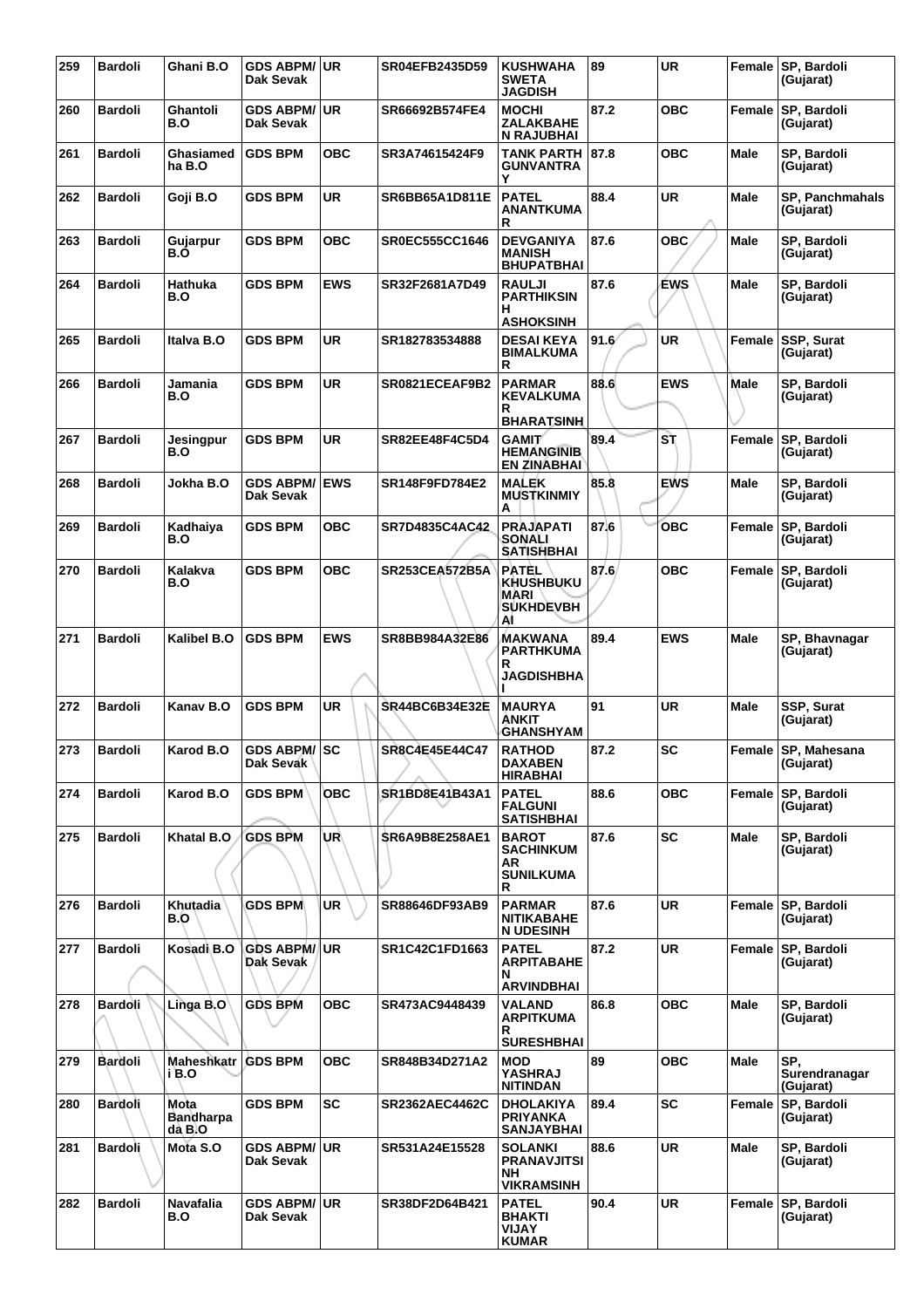| 283 | <b>Bardoli</b> | Navagam<br>B.O                | <b>GDS BPM</b>                    | <b>EWS</b>   | SR477D4BF8F814        | THUMMAR<br>KISHAN<br><b>SHAMBHUBH</b><br>AI                                  | 92.2 | <b>EWS</b>   | <b>Male</b> | SP, Bardoli<br>(Gujarat)            |
|-----|----------------|-------------------------------|-----------------------------------|--------------|-----------------------|------------------------------------------------------------------------------|------|--------------|-------------|-------------------------------------|
| 284 | <b>Bardoli</b> | Nishana<br>B.O                | <b>GDS BPM</b>                    | <b>EWS</b>   | SR75ECDF2577FC        | <b>BHATT MEET</b><br><b>DIPAKKUMA</b><br>R                                   | 88.4 | <b>EWS</b>   | <b>Male</b> | SP, Bardoli<br>(Gujarat)            |
| 285 | <b>Bardoli</b> | Nogama<br>B.O                 | <b>GDS ABPM/ SC</b><br>Dak Sevak  |              | SR2E4C7EF5EAF2        | MAYAVANSI<br>н<br><b>DHRUVINKU</b><br>MAR<br><b>JASHAVANT</b><br><b>BHAI</b> | 87   | SC           | <b>Male</b> | SP, Kheda<br>(Gujarat)              |
| 286 | <b>Bardoli</b> | Palsana<br>S.O (Surat)        | <b>GDS ABPM/ UR</b><br>Dak Sevak  |              | SR3A4F8CE57DB6        | <b>KANABAR</b><br>AXAY<br><b>SURYKANTB</b><br>HAI                            | 87   | UR           | <b>Male</b> | SP, Junagadh<br>(Gujarat)           |
| 287 | <b>Bardoli</b> | Pelad B.O                     | <b>GDS BPM</b>                    | <b>OBC</b>   | <b>SR6BAD7E4B8444</b> | <b>PRAJAPATI</b><br><b>FALGUNKUM</b><br>AR<br><b>BABUBHAI</b>                | 86.6 | OBC          | <b>Male</b> | SP, Banasanktha<br>(Gujarat)        |
| 288 | <b>Bardoli</b> | Phulwadi<br>B.O               | <b>GDS ABPM/</b><br>Dak Sevak     | <b>OBC</b>   | SR1528E81834E3        | <b>PATEL</b><br>VIVEKKUMA<br>R<br><b>PRAVINBHAI</b>                          | 86.6 | <b>OBC</b>   | <b>Male</b> | SP, Bardoli<br>(Gujarat)            |
| 289 | <b>Bardoli</b> | Phulwadi<br>B.O               | <b>GDS BPM</b>                    | <b>EWS</b>   | <b>SR3E523DEA4A73</b> | <b>SOLANKI</b><br><b>SATYAMSINH</b><br><b>NARENDRASI</b><br>NΗ               | 89   | <b>EWS</b>   | Male        | SP, Bardoli<br>(Gujarat)            |
| 290 | <b>Bardoli</b> | Piplaidevi<br>B.O             | <b>GDS ABPM/</b><br>Dak Sevak     | ∣UR          | SR5BBBDEF28B25        | <b>RAJPARA</b><br>ANKIT<br><b>BHARATBHAI</b>                                 | 86.2 | UR           | <b>Male</b> | SP, Bardoli<br>(Gujarat)            |
| 291 | <b>Bardoli</b> | Pisavar B.O                   | <b>GDS BPM</b>                    | <b>PWD-A</b> | <b>SR0AA5243EE6C1</b> | ABHAYKUMA<br>R<br>CHAUDHARI                                                  | 85.5 | <b>PWD-A</b> | <b>Male</b> | SP, Bardoli<br>(Gujarat)            |
| 292 | <b>Bardoli</b> | Roswad<br>B.O                 | <b>GDS BPM</b>                    | <b>EWS</b>   | SR5B7C1F3F4B48        | PATEL<br><b>ARPITA</b><br>JAYANTIBHA                                         | 89   | <b>EWS</b>   | Female      | SP, Bardoli<br>(Gujarat)            |
| 293 | <b>Bardoli</b> | Sadgavan<br>B.O               | <b>GDS BPM</b>                    | <b>UR</b>    | SR3BC2D9AF3E4B        | <b>PARESH</b><br>KUMAR<br>KANTILALBH<br><b>AI PATEL</b>                      | 91   | <b>UR</b>    | Male        | SP, Bardoli<br>(Gujarat)            |
| 294 | <b>Bardoli</b> | Samthan<br>B.O                | <b>GDS ABPM/ UR</b><br>Dak Sevak  |              | SR8B35C34499B8        | <b>CHAUDHARY</b><br><b>SHREYAKUM</b><br>ARI<br><b>PRADIPBHAI</b>             | 87.8 | <b>ST</b>    | Female      | <b>SP, Bardoli</b><br>(Gujarat)     |
| 295 | <b>Bardoli</b> | Saputara<br>S.O               | <b>GDS ABPM/ OBC</b><br>Dak Sevak |              | SR0253F27594D2        | <b>SONDAGAR</b><br>DHAVALKUM<br>AR<br><b>RAJENDRAB</b><br>HAI                | 86.6 | <b>OBC</b>   | <b>Male</b> | SSP, Surat<br>(Gujarat)             |
| 296 | <b>Bardoli</b> | Sejvad B.O                    | <b>GDS ABPM/UR</b><br>Dak Sevak   |              | SR1BB849B35C33        | <b>DABHI</b><br><b>CHIRAGKUM</b><br>AR AJITSINH                              | 87.4 | <b>UR</b>    | <b>Male</b> | SP, Bardoli<br>(Gujarat)            |
| 297 | <b>Bardoli</b> | Soyani B.O                    | <b>GDS ABPM/SC</b><br>Dak Sevak   |              | SR42C1436A692F        | <b>UPASE</b><br>NIKHILKUMA<br>R<br><b>PRAKASHBH</b><br>AI                    | 86.6 | SC           | <b>Male</b> | SP, Bardoli<br>(Gujarat)            |
| 298 | <b>Bardoli</b> | Tadkeshwa<br>r S.O            | <b>GDS ABPM/ SC</b><br>Dak Sevak  |              | SR48B21B48AF9D        | <b>SOLANKI</b><br><b>MANSI</b><br>JAYANTBHAI                                 | 86.4 | <b>SC</b>    | Female      | SP, Bardoli<br>(Gujarat)            |
| 299 | <b>Bardoli</b> | Tarḃhơn<br>B.O                | <b>GDS BPM</b>                    | <b>EWS</b>   | SR7C93CD1AD5ED        | <b>BORADHARA</b><br>VISHVABAHE<br>N<br><b>MAYURDHVA</b>                      | 89.4 | <b>EWS</b>   | Female      | <b>SP, Bardoli</b><br>(Gujarat)     |
| 300 | <b>Bardoli</b> | Timba B.O                     | <b>GDS BPM</b>                    | <b>OBC</b>   | <b>SR66E653ED53BE</b> | JSINH<br>CHOTALIYA<br><b>AJAYKUMAR</b><br><b>HASMUKHBH</b><br>AI             | 91   | <b>OBC</b>   | <b>Male</b> | SP, Bardoli<br>(Gujarat)            |
| 301 | <b>Bardoli</b> | Timbarva<br>B.O               | <b>GDS BPM</b>                    | <b>UR</b>    | SR4C4D41D62345        | <b>THUMMAR</b><br><b>DARSHAN</b><br><b>VINUBHAI</b>                          | 91.8 | <b>UR</b>    | <b>Male</b> | SP, Bardoli<br>(Gujarat)            |
| 302 | <b>Bardoli</b> | Ukai Dam<br>S.                | <b>GDS ABPM/ EWS</b><br>Dak Sevak |              | SR762D81E86B49        | <b>PATEL</b><br>DAMINKUMA<br><b>R SHANTILAL</b>                              | 85.8 | <b>EWS</b>   | <b>Male</b> | <b>SP, Panchmahals</b><br>(Gujarat) |
| 303 | <b>Bardoli</b> | Vadadla<br>Tanti B.O          | <b>GDS ABPM/ UR</b><br>Dak Sevak  |              | SR5F497BBEC2EB        | <b>MEVADA</b><br><b>EKTABEN</b><br><b>ARVINDBHAI</b>                         | 87.6 | UR           | Female      | SP, Bardoli<br>(Gujarat)            |
| 304 | <b>Bardoli</b> | Vadi<br><b>Bhesrot</b><br>B.O | <b>GDS ABPM/ UR</b><br>Dak Sevak  |              | SR342F7D18CC41        | <b>PATEL</b><br><b>PRAGNESHK</b><br><b>UMAR</b><br><b>JIVATLAL</b>           | 87.2 | <b>UR</b>    | Male        | SP, Bardoli<br>(Gujarat)            |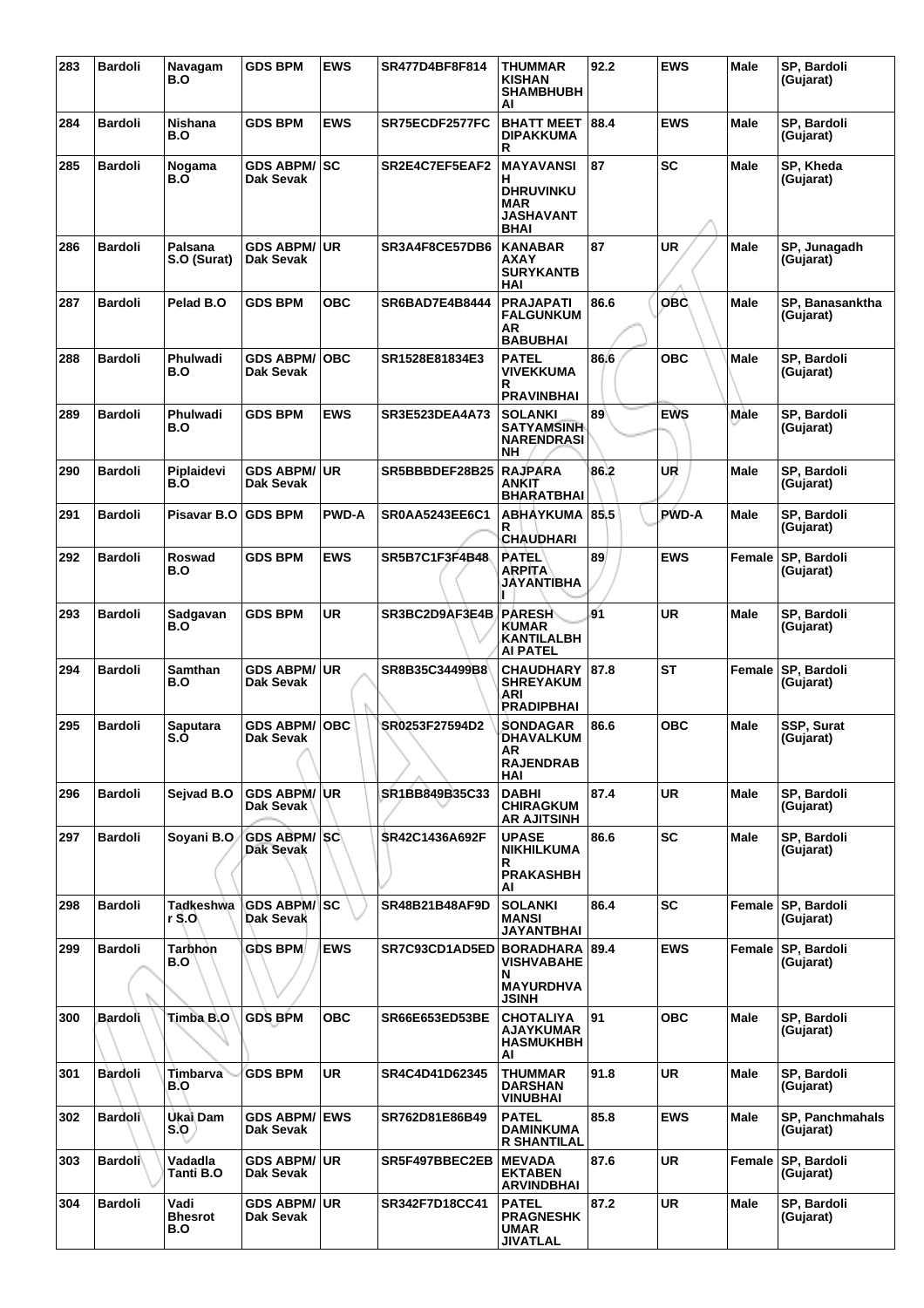| 305 | <b>Bardoli</b> | Vaghecha<br>B.Ő              | <b>GDS BPM</b>                    | овс        | <b>SR068C872B9DAF</b> | <b>PARTH</b><br><b>BHUPENDRA</b><br><b>BHAI PATEL</b>                               | 89.2 | ОВС        | Male          | SP, Bardoli<br>(Gujarat)            |
|-----|----------------|------------------------------|-----------------------------------|------------|-----------------------|-------------------------------------------------------------------------------------|------|------------|---------------|-------------------------------------|
| 306 | <b>Bardoli</b> | Vanisa<br>Pisad B.O          | <b>GDS BPM</b>                    | <b>UR</b>  | SR2C3312C98F54        | <b>VARU VINAY</b><br><b>BHARATBHAI</b>                                              | 88.6 | <b>OBC</b> | Male          | SSP, Surat<br>(Gujarat)             |
| 307 | <b>Bardoli</b> | Vankla B.O                   | <b>GDS ABPM/</b><br>Dak Sevak     | <b>OBC</b> | SR06F559CE4D36        | <b>CHAUHAN</b><br><b>DHAVAL</b><br><b>PRAVINBHAI</b>                                | 86.4 | овс        | Male          | SP, Jamnagar<br>(Gujarat)           |
| 308 | <b>Bardoli</b> | Vasurna<br>B.O               | <b>GDS BPM</b>                    | <b>UR</b>  | <b>SR3FA5234FB47B</b> | <b>KRISHNAKU</b><br>MARI<br><b>RAVINDRASI</b><br><b>NH PARMAR</b>                   | 88.6 | <b>EWS</b> | Female        | SP, Navsari<br>(Gujarat)            |
| 309 | <b>Bardoli</b> | Vatsalyadh<br>am B.O         | <b>GDS BPM</b>                    | <b>UR</b>  | SR5B24F3BF3B7F        | <b>AGRAVAL</b><br>TARUNKUMA<br>R<br><b>HARISHBHAI</b>                               | 87.6 | <b>UR</b>  | Male          | SP, Bardoli<br>(Gujarat)            |
| 310 | <b>Bardoli</b> | Vazarada<br>B.O              | <b>GDS BPM</b>                    | <b>SC</b>  | SR04789C837F61        | <b>SANDISH</b><br><b>ROHANKUMA</b><br>R<br><b>RAMESHBHA</b>                         | 87.8 | <b>SC</b>  | Male          | SP, Bardoli<br>(Gujarat)            |
| 311 | <b>Bardoli</b> | Vihan B.O                    | <b>GDS ABPM/</b><br>Dak Sevak     | <b>OBC</b> | SR8EC972CD2446        | <b>PATEL</b><br><b>RAHULKUMA</b><br>R<br><b>DINESHBHAI</b>                          | 92.8 | <b>OBC</b> | Male          | SP, Bardoli<br>(Gujarat)            |
| 312 | <b>Bardoli</b> | Virpor B.O                   | <b>GDS BPM</b>                    | <b>EWS</b> | SR4BEDA24EF589        | <b>PATELSRUS.</b><br>HTIKUMARI<br><b>MAHESHBHA</b>                                  | 87.6 | <b>EWS</b> | <b>Female</b> | SP, Bardoli<br>(Gujarat)            |
| 313 | <b>Bardoli</b> | Virpur B.O                   | GDS ABPM/UR<br>Dak Sevak          |            | SR448F1A27E49D        | CHAUDHARI<br><b>HINABEN</b><br>JIVANBHAI                                            | 87.2 | UR         | Female        | <b>SP, Panchmahals</b><br>(Gujarat) |
| 314 | <b>Bardoli</b> | Waghai S.O                   | GDS ABPM/UR<br>Dak Sevak          |            | SR7E9A7397F1C8        | <b>SOLANKI</b><br>VIPULSINH<br><b>MAHENDRAS</b><br>INH.                             | 86.8 | ОВС        | Male          | SP, Anand<br>(Gujarat)              |
| 315 | <b>Bharuch</b> | Achhod<br>B.O                | <b>GDS BPM</b>                    | <b>OBC</b> | SR1148E34974C6        | <b>SOLANKI</b><br><b>MAULIKKUM</b><br>AR<br><b>KISHORBHAI</b>                       | 94.6 | <b>OBC</b> | Male          | SP, Bharuch<br>(Gujarat)            |
| 316 | <b>Bharuch</b> | Adol B.O                     | <b>GDS BPM</b>                    | <b>EWS</b> | SR14D2C246CBAC        | <b>BODA</b><br>MAHAMMAD<br><b>SHAYBAN</b><br><b>IRFAN</b>                           | 92.4 | <b>EWS</b> | Male          | SP, Bharuch<br>(Gujarat)            |
| 317 | <b>Bharuch</b> | Akod B.O                     | <b>GDS ABPM/ UR</b><br>Dak Sevak  |            | SR1169B7329434        | <b>RUTURAJ</b>                                                                      | 89.6 | <b>EWS</b> | Male          | SP, Bhavnagar<br>(Gujarat)          |
| 318 | <b>Bharuch</b> | Almawadi<br>B.O              | GDS ABPM/ST<br>Dak Sevak          |            | SR0DB41193BD24        | <b>RATHVA</b><br><b>AKASHBHAI</b><br><b>VITTHALBHAI</b>                             | 86.8 | ST         | Male          | SP, Bharuch<br>(Gujarat)            |
| 319 | <b>Bharuch</b> | Alonj B.O                    | <b>GDS ABPM/OBC</b><br>Dak Sevak  |            | SR2DEECADC44C<br>А    | <b>DARJI MIHIR</b><br><b>HARSHADKU</b><br><b>MAR</b>                                | 89.2 | <b>OBC</b> | Male          | SP, Mahesana<br>(Gujarat)           |
| 320 | <b>Bharuch</b> | Ambawadi<br>S.O<br>(Bharuch) | <b>GDS ABPM/ ST</b><br>Dak Sevak  |            | SR6D3A94875913        | <b>CHAUDHARI</b><br><b>SWINALBEN</b><br><b>ISHWARBHAI</b>                           | 86.6 | ST         | Female        | SP, Bharuch<br>(Gujarat)            |
| 321 | <b>Bharuch</b> | Amletha<br>B.O               | <b>GDS ABPM/UR</b><br>Dak Sevak   |            | SR4B5DD1118D6D        | <b>SINDE</b><br><b>NEHABEN</b><br><b>DEVENDRAB</b><br>HAI                           | 89.8 | <b>UR</b>  | Female        | <b>SP. Bharuch</b><br>(Gujarat)     |
| 322 | <b>Bharuch</b> | Amod S.O                     | <b>GDS ABPM/</b><br>Dak Sevak     | ∣OBC∖      | SR3511AF595CB4        | <b>BERAWALA</b><br><b>MIKHIL</b><br><b>MUKESHCHA</b><br><b>NDRA</b>                 | 89.2 | <b>OBC</b> | Male          | SP, Bharuch<br>(Gujarat)            |
| 323 | <b>Bharuch</b> | Amod S.O                     | <b>GDS ABPM/ EWS</b><br>Dak Sevak |            | SR17DE5B545623        | <b>PATEL VRAJ</b><br><b>SUNILKUMA</b><br>R                                          | 89.6 | <b>EWS</b> | Male          | <b>SP, Panchmahals</b><br>(Gujarat) |
| 324 | <b>Bharuch</b> | Anadhara<br>B.O              | <b>GDS BPM</b>                    | <b>UR</b>  | SR4D4227413338        | <b>PATHAN</b><br><b>RIZVANABAN</b><br>U<br><b>AYUBKHAN</b>                          | 92.8 | <b>UR</b>  | Female        | SP, Bharuch<br>(Gujarat)            |
| 325 | <b>Bharuch</b> | Andada B.O GDS BPM           |                                   | <b>UR</b>  | SR21E9B861E45C        | <b>PATEL</b><br><b>DHRUVKUMA</b><br>R<br><b>RAKESHBHAI</b>                          | 93.8 | <b>UR</b>  | <b>Male</b>   | SP, Bharuch<br>(Gujarat)            |
| 326 | <b>Bharuch</b> | Angareshw<br>ar\B.O          | <b>GDS BPM</b>                    | <b>SC</b>  | SR24B54394493F        | <b>CHAUHAN</b><br><b>SURESHBHAI</b>                                                 | 95.6 | <b>SC</b>  | Male          | SP, Banasanktha<br>(Gujarat)        |
| 327 | <b>Bharuch</b> | Arethi B.O                   | <b>GDS ABPM/</b><br>Dak Sevak     | OBC        | <b>SR15F6431D5DC6</b> | <b>PANCHAL</b><br>KARANKUMA<br>R                                                    | 88.6 | овс        | Male          | SP, Bharuch<br>(Gujarat)            |
| 328 | <b>Bharuch</b> | Arethi B.O                   | GDS BPM                           | <b>OBC</b> | SR72458848EDF7        | <b>VIJAYENDRA</b><br><b>PRAJAPATI</b><br><b>HIMANSHUK</b><br>UMAR<br><b>AMBALAL</b> | 89.4 | <b>OBC</b> | Male          | SP, Bharuch<br>(Gujarat)            |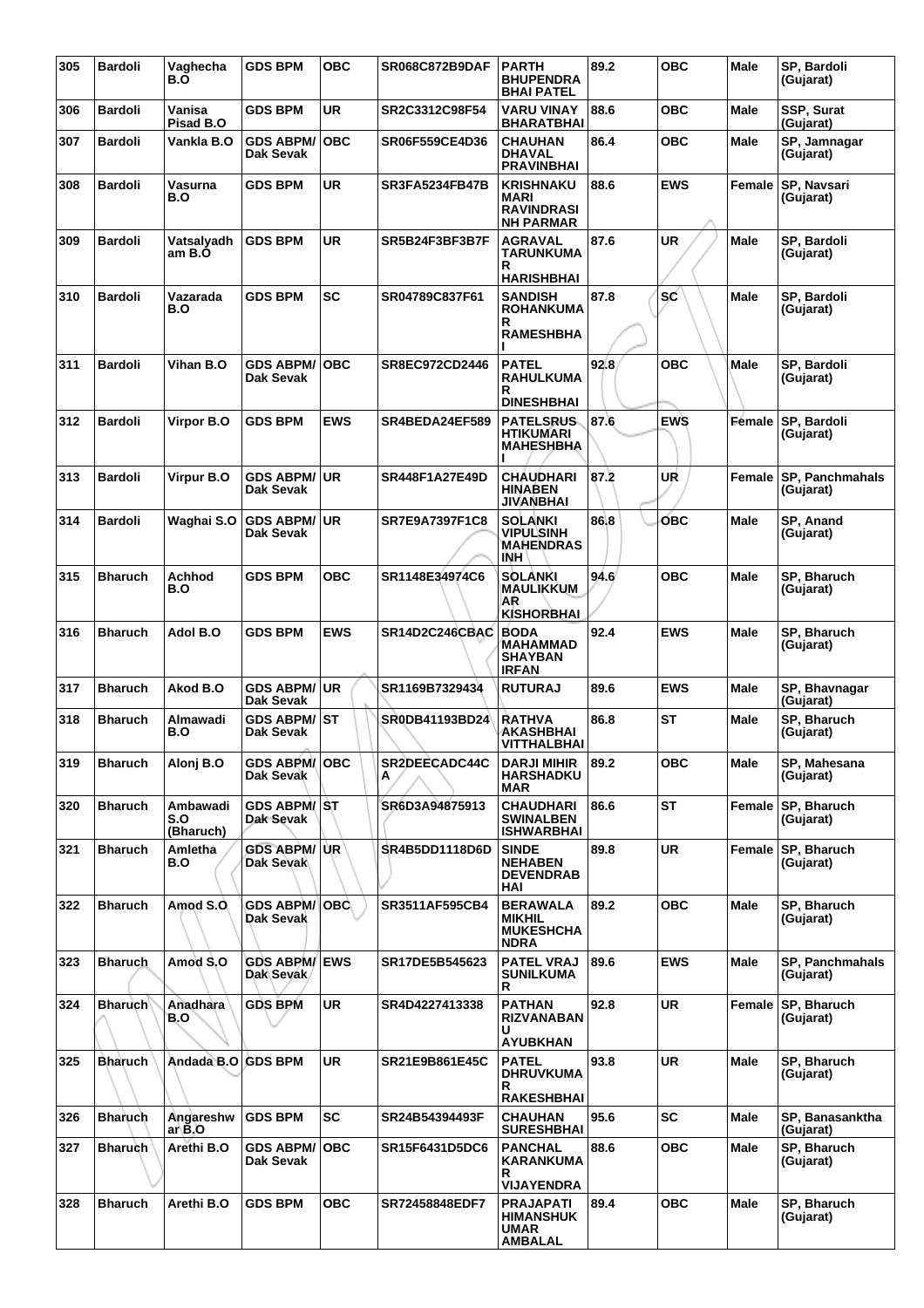| 329 | <b>Bharuch</b> |                                 | Asarma B.O   GDS ABPM/   UR<br>Dak Sevak |            | SR21174A4A9887        | <b>PATEL</b><br><b>TEJASKUMA</b><br>R                                | 91.4 | <b>OBC</b>   | Male          | SP, Bharuch<br>(Gujarat)          |
|-----|----------------|---------------------------------|------------------------------------------|------------|-----------------------|----------------------------------------------------------------------|------|--------------|---------------|-----------------------------------|
|     |                |                                 |                                          |            |                       | <b>RAJESHBHAI</b>                                                    |      |              |               |                                   |
| 330 | <b>Bharuch</b> | Atali B.O                       | <b>GDS ABPM/ SC</b><br>Dak Sevak         |            | SR62655F3892C5        | <b>VANKAR</b><br><b>DHAVALKUM</b><br>AR<br><b>BABUBHAI</b>           | 89.2 | <b>SC</b>    | <b>Male</b>   | SSP. Ahmedabad<br>City (Gujarat)  |
| 331 | <b>Bharuch</b> | Avidha S.O                      | <b>GDS ABPM/ UR</b><br>Dak Sevak         |            | SR87CD7DDD3613        | <b>THUMMAR</b><br><b>KHYATI</b><br><b>ASHVINBHAI</b>                 | 89.4 | <b>EWS</b>   | Female        | SP, Bharuch<br>(Gujarat)          |
| 332 | <b>Bharuch</b> | Bahruch<br><b>R.S S.O</b>       | <b>GDS ABPM/ PWD-A</b><br>Dak Sevak      |            | SR038B4A3F36B4        | <b>PRAJAPATI</b><br><b>CHIRAGKUM</b><br>AR<br><b>HASMUKHBH</b><br>AI | 85.2 | <b>PWD-A</b> | <b>Male</b>   | SP, Bharuch<br>(Gujarat)          |
| 333 | <b>Bharuch</b> | <b>Bhadbhut</b><br>B.O          | <b>GDS ABPM/</b><br>Dak Sevak            | <b>OBC</b> | SR844A2144A624        | <b>PATHAR</b><br><b>ANILBHAI</b>                                     | 88.6 | <b>OBC</b>   | Male          | SP, Bharuch<br>(Gujarat)          |
| 334 | <b>Bharuch</b> | <b>Bhadbhut</b><br>B.O          | <b>GDS BPM</b>                           | <b>UR</b>  | SR016DDF7FF42E        | <b>CHAUHAN</b><br><b>ZANKRUTIBE</b><br>N<br><b>PRAVINSINH</b>        | 91.6 | <b>UR</b>    | Female        | SP, Bharuch<br>(Gujarat)          |
| 335 | <b>Bharuch</b> | Bhadi B.O                       | GDS ABPM/ SC<br>Dak Sevak                |            | SR17425CB531FC        | <b>DAVE NIRAV</b><br><b>MANUBHAI</b>                                 | 88.4 | <b>SC</b>    | Male          | SP, Kheda<br>(Gujarat)            |
| 336 | <b>Bharuch</b> | Bhadkodra<br>B.O                | <b>GDS BPM</b>                           | <b>UR</b>  | SR73A6484C1DD6        | <b>PANDYA</b><br><b>NISARGKUM</b><br>AR<br><b>JAYANTBHAI</b>         | 91.4 | <b>UR</b>    | Male          | SP, Bharuch<br>(Gujarat)          |
| 337 | <b>Bharuch</b> | Bhadkodra<br>BO                 | <b>GDS BPM</b>                           | UR         | SR17269498DE62        | <b>MANGLANI</b><br><b>ASHWIN</b><br><b>PARSOTAMB</b><br>HAI          | 91.6 | UR           | Male          | SP, Bharuch<br>(Gujarat)          |
| 338 | <b>Bharuch</b> | <b>Bhalod S.O</b><br>(Vadodara) | <b>GDS ABPM/</b><br>Dak Sevak            | <b>OBC</b> | <b>SR4C588A5A1AD3</b> | <b>BASIYA</b><br><b>SHRUTIBA</b><br><b>RAVIBHAI</b>                  | 88.4 | бвс          | Female        | SP, Bharuch<br>(Gujarat)          |
| 339 | <b>Bharuch</b> | <b>Bhamadia</b><br>B.O          | <b>GDS ABPM/</b><br>Dak Sevak            | <b>EWS</b> | <b>SR8F792A231AC8</b> | <b>PATEL</b><br>PARIMALKU<br>MAR<br><b>SANJAYBHAI</b>                | 88.4 | <b>EWS</b>   | Male          | SP, Panchmahals<br>(Gujarat)      |
| 340 | <b>Bharuch</b> | Bharthana<br>B.O                | <b>GDS BPM</b>                           | UR         | <b>SR24899EE7BFF5</b> | <b>PARSANIYA</b><br><b>VASUKUMAR</b><br><b>KANTILAL</b>              | 91.4 | <b>UR</b>    | Male          | SP, Bharuch<br>(Gujarat)          |
| 341 | <b>Bharuch</b> | <b>Bharuch</b><br>H.O           | <b>GDS ABPM/ OBC</b><br>Dak Sevak        |            | SR2D2CD1BF5491        | <b>CHAUDHARI</b><br><b>SMIT</b><br><b>RAMANBHAI</b>                  | 92.8 | <b>OBC</b>   | <b>Male</b>   | SP, Bharuch<br>(Gujarat)          |
| 342 | <b>Bharuch</b> | Bhilod B.O                      | <b>GDS ABPM/</b><br>Dak Sevak            | UR.        | <b>SR1D8FCF3514C4</b> | <b>PEERZADA</b><br><b>NADEEMUDD</b><br>IN.<br><b>MUSTAKMIY</b><br>A  | 89   | UR           | Male          | SP, Bharuch<br>(Gujarat)          |
| 343 | <b>Bharuch</b> | Bhuva B.O                       | <b>GDS BPM</b>                           | <b>SC</b>  | SR7462494AE9D7        | <b>SINDHAV</b><br><b>PAVAN</b><br><b>LABHUBHAI</b>                   | 90.2 | <b>SC</b>    | Male          | SP.<br>Surendranagar<br>(Gujarat) |
| 344 | <b>Bharuch</b> | <b>Bilothi B.O</b>              | GDS ABPM/SC<br>Dak Sevak                 |            | SR696C8284C2D3        | <b>PARMAR</b><br>VISHALKUMA<br>R                                     | 88.4 | <b>SC</b>    | <b>Male</b>   | SSP, Ahmedabad<br>City (Gujarat)  |
| 345 | <b>Bharuch</b> | <b>Bilothi B.O</b>              | <b>GDS ABPM/ UR</b>                      |            | <b>SR144EF1E7A767</b> | <b>BALDEVBHAI</b><br><b>RTIVEDI</b>                                  | 88.8 | <b>UR</b>    | Male          | SP, Bharuch                       |
|     |                |                                 | Dak Sevak                                |            |                       | <b>MIHIRKUMAR</b>                                                    |      |              |               | (Gujarat)                         |
| 346 | <b>Bharuch</b> | Bogaj B.O.                      | <b>GDS ABPM/ UR</b><br>Dak Sevak         |            | SR3A2894C466C2        | <b>TRIVEDI</b><br><b>MIHIRKUMAR</b>                                  | 88.8 | <b>UR</b>    | <b>Male</b>   | SP, Bharuch<br>(Gujarat)          |
| 347 | <b>Bharuch</b> | Borbhathab GDS BPM<br>et B.O    |                                          | <b>SC</b>  | SR8289BE46F561        | <b>MAKWANA</b><br>AJAYKUMAR<br><b>PRAVINBHAI</b>                     | 90   | SC           | Male          | SP, Kheda<br>(Gujarat)            |
| 348 | <b>Bharuch</b> | Borda <sub>B.O</sub>            | <b>GDS ABPM/ ST</b><br>Dak Sevak         |            | SR6839B3EC2575        | <b>RATHVA</b><br><b>VIPULKUMAR</b><br>SHANKARBH<br>ΑI                | 86.4 | <b>ST</b>    | <b>Male</b>   | SSP, Vadodara<br>East (Gujarat)   |
| 349 | <b>Bharuch</b> | Chanchvel<br><b>B.O.</b>        | <b>GDS ABPM/ OBC</b><br>Dak Sevak        |            | <b>SR0B5BCE86B342</b> | <b>SONAGARA</b><br><b>DIPALI</b><br><b>JITENDRABH</b><br>AI          | 88.2 | <b>OBC</b>   | <b>Female</b> | <b>SP, Jamnagar</b><br>(Gujarat)  |
| 350 | <b>Bharuch</b> | Chhidra<br>B.O                  | <b>GDS ABPM/ OBC</b><br>Dak Sevak        |            | SR8FBB4DFE7456        | <b>AVATOL</b><br><b>MAYUR</b><br><b>JAGAMALBH</b><br>AI              | 88   | <b>OBC</b>   | <b>Male</b>   | SP, Junagadh<br>(Gujarat)         |
| 351 | <b>Bharuch</b> | Chikhli B.O                     | <b>GDS BPM</b>                           | <b>UR</b>  | SR07227C28B754        | <b>PATEL</b><br><b>JINALBEN</b><br><b>PARSOTTAM</b><br><b>DAS</b>    | 90.6 | <b>UR</b>    |               | Female SP, Bharuch<br>(Gujarat)   |
| 352 | <b>Bharuch</b> | Chopadvav<br>B.O                | <b>GDS ABPM/OBC</b><br>Dak Sevak         |            | SR283EC784B459        | <b>RAM</b><br><b>URVASHI</b><br><b>SURESHBHAI</b>                    | 88   | <b>OBC</b>   |               | Female SP, Junagadh<br>(Gujarat)  |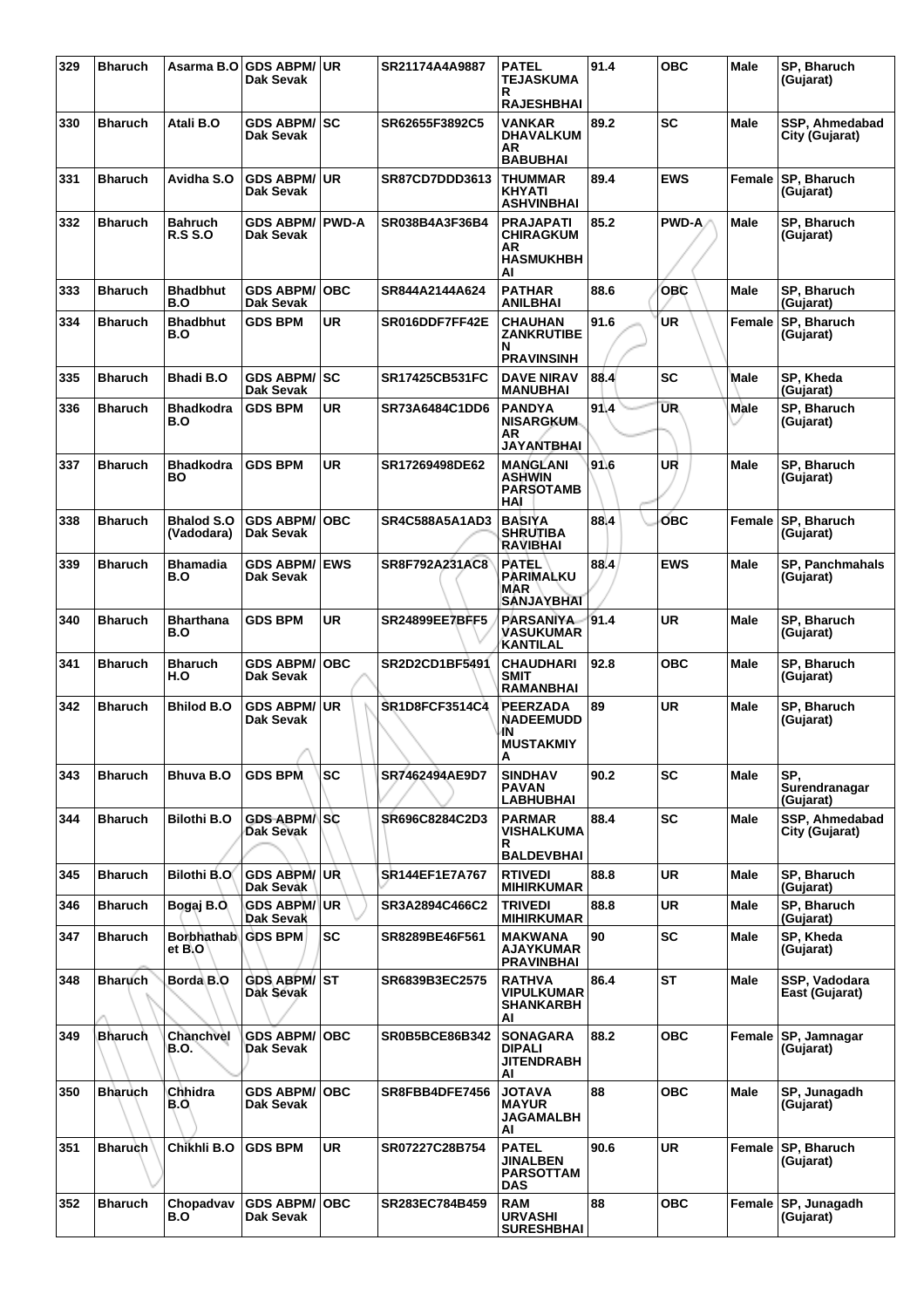| 353 | <b>Bharuch</b> | Chopadvav<br>B.O       | <b>GDS ABPM/OBC</b><br>Dak Sevak |            | SR3F933193F4AC        | <b>KESHAVALA</b><br><b>VIJAY</b><br><b>BALUBHAI</b>                | 88   | <b>OBC</b> | <b>Male</b> | SP, Junagadh<br>(Gujarat)           |
|-----|----------------|------------------------|----------------------------------|------------|-----------------------|--------------------------------------------------------------------|------|------------|-------------|-------------------------------------|
| 354 | <b>Bharuch</b> | Chopadvav<br>B.O       | <b>GDS BPM</b>                   | UR         | SR19883BB145B6        | <b>CHAUHAN</b><br><b>DIPIKABAHE</b><br><b>N AJITSINH</b>           | 90.2 | <b>UR</b>  | Female      | SP, Vadodara<br>West (Gujarat)      |
| 355 | <b>Bharuch</b> | Dabha B.O              | <b>GDS ABPM/ UR</b><br>Dak Sevak |            | <b>SR5A48D79B67FB</b> | <b>CHAVDA</b><br><b>VISHNUBHAI</b><br><b>PARSOTAMB</b><br>HAI      | 89.2 | <b>SC</b>  | Male        | SP, Vadodara<br>West (Gujarat)      |
| 356 | <b>Bharuch</b> | Dabhvan<br>B.O         | <b>GDS BPM</b>                   | <b>UR</b>  | <b>SR28D2FA24826D</b> | <b>PATEL</b><br>VAIBHAVIBA<br><b>HEN</b><br><b>KANUBHAI</b>        | 90   | <b>UR</b>  | Female      | SP, Bharuch<br>(Gujarat)            |
| 357 | <b>Bharuch</b> | Dahej S.O              | <b>GDS ABPM/ UR</b><br>Dak Sevak |            | SR28D6F1D1CA46        | <b>SAINDANE</b><br><b>JAYESH</b><br><b>KUMAR</b>                   | 89.3 | UR'        | Male        | SP, Bharuch<br>(Gujarat)            |
| 358 | <b>Bharuch</b> | Dashan B.O             | <b>GDS BPM</b>                   | <b>OBC</b> | SR2E386C5DE7AE        | <b>MODI RISHI</b><br><b>ASHWINBHAI</b>                             | 90.4 | <b>OBC</b> | <b>Male</b> | SP, Bharuch<br>(Gujarat)            |
| 359 | <b>Bharuch</b> | Dayadra<br>S.O         | <b>GDS ABPM/</b><br>Dak Sevak    | <b>EWS</b> | <b>SR2D7CC449366D</b> | <b>PATEL</b><br><b>NEHABEN</b><br><b>HARSHADBH</b><br>AI           | 88.6 | <b>EWS</b> | Female      | SP, Bharuch<br>(Gujarat)            |
| 360 | <b>Bharuch</b> | Dehgam<br>B.O          | <b>GDS BPM</b>                   | <b>EWS</b> | SR7918F2692475        | <b>PATEL</b><br><b>RIMPALBAHE</b><br>N                             | 89.8 | <b>EWS</b> | Female      | SP, Bharuch<br>(Gujarat)            |
| 361 | <b>Bharuch</b> | Derol B.O              | <b>GDS ABPM/ UR</b><br>Dak Sevak |            | SR4F429F49389F        | <b>PATEL</b><br><b>DIVYABEN</b><br><b>RAMANBHAI</b>                | 90.4 | UR         | Female      | SP, Bharuch<br>(Gujarat)            |
| 362 | <b>Bharuch</b> | Dharoli B.O            | <b>GDS BPM</b>                   | <b>UR</b>  | <b>SR75C9777EF952</b> | <b>PATEL</b><br><b>ABHINAVKU</b><br><b>MAR</b><br><b>KALUBHAI</b>  | 91   | <b>EWS</b> | Male        | SP, Bharuch<br>(Gujarat)            |
| 363 | <b>Bharuch</b> | Diwa B.O               | <b>GDS BPM</b>                   | <b>EWS</b> | SR63DB845415DA        | KAPATEL<br><b>HETVIBEN</b><br><b>DIPAKBHAI</b>                     | 88.6 | <b>EWS</b> | Female      | SP, Bharuch<br>(Gujarat)            |
| 364 | <b>Bharuch</b> | <b>Dolatpur</b><br>B.O | <b>GDS BPM</b>                   | UR         | SR39825ADC9127        | PATEL<br><b>RAVINABEN</b><br><b>BABUBHAI</b>                       | 89.6 | <b>UR</b>  | Female      | <b>SP, Panchmahals</b><br>(Gujarat) |
| 365 | <b>Bharuch</b> | Dumkhal<br>B.O         | <b>GDS BPM</b>                   | <b>UR</b>  | <b>SROCCB4177FC54</b> | <b>KHOKHAR</b><br><b>MUSADDIQ</b><br><b>ANWAR</b>                  | 89.4 | <b>UR</b>  | <b>Male</b> | SP, Bharuch<br>(Gujarat)            |
| 366 | <b>Bharuch</b> | Galenda<br>B.O         | <b>GDS BPM</b>                   | <b>OBC</b> | SR75734454B925        | <b>BAROT</b><br><b>CHINTANKU</b><br>MAR<br>JAYANTIBHA              | 89   | <b>OBC</b> | Male        | SP, Panchmahals<br>(Gujarat)        |
| 367 | <b>Bharuch</b> | Gandhar<br>B.O         | <b>GDS BPM</b>                   | <b>UR</b>  | SR517EE98A7846        | <b>PATEL</b><br><b>KINJALBEN</b><br><b>BHARATBHAI</b>              | 89.2 | <b>UR</b>  |             | Female SP, Bharuch<br>(Gujarat)     |
| 368 | <b>Bharuch</b> | Garudeshw<br>ar B.O    | <b>GDS BPM</b>                   | <b>ST</b>  | <b>SR0634DEE6DE71</b> | <b>RATHVA</b><br><b>KAJALBEN</b><br><b>MAHENDRAB</b><br>HAI        | 93.2 | ST         |             | Female SP, Bharuch<br>(Gujarat)     |
| 369 | <b>Bharuch</b> | Ghantoli<br>B.O        | <b>GDS BPM</b>                   | `SΤ`       | <b>SR378C2AE84BE2</b> | <b>PATEL</b><br><b>POOJABEN</b><br><b>RAJESHBHAI</b>               | 91.6 | ST         | Female      | SSP, Valsad<br>(Gujarat)            |
| 370 | <b>Bharuch</b> | Godada<br>B.O          | GDS BPM                          | <b>ST</b>  | SR244F38373D77        | <b>MALIVAD</b><br><b>MITESHKUM</b><br><b>AR AJITBHAI</b>           | 89.2 | ST         | Male        | <b>SP, Panchmahals</b><br>(Gujarat) |
| 371 | <b>Bharuch</b> | Goladra<br>B.O.        | <b>GDS ABPM/ UR</b><br>Dak Sevak |            | SR278524F32971        | <b>PATEL</b><br><b>DAXABEN</b><br><b>BHARATBHAI</b>                | 88.6 | <b>UR</b>  | Female      | <b>SP, Bharuch</b><br>(Gujarat)     |
| 372 | <b>Bharuch</b> | Gopalpura<br>B.O       | <b>GDS BPM</b>                   | <b>ST</b>  | <b>SR2DAC3371BE43</b> | <b>GAMIT</b><br><b>SAKSHIKUM</b><br><b>ARI</b><br><b>VINODBHAI</b> | 89.2 | <b>ST</b>  | Female      | SP, Bardoli<br>(Gujarat)            |
| 373 | <b>Bharuch</b> | Goratia B.O            | <b>GDS ABPM/ST</b><br>Dak Sevak  |            | SR87FEBF42428D        | <b>KATARA</b><br><b>STEFIBEN</b><br><b>SUHASBABU</b>               | 86.8 | <b>ST</b>  | Female      | SP, Bharuch<br>(Gujarat)            |
| 374 | <b>Bharuch</b> | Goratia B.O GDS BPM    |                                  | <b>SC</b>  | <b>SR4C7FF955C32D</b> | <b>PARMAR</b><br><b>JAYESHKUM</b><br>AR<br><b>JASHVANTB</b><br>HAI | 89.4 | <b>SC</b>  | Male        | SP, Bharuch<br>(Gujarat)            |
| 375 | <b>Bharuch</b> | Gùndia B.O             | <b>GDS BPM</b>                   | <b>OBC</b> | <b>SR612A76E8C2EB</b> | <b>MANSURI</b><br><b>KHUSHBU</b><br><b>MAHMMADS</b><br>AKIR        | 88.8 | <b>OBC</b> | Female      | SP, Bharuch<br>(Gujarat)            |
| 376 | <b>Bharuch</b> | Hajat B.O              | <b>GDS ABPM/ UR</b><br>Dak Sevak |            | SR7B97335BAF49        | <b>PRAJAPATI</b><br><b>GAURAVKUM</b><br>AR<br><b>UMESHBHAI</b>     | 89.6 | <b>OBC</b> | Male        | SP, Bharuch<br>(Gujarat)            |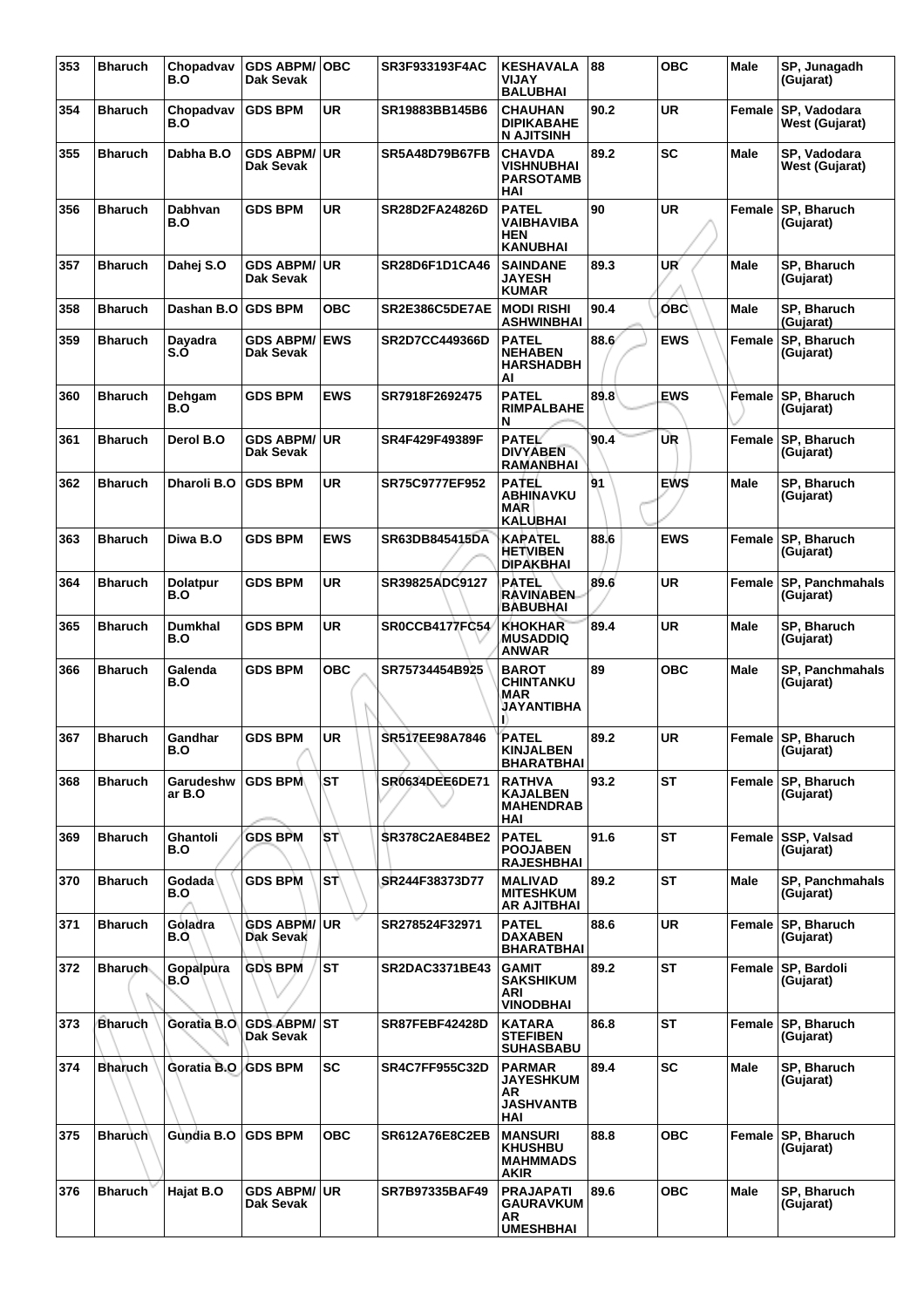| 377 | <b>Bharuch</b> | Haldar B.O        | <b>GDS BPM</b>                          | <b>OBC</b> | SR6147146BD851        | <b>PRAJAPATI</b><br><b>NAITIK</b><br><b>JAYANTIBHA</b>                | 89.8 | <b>OBC</b> | <b>Male</b> | SP, Bharuch<br>(Gujarat)              |
|-----|----------------|-------------------|-----------------------------------------|------------|-----------------------|-----------------------------------------------------------------------|------|------------|-------------|---------------------------------------|
| 378 | <b>Bharuch</b> | Haldarva<br>B.O   | <b>GDS BPM</b>                          | <b>OBC</b> | SR1A1E94EF4EBE        | <b>RANA</b><br><b>AAYUSHIBEN</b><br><b>RAMESHCHA</b><br><b>NDRA</b>   | 89.4 | <b>OBC</b> | Female      | <b>SP, Bharuch</b><br>(Gujarat)       |
| 379 | <b>Bharuch</b> | <b>Hansot S.O</b> | <b>GDS ABPM/</b><br>Dak Sevak           | ∣UR.       | SR234584419434        | <b>PATEL</b><br><b>NITINKUMAR</b><br><b>DILIPBHAI</b>                 | 89.4 | <b>UR</b>  | <b>Male</b> | <b>SP. Panchmahals</b><br>(Gujarat)   |
| 380 | <b>Bharuch</b> | Ikhar S.O         | GDS ABPM/SC<br>Dak Sevak                |            | SR843E22C72C28        | <b>PANDYA</b><br><b>AKSHAYKUM</b><br>AR<br><b>JAGADISHBH</b><br>Al    | 89   | <b>SC</b>  | Male        | SP, Bharuch<br>(Gujarat)              |
| 381 | <b>Bharuch</b> | Jambusar<br>S.O   | <b>GDS ABPM/</b><br>Dak Sevak           | <b>OBC</b> | SR6D857458AF67        | <b>PARMAR</b><br><b>RINKALBEN</b><br><b>HASMUKHBH</b><br>AI           | 90.8 | <b>OBC</b> |             | Female SP, Vadodara<br>West (Gujarat) |
| 382 | <b>Bharuch</b> | Jantran B.O       | <b>GDS ABPM/</b><br>Dak Sevak           | ∣UR        | <b>SR7F9F297539AA</b> | <b>SONI GOKUL</b><br><b>KIRANKUMA</b><br>R                            | 88.4 | <b>UR</b>  | <b>Male</b> | SSP, Vadodara<br>East (Gujarat)       |
| 383 | <b>Bharuch</b> | Jhagadia<br>S.O   | <b>GDS ABPM/ ST</b><br>Dak Sevak        |            | SR54163FB56392        | VASAVA<br><b>PALANKUMA</b><br>R<br><b>DHANJIBHAI</b>                  | 86.6 | <b>ST</b>  | Male        | SP, Bharuch<br>(Gujarat)              |
| 384 | <b>Bharuch</b> | Jolva S.O         | <b>GDS ABPM/ OBC</b><br>Dak Sevak       |            | SR7E4F645FE1BA        | <b>PATEL</b><br><b>HARSHKUMA</b><br>R<br><b>NARPATBHAI</b>            | 89.2 | <b>OBC</b> | Male        | SSP, Surat<br>(Gujarat)               |
| 385 | <b>Bharuch</b> | Juna<br>Mosda B.O | <b>GDS ABPM/ ST</b><br>Dak Sevak        |            | SR66936D4144DD        | <b>MAHAKAL</b><br><b>PIYUSHKUM</b><br><b>AR</b><br><b>BHARATBHAI</b>  | 86.2 | 'ST/       | Male        | SP, Navsari<br>(Gujarat)              |
| 386 | <b>Bharuch</b> | Juna<br>Mosda B.O | <b>GDS ABPM/ OBC</b><br>Dak Sevak       |            | <b>SR8FB1EFE5317C</b> | <b>MANSURI</b><br><b>TABBASUMB</b><br>EN<br><b>MUSTAKBHA</b><br>Ш.    | 87.8 | <b>OBC</b> | Female      | <b>SP, Bharuch</b><br>(Gujarat)       |
| 387 | <b>Bharuch</b> | Kahan B.O         | <b>GDS ABPM/ UR</b><br>Dak Sevak        |            | SR2D8B639EF39C        | <b>DODIA</b><br><b>RONAKKUMA</b><br><b>R BABUBHAI</b>                 | 88.8 | <b>UR</b>  | <b>Male</b> | SP, Junagadh<br>(Gujarat)             |
| 388 | <b>Bharuch</b> | Kalam B.O         | <b>GDS BPM</b>                          | UR         | SR5FD82444E43A        | <b>AAYUSHI</b><br><b>BEN PATEL</b>                                    | 89.3 | <b>OBC</b> | Female      | SP, Bharuch<br>(Gujarat)              |
| 389 | <b>Bharuch</b> | Kamalia<br>B.O    | <b>GDS BPM</b>                          | <b>UR</b>  | SR2FC5557447F1        | PATEL<br><b>CHINTANKU</b><br><b>MAR</b><br>HEMANTBHA                  | 89.2 | <b>UR</b>  | <b>Male</b> | SP, Bharuch<br>(Gujarat)              |
| 390 | <b>Bharuch</b> | Kanbudi<br>B.O    | <b>GDS ABPMAST</b><br>Dak Sevak         |            | SR05C47AC35C4C        | VASAVA<br><b>SANTOSHKU</b><br>MAR<br><b>MAHENDRAB</b><br>HAI          | 87.4 | <b>ST</b>  | Male        | SP, Bharuch<br>(Gujarat)              |
| 391 | <b>Bharuch</b> | Kandroj<br>B.O    | <b>GDS BPM</b>                          | UR\        | <b>SR465EFD89E24A</b> | <b>RAJ</b><br><b>KALRAVKUM</b><br><b>AR MANILAL</b>                   | 90.2 | <b>SC</b>  | Male        | SP, Bharuch<br>(Gujarat)              |
| 392 | <b>Bharuch</b> | Kapalsadi<br>B.O  | <b>GDS ABPM/ SC</b><br>Dak Sevak        |            | <b>SR14C2CB17F14B</b> | <b>SHRIMALI</b><br><b>MITALBEN</b><br><b>KIRTIBHAI</b>                | 88.4 | <b>SC</b>  | Female      | SP, Bharuch<br>(Gujarat)              |
| 393 | <b>Bharuch</b> | Kapat B.O         | <b>GDS ABPM/ UR</b><br><b>Dak Sevak</b> |            | SR7115B681EC49        | VALA<br><b>PIYUSHKUM</b><br>AR.<br><b>NOGHANBHA</b>                   | 88.4 | <b>UR</b>  | <b>Male</b> | SP, Amreli<br>(Gujarat)               |
| 394 | <b>Bharuch</b> | Kara B.O          | GDS ABPM/UR<br>Dak Sevak                |            | SR18B849AE444A        | <b>MISHRA</b><br><b>PRIYESHKUM</b><br><b>AR JAY</b><br><b>SHANKAR</b> | 88.4 | <b>UR</b>  | Male        | SP, Bharuch<br>(Gujarat)              |
| 395 | <b>Bharuch</b> | Karmad<br>B.O     | <b>GDS BPM</b>                          | <b>SC</b>  | SR4E35E94B4445        | JADAV<br>NAYANKUMA<br>R<br><b>ARVINDBHAI</b>                          | 89   | <b>SC</b>  | Male        | SP, Bharuch<br>(Gujarat)              |
| 396 | <b>Bharuch</b> | Kavachia<br>B.O'  | <b>GDS BPM</b>                          | ОВС        | SR7CC129CB3CD5        | <b>MACHHI</b><br>VASANTKUM<br>AR<br><b>RAYJIBHAI</b>                  | 88.4 | <b>OBC</b> | Male        | <b>SP, Panchmahals</b><br>(Gujarat)   |
| 397 | <b>Bharuch</b> | Kelod B.O         | <b>GDS BPM</b>                          | <b>EWS</b> | SR84F437347D57        | <b>PATEL</b><br><b>MOHAMMAD</b><br><b>FAYAZ</b><br><b>IQBAL</b>       | 90.2 | <b>EWS</b> | Male        | SP, Bharuch<br>(Gujarat)              |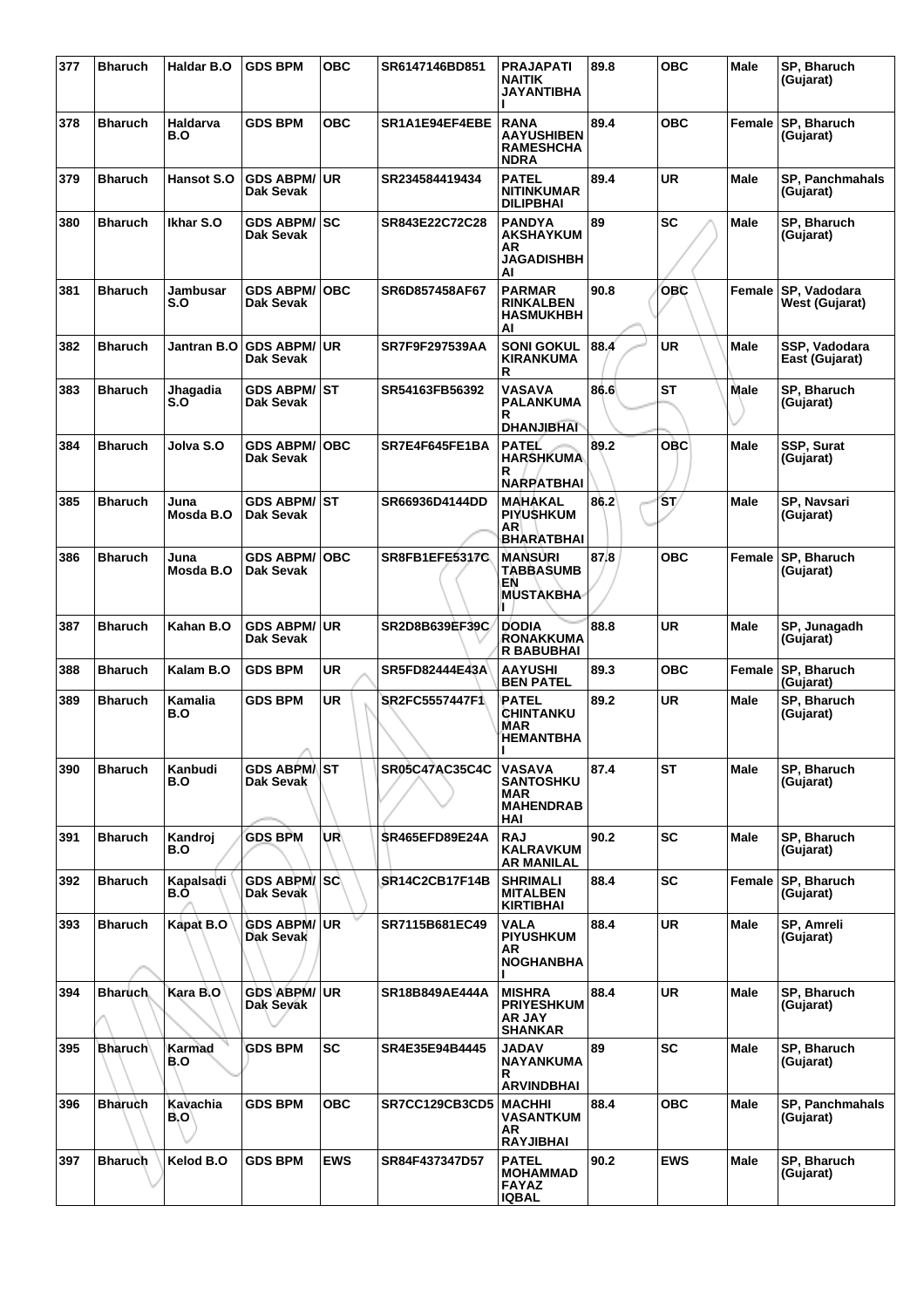| 398 | <b>Bharuch</b> | Keshwan<br>B.O         | <b>GDS BPM</b>                    | <b>SC</b>  | SR6561B7F9F62C        | <b>PARMAR</b><br><b>NIDHI</b><br><b>RAMESHBHA</b>                        | 88.8 | <b>SC</b>  |             | Female SP, Bharuch<br>(Gujarat)       |
|-----|----------------|------------------------|-----------------------------------|------------|-----------------------|--------------------------------------------------------------------------|------|------------|-------------|---------------------------------------|
| 399 | <b>Bharuch</b> | Kharod B.O             | <b>GDS BPM</b>                    | <b>EWS</b> | SR88273CF149A1        | <b>PATEL</b><br><b>TWINKLEBEN</b><br><b>BHARATBHAI</b>                   | 88.4 | <b>EWS</b> | Female      | SP, Bharuch<br>(Gujarat)              |
| 400 | <b>Bharuch</b> | Kherpada<br>B.O        | <b>GDS ABPM/ ST</b><br>Dak Sevak  |            | SR7E486338CB49        | <b>VASAVE</b><br><b>VIVEKKUMA</b><br>R<br><b>CHHOTALAL</b>               | 87.2 | ST         | <b>Male</b> | SP, Bharuch<br>(Gujarat)              |
| 401 | <b>Bharuch</b> | Kishnad<br>B.O         | <b>GDS ABPM/ EWS</b><br>Dak Sevak |            | <b>SR0364D51A6DCB</b> | <b>PATEL</b><br><b>MIHIRKUMAR</b><br><b>ALPESHKUM</b><br>AR              | 88.2 | <b>EWS</b> | <b>Male</b> | SSP, Gandhinagar<br>(Gujarat)         |
| 402 | <b>Bharuch</b> | Kobla B.O              | <b>GDS ABPM/ SC</b><br>Dak Sevak  |            | SR6FA4C945648B        | <b>MAKWANA</b><br><b>DARSHANBH</b><br>ΑI<br><b>ARVINDBHAI</b>            | 88   | SC         | Male        | SP, Kheda<br>(Gujarat)                |
| 403 | <b>Bharuch</b> | Kolavana<br>B.O        | GDS ABPM/∣UR<br>Dak Sevak         |            | <b>SR0E6541427FFD</b> | <b>SAPA</b><br><b>SAYMABANU</b><br><b>ILYASBHAI</b><br><b>HASANBHAI</b>  | 89   | UR         | Female      | SP, Bharuch<br>(Gujarat)              |
| 404 | <b>Bharuch</b> | Kolivad<br>B.O.        | <b>GDS BPM</b>                    | <b>OBC</b> | SR333E6C8444D4        | <b>MODI SMIT</b><br><b>MUKESHBHA</b>                                     | 88.6 | <b>OBC</b> | Male        | SP, Bharuch<br>(Gujarat)              |
| 405 | <b>Bharuch</b> | Kosamdi<br>B.O         | <b>GDS ABPM/ UR</b><br>Dak Sevak  |            | SR44688754BAC1        | JHA SALONI                                                               | 91.2 | UR         | Female      | SP, Bharuch<br>(Gujarat)              |
| 406 | <b>Bharuch</b> | Kothia B.O             | <b>GDS BPM</b>                    | <b>EWS</b> | SR69DC83F18E41        | <b>THAKOR</b><br><b>SHAHNAWAZ</b><br><b>AFZALMIYA</b>                    | 88.4 | <b>EWS</b> | <b>Male</b> | SP. Anand<br>(Gujarat)                |
| 407 | <b>Bharuch</b> | Koyli<br>Mandvi B.O    | <b>GDS ABPM/ UR</b><br>Dak Sevak  |            | <b>SR248F186E88EF</b> | <b>PATEL</b><br>VAISHALIBE<br>N                                          | 89   | UR         | Female      | SP, Bharuch<br>(Gujarat)              |
| 408 | <b>Bharuch</b> | L.B.Chakla<br>S.O      | <b>GDS ABPM/</b><br>Dak Sevak     | <b>OBC</b> | SR56D675427EA3        | <b>RANA</b><br><b>KRUNAL</b><br><b>KISHORKUM</b><br>AR                   | 89.8 | <b>OBC</b> | <b>Male</b> | SP, Bharuch<br>(Gujarat)              |
| 409 | <b>Bharuch</b> | Lilod B.O              | <b>GDS BPM</b>                    | <b>UR</b>  | <b>SR898CA4DB144E</b> | <b>SONARA</b><br>VAIBHAVKU<br><b>MAR</b><br><b>MAHESHBHA</b>             | 89.2 | <b>SC</b>  | <b>Male</b> | SP, Anand<br>(Gujarat)                |
| 410 | <b>Bharuch</b> | Limodra<br>B.O         | <b>GDS ABPM/ UR</b><br>Dak Sevak  |            | SR81A92C1E4C84        | <b>PATEL</b><br><b>DIPKUMAR</b>                                          | 88.2 | <b>UR</b>  | Male        | SP, Bharuch<br>(Gujarat)              |
| 411 | <b>Bharuch</b> | Limodra<br>B.O         | <b>GDS BPM</b>                    | <b>OBC</b> | SR83541A433B3F        | <b>MODI</b><br><b>CHINTANKU</b><br>MAR<br><b>PRAKASHKU</b><br>MAR        | 88.4 | <b>OBC</b> | Male        | SP. Banasanktha<br>(Gujarat)          |
| 412 | <b>Bharuch</b> | Mahudhala<br>B.O       | <b>GDS BPM</b>                    | ОВС        | SR5A4BE81E7ED2        | <b>KISHAN</b><br><b>JAGDISHBHA</b><br>I PAREKH                           | 92.4 | ОВС        | Male        | SP, Bharuch<br>(Gujarat)              |
| 413 | <b>Bharuch</b> | Mandvabuz<br>arg B.O   | <b>GDS ABPM/OBC</b><br>Dak Sevak  |            | <b>SR46E6575ECCD2</b> | <b>BAROT</b><br><b>MAYURKUMA</b><br>R<br><b>RAMESHCHA</b><br><b>NDRA</b> | 87.8 | <b>OBC</b> | <b>Male</b> | SP, Bharuch<br>(Gujarat)              |
| 414 | <b>Bharuch</b> | <b>Mangrol</b><br>B.O  | <b>GDS BPM</b>                    | <b>OBC</b> | SR3E2477454AC1        | <b>SOLANKI</b><br><b>VIRENDRASI</b><br>NH<br><b>SAMANTSINH</b>           | 89.2 | <b>OBC</b> | <b>Male</b> | <b>SP. Panchmahals</b><br>(Gujarat)   |
| 415 | <b>Bharuch</b> | Matroj B.O             | <b>GDS BPM</b>                    | <b>UR</b>  | SR423D8E34F61B        | <b>SHAIKH</b><br><b>MOIZAHMED</b><br>SHAHIDAHM<br>ED                     | 89   | <b>UR</b>  | <b>Male</b> | SP, Bharuch<br>(Gujarat)              |
| 416 | <b>Bharuch</b> | Mauza B.O              | <b>GDS ABPM/ OBC</b><br>Dak Sevak |            | <b>SR4B778BAC5A32</b> | <b>CHAUHAN</b><br><b>DAMINIBEN</b><br><b>SURVIRSINH</b>                  | 88.2 | <b>OBC</b> |             | Female SP, Bharuch<br>(Gujarat)       |
| 417 | <b>Bharuch</b> | <b>Miamatar</b><br>B.O | <b>GDS BPM</b>                    | <b>OBC</b> | <b>SR19F7B46B96CE</b> | <b>PRAJAPATI</b><br><b>AKSHAYKUM</b><br>AR<br><b>BHAGAVATIB</b><br>HAI   | 88.4 | <b>OBC</b> | Male        | SP, Vadodara<br><b>West (Gujarat)</b> |
| 418 | <b>Bharuch</b> | Mota<br>Jàmbuda<br>B.O | <b>GDS BPM</b>                    | <b>UR</b>  | <b>SR2C24AEA43742</b> | <b>ZALA</b><br><b>RUTURAJSIN</b><br><b>H VIJAYSINH</b>                   | 88.8 | <b>UR</b>  | <b>Male</b> | SP, Kutch<br>(Gujarat)                |
| 419 | <b>Bharuch</b> | <b>Nabipur</b><br>S.O  | GDS ABPM/SC<br>Dak Sevak          |            | SR1D5296244116        | <b>SURTI</b><br><b>MEHULKUMA</b><br>R<br><b>CHHOTUBHA</b>                | 89.8 | <b>SC</b>  | Male        | SP, Bharuch<br>(Gujarat)              |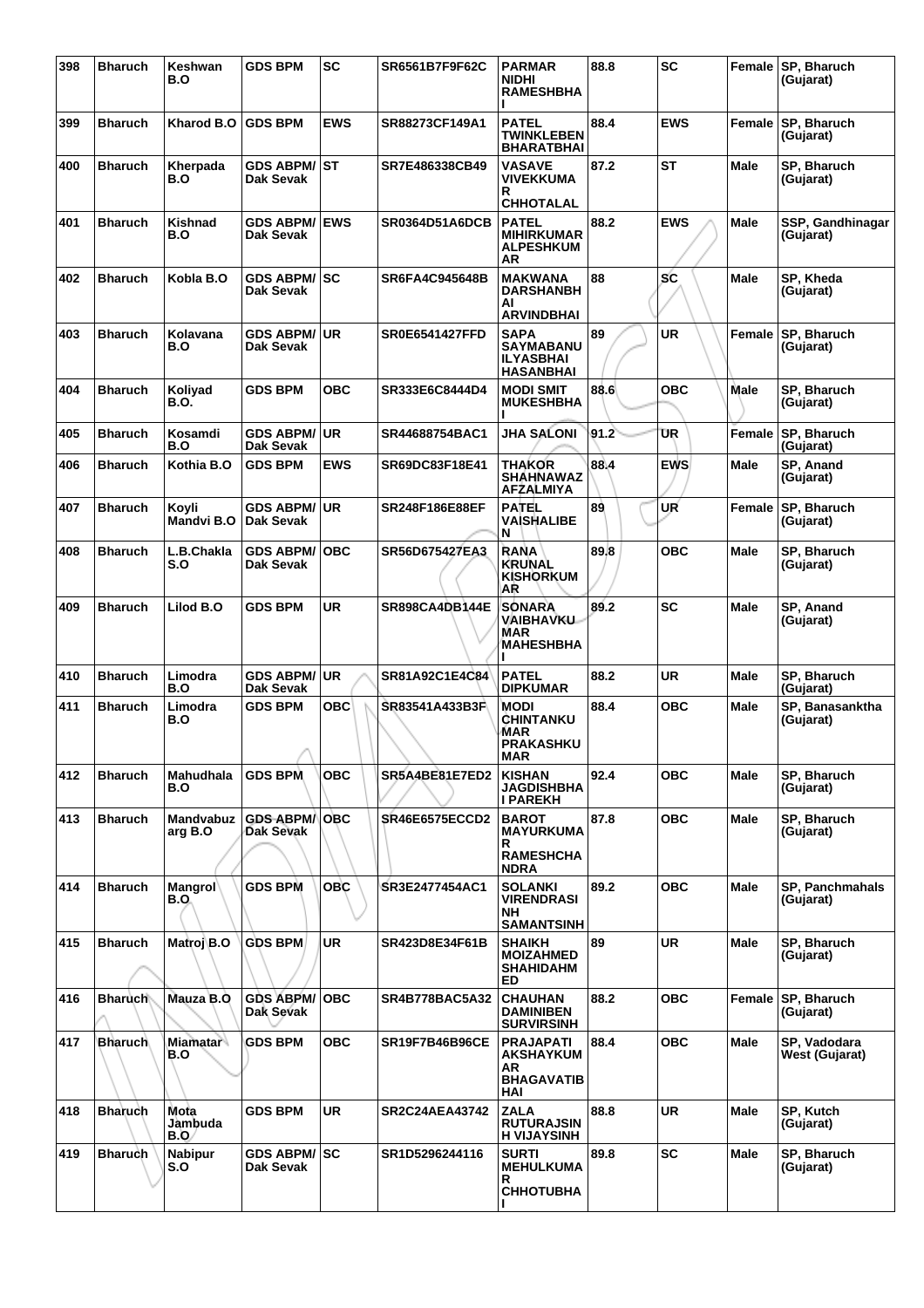| 420 | <b>Bharuch</b> | Nandida<br>B.O                    | <b>GDS ABPM/OBC</b><br>Dak Sevak    |            | <b>SR534BACE48668</b>        | <b>KALOTRA</b><br><b>MITALBEN</b><br><b>MADHABHAI</b>                       | 87.8 | <b>OBC</b>   |             | Female SP, Amreli<br>(Gujarat)  |
|-----|----------------|-----------------------------------|-------------------------------------|------------|------------------------------|-----------------------------------------------------------------------------|------|--------------|-------------|---------------------------------|
| 421 | <b>Bharuch</b> | Narmada<br>Nagar S.O<br>(Bharuch) | <b>GDS ABPM/ UR</b><br>Dak Sevak    |            | SR1AD734964D9C               | <b>VASAVA</b><br><b>MITALI</b><br><b>CHANDUBHA</b>                          | 91.2 | ST           | Female      | SP, Bharuch<br>(Gujarat)        |
| 422 | <b>Bharuch</b> | Navra B.O                         | <b>GDS BPM</b>                      | ST         | SR36A4823F9946               | <b>TADVI</b><br><b>PARTHKUMA</b><br>R                                       | 87.4 | <b>ST</b>    | <b>Male</b> | SP, Bharuch<br>(Gujarat)        |
| 423 | <b>Bharuch</b> | Ninam B.O                         | <b>GDS BPM</b>                      | <b>EWS</b> | SR118E35A4B244               | <b>PATEL DEV</b><br>KANAIYALAL                                              | 91.2 | <b>EWS</b>   | Male        | SP, Bharuch<br>(Gujarat)        |
| 424 | <b>Bharuch</b> | Ora B.O                           | <b>GDS ABPM/ SC</b><br>Dak Sevak    |            | SR134F7BFD7D3A               | <b>LEUVA</b><br><b>NIKITA</b><br><b>KANTIBHAI</b>                           | 88.4 | <b>SC</b>    | Female      | <b>SP. Bharuch</b><br>(Gujarat) |
| 425 | <b>Bharuch</b> | Paguthan<br>B.Õ                   | <b>GDS BPM</b>                      | <b>EWS</b> | SR031E44C46132               | <b>RAGHU</b><br><b>NASRIN ABID</b>                                          | 92.6 | <b>EWS</b>   | Female      | SP, Bharuch<br>(Gujarat)        |
| 426 | <b>Bharuch</b> | Pahaj B.O                         | <b>GDS ABPM/</b><br>Dak Sevak       | <b>EWS</b> | SR4AFE89FF442A               | <b>SHEKH</b><br><b>SHOAB</b><br><b>SAJRUDDIN</b><br><b>MOHUSEN</b>          | 88.4 | <b>EWS</b>   | <b>Male</b> | SP, Bharuch<br>(Gujarat)        |
| 427 | <b>Bharuch</b> | Palaswada<br>B.O                  | <b>GDS BPM</b>                      | ST         | SR8584418E1426               | <b>PATEL</b><br><b>MITALI</b><br><b>NARENDRAB</b><br>HAI                    | 87.6 | <b>ST</b>    | Female      | SP, Bharuch<br>(Gujarat)        |
| 428 | <b>Bharuch</b> | Palej S.O                         | <b>GDS ABPM/</b><br>Dak Sevak       | ∣OBC       | SR564A6FB9E7D5               | <b>BHEDA</b><br>AADIL<br><b>HUSENBHAN</b>                                   | 88   | OBÒ          | Male        | SP, Bharuch<br>(Gujarat)        |
| 429 | <b>Bharuch</b> | Panch<br>Fanas S.O                | <b>GDS ABPM/ UR</b><br>Dak Sevak    |            | SR5B4D1F5E2D49               | <b>PATEL</b><br><b>VISHWABEN</b><br><b>PRADIPBHAI</b>                       | 91   | UR           | Female      | SP, Bharuch<br>(Gujarat)        |
| 430 | <b>Bharuch</b> | Paniadra<br>B.O                   | <b>GDS BPM</b>                      | <b>UR</b>  | SR1CC7DF3F4E54               | <b>DUDHATRA</b><br><b>MAYURKUMA</b><br>R<br><b>GOPALBHAI</b>                | 88.6 | <b>EWS</b>   | <b>Male</b> | SP, Bharuch<br>(Gujarat)        |
| 431 | <b>Bharuch</b> | Panoli S.O                        | <b>GDS ABPM/ EWS</b><br>Dak Sevak   |            | SR69424E566352               | <b>YADAV</b><br><b>SHIVKUMAR</b><br>SANTLAL                                 | 88   | <b>EWS</b>   | <b>Male</b> | SSP, Surat<br>(Gujarat)         |
| 432 | <b>Bharuch</b> | Panoli S.O                        | <b>GDS ABPM/ PWD-B</b><br>Dak Sevak |            | SR5DC66A65C173               | <b>PATEL</b><br><b>KHUSHBUBE</b><br>N<br><b>GORDHANBH</b><br>AI             | 86.4 | <b>PWD-B</b> | Female      | SP, Bharuch<br>(Gujarat)        |
| 433 | <b>Bharuch</b> | Panoli S.O                        | <b>GDS ABPM/OBC</b><br>Dak Sevak    |            | SR46819877CFC7               | <b>PANCHAL</b><br><b>BHAVINKUM</b><br>AR RATILAL                            | 87.8 | <b>OBC</b>   | Male        | SP, Bharuch<br>(Gujarat)        |
| 434 | <b>Bharuch</b> | Pratap<br>Nagar S.O<br>(Narmada)  | <b>GDS ABPM/</b><br>Dak Sevak       | PWD-C      | SR192ADF7A5A28               | <b>PATEL</b><br><b>CHIRAGKUM</b><br>AR<br><b>SHANTILAL</b>                  | 80.4 | <b>PWD-C</b> | <b>Male</b> | SP, Bharuch<br>(Gujarat)        |
| 435 | <b>Bharuch</b> | Pratap<br>Nagar S.O<br>(Narmada)  | <b>GDS ABPM/ OBC</b><br>Dak Sevak   |            | SR796B42E9694D               | <b>BAROT</b><br><b>DHRUV</b>                                                | 87.8 | <b>OBC</b>   | <b>Male</b> | SP, Bharuch<br>(Gujarat)        |
| 436 | <b>Bharuch</b> | Rajgadh<br>B.O                    | <b>GDS ABPM/ OBC</b><br>Dak Sevak   |            | <b>SR1FBBC7EA8D9E MULANI</b> | <b>DHARMENDR</b><br>AKUMAR<br><b>JAYSUKHBH</b><br>AI                        | 87.8 | <b>OBC</b>   | Male        | SP, Bharuch<br>(Gujarat)        |
| 437 | <b>Bharuch</b> | <b>Rajnivad</b><br>B.O            | <b>GDS BPM</b>                      | <b>UR</b>  | SR1F4721A7E1F9               | <b>DESHMUKH</b><br><b>DAYNABEN</b><br><b>NARENDRAK</b><br><b>UMAR</b>       | 88.6 | <b>SC</b>    |             | Female SP, Bharuch<br>(Gujarat) |
| 438 | <b>Bharuch</b> | Rajpara B.O GDS BPM               |                                     | <b>UR</b>  | <b>SR3CB72A595C7F</b>        | <b>GOTHANA</b><br><b>SIDDHIBEN</b><br><b>SANJAYKUM</b><br>AR                | 91.2 | <b>UR</b>    |             | Female SP, Bharuch<br>(Gujarat) |
| 439 | <b>Bharuch</b> | Rajpipla<br>S.O                   | <b>GDS ABPM/</b><br>Dak Sevak       | <b>EWS</b> | SR4FE4695E4424               | MOSAMEEBE 87.6<br>N<br><b>RAJESHBHAI</b><br><b>PATEL</b>                    |      | <b>EWS</b>   |             | Female SP, Bharuch<br>(Gujarat) |
| 440 | <b>Bharuch</b> | Rajpipla<br>S.O                   | <b>GDS ABPM/</b><br>Dak Sevak       | ∣OBC       | SR82962F76EF41               | <b>TANDEL</b><br><b>KENILKUMA</b><br>R<br><b>YUDHISHTHI</b><br><b>RBHAI</b> | 89.4 | <b>OBC</b>   | Male        | SSP, Valsad<br>(Gujarat)        |
| 441 | <b>Bharuch</b> | Rajpipla<br>S.O″                  | GDS ABPM/ST<br>Dak Sevak            |            | SR84CD69AA4421               | VASAVA<br><b>DHAVALKUM</b><br><b>AR SHERSNG</b>                             | 87.4 | <b>ST</b>    | <b>Male</b> | SP, Bharuch<br>(Gujarat)        |
| 442 | <b>Bharuch</b> | Rajpipla<br>S.O                   | <b>GDS ABPM/ PWD-A</b><br>Dak Sevak |            | SR8BA91B41E618               | <b>PARMAR</b><br><b>BHOOMIKAB</b><br>EN<br><b>DALSUKHBH</b><br>AI           | 81.4 | <b>PWD-A</b> | Female      | <b>SP, Bharuch</b><br>(Gujarat) |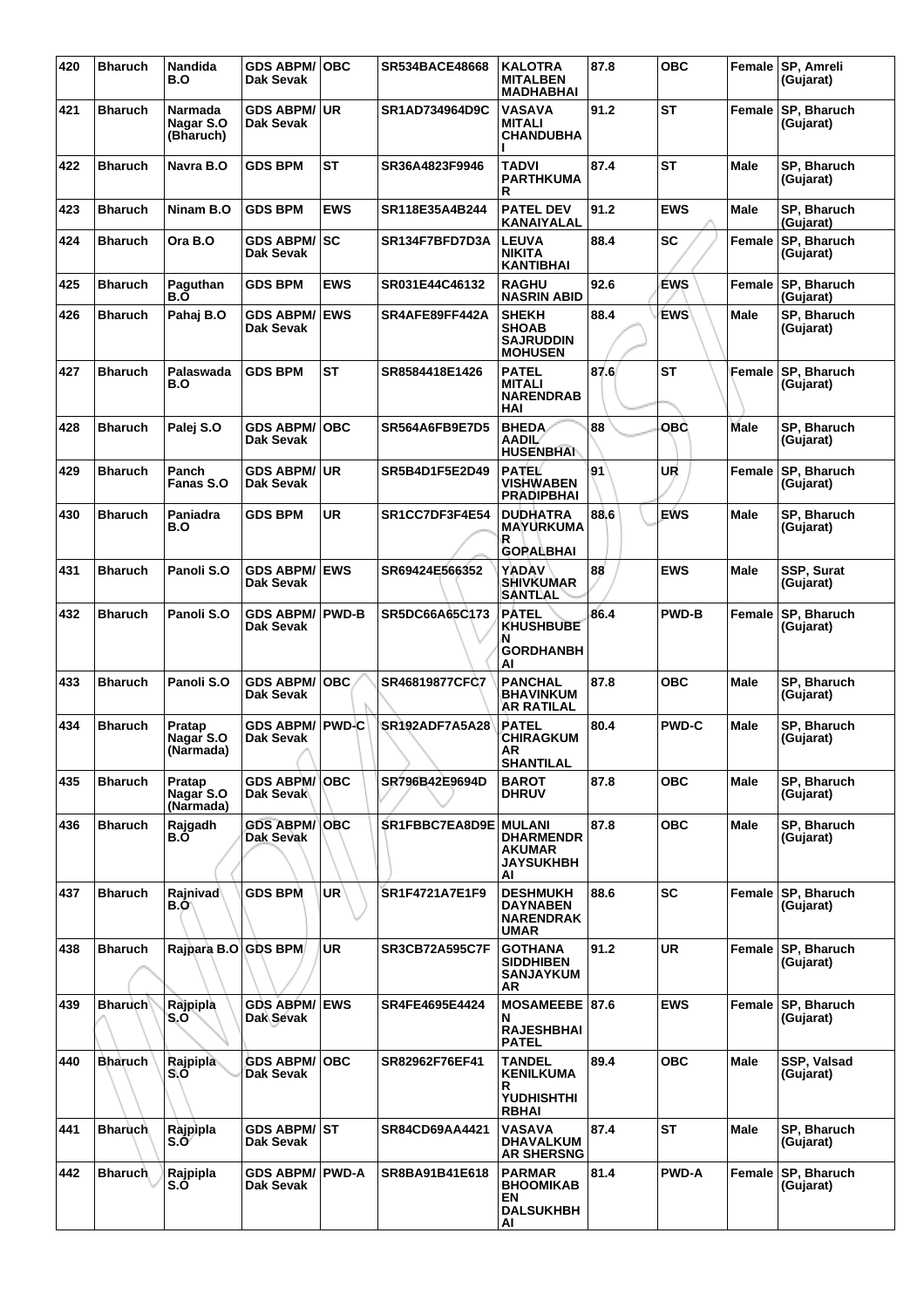| 443 | <b>Bharuch</b> | Rozdev B.O                | <b>GDS ABPM/ UR</b><br>Dak Sevak    |            | SR34C6325B4EA8        | <b>AMBAVALE</b><br><b>BHAKTI</b><br><b>NARENDRA</b>                  | 88    | <b>UR</b>    |               | Female SP, Bharuch<br>(Gujarat)   |
|-----|----------------|---------------------------|-------------------------------------|------------|-----------------------|----------------------------------------------------------------------|-------|--------------|---------------|-----------------------------------|
| 444 | <b>Bharuch</b> | Sagbara<br>S.O            | <b>GDS ABPM/ UR</b><br>Dak Sevak    |            | <b>SR32B532F7FBE2</b> | <b>SHAH STUTI</b><br><b>NISHITHBHAI</b>                              | 88    | <b>UR</b>    | Female        | SP, Bharuch<br>(Gujarat)          |
| 445 | <b>Bharuch</b> | Sajod S.O                 | <b>GDS ABPM/UR</b><br>Dak Sevak     |            | SR2E454B574D6F        | <b>VIHIT PATEL</b>                                                   | 89    | <b>UR</b>    | <b>Male</b>   | SP, Bharuch<br>(Gujarat)          |
| 446 | <b>Bharuch</b> | Saladra B.O               | <b>GDS BPM</b>                      | ST         | SR34A1BA343338        | <b>PATEL</b><br>TATVIKKUMA<br>R<br><b>SURESHBHAI</b>                 | 88.4  | <b>ST</b>    | Male          | SSP, Valsad<br>(Gujarat)          |
| 447 | <b>Bharuch</b> | Samarpada<br>B.O          | <b>GDS ABPM/</b><br>Dak Sevak       | <b>OBC</b> | SR01C4CFCD6469        | <b>RANA</b><br><b>KRUTIKABEN</b><br><b>PRAKASHBH</b><br>AI           | 87.8  | <b>OBC</b>   | Female        | SP, Bharuch<br>(Gujarat)          |
| 448 | <b>Bharuch</b> | Samarpada<br>B.O          | <b>GDS BPM</b>                      | ST         | SR38E4711D37D7        | <b>PRASHANT</b><br><b>SUBHASHCH</b><br><b>ANDRA</b><br><b>VASAVA</b> | 87.4  | ŚΤ.          | Male          | <b>SP. Bharuch</b><br>(Gujarat)   |
| 449 | <b>Bharuch</b> | Saran B.O                 | <b>GDS BPM</b>                      | <b>UR</b>  | SR7AAD8E7B11A4        | <b>PIPALIYA</b><br><b>DHAVAL</b><br><b>JAVERBHAI</b>                 | 91.2' | <b>UR</b>    | Male          | SP, Bharuch<br>(Gujarat)          |
| 450 | <b>Bharuch</b> | Sayan B.O                 | <b>GDS ABPM/UR</b><br>Dak Sevak     |            | SR494DA4B4EE82        | <b>PATEL</b><br><b>RONAK</b><br><b>MAHENDRAB</b><br>HAI              | 88    | <b>UR</b>    | Male          | SP, Bharuch<br>(Gujarat)          |
| 451 | <b>Bharuch</b> | Sayar B.O                 | <b>GDS BPM</b>                      | <b>UR</b>  | SR7F6AFEA7A77A        | <b>ZALA</b><br><b>NIRUPABEN</b><br><b>PRAVINBHAI</b>                 | 88.8  | UR           | Female        | SP, Junagadh<br>(Gujarat)         |
| 452 | <b>Bharuch</b> | Selod B.O                 | <b>GDS ABPM/</b><br>Dak Sevak       | ∣UR        | SR84F8289D8D44        | <b>SAVUKIYA</b><br>ANKIT<br><b>RAMESHBHA</b>                         | 89    | UŔ           | Male          | SP.<br>Surendranagar<br>(Gujarat) |
| 453 | <b>Bharuch</b> | Selod B.O                 | <b>GDS BPM</b>                      | UR         | <b>SR4F68B9B61DB8</b> | PATEL<br>VAIBHAVIBE<br>N<br><b>RAMESHCHA</b><br><b>NDRA</b>          | 91.4  | <b>UR</b>    | <b>Female</b> | SP, Panchmahals<br>(Gujarat)      |
| 454 | <b>Bharuch</b> | Sengpur<br>B.O            | <b>GDS ABPM/ EWS</b><br>Dak Sevak   |            | SR7A6741D497A3        | <b>PATEL</b><br><b>JANKIBEN</b><br><b>AMRUTBHAI</b>                  | 87.6  | <b>EWS</b>   |               | Female SP, Bharuch<br>(Gujarat)   |
| 455 | <b>Bharuch</b> | Shehrav<br>B.O            | <b>GDS BPM</b>                      | <b>OBC</b> | <b>SR884285753AFB</b> | <b>PAREKH</b><br><b>UTKARSH</b><br><b>RAJESHKUM</b><br>AR            | 88.4  | <b>OBC</b>   | <b>Male</b>   | SP, Panchmahals<br>(Gujarat)      |
| 456 | <b>Bharuch</b> | Shera B.O                 | <b>GDS ABPM/ EWS</b><br>Dak Sevak   |            | <b>SR5D8CDFA42C14</b> | <b>SANGDOT</b><br><b>VIBHUTIBEN</b><br><b>GAJENDRASI</b><br>NΗ       | 87.8  | <b>EWS</b>   | Female        | SP, Bharuch<br>(Gujarat)          |
| 457 | <b>Bharuch</b> | <b>Shuklatirth</b><br>S.O | <b>GDS ABPM/ST</b><br>Dak Sevak     |            | SR5AB74457578E        | <b>PATEL</b><br><b>CHIRAG</b><br><b>RAMESHBHA</b>                    | 87.2  | <b>ST</b>    | Male          | SP, Navsari<br>(Gujarat)          |
| 458 | <b>Bharuch</b> | Sisodra B.O GDS BPM       |                                     | <b>OBC</b> | SR597F7664F26D        | <b>PATEL</b><br><b>BHOOMI</b><br><b>BHARAT</b><br>BHAI               | 92.4  | <b>OBC</b>   |               | Female SP, Bharuch<br>(Gujarat)   |
| 459 | <b>Bharuch</b> | Siyali B.O                | GDS ABPM/ST<br>Dak Sevak            |            | SR63468163154A        | <b>VASAVA</b><br><b>JAYESHBHAI</b><br><b>RAMESHBHA</b>               | 86.2  | <b>ST</b>    | Male          | SP, Bharuch<br>(Gujarat)          |
| 460 | <b>Bharuch</b> | Sorapada<br>B.O           | <b>GDS BPM</b>                      | <b>UR</b>  | SR6ED47FFFAC97        | <b>RANA</b><br>VAISHALIBA<br><b>CHANDRASI</b><br>NΗ                  | 89    | <b>UR</b>    |               | Female SP, Bharuch<br>(Gujarat)   |
| 461 | <b>Bharuch</b> | Suka B.O                  | <b>GDS BPM</b>                      | <b>ST</b>  | <b>SR3F714DB7B55A</b> | <b>RATHAVA</b><br><b>DURGESHKU</b><br><b>MAR</b><br><b>RAMESHBHA</b> | 91.8  | <b>ST</b>    | Male          | SP, Bharuch<br>(Gujarat)          |
| 462 | <b>Bhàruch</b> | Sunevkalla<br>B.O         | <b>GDS ABPM/ UR</b><br>Dak Sevak    |            | SR749ECEEFE7F8        | <b>PARMAR</b><br><b>PRATAPSINH</b><br><b>GAMANSINH</b>               | 88.2  | <b>UR</b>    | Male          | SP, Anand<br>(Gujarat)            |
| 463 | <b>Bhàruch</b> | Tankari S.O               | <b>GDS ABPM/ UR</b><br>Dak Sevak    |            | <b>SR52344E8F9A3C</b> | <b>PATEL</b><br><b>HARDIKKUM</b><br>AR<br><b>SURESHBHAI</b>          | 89    | <b>UR</b>    | Male          | SP, Bharuch<br>(Gujarat)          |
| 464 | <b>Bharuch</b> | Tankari S.O               | <b>GDS ABPM/ PWD-C</b><br>Dak Sevak |            | SR0B9CDB9E1B6D        | <b>VYAS SAMIR</b><br><b>MAHESHKUM</b><br>AR                          | 81.6  | <b>PWD-C</b> | Male          | SP, Bharuch<br>(Gujarat)          |
| 465 | <b>Bharuch</b> | Tavra B.O                 | <b>GDS ABPM/ OBC</b><br>Dak Sevak   |            | SR8B56813A6DB6        | <b>PRAJAPATI</b><br><b>KHUSHIBEN</b><br><b>HASMUKHBH</b><br>Al       | 88.8  | <b>OBC</b>   | Female        | SP, Bharuch<br>(Gujarat)          |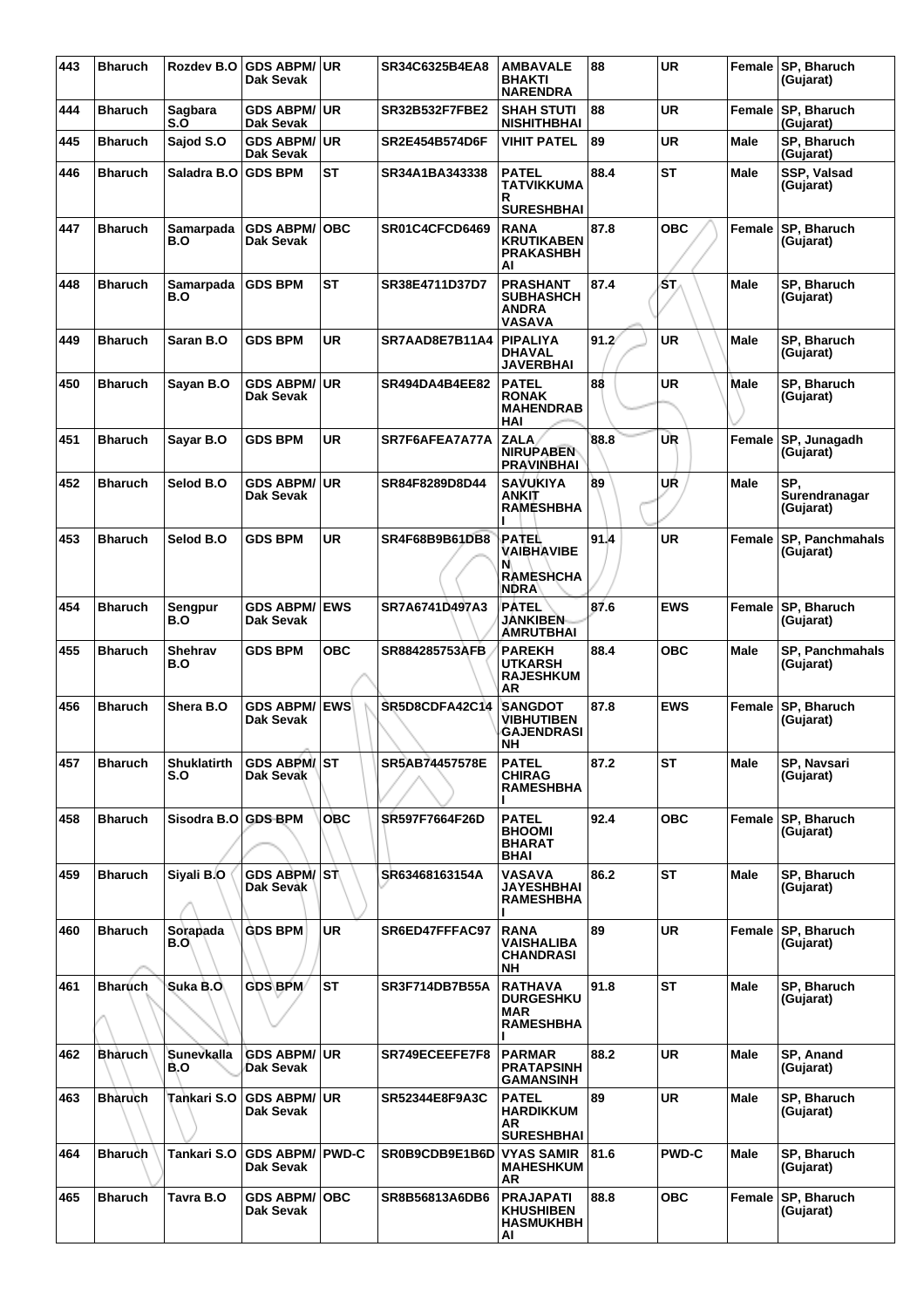| 466 | <b>Bharuch</b>       | Tawal B.O               | <b>GDS BPM</b>                    | <b>ST</b>  | <b>SR2EF5324A6EA8</b> | <b>RATHVA</b><br><b>NITINBHAI</b><br><b>JAYANTIBHA</b>                    | 91   | <b>ST</b>  | Male        | SP, Bardoli<br>(Gujarat)         |
|-----|----------------------|-------------------------|-----------------------------------|------------|-----------------------|---------------------------------------------------------------------------|------|------------|-------------|----------------------------------|
| 467 | <b>Bharuch</b>       | Thava B.O               | <b>GDS BPM</b>                    | <b>UR</b>  | SR74F5F3944162        | <b>PATEL</b><br><b>HIRENKUMA</b><br><b>R REVABHAI</b>                     | 88.8 | <b>UR</b>  | <b>Male</b> | SP, Bharuch<br>(Gujarat)         |
| 468 | <b>Bharuch</b>       | Trankal B.O             | <b>GDS ABPM/</b><br>Dak Sevak     | <b>OBC</b> | <b>SR4CD1445294D2</b> | <b>SARVAIYA</b><br>JAYDIP<br><b>DAYABHAI</b>                              | 87.8 | <b>OBC</b> | Male        | SP, Bhavnagar<br>(Gujarat)       |
| 469 | <b>Bharuch</b>       | Umalla S.O              | <b>GDS ABPM/</b><br>Dak Sevak     | <b>OBC</b> | SR31164C9CC534        | <b>MAHERA</b><br>HITENKUMA<br>R<br><b>MAGANBHAI</b>                       | 89.4 | <b>OBC</b> | Male        | SP, Bharuch<br>(Gujarat)         |
| 470 | <b>Bharuch</b>       | Vadadla<br>B.O          | <b>GDS BPM</b>                    | <b>UR</b>  | <b>SR3FD7BC447188</b> | <b>MUNJANI</b><br><b>KRISHNA</b><br><b>PRAKASHBH</b><br>AI                | 92.8 | <b>OBC</b> | Female      | SP, Bharuch<br>(Gujarat)         |
| 471 | <b>Bharuch</b>       | Vadkhunta<br>B.O        | <b>GDS BPM</b>                    | <b>OBC</b> | SR657FB62A7495        | <b>MAHERA</b><br>SOMIL<br><b>SURESHBHAI</b>                               | 88.8 | <b>OBC</b> | Male        | SP, Bharuch<br>(Gujarat)         |
| 472 | <b>Bharuch</b>       | Vaghetha<br>B.Ő         | GDS ABPM/UR<br><b>Dak Sevak</b>   |            | SR3FA9AA3A474E        | <b>DODIYA</b><br><b>DARSHANSIN</b><br>н<br><b>VIRENDRASI</b><br><b>NH</b> | 88.2 | <b>UR</b>  | Male        | SP, Kheda<br>(Gujarat)           |
| 473 | <b>Bharuch</b>       | Valpore<br>B.O.         | <b>GDS BPM</b>                    | <b>SC</b>  | SR17A624C1D1C2        | <b>GALCHAR</b><br><b>SHRADHDHA</b><br>BEN/<br><b>RAJESHBHAI</b>           | 88.8 | SC         | Female      | SP, Bharuch<br>(Gujarat)         |
| 474 | <b>Bharuch</b>       | Vankol B.O.             | <b>GDS ABPM/ ST</b><br>Dak Sevak  |            | <b>SR211154BFD48F</b> | <b>RATHAVA</b><br><b>MITTAL</b><br><b>NAVALSINGB</b><br>HAI               | 86.4 | ST         | Female      | <b>SP, Bharuch</b><br>(Gujarat)  |
| 475 | <b>Bharuch</b>       | Vasna B.O               | <b>GDS BPM</b>                    | <b>OBC</b> | SR2AA386625763        | <b>PANCHAL</b><br><b>KRISHNA</b><br><b>JAYESHBHAI</b>                     | 88.8 | <b>OBC</b> | Female      | SP, Mahesana<br>(Gujarat)        |
| 476 | <b>Bharuch</b>       | Vataria B.O             | <b>GDS BPM</b>                    | <b>UR</b>  | <b>SR8461A58E11AD</b> | JHA<br><b>SANDEEP</b><br><b>ROSHAN</b>                                    | 95   | <b>UR</b>  | <b>Male</b> | SP, Bharuch<br>(Gujarat)         |
| 477 | <b>Bharuch</b>       | Vaviala B.O             | <b>GDS BPM</b>                    | <b>UR</b>  | SR7E296284E4C4        | <b>PATEL</b><br><b>KEVALKUMA</b><br>R<br><b>PRAKASHBH</b><br>AI           | 90.2 | <b>EWS</b> | Male        | SP, Panchmahals<br>(Gujarat)     |
| 478 | <b>Bharuch</b>       | Vedach B.O              | <b>GDS ABPM/ UR</b><br>Dak Sevak  |            | SR16BAC68F382F        | PATEL<br><b>CHIRAGKUM</b><br>AR VINUBHAI                                  | 89.2 | <b>UR</b>  | Male        | SSP. Ahmedabad<br>City (Gujarat) |
| 479 | <b>Bharuch</b>       | Vegni B.O               | GDS ABPM/ UR<br><b>Dak Sevak</b>  |            | SR0D557125D84A        | <b>GOHIL</b><br><b>MANISH</b><br><b>JAGDISHBHA</b>                        | 88.4 | <b>OBC</b> | Male        | SP, Bharuch<br>(Gujarat)         |
| 480 | <b>Bharuch</b>       | <b>Vilayat B.O</b>      | <b>GDS ABPM/ EWS</b><br>Dak Sevak |            | SR691884E487F3        | <b>PATEL</b><br><b>KRUNALIBEN</b><br><b>PURSHOTTA</b><br><b>MBHAI</b>     | 88   | <b>EWS</b> | Female      | SP, Bharuch<br>(Gujarat)         |
| 481 | <b>Bharuch</b>       | Vilayat B.O             | <b>GDS BPM</b>                    | UR.        | SR4B3ED2E53A6F        | <b>PATEL MILI</b><br><b>RAJESHKUM</b><br>AR                               | 90.8 | <b>UR</b>  | Female      | SP, Bharuch<br>(Gujarat)         |
| 482 | <b>Bharuch</b>       | Zadeshwar<br>S.O        | <b>GDS ABPM/ SC</b><br>Dak Sevak  |            | <b>SR43CC68BECE58</b> | <b>DABHI</b><br><b>BHUMI</b><br><b>ASHWINBHAI</b>                         | 90.2 | SC         | Female      | SP, Bharuch<br>(Gujarat)         |
| 483 | <b>Bharuch</b>       | Zadeshwar<br>S.O        | <b>GDS ABPM/JUR</b><br>Dak Sevak  |            | SR6768F2376E2F        | <b>PATEL</b><br><b>HAPPYKUMA</b><br>R<br><b>NARENDRAK</b><br>UMAR         | 90.6 | <b>EWS</b> | <b>Male</b> | SP, Bharuch<br>(Gujarat)         |
| 484 | <b>Bhavnaga</b>      | <b>Alang SBY</b><br>S.O | <b>GDS ABPM/ EWS</b><br>Dak Sevak |            | SR2F6191C241E2        | JANI<br><b>BHAUTIKKU</b><br>MAR<br><b>AMRUTLAL</b>                        | 97.4 | <b>EWS</b> | <b>Male</b> | SP, Bhavnagar<br>(Gujarat)       |
| 485 | <b>Bhavnaga</b><br>r | Ambla B.O               | <b>GDS BPM</b>                    | <b>EWS</b> | SR1C25264851A3        | <b>BARAIYA</b><br><b>PARTH</b><br><b>KANTILAL</b>                         | 95.6 | <b>EWS</b> | Male        | SP, Bhavnagar<br>(Gujarat)       |
| 486 | Bhavnaga<br>r        | <b>Bagdana</b><br>B.O'  | <b>GDS ABPM/ OBC</b><br>Dak Sevak |            | SR5153B483EB9B        | <b>BHAMMAR</b><br><b>AJUBHAI</b><br><b>DOSALBHAI</b>                      | 94.2 | <b>OBC</b> | Male        | SP, Bhavnagar<br>(Gujarat)       |
| 487 | <b>Bhavnaga</b><br>r | <b>Bambhania</b><br>B.O | <b>GDS BPM</b>                    | <b>ST</b>  | SR42964C5D337B        | <b>MACHHAR</b><br><b>RAJESHKUM</b><br>AR<br><b>PRATAPBHAI</b>             | 95.8 | ST         | Male        | SP, Bhavnagar<br>(Gujarat)       |
| 488 | <b>Bhavnaga</b><br>r | <b>Bhambhan</b><br>B.O  | <b>GDS ABPM/ ST</b><br>Dak Sevak  |            | <b>SR0AC5A3D23C29</b> | <b>ROT</b><br><b>SHAILIBEN</b><br><b>KODARBHAI</b>                        | 84.2 | <b>ST</b>  | Female      | SP, Bhavnagar<br>(Gujarat)       |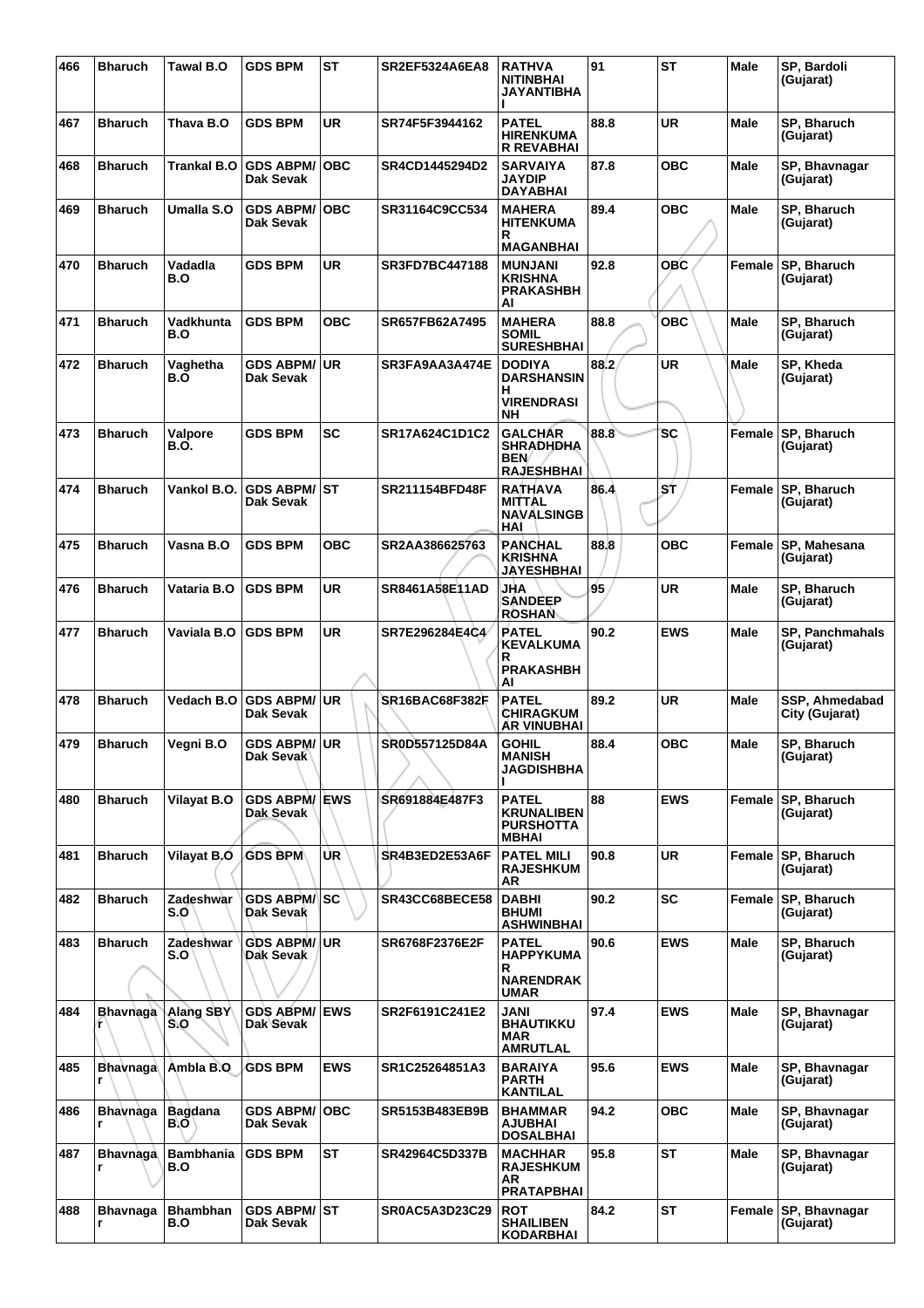| 489 | <b>Bhavnaga</b><br>r | Bhojavadar<br>B.O      | <b>GDS BPM</b>                  | <b>UR</b>  | SR79E43CADB423        | <b>PANDYA</b><br><b>HIMANSHU</b><br>SHANTILAL                          | 95.6 | <b>EWS</b> | Male        | SP, Bhavnagar<br>(Gujarat) |
|-----|----------------------|------------------------|---------------------------------|------------|-----------------------|------------------------------------------------------------------------|------|------------|-------------|----------------------------|
| 490 | Bhavnaga<br>r        | Boda B.O               | <b>GDS BPM</b>                  | овс        | SR7169926FFE42        | <b>DABHI</b><br>SAGARBHAI<br><b>ANAKBHAI</b>                           | 93.4 | ОВС        | <b>Male</b> | SP, Bhavnagar<br>(Gujarat) |
| 491 | <b>Bhavnaga</b><br>r | Bodi B.O               | <b>GDS BPM</b>                  | <b>OBC</b> | SR4C832A6D67B3        | BHIL<br><b>NIKUNJKUM</b><br>ΑR<br><b>RAKESHBHAI</b>                    | 92.8 | ОВС        | Male        | SP, Bhavnagar<br>(Gujarat) |
| 492 | <b>Bhavnaga</b><br>r | Chabhadia<br>B.O       | <b>GDS ABPM/</b><br>Dak Sevak   | <b>OBC</b> | SR04FAD5BFCB4E        | <b>BARAIYA</b><br><b>SHAILESHBH</b><br>Al<br><b>NARANBHAI</b>          | 92.8 | ОВС        | Male        | SP, Bhavnagar<br>(Gujarat) |
| 493 | <b>Bhavnaga</b><br>r | Chok B.O               | <b>GDS ABPM/</b><br>Dak Sevak   | <b>EWS</b> | SR7845552C9BB6        | <b>PANDYA</b><br><b>ADITYAKUM</b><br>ΑR<br><b>BHANUSHAN</b><br>KARBHAI | 92   | <b>EWS</b> | Male        | SP, Bhavnagar<br>(Gujarat) |
| 494 | <b>Bhavnaga</b><br>r | Dharai B.O             | <b>GDS ABPM/</b><br>Dak Sevak   | <b>EWS</b> | SR7DE443A965A5        | <b>DHARABEN</b><br><b>MANGUKIYA</b>                                    | 91.2 | <b>EWS</b> | Female      | SP, Bhavnagar<br>(Gujarat) |
| 495 | <b>Bhavnaga</b><br>r | <b>Dharuka</b><br>B.O  | <b>GDS ABPM/</b><br>Dak Sevak   | <b>OBC</b> | <b>SR7AA41DFB8887</b> | <b>MORI</b><br><b>PUSHPRAJSI</b><br>NΗ<br><b>DILIPBHAI</b>             | 92.2 | ОВС        | <b>Male</b> | SP, Bhavnagar<br>(Gujarat) |
| 496 | <b>Bhavnaga</b><br>r | <b>Dharwala</b><br>B.O | <b>GDS BPM</b>                  | <b>OBC</b> | SR887F64A1F5A9        | <b>CHAUHAN</b><br><b>DARSHAN</b><br><b>SHAILESHBH</b><br>AI            | 92.4 | <b>OBC</b> | <b>Male</b> | SP, Bhavnagar<br>(Gujarat) |
| 497 | <b>Bhavnaga</b>      | Gadhali B.O            | <b>GDS ABPM/</b><br>Dak Sevak   | <b>EWS</b> | <b>SR4D453A9AB17E</b> | <b>KATRODIYA</b><br><b>MITALBEN</b><br><b>ASHOKBHAI</b>                | 91   | <b>EWS</b> | Female      | SP, Bhavnagar<br>(Gujarat) |
| 498 | Bhavnaga<br>r        | Gujarda<br>B.Ó         | <b>GDS BPM</b>                  | овс        | SR1C6825247622        | <b>SHIYAL</b><br>JAYDIPBHAI<br>RAJESHBHAI                              | 93.2 | ОВС        | <b>Male</b> | SP, Bhavnagar<br>(Gujarat) |
| 499 | <b>Bhavnaga</b><br>r | Gundarni<br>B.O        | <b>GDS ABPM/</b><br>Dak Sevak   | IST        | SR2B8AB77B1194        | JANI<br>AJAYKUMAR<br><b>VAJERAMBH</b><br>Al                            | 84.2 | ST         | Male        | SP, Bhavnagar<br>(Gujarat) |
| 500 | <b>Bhavnaga</b><br>r | Haddad B.O             | <b>GDS ABPM/</b><br>Dak Sevak   | <b>OBC</b> | SR7A663D41CCBB        | <b>ACHARYA</b><br><b>KINJAL</b><br>NITINBHAI                           | 92.4 | ОВС        | Female      | SP, Bhavnagar<br>(Gujarat) |
| 501 | <b>Bhavnaga</b>      | Haliyad B.O            | <b>GDS BPM</b>                  | <b>UR</b>  | <b>SR5CC51F17DE45</b> | <b>BARAIYA</b><br>VAMANBHAI<br>KANAIYALAL                              | 93.6 | UR         | Male        | SP, Bhavnagar<br>(Gujarat) |
| 502 | <b>Bhavnaga</b><br>r | Jesar S.O              | <b>GDS ABPM/</b><br>Dak Sevak   | <b>EWS</b> | <b>SR7A846A5CAC14</b> | <b>SARVAIYA</b><br>HITEXABA<br><b>DHIRUBHA</b>                         | 91.8 | <b>EWS</b> | Female      | SP, Bhavnagar<br>(Gujarat) |
| 503 | <b>Bhavnaga</b><br>r | Khari B.O              | GDS BPM∩                        | UR         | SR6515B89ECE18        | <b>ALPESHKUM</b><br><b>AR</b><br><b>CHAUHAN</b>                        | 95   | <b>OBC</b> | Male        | SP, Bhavnagar<br>(Gujarat) |
| 504 | <b>Bhavnaga</b>      | Kumbhan<br>B.O         | <b>GDS ABPM/</b><br>Dak Sevak   | <b>EWS</b> | SR49CB6DBAF87A        | <b>CHHATRAPA</b><br><b>LSINH VALA</b>                                  | 91.8 | <b>EWS</b> | <b>Male</b> | SP, Bhavnagar<br>(Gujarat) |
| 505 | <b>Bhavnaga</b>      | Lakadiya<br>B.O        | <b>GDS BPM</b>                  | UR         | SR456412481852        | <b>PANDYA</b><br><b>HIMANSHU</b><br><b>SHANTILAL</b>                   | 95.6 | <b>UR</b>  | Male        | SP, Bhavnagar<br>(Gujarat) |
| 506 | <b>Bhavnaga</b>      | Loinga B.O             | <b>GDS BPM</b>                  | <b>OBC</b> | SR122D44761DB4        | <b>BHADARKA</b><br>NAYANBHAI<br><b>MASRIBHAI</b>                       | 94   | <b>OBC</b> | <b>Male</b> | SP. Bhavnagar<br>(Gujarat) |
| 507 | <b>Bhavnaga</b><br>r | Lolivana<br>B.O        | <b>GDS ABPM/</b><br>Dak Sevak   | <b>ST</b>  | SR6A2E5BC15F69        | <b>PATEL</b><br>JAINIKUMARI<br><b>MANUBHAI</b>                         | 84.2 | ST         | Female      | SSP, Valsad<br>(Gujarat)   |
| 508 | <b>Bhavnaga</b><br>r | Luvárvav<br>B.O        | <b>GDS BPM</b>                  | <b>UR</b>  | SR6182D1DD5497        | <b>CHARODIYA</b><br><b>RAVIRAJSIN</b><br>н.<br><b>MANSINHBH</b><br>Al  | 94   | OBC        | Male        | SP, Bhavnagar<br>(Gujarat) |
| 509 | <b>Bhavnaga</b><br>r | Mandavdha<br>r B.O     | <b>GDS ABPM/</b><br>Dak Sevak   | <b>UR</b>  | SR24F1CCD22CBB        | <b>JANI</b><br><b>JIGNESHBHA</b><br>I LALJIBHAI                        | 92.8 | <b>UR</b>  | Male        | SP, Bhavnagar<br>(Gujarat) |
| 510 | <b>Bhavnaga</b><br>r | Mangadh<br>B.O         | <b>GDS BPM</b>                  | <b>UR</b>  | SR7425C396AA34        | <b>PANDYA</b><br><b>RIDDHI</b><br><b>DHARMENDR</b><br>ABHAI            | 92.8 | <b>UR</b>  | Female      | SP, Bhavnagar<br>(Gujarat) |
| 511 | <b>Bhavnaga</b><br>r | Motakhunta<br>vada S.O | <b>GDS ABPM/ST</b><br>Dak Sevak |            | SR2B641EEE2F64        | <b>ASARI</b><br>TANMAYKUM<br>AR<br><b>NARSINHBH</b><br>AI              | 83.8 | <b>ST</b>  | <b>Male</b> | SP, Bhavnagar<br>(Gujarat) |
| 512 | <b>Bhavnaga</b><br>r | Moti<br>Jagdhar<br>B.O | <b>GDS ABPM/</b><br>Dak Sevak   | <b>EWS</b> | SR734342434317        | <b>BHATT UDIT</b><br><b>PARESHKUM</b><br>AR                            | 92.4 | <b>EWS</b> | <b>Male</b> | SP, Bhavnagar<br>(Gujarat) |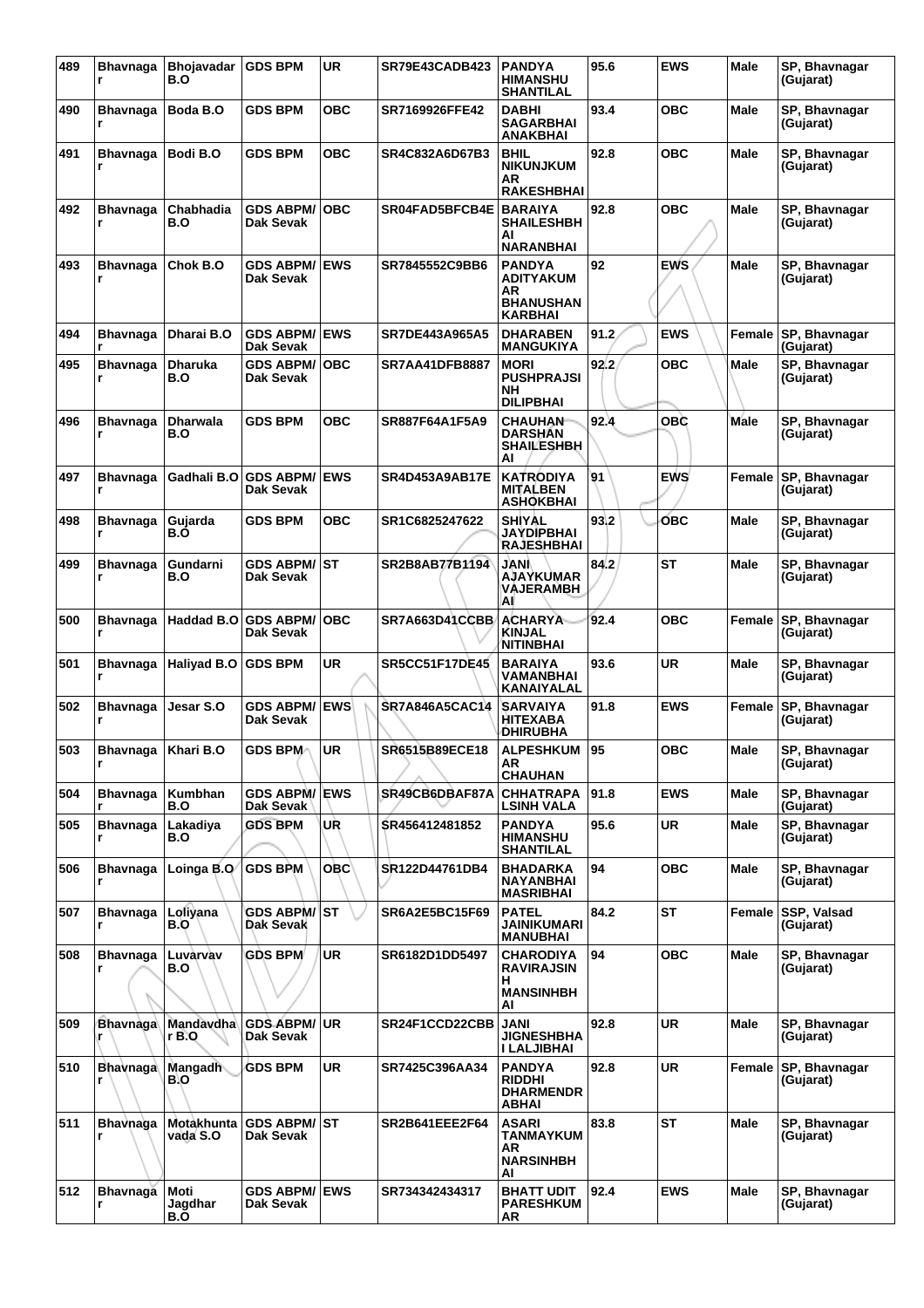| 513 | Bhavnaga<br>r        | Nagalpar<br>B.O            | <b>GDS BPM</b>                             | EWS        | SR69E1BFBA6F75        | DHANDHALA<br>JANKI<br><b>MAHASUKHB</b><br>HAI                 | 93              | <b>EWS</b> | Female      | SP, Bhavnagar<br>(Gujarat)              |
|-----|----------------------|----------------------------|--------------------------------------------|------------|-----------------------|---------------------------------------------------------------|-----------------|------------|-------------|-----------------------------------------|
| 514 | <b>Bhavnaga</b><br>r | Nanimal<br>B.O             | <b>GDS BPM</b>                             | <b>OBC</b> | SR7B74DCB75EF2        | <b>MANDALIYA</b><br><b>HARSH</b><br>GAUTAMBHA                 | 92.8            | ОВС        | Male        | SP, Bhavnagar<br>(Gujarat)              |
| 515 | <b>Bhavnaga</b><br>r | Nava<br>Sangana<br>B.O     | <b>GDS BPM</b>                             | <b>UR</b>  | SR4B55A81E7272        | THAKAR<br>ARJUNBHAI<br><b>SUDHIRBHAI</b>                      | 95              | UR         | Male        | SP, Bhavnagar<br>(Gujarat)              |
| 516 | <b>Bhavnaga</b><br>r | Pachhegam<br>B.O           | <b>GDS BPM</b>                             | UR         | SR23B4E42F5BCB        | <b>CHAUHAN</b><br><b>KRUPALSINH</b><br><b>JILUBHAI</b>        | 92.6            | UR         | Male        | SP, Bhavnagar<br>(Gujarat)              |
| 517 | <b>Bhavnaga</b>      | Pachhegam<br>B.O           | <b>GDS BPM</b>                             | UR         | SR08ADE2798176        | <b>BHATT</b><br><b>DIVYAM</b><br><b>ASHVINBHAI</b>            | 93              | UR         | Male        | SP, Bhavnagar<br>(Gujarat)              |
| 518 | <b>Bhavnaga</b><br>r | Padvadar<br>B.O            | <b>GDS BPM</b>                             | <b>OBC</b> | sr3d99f9251d5f        | <b>BHUVA</b><br>LAKHABHAI<br><b>LOMABHAI</b>                  | 92.6            | <b>OBC</b> | <b>Male</b> | SP, Bhavnagar<br>(Gujarat)              |
| 519 | <b>Bhavnaga</b><br>r | Palitana<br>S.O            | <b>GDS ABPM/</b><br>Dak Sevak              | <b>UR</b>  | SR25794A889915        | <b>VANANI JAY</b><br><b>SURESHBHAI</b>                        | 93.6            | UR         | Male        | SP, Bhavnagar<br>(Gujarat)              |
| 520 | Bhavnaga<br>r        | Panchpipla<br>B.O          | <b>GDS BPM</b>                             | <b>EWS</b> | SR4C79E4A6A5D7        | <b>DHANDHALY</b><br>A LALJIBHAI<br><b>BALVANTBH</b><br>Al     | 92.6            | <b>EWS</b> | Male        | SP, Bhavnagar<br>(Gujarat)              |
| 521 | <b>Bhavnaga</b><br>r | Pasvi B.O                  | <b>GDS ABPM/</b><br>Dak Sevak              | <b>UR</b>  | SR8FB9478D48A4        | <b>PANDYA</b><br><b>PIYUSH</b><br><b>RAMESHBHA</b>            | 96              | <b>EWS</b> | <b>Male</b> | SP, Bhavnagar<br>(Gujarat)              |
| 522 | <b>Bhavnaga</b><br>r | Pavthi B.O                 | <b>GDS BPM</b>                             | <b>UR</b>  | SR0A8427B5B117        | SIDHDHAPUR 95.2<br>А<br>ANJALIBEN<br><b>MUKESHBHA</b>         |                 | ОВС        | Female      | SP, Bhavnagar<br>(Gujarat)              |
| 523 | Bhavnaga             | Raniwada<br>B.O            | <b>GDS BPM</b>                             | <b>SC</b>  | <b>SR7AF6E6472CA5</b> | MAKWANA<br>JEEL                                               | 89.6            | <b>SC</b>  | Female      | SP, Bhavnagar<br>(Gujarat)              |
| 524 | <b>Bhavnaga</b><br>r | Rohishala<br>B.O           | <b>GDS BPM</b>                             | овс        | SR54C8B797174E        | <b>MAKVANA</b><br><b>JAYDIP</b><br><b>RAMESHBHA</b>           | 92 <sub>1</sub> | овс        | Male        | SP, Bhavnagar<br>(Gujarat)              |
| 525 | <b>Bhavnaga</b><br>r | <b>Sakhpar</b><br>Mota B.O | <b>GDS ABPM/</b><br>Dak Sevak              | <b>UR</b>  | SR8EFB43392295        | <b>BARAIYA</b><br><b>DARSHANBH</b><br>Al<br><b>BALDEVBHAI</b> | 92.2            | <b>EWS</b> | Male        | SP, Bhavnagar<br>(Gujarat)              |
| 526 | <b>Bhavnaga</b><br>r | Sangvadar<br>B.O           | <b>GDS BPM</b>                             | <b>UR</b>  | SR3E44C9F9FAC5        | <b>NIKUNJ</b><br><b>BHUNGANI</b>                              | 93.1            | UR         | Male        | SP, Bhavnagar<br>(Gujarat)              |
| 527 | <b>Bhavnaga</b>      | Sarera B.O                 | <b>GDS ABPM/ SC</b><br>Dak Sevak           |            | SR4AA9135B7412        | <b>SOLANKI</b><br><b>SWATIBEN</b><br><b>RAMBHAI</b>           | 89              | SC         | Female      | SP, Junagadh<br>(Gujarat)               |
| 528 | <b>Bhavnaga</b><br>r | Sathra B.O                 | <b>GDS BPM</b>                             | <b>ST</b>  | SR5D6DEA449EC4        | <b>UMAT</b><br><b>KHUSHALI</b><br><b>CHANDUBHA</b>            | 86.2            | <b>ST</b>  | Female      | SP, Bhavnagar<br>(Gujarat)              |
| 529 | <b>Bhavnaga</b><br>r | <b>Shantinaga</b><br>r B.O | <b>GDS BPM</b>                             | `SΤ∖       | SR3FEE23C7DA57        | <b>PARMAR</b><br><b>HITESHKUMA</b><br>R<br>LAXMANSINH         | 84.8            | <b>ST</b>  | <b>Male</b> | SP, Panchmahals<br>(Gujarat)            |
| 530 | <b>Bhavnaga</b><br>r | Shetruji<br>Dam B.O        | <b>GDS ABPM/</b><br>Dak Sevak              | <b>EWS</b> | SR6C3139DCA644        | <b>CHHATROLA</b><br><b>KRISKUMAR</b><br><b>BHARATBHAI</b>     | 92.4            | <b>EWS</b> | Male        | SP, Bhavnagar<br>(Gujarat)              |
| 531 | <b>Bhavnaga</b>      | Surnagar<br>B.O            | <b>GDS BPM</b>                             | UR         | <b>SR5EF6B967234B</b> | RAJPUROHIT   92.4<br><b>DHRUV</b><br><b>BHANWARLA</b>         |                 | UR         | Male        | SP, Bhavnagar<br>(Gujarat)              |
| 532 | <b>Bhavhaga</b>      | <b>Surnivas</b><br>B.O.    | <b>GDS ABPM/ ST</b><br>Dak Sevak           |            | SR0A333C9533D9        | <b>RATHVA</b><br><b>SAROJBEN</b>                              | 83.6            | <b>ST</b>  | Female      | SP, Bhavnagar<br>(Gujarat)              |
| 533 | Bhavnaga<br>r        | Tatam B.O                  | <b>GDS BPM</b>                             | <b>SC</b>  | SR3D756442366C        | <b>RATHOD</b><br><b>MRUGANK</b><br><b>KIRITBHAI</b>           | 91.2            | <b>SC</b>  | Male        | SP, Bhavnagar<br>(Gujarat)              |
| 534 | Bhavnaga             | Tatania B.O                | <b>GDS BPM</b>                             | <b>ST</b>  | SR7DC35A626F4F        | <b>RATHWA</b><br><b>MANISHABE</b><br>N                        | 83.2            | ST         | Female      | SP, Bhavnagar<br>(Gujarat)              |
| 535 | <b>Bhavnaga</b>      | Trapaj S.O                 | <b>GDS ABPM/</b>                           | <b>OBC</b> | SR54B54F94EEFE        | VARSANBHAI<br><b>GOHIL SUNIL</b>                              | 92.8            | OBC        | <b>Male</b> | SP, Bhavnagar                           |
| 536 | <b>Bhavnaga</b><br>r | Ugalvan<br>B.O             | Dak Sevak<br><b>GDS ABPM/</b><br>Dak Sevak | <b>OBC</b> | SR6949A2C68C81        | <b>JASUBHAI</b><br><b>BARAIYA</b><br>CHINTANBHA               | 92.4            | OBC        | Male        | (Gujarat)<br>SP, Bhavnagar<br>(Gujarat) |
|     |                      |                            |                                            |            |                       | VIKRAMBHAI                                                    |                 |            |             |                                         |
| 537 | <b>Bhavnaga</b><br>r | Ugamedi<br>S.O             | <b>GDS ABPM/ ST</b><br>Dak Sevak           |            | SR5B3EDFE7E34F        | <b>RATHVA</b><br><b>DILIPKUMAR</b><br><b>NATVARBHAI</b>       | 87.6            | <b>ST</b>  | <b>Male</b> | SP, Bhavnagar<br>(Gujarat)              |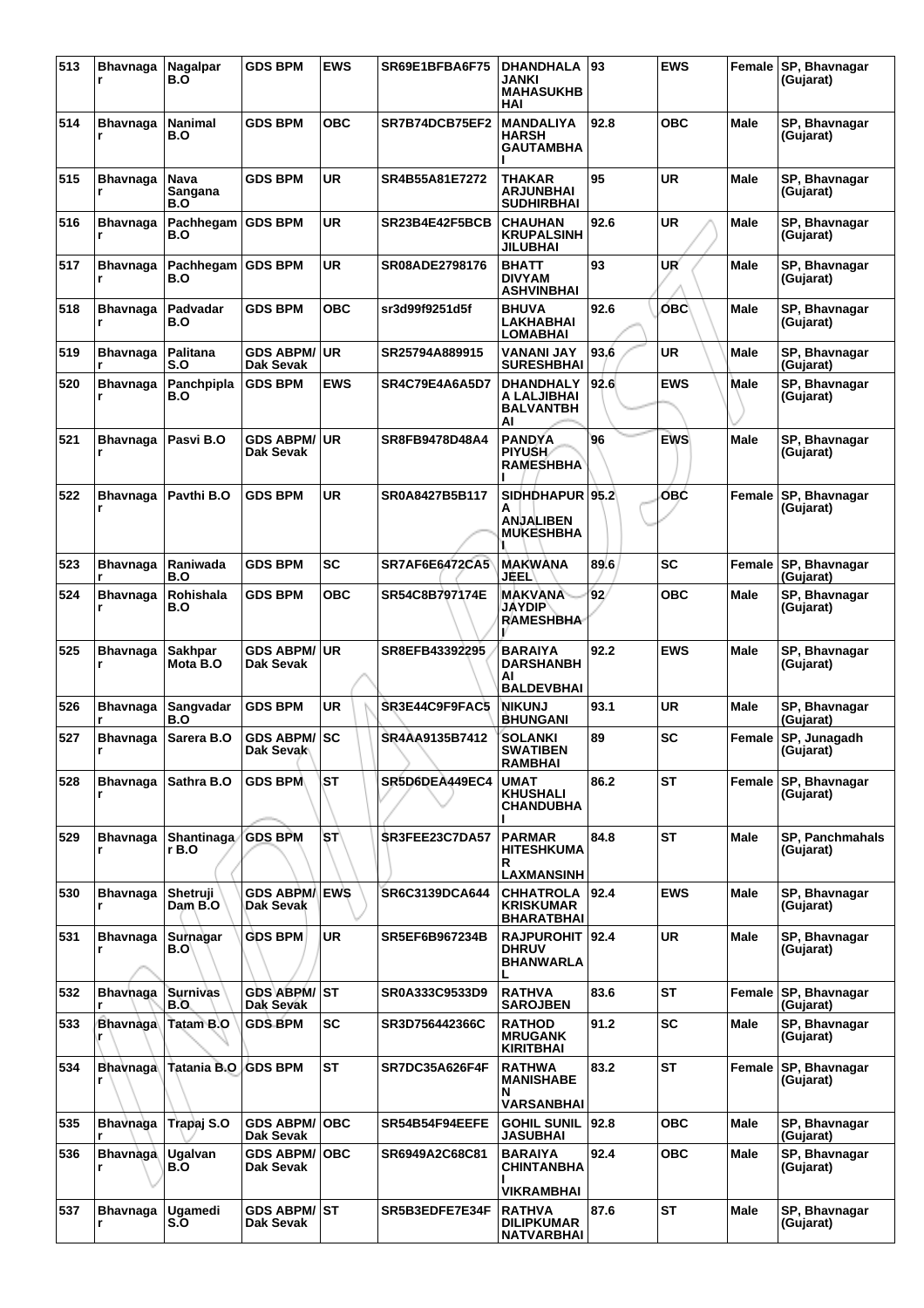| 538 | <b>Bhavnaga</b>        | Vadiya B.O                         | GDS BPM                                 | <b>PWD-B</b> | SR815A8F9336D2        | <b>DAWDA</b><br><b>MUKESH</b><br><b>RAMCHANDR</b><br>ABHAI         | 80   | <b>PWD-B</b> | Male        | SP, Bhavnagar<br>(Gujarat)           |
|-----|------------------------|------------------------------------|-----------------------------------------|--------------|-----------------------|--------------------------------------------------------------------|------|--------------|-------------|--------------------------------------|
| 539 | <b>Bhavnaga</b>        | Vadod B.O                          | <b>GDS BPM</b>                          | <b>OBC</b>   | SR5B44F2817392        | <b>DABHI</b><br><b>GAUTAM</b><br>KABABHAI                          | 92.2 | <b>OBC</b>   | <b>Male</b> | SP, Bhavnagar<br>(Gujarat)           |
| 540 | <b>Bhavnaga</b><br>r   | Vaghnagar<br>B.O                   | <b>GDS BPM</b>                          | ST           | <b>SR6D75D83FED32</b> | <b>DAMOR</b><br><b>JAGRUTIBEN</b><br><b>SURSINGBH</b><br>Al        | 83.2 | ST           | Female      | SP, Bhavnagar<br>(Gujarat)           |
| 541 | <b>Bhavnaga</b><br>r   | Varal B.O                          | <b>GDS ABPM/ UR</b><br>Dak Sevak        |              | SR834456393A7E        | <b>DAVE AMIT</b><br><b>BHARATBHAI</b>                              | 94.4 | UR           | Male        | SP, Bhavnagar<br>(Gujarat)           |
| 542 | <b>Bhavnaga</b>        | Vav B.O                            | <b>GDS BPM</b>                          | UR           | SR2C134565A661        | <b>CHAUHAN</b><br><b>AJAY</b><br><b>ARVINDBHAI</b>                 | 93.6 | <b>OBC</b>   | Male        | SP, Bhavnagar<br>(Gujarat)           |
| 543 | <b>Bhavnaga</b><br>r   | Vejodari<br>B.O                    | <b>GDS ABPM/ UR</b><br>Dak Sevak        |              | SR1E54A416611D        | <b>LADHAVA</b><br><b>YOGESHKUM</b><br>AR<br><b>SHAMBHUBH</b><br>Al | 93.2 | UR           | Male        | SP, Bhavnagar<br>(Gujarat)           |
| 544 | Gandhina<br>gar        | (Gandhinag<br>ar) Sector<br>16 S.O | GDS ABPM/∣UR<br>Dak Sevak               |              | <b>SR87E42F69E168</b> | <b>CHAMAR</b><br><b>HETALBEN</b><br><b>DEVABHAI</b>                | 96.2 | SC           | Female      | SSP, Gandhinagar<br>(Gujarat)        |
| 545 | Gandhina<br>gar        | (Gandhinaq<br>ar) Sector<br>16 S.O | <b>GDS ABPM/ EWS</b><br>Dak Sevak       |              | SR323C2D9F2F91        | <b>JAYDEVSINH</b><br><b>CHUDASAMA</b>                              | 93.1 | <b>EWS</b>   | Male        | SSP, Gandhinagar<br>(Gujarat)        |
| 546 | Gandhina<br>gar        | (Gandhinag<br>ar) Sector<br>16 S.O | <b>GDS ABPM/ ST</b><br>Dak Sevak        |              | <b>SR7FE7C7232F7A</b> | <b>RATHVA</b><br><b>REENA</b><br><b>GAMJIBHAI</b>                  | 91.4 | STI          | Female      | SP. Vadodara<br>West (Gujarat)       |
| 547 | Gandhina<br>gar        | (Gandhinag<br>ar) Sector<br>16 S.O | <b>GDS ABPM/ OBC</b><br>Dak Sevak       |              | SR544E74ACC444        | <b>MANSURI</b><br><b>IRAFANBHAI</b><br><b>HAKIMBHAI</b>            | 95.6 | OBC          | <b>Male</b> | SSP, Gandhinagar<br>(Gujarat)        |
| 548 | Gandhina<br>gar        | (Gandhinag<br>ar) Sector 7<br>S.O  | GDS ABPM/∣UR<br><b>Dak Sevak</b>        |              | <b>SR0DF8E45FB363</b> | KAMANI<br>RAJANKUMA<br>R<br>JAMANBHAI                              | 94.4 | UR           | <b>Male</b> | SSP, Gandhinagar<br>(Gujarat)        |
| 549 | Gandhina<br>gar        | (Gandhinag<br>ar) Sector 9<br>S.O  | <b>GDS ABPM/ UR</b><br><b>Dak Sevak</b> |              | SR1C27362B2738        | PATEL MEET 194.4<br><b>BABUBHAI</b>                                |      | UR           | Male        | SSP, Gandhinagar<br>(Gujarat)        |
| 550 | Gandhina<br>gar        | Adval B.O                          | <b>GDS ABPM/ EWS</b><br>Dak Sevak       |              | <b>SR7EA845D718D3</b> | PATEL HETVI<br><b>ALPESHKUM</b><br>AR                              | 91.4 | <b>EWS</b>   | Female      | SSP, Gandhinagar<br>(Gujarat)        |
| 551 | Gandhina<br>gar        | Ambareli<br>B.O                    | GDS ABPM/⊺ST<br>Dak Sevak               |              | SR0EC83775BC42        | <b>PARGI</b><br><b>MOHITKUMA</b><br>R<br><b>JASHVANTB</b><br>HAI   | 88.6 | <b>ST</b>    | Male        | SSP, Gandhinagar<br>(Gujarat)        |
| 552 | Gandhina<br>gar        | Ambli B.O                          | <b>GDS BPM</b>                          | UR           | SR7A2B66F8AD3B        | CHAUDHARY   95.4<br><b>PARESHKUM</b><br>AR.<br><b>ARVINDBHAI</b>   |      | <b>EWS</b>   | Male        | SSP, Gandhinagar<br>(Gujarat)        |
| 553 | Gandhina<br>gar        | Andej B.O                          | <b>GDS BPM</b>                          | ÙR           | SR1C54F384EDBD        | <b>DODIYA</b><br><b>VIDHI</b><br><b>SHARADBHA</b>                  | 96.4 | UR           |             | Female SSP, Gandhinagar<br>(Gujarat) |
| 554 | Gandhina<br>gar        | Arnej B.O                          | <b>GDS ABPM/ UR</b><br>Dak Sevak        |              | SR79B92FA3164D        | TIWARI<br><b>PRIYA</b><br><b>KAMLESH</b>                           | 92.6 | UR           |             | Female SSP, Gandhinagar<br>(Gujarat) |
| 555 | Gandhina<br>gar        | Ashoknaga<br>r B.O.                | <b>GDS BPM</b>                          | <b>UR</b>    | SR778F66148726        | <b>RABARI</b><br><b>BHIKHIBEN</b><br><b>NARSANGBH</b><br>AI        | 96.6 | <b>OBC</b>   | Female      | <b>SSP, Gandhinagar</b><br>(Gujarat) |
| 556 | Gandhina<br>gar        | Badarkha<br>B.O                    | <b>GDS BPM</b>                          | <b>UR</b>    | <b>SR4E121A5865AE</b> | <b>PATEL</b><br><b>DHRUVKUMA</b><br>R<br><b>RAKESHBHAI</b>         | 92.6 | <b>UR</b>    | <b>Male</b> | SSP, Gandhinagar<br>(Gujarat)        |
| 557 | Gandhina<br>går        | <b>Badpura</b><br><b>B.O</b>       | <b>GDS BPM</b>                          | <b>UR</b>    | <b>SR7ED43A3E89F8</b> | <b>BAMANIYA</b><br><b>DIVYESH</b><br><b>DAYABHAI</b>               | 93.2 | <b>SC</b>    | <b>Male</b> | SSP, Gandhinagar<br>(Gujarat)        |
| 558 | Gandhina<br>gar        | Bagad B.O                          | <b>GDS BPM</b>                          | <b>OBC</b>   | SR46DB82C4B53A        | ANSARI<br>TAHEMIN<br><b>BASIRUDDIN</b>                             | 92   | <b>OBC</b>   | Female      | SSP, Gandhinagar<br>(Gujarat)        |
| 559 | Gandhina<br>gar        | <b>Bagodara</b><br>B.O'            | <b>GDS BPM</b>                          | <b>OBC</b>   | SR54AE13A99D78        | <b>PRAJAPATI</b><br><b>RIYA</b><br><b>ASHOKKUMA</b><br>R           | 91.2 | <b>OBC</b>   | Female      | SP, Mahesana<br>(Gujarat)            |
| 560 | <b>Gandhina</b><br>gar | Balva B.O                          | <b>GDS ABPM/ UR</b><br>Dak Sevak        |              | <b>SR1DDEDE1C4B54</b> | <b>PATEL</b><br><b>HIMENKUMA</b><br>R<br><b>MUKESHBHA</b>          | 93.4 | <b>UR</b>    | Male        | SSP, Gandhinagar<br>(Gujarat)        |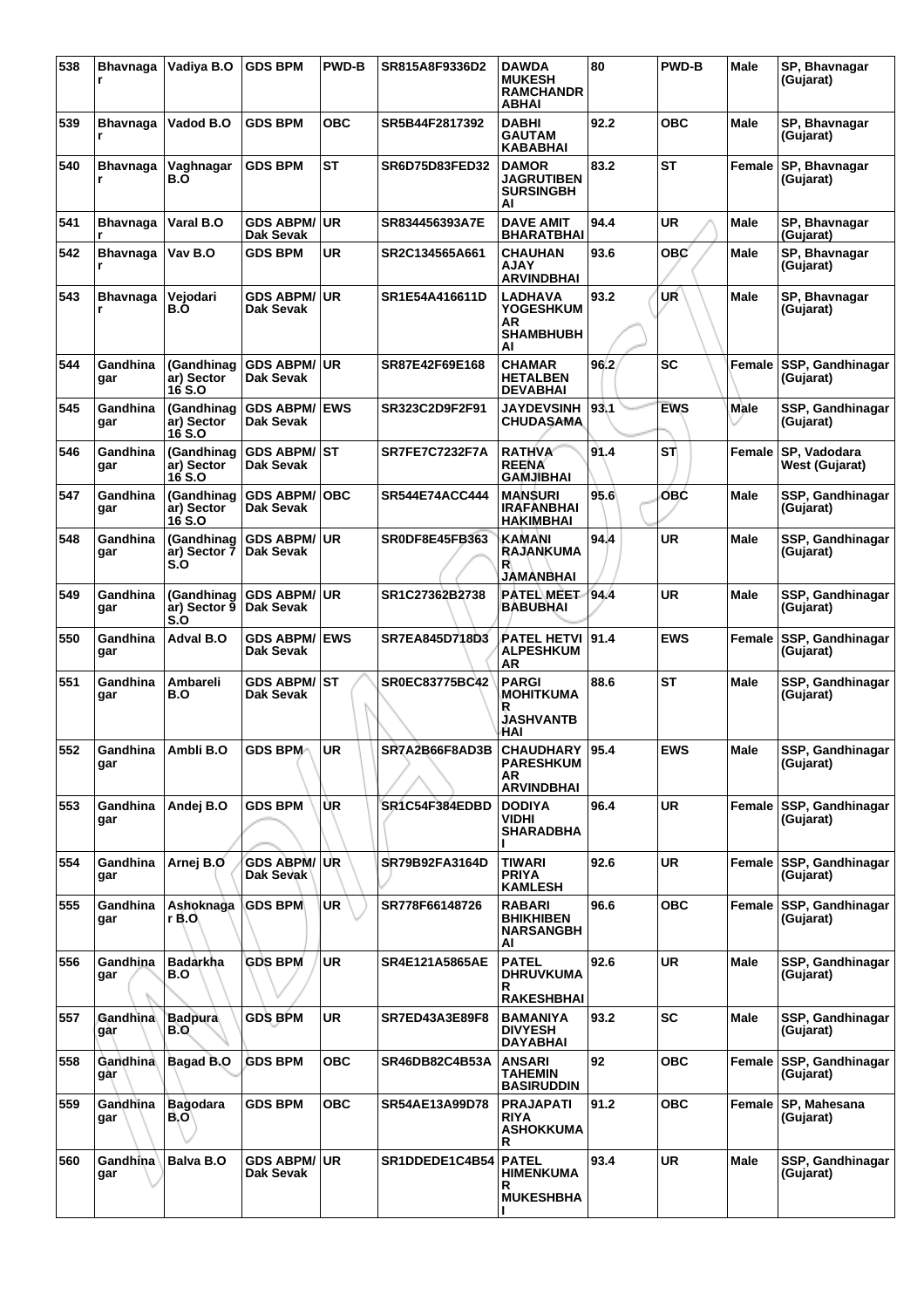| 561 | Gandhina<br>gar        | <b>Bamroli</b><br>B.O             | <b>GDS BPM</b>                    | <b>ST</b>  | <b>SR54BE2C97ED49</b> | <b>RAVAL</b><br><b>VIKESHKUM</b><br>ΑR<br><b>DHANJIBHAI</b>       | 96   | <b>ST</b>  | Male          | SSP, Gandhinagar<br>(Gujarat)        |
|-----|------------------------|-----------------------------------|-----------------------------------|------------|-----------------------|-------------------------------------------------------------------|------|------------|---------------|--------------------------------------|
| 562 | Gandhina<br>gar        | <b>Bamsara</b><br>B.O             | <b>GDS BPM</b>                    | <b>OBC</b> | SR12D972CAC634        | <b>CHAMTHA</b><br><b>VIKAS</b><br><b>KISHORBHAI</b>               | 90.8 | <b>OBC</b> | <b>Male</b>   | SSP, Gandhinagar<br>(Gujarat)        |
| 563 | Gandhina<br>gar        | <b>Barwala</b><br>Ghelasha<br>S.O | <b>GDS ABPM/</b><br>Dak Sevak     | UR         | SR494696A9A154        | DHANDHALA<br><b>DEVAYANI</b><br>KANAIYALAL                        | 91.4 | UR         | Female        | SSP, Gandhinagar<br>(Gujarat)        |
| 564 | Gandhina<br>gar        | <b>Bhadana</b><br>B.O             | <b>GDS BPM</b>                    | <b>ST</b>  | SR2DF425FE3944        | <b>RANA</b><br><b>PRAKASHKU</b><br><b>MAR</b><br><b>SOMABHAI</b>  | 87.8 | ST         | Male          | SSP, Gandhinagar<br>(Gujarat)        |
| 565 | Gandhina<br>gar        | Bhojwa B.O                        | <b>GDS BPM</b>                    | <b>EWS</b> | SR0EB9BBF63956        | <b>THAKKAR</b><br>ABHI<br><b>JAGDISHCHA</b><br><b>NDRA</b>        | 92.4 | <b>EWS</b> | Male          | SSP, Ahmedabad<br>City (Gujarat)     |
| 566 | Gandhina<br>gar        | <b>Bhoyan</b><br>Moti B.O         | <b>GDS BPM</b>                    | UR         | <b>SR5242B145AAEF</b> | <b>PATEL</b><br>DHARABAHE<br>N<br><b>JAYENDRAK</b><br><b>UMAR</b> | 93.2 | <b>UR</b>  | <b>Female</b> | <b>SP, Panchmahals</b><br>(Gujarat)  |
| 567 | Gandhina<br>gar        | <b>Bhoyani</b><br>B.O             | GDS ABPM/ ∣ST<br>Dak Sevak        |            | SR553CE2447614        | <b>PATEL</b><br><b>HANSABEN</b><br><b>AMRATBHAI</b>               | 86.8 | <b>ST</b>  | Female        | SSP, Gandhinagar<br>(Gujarat)        |
| 568 | Gandhina<br>gar        | <b>Bhurkhi</b><br>B.O             | <b>GDS BPM</b>                    | UR         | SR6ADD49757E73        | <b>VYAS YASH</b><br><b>MAHESHBHA</b>                              | 91.2 | UR         | <b>Male</b>   | SSP, Gandhinagar<br>(Gujarat)        |
| 569 | Gandhina<br>gar        | <b>Buranpur</b><br>B.O            | <b>GDS BPM</b>                    | <b>SC</b>  | <b>SR198BCFB247B9</b> | <b>PARMAR</b><br><b>SHAILESH</b><br><b>NARESHBHAI</b>             | 95.8 | sc         | <b>Male</b>   | SSP, Gandhinagar<br>(Gujarat)        |
| 570 | Gandhina<br>gar        | Chandrana<br>gar B.O              | <b>GDS ABPM/ SC</b><br>Dak Sevak  |            | SR64C484DB8E82        | VARMA<br><b>ASTHA</b><br>AMULKUMAR                                | 92.4 | <b>SC</b>  | <b>Female</b> | SSP, Gandhinagar<br>(Gujarat)        |
| 571 | Gandhina<br>gar        | Chandrasa<br>n B.O                | <b>GDS BPM</b>                    | UR         | SR6EAE7E4A2A3C        | <b>PATEL</b><br>VIPULKUMAR<br>NANUBHAI                            | 93.6 | <b>UR</b>  | Male          | <b>SP, Panchmahals</b><br>(Gujarat)  |
| 572 | Gandhina<br>gar        | Changodar<br>S.O                  | <b>GDS ABPM/ UR</b><br>Dak Sevak  |            | SR63E524749A88        | <b>SEVAK RUTA</b><br><b>UMESH</b>                                 | 91.2 | <b>UR</b>  | Female        | SSP, Gandhinagar<br>(Gujarat)        |
| 573 | Gandhina<br>gar        | Charada<br>S.O                    | <b>GDS ABPM/</b><br>Dak Sevak     | <b>OBC</b> | <b>SR62ADE845E27D</b> | JANSARI<br><b>DHRUVI</b><br><b>SANJAYKUM</b><br>AR                | 93   | <b>OBC</b> | Female        | SSP, Gandhinagar<br>(Gujarat)        |
| 574 | Gandhina<br>gar        | Charada<br>S.O                    | <b>GDS ABPM/ ST</b><br>Dak Sevak  |            | SR23F49211665A        | <b>NIRALIBEN</b><br><b>MANABHAI</b><br><b>PARMAR</b>              | 88.8 | ST         | Female        | SSP, Gandhinagar<br>(Gujarat)        |
| 575 | Gandhina<br>gar        | <b>Charol B.O</b>                 | <b>GDS BPM</b>                    | <b>UR</b>  | <b>SR2495B9FDDD67</b> | <b>JADEJA</b><br><b>RUTUBEN</b><br><b>BALVANTSIN</b><br>н         | 92   | <b>UR</b>  | Female        | <b>SP, Banasanktha</b><br>(Gujarat)  |
| 576 | Gandhina<br>gar        | Chekhla<br>B.O                    | <b>GDS BPM</b>                    | <b>OBC</b> | SR8C4C4A5A5D6A        | <b>MODI HARSH</b><br><b>JITENDRABH</b><br>AI                      | 91.6 | <b>OBC</b> | <b>Male</b>   | SSP, Ahmedabad<br>City (Gujarat)     |
| 577 | Gandhina<br>gar        | <b>Chhaniar</b><br>B.O            | <b>GDS ABPM/</b><br>Dak Sevak     | <b>OBC</b> | SR5A42D1116327        | <b>SHEIKH</b><br><b>AAMIR IKBAL</b>                               | 89.4 | <b>OBC</b> | Male          | SSP, Gandhinagar<br>(Gujarat)        |
| 578 | Gandhina<br>gar        | Dabhoda<br>S.O                    | <b>GDS ABPM/ OBC</b><br>Dak Sevak |            | SR2D13979116B8        | <b>DESAI</b><br><b>ROHITBHAI</b><br><b>HEMRAJBHAI</b>             | 92   | <b>OBC</b> | <b>Male</b>   | SSP, Gandhinagar<br>(Gujarat)        |
| 579 | Gandhina<br>gar        | <b>DADUSAR</b><br>B.O             | <b>GDS BPM</b>                    | <b>UR</b>  | SR036BA4DE2A3F        | <b>RAJ</b><br><b>YUVRAJSINH</b><br><b>DILIPKUMAR</b>              | 91.2 | <b>UR</b>  | <b>Male</b>   | SP, Anand<br>(Gujarat)               |
| 580 | Gandhina<br>gar        | Dantali B.O                       | <b>GDS BPM</b>                    | <b>UR</b>  | SR64A4D4D1FEFE        | <b>PATEL</b><br><b>MEHUL</b><br><b>RAJESHBHAI</b>                 | 95   | SC         | <b>Male</b>   | SSP, Gandhinagar<br>(Gujarat)        |
| 581 | Gandhina<br>gar        | Daslana<br>B.O                    | <b>GDS BPM</b>                    | <b>UR</b>  | SR4124A5A48346        | <b>PATEL TANVI 90.8</b><br><b>RAMANBHAI</b>                       |      | <b>UR</b>  | Female        | SSP, Gandhinagar<br>(Gujarat)        |
| 582 | Gandhina<br>gar        | Dekawada<br>B.O`                  | <b>GDS ABPM/</b><br>Dak Sevak     | <b>OBC</b> | SR4539F59E2331        | CHAUDHARI<br><b>KAJAL</b><br><b>MOTIBHAI</b>                      | 89.4 | <b>OBC</b> | Female        | <b>SSP, Gandhinagar</b><br>(Gujarat) |
| 583 | <b>Gandhina</b><br>gar | <b>Dekawada</b><br>B.O            | <b>GDS BPM</b>                    | <b>UR</b>  | SR0F25132A4692        | <b>PATEL</b><br><b>KRUTIBEN</b><br><b>NARENDRAB</b><br>HAI        | 90.8 | <b>UR</b>  | Female        | SSP, Ahmedabad<br>City (Gujarat)     |
| 584 | Gandhina<br>gar        | Detroj S.O                        | <b>GDS ABPM/ST</b><br>Dak Sevak   |            | SR4DE82C53C315        | <b>RAVAL</b><br><b>JAYDIP</b><br><b>NARESHBHAI</b>                | 88.6 | ST         | <b>Male</b>   | SSP, Gandhinagar<br>(Gujarat)        |
| 585 | Gandhina<br>gar        | Devaliya<br>B.O                   | <b>GDS ABPM/</b><br>Dak Sevak     | UR.        | SR3ACB96B169A3        | <b>PARMAR</b><br><b>HINABA</b><br><b>BHUPATSINH</b>               | 96.6 | <b>UR</b>  | Female        | SP, Bhavnagar<br>(Gujarat)           |
| 586 | Gandhina<br>gar        | Devpura<br>B.O                    | <b>GDS BPM</b>                    | UR         | SR58A4C6D45CA6        | <b>FALADU</b><br><b>MURARI</b><br><b>DINESHBHAI</b>               | 90.8 | <b>EWS</b> | <b>Male</b>   | SP, Junagadh<br>(Gujarat)            |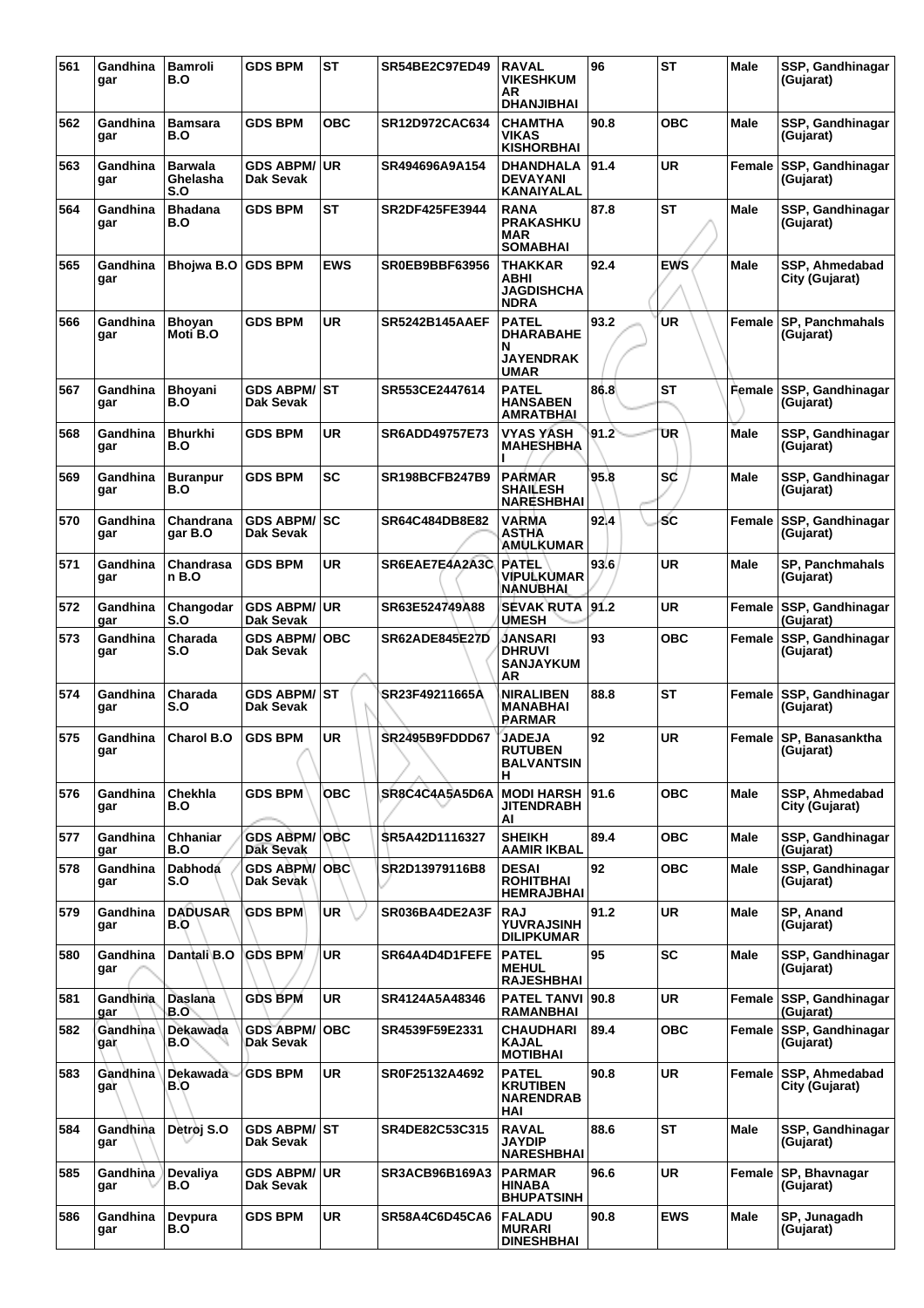| 587 | Gandhina<br>gar              | <b>Dhandhuka</b><br>S.O             | <b>GDS ABPM/ST</b><br>Dak Sevak   |            | SR5A29EFDBDEE7        | <b>KHARADI</b><br>JAYDEVBHAI<br>ARVINDBHAI                                 | 87.4 | <b>ST</b>  | Male        | SSP, Gandhinagar<br>(Gujarat)           |
|-----|------------------------------|-------------------------------------|-----------------------------------|------------|-----------------------|----------------------------------------------------------------------------|------|------------|-------------|-----------------------------------------|
| 588 | Gandhina<br>gar              | Dhanwada<br>B.O                     | <b>GDS BPM</b>                    | <b>OBC</b> | SR1238A6CB8B55        | <b>BAMBHANIY</b><br>A VIPULBHAI<br><b>MANUBHAI</b>                         | 90   | ОВС        | Male        | SP, Porbandar<br>(Gujarat)              |
| 589 | Gandhina<br>gar              | Dingucha<br>B.O                     | <b>GDS BPM</b>                    | <b>OBC</b> | SR5A9C27D24E93        | <b>GOSWAMI</b><br>TIRTH<br>VIJAYGIRI                                       | 92   | <b>OBC</b> | Male        | SSP, Gandhinagar<br>(Gujarat)           |
| 590 | Gandhina<br>gar              | Dumana<br>B.O                       | <b>GDS BPM</b>                    | <b>OBC</b> | SR2A99C85C6B85        | <b>MODI DHRUV</b><br><b>ARUNKUMAR</b>                                      | 91   | ОВС        | Male        | SSP, Gandhinagar<br>(Gujarat)           |
| 591 | Gandhina<br>gar              | Gangad<br>B.O                       | <b>GDS ABPM/</b><br>Dak Sevak     | UR.        | SR8F1947F12E78        | <b>PATEL</b><br><b>CHINTANKU</b><br>MAR<br><b>DINESHCHAN</b><br><b>DRA</b> | 90.6 | <b>UR</b>  | Male        | SSP, Gandhinagar<br>(Gujarat)           |
| 592 | Gandhina<br>gar              | Ghamij B.O                          | <b>GDS ABPM/</b><br>Dak Sevak     | ∣UR        | SR47D7AA44F3F4        | SONI MITTAL<br><b>DILIPKUMAR</b>                                           | 90.2 | UR         | Female      | SSP, Ahmedabad<br>City (Gujarat)        |
| 593 | Gandhina<br>gar              | Ghatisana<br>B.O                    | <b>GDS ABPM/</b><br>Dak Sevak     | <b>OBC</b> | SR3445842FAF6A        | <b>DESAI</b><br><b>MEGHA</b><br><b>BHARATBHAI</b>                          | 89.4 | <b>OBC</b> |             | Female SSP, Gandhinagar<br>(Gujarat)    |
| 594 | Gandhina<br>gar              | Godhavata<br>B.O                    | <b>GDS BPM</b>                    | <b>EWS</b> | SR486A21F61844        | PATEL<br><b>JALPENKUM</b><br>AR<br><b>RAMESHBHA</b>                        | 89.4 | <b>EWS</b> | Male        | SSP, Gandhinagar<br>(Gujarat)           |
| 595 | Gandhina<br>gar              | Godhavi<br>S.O                      | <b>GDS ABPM/</b><br>Dak Sevak     | <b>EWS</b> | <b>SR7942FAB9D45E</b> | <b>SONI</b><br><b>HIMANSHU</b>                                             | 89.6 | <b>EWS</b> | Male        | SSP, Gandhinagar<br>(Gujarat)           |
| 596 | Gandhina<br>gar              | Gogla B.O                           | <b>GDS BPM</b>                    | ST         | SR65D8AE4F2338        | KHARADI<br><b>NIHARIKABE</b><br><b>N BABUBHAI</b>                          | 87   | SΤ         | Female      | <b>SSP, Gandhinagar</b><br>(Gujarat)    |
| 597 | Gandhina<br>gar              | Gundi<br>Sarvodava<br>Ashram<br>B.O | <b>GDS BPM</b>                    | <b>ST</b>  | SR6F312BC87BC7        | <b>CHAREL</b><br>VAISHALIBE<br>N<br><b>RASULBHAI</b>                       | 87.8 | SŤ         |             | Female SP, Panchmahals<br>(Gujarat)     |
| 598 | Gandhina<br>gar              | Gunjala B.O                         | <b>GDS ABPM/</b><br>Dak Sevak     | <b>OBC</b> | SR4428E3EFF5D4        | <b>PRAJAPATI</b><br><b>AMITKUMAR</b><br>MAFATLAL                           | 89.2 | <b>OBC</b> | Male        | SSP, Gandhinagar<br>(Gujarat)           |
| 599 | Gandhina<br>gar              | Hansalpur<br>B.O                    | <b>GDS ABPM/ UR</b><br>Dak Sevak  |            | SR633AAC858B6C        | <b>PATEL</b><br><b>MEGHA</b><br><b>KIRITBHAI</b>                           | 90.2 | <b>UR</b>  | Female      | <b>SSP, Gandhinagar</b><br>(Gujarat)    |
| 600 | Gandhina<br>gar              | Hebatpur<br>B.O                     | <b>GDS ABPM/</b><br>Dak Sevak     | <b>EWS</b> | SR8864973E33C5        | <b>MAHETA</b><br><b>DEEP</b><br><b>MUKESHBHA</b>                           | 89.6 | <b>EWS</b> | Male        | SSP, Gandhinagar<br>(Gujarat)           |
| 601 | Gandhina<br>gar              | Hirapura<br>B.O                     | <b>GDS BPM</b>                    | UR         | SR82A9A4FB3D73        | <b>RATEL</b><br><b>SAURABH</b><br><b>KUMAR</b><br><b>SURESHBHAI</b>        | 93   | <b>UR</b>  | Male        | SSP, Ahmedabad<br>City (Gujarat)        |
| 602 | Gandhina<br>gar              | Indrapura<br>B.O                    | <b>GDS ABPMA</b><br>Dak Sevak     | <b>OBC</b> | SR39ED9555E849        | <b>TAILOR</b><br><b>DARSHNA</b><br><b>HIRENBHAI</b>                        | 90   | <b>OBC</b> |             | Female SSP, Gandhinagar<br>(Gujarat)    |
| 603 | Gandhina<br>gar              | Isand B.O                           | <b>GDS BPM</b>                    | <b>EWS</b> | SR64EEDC6C6B4C        | <b>GANDHI</b><br><b>BRIJESH</b><br><b>NARESHBHAI</b>                       | 90   | <b>EWS</b> | <b>Male</b> | SSP, Gandhinagar<br>(Gujarat)           |
| 604 | Gandhina<br>gar              | Jakhada<br>B.O                      | <b>GDS BPM</b>                    | <b>SC</b>  | <b>SR794F1B9EDE86</b> | <b>PARIKH</b><br><b>VISHVA</b>                                             | 91.6 | <b>SC</b>  |             | Female SP, Sabarkantha<br>(Gujarat)     |
| 605 | Gandhina<br>gar              | Jakwada<br>B.O.                     | <b>GDS ABPMAUR</b><br>Dak Sevak   |            | <b>SR86324B56EFE6</b> | <b>PATEL</b><br><b>KINJALBEN</b><br>RAMANBHAI                              | 89.6 | <b>UR</b>  |             | Female SSP, Ahmedabad<br>City (Gujarat) |
| 606 | Gandhina<br>gar              | Jakwada<br>B.O\                     | <b>GDS BPM</b>                    | <b>UR</b>  | SR3BEAFB5BBB1<br>5    | CHAUHAN<br><b>JAYRAJSINH</b><br><b>BHAMARSIN</b><br>н                      | 91   | <b>UR</b>  | Male        | SSP, Gandhinagar<br>(Gujarat)           |
| 607 | Gandhina<br>gar              | Jalampur∖<br>B.O                    | GDS BPM                           | <b>UR</b>  | <b>SR5441FA4C7E8C</b> | <b>PRAJAPATI</b><br>UMANG<br><b>HARSHADBH</b><br>AI                        | 91.8 | <b>OBC</b> | Male        | SSP, Gandhinagar<br>(Gujarat)           |
| 608 | Gandhina<br>gar              | Jamla B.O                           | <b>GDS BPM</b>                    | UR.        | SR859C662759E7        | PATEL<br><b>SWETUKUMA</b><br>R<br><b>RAJESHKUM</b>                         | 92.6 | <b>UR</b>  | Male        | SSP, Gandhinagar<br>(Gujarat)           |
| 609 | Gandhina<br>gar              | Jaspur B.O                          | <b>GDS ABPM/ OBC</b><br>Dak Sevak |            | SR3F44D89D6C97        | AR<br><b>RAKSHITA</b><br><b>THAKOR</b>                                     | 90.2 | <b>OBC</b> |             | Female SSP, Gandhinagar<br>(Gujarat)    |
| 610 | Gandhina<br>gar              | Jaspur B.O                          | <b>GDS BPM</b>                    | <b>UR</b>  | <b>SR747CCDC44C16</b> | <b>RAITHTHA</b><br>MONIKA<br><b>BIPINKUMAR</b>                             | 93   | <b>EWS</b> |             | Female SP, Junagadh<br>(Gujarat)        |
| 611 | Gandhina <sup>®</sup><br>gar | Jawaraj B.O                         | <b>GDS ABPM/UR</b><br>Dak Sevak   |            | SR44B4BA174D53        | <b>UNADKAT</b><br><b>PRIYANKA</b><br><b>SHAILESHBH</b><br>AI               | 89.6 | <b>UR</b>  |             | Female SSP, Gandhinagar<br>(Gujarat)    |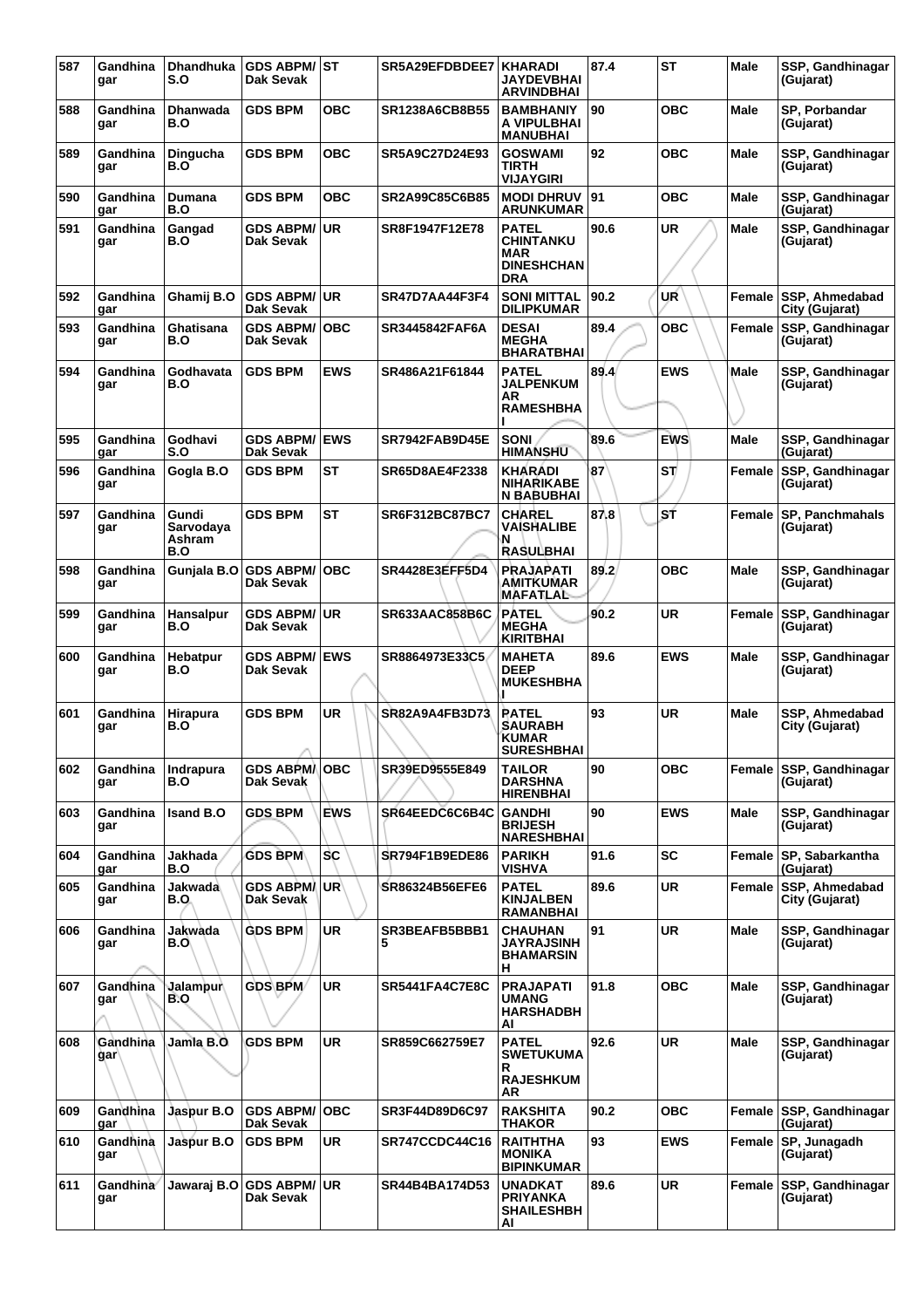| 612 | Gandhina<br>gar | <b>Jholapur</b><br>B.O | <b>GDS BPM</b>                    | UR           | SR38A944452843        | PATEL<br><b>HARSH</b><br><b>RAMESHBHA</b>                         | 90.8 | <b>UR</b>    | Male        | SSP, Gandhinagar<br>(Gujarat)        |
|-----|-----------------|------------------------|-----------------------------------|--------------|-----------------------|-------------------------------------------------------------------|------|--------------|-------------|--------------------------------------|
| 613 | Gandhina<br>gar | Junapadhar<br>B.O      | <b>GDS BPM</b>                    | <b>UR</b>    | SR36427C438CE1        | CHAUDHARI<br><b>RINKAL</b><br><b>HARIBHAI</b>                     | 90   | <b>UR</b>    |             | Female SSP, Gandhinagar<br>(Gujarat) |
| 614 | Gandhina<br>gar | Kalol H.O              | <b>GDS ABPM/</b><br>Dak Sevak     | ∣UR          | SR24643C4946E2        | ANKITABEN<br><b>PARMAR</b>                                        | 93.1 | <b>SC</b>    |             | Female SSP, Gandhinagar<br>(Gujarat) |
| 615 | Gandhina<br>gar | Kalyangadh<br>B.O      | <b>GDS BPM</b>                    | <b>UR</b>    | <b>SR34EDAFBDCF44</b> | <b>DODIYA</b><br><b>MAULIKKUM</b><br>AR<br><b>MANSANGBH</b><br>Al | 90.2 | <b>OBC</b>   | Male        | SSP, Gandhinagar<br>(Gujarat)        |
| 616 | Gandhina<br>gar | Kaneti B.O             | <b>GDS ABPM/</b><br>Dak Sevak     | <b>UR</b>    | <b>SR4DC4ED7AC775</b> | <b>PATEL</b><br><b>NIMESH</b><br><b>DHARMESHB</b><br>HAI          | 89.6 | UR           | Male        | SSP, Gandhinagar<br>(Gujarat)        |
| 617 | Gandhina<br>gar | Kaneti B.O             | <b>GDS BPM</b>                    | ОВС          | SR0267428D9A3B        | PRAJAPATI<br><b>MEGHABEN</b><br>VIMALBHAI                         | 91.8 | <b>OBC</b>   | Female      | <b>SSP, Gandhinagar</b><br>(Gujarat) |
| 618 | Gandhina<br>gar | Kanipur<br>B.O         | <b>GDS BPM</b>                    | <b>ST</b>    | <b>SR79F12B3E3C84</b> | <b>RATHOD</b><br>VIJAYKUMAR<br><b>DINESHBHAI</b>                  | 88.4 | <b>ST</b>    | Male        | SSP, Gandhinagar<br>(Gujarat)        |
| 619 | Gandhina<br>gar | Kankravadi<br>B.O      | <b>GDS ABPM/ UR</b><br>Dak Sevak  |              | SR592D92479DA6        | <b>ANAND</b><br><b>MILANKUMA</b><br>R<br><b>NARENDRAB</b><br>HAI  | 89.4 | <b>SC</b>    | Male        | SSP, Gandhinagar<br>(Gujarat)        |
| 620 | Gandhina<br>gar | Kankravadi<br>B.O      | <b>GDS BPM</b>                    | <b>OBC</b>   | <b>SR2E547BEFEC9F</b> | <b>DABHI</b><br><b>FALGUNI</b><br><b>PRABHULAL</b>                | 90   | <b>OBC</b>   | Female      | SSP, Rajkot<br>(Gujarat)             |
| 621 | Gandhina<br>gar | Kasindra<br>B.O        | <b>GDS BPM</b>                    | OBC          | SR3BC4F5EEFF64        | <b>FULETRA</b><br>FALGUNI<br><b>DINESHBHAI</b>                    | 90.6 | <b>OBC</b>   | Female      | <b>SP, Kutch</b><br>(Gujarat)        |
| 622 | Gandhina<br>gar | Katosan<br>Road S.O    | <b>GDS ABPM/ ST</b><br>Dak Sevak  |              | SR8ADDC47464F9        | <b>FERA</b><br><b>NIRMALKUM</b><br>AR<br>KANUBHAI                 | 86.8 | <b>ST</b>    | Male        | SSP, Gandhinagar<br>(Gujarat)        |
| 623 | Gandhina<br>gar | Kauka S.O              | <b>GDS ABPM/ ST</b><br>Dak Sevak  |              | <b>SR7DADF5454643</b> | <b>PARGI</b><br><b>DAXESHKUM</b><br>AR                            | 86.2 | <b>ST</b>    | Male        | SSP, Gandhinagar<br>(Gujarat)        |
| 624 | Gandhina<br>gar | Kelia Vasna            | <b>GDS BPM</b>                    | <b>OBC</b>   | SR849AD9D2DAD4        | JOTVA<br><b>DHARABEN</b><br><b>ARJANBHAI</b>                      | 90   | <b>OBC</b>   | Female      | SSP, Gandhinagar<br>(Gujarat)        |
| 625 | Gandhina<br>gar | Kerala B.O             | <b>GDS BPM</b>                    | <b>ST</b>    | <b>SR8951A58FCAA6</b> | <b>DAMOR</b><br>AMIBEN<br>SHANTILAL                               | 89.2 | <b>ST</b>    | Female      | <b>SP, Panchmahals</b><br>(Gujarat)  |
| 626 | gar             | Gandhina Kharad B.O    | <b>GDS BPM</b>                    | <b>ST</b>    | SR5422885914BB        | <b>DAMOR</b><br><b>MEHULKUMA</b><br>R<br><b>VIRSINGBHAI</b>       | 86.8 | <b>ST</b>    | Male        | SSP, Gandhinagar<br>(Gujarat)        |
| 627 | Gandhina<br>gar | Khas B.O               | GDS ABPM/UR<br>Dak Sevak          |              | SR164B8D61F9B4        | <b>PATEL HET</b><br><b>SUNILKUMA</b><br>R                         | 89.4 | <b>EWS</b>   | <b>Male</b> | SSP, Gandhinagar<br>(Gujarat)        |
| 628 | Gandhina<br>gar | Khoda B.O              | <b>GDS BPM</b>                    | ŜT           | SR0BD73DFFEC43        | <b>MAHLA</b><br>JAIMIK<br><b>RAMCHANDR</b><br>А                   | 88.6 | <b>ST</b>    | Male        | SSP, Valsad<br>(Gujarat)             |
| 629 | Gandhina<br>gar | Khudad<br>B.O          | <b>GDS BPM</b>                    | <b>EWS</b>   | SR76EB6824D414        | <b>MAHETA</b><br><b>AISHWARYA</b>                                 | 90   | <b>EWS</b>   |             | Female SSP, Gandhinagar<br>(Gujarat) |
| 630 | Gandhina<br>gar | Koth S.O               | <b>GDS ABPM/ EWS</b><br>Dak Sevak |              | SR8D669A2F264F        | <b>PATEL</b><br><b>JIGISHABEN</b><br>KIRTIBHAI                    | 89.2 | <b>EWS</b>   |             | Female SSP, Gandhinagar<br>(Gujarat) |
| 631 | Gandhina<br>gar | Koth S.O.              | <b>GDS ABPM/ ST</b><br>Dak Sevak  |              | <b>SR71ADF2DD8472</b> | <b>GARASIYA</b><br><b>DHARABEN</b><br><b>MAHESHBHA</b>            | 85.8 | <b>ST</b>    |             | Female SSP, Gandhinagar<br>(Gujarat) |
| 632 | Gandhina<br>gar | Kotha B.O              | <b>GDS ABPM/ UR</b><br>Dak Sevak  |              | SR09637665C639        | GOHIL<br><b>DHARMAPAL</b><br>SINH<br>VIJAYSINH                    | 90.2 | <b>UR</b>    | Male        | SSP, Gandhinagar<br>(Gujarat)        |
| 633 | Gandhina<br>gar | Kundal B.O             | <b>GDS BPM</b>                    | <b>SC</b>    | SR094DE8B46EEC        | <b>KADOPARA</b><br><b>SUHANI</b><br><b>HITESHKUMA</b><br>R        | 91.8 | <b>SC</b>    |             | Female SSP, Gandhinagar<br>(Gujarat) |
| 634 | Gandhina<br>gar | Kundli B.O             | <b>GDS BPM</b>                    | <b>PWD-B</b> | SR01E37B3C5765        | <b>MER</b><br><b>DARSHAN</b><br><b>GHANSHYAM</b><br>BHAI          | 77.2 | <b>PWD-B</b> | Male        | SP.<br>Surendranagar<br>(Gujarat)    |
| 635 | Gandhina<br>gar | Manipur<br>B.O         | <b>GDS ABPM/ UR</b><br>Dak Sevak  |              | SR43144E985D47        | VATUKIYA<br><b>HARSH</b><br><b>DASHRATHB</b><br>HAI               | 89.4 | <b>OBC</b>   | Male        | SSP, Gandhinagar<br>(Gujarat)        |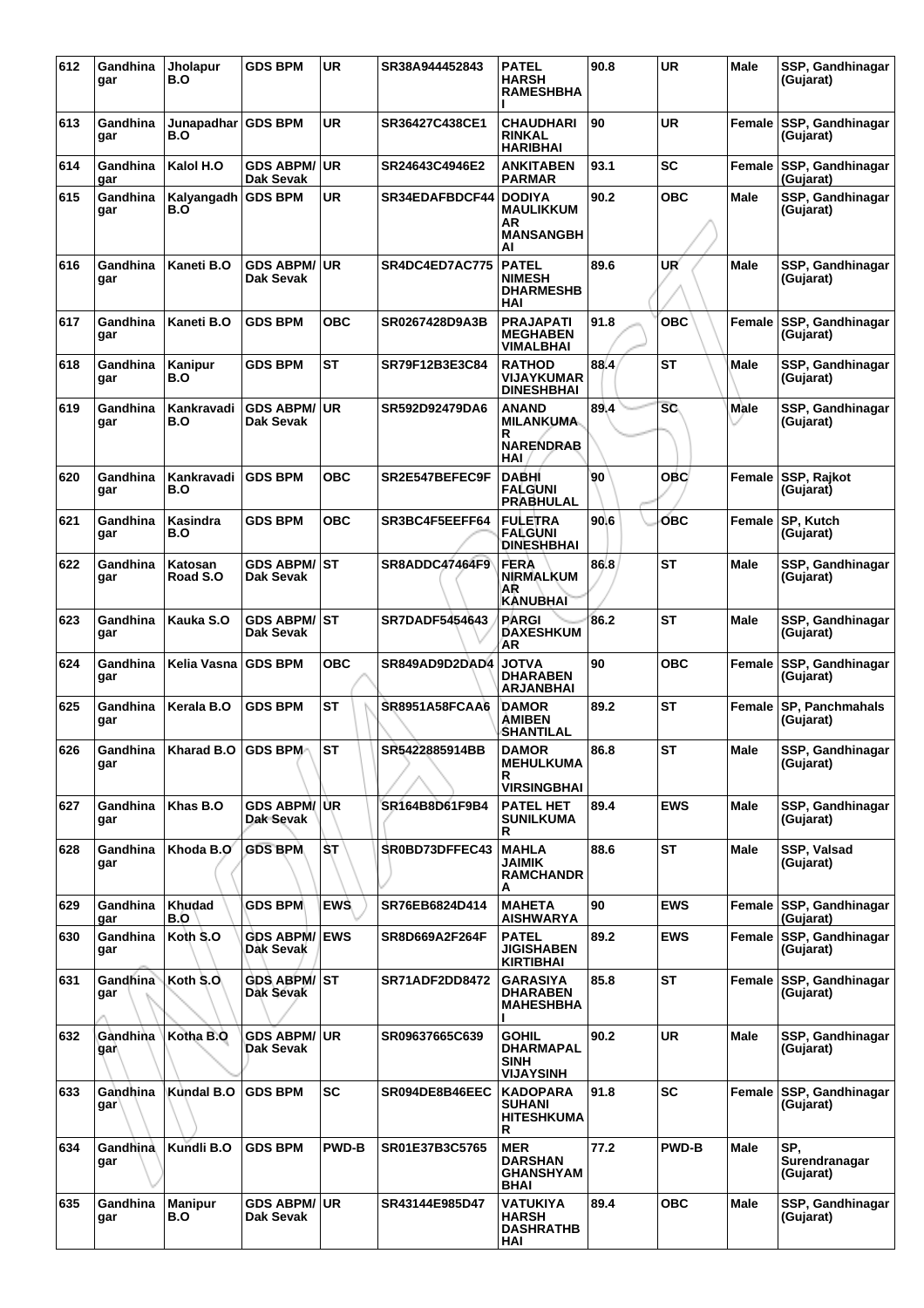| 636 | Gandhina<br>gar | <b>Mansa</b><br><b>Bazar S.O</b> | <b>GDS ABPM/OBC</b><br>Dak Sevak  |            | SR215AF978449D        | <b>UDHAS</b><br><b>RIDDHI</b><br><b>HARESHKUM</b><br>ΑR           | 89.6 | <b>OBC</b> |             | Female SSP, Gandhinagar<br>(Gujarat) |
|-----|-----------------|----------------------------------|-----------------------------------|------------|-----------------------|-------------------------------------------------------------------|------|------------|-------------|--------------------------------------|
| 637 | Gandhina<br>gar | Mansa S.O<br>(Gandhi<br>Nagar)   | <b>GDS ABPM/ST</b><br>Dak Sevak   |            | <b>SR24844EC6CE6E</b> | <b>PATEL</b><br><b>HIMANIKUMA</b><br>RI<br><b>ASHOKBHAI</b>       | 89   | <b>ST</b>  | Female      | <b>SSP, Gandhinagar</b><br>(Gujarat) |
| 638 | Gandhina<br>gar | <b>Mingalpur</b><br>B.O          | <b>GDS ABPM/</b><br>Dak Sevak     | l UR       | SR23F9FBFF4BBD        | <b>ASODIYA</b><br><b>SAGAR</b><br><b>MAHENDRAK</b><br><b>UMAR</b> | 89.2 | <b>SC</b>  | Male        | SSP, Gandhinagar<br>(Gujarat)        |
| 639 | Gandhina<br>gar | <b>Mingalpur</b><br>B.O          | <b>GDS BPM</b>                    | UR         | SR88BC34B4C5E2        | <b>ROY</b><br><b>DARSHAN</b><br><b>GOVINDBHAI</b>                 | 89.8 | SC         | Female      | <b>SSP, Gandhinagar</b><br>(Gujarat) |
| 640 | Gandhina<br>gar | <b>Modasar</b><br>B.O            | <b>GDS BPM</b>                    | UR         | SR3D411B4B9935        | <b>DHOTRE</b><br>JANHAVI<br><b>KAMLESHBH</b><br>AI                | 92.2 | UR         | Female      | SSP, Gandhinagar<br>(Gujarat)        |
| 641 | Gandhina<br>gar | <b>Moti Vavdi</b><br>B.O         | <b>GDS ABPM/ EWS</b><br>Dak Sevak |            | SR03B1E4DFB73D        | <b>DETROJA</b><br><b>BHAVIN</b><br><b>NILESHBHAI</b>              | 89.4 | <b>EWS</b> | Male        | SSP, Gandhinagar<br>(Gujarat)        |
| 642 | Gandhina<br>gar | Mubarakpur<br>a B.O              | <b>GDS BPM</b>                    | UR         | SR34D433C493B4        | <b>BAROT</b><br><b>DEVALBEN</b><br><b>ASHVINKUM</b><br><b>AR</b>  | 95.2 | <b>OBC</b> | Female      | SSP, Gandhinagar<br>(Gujarat)        |
| 643 | Gandhina<br>gar | Nana<br>Ubhada B.O               | <b>GDS ABPM/ UR</b><br>∣Dak Sevak |            | SR4D4FD93DF744        | <b>SAHIL</b><br><b>PARMAR</b>                                     | 89.3 | SC         | <b>Male</b> | SSP, Gandhinagar<br>(Gujarat)        |
| 644 | Gandhina<br>qar | Nana<br>Ubhada B.O               | <b>GDS BPM</b>                    | <b>UR</b>  | SR08E44D65DB1B        | <b>PATEL</b><br><b>PRANAV</b>                                     | 89.8 | UR         | Male        | SSP, Gandhinagar<br>(Gujarat)        |
| 645 | Gandhina<br>gar | Nani Boru<br>B.O                 | <b>GDS BPM</b>                    | <b>UR</b>  | SR5F611B91DEFE        | <b>PATHAN</b><br><b>RUMANABAN</b><br>U<br>RIYAZKHAN               | 92.2 | ŰR,        | Female      | SSP, Gandhinagar<br>(Guiarat)        |
| 646 | Gandhina<br>gar | Nani Vavdi<br>B.O                | <b>GDS BPM</b>                    | <b>UR</b>  | SR7C396AF6AF3E        | <b>SAVAKIYA</b><br>ANKITABEN<br>BATUKBHAI                         | 90   | <b>UR</b>  | Female      | <b>SSP, Gandhinagar</b><br>(Gujarat) |
| 647 | Gandhina<br>gar | <b>Nanodara</b><br>B.O           | <b>GDS BPM</b>                    | OBC        | SR1286A17182F5        | <b>PRAJAPATI</b><br><b>KINJALBEN</b><br><b>SURESHBHAI</b>         | 90.4 | <b>OBC</b> | Female      | SSP, Gandhinagar<br>(Gujarat)        |
| 648 | Gandhina<br>gar | Navagam<br>B.O                   | <b>GDS ABPM/ ST</b><br>Dak Sevak  |            | SR84E78E92EC25        | TAVIYAD<br>VIRALKUMA<br>R<br><b>LAXMANBHA</b>                     | 86.4 | SТ         | Male        | SSP, Gandhinagar<br>(Gujarat)        |
| 649 | Gandhina<br>gar | Navda B.O                        | <b>GDS ABPM/</b><br>Dak Sevak     | <b>UR</b>  | SR648943C1939C        | VALA<br>YOGIRAJSIN<br>Æ.<br><b>GHANSHYAM</b><br>SINH              | 90   | <b>UR</b>  | <b>Male</b> | SSP, Gandhinagar<br>(Gujarat)        |
| 650 | Gandhina<br>gar | Padusma<br>B.O                   | <b>GDS ABPM/UR</b><br>Dak Sevak   |            | SR8B75586D5695        | <b>DODIYA RAJ</b><br><b>HARIVADAN</b>                             | 90   | <b>SC</b>  | Male        | SSP, Gandhinagar<br>(Gujarat)        |
| 651 | Gandhina<br>gar | Palsana<br>B.O                   | GDS BPM                           | ОВС        | SR889AFA7CCB11        | <b>DASA</b><br><b>BHARATI</b><br><b>RAMESH</b>                    | 95.2 | <b>OBC</b> | Female      | SSP, Gandhinagar<br>(Gujarat)        |
| 652 | Gandhina<br>gar | Panar B.O                        | <b>GDS BPM</b>                    | <b>OBC</b> | SR1C4BA43FCFDB        | <b>CHAUDHARI</b><br>YASHWANTK<br><b>UMAR</b><br><b>SENDHABHAI</b> | 89.6 | <b>OBC</b> | <b>Male</b> | SSP, Gandhinagar<br>(Gujarat)        |
| 653 | Gandhina<br>gar | Pandharpur<br>a B.O              | GDS ABPM/ OBC<br>Dak Sevak        |            | SR54F94E787A8D        | <b>DESAI</b><br><b>FULESHBHAI</b>                                 | 88.8 | <b>OBC</b> | Male        | SSP, Gandhinagar<br>(Gujarat)        |
| 654 | Gandhina<br>gar | Pansar S.O                       | <b>GDS ABPM/ UR</b><br>Dak Sevak  |            | SR14642C37EE4D        | <b>PARIKH</b><br><b>PRIYANKA</b><br><b>BHANUPRAS</b><br>AD.       | 92.4 | SC         | Female      | SSP, Gandhinagar<br>(Gujarat)        |
| 655 | Gandhina<br>gar | Polarpur<br>S.O.                 | <b>GDS ABPM/ ST</b><br>Dak Sevak  |            | SR06EFD38A444A        | <b>GARASIYA</b><br><b>NIYATI</b><br><b>KETANBHAI</b>              | 86.2 | ST         | Female      | SSP, Valsad<br>(Gujarat)             |
| 656 | Gandhina<br>gar | Rakhiana<br>B.O                  | <b>GDS BPM</b>                    | <b>ST</b>  | <b>SR4F963D557DD8</b> | <b>KATARA</b><br><b>DIPIKABEN</b><br><b>RAMESHBHA</b>             | 86.6 | <b>ST</b>  | Female      | SSP, Gandhinagar<br>(Gujarat)        |
| 657 | Gandhina<br>gar | Randheja<br>S.O                  | <b>GDS ABPM/ UR</b><br>Dak Sevak  |            | SR58EFD5B75DA2        | <b>PATEL</b><br><b>MANSI</b><br><b>GIRISHBHAI</b>                 | 93   | <b>UR</b>  | Female      | <b>SSP, Gandhinagar</b><br>(Gujarat) |
| 658 | Gandhina<br>gar | Rangpur<br>B.O                   | <b>GDS BPM</b>                    | <b>UR</b>  | SR28DB15A3727E        | <b>PATHAN</b><br>JAVEDKHAN<br><b>HAMIDKHAN</b>                    | 92.2 | <b>UR</b>  | Male        | SSP, Gandhinagar<br>(Gujarat)        |
| 659 | Gandhina<br>gar | Rangpur<br>B.O                   | <b>GDS BPM</b>                    | <b>ST</b>  | SR265178CB4498        | <b>DAMOR</b><br><b>KOMALBEN</b><br>LIMBABHAI                      | 89.8 | <b>ST</b>  | Female      | <b>SSP, Gandhinagar</b><br>(Gujarat) |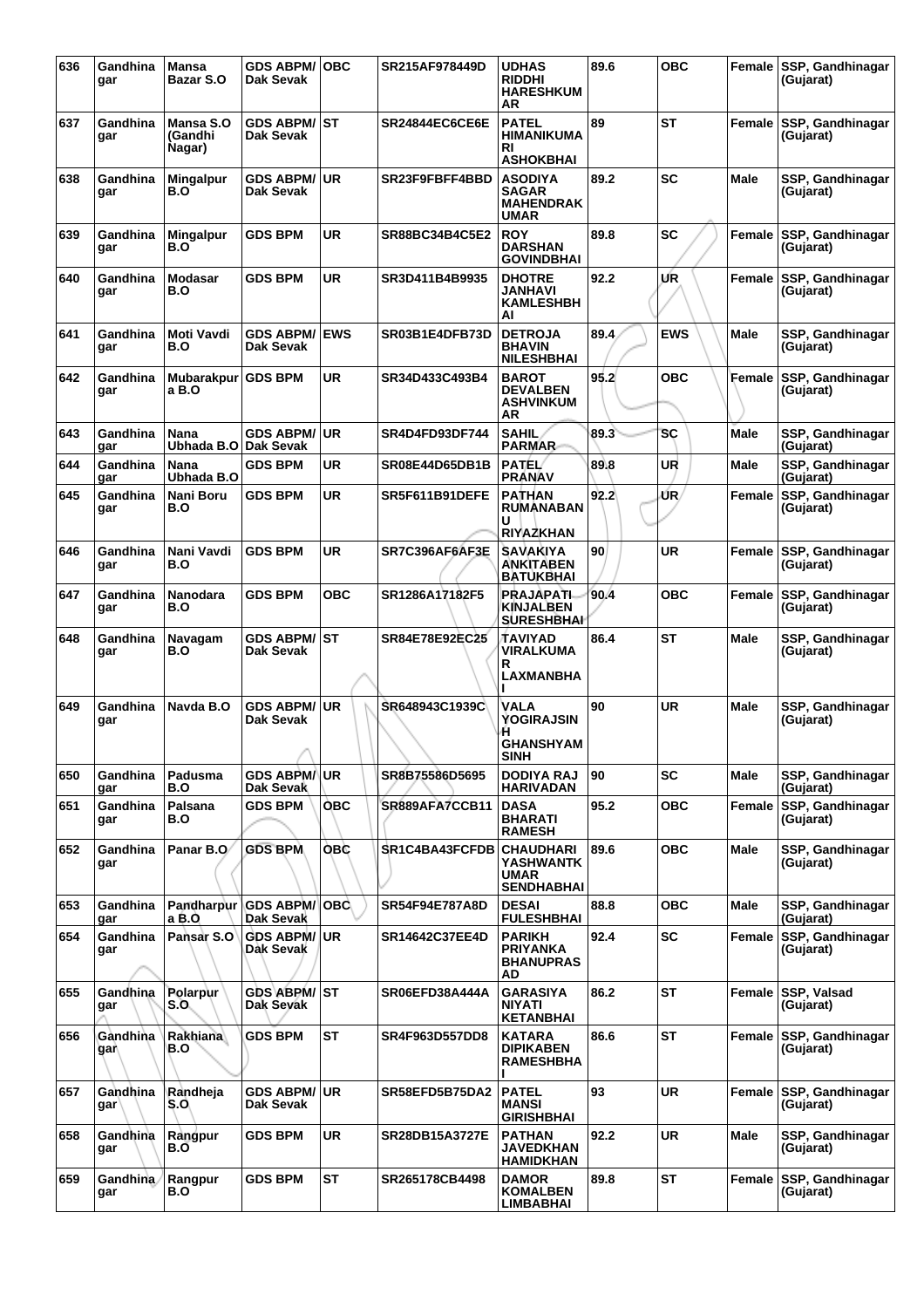| 660 | Gandhina<br>gar              | Ranoda B.O GDS BPM          |                                      | <b>EWS</b> | SR031DC4F4FC63        | <b>PATEL</b><br><b>PARINDABEN</b><br><b>NARESHBHAI</b>            | 89   | <b>EWS</b> |               | Female SSP, Gandhinagar<br>(Gujarat) |
|-----|------------------------------|-----------------------------|--------------------------------------|------------|-----------------------|-------------------------------------------------------------------|------|------------|---------------|--------------------------------------|
| 661 | Gandhina<br>gar              | Ranpur S.O                  | <b>GDS ABPM/ EWS</b><br>Dak Sevak    |            | SR33F728CB5C74        | <b>SISODIYA</b><br><b>SONAL</b><br><b>NARENDRASI</b><br><b>NH</b> | 88.4 | <b>EWS</b> | Female        | SSP, Ahmedabad<br>City (Gujarat)     |
| 662 | Gandhina<br>gar              | Rasam B.O                   | <b>GDS BPM</b>                       | <b>SC</b>  | SR82F2A9763268        | <b>RATHOD</b><br><b>SNEHAL</b><br><b>KANAKRAY</b>                 | 91   | SC         | <b>Male</b>   | SSP, Gandhinagar<br>(Gujarat)        |
| 663 | Gandhina<br>gar              | <b>Ridrol B.O</b>           | <b>GDS ABPM/ EWS</b><br>Dak Sevak    |            | SR046DD5A98B32        | <b>PATEL MEET</b><br><b>AMBALAL</b>                               | 88.4 | <b>EWS</b> | Male          | SSP, Gandhinagar<br>(Gujarat)        |
| 664 | Gandhina<br>gar              | Sahij B.O                   | <b>GDS BPM</b>                       | UR         | SR7C7B924749D4        | <b>PRAJAPATI</b><br><b>NIMESHBHAI</b><br><b>VINODBHAI</b>         | 90.6 | <b>OBC</b> | Male          | SSP, Gandhinagar<br>(Gujarat)        |
| 665 | Gandhina<br>gar              | Sangasar<br>B.O             | GDS BPM                              | UR         | SR06488E819144        | <b>PATEL JEEL</b><br><b>KAUSHIKKU</b><br>MAR                      | 93   | UR.        | Male          | SP. Mahesana<br>(Gujarat)            |
| 666 | Gandhina<br>gar              | Sankod B.O                  | GDS ABPM/UR<br>Dak Sevak             |            | SR224BF284FB45        | JADAV<br><b>NITESHKUMA</b><br><b>R SHIVABHAI</b>                  | 89.6 | <b>SC</b>  | Male          | SSP, Ahmedabad<br>City (Gujarat)     |
| 667 | Gandhina<br>gar              | Santej SO                   | <b>GDS ABPM/ST</b><br>Dak Sevak      |            | SR544927CD24B5        | <b>NINAMA</b><br><b>SANDIPKUM</b><br><b>AR MANILAL</b>            | 88.4 | ST         | Male          | SSP, Gandhinagar<br>(Gujarat)        |
| 668 | Gandhina<br>gar              | Shahpur<br>B.O              | GDS ABPM/∣UR<br>Dak Sevak            |            | SR4346E7AA844F        | <b>LAKUM</b><br><b>CHETANKUM</b><br>ΑR<br><b>LAKHMANBH</b><br>AI  | 92.6 | <b>OBC</b> | Male          | SSP, Gandhinagar<br>(Gujarat)        |
| 669 | Gandhina<br>gar              | <b>Shahpur</b><br>B.O       | <b>GDS ABPM/ EWS</b><br>Dak Sevak    |            | SR64B597BED6B2        | <b>BARDE</b><br><b>NIKITA</b><br><b>HARIDAS</b>                   | 89.4 | <b>EWS</b> | Female        | SSP, Ahmedabad<br>City (Gujarat)     |
| 670 | Gandhina<br>gar              | <b>Simandar</b><br>City B.O | <b>GDS ABPM/ ST</b><br>Dak Sevak     |            | SR7A423EFE3C5A        | <b>VIRAL</b><br><b>JAGADISHBH</b><br>AI TARAL                     | 89.6 | <b>ST</b>  | <b>Female</b> | SSP, Gandhinagar<br>(Gujarat)        |
| 671 | Gandhina<br>gar              | Sobhasan<br>B.O             | <b>GDS BPM</b>                       | <b>UR</b>  | SR77EF225D1FF7        | <b>PATEL</b><br><b>ATULKUMAR</b><br>BHARATBHAI                    | 94   | UR         | Male          | SSP, Gandhinagar<br>(Gujarat)        |
| 672 | Gandhina<br>gar              | Sodhi B.O                   | <b>GDS BPM</b>                       | <b>UR</b>  | SR4D12A261C75B        | <b>RAJYAGURU</b><br><b>KAIRAVEE</b><br>SANJAYBHAI                 | 93   | <b>UR</b>  | Female        | SSP, Gandhinagar<br>(Gujarat)        |
| 673 | Gandhina<br>gar              | Soja B.O                    | <b>GDS ABPM/</b><br>Dak Sevak        | <b>OBC</b> | <b>SR2DC7D6466B4B</b> | <b>PATEL</b><br><b>KOSHABEN</b><br><b>CHETANKUM</b><br>AR         | 89.6 | <b>OBC</b> | <b>Female</b> | SSP, Gandhinagar<br>(Gujarat)        |
| 674 | Gandhina<br>gar              | <b>Sunvala</b><br>B.O       | <b>GDS BPM</b>                       | овс        | SR4AF25EC121FA        | <b>MAKVANA</b><br>DARSHAN                                         | 89.8 | <b>OBC</b> | Male          | SSP, Gandhinagar<br>(Gujarat)        |
| 675 | Gandhina<br>gar              |                             | Tintoda B.O GDS ABPM/UR<br>рак эеvак |            | SR588A6DB8685C        | <b>CHAUDHARI</b><br>DHARVI<br><b>JETHABHAI</b>                    | 93.2 | UR         | Female        | SSP, Gandhinagar<br>(Gujarat)        |
| 676 | Gandhina<br>gar              | <b>Transad</b><br>B.O       | <b>GDS BPM</b>                       | ОВС        | <b>SR447DB795D2AD</b> | <b>RANA</b><br><b>DIVYESHKUM</b><br>AR<br><b>DINESHBHAI</b>       | 90   | <b>OBC</b> | Male          | SSP, Gandhinagar<br>(Gujarat)        |
| 677 | Gandhina<br>gar              | Trent B.O                   | <b>GDS BPM</b>                       | <b>OBC</b> | <b>SR871B11EF1E4D</b> | <b>VAGADIYA</b><br><b>MITALI</b><br><b>NILESHBHAI</b>             | 89.6 | <b>OBC</b> | Female        | SSP, Ahmedabad<br>City (Gujarat)     |
| 678 | Gandhina<br>gar              | Ukhlod B.O                  | <b>GDS BPM</b>                       | <b>ST</b>  | SR6BBC9828F593        | <b>MALIVAD</b><br><b>HITESHBHAI</b><br><b>MAKANBHAI</b>           | 87.4 | <b>ST</b>  | <b>Male</b>   | SSP, Gandhinagar<br>(Gujarat)        |
| 679 | Gandhina<br>gar              | Umrela B.O                  | <b>GDS BPM</b>                       | <b>EWS</b> | SR5C9F768B514D        | <b>PATEL</b><br><b>LAXMIBEN</b><br><b>BHARATBHAI</b>              | 88.6 | <b>EWS</b> | Female        | <b>SP. Panchmahals</b><br>(Gujarat)  |
| 680 | Gandhina<br>gar              | <b>Unchadi</b><br>B.O       | <b>GDS ABPM/ EWS</b><br>Dak Sevak    |            | SR7E41484774D4        | <b>PATEL</b><br><b>BHUMIKABE</b><br>N<br><b>NARESHBHAI</b>        | 88.2 | <b>EWS</b> | Female        | <b>SSP, Gandhinagar</b><br>(Gujarat) |
| 681 | Gandhina<br>gar              | <b>Unchadi</b><br>B.O       | <b>GDS BPM</b>                       | <b>EWS</b> | SR4859C479F525        | PARMAR<br><b>NIKITABA</b><br><b>GAMBHIRSIN</b><br>н               | 88.4 | <b>EWS</b> | Female        | <b>SSP, Gandhinagar</b><br>(Gujarat) |
| 682 | Gandhina<br>gar∖             | Vadgas B.O                  | <b>GDS ABPM/ EWS</b><br>Dak Sevak    |            | SR65835869E954        | <b>PATEL</b><br><b>RAJKUMAR</b><br><b>VINODCHAN</b><br><b>DRA</b> | 88.2 | <b>EWS</b> | Male          | SP, Mahesana<br>(Gujarat)            |
| 683 | Gandhina<br>gar              | Vadsar B.O                  | <b>GDS ABPM/ ST</b><br>Dak Sevak     |            | SR02E4EEF668A4        | <b>BAMANIYA</b><br><b>PRITIKABEN</b><br><b>RAJESHBHAI</b>         | 89   | ST         | Female        | SSP, Gandhinagar<br>(Gujarat)        |
| 684 | Gandhina <sup>®</sup><br>gar | Vagad B.O                   | <b>GDS ABPM/ UR</b><br>Dak Sevak     |            | <b>SR11FCC5A83F76</b> | <b>GURAV</b><br><b>NAITIK</b><br><b>KAILASHBHA</b>                | 89.2 | <b>UR</b>  | <b>Male</b>   | SSP, Gandhinagar<br>(Gujarat)        |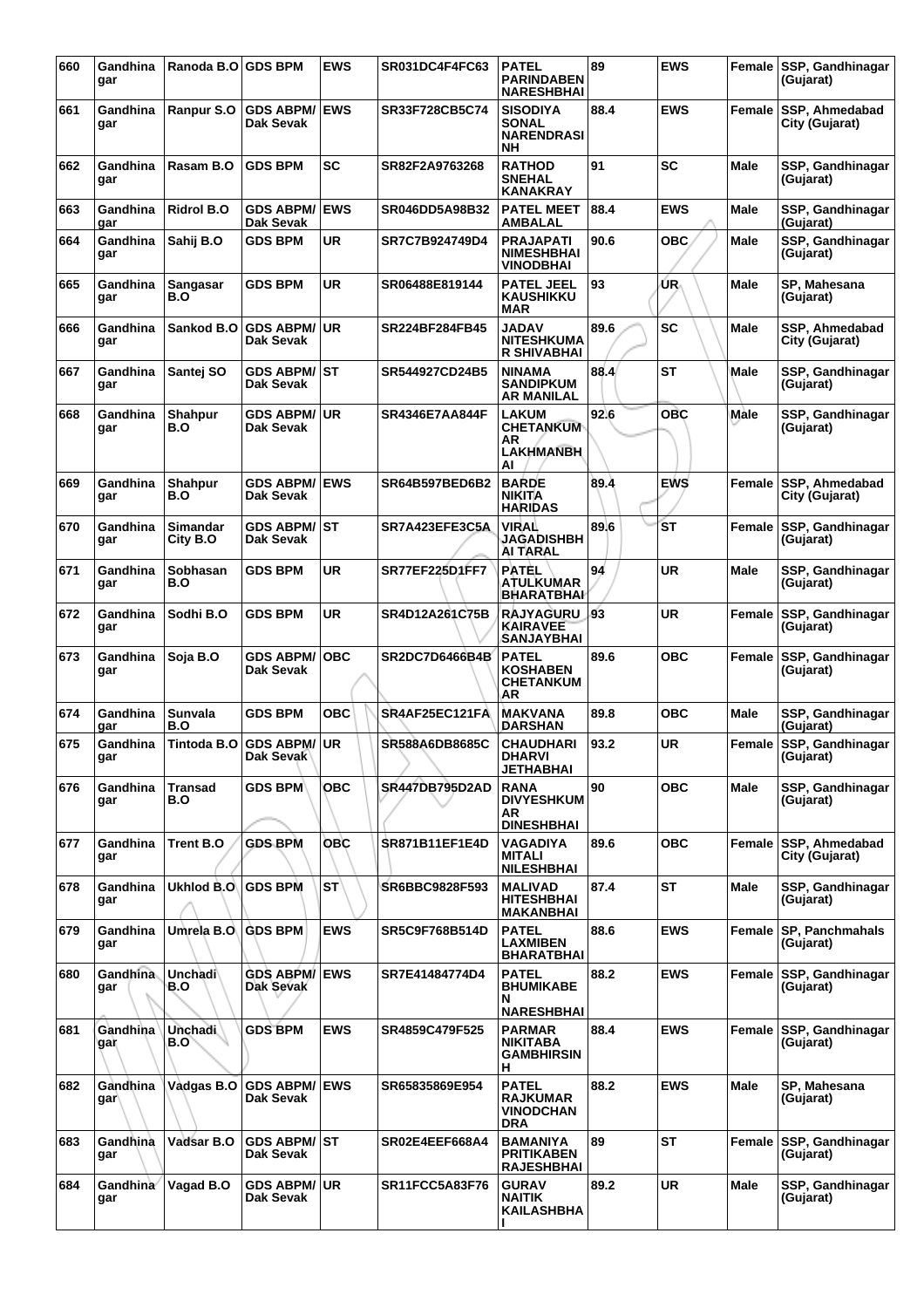| 685 | Gandhina<br>gar | Valhia B.O                               | <b>GDS ABPM/ EWS</b><br>Dak Sevak |            | SR0E17AF4AE88F | <b>PATEL</b><br><b>NEHABEN</b>                                              | 88.2 | <b>EWS</b>   |             | Female SSP, Gandhinagar<br>(Gujarat) |
|-----|-----------------|------------------------------------------|-----------------------------------|------------|----------------|-----------------------------------------------------------------------------|------|--------------|-------------|--------------------------------------|
| 686 | Gandhina<br>gar | Vanthal B.O                              | <b>GDS BPM</b>                    | UR         | SR725262449674 | <b>RAJYAGURU</b><br><b>ISHITA</b><br><b>SANJAYBHAI</b>                      | 90.8 | <b>UR</b>    | Female      | SSP, Gandhinagar<br>(Gujarat)        |
| 687 | Gandhina<br>gar | Varmor B.O                               | <b>GDS ABPM/SC</b><br>Dak Sevak   |            | SR5A1DD475E4A4 | <b>PIYEJA</b><br><b>KALPESHKU</b><br><b>MAR</b><br><b>GOVINDBHAI</b>        | 90.6 | <b>SC</b>    | Male        | SSP, Gandhinagar<br>(Gujarat)        |
| 688 | Gandhina<br>gar | Vasna<br>(lawa) B.O                      | <b>GDS ABPM/</b><br>Dak Sevak     | ∣UR        | SR34CFB9F88DDD | <b>YUVRAJ</b><br><b>NANDANVAR</b>                                           | 89.6 | <b>OBC</b>   | Male        | SSP, Gandhinagar<br>(Gujarat)        |
| 689 | Gandhina<br>gar | Vasna<br>(lawa) B.O                      | <b>GDS BPM</b>                    | UR         | SR6D6267F2CAAE | <b>MAKWANA</b><br>SAHIL<br><b>JAYSUKHBH</b><br>Al                           | 93   | <b>OBC</b>   | Male        | SSP, Gandhinagar<br>(Gujarat)        |
| 690 | Gandhina<br>gar | Vasna<br>Chacharvad   Dak Sevak<br>i B.O | <b>GDS ABPM/ UR</b>               |            | SR0C124AB4C41F | ZALA<br><b>RIDDHIBA</b><br><b>DHARMENDR</b><br><b>ASINH</b>                 | 89.6 | UR.          |             | Female SSP, Gandhinagar<br>(Gujarat) |
| 691 | Gandhina<br>gar | Vasna B.O                                | <b>GDS ABPM/ EWS</b><br>Dak Sevak |            | SR846564714487 | <b>PATEL</b><br><b>SACHINKUM</b><br><b>AR VINUBHAI</b>                      | 88.4 | <b>EWS</b>   | Male        | SSP, Gandhinagar<br>(Gujarat)        |
| 692 | Gandhina<br>gar | Vasnachau<br>dhary B.O                   | <b>GDS ABPM/ EWS</b><br>Dak Sevak |            | SR09BCA7ABD273 | <b>BHATT</b><br>SHUBHANGI<br>YOGESHBHA                                      | 89.2 | <b>EWS</b>   |             | Female SSP, Gandhinagar<br>(Gujarat) |
| 693 | Gandhina<br>gar | Veda B.O                                 | <b>GDS ABPM/ EWS</b><br>Dak Sevak |            | SR844A21A1FF55 | VYAS DIVY<br><b>CHETANKUM</b><br>AR                                         | 88.8 | <b>EWS</b>   | Male        | SSP, Gandhinagar<br>(Gujarat)        |
| 694 | Gandhina<br>gar | Viramgam<br>S.O                          | <b>GDS ABPM/ EWS</b><br>Dak Sevak |            | SR6DC45DE73E1E | <b>PATEL</b><br>KETANKUMA<br>R<br>ASHOKBHAI                                 | 88.8 | <b>EWS</b>   | Male        | SSP, Gandhinagar<br>(Gujarat)        |
| 695 | Gandhina<br>gar | Viramgam<br>S.O                          | <b>GDS ABPM/ ST</b><br>Dak Sevak  |            | SR21EE47428312 | PATEL<br><b>HETABEN</b><br><b>ARVINDBHAI</b>                                | 86.2 | <b>ST</b>    |             | Female SSP, Gandhinagar<br>(Gujarat) |
| 696 | Gandhina<br>gar | Viramgam<br>S.O                          | <b>GDS ABPM/ UR</b><br>Dak Sevak  |            | SR3C16E5DCC315 | THAKKAR<br><b>MARGI</b><br><b>AMRISHBHAI</b>                                | 89.6 | UR           | Female      | SP, Kheda<br>(Gujarat)               |
| 697 | Gandhina<br>gar | Virdi B.O                                | <b>GDS ABPM/ UR</b><br>Dak Sevak  |            | SR526AAEEA826A | <b>MITESH</b><br>RATHOD                                                     | 89.3 | <b>SC</b>    | Male        | SSP, Gandhinagar<br>(Gujarat)        |
| 698 | Gandhina<br>gar | Virdi B.O                                | <b>GDS BPM</b>                    | овс        | SR81CEECDA4925 | <b>DESAI</b><br>TARUNKUMA<br>R KANJIBHAI                                    | 89.4 | <b>OBC</b>   | Male        | SSP, Gandhinagar<br>(Gujarat)        |
| 699 | Gandhina<br>gar | Virochanna<br>gar S.O                    | <b>GDS ABPM/ EWS</b><br>Dak Sevak |            | SR2A4478649BBA | VAGADIYA<br><b>RIYABEN</b><br><b>RAJENDRAK</b><br>UMAR                      | 88.4 | <b>EWS</b>   |             | Female SSP, Gandhinagar<br>(Gujarat) |
| 700 | Gandhina<br>gar | Vithlpura<br>B.O                         | GDS BPM   OBC                     |            | SR29D44E427E61 | <b>JAYSWAL</b><br>AISHANI<br><b>JAGDISHKU</b><br>MAR                        | 90   | <b>OBC</b>   |             | Female SSP, Gandhinagar<br>(Gujarat) |
| 701 | Gandhina<br>gar | Zanzarka<br>B.O                          | <b>GDS BPM</b>                    | UR.        | SR3CB7D3E1C618 | <b>RAJVANSHI</b><br><b>ANKIT</b><br><b>SURESHBHAI</b>                       | 90   | <b>SC</b>    | Male        | SSP, Gandhinagar<br>(Gujarat)        |
| 702 | Gandhina<br>gar | Zanzarva/<br>B.O                         | <b>GDS BPM</b>                    | PWD-C      | SR3C5326466B3A | <b>SHAH</b><br><b>SHIKHA</b><br><b>BHARATBHAI</b>                           | 89.4 | <b>PWD-C</b> |             | Female SSP, Gandhinagar<br>(Gujarat) |
| 703 | Gandhina<br>gar | Zezra B.O.                               | <b>GDS ABPM/ UR</b><br>Dak Sevak  |            | SR65462A85C127 | <b>PATEL DISHA 89.8</b><br><b>SANDIPKUM</b><br>AR                           |      | <b>EWS</b>   |             | Female SSP, Gandhinagar<br>(Gujarat) |
| 704 | Gandhina<br>gar | Zinzar <sup>B.O</sup>                    | <b>GDS ABPM/ST</b><br>Dak Sevak   |            | SR0B9ABA4D4648 | <b>PARGI</b><br>SHITALBEN<br><b>RAMESHBHA</b>                               | 86.2 | <b>ST</b>    |             | Female SSP, Gandhinagar<br>(Gujarat) |
| 705 | Gondal          | Ajmer B.O.                               | <b>GDS BPM</b>                    | <b>UR</b>  | SR2AB7A2425D58 | <b>MACHHAR</b><br><b>PRIYANKABA</b><br><b>HEN</b><br><b>MANSUKHBH</b><br>AI | 95.8 | <b>ST</b>    |             | Female SP, Gondal<br>(Gujarat)       |
| 706 | Gondal          | Amarnagar<br>S.O (Rajkot) Dak Sevak      | <b>GDS ABPM/</b>                  | <b>OBC</b> | SR654497BFE51B | <b>NAKUM</b><br><b>HARIKRUSH</b><br><b>NA JENTILAL</b>                      | 89.8 | <b>OBC</b>   | Male        | SP, Gondal<br>(Gujarat)              |
| 707 | Gondal          | Amarnagar<br>S.O (Rajkot) Dak Sevak      | <b>GDS ABPM/ UR</b>               |            | SR1BA1A264FBD4 | <b>DAVE</b><br><b>AKASHKUMA</b><br>R VIJAYBHAI                              | 91   | <b>EWS</b>   | <b>Male</b> | SP, Gondal<br>(Gujarat)              |
| 708 | Gondal          | Atkot S.O                                | <b>GDS ABPM/ UR</b><br>Dak Sevak  |            | SR4C29BBB23F7F | <b>SORATHIYA</b><br>HARSH<br><b>JIGNESHBHA</b>                              | 89   | <b>EWS</b>   | <b>Male</b> | SP, Gondal<br>(Gujarat)              |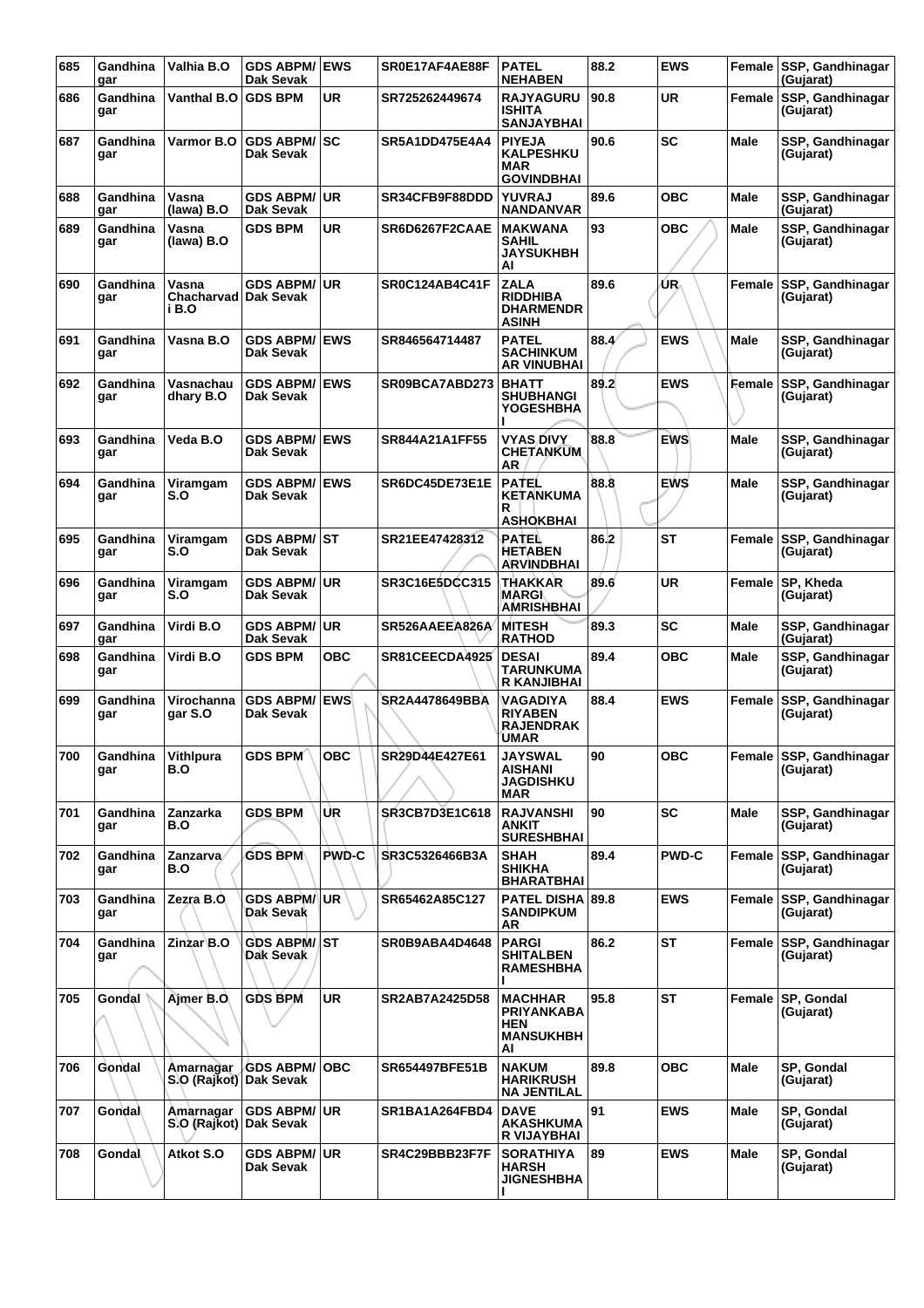| 709 | Gondal        | <b>Bhader B.O</b>            | <b>GDS BPM</b>                       | <b>ST</b>  | SR7295EF449524        | THAKARIA<br><b>KRUNALKUM</b><br>AR<br><b>ANANDBHAI</b>                 | 84.6 | <b>ST</b>    | Male        | SP, Gondal<br>(Gujarat)         |
|-----|---------------|------------------------------|--------------------------------------|------------|-----------------------|------------------------------------------------------------------------|------|--------------|-------------|---------------------------------|
| 710 | Gondal        | Bhankh B.O l                 | <b>GDS BPM</b>                       | <b>UR</b>  | <b>SR8A5BF27E27F3</b> | <b>PATOLIYA</b><br><b>BHAVIK</b><br><b>KISHORBHAI</b>                  | 91.8 | <b>EWS</b>   | <b>Male</b> | SP, Gondal<br>(Gujarat)         |
| 711 | Gondal        | Bhayavadar<br>S.O            | <b>GDS ABPM/ST</b><br>Dak Sevak      |            | SR7692A343A527        | <b>BHABHOR</b><br><b>PRAGNA</b><br><b>SURESHBHAI</b>                   | 83   | <b>ST</b>    | Female      | SP, Gondal<br>(Gujarat)         |
| 712 | Gondal        | Bhukhi B.O                   | <b>GDS BPM</b>                       | <b>OBC</b> | SR85BAB5B4D86B        | <b>SOLANKI</b><br><b>GHANSHYAM</b><br><b>DHIRAJLAL</b>                 | 89.6 | <b>OBC</b>   | Male        | SP, Gondal<br>(Gujarat)         |
| 713 | Gondal        | Champrajp<br>ur B.O          | <b>GDS ABPM/ UR</b><br>Dak Sevak     |            | SR657B489D4945        | <b>VADHER</b><br><b>HARDSIBEN</b><br><b>MULJIBHAI</b>                  | 90.4 | <b>SC</b>    | Female      | SP, Gondal<br>(Gujarat)         |
| 714 | Gondal        | Chhatrasa<br>B.O             | <b>GDS BPM</b>                       | UR         | SR5A7A9AB91946        | <b>SAVALIYA</b><br><b>HARSHILKU</b><br><b>MAR</b><br><b>NILESHBHAI</b> | 94.4 | <b>EWS</b>   | Male        | SP, Gondal<br>(Gujarat)         |
| 715 | Gondal        | Derdi B.O                    | <b>GDS ABPM/ UR</b><br>Dak Sevak     |            | <b>SR4E4A84AE166D</b> | <b>SATODIYA</b><br><b>HIRAL</b><br><b>KAMLESHBH</b><br>AI              | 89.6 | <b>UR</b>    | Female      | SP, Gondal<br>(Gujarat)         |
| 716 | Gondal        | Derdi<br>Kumbaji<br>S.O      | <b>GDS ABPM/</b><br>Dak Sevak        | ∣OBC       | SR61F348895BBE        | <b>BAVALIYA</b><br><b>VIMALBHAI-</b><br><b>DHIRUBHAI</b>               | 89.2 | <b>OBC</b>   | Male        | SSP, Rajkot<br>(Gujarat)        |
| 717 | Gondal        | Ghela<br>Somnath<br>B.O      | <b>GDS BPM</b>                       | <b>EWS</b> | SR6295D8A18B82        | <b>CHUDASAMA</b><br><b>YUVRAJSINH</b><br><b>PRAVINSINH</b>             | 89   | <b>EWS</b>   | Male        | SP, Gondal<br>(Gujarat)         |
| 718 | Gondal        | Ghoghavad<br>ar B.O          | <b>GDS ABPM/SC</b><br>Dak Sevak      |            | <b>SR149F3A598CEF</b> | <b>KANABI</b><br><b>MANISHA</b><br><b>MANSUKHBH</b><br>AI              | 88.2 | <b>SC</b>    | Female      | <b>SP, Amreli</b><br>(Gujarat)  |
| 719 | Gondal        | Gomta S.O                    | <b>GDS ABPM/ PWD-A</b><br>Dak Sevak  |            | SR84EC836DEA7B        | DHOLAKIYA<br><b>KISHANKUM</b><br>ΑR<br><b>BHARATBHAL</b>               | 65   | <b>PWD-A</b> | <b>Male</b> | SP, Gondal<br>(Gujarat)         |
| 720 | Gondal        | Jamnavad<br>B.O              | <b>GDS ABPM/</b><br><b>Dak Sevak</b> | ∣OBC       | SR7551F2F7688F        | <b>SHRADDHA</b><br><b>DODIYA</b>                                       | 91.8 | <b>OBC</b>   |             | Female SP, Gondal<br>(Gujarat)  |
| 721 | Gondal        | Jamvadi<br>B.O               | <b>GDS BPM</b>                       | ST         | SR3135C42536DC        | TADVI<br><b>BINALBEN</b><br>JAGDISHBHA                                 | 83.8 | ST           | Female      | SP, Gondal<br>(Gujarat)         |
| 722 | Gondal        | Jasapar<br>B.O               | <b>GDS BPM</b>                       | <b>UR</b>  | SR59C23537B1D5        | <b>BAMBHAROL</b><br>IYA<br>PRIYANKA<br>BHIKHABHAI                      | 90.6 | <b>UR</b>    | Female      | <b>SP, Gondal</b><br>(Gujarat)  |
| 723 | Gondal        | Jetpur F.W.<br>ND T.S.O      | GDS ABPM/UR<br>Dak Sevak             |            | SR2E8A85EA33B6        | <b>SATODIYA</b><br><b>HARSH</b><br><b>NILESHBHAI</b>                   | 93.4 | <b>EWS</b>   | Male        | SP, Gondal<br>(Gujarat)         |
| 724 | Gondal        | Jetpur S.O                   | <b>GDS ABPM/ OBC</b><br>Dak Sevak    |            | SR886592462DB3        | TANK<br><b>BHAVINKUM</b><br>AR<br><b>KISHORBHAI</b>                    | 89   | <b>OBC</b>   | <b>Male</b> | SP, Gondal<br>(Gujarat)         |
| 725 | Gondal        | Kalana B.O                   | <b>GDS BPM</b>                       | ŠТ         | SR1CFB3EA7DB9<br>в    | <b>BHURIYA</b><br><b>AZAD</b><br><b>BADIYABHAI</b>                     | 82.8 | <b>ST</b>    | <b>Male</b> | SSP, Vadodara<br>East (Gujarat) |
| 726 | Gondal        | Kanpar B.O                   | <b>GDS ABPM/</b><br>Dak Sevak        | UR.        | <b>SR481D3C1ACCF5</b> | <b>KAPADIYA</b><br><b>DARSHANKU</b><br><b>MAR</b><br><b>RAMESHBHA</b>  | 89   | <b>UR</b>    | Male        | SP, Gondal<br>(Gujarat)         |
| 727 | <b>Gondal</b> | Khadvantha GDS BPM<br>li B.O |                                      | <b>OBC</b> | <b>SR686487E5DBFE</b> | YADAV LALU<br><b>DAYASHANK</b><br>AR                                   | 93   | <b>OBC</b>   | <b>Male</b> | SP, Gondal<br>(Gujarat)         |
| 728 | Gondal        | Khambha<br>B.O               | <b>GDS BPM</b>                       | <b>UR</b>  | SR02D5BE584B38        | <b>SUVARIYA</b><br><b>DEEDHEETI</b><br><b>SANJIVBHAI</b>               | 93   | <b>UR</b>    | Female      | <b>SSP, Rajkot</b><br>(Gujarat) |
| 729 | Gondal        | Kharachiya<br>B.O            | <b>GDS BPM</b>                       | <b>UR</b>  | <b>SR57F1CA2D6168</b> | <b>DHADUK</b><br><b>DIVYESH</b><br><b>KALPESHBH</b><br>Al              | 91.8 | <b>EWS</b>   | Male        | SP, Gondal<br>(Gujarat)         |
| 730 | Gondal        | Kolki S.O<br>(Rajkot)        | <b>GDS ABPM/ UR</b><br>Dak Sevak     |            | SR745E44C4E472        | <b>ZALA</b><br><b>JAYSINH</b><br><b>SIDDHRAJSI</b><br>NΗ               | 91.2 | <b>UR</b>    | <b>Male</b> | SP, Gondal<br>(Gujarat)         |
| 731 | Gondal        | Kotda<br>Sangani<br>S.O      | GDS ABPM/UR<br>Dak Sevak             |            | SR1EC712C248E2        | <b>SUDANI</b><br><b>JAYDEEP</b><br><b>MANSUKHBH</b><br>Al              | 91.4 | <b>UR</b>    | Male        | SP, Gondal<br>(Gujarat)         |
| 732 | Gondal        | Lath B.O                     | <b>GDS BPM</b>                       | ST         | SR3E9DE965DF61        | <b>KATARA</b><br><b>NISHIL</b><br><b>HARESHBHAI</b>                    | 82.4 | <b>ST</b>    | <b>Male</b> | SP, Gondal<br>(Gujarat)         |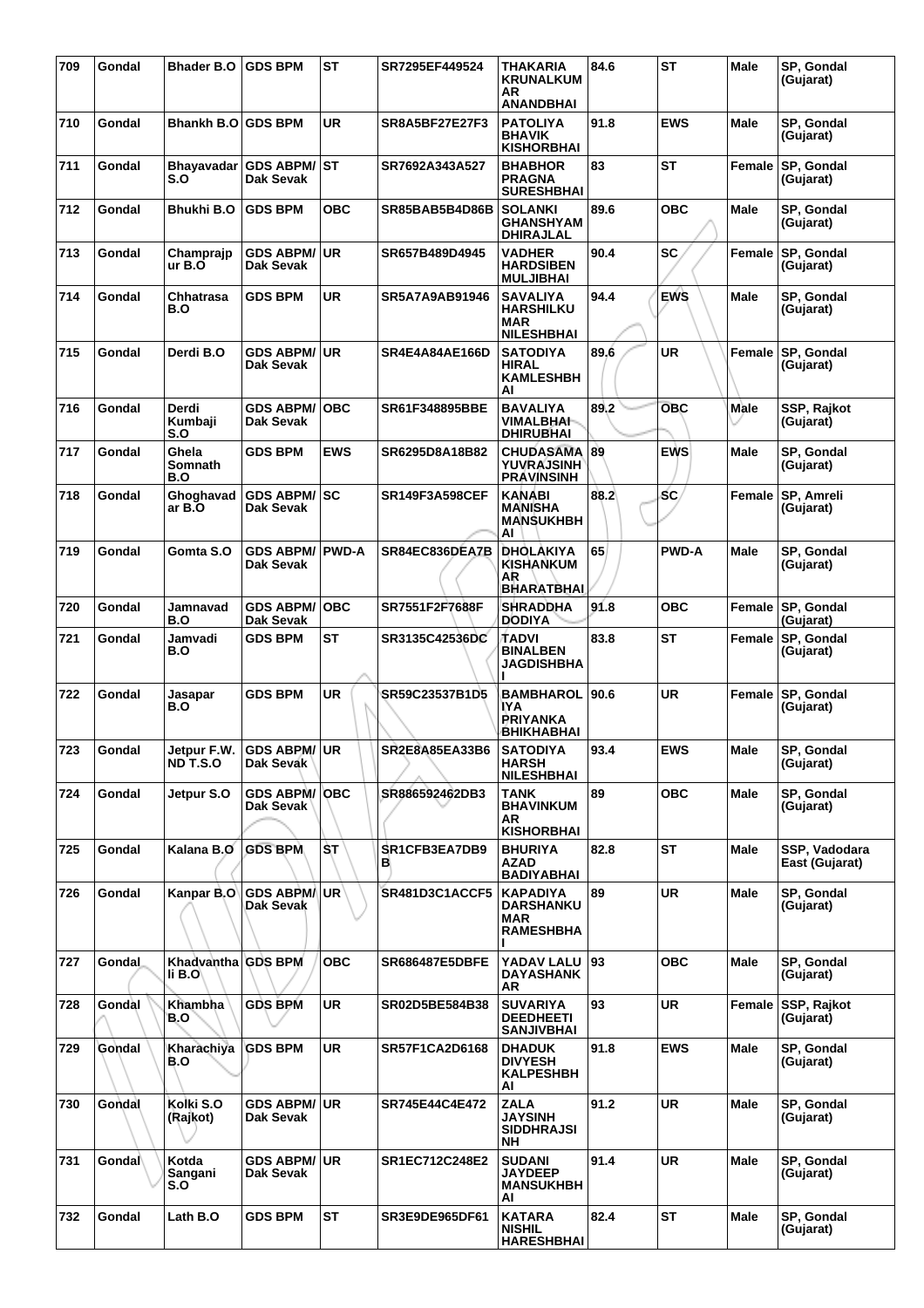| 733 | Gondal        | Lilapur B.O                                | <b>GDS ABPM/SC</b><br>Dak Sevak      |            | SR2E2447BE3884        | <b>PARAMAR</b><br><b>DIPALIBEN</b><br><b>VALJIBHAI</b>            | 87.6 | <b>SC</b>  |             | Female SP, Gondal<br>(Gujarat)          |
|-----|---------------|--------------------------------------------|--------------------------------------|------------|-----------------------|-------------------------------------------------------------------|------|------------|-------------|-----------------------------------------|
| 734 | Gondal        | Lunivav<br>B.O                             | <b>GDS ABPM/</b><br><b>Dak Sevak</b> | ∣OBC       | SR178D222C1D79        | <b>PITHADIA</b><br><b>GAUTAM</b><br><b>ASHOKBHAI</b>              | 92   | <b>OBC</b> | <b>Male</b> | SP, Gondal<br>(Gujarat)                 |
| 735 | Gondal        | Malanka<br>B.O                             | <b>GDS BPM</b>                       | ST         | <b>SR62AEBB258E53</b> | <b>SELOT</b><br><b>VANRAJ</b><br><b>SHANKARBH</b><br>AI           | 82.2 | ST         | Male        | SP, Gondal<br>(Gujarat)                 |
| 736 | Gondal        | Meta<br>Khambhaliy<br>a B.O                | <b>GDS ABPM/ST</b><br>Dak Sevak      |            | SR2BF943281844        | <b>DAMOR</b><br><b>CHANDRIKA</b><br><b>BEN</b><br><b>MANUBHAI</b> | 81.8 | ST         | Female      | <b>SP, Panchmahals</b><br>(Gujarat)     |
| 737 | Gondal        | Mota<br>Gundala<br>B.O                     | <b>GDS ABPM/ EWS</b><br>Dak Sevak    |            | SR8844319DC998        | <b>SOJITRA</b><br><b>MANSI</b><br><b>ATULBHAI</b>                 | 89.6 | <b>EWS</b> | Female      | <b>SP, Gondal</b><br>(Gujarat)          |
| 738 | Gondal        | Nagvadar<br>B.Ő                            | GDS ABPM/ST<br>Dak Sevak             |            | <b>SR17EE48AF7547</b> | <b>DAMOR</b><br><b>DENIYAL</b><br><b>STIVANSANB</b><br><b>HAI</b> | 81.4 | ŚТ         | Male        | SP, Gondal<br>(Gujarat)                 |
| 739 | Gondal        | Nonghanch<br>ora B.O                       | <b>GDS BPM</b>                       | <b>OBC</b> | SR0A8F63ACE924        | <b>UTADIYA</b><br><b>AKSHAYKUM</b><br>AR<br><b>RAMESHBHA</b>      | 89.4 | <b>OBC</b> | Male        | SP, Junagadh<br>(Gujarat)               |
| 740 | Gondal        | Pipalva B.O                                | <b>GDS BPM</b>                       | <b>UR</b>  | SR444DADAC4AB         | VANPARIYA<br><b>RUTVI</b><br><b>JITESHBHAI</b>                    | 91.4 | UR         | Female      | SSP, Rajkot<br>(Gujarat)                |
| 741 | Gondal        | Pransla B.O                                | <b>GDS BPM</b>                       | <b>UR</b>  | SR231244358A58        | <b>SUVA</b><br><b>SIDDHARTH</b><br><b>ASHOKBHAI</b>               | 89.6 | <b>OBC</b> | <b>Male</b> | SP, Gondal<br>(Gujarat)                 |
| 742 | Gondal        | Rajapara<br>B.O                            | <b>GDS ABPM/ UR</b><br>Dak Sevak     |            | SR84A3656D4A47        | <b>POKAR</b><br><b>CHIRAG</b><br><b>MANJIBHAI</b>                 | 91   | EWS        | <b>Male</b> | SP, Gondal<br>(Gujarat)                 |
| 743 | Gondal        | Ribda B.O                                  | <b>GDS ABPM/</b><br>Dak Sevak        | ∣OBC       | SR7F648A3EB9DC        | <b>SWETA</b><br><b>MAKWANA</b>                                    | 89   | <b>OBC</b> | Female      | <b>SSP, Rajkot</b><br>(Gujarat)         |
| 744 | Gondal        | Ribda B.O                                  | <b>GDS ABPM/ EWS</b><br>Dak Sevak    |            | SR73D43DA494A1        | <b>RUPAPARA</b><br><b>HIMANSHU</b><br><b>KANTILAL</b>             | 90.6 | <b>EWS</b> | <b>Male</b> | SP, Gondal<br>(Gujarat)                 |
| 745 | Gondal        | Roghel B.O                                 | GDS ABPM/UR<br>Dak Sevak             |            | SR03BF33E3A361        | <b>THAKER</b><br><b>HARSHIL</b><br><b>MUKESHBHA</b>               | 91.4 | <b>UR</b>  | Male        | SP, Gondal<br>(Gujarat)                 |
| 746 | Gondal        | Sajadiyali<br>B.O                          | <b>GDS BPM</b>                       | <b>OBC</b> | SR4C6B5D52812F        | <b>DESAI NIKITA 89.6</b><br><b>DEVIDAS</b>                        |      | <b>OBC</b> | Female      | <b>SP, Gondal</b><br>(Gujarat)          |
| 747 | Gondal        | Sandhvaya<br>B.O                           | <b>GDS BPM</b>                       | ST         | SR5F13FA2E716B        | <b>DAMOR</b><br><b>SANDIPBHAI</b>                                 | 82   | ST         | <b>Male</b> | SP, Gondal<br>(Gujarat)                 |
| 748 | Gondal        | Semla B.O                                  | GDS ABPM/ST<br>Dak Sevak             |            | SR6616243F45B4        | <b>ASARI</b><br><b>HINABEN</b><br><b>NARESHKUM</b><br>AR          | 84.4 | <b>ST</b>  |             | Female SSP, Ahmedabad<br>City (Gujarat) |
| 749 | Gondal        | Semla B.O                                  | <b>GDS BPM</b>                       | IST        | SR71D2BF963F17        | <b>CHAUHAN</b><br>URVI<br><b>GUNVANTKU</b><br><b>MAR</b>          | 83.6 | <b>ST</b>  |             | Female SP, Gondal<br>(Gujarat)          |
| 750 | Gondal        | Shivrajpur<br>B.O                          | <b>GDS BPM</b>                       | <b>OBC</b> | SR8DBD7DD17E4B        | <b>BORKHATRIY 89.2</b><br>A JAYKUMAR<br><b>DINESHBHAI</b>         |      | <b>OBC</b> | Male        | SP, Gondal<br>(Gujarat)                 |
| 751 | Gondal        | <b>Sultanpur</b><br>S.O (Rajkot) Dak Sevak | <b>GDS ABPM/ EWS</b>                 |            | SR355FEA64EA24        | <b>VAISHNANI</b><br><b>YASHKUMAR</b><br><b>NITINBHAI</b>          | 88.6 | <b>EWS</b> | <b>Male</b> | SP, Gondal<br>(Gujarat)                 |
| 752 | Gondal        | Supedi S.O                                 | <b>GDS ABPM/IUR</b><br>Dak Sevak     |            | SR8E711BDFBEC2        | <b>VEKARIYA</b><br><b>URJABEN</b><br><b>NARENDRAB</b><br>HAI      | 94   | UR.        | Female      | SP, Gondal<br>(Gujarat)                 |
| 753 | Gondal        | B.O                                        | Thana Galol GDS ABPM/ST<br>Dak Sevak |            | <b>SR7FB66D9CB425</b> | <b>RATHAVA</b><br><b>JUVANSINGB</b><br>HAI<br><b>MADHUBHAI</b>    | 82   | ST         | Male        | SSP, Vadodara<br>East (Gujarat)         |
| 754 | Gondal        | Timbdi Jam GDS BPM<br>B.O                  |                                      | <b>EWS</b> | SR338F4951D927        | <b>SAKARIYA</b><br><b>GAURAV</b><br><b>RAMESHBHA</b>              | 89.8 | <b>EWS</b> | Male        | SP, Gondal<br>(Gujarat)                 |
| 755 | <b>Gondal</b> | Torania B.O   GDS BPM                      |                                      | UR.        | SR8DE1A4D355E8        | <b>UJALA</b><br><b>PUROHIT</b>                                    | 91.2 | <b>OBC</b> |             | Female SP, Gondal<br>(Gujarat)          |
| 756 | Gondal        | Vachhra<br>B.O                             | <b>GDS BPM</b>                       | UR.        | <b>SR75CE713F769E</b> | <b>BHADANI</b><br><b>UTTAM</b><br><b>HASMUKHBH</b><br>Al          | 93.4 | <b>UR</b>  | Male        | SP, Gondal<br>(Gujarat)                 |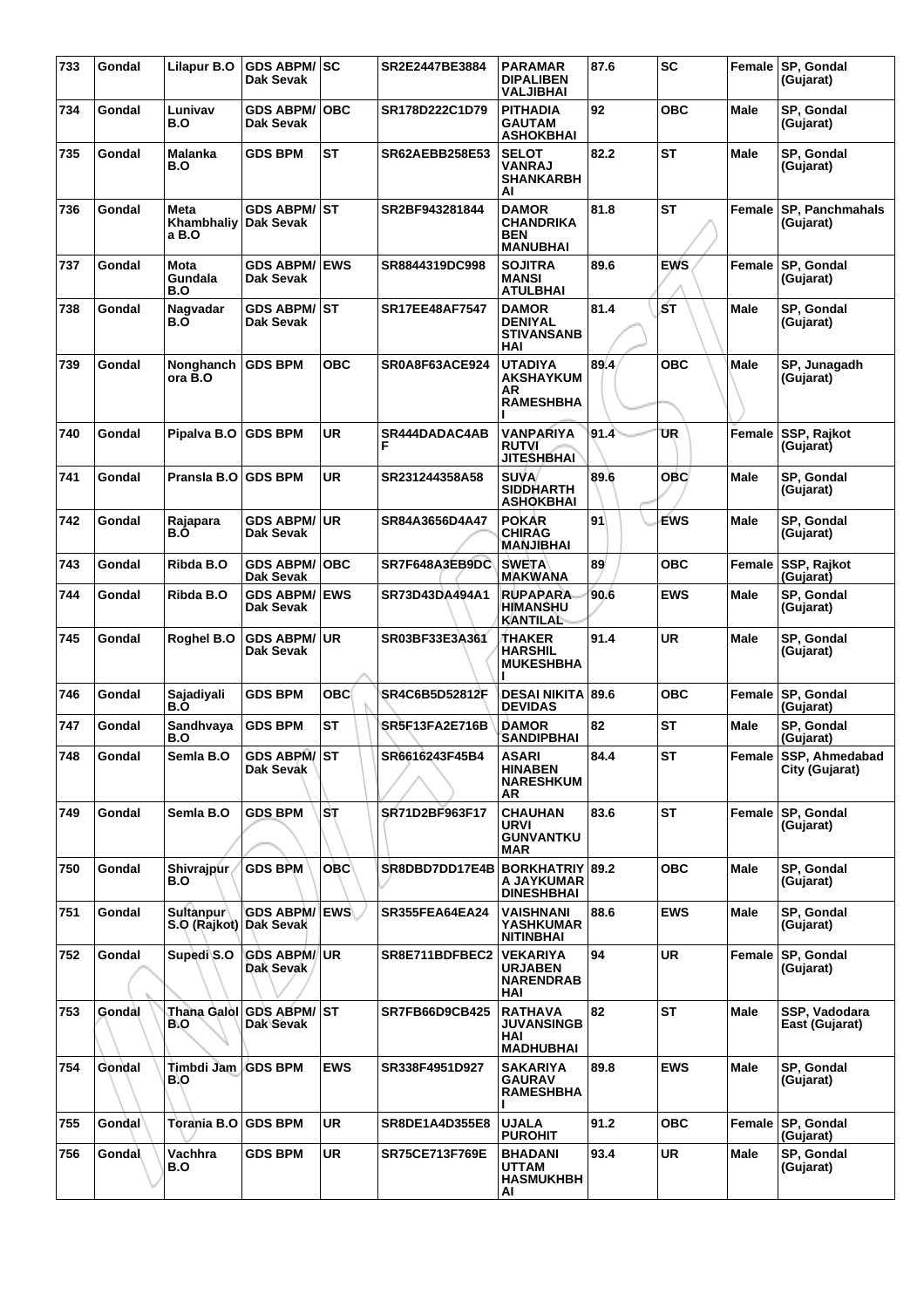| 757 | Gondal          | Vadali B.O                  | <b>GDS ABPM/ EWS</b><br>Dak Sevak |              | SR74BD56A3246C        | <b>AMRUTIYA</b><br><b>MAYANK</b><br><b>DALSUKHBH</b><br>AI            | 89.2            | <b>EWS</b>   | <b>Male</b> | SP, Gondal<br>(Gujarat)          |
|-----|-----------------|-----------------------------|-----------------------------------|--------------|-----------------------|-----------------------------------------------------------------------|-----------------|--------------|-------------|----------------------------------|
| 758 | Gondal          | Vasavad<br>S.O              | GDS ABPM/ UR<br>Dak Sevak         |              | <b>SR6E7C254EF9D4</b> | <b>SAKHIYA</b><br><b>JENISH</b><br><b>HITESHBHAI</b>                  | 91.4            | <b>EWS</b>   | <b>Male</b> | SP, Gondal<br>(Gujarat)          |
| 759 | Gondal          | Vasavad<br>S.O              | <b>GDS ABPM/ OBC</b><br>Dak Sevak |              | SR12FB6DB6FE35        | <b>MANDHU</b><br><b>MOHMMADA</b><br><b>YASHIN</b><br><b>LATIFBHAI</b> | 87.6            | овс          | Male        | SP, Gondal<br>(Gujarat)          |
| 760 | Gondal          | Vavdi<br><b>Station B.O</b> | GDS ABPM/∣UR<br>Dak Sevak         |              | SR02AB59E69433        | <b>DAVE DIVYA</b><br><b>HITESHBHAI</b>                                | 89.6            | UR           | Female      | SP, Gondal<br>(Gujarat)          |
| 761 | Gondal          | Vavdi<br><b>Station B.O</b> | <b>GDS BPM</b>                    | <b>PWD-B</b> | <b>SR18B4AD255B9F</b> | <b>POPAT</b><br><b>SAGAR</b><br><b>JAMNADAS</b>                       | 77.4            | PWD-B/       | <b>Male</b> | SP, Gondal<br>(Gujarat)          |
| 762 | Gondal          | Vinchhiya<br>S.O            | <b>GDS ABPM/ UR</b><br>Dak Sevak  |              | SR242239741318        | <b>DHADUK</b><br><b>HARVI</b><br><b>SANJAYBHAI</b>                    | 88.6            | UR           | Female      | SP, Gondal<br>(Gujarat)          |
| 763 | Gondal          | Virpur S.O                  | <b>GDS ABPM/</b><br>Dak Sevak     | <b>OBC</b>   | SR2D4EAAC41948        | <b>SOLANKI</b><br><b>GOPAL</b><br><b>DEVRAJBHAI</b>                   | 88.6            | <b>OBC</b>   | Male        | SP, Gondal<br>(Gujarat)          |
| 764 | Jamnagar        | Aerodromm<br>e S.O          | <b>GDS ABPM/</b><br>Dak Sevak     | <b>OBC</b>   | SR26269949B61C        | <b>SHUBHAM</b><br><b>PRAJAPATI</b>                                    | 92.2            | <b>OBC</b>   | Male        | SP, Jamnagar<br>(Gujarat)        |
| 765 | Jamnagar        | Aliabada<br>S.O             | <b>GDS ABPM/ EWS</b><br>Dak Sevak |              | sr2595e8d4a642        | <b>THAKER</b><br><b>HARSH</b><br><b>SATISHBHAI</b>                    | 90 <sup>°</sup> | <b>EWS</b>   | Male        | <b>SSP, Rajkot</b><br>(Gujarat)  |
| 766 | Jamnagar        | Aliabada<br>S.O             | <b>GDS ABPM/</b><br>Dak Sevak     | <b>PWD-B</b> | SR227EE1772753        | <b>CHAVDA</b><br><b>GANGABEN</b><br>JETHABHAI                         | 80.6            | <b>PWD-B</b> | Female      | SP, Junagadh<br>(Gujarat)        |
| 767 | Jamnagar        | Aliabada<br>S.O             | GDS ABPM/∣OBC<br>Dak Sevak        |              | <b>SR87BA5E4B217F</b> | <b>PARMAR</b><br><b>KRISHNA</b><br>CHANDUBHA                          | 95.2            | <b>OBC</b>   | Male        | SP, Jamnagar<br>(Gujarat)        |
| 768 | Jamnagar        | Amran S.O                   | <b>GDS ABPM/ ST</b><br>Dak Sevak  |              | SR18E84566C671        | PAGI<br><b>BHAVANABE</b><br><b>N SHIVABHAI</b>                        | 85.6            | <b>ST</b>    | Female      | <b>SP, Jamnagar</b><br>(Gujarat) |
| 769 | Jamnagar        | Arla B.O                    | <b>GDS ABPM/</b><br>Dak Sevak     | <b>OBC</b>   | SR481DB4E74F3A        | <b>NAKUM</b><br><b>SHITAL</b><br><b>HITESHBHAT</b>                    | 89.8            | <b>OBC</b>   | Female      | SP, Jamnagar<br>(Gujarat)        |
| 770 | Jamnagar        | Asota Mota<br>B.O           | <b>GDS BPM</b>                    | <b>OBC</b>   | <b>SR71D536A9E5FB</b> | <b>CHAVDA</b><br><b>ARSHI BHIMA</b>                                   | 91.4            | <b>OBC</b>   | <b>Male</b> | SP, Jamnagar<br>(Gujarat)        |
| 771 | Jamnagar        | <b>Badanpar</b><br>B.O      | <b>GDS BPM</b>                    | <b>EWS</b>   | SR2494D8B92B42        | <b>DALSANIYA</b><br>KARANKUMA<br>R<br><b>CHANDRAKA</b><br>NΤ          | 90.6            | <b>EWS</b>   | Male        | SP, Jamnagar<br>(Gujarat)        |
| 772 | Jamnagar        | Balambha<br>S.O             | <b>GDS ABPM/ OBC</b><br>Dak Sevak |              | SR6F45BB317BB2        | <b>PARMAR</b><br><b>MEHUL</b><br><b>DAYABHAI</b>                      | 89.6            | <b>OBC</b>   | Male        | SP, Jamnagar<br>(Gujarat)        |
| 773 | Jamnagar        | Balva B.O                   | <b>GDS ABPM/ UR</b><br>Dak Sevak  |              | SR56E8254D2A87        | <b>ASHOK</b><br><b>KANDORIYA</b>                                      | 89.3            | <b>OBC</b>   | Male        | SP. Jamnagar<br>(Gujarat)        |
| 774 | Jamnagar        | <b>Bedeshwar</b><br>S.O     | <b>GDS ABPM/ UR</b><br>Dak Sevak  |              | SR373AF46E7492        | <b>MOTWANI</b><br>JANVI<br><b>NARESHBHAI</b>                          | 91              | <b>UR</b>    | Female      | SP, Jamnagar<br>(Gujarat)        |
| 775 | Jamnagar        | Beraja B.O                  | <b>GDS BPM</b>                    | <b>OBC</b>   | <b>SR7C39DA564F6C</b> | <b>RATHOD</b><br><b>RAHUL</b><br><b>PREMAJIBHA</b>                    | 93.2            | <b>OBC</b>   | Male        | SP, Jamnagar<br>(Gujarat)        |
| 776 | Jamnagar        | <b>Bhadthar</b><br>S.O      | GDS ABPM/ ST<br>Dak Sevak         |              | SR28C41B5A2B8F        | <b>KODIYATAR</b><br><b>JAYDEV</b><br><b>KARSHAN</b>                   | 85.2            | <b>ST</b>    | Male        | SP, Junagadh<br>(Gujarat)        |
| 777 | Jamnagar        | Bhanvad<br>S.O              | <b>GDS ABPM/UR</b><br>Dak Sevak   |              | <b>SR53D22DAE5E89</b> | THANKI RAJ<br><b>CHHOTALAL</b>                                        | 89.6            | <b>UR</b>    | Male        | SP, Jamnagar<br>(Gujarat)        |
| 778 | Jamnagar        | <b>Bhanvad</b><br>S.O.      | <b>GDS ABPM/OBC</b><br>Dak Sevak  |              | SR5447E7E24A4B        | <b>GAGIYA</b><br><b>DARSHIT</b><br>KARNABHAI                          | 89.6            | <b>OBC</b>   | <b>Male</b> | SP, Jamnagar<br>(Gujarat)        |
| 779 | Jamnagar        | <b>Bhanvad</b><br>S.O       | <b>GDS ABPM/ EWS</b><br>Dak Sevak |              | SR8145CF776D1A        | <b>DEVANSHI</b><br><b>KAMLESHBH</b><br>AI JANI                        | 90              | <b>EWS</b>   | Female      | SP, Jamnagar<br>(Gujarat)        |
| 780 | <b>Jamnagar</b> | <b>Bhenakvad</b><br>B.O     | <b>GDS BPM</b>                    | <b>OBC</b>   | SR2F4F5288AA94        | KARATHIYA<br><b>ROHIT</b><br><b>ARVIND</b>                            | 91.2            | <b>OBC</b>   | Male        | SP, Jamnagar<br>(Gujarat)        |
| 781 | Jamnagar        | <b>Bhensdad</b><br>B.Q/     | <b>GDS BPM</b>                    | <b>ST</b>    | SR6CA4A4B9BE9F        | <b>RATHWA</b><br><b>RAHULKUMA</b><br>R<br><b>CHANDRAKA</b><br>NΤ      | 86.2            | ST           | <b>Male</b> | SP, Jamnagar<br>(Gujarat)        |
| 782 | Jamnagar        | <b>Bhimkata</b><br>B.O      | <b>GDS BPM</b>                    | <b>OBC</b>   | <b>SR43F8B24975CD</b> | <b>VAYLU</b><br><b>SATISHKUMA</b><br><b>R HIRABHAI</b>                | 89              | <b>OBC</b>   | Male        | SP, Junagadh<br>(Gujarat)        |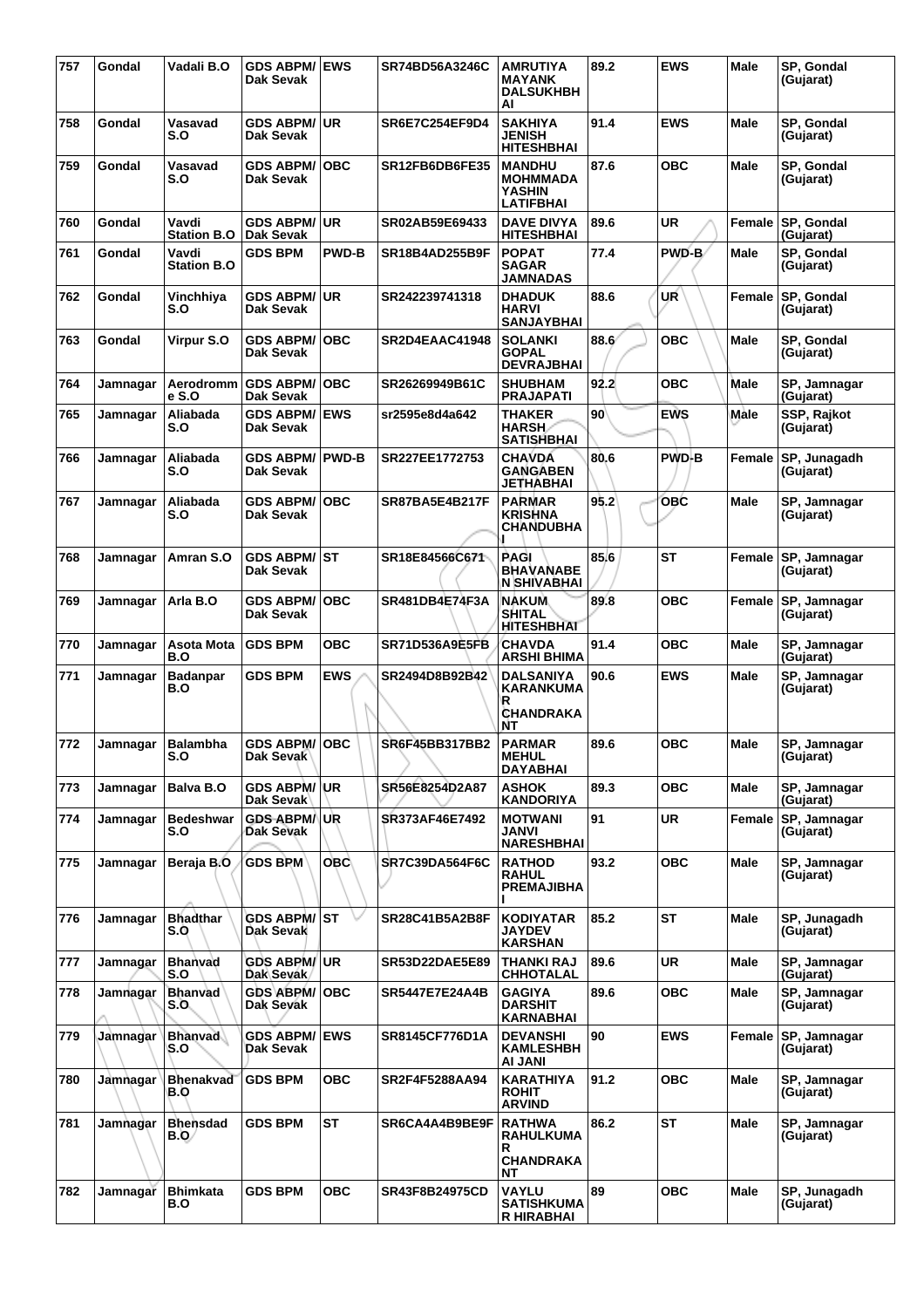| 783 | Jamnagar | <b>Bhogat B.O</b>       | <b>GDS ABPM/ SC</b><br>Dak Sevak        |              | SR297E227874A8        | <b>VEGADA</b><br><b>ANILKUMAR</b><br><b>GOVINDBHAI</b>          | 89.2 | <b>SC</b>    | Male        | SP, Jamnagar<br>(Gujarat)        |
|-----|----------|-------------------------|-----------------------------------------|--------------|-----------------------|-----------------------------------------------------------------|------|--------------|-------------|----------------------------------|
| 784 | Jamnagar | Bodi B.O                | <b>GDS ABPM/</b><br>Dak Sevak           | ∣UR          | <b>SR3B754ED5D8FB</b> | THUMMAR<br>MILAN<br><b>RAJESHBHAI</b>                           | 89.4 | <b>EWS</b>   | Male        | SSP, Rajkot<br>(Gujarat)         |
| 785 | Jamnagar | Changa B.O              | <b>GDS ABPM/ UR</b><br>Dak Sevak        |              | SR4BC449846C83        | ZALA<br><b>ASMITABA</b>                                         | 92.4 | UR           | Female      | <b>SP, Jamnagar</b><br>(Gujarat) |
| 786 | Jamnagar | Chhatar<br>B.O          | <b>GDS ABPM/ UR</b><br>Dak Sevak        |              | SR61BA15EF93EE        | <b>KANZARIYA</b><br><b>YOGESHKUM</b><br>AR<br><b>NARSHIBHAI</b> | 88.8 | <b>OBC</b>   | <b>Male</b> | SP, Jamnagar<br>(Gujarat)        |
| 787 | Jamnagar | Chirodasan<br>g B.O     | <b>GDS BPM</b>                          | <b>ST</b>    | <b>SR588DD2E46F2F</b> | <b>RATHAVA</b><br><b>JIGNESHBHA</b><br><b>GORDHANBH</b><br>AI   | 91.8 | ST           | Male        | SP, Jamnagar<br>(Gujarat)        |
| 788 | Jamnagar | Dabasang<br>B.O         | <b>GDS ABPM/ ST</b><br><b>Dak Sevak</b> |              | SR22A1C26CF62A        | <b>BARIYA</b><br><b>SHERAL</b><br>SANJAYBHAI                    | 84.4 | ŚТ           | Female      | SP, Jamnagar<br>(Gujarat)        |
| 789 | Jamnagar | Daltungi<br>B.O         | <b>GDS ABPM/</b><br>Dak Sevak           | ∣OBC         | SR714B3D7DBF32        | <b>NANDANIYA</b><br><b>RAKSHIT</b><br><b>MALADEBHA</b>          | 91.4 | овс          | Male        | SP, Jamnagar<br>(Gujarat)        |
| 790 | Jamnagar | Danta B.O               | GDS ABPM/SC<br>Dak Sevak                |              | SR643EF68D4C91        | <b>KHARA</b><br><b>DIMPAL</b>                                   | 88.6 | <b>SC</b>    | Female      | <b>SP, Jamnagar</b><br>(Gujarat) |
| 791 | Jamnagar | Dantrana<br>B.O         | <b>GDS BPM</b>                          | <b>ST</b>    | <b>SR2827BFE14C1E</b> | <b>RATHVA</b><br>VISHALKUMA<br>R<br><b>ARVINDBHAI</b>           | 84.4 | S٦           | <b>Male</b> | SP, Jamnagar<br>(Gujarat)        |
| 792 | Jamnagar | <b>Dhebar B.O</b>       | <b>GDS BPM</b>                          | <b>ST</b>    | SR8668777C3A51        | <b>DAMOR</b><br><b>SHAKUNTLA</b><br><b>CHEEMANBH</b><br>AI      | 84.4 | ŚΤ,          | Female      | SSP, Ahmedabad<br>City (Gujarat) |
| 793 | Jamnagar | Dhichada<br>B.O         | <b>GDS ABPM/ ST</b><br><b>Dak Sevak</b> |              | <b>SR3DBE417A44EC</b> | <b>DAMOR</b><br><b>DIVYANGINIB</b><br>ΕN<br>LAXMANBHA           | 84.4 | <b>ST</b>    | Female      | <b>SP, Jamnagar</b><br>(Gujarat) |
| 794 | Jamnagar | Dhrafa S.O              | GDS ABPM/⊺ST<br>Dak Sevak               |              | SR4BC4FBC4CA6<br>в    | <b>VADHER</b><br>ISHA<br><b>RAMESHBHA</b>                       | 84.8 | ST           | Female      | <b>SP, Jamnagar</b><br>(Gujarat) |
| 795 | Jamnagar | Dhrol S.O               | <b>GDS ABPM/</b><br>Dak Sevak           | <b>OBC</b>   | SR6B8E94F9E6D4        | <b>GAMARA</b><br><b>DHARMESH</b><br>BIJALBHAI                   | 92   | овс          | Male        | SP, Jamnagar<br>(Gujarat)        |
| 796 | Jamnagar | Dhrol S.O               | <b>GDS ABPM/</b><br>Dak Sevak           | <b>EWS</b>   | SR5CC9BCC8D6E1        | <b>GADARA</b><br>JAYKUMAR<br><b>VINODBHAI</b>                   | 90.2 | <b>EWS</b>   | Male        | SP, Jamnagar<br>(Gujarat)        |
| 797 | Jamnagar | Dhrol S.O               | <b>GDS ABPM/OBC</b><br>Dak Sevak        |              | sr04478a14a9a6        | <b>DANGAR</b><br><b>DEVANG</b><br><b>RAVABHAI</b>               | 90   | ОВС          | Male        | SP, Jamnagar<br>(Gujarat)        |
| 798 | Jamnagar | Dhrol S.O               | GDS ABPM/ UR<br>Dak Sevak               |              | SR04716224C8BD        | <b>JAYDEEP</b><br><b>SONDARVA</b>                               | 90.6 | SC           | Male        | SP, Jamnagar<br>(Gujarat)        |
| 799 | Jamnagar | Dhundhoraj<br>i B.O     | <b>GDS ABPM/ EWS</b><br>Dak Sevak       |              | SR8ECE3C3AA9F4        | <b>PATEL</b><br><b>SHIVAM</b><br><b>RAJESHBHAI</b>              | 88.2 | <b>EWS</b>   | Male        | SP, Jamnagar<br>(Gujarat)        |
| 800 | Jamnagar | Dhunia B.O.             | <b>GDS BPM</b>                          | UR.          | SR4167AF678B1D        | <b>JADEJA</b><br><b>GIRIRAJSINH</b><br><b>BALUBHA</b>           | 91.4 | UR           | Male        | SP, Jamnagar<br>(Gujarat)        |
| 801 | Jamnagar | <b>Dhutarpur</b><br>B.O | <b>GDS BPM</b>                          | <b>OBC</b>   | SR1DB4EC59D8FD        | <b>MALVI</b><br><b>DHRUVI</b><br><b>HITESHBHAI</b>              | 89.4 | <b>OBC</b>   | Female      | SP, Jamnagar<br>(Gujarat)        |
| 802 | Jamnagar | Dwarka S.O              | <b>GDS ABPM/</b><br>Dak Sevak           | ∣UR.         | <b>SR194EFFC47E39</b> | AMBALIYA<br>AMIT<br><b>HARDASBHA</b>                            | 91.4 | <b>OBC</b>   | Male        | SP, Jamnagar<br>(Gujarat)        |
| 803 | Jamnagar | Gadhechi<br>B.O.        | <b>GDS BPM</b>                          | <b>PWD-C</b> | SR7776ABDE4E7C        | <b>DAVE</b><br><b>RUSHIKUMA</b><br>R<br><b>BHARATKUM</b><br>AR. | 83.8 | <b>PWD-C</b> | Male        | SP, Jamnagar<br>(Gujarat)        |
| 804 | Jamnagar | Goini B.O               | <b>GDS BPM</b>                          | <b>UR</b>    | SR5E7FD6A29EB7        | <b>AMBALIYA</b><br><b>BHAVESH</b><br>NATHUBHAI                  | 88.6 | <b>OBC</b>   | <b>Male</b> | SP, Jamnagar<br>(Gujarat)        |
| 805 | Jamnagar | Gována B.O              | <b>GDS ABPM/ EWS</b><br>Dak Sevak       |              | SR31BA558F42E4        | GADHIYA<br><b>JAYKUMAR</b><br><b>ASHOKKUMA</b><br>R             | 88   | <b>EWS</b>   | Male        | SP, Jamnagar<br>(Gujarat)        |
| 806 | Jamnagar | Hadiana<br>S.O          | GDS ABPM/SC<br>Dak Sevak                |              | SR149898EA4514        | <b>MAKADIYA</b><br><b>RAVINABEN</b><br><b>DIPAKBHAI</b>         | 88.2 | <b>SC</b>    | Female      | SP, Junagadh<br>(Gujarat)        |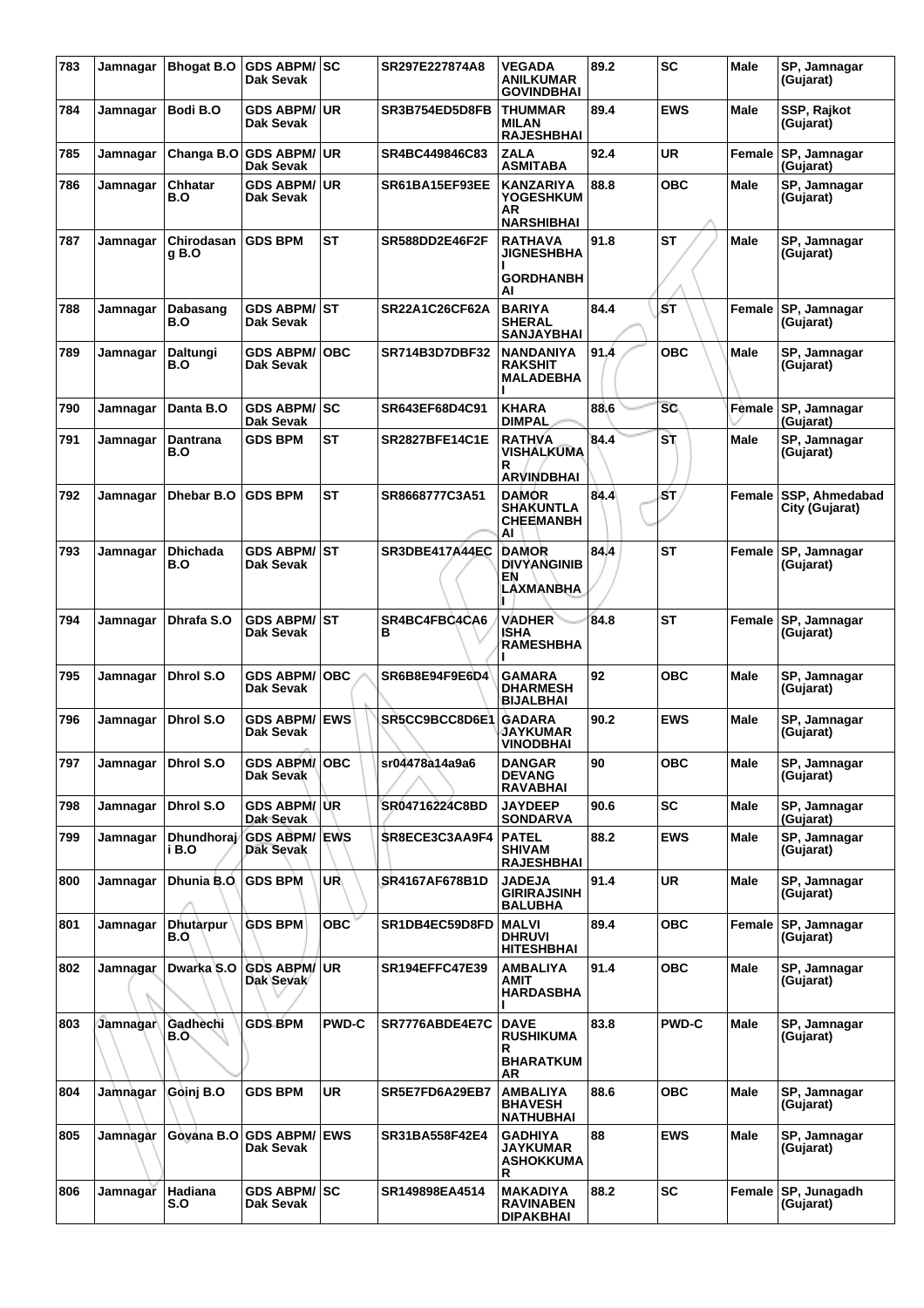| 807 | Jamnagar        | Hajamchora GDS BPM<br>B.O               |                                           | <b>SC</b>  | <b>SR445BA1E2274C</b> | <b>PARMAR</b><br><b>DIVYESH</b><br><b>NATHABHAI</b>                                 | 88.2 | <b>SC</b>  | Male        | SP, Jamnagar<br>(Gujarat)           |
|-----|-----------------|-----------------------------------------|-------------------------------------------|------------|-----------------------|-------------------------------------------------------------------------------------|------|------------|-------------|-------------------------------------|
| 808 | Jamnagar        | Haripar B.O                             | <b>GDS ABPM/ ST</b><br>Dak Sevak          |            | SR7225377D1F88        | <b>MALIWAD</b><br><b>RAJESHWAR</b><br><b>IBEN</b><br><b>MUKESHBHA</b>               | 84   | ST         | Female      | SP, Jamnagar<br>(Gujarat)           |
| 809 | Jamnagar        | Haripar B.O                             | <b>GDS BPM</b>                            | <b>ST</b>  | SR04CF42A3EB7E        | <b>MAKWANA</b><br><b>PRAGNESHK</b><br><b>UMAR</b><br><b>NARENDRASI</b><br><b>NH</b> | 84.6 | <b>ST</b>  | Male        | SP, Panchmahals<br>(Gujarat)        |
| 810 | Jamnagar        | Jaga B.O                                | <b>GDS ABPM/</b><br>Dak Sevak             | <b>OBC</b> | SR0F36B3AE744C        | <b>KANZARIYA</b><br><b>KEYURKUMA</b><br>R                                           | 88.8 | <b>OBC</b> | Male        | SP, Jamnagar<br>(Gujarat)           |
| 811 | Jamnagar        | Jamdevalia<br>B.O                       | <b>GDS ABPM/</b><br>Dak Sevak             | <b>OBC</b> | SR8181537E5946        | <b>PARTH</b>                                                                        | 91.8 | OBC        | Male        | SP, Jamnagar<br>(Gujarat)           |
| 812 | Jamnagar        | Jamjodhpur<br>S.O                       | <b>GDS ABPM/ UR</b><br>Dak Sevak          |            | SR141F4E225F94        | VALA<br><b>DHARMADEE</b><br><b>PSINH</b><br><b>DASHARATH</b><br><b>SINH</b>         | 90.6 | <b>UR</b>  | Male        | SP, Jamnagar<br>(Gujarat)           |
| 813 | Jamnagar        | Jamnagar<br>H.O                         | <b>GDS ABPM/ UR</b><br>Dak Sevak          |            | SR7F54FCE1E7F8        | <b>BODA</b><br>CHAHAT<br><b>BHUPENDRA</b><br>BHAI                                   | 92.8 | <b>UR</b>  | <b>Male</b> | SP, Jamnagar<br>(Gujarat)           |
| 814 | Jamnagar        | Jampar B.O                              | <b>GDS BPM</b>                            | UR         | SR0133E43E4DD9        | <b>SANGHANI-</b><br>VINIT<br>JAYANTILAL                                             | 91.6 | <b>EWS</b> | <b>Male</b> | SP, Jamnagar<br>(Gujarat)           |
| 815 | Jamnagar        | Jamsukhpu<br>r B.O                      | <b>GDS BPM</b>                            | UR         | SR8F35456BAD73        | <b>GODHANI</b><br><b>NIRALBEN</b><br><b>KIRANKUMA</b><br>R                          | 88.8 | UR         | Female      | SP, Jamnagar<br>(Gujarat)           |
| 816 | Jamnagar        | Jasapar<br>B.O                          | GDS ABPM/∣UR<br>Dak Sevak                 |            | SR5479BB4DB8B4        | <b>BHAVIN</b><br>FALDU                                                              | 90.8 | <b>UR</b>  | Male        | SP, Jamnagar<br>(Gujarat)           |
| 817 | Jamnagar        | Jasapar<br>B.O                          | <b>GDS ABPM/ UR</b><br>Dak Sevak          |            | SR5495D7FC719B        | <b>KARMUR JAY</b><br><b>PRAVIN</b>                                                  | 90.2 | <b>OBC</b> | Male        | SP, Jamnagar<br>(Gujarat)           |
| 818 | Jamnagar        | Jasapar<br>B.O                          | <b>GDS BPM</b>                            | <b>UR</b>  | <b>SR5E48947B88FE</b> | <b>MARAKANA</b><br><b>NIKHIL</b><br>DIPAKBHAI                                       | 91.4 | <b>EWS</b> | Male        | SSP, Rajkot<br>(Gujarat)            |
| 819 | Jamnagar        | Jivapar B.O                             | <b>GDS BPM</b>                            | UR         | SR548EC4BAC467        | <b>SAVJANI</b><br>YASH<br><b>KIRITBHAI</b>                                          | 91.4 | <b>EWS</b> | Male        | SP, Jamnagar<br>(Gujarat)           |
| 820 | Jamnagar        | Juvangadh<br>B.O                        | <b>GDS BPM</b>                            | <b>EWS</b> | <b>SR55DA944DD847</b> | PANDYA<br><b>MAHIR</b><br><b>RASHMINKU</b><br>MAR                                   | 89.6 | <b>EWS</b> | Male        | SP, Junagadh<br>(Gujarat)           |
| 821 | Jamnagar        | Juvanpar<br>B.O                         | <b>GDS ABPM/ OBC</b><br>Dak Sevak         |            | <b>SR6EA8B45A32A7</b> | <b>AMBALIYA</b><br><b>SAVDAS</b><br><b>PITHABHAI</b>                                | 89.8 | <b>OBC</b> | Male        | SP, Jamnagar<br>(Gujarat)           |
| 822 | Jamnagar        | Kabarka<br>B.O                          | <b>GDS ABPM/OBC</b><br>Dak Sevak <b> </b> |            | SR7F88D143A8C3        | <b>BANDHIYA</b><br><b>UMESH</b><br><b>DEVABHAI</b>                                  | 89.2 | <b>OBC</b> | Male        | SP, Jamnagar<br>(Gujarat)           |
| 823 | Jamnagar        | Kajurada<br>B.O                         | <b>GDS ABPM/UR</b><br>Dak Sevak           |            | <b>SR5BD9B9B41214</b> | <b>CHANDAVAN</b><br>I PARESH<br><b>ASHOKKUMA</b><br>R                               | 88.2 | <b>UR</b>  | <b>Male</b> | SP, Jamnagar<br>(Gujarat)           |
| 824 | Jamnagar        | Kalavad<br>S.O\                         | <b>GDS ABPM/OBC</b><br>Dak Sevak          |            | SR0749953E448D        | <b>JADAV</b><br><b>DIVYA</b>                                                        | 89.6 | <b>OBC</b> | Female      | SP, Jamnagar<br>(Gujarat)           |
| 825 | Jamnagar        | Kanalush<br>S.O                         | <b>GDS ABPM/ ST</b><br>Dak Sevak          |            | SR1CBB64175346        | <b>DAMOR</b><br><b>KRISHNABEN</b><br>ARVINDBHAI                                     | 83.8 | <b>ST</b>  |             | Female SP. Panchmahals<br>(Gujarat) |
| 826 | Jamnagar        | Kerali B.O                              | <b>GDS BPM</b>                            | <b>OBC</b> | SR02FABEF52468        | <b>DER</b><br><b>BHARGAV</b><br><b>MERAMANBH</b><br>ΑI                              | 93.2 | <b>OBC</b> | <b>Male</b> | SP, Jamnagar<br>(Gujarat)           |
| 827 | Jamnagar        | Khadba B.O.                             | <b>GDS ABPM/</b><br>Dak Sevak             | <b>OBC</b> | SR74F4F4D4B15F        | BHARVADIYA 88.4<br><b>HARSHABEN</b><br><b>SAJANBHAI</b>                             |      | <b>OBC</b> | Female      | SP, Jamnagar<br>(Gujarat)           |
| 828 | Jamnagar        | <b>Khadkhamb</b><br>hàlia B.O           | <b>GDS ABPM/ OBC</b><br>Dak Sevak         |            | SR69CC354FB661        | <b>VANIYA</b><br><b>PRAYAG</b><br><b>PARBATBHAI</b>                                 | 89.8 | <b>OBC</b> | Male        | SP, Jamnagar<br>(Gujarat)           |
| 829 | Jamnagar        | Khambhalid GDS BPM<br>a Motavas<br>B.O/ |                                           | UR         | SR65A6793EFC77        | <b>CHANIYARA</b><br><b>RAVI</b><br><b>HARGOVIND</b><br>BHAI                         | 91.2 | <b>UR</b>  | Male        | SP, Jamnagar<br>(Gujarat)           |
| 830 | <b>Jamnagar</b> | Khandhera<br>S.O                        | <b>GDS ABPM/OBC</b><br>Dak Sevak          |            | SR22E287142877        | <b>KALAL</b><br><b>DIMPALBEN</b><br>PRABHULAL                                       | 88.2 | <b>OBC</b> |             | Female SP, Jamnagar<br>(Gujarat)    |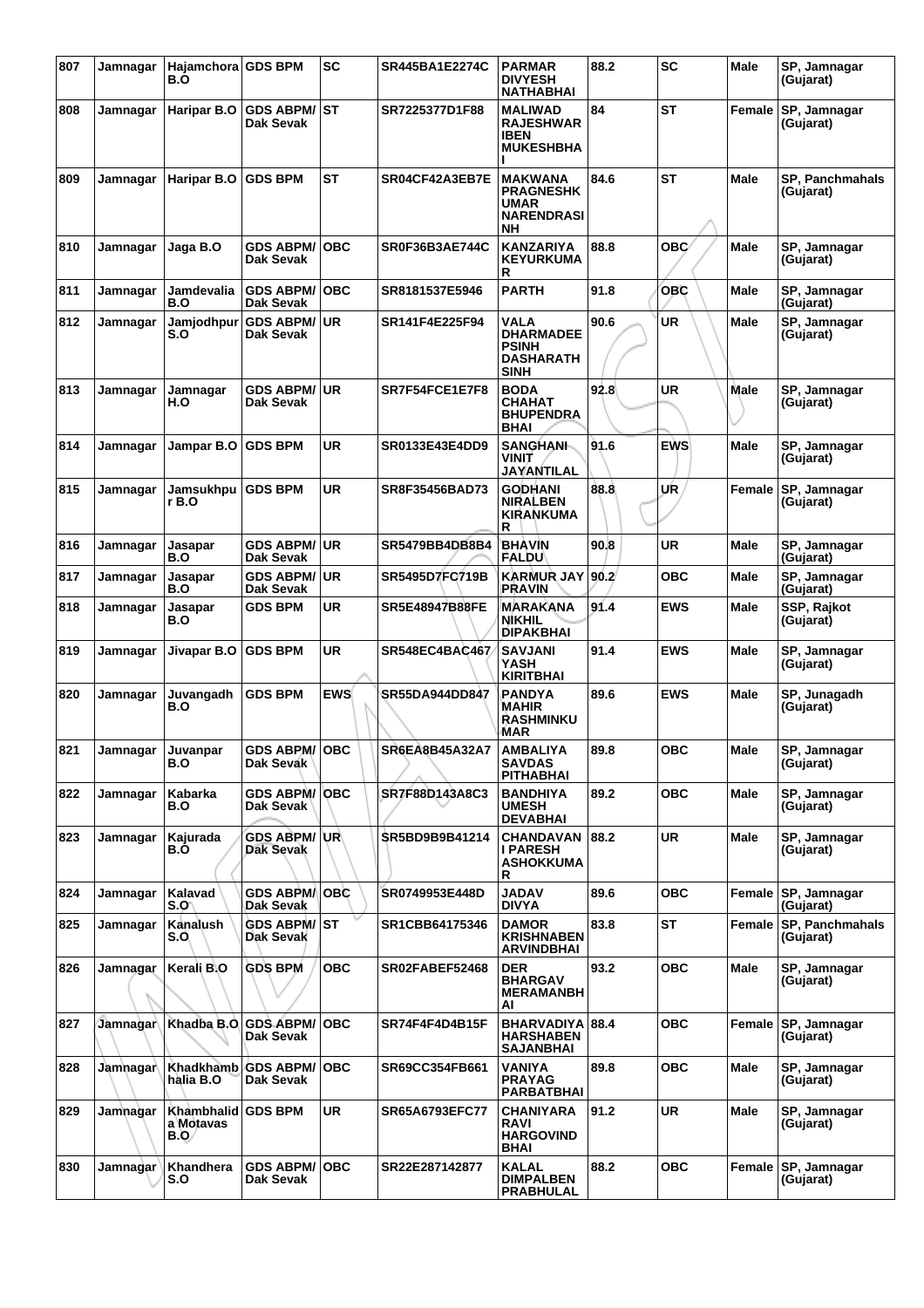| 831 | Jamnagar        | Kharachia<br>B.O                 | <b>GDS BPM</b>                      | <b>UR</b>       | SR419116E43F67        | <b>KADIYANI</b><br>TASNIM<br><b>ASAGARBHA</b>                           | 89.4 | <b>EWS</b> |             | Female SP, Jamnagar<br>(Gujarat) |
|-----|-----------------|----------------------------------|-------------------------------------|-----------------|-----------------------|-------------------------------------------------------------------------|------|------------|-------------|----------------------------------|
| 832 | Jamnagar        | Kharedi S.O                      | <b>GDS ABPM/</b><br>Dak Sevak       | <b>OBC</b>      | <b>SR582636CFCE1E</b> | <b>BAIDIYAVAD</b><br><b>RA</b><br><b>RADHIKABE</b><br>N DADUBHAI        | 88.2 | <b>OBC</b> | Female      | SP, Jamnagar<br>(Gujarat)        |
| 833 | Jamnagar        | Khatumba<br>B.O                  | <b>GDS ABPM/</b><br>Dak Sevak       | <b>UR</b>       | SR43F94DBDC574        | <b>RAVAL</b><br>JAYKISHAN<br><b>DINESHBHAI</b>                          | 88.2 | UR         | Male        | SP, Jamnagar<br>(Gujarat)        |
| 834 | Jamnagar        | Khijadia<br>B.O                  | <b>GDS BPM</b>                      | UR              | SR843CB5BEC13E        | <b>PANCHOLI</b><br><b>DEVARSHI</b><br><b>RASHMINBH</b><br>Al            | 95.4 | UR         | <b>Male</b> | SP, Jamnagar<br>(Gujarat)        |
| 835 | Jamnagar        | Khilosh B.O                      | <b>GDS ABPM/</b><br>Dak Sevak       | <b>OBC</b>      | SR036D7DF76557        | <b>BHUNDIYA</b><br><b>MAHESHKUM</b><br>AR<br><b>VIRAMBHAI</b>           | 93.4 | овс        | <b>Male</b> | SP, Jamnagar<br>(Gujarat)        |
| 836 | Jamnagar        | Khodiyar<br>Colony S.O           | GDS ABPM/∣UR<br>Dak Sevak           |                 | SR08114E533CA8        | MAKWANA<br><b>UTSAV</b><br><b>KALPESHBH</b><br>AI                       | 91.8 | овс        | Male        | SP, Jamnagar<br>(Gujarat)        |
| 837 | Jamnagar        | Khoiaberaia<br>B.O               | <b>GDS ABPM/ UR</b><br>Dak Sevak    |                 | SR814667745A1D        | <b>NOYDA</b><br><b>SEYJUMBAN</b><br>U<br><b>HAROONBHA</b>               | 90   | <b>OBC</b> | Female      | SP, Jamnagar<br>(Gujarat)        |
| 838 | Jamnagar        | Koyli B.O                        | <b>GDS ABPM/ ST</b><br>Dak Sevak    |                 | SR21D8E8BF941C        | <b>DHRUV</b><br><b>GARSAR</b>                                           | 83.6 | ST         | Male        | SP, Junagadh<br>(Gujarat)        |
| 839 | Jamnagar        | Kunad B.O                        | <b>GDS BPM</b>                      | ОВС             | SR26F942FF3BE4        | TORIYA<br><b>RANABHAI</b><br><b>GOVINDBHAI</b>                          | 90   | <b>OBC</b> | Male        | SP, Jamnagar<br>(Gujarat)        |
| 840 | Jamnagar        | Lakhtar B.O                      | <b>GDS ABPM/ UR</b><br>Dak Sevak    |                 | SR8C4BE447DC4B        | <b>KAGATHARA</b><br><b>HIMANSHUK</b><br><b>UMAR</b><br><b>CHANDULAL</b> | 91.2 | UR         | Male        | SP, Jamnagar<br>(Gujarat)        |
| 841 | Jamnagar        | Lalparda<br>B.O                  | <b>GDS BPM</b>                      | <b>SC</b>       | SR39F8D2F36897        | <b>MAKAVANA</b><br><b>DIVYESH</b><br><b>NARENDRAB</b><br>HAI            | 89.2 | <b>SC</b>  | Male        | SP, Jamnagar<br>(Gujarat)        |
| 842 | Jamnagar        | Machharda<br>B.O                 | <b>GDS BPM</b>                      | <b>ST</b>       | SR3431D4466A1B        | VASAVA<br><b>OMPRAKASH</b><br><b>BALIRAMBH</b><br>AI                    | 84   | <b>ST</b>  | Male        | SP, Jamnagar<br>(Gujarat)        |
| 843 | Jamnagar        | Machhlivad<br>B.O                | <b>GDS ABPM/ ST</b><br>Dak Sevak    |                 | SR064A411E478E        | <b>CHAREL</b><br><b>SHAKUNTLA</b><br>BEN<br><b>BHARATBHAI</b>           | 83.4 | <b>ST</b>  | Female      | SP, Banasanktha<br>(Gujarat)     |
| 844 |                 | Jamnagar Mahiki B.O GDS BPM UR   |                                     |                 | SR2ACA476513F4        | <b>JADEJA</b><br><b>HARSHRAJSI</b><br>NH.<br><b>KRUSNSINH</b>           | 92.4 | <b>UR</b>  | Male        | SP, Jamnagar<br>(Gujarat)        |
| 845 | Jamnagar        | Makhakaro<br>d B.O               | <b>GDS BPM</b>                      | <b>OBC</b>      | SR0842A459E1A9        | <b>GOHIL SAHIL</b><br><b>RAMESHBHA</b>                                  | 89.2 | <b>OBC</b> | <b>Male</b> | SP, Jamnagar<br>(Gujarat)        |
| 846 | Jamnagar        | <b>Masitia B.O</b>               | <b>GDS BPM</b>                      | SТ              | SR69E456FD4244        | <b>MUDVADA</b><br><b>KINJALBEN</b>                                      | 83.6 | <b>ST</b>  | Female      | SP, Panchmahals<br>(Gujarat)     |
| 847 | Jamnagar        | <b>Mavnagam</b><br>B.O.          | <b>GDS BPM</b>                      | UR <sup>\</sup> | SR086EC691CD74        | <b>GANGANI</b><br><b>PARTH</b><br><b>KISHOR</b>                         | 90.8 | <b>OBC</b> | <b>Male</b> | SP, Jamnagar<br>(Gujarat)        |
| 848 | Jamnagar        | Meghpar<br>Titodi B.O            | <b>GDS BPM</b>                      | <b>ST</b>       | SR2B55674624EA        | <b>PATELIYA</b><br><b>RAKESHBHAI</b><br><b>SHANTILAL</b>                | 83.2 | <b>ST</b>  | Male        | SP, Jamnagar<br>(Gujarat)        |
| 849 | Jamnagar        | Modpar B.O                       | <b>GDS ABPM/ UR</b><br>Dak Sevak    |                 | SR87946C114281        | <b>DIVYABEN</b><br><b>PALABHAI</b><br><b>AMBALIYA</b>                   | 90.4 | <b>OBC</b> | Female      | SP, Jamnagar<br>(Gujarat)        |
| 850 | Jamnagar        |                                  | Modpar B.O GDS ABPM/SC<br>Dak Sevak |                 | SR5C2747C41BC6        | <b>KAPADIYA</b><br><b>SALONI</b><br><b>MANOJBHAI</b>                    | 88.6 | <b>SC</b>  |             | Female SSP, Rajkot<br>(Gujarat)  |
| 851 | Jamnagar        | Moridad<br>B.O                   | <b>GDS BPM</b>                      | <b>SC</b>       | SR5D9334ACDBF4        | <b>NAJA</b><br><b>ROHANKUMA</b><br>R<br><b>HAMIRBHAI</b>                | 88.8 | <b>SC</b>  | Male        | SP, Junagadh<br>(Gujarat)        |
| 852 | Jamhagar        | Mota<br><b>Bharudiya</b><br>B.Oʻ | <b>GDS BPM</b>                      | <b>SC</b>       | SR57E52DD18238        | <b>RATHOD</b><br>ANKITKUMA<br><b>R ARUNBHAI</b>                         | 88.2 | <b>SC</b>  | Male        | SP, Anand<br>(Gujarat)           |
| 853 | <b>Jamnagar</b> | Motavadia<br>B.O                 | GDS BPM                             | <b>UR</b>       | SR4E19D2B5974C        | <b>GOJIYA</b><br><b>HITENKUMA</b><br>R.                                 | 90.6 | <b>UR</b>  | Male        | SP, Jamnagar<br>(Gujarat)        |
|     |                 |                                  |                                     |                 |                       | <b>KESHURBHAI</b>                                                       |      |            |             |                                  |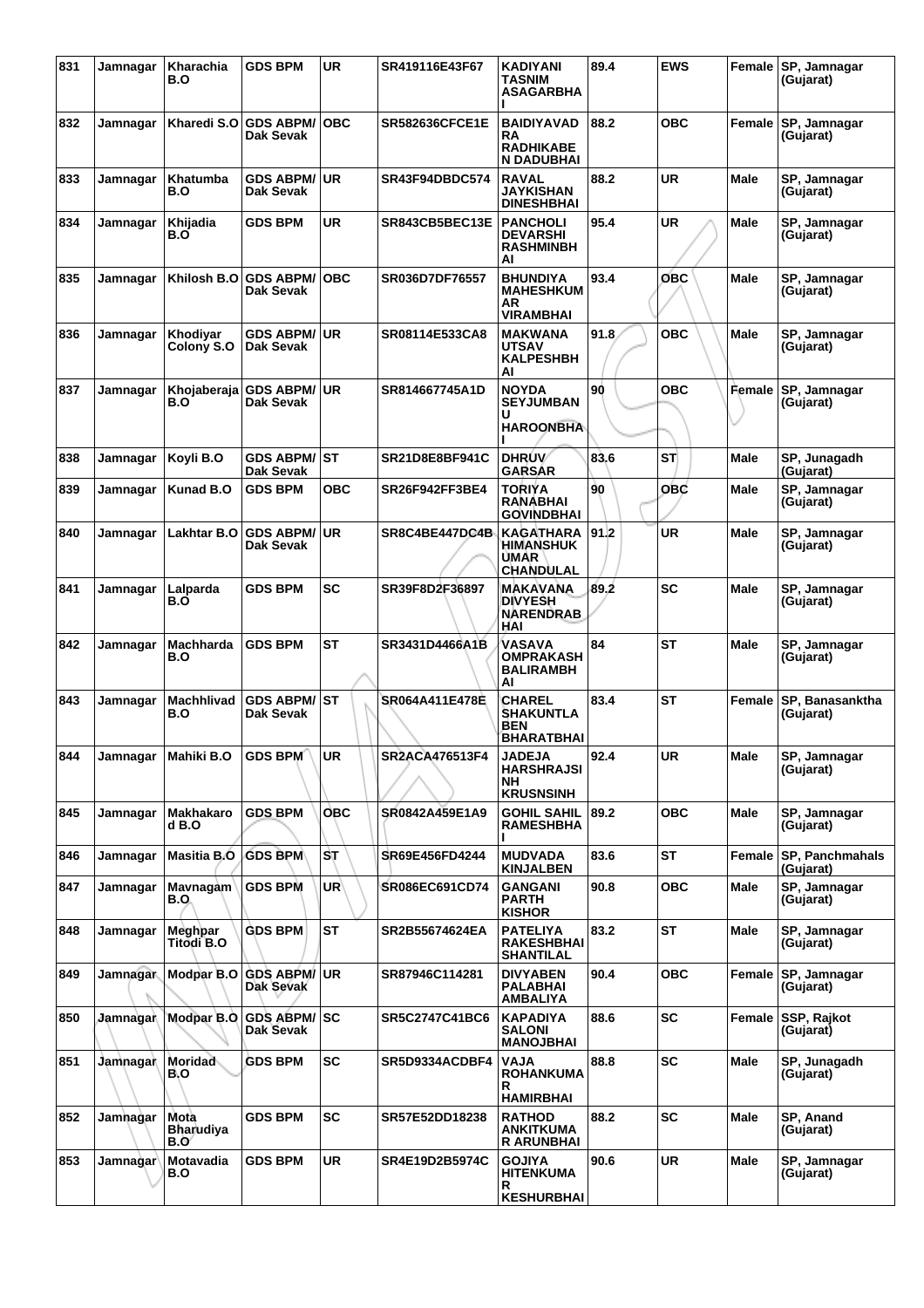| 854 | Jamnagar | Moti Khavdi<br>B.O            | <b>GDS ABPM/ST</b><br>Dak Sevak  |            | SR7C3848D414F7        | VASAVA<br><b>KIRANKUMA</b><br>R<br>JAYESHBHAI                  | 84   | <b>ST</b>  | Male        | SP, Bharuch<br>(Gujarat)         |
|-----|----------|-------------------------------|----------------------------------|------------|-----------------------|----------------------------------------------------------------|------|------------|-------------|----------------------------------|
| 855 | Jamnagar | Moti Khavdi GDS BPM<br>B.O    |                                  | <b>EWS</b> | SR394D9441C9ED        | <b>CHAUHAN</b><br><b>BHAGIRATHS</b><br><b>INH</b>              | 89.8 | <b>EWS</b> | <b>Male</b> | SP, Jamnagar<br>(Gujarat)        |
| 856 | Jamnagar | Moti<br>Khokhari<br>B.O       | <b>GDS ABPM/</b><br>Dak Sevak    | <b>OBC</b> | SR84A9BDB578BF        | <b>BAIDIYAVAV</b><br>ADARA<br><b>MAYUR</b><br>VAJASHIBHA       | 89.2 | ОВС        | Male        | SP, Jamnagar<br>(Gujarat)        |
| 857 | Jamnagar | <b>Motivavdi</b><br>B.O       | <b>GDS BPM</b>                   | <b>UR</b>  | SR31DE94919BC6        | <b>JAYMISH</b><br>VADI                                         | 91   | UR         | Male        | SP, Jamnagar<br>(Gujarat)        |
| 858 | Jamnagar | Mulila B.O                    | <b>GDS ABPM/</b><br>Dak Sevak    | l SC       | SR6B922712A1FC        | <b>PARMAR</b><br>CHARMIBAH<br>ΕN<br><b>HARESHBHAI</b>          | 91   | SC         | Female      | SSP, Rajkot<br>(Gujarat)         |
| 859 | Jamnagar | Nanduri<br>B.O                | <b>GDS ABPM/</b><br>Dak Sevak    | <b>UR</b>  | SR513146CF1F76        | <b>NANDANIYA</b><br><b>HARDIK</b><br><b>BHIMASHIBH</b><br>AI   | 90.2 | <b>OBC</b> | Male        | SP, Jamnagar<br>(Gujarat)        |
| 860 | Jamnagar | Nanibhaged<br>i B.O           | <b>GDS ABPM/</b><br>Dak Sevak    | <b>UR</b>  | <b>SR324ABEAF4544</b> | <b>DANGAR</b><br><b>MIHIR</b><br><b>RAJESHBHAI</b>             | 88.8 | овс        | Male        | SP, Jamnagar<br>(Gujarat)        |
| 861 | Jamnagar | Navagam<br>B.O                | <b>GDS ABPM/</b><br>Dak Sevak    | <b>UR</b>  | SR6EA52BA71C72        | <b>KEVAL</b><br><b>PALIYA</b>                                  | 93.1 | OBC        | <b>Male</b> | SP, Jamnagar<br>(Gujarat)        |
| 862 | Jamnagar | Navagam<br>B.O                | <b>GDS BPM</b>                   | овс        | SR41E39411492F        | <b>DHOKIYA</b><br><b>AKHIL</b><br><b>GOVINDBHAI</b>            | 90   | ОВС        | Male        | SP, Jamnagar<br>(Gujarat)        |
| 863 | Jamnagar | Nikava S.O                    | <b>GDS ABPM/ SC</b><br>Dak Sevak |            | SR039C38347379        | <b>MAKWANA</b><br><b>MAHESH</b><br><b>SOMJIBHAI</b>            | 90.2 | <b>SC</b>  | Male        | SP, Jamnagar<br>(Gujarat)        |
| 864 | Jamnagar | Pachhtar<br>B.O               | <b>GDS BPM</b>                   | овс        | SR04E2F6541F59        | <b>PARMAR</b><br><b>SANJEEV</b><br><b>POPATBHAI</b>            | 91   | овс        | Male        | SSP, Rajkot<br>(Gujarat)         |
| 865 | Jamnagar | Padana B.O                    | <b>GDS BPM</b>                   | <b>EWS</b> | SR6548DB522842        | <b>MODI HETALI</b><br><b>AMRUTLAL</b>                          | 89.6 | <b>EWS</b> | Female      | SP, Jamnagar<br>(Gujarat)        |
| 866 | Jamnagar | Padli B.O                     | GDS BPM                          | <b>UR</b>  | SR675B4F887144        | <b>SHIYAR</b><br><b>DIPALEE</b><br><b>HARIBHAI</b>             | 88.6 | овс        | Female      | SP, Jamnagar<br>(Gujarat)        |
| 867 | Jamnagar | Rajpara B.O                   | <b>GDS ABPM/ ST</b><br>Dak Sevak |            | SR1AF6D621126D        | <b>BARIA</b><br><b>KAUSHIKKU</b><br>MAR<br><b>KHETABHAI</b>    | 83.2 | <b>ST</b>  | Male        | SP, Jamnagar<br>(Gujarat)        |
| 868 | Jamnagar | Rajpara B.O                   | <b>GDS BPM</b>                   | UR         | SR2B9E9C43D557        | <b>HADIYAL</b><br><b>HARDIKKUM</b><br>AR<br><b>DEVJIBHAI</b>   | 90.4 | <b>OBC</b> | Male        | SP, Jamnagar<br>(Gujarat)        |
| 869 | Jamnagar | Ran B.O                       | <b>GDS BPM</b>                   | <b>OBC</b> | SR43AAEEE824AA        | <b>KANZARIYA</b><br><b>JAGDISH</b><br><b>RANCHHODB</b><br>HAI  | 93.8 | овс        | Male        | SP, Jamnagar<br>(Gujarat)        |
| 870 | Jamnagar | Rasangpar<br>B.O              | <b>GDS ABPM/ UR</b><br>Dak Sevak |            | <b>SR0D839AC9C4D4</b> | VITHALANI<br><b>RADHIKA</b><br><b>NILESHKUMA</b><br>R          | 88.6 | <b>UR</b>  | Female      | SP, Jamnagar<br>(Gujarat)        |
| 871 | Jamnagar | <b>Reliance</b><br>Greens S.O | <b>GDS ABPM/UR</b><br>Dak Sevak  |            | <b>SR7C2477441CEB</b> | <b>JOISHAR</b><br><b>SURBHI</b><br>JENTILAL                    | 90   | <b>UR</b>  | Female      | SP, Jamnagar<br>(Gujarat)        |
| 872 | Jamnagar | Rozivada<br>B.O               | <b>GDS BPM</b>                   | <b>OBC</b> | SR58158C6FED46        | <b>KARTHIYA</b><br><b>DARPAN</b><br>PUNJABHAI                  | 91.4 | OBC        | <b>Male</b> | SSP, Ahmedabad<br>City (Gujarat) |
| 873 | Jamnagar | Salaya S.O                    | <b>GDS ABPM/</b><br>Dak Sevak    | <b>OBC</b> | <b>SR75477DE33CF6</b> | <b>ASHWAR</b><br><b>MEGHA</b><br><b>RAJENDRAB</b><br>HAI       | 90.6 | OBC        | Female      | SP, Jamnagar<br>(Gujarat)        |
| 874 | Jamnagar | Samana<br>B.O.                | <b>GDS BPM</b>                   | <b>EWS</b> | SR6D44ABCFCB87        | <b>KALARIYA</b><br><b>SONALIBEN</b><br><b>MAHENDRAB</b><br>HAI | 90.2 | <b>EWS</b> | Female      | SP, Jamnagar<br>(Gujarat)        |
| 875 | Jamnagar | Sarmat B.O                    | <b>GDS BPM</b>                   | <b>UR</b>  | SR494B53B99DB8        | <b>GOHIL</b><br><b>HITENDRASI</b><br><b>NH JORUBHA</b>         | 92.6 | <b>UR</b>  | Male        | SP, Jamnagar<br>(Gujarat)        |
| 876 | Jamnagar | Satapar B.O                   | <b>GDS BPM</b>                   | <b>OBC</b> | SR54BE1747C23D        | <b>MADAM</b><br>MILAN<br><b>NATUBHAI</b>                       | 89.6 | OBC        | Male        | SP, Jamnagar<br>(Gujarat)        |
| 877 | Jamnagar | Shiva B.O                     | <b>GDS ABPM/ UR</b><br>Dak Sevak |            | SR176A6BB54858        | <b>BUMTARIYA</b><br><b>BHUMIT</b><br><b>NATHALAL</b>           | 88.2 | овс        | Male        | SP, Jamnagar<br>(Gujarat)        |
| 878 | Jamnagar | Sidsara B.O                   | <b>GDS BPM</b>                   | <b>EWS</b> | SR75326633ED5B        | <b>PATEL</b><br><b>RUTVIK</b><br><b>JAYESHBHAI</b>             | 88.8 | <b>EWS</b> | Male        | SP, Jamnagar<br>(Gujarat)        |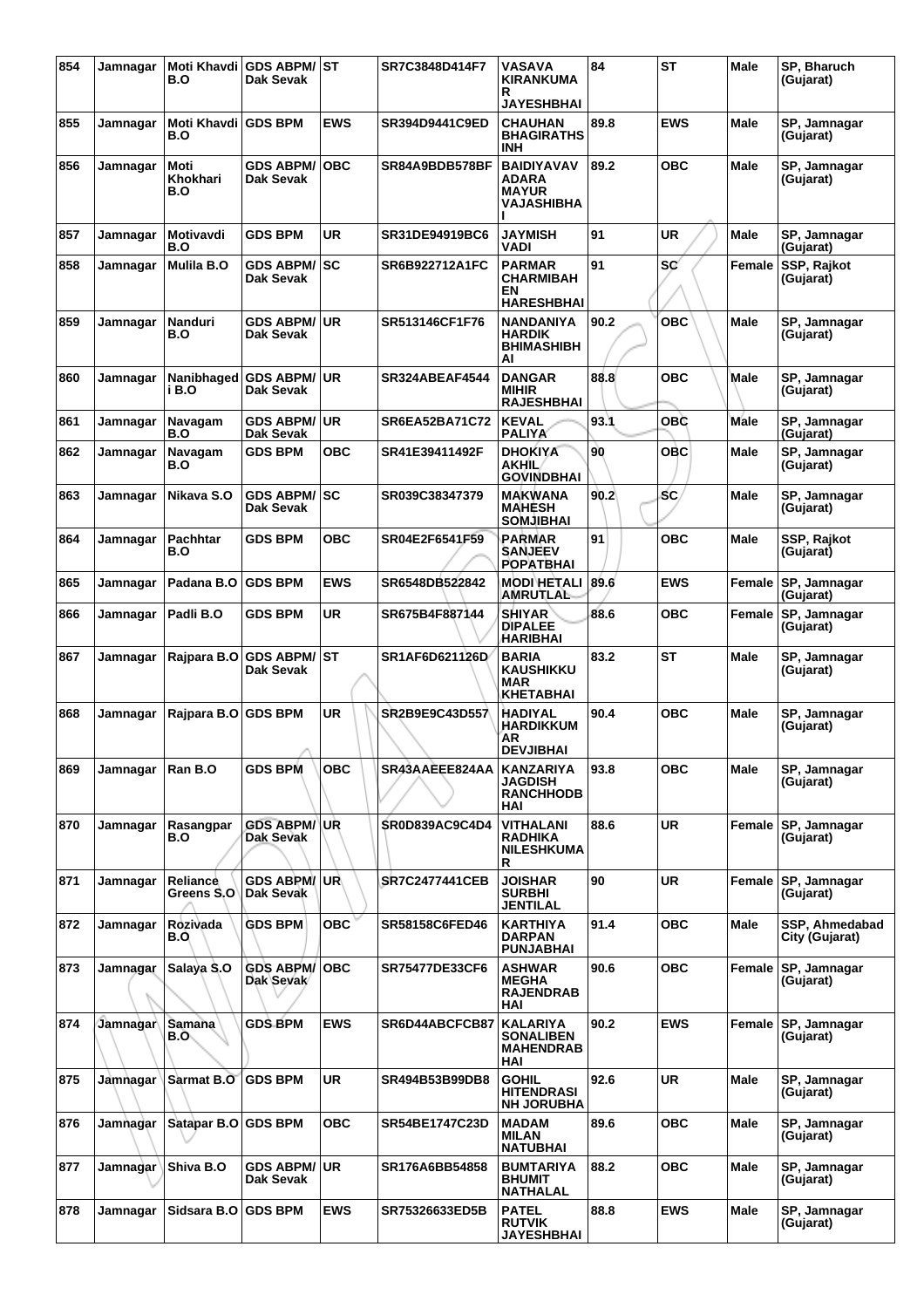| 879 | Jamnagar        | Sinhan<br>Aher B.O                | <b>GDS BPM</b>                       | <b>UR</b>    | SR8E12BD7C4E59        | <b>VIRANI</b><br><b>DIMPAL</b><br><b>GORDHANBH</b><br>AI           | 88.6 | <b>UR</b>    |             | Female SP, Jamnagar<br>(Gujarat) |
|-----|-----------------|-----------------------------------|--------------------------------------|--------------|-----------------------|--------------------------------------------------------------------|------|--------------|-------------|----------------------------------|
| 880 | Jamnagar        | Soyal B.O                         | <b>GDS ABPM/</b><br><b>Dak Sevak</b> | <b>UR</b>    | SR1DAC95D38AC<br>в    | <b>DUDHAGARA 90</b><br><b>NIKHIL</b><br><b>JAMANBHAI</b>           |      | <b>UR</b>    | <b>Male</b> | SP, Jamnagar<br>(Gujarat)        |
| 881 | Jamnagar        | Station<br>Road S.O<br>(Jamnagar) | <b>GDS ABPM/</b><br>Dak Sevak        | <b>PWD-A</b> | SR3AD45D5744B4        | <b>TEJAS</b><br><b>KADAVALA</b>                                    | 89.3 | <b>PWD-A</b> | Male        | SP, Jamnagar<br>(Gujarat)        |
| 882 | Jamnagar        | Surajkaradi<br>S.O                | <b>GDS ABPM/</b><br>Dak Sevak        | <b>EWS</b>   | SR6D2B3C48D61A        | <b>BUSA MILAN</b><br><b>ASHVINBHAI</b>                             | 88.4 | <b>EWS</b>   | Male        | SP, Jamnagar<br>(Gujarat)        |
| 883 | Jamnagar        | Udyognaga<br>r S.O                | <b>GDS ABPM/</b><br>Dak Sevak        | <b>UR</b>    | SR448A4349B254        | <b>SIMRAN</b>                                                      | 93.6 | <b>EWS</b>   | Female      | SP, Jamnagar<br>(Gujarat)        |
| 884 | Jamnagar        | <b>Untbet</b><br>Shampar<br>B.O   | <b>GDS ABPM/</b><br>Dak Sevak        | <b>ST</b>    | SR41DE2B84D419        | <b>DANGI</b><br>VIKRAMBHAI                                         | 83.2 | ST           | Male        | SP, Jamnagar<br>(Gujarat)        |
| 885 | Jamnagar        | <b>Untbet</b><br>Shampar<br>B.O   | <b>GDS BPM</b>                       | <b>UR</b>    | SR5384CBAAEEFA        | <b>CHAUHAN</b><br><b>RADHIKABA</b><br><b>ASHWINSINH</b>            | 88.6 | <b>EWS</b>   | Female      | SP, Jamnagar<br>(Gujarat)        |
| 886 | Jamnagar        | Vachalabar<br>a B.O               | <b>GDS ABPM/</b><br>Dak Sevak        | <b>EWS</b>   | SR886E9FB9B172        | <b>JOSHI</b><br>VISHALKUMA<br>R<br><b>JAYANTIBHA</b>               | 87.8 | <b>EWS</b>   | Male        | SP, Jamnagar<br>(Gujarat)        |
| 887 | Jamnagar        | Vadinar S.O                       | <b>GDS ABPM/</b><br>Dak Sevak        | <b>OBC</b>   | SR1A9FD34FEF26        | <b>SOLANKI</b><br>JAIMINKUMA<br>R<br><b>GIRISHBHAI</b>             | 88.2 | овс          | <b>Male</b> | SP, Jamnagar<br>(Gujarat)        |
| 888 | Jamnagar        | Vadpancha<br>sara B.O             | <b>GDS ABPM/</b><br>Dak Sevak        | <b>EWS</b>   | <b>SR2ADF446A465E</b> | <b>SAVALIYA</b><br><b>KHETANKUM</b><br>AR<br>JAYANTIBHA            | 87.8 | <b>EWS</b>   | Male        | SP, Jamnagar<br>(Gujarat)        |
| 889 | Jamnagar        | Vanavad<br>B.O                    | <b>GDS BPM</b>                       | <b>OBC</b>   | SR8C452C54F585        | <b>RATHOD</b><br>TULSI<br><b>MAHESHBHA</b>                         | 89.4 | <b>OBC</b>   | Female      | SP, Jamnagar<br>(Gujarat)        |
| 890 | Jamnagar        | Vansjalia<br>S.O                  | <b>GDS ABPM/</b><br>Dak Sevak        | <b>UR</b>    | <b>SR659BAA35217D</b> | <b>PATEL</b><br><b>DIVYESH</b><br><b>RAMESHCHA</b><br>DRA          | 88   | <b>UR</b>    | Male        | SP, Sabarkantha<br>(Gujarat)     |
| 891 | Jamnagar        | Varvala B.O                       | <b>GDS BPM</b>                       | <b>UR</b>    | <b>SR1D3B44AA954B</b> | <b>RAM</b><br><b>HARSHIT</b><br><b>DEVSHIBHAI</b>                  | 89.2 | <b>OBC</b>   | Male        | SP, Jamnagar<br>(Gujarat)        |
| 892 | Jamnagar        | Zakhar B.O                        | <b>GDS ABPM/</b><br>Dak Sevak        | <b>UR</b>    | SR591B8E986FC1        | PATEL<br><b>MEGHANABE</b><br>N<br><b>JAGDISHBHA</b>                | 89.6 | UR           | Female      | SP, Jamnagar<br>(Gujarat)        |
| 893 | Junagadh        | Aalidar B.O                       | <b>GDS BPM</b>                       | <b>UR</b>    | SR4F983C4FA248        | <b>GARCHAR</b><br><b>DEVENDRA</b><br>ASHOKBHAI                     | 95   | ОВС          | Male        | SP, Junagadh<br>(Gujarat)        |
| 894 | Junagadh        | Ajab B.O                          | <b>GDS BPM</b>                       | UR           | SR7D334C1B16F9        | <b>MARADIYA</b><br><b>DIXIT</b><br><b>BHAGAVANJI</b>               | 95   | UR           | Male        | SP, Junagadh<br>(Gujarat)        |
| 895 | Junagadh        | Akala B.O                         | <b>GDS BPM</b>                       | <b>OBC</b>   | SR7ADFF743DF63        | <b>CHAVDA</b><br><b>SUKHDEV</b><br><b>BHUPATBHAI</b>               | 93.6 | OBC          | Male        | SP, Junagadh<br>(Gujarat)        |
| 896 | Junagadh        | Ambala B.O GDS BPM                |                                      | <b>OBC</b>   | SR4349C2749194        | <b>BHAVIKA</b><br>ZALA                                             | 93.1 | <b>OBC</b>   | Female      | SP, Junagadh<br>(Gujarat)        |
| 897 | Junagadh        | Ambecha<br>B.O                    | <b>GDS BPM</b>                       | <b>UR</b>    | SR84585643544B        | <b>SHAIKH</b><br>MAHIN<br><b>FATEMA</b><br><b>MAKSUDAHE</b><br>MAD | 93   | <b>UR</b>    | Female      | SP, Junagadh<br>(Gujarat)        |
| 898 | Junagadh        | Amodra<br>B.O                     | GDS ABPM/ ST<br>Dak Sevak            |              | SR64C21CF72832        | <b>KARAMATA</b><br><b>HEENABEN</b><br><b>BAVANJIBHA</b>            | 88.6 | <b>ST</b>    | Female      | SP, Junagadh<br>(Gujarat)        |
| 899 | <b>Junagadh</b> | Amrapur<br>B.O                    | <b>GDS BPM</b>                       | <b>ST</b>    | <b>SR78C4315AEF4B</b> | <b>CHOPADA</b><br><b>KRISHNA</b><br><b>BHARATBHAI</b>              | 87   | <b>ST</b>    | Female      | SP, Junagadh<br>(Gujarat)        |
| 900 | Junagadh        | Avània B.O                        | <b>GDS BPM</b>                       | UR           | <b>SR04A4D76E5BB5</b> | <b>MAKADIA</b><br><b>MANSIBEN</b><br>NILESHBHAI                    | 93.6 | UR           | Female      | SP, Junagadh<br>(Gujarat)        |
| 901 | Junagadh        | <b>Balagam</b><br>B.O             | <b>GDS ABPM/</b><br>Dak Sevak        | <b>OBC</b>   | <b>SR5D3722B4D9FA</b> | <b>DORASIYA</b><br><b>MIRALBEN</b><br>PARAGBHAI                    | 92.6 | <b>OBC</b>   | Female      | SP, Junagadh<br>(Gujarat)        |
| 902 | Junagadh        | Chanaka<br>B.O                    | <b>GDS ABPM/</b><br>Dak Sevak        | <b>PWD-A</b> | <b>SR44C5627C6C6E</b> | <b>HINSU TULSI</b><br><b>RAMESHBHA</b>                             | 88.8 | <b>PWD-A</b> | Female      | SP, Junagadh<br>(Gujarat)        |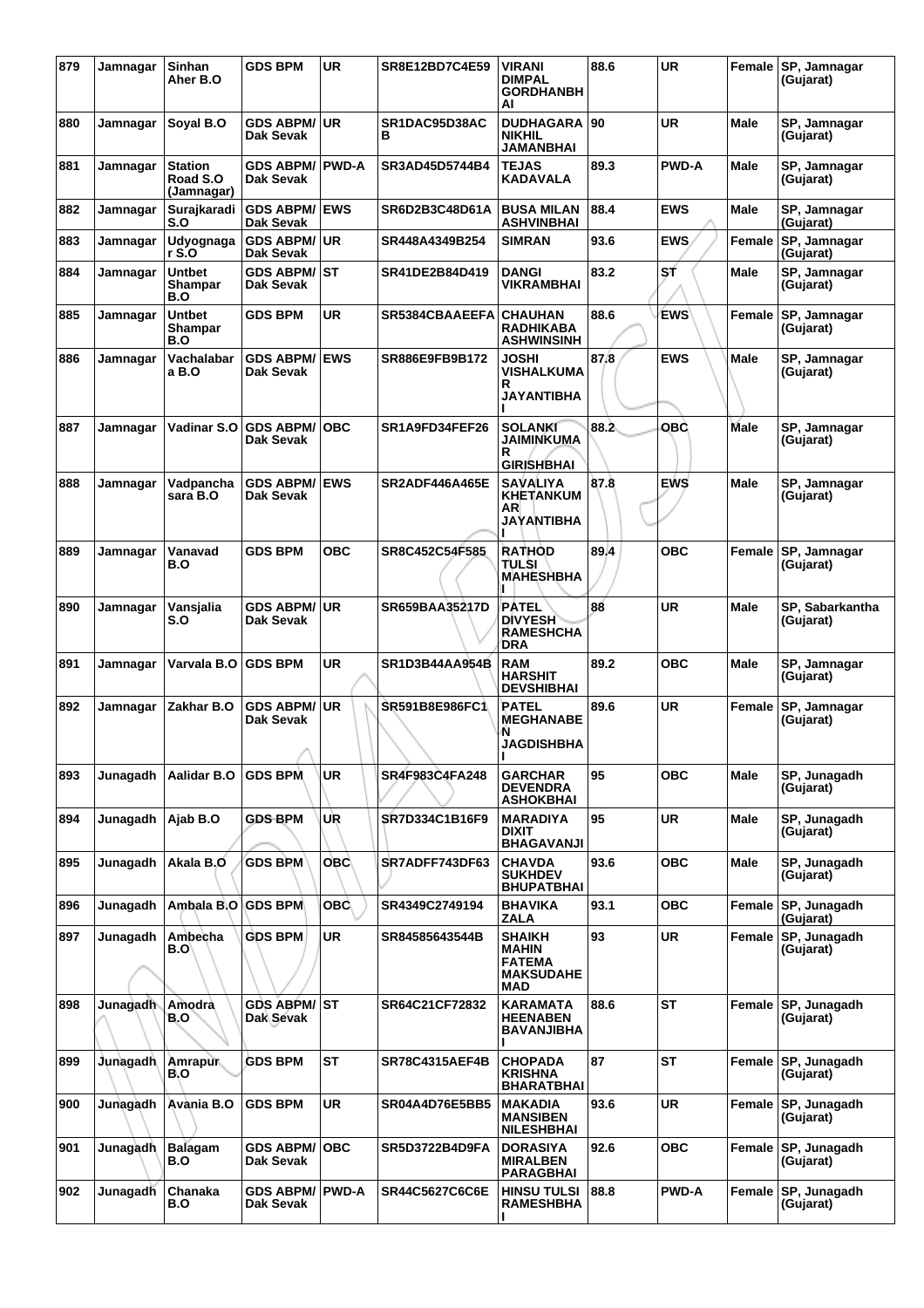| 903 | Junagadh | Chitrod B.O                   | <b>GDS ABPM/ST</b><br>Dak Sevak   |            | SR35B27E852D6B        | <b>RATHAVA</b><br><b>KARTIK</b><br><b>NARSINGBH</b><br>ΑI                        | 84.6 | <b>ST</b>  | Male   | SP, Junagadh<br>(Gujarat)                     |
|-----|----------|-------------------------------|-----------------------------------|------------|-----------------------|----------------------------------------------------------------------------------|------|------------|--------|-----------------------------------------------|
| 904 | Junagadh | Chorvad<br>S.O                | GDS ABPM/ ST<br>Dak Sevak         |            | SR5DDA9ADA6F21        | <b>KARAMATA</b><br><b>HIMANI</b><br><b>BALUBHAI</b>                              | 84.2 | <b>ST</b>  | Female | SP, Junagadh<br>(Gujarat)                     |
| 905 | Junaqadh | Chuda B.O                     | <b>GDS ABPM/</b><br>Dak Sevak     | <b>EWS</b> | SR2A49224CD999        | <b>RANIPA</b><br><b>PARTH</b><br><b>KAMLESHBH</b><br>AI                          | 91   | <b>EWS</b> | Male   | SP, Junagadh<br>(Gujarat)                     |
| 906 | Junagadh | Dadar B.O                     | GDS ABPM/ ∣ST<br>Dak Sevak        |            | SR315F4C9F9233        | <b>MARU</b><br><b>KAJALBEN</b><br><b>BHAGVANJIB</b><br>HAI                       | 83.2 | <b>ST</b>  | Female | SP, Junagadh<br>(Gujarat)                     |
| 907 | Junagadh | Dadar B.O                     | <b>GDS BPM</b>                    | ОВС        | <b>SR26D7FB8284AB</b> | <b>AHIR</b><br><b>JIGNESH</b><br><b>DINESHBHAI</b>                               | 92.2 | овс        | Male   | SSP, Ahmedabad<br>City (Gujarat)              |
| 908 | Junagadh | Datrana<br>B.O                | GDS BPM                           | <b>EWS</b> | <b>SR153E5BAA2E16</b> | <b>MEHTA</b><br><b>HEMANGI</b><br><b>NARESHBHAI</b>                              | 92.4 | <b>EWS</b> | Female | SP, Junagadh<br>(Gujarat)                     |
| 909 | Junagadh | Dedakiyal<br>B.O              | <b>GDS ABPM/</b><br>Dak Sevak     | <b>OBC</b> | SR6749432B7BE1        | <b>NANDANIYA</b><br><b>NARENDRAB</b><br>HAI<br><b>KARSHANBH</b><br>Al            | 91.8 | <b>OBC</b> | Male   | SP, Junagadh<br>(Gujarat)                     |
| 910 | Junagadh | Dhandhusa<br>r B.O            | <b>GDS ABPM/</b><br>Dak Sevak     | <b>EWS</b> | <b>SR58233ABCBE95</b> | <b>FALDU</b><br><b>MANSIBEN-</b><br><b>RAJESHKUM</b><br>AR                       | 94.8 | <b>EWS</b> | Female | SP, Junagadh<br>(Gujarat)                     |
| 911 | Junagadh | <b>Dhokadva</b><br>S.O        | <b>GDS ABPM/</b><br>Dak Sevak     | <b>UR</b>  | SR56843491F7C4        | <b>PARMAR</b><br><b>YAGNIK</b><br><b>HARIBHAI</b>                                | 92.6 | <b>SC</b>  | Male   | SP, Junagadh<br>(Gujarat)                     |
| 912 | Junagadh | Dholva B.O                    | <b>GDS ABPM/ ST</b><br>Dak Sevak  |            | SR623C589EA4C9        | <b>MUCHHAR</b><br><b>KAVITA</b><br>KHEEMABHA                                     | 83   | <b>ST</b>  | Female | SP, Porbandar<br>(Gujarat)                    |
| 913 | Junagadh | Dron B.O                      | <b>GDS BPM</b>                    | <b>UR</b>  | SR7D7A1AF4D37D        | PANCHAL<br><b>RISHABHKU</b><br>MAR<br><b>DARSHANBH</b><br>ΑI                     | 93.6 | UR         | Male   | SP, Bhavnagar<br>(Gujarat)                    |
| 914 | Junagadh | <b>Fatsar B.O</b>             | <b>GDS BPM</b>                    | <b>EWS</b> | SR288AB642664D        | <b>BHIMANI</b><br><b>HARDIK</b><br><b>NATVARLAL</b>                              | 90.8 | <b>EWS</b> | Male   | SP, Junagadh<br>(Gujarat)                     |
| 915 | Junagadh | Harmadiya<br>B.O              | GDS ABPM/ ST<br>Dak Sevak         |            | SR1AB9A17D5287        | <b>GALCHAR</b><br>AMI<br><b>RAJESHBHAI</b>                                       | 82.4 | <b>ST</b>  | Female | SP, Junagadh<br>(Gujarat)                     |
| 916 | Junagadh | Jargali B.O                   | <b>GDS BPM</b>                    | овс        | SR3E5B1248FF3A        | <b>RAM</b><br>KADCHHA                                                            | 93.1 | <b>OBC</b> | Male   | SP, Junagadh<br>(Gujarat)                     |
| 917 | Junagadh | Javantri<br>B.O               | <b>GDS ABPM/IEWS</b><br>Dak Sevak |            | SR73F9341BA84E        | <b>GAJERA</b><br><b>JEEGNAL</b><br>BATUKBHAI                                     | 90.4 | <b>EWS</b> | Female | SP, Junagadh<br>(Gujarat)                     |
| 918 | Junagadh | Javantri<br>B.O               | <b>GDS BPM</b>                    | <b>EWS</b> | SR4872959779D1        | <b>SHINGALA</b><br><b>KHUSHI</b><br><b>ASHOKBHAI</b>                             | 92.2 | <b>EWS</b> | Female | SP, Junagadh<br>(Gujarat)                     |
| 919 | Junagadh | Jetalvad<br>B.O               | <b>GDS ABPM/</b><br>Dak Sevak     | OBC.       | <b>SR76E4684A24DF</b> | <b>BARAD</b><br><b>MALDEVBHAI</b><br><b>RANABHAI</b>                             | 90.6 | <b>OBC</b> | Male   | SP, Junagadh<br>(Gujarat)                     |
| 920 | Junagadh | Junagadh<br>Azad<br>Chowk S.O | <b>GDS ABPM/ UR</b><br>Dak Sevak  |            | SR195AC5621D4D        | <b>GONDALIYA</b><br>YASH<br><b>CHANDULAL</b>                                     | 95   | <b>EWS</b> | Male   | SP, Junagadh<br>(Gujarat)                     |
| 921 | Junagadh | Kadaya B.O GDS BPM            |                                   | <b>OBC</b> | SR49B41BCD2CE9        | <b>SOLANKI</b><br><b>URMILABEN</b><br><b>DHANABHAI</b>                           | 92   | <b>OBC</b> | Female | SP, Junagadh<br>(Gujarat)                     |
| 922 | Junagadh | Kaj B.O                       | <b>GDS ABPM/ EWS</b><br>Dak Sevak |            | SR46853F4AC843        | VAGHASIYA<br><b>KHUSHBUBE</b><br>N<br><b>PARSOTAMB</b>                           | 90   | <b>EWS</b> | Female | SP, Junagadh<br>(Gujarat)                     |
| 923 | Junagadh | Kalsari B.O                   | <b>GDS ABPM/ UR</b>               |            | SR24B17624BC7A        | HAI<br><b>BANSIBEN</b>                                                           | 91.2 | <b>SC</b>  | Female | SP, Junagadh                                  |
| 924 | Junagadh | Kaneri B.O                    | Dak Sevak<br><b>GDS BPM</b>       | ОВС        | SR0F7E242B96D8        | <b>PARMAR</b><br><b>SOLANKI</b><br><b>KAJALBEN</b>                               | 93   | <b>OBC</b> |        | (Gujarat)<br>Female SP, Junagadh<br>(Gujarat) |
| 925 | Junagadh | Kariya B.O                    | <b>GDS ABPM/</b><br>Dak Sevak     | <b>OBC</b> | SR64F6A187B6DB        | <b>RAJABHAI</b><br><b>CHAVDA</b><br><b>KRISHNABEN</b><br><b>PARSOTAMB</b><br>HAI | 91.4 | <b>OBC</b> | Female | SP, Junagadh<br>(Gujarat) ˈ                   |
| 926 | Junagadh | Keshod S.O                    | <b>GDS ABPM/ OBC</b><br>Dak Sevak |            | SR1D6575BBF42C        | <b>PARMAR</b><br><b>PURVA</b><br><b>KAUSHALBH</b><br>AI                          | 92.6 | <b>OBC</b> |        | Female SP, Junagadh<br>(Gujarat)              |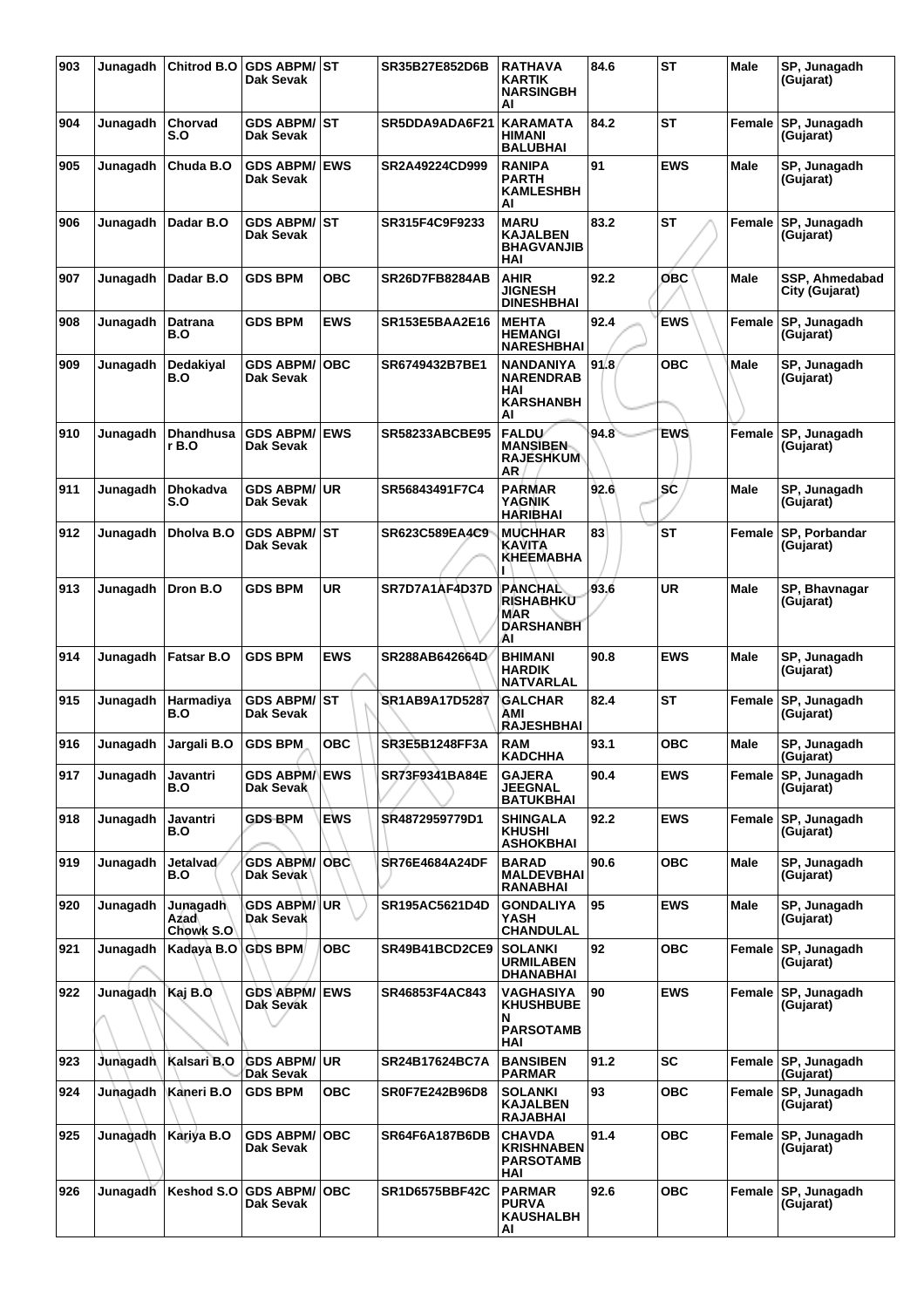| 927 | Junagadh              | Khambhaliy<br>a B.O    | <b>GDS ABPM/</b><br>Dak Sevak    | <b>OBC</b>   | SR43643172B81E        | <b>GOHEL</b><br><b>SONALBEN</b><br><b>SURESHBHAI</b>                 | 92.2 | <b>OBC</b>   | Female      | SP, Junagadh<br>(Gujarat) |
|-----|-----------------------|------------------------|----------------------------------|--------------|-----------------------|----------------------------------------------------------------------|------|--------------|-------------|---------------------------|
| 928 | Junagadh              | Khambhaliy<br>a B.O    | <b>GDS BPM</b>                   | UR           | SR821CEF69EAF2        | <b>UNDHAD</b><br>VAISHALI<br><b>DIPAKBHAI</b>                        | 93.2 | UR           | Female      | SP, Junagadh<br>(Gujarat) |
| 929 | Junagadh              | Khamidana<br>B.O       | <b>GDS BPM</b>                   | <b>ST</b>    | SR171A464A4241        | KARAMATA<br><b>KRISHNABEN</b><br><b>SURESHBHAI</b>                   | 86.8 | <b>ST</b>    | Female      | SP, Junagadh<br>(Gujarat) |
| 930 | Junagadh              | Khokharda<br>B.O       | <b>GDS ABPM/</b><br>Dak Sevak    | ∣UR          | SR5A2FF937EF4C        | <b>NANDANIYA</b><br><b>TISHABEN</b><br><b>RANABHAI</b>               | 92.6 | <b>UR</b>    | Female      | SP, Junagadh<br>(Gujarat) |
| 931 | Junagadh              | Lushala<br>S.O         | <b>GDS ABPM/</b><br>Dak Sevak    | <b>OBC</b>   | <b>SR288D26DA8D4E</b> | <b>VARU</b><br>VISHVA<br><b>NILESHBHAI</b>                           | 92.2 | <b>OBC</b>   | Female      | SP, Junagadh<br>(Gujarat) |
| 932 | Junagadh              | Matarvaniy<br>a B.O    | <b>GDS BPM</b>                   | <b>OBC</b>   | SR3461E51F7455        | VEGAD<br>VATSAL<br><b>JAYSUKHBH</b><br>Al                            | 91.4 | ОВС          | Male        | SP, Junagadh<br>(Gujarat) |
| 933 | Junagadh              | Mendarda<br>S.O        | <b>GDS ABPM/</b><br>Dak Sevak    | <b>OBC</b>   | SR114DCCA5AA91        | <b>CHAUHAN</b><br><b>BHOOMIBEN</b><br><b>NAVINCHAN</b><br><b>DRA</b> | 94.4 | <b>OBC</b>   | Female      | SP, Junagadh<br>(Gujarat) |
| 934 | Junagadh              | Mitiyaj B.O            | <b>GDS BPM</b>                   | <b>OBC</b>   | SR8EA94C9AADF<br>C    | <b>SOLANKI</b><br><b>HARESHBHAI</b><br><b>JETHABHAI</b>              | 91.6 | ОВС          | <b>Male</b> | SP, Junagadh<br>(Gujarat) |
| 935 | Junagadh              | Morvad B.O             | <b>GDS BPM</b>                   | <b>UR</b>    | <b>SR5CB7A2B23448</b> | <b>YASHPAL</b>                                                       | 93.8 | UR           | <b>Male</b> | SP, Junagadh<br>(Gujarat) |
| 936 | Junagadh              | <b>Morvada</b><br>B.O  | <b>GDS ABPM/</b><br>Dak Sevak    | <b>OBC</b>   | SR43C4FF4E5EA3        | <b>GAURAVKUM</b><br>AR BARAD                                         | 191  | <b>OBC</b>   | Male        | SP, Junagadh<br>(Gujarat) |
| 937 | Junagadh              | Motimonpar<br>i B.O    | <b>GDS ABPM/ UR</b><br>Dak Sevak |              | SR2349E2387752        | <b>DOBARIYA</b><br><b>BINITA</b><br>GOPALBHBA                        | 91.4 | ŨR∕          | Female      | SP, Junagadh<br>(Gujarat) |
| 938 | Junagadh              | Nanakotda<br>B.O       | <b>GDS BPM</b>                   | <b>UR</b>    | SR3A442934547B        | KABIRANI<br><b>SHABANA</b><br><b>UMAR</b>                            | 92.2 | UR           | Female      | SP, Junagadh<br>(Gujarat) |
| 939 | Junagadh              | Nani<br>Monpari<br>B.O | <b>GDS ABPM/</b><br>Dak Sevak    | ∣UR          | SR34A6EBE43B85        | <b>ZALAVADIYA</b><br>AJAY<br><b>MAGANBHAI</b>                        | 92   | <b>EWS</b>   | <b>Male</b> | SP, Junagadh<br>(Gujarat) |
| 940 | Junagadh              | Nonjanvav<br>B.O       | <b>GDS BPM</b>                   | <b>OBC</b>   | SR8A485C364643        | KAMBALIYA<br><b>BHAVIKA</b><br>LAKHAMANB<br>HAI                      | 91.8 | ОВС          | Female      | SP, Junagadh<br>(Gujarat) |
| 941 | Junagadh              | Osa B.O                | <b>GDS ABPM/</b><br>Dak Sevak    | UR.          | SR09246B2A88DB        | <b>KANDORIYA</b><br><b>PIYUSHKUM</b><br>ΑR<br><b>SARMANBHA</b>       | 91   | <b>OBC</b>   | <b>Male</b> | SP, Junagadh<br>(Gujarat) |
| 942 | Junagadh              | Panchala<br>B.O        | <b>GDS BPM</b>                   | <b>UR</b>    | SR1F44C7B1C35F        | <b>MULIYASIYA</b><br><b>JAYESH</b><br>SARMANBHA                      | 92.4 | <b>OBC</b>   | Male        | SP, Junagadh<br>(Gujarat) |
| 943 | Junagadh              | Panidhra<br>B.O        | <b>GDS ABPM/ UR</b><br>Dak Sevak |              | SR6C546532594B        | <b>SADARIYA</b><br><b>MEERA</b><br><b>JAYSUKHLA</b>                  | 91.2 | <b>UR</b>    | Female      | SP, Junagadh<br>(Gujarat) |
| 944 | Junagadh              | Parabvaydi<br>B.O      | <b>GDS BPM</b>                   | <b>PWD-B</b> | SR5DE7286F55B3        | <b>BUTANI</b><br><b>MIHIR</b><br><b>NITINBHAI</b>                    | 87.6 | <b>PWD-B</b> | <b>Male</b> | SP, Junagadh<br>(Gujarat) |
| 945 | Junagadh              | Pikhor B.O             | <b>GDS BPM</b>                   | <b>OBC</b>   | SR781F19B5D7E5        | <b>ROJASARA</b><br><b>SHANI</b><br><b>AJAYKUMAR</b>                  | 91.4 | <b>OBC</b>   | <b>Male</b> | SP, Junagadh<br>(Gujarat) |
| 946 | Junagadh              | Prempara<br>B.O        | <b>GDS ABPM/ UR</b><br>Dak Sevak |              | SR3D46779A39EF        | <b>BHESANIYA</b><br><b>DHAVAL</b><br><b>VRAJLAL</b>                  | 91   | <b>EWS</b>   | <b>Male</b> | SP, Junagadh<br>(Gujarat) |
| 947 | <b>Junagadh</b>       | Rakhej B.O             | <b>GDS ABPM/ UR</b><br>Dak Sevak |              | SR28D86716CB93        | KALOTRA<br><b>PRAKASH</b><br><b>GOVINDBHAI</b>                       | 91.4 | <b>OBC</b>   | Male        | SP, Junagadh<br>(Gujarat) |
| 948 | Junagadh              | Ranpur(S)<br>S.O       | <b>GDS ABPM/</b><br>Dak Sevak    | <b>OBC</b>   | SR397884CCF675        | <b>BALASARA</b><br><b>SHYAM</b><br><b>PANCHABHA</b>                  | 91.4 | <b>OBC</b>   | <b>Male</b> | SP, Junagadh<br>(Gujarat) |
| 949 | Junagadh              | Ratang B.O             | <b>GDS BPM</b>                   | <b>OBC</b>   | SR4BCFA4635E5D        | <b>BHOPALA</b><br><b>UPASANA</b><br><b>DEVAYATBH</b><br>AI           | 91.6 | <b>OBC</b>   | Female      | SP, Junagadh<br>(Gujarat) |
| 950 | Junagadh <sup>1</sup> | Ratidhar<br>B.O        | <b>GDS BPM</b>                   | <b>OBC</b>   | SR0CBBCA4A6C1<br>С    | <b>SOLANKI</b><br><b>SAPANABEN</b><br>DHIRUBHAI                      | 92.4 | <b>OBC</b>   | Female      | SP, Junagadh<br>(Gujarat) |
| 951 | Junagadh              | Sakhdavad<br>ar B.O    | <b>GDS BPM</b>                   | <b>OBC</b>   | SR541861BDF41E        | <b>ODEDARA</b><br><b>RAJANGIGA</b><br><b>BHAI</b>                    | 94.8 | <b>OBC</b>   | <b>Male</b> | SP, Junagadh<br>(Gujarat) |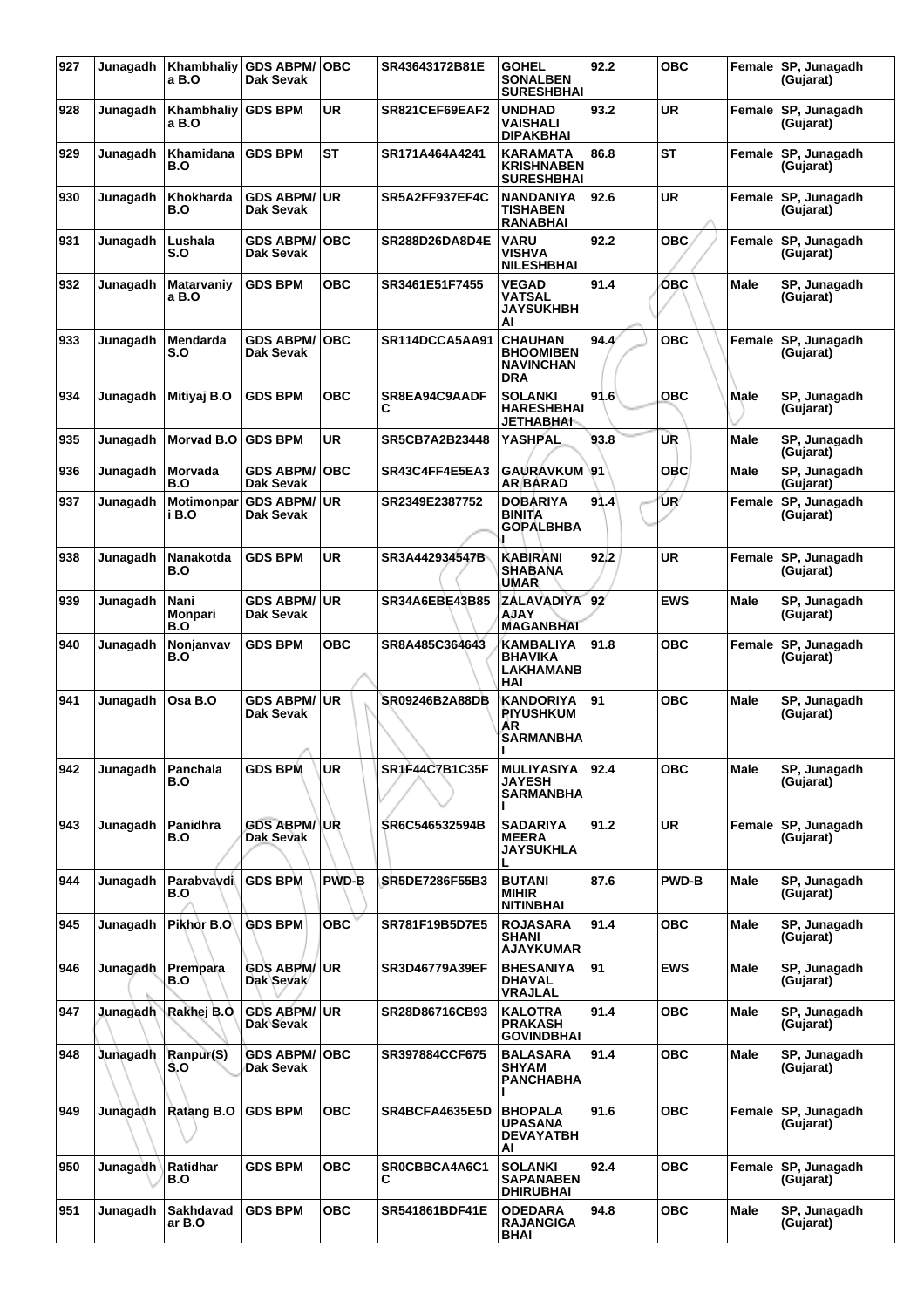| 952 | Junagadh | Sarsai S.O              | <b>GDS ABPM/ UR</b><br>Dak Sevak  |             | SR6DD2461E7E44 | <b>RANGOLIYA</b><br><b>PRIYAM</b><br><b>VINODBHAI</b>                | 93   | <b>UR</b>  | Male        | SP, Junagadh<br>(Gujarat) |
|-----|----------|-------------------------|-----------------------------------|-------------|----------------|----------------------------------------------------------------------|------|------------|-------------|---------------------------|
| 953 | Junagadh | Shobha<br>Vadla B.O     | <b>GDS ABPM/</b><br>Dak Sevak     | <b>OBC</b>  | SR4E25E95E5443 | <b>ODEDARA</b><br>VANITA<br><b>MERAMANBH</b><br>AI                   | 91   | <b>OBC</b> | Female      | SP, Junagadh<br>(Gujarat) |
| 954 | Junagadh | Simar B.O               | <b>GDS ABPM/ UR</b><br>Dak Sevak  |             | SR5559AAD16281 | <b>DODIYA</b><br><b>KULDIP</b><br><b>KESARBHAI</b>                   | 92.6 | <b>UR</b>  | <b>Male</b> | SP, Junagadh<br>(Gujarat) |
| 955 | Junagadh | Sondarda<br>B.O         | <b>GDS BPM</b>                    | UR          | SR15C2F49636E4 | TALAVIYA<br><b>PRIYANSHI</b><br>LILADHARBH<br>AI                     | 93.4 | UR         | Female      | SP, Junagadh<br>(Gujarat) |
| 956 | Junagadh | Tad B.O                 | <b>GDS ABPM/</b><br>Dak Sevak     | <b>UR</b>   | SR051972494494 | <b>SOLANKI</b><br><b>VISHAL</b><br><b>RAMBHAI</b>                    | 91.4 | <b>OBC</b> | <b>Male</b> | SP. Junagadh<br>(Gujarat) |
| 957 | Junagadh | Tad B.O                 | <b>GDS BPM</b>                    | UR          | SR5624C244CA21 | <b>PARMAR</b><br><b>DIGVIJAYSIN</b><br>н<br><b>KESARBHAI</b>         | 91.8 | ŰR         | Male        | SP, Junagadh<br>(Gujarat) |
| 958 | Junagadh | Talala S.O              | <b>GDS ABPM/ SC</b><br>Dak Sevak  |             | SR2461FA16E4A5 | <b>DAFADA</b><br><b>MEHUL</b><br><b>PARSHOTAM</b>                    | 94.6 | SC         | Male        | SP, Junagadh<br>(Gujarat) |
| 959 | Junagadh | Tinmas B.O              | <b>GDS ABPM/</b><br>Dak Sevak     | <b>IEWS</b> | SR22473483846C | <b>JADEJA</b><br><b>BRIJRAJSINH</b><br><b>PRUTHVIRAJ</b><br>SINH.    | 92.2 | <b>EWS</b> | Male        | SP, Junagadh<br>(Gujarat) |
| 960 | Junagadh | Umej B.O                | <b>GDS BPM</b>                    | ОВС         | SR044FA771CEC6 | <b>DODIYA</b><br>JIGARKUMA<br>R VALABHAI                             | 91   | овс        | Male        | SP, Junagadh<br>(Gujarat) |
| 961 | Junagadh | Vadviyala<br>B.O        | <b>GDS BPM</b>                    | UR          | SR538C23F4494B | <b>CHHODAVAD</b><br><b>IYA</b><br><b>TRUPESH</b><br>ASHVINBHAI       | 92.8 | UR         | Male        | SP, Junagadh<br>(Gujarat) |
| 962 | Junagadh | Vankia B.O              | <b>GDS ABPM/</b><br>Dak Sevak     | <b>OBC</b>  | SR1FA5545CCF3D | <b>SOLANKI</b><br>VAISHALI<br>HAMIRBHAI                              | 90.6 | <b>OBC</b> | Female      | SP, Junagadh<br>(Gujarat) |
| 963 | Junagadh | Vankia B.O              | <b>GDS ABPM/</b><br>Dak Sevak     | <b>OBC</b>  | SR7C29D5B7165B | GAL<br><b>PURVABEN</b><br><b>VEJANANDB</b><br>HAI                    | 91   | <b>OBC</b> | Female      | SP, Junagadh<br>(Gujarat) |
| 964 | Junagadh | Vekariya<br>B.O         | <b>GDS ABPM/ UR</b><br>Dak Sevak  |             | SR581FB973DDBE | <b>DODIYA</b><br><b>HARSHDEEP</b><br><b>SINH</b><br>RAMSINH          | 91   | <b>UR</b>  | Male        | SP, Junagadh<br>(Gujarat) |
| 965 | Junagadh | Velva B.O               | <b>GDS BPM</b>                    | UR          | SR2D145B61AF48 | <b>RUPARELIYA</b><br>HINAGAURI<br><b>DINESHCHAN</b><br>DRA           | 93.6 | <b>UR</b>  | Female      | SP, Junagadh<br>(Gujarat) |
| 966 | Junagadh | Virdi B.O               | <b>GDS BPM</b>                    | <b>OBC</b>  | SR1E2E87BAF8E1 | <b>SIDDHPURA</b><br><b>PARESHKUM</b><br>AR<br><b>NARESHBHAI</b>      | 91.6 | <b>OBC</b> | Male        | SP, Junagadh<br>(Gujarat) |
| 967 | Junagadh | Visavadar<br>S.O        | <b>GDS ABPM/UR</b><br>Dak Sevak   |             | SR0B9B5A65BB7E | <b>KAMBALIYA</b><br>VIPULKUMAR<br><b>NATHUBHAI</b>                   | 92   | <b>OBC</b> | Male        | SP, Junagadh<br>(Gujarat) |
| 968 | Junagadh | Visavadar<br>S.O        | <b>GDS ABPM/UR</b><br>Dak Sevak   |             | SR083D6349413D | <b>DODIYA</b><br><b>ROHANBHAI</b><br><b>JESINGBHAI</b>               | 91.2 | <b>OBC</b> | <b>Male</b> | SP, Junagadh<br>(Gujarat) |
| 969 | Kheda    | Abvel B.O               | <b>GDS ABPM/UR</b><br>Dak Sevak   |             | SR5FEF4D632D8C | <b>RUPAVATIYA 92</b><br><b>JAYDEEP</b><br><b>DHIRUBHAI</b>           |      | <b>ST</b>  | Male        | SP, Junagadh<br>(Gujarat) |
| 970 | Kheda    | Amiyad B.O GDS BPM      |                                   | <b>UR</b>   | SR8BC5159BABF7 | <b>SANIYA</b><br>ZINAL<br><b>JAYESHBHAI</b>                          | 91   | <b>OBC</b> | Female      | SP, Kheda<br>(Gujarat)    |
| 971 | Kheda    | Anara B.O               | <b>GDS BPM</b>                    | ОВС         | SR4FE626848754 | <b>PARMAR</b><br>ANSHU<br><b>RAMESHBHA</b>                           | 91.6 | <b>OBC</b> | Female      | SP, Kheda<br>(Gujarat)    |
| 972 | Kheda    | Asamli B.O              | <b>GDS BPM</b>                    | <b>SC</b>   | SR1AF87D2A6A5D | <b>SHRIMALI</b><br><b>MANISHKUM</b><br>AR<br><b>FULCHANDB</b><br>HAI | 95.8 | SC         | <b>Male</b> | SP, Kheda<br>(Gujarat)    |
| 973 | Kheda    | <b>Badarpur</b><br>B.Oʻ | <b>GDS BPM</b>                    | UR          | SR24F1E4DCF5B1 | <b>SOLANKI</b><br><b>JIGARKUMA</b><br><b>R DILIPSINH</b>             | 92   | <b>UR</b>  | <b>Male</b> | SP, Kheda<br>(Gujarat)    |
| 974 | Kheda    | <b>Bhailakui</b><br>B.O | <b>GDS ABPM/ EWS</b><br>Dak Sevak |             | SR3F5411AFB497 | <b>PATEL</b><br><b>SANKET</b><br><b>DILIPBHAI</b>                    | 89.6 | <b>EWS</b> | Male        | SP, Kheda<br>(Gujarat)    |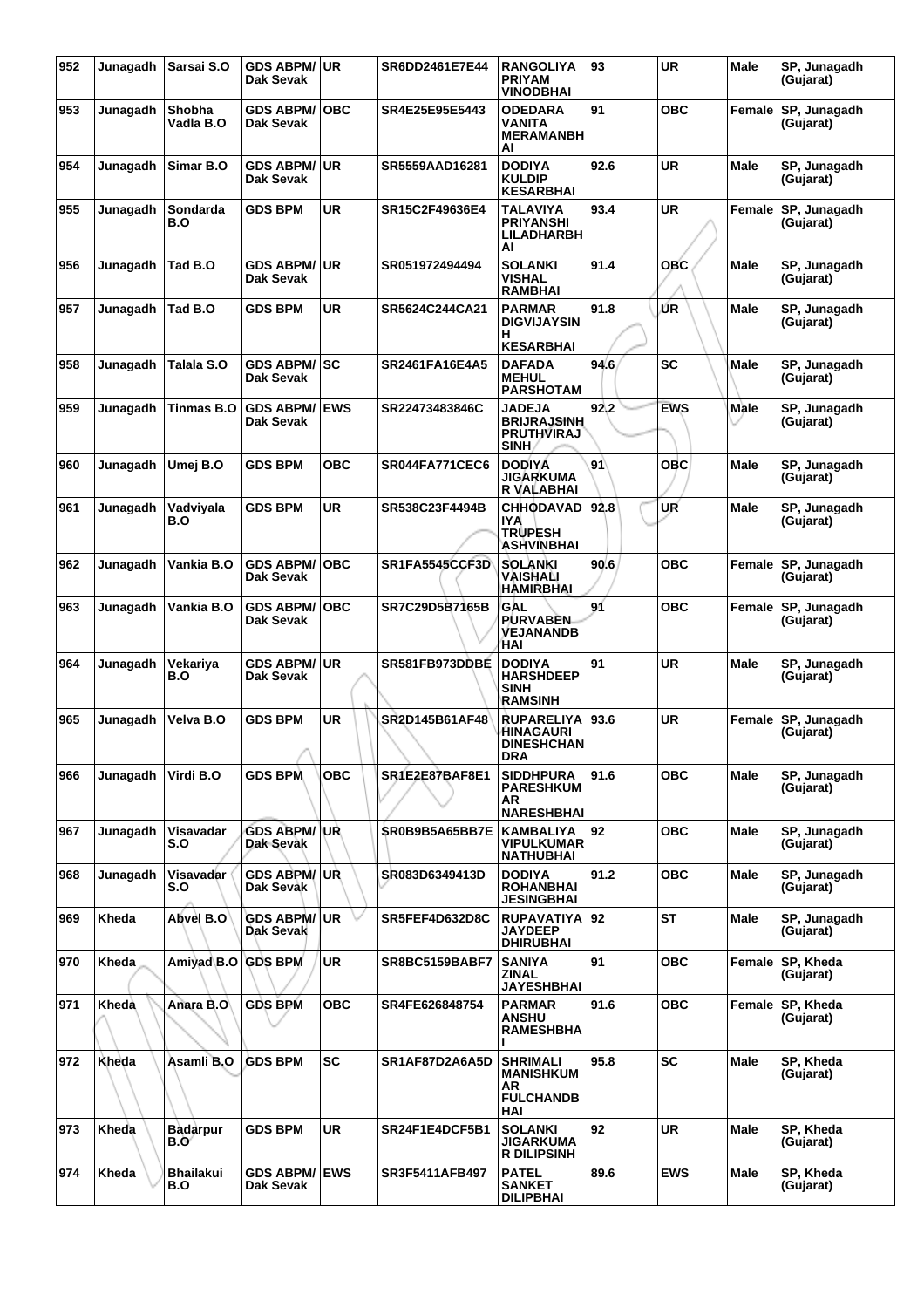| 975 | Kheda | Bhalada<br>B.O     | <b>GDS ABPM/ UR</b><br>Dak Sevak  |              | SR61FDEE7CBC15        | <b>MARVADI</b><br>VISHALKUMA<br>R<br><b>MALARAMBH</b><br>AI                 | 90.6 | <b>UR</b>    | <b>Male</b> | SP, Kheda<br>(Gujarat)              |
|-----|-------|--------------------|-----------------------------------|--------------|-----------------------|-----------------------------------------------------------------------------|------|--------------|-------------|-------------------------------------|
| 976 | Kheda | Bhalada<br>B.O     | <b>GDS BPM</b>                    | овс          | SR8F26482E7DA3        | <b>SHAIKH</b><br><b>TABASSUMB</b><br>ANU<br><b>MOHAMMAD</b><br><b>NAZIR</b> | 90.6 | <b>OBC</b>   | Female      | SP, Anand<br>(Gujarat)              |
| 977 | Kheda | Bochasan<br>RS S.O | <b>GDS ABPM/</b><br>Dak Sevak     | <b>OBC</b>   | SR26E4716546CC        | <b>PANCHAL</b><br><b>NIDHIBEN</b><br><b>SHANKARLA</b>                       | 90.4 | <b>OBC</b>   | Female      | SP, Kheda<br>(Gujarat)              |
| 978 | Kheda | Chapatiya<br>B.O   | <b>GDS BPM</b>                    | UR           | SR1592937DAA91        | <b>DIWAN</b><br><b>AKIBSHA</b><br><b>ASLAMSHA</b>                           | 93.6 | OBC          | <b>Male</b> | SP, Kheda<br>(Gujarat)              |
| 979 | Kheda | Chunel B.O         | <b>GDS BPM</b>                    | <b>PWD-C</b> | SR4F2A48251624        | LADANI<br><b>JIGNESHKUM</b><br>ΑR<br><b>KISHORBHAI</b>                      | 88.6 | <b>PWD-C</b> | Male        | SP, Kheda<br>(Gujarat)              |
| 980 | Kheda | Daheda B.O         | <b>GDS ABPM/ ST</b><br>Dak Sevak  |              | SR5915F1B74F6F        | <b>PATEL</b><br><b>HARSHIKA</b><br><b>SURESHBHAI</b>                        | 87.4 | <b>ST</b>    | Female      | SP, Kheda<br>(Gujarat)              |
| 981 | Kheda | Dahiup B.O         | <b>GDS BPM</b>                    | <b>PWD-C</b> | <b>SR0DA86D42449A</b> | <b>PATEL</b><br><b>CHINTAN</b><br><b>SHAILESHKU</b><br>MAR                  | 83.8 | PWD-C        | Male        | SP, Kheda<br>(Gujarat)              |
| 982 | Kheda | Dantali B.O        | <b>GDS BPM</b>                    | <b>UR</b>    | SR8B2B4D178BDE        | <b>PATÉL</b><br>PURITKUMA<br>R<br><b>HASMUKHBH</b><br>AI                    | 93.6 | UR           | Male        | SP, Anand<br>(Gujarat)              |
| 983 | Kheda | Deva Vanta<br>B.O  | <b>GDS BPM</b>                    | <b>ST</b>    | SR58989D279CAE        | <b>PATEL</b><br>PRIYANKKU<br>MAR<br><b>DILIRBHAI</b>                        | 88.6 | <b>ST</b>    | Male        | SP, Anand<br>(Gujarat)              |
| 984 | Kheda | Devataj B.O        | <b>GDS ABPM/ EWS</b><br>Dak Sevak |              | SR0542477147B3        | <b>SHAH</b><br><b>VRUNDA</b><br><b>GOPALBHAI</b>                            | 92.8 | <b>EWS</b>   | Female      | SP, Kheda<br>(Gujarat)              |
| 985 | Kheda | Dharoda<br>B.O     | GDS ABPM/UR<br>Dak Sevak          |              | <b>SR848737AEEEE5</b> | <b>DABHI</b><br><b>MEHULKUMA</b><br>R<br><b>BALAVANTK</b><br><b>UMAR</b>    | 90.4 | <b>UR</b>    | Male        | SP, Anand<br>(Gujarat)              |
| 986 | Kheda | Dharoda<br>B.O     | <b>GDS BPM</b>                    | SC           | SR57EB36952495        | PARMAR<br><b>HEMANGINI</b><br><b>BHARATBHAI</b>                             | 91.6 | SC           | Female      | SP, Kheda<br>(Gujarat)              |
| 987 | Kheda | Finav B.O          | <b>GDS BPM</b>                    | <b>OBC</b>   | SR3CCD83B16FEC        | VALA<br><b>NISARG</b><br><b>KAMLESHKU</b><br>MAR                            | 91   | <b>OBC</b>   | Male        | SP, Kheda<br>(Gujarat)              |
| 988 | Kheda | Galiana B.O        | <b>GDS ABPM/ OBC</b><br>Dak Sevak |              | SR898498F2C1AD        | <b>PARMAR</b><br><b>KINJALBEN</b><br><b>MANHARSIN</b><br>H.                 | 90.4 | <b>OBC</b>   |             | Female SP, Kheda<br>(Gujarat)       |
| 989 | Kheda | Golana B.O         | <b>GDS ABPM/OBC</b><br>Dak Sevak  |              | <b>SR4A361DEEB872</b> | <b>ZALA</b><br><b>KALPANABE</b><br>N<br><b>JITENDRAKU</b><br><b>MAR</b>     | 90.4 | <b>OBC</b>   |             | Female SP, Kheda<br>(Gujarat)       |
| 990 | Kheda | Gólana B.O         | <b>GDS BPM</b>                    | OBC          | SR8911AB943C2B        | <b>VALAND</b><br><b>SHYAMKUMA</b><br>R.<br><b>THAKORBHA</b>                 | 90.4 | <b>OBC</b>   | Male        | SP, Kheda<br>(Gujarat)              |
| 991 | Kheda | Hathaj B.O         | GDS ABPM/UR<br>Dak Sevak          |              | <b>SR7E434B529DCF</b> | <b>DABHI</b><br><b>PRADIPBHAI</b><br><b>AJITBHAI</b>                        | 95   | <b>UR</b>    | <b>Male</b> | SP, Kheda<br>(Gujarat)              |
| 992 | Kheda | Heranj B.O         | <b>GDS ABPM/</b><br>Dak Sevak     | <b>OBC</b>   | SR526246AD2A93        | <b>MAHERA</b><br><b>KHUSHBUBE</b><br>N<br><b>RAMESHCHA</b><br><b>NDRA</b>   | 91   | <b>OBC</b>   | Female      | SP, Kheda<br>(Gujarat)              |
| 993 | Kheda | Heranj B.O         | <b>GDS BPM</b>                    | <b>ST</b>    | SR57E449D35464        | <b>BHURIYA</b><br><b>MINALBEN</b><br><b>GUMANBHAI</b>                       | 87.2 | ST           | Female      | <b>SP, Panchmahals</b><br>(Gujarat) |
| 994 | Kheda | Jichka B.O         | GDS ABPM/   OBC<br>Dak Sevak      |              | SR35B3EF39F3EE        | <b>THAKOR</b><br>VAIBHAVKU<br>MAR<br><b>PARVATSINH</b>                      | 90   | <b>OBC</b>   | Male        | SP, Kheda<br>(Gujarat)              |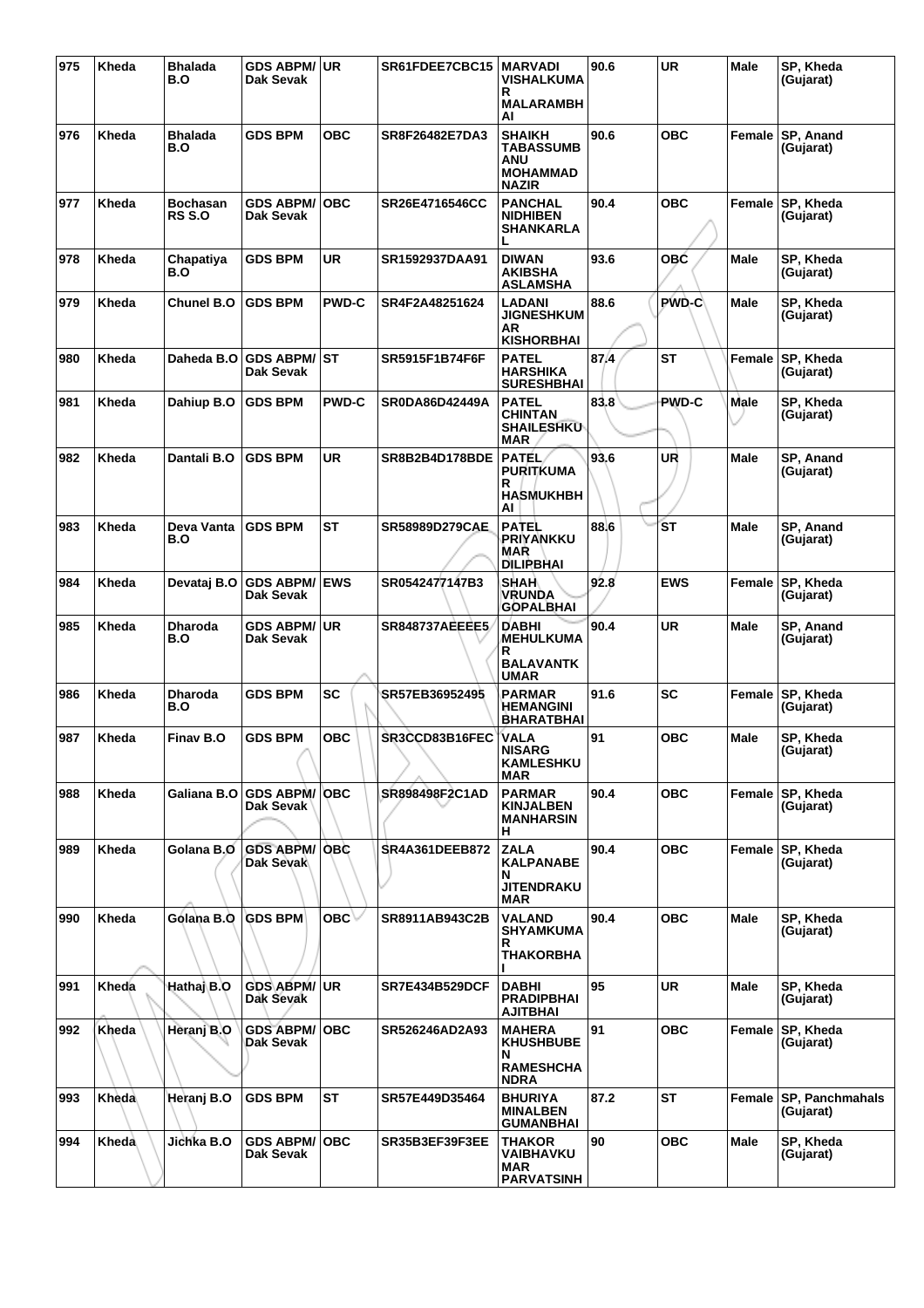| 995  | Kheda | Jichka B.O          | <b>GDS BPM</b>                    | <b>EWS</b> | SR25C35C32334F        | <b>PATEL</b><br><b>RADHIKABE</b><br>N<br><b>DASHRATHB</b><br>HAI                   | 90   | <b>EWS</b> |             | Female SP, Anand<br>(Gujarat)           |
|------|-------|---------------------|-----------------------------------|------------|-----------------------|------------------------------------------------------------------------------------|------|------------|-------------|-----------------------------------------|
| 996  | Kheda | Kalamsar<br>B.O     | <b>GDS BPM</b>                    | UR         | SR0FB1F1B5EA4E        | <b>UPADHYAY</b><br><b>RUTVIJ</b><br><b>HITESHKUMA</b><br>R                         | 90.8 | <b>UR</b>  | Male        | SP, Kheda<br>(Gujarat)                  |
| 997  | Kheda | Kalitalavadi<br>B.O | <b>IGDS BPM</b>                   | UR         | <b>SR1FF728A7F43D</b> | <b>SOLANKI</b><br><b>HIRAL</b><br><b>BHUPENDRA</b><br><b>BHAI</b>                  | 91.4 | SC         | Female      | SP, Anand<br>(Gujarat)                  |
| 998  | Kheda | Kaloli B.O          | <b>GDS BPM</b>                    | <b>EWS</b> | SR5EF6322D5A33        | <b>PATEL</b><br><b>MEGHANABA</b><br><b>HEN</b><br><b>BALVANTBH</b><br>Al           | 89   | <b>EWS</b> | Female      | SP, Kheda<br>(Gujarat)                  |
| 999  | Kheda | Kanera B.O          | GDS ABPM/UR<br>Dak Sevak          |            | SR0AD7BC898BB<br>в    | <b>ZALA</b><br><b>AJAYSINH</b><br><b>HIMMATSINH</b>                                | 90.8 | ÙR         | Male        | SP, Kheda<br>(Gujarat)                  |
| 1000 | Kheda | Kaniel B.O          | <b>GDS BPM</b>                    | овс        | SR2E4E2A174ADE        | <b>PRAJAPATI</b><br><b>NIRAVKUMA</b><br>R<br><b>SHANKARBH</b><br>Al                | 90.4 | <b>OBC</b> | Male        | SP, Kheda<br>(Gujarat)                  |
| 1001 | Kheda | Kanisa B.O          | <b>GDS BPM</b>                    | <b>ST</b>  | SR841F29F8A6BA        | <b>PATEL</b><br><b>MAYUR</b><br>PANKAJBHAI                                         | 86.8 | ST         | Male        | SP, Kheda<br>(Gujarat)                  |
| 1002 | Kheda | Kansari S.O         | <b>GDS ABPM/ UR</b><br>Dak Sevak  |            | SR1A8F5F2E9668        | MACWANA<br><b>RIMPALBEN</b><br><b>SHAILESHBH</b><br>Al                             | 90   | <b>SC</b>  | Female      | SP, Kheda<br>(Gujarat)                  |
| 1003 | Kheda | Kasor B.O           | GDS ABPM/ ST<br>Dak Sevak         |            | SR3D392FAB3439        | <b>RATHVA</b><br>TUSHARKUM<br>AR                                                   | 87.2 | <b>ST</b>  | Male        | SP, Panchmahals<br>(Gujarat)            |
| 1004 | Kheda | Khada B.O           | <b>GDS BPM</b>                    | <b>UR</b>  | SR7C3EA96BC85E        | <b>PARMAR</b><br><b>VEDI</b><br><b>SANJAYKUM</b><br>AR                             | 91   | <b>OBC</b> | Female      | SP, Kheda<br>(Gujarat)                  |
| 1005 | Kheda | Khadodhi<br>B.O     | <b>GDS ABPM/ UR</b><br>Dak Sevak  |            | SR229681B94521        | <b>CHAUHAN</b><br><b>YOGENDRAS</b><br><b>INH</b><br><b>JASHVANTSI</b><br><b>NH</b> | 90   | <b>OBC</b> | Male        | SP, Kheda<br>(Gujarat)                  |
| 1006 | Kheda | Khaksar<br>B.O      | <b>GDS BPM</b>                    | UR         | SR6A86EAD84A25        | PARMAR<br><b>NAYANABEN</b><br><b>PRAVINSINH</b>                                    | 90.4 | UR         | Female      | <b>SSP, Ahmedabad</b><br>City (Gujarat) |
| 1007 | Kheda | Khambhat<br>S.O     | GDS ABPM/UR<br>Dak Sevak          |            | SR674DECC2648A        | <b>PATEL PRAY</b><br><b>RAJANIKANT</b>                                             | 90.6 | <b>UR</b>  | Male        | SP, Kheda<br>(Gujarat)                  |
| 1008 | Kheda | Khandhali<br>B.O    | <b>GDS BPM</b>                    | <b>OBC</b> | SR78CFC344ED9F        | <b>PANCHAL</b><br><b>DIVYESH</b><br><b>SANJAYKUM</b><br>AR                         | 90.2 | овс        | Male        | SP, Kheda<br>(Gujarat)                  |
| 1009 | Kheda | Khanpur<br>B.O      | <b>GDS ABPM/ OBC</b><br>Dak Sevak |            | SR5A6A34F49912        | KAUTUKKUM 90<br>AR<br><b>YOGESHKUM</b><br><b>AR PAREKH</b>                         |      | <b>OBC</b> | Male        | SP, Kheda<br>(Gujarat)                  |
| 1010 | Kheda | Khatraj B.O         | <b>GDS ABPM/OBC</b><br>Dak Sevak  |            | SR83CF93CEEF2F        | <b>GADHAVI</b><br><b>DHRUVIBAHE</b><br>N<br><b>JAGDISHBHA</b>                      | 91.4 | <b>OBC</b> | Female      | SP, Kheda<br>(Gujarat)                  |
| 1011 | Kheda | Koshiyal<br>B.O     | <b>GDS ABPM/</b><br>Dak Sevak     | <b>OBC</b> | SR6359D89F5F19        | <b>PRAJAPATI</b><br>JANVI<br><b>THAKORBHA</b>                                      | 90   | <b>OBC</b> |             | Female SP, Kheda<br>(Gujarat)           |
| 1012 | Kheda | Laval B.O           | <b>GDS BPM</b>                    | <b>OBC</b> | SR83F399843A2D        | <b>HINGU</b><br><b>PRIYESH</b><br><b>VIPULKUMAR</b>                                | 93.2 | <b>OBC</b> | Male        | SP, Kheda<br>(Gujarat)                  |
| 1013 | Kheda | Limbasi<br>S.O      | GDS ABPM/│ST<br>Dak Sevak         |            | <b>SR0ED46C575A7A</b> | VAGADIYA<br><b>NISHABEN</b><br><b>BHAGABHAI</b>                                    | 85.6 | ST         | Female      | SP, Panchmahals<br>(Gujarat)            |
| 1014 | Kheda | Malu B.O            | <b>GDS BPM</b>                    | <b>ST</b>  | SR2FDA4DDD1737        | <b>TADVI</b><br><b>KRISHNABEN</b><br><b>MOHANBHAI</b>                              | 86.2 | <b>ST</b>  |             | Female SSP, Gandhinagar<br>(Gujarat)    |
| 1015 | Kheda | Mànaj B.O           | <b>GDS ABPM/ UR</b><br>Dak Sevak  |            | SR6E9E7ABC4EC4        | <b>PATEL</b><br><b>NALINIBEN</b>                                                   | 89.8 | <b>UR</b>  | Female      | SP, Kheda<br>(Gujarat)                  |
| 1016 | Kheda | Manghrol<br>B.O     | <b>GDS ABPM/ UR</b><br>Dak Sevak  |            | SR716D56E17E68        | <b>DAVE VIVEK</b><br><b>SURESHCHA</b><br><b>NDRA</b>                               | 90   | <b>UR</b>  | <b>Male</b> | SP, Anand<br>(Gujarat)                  |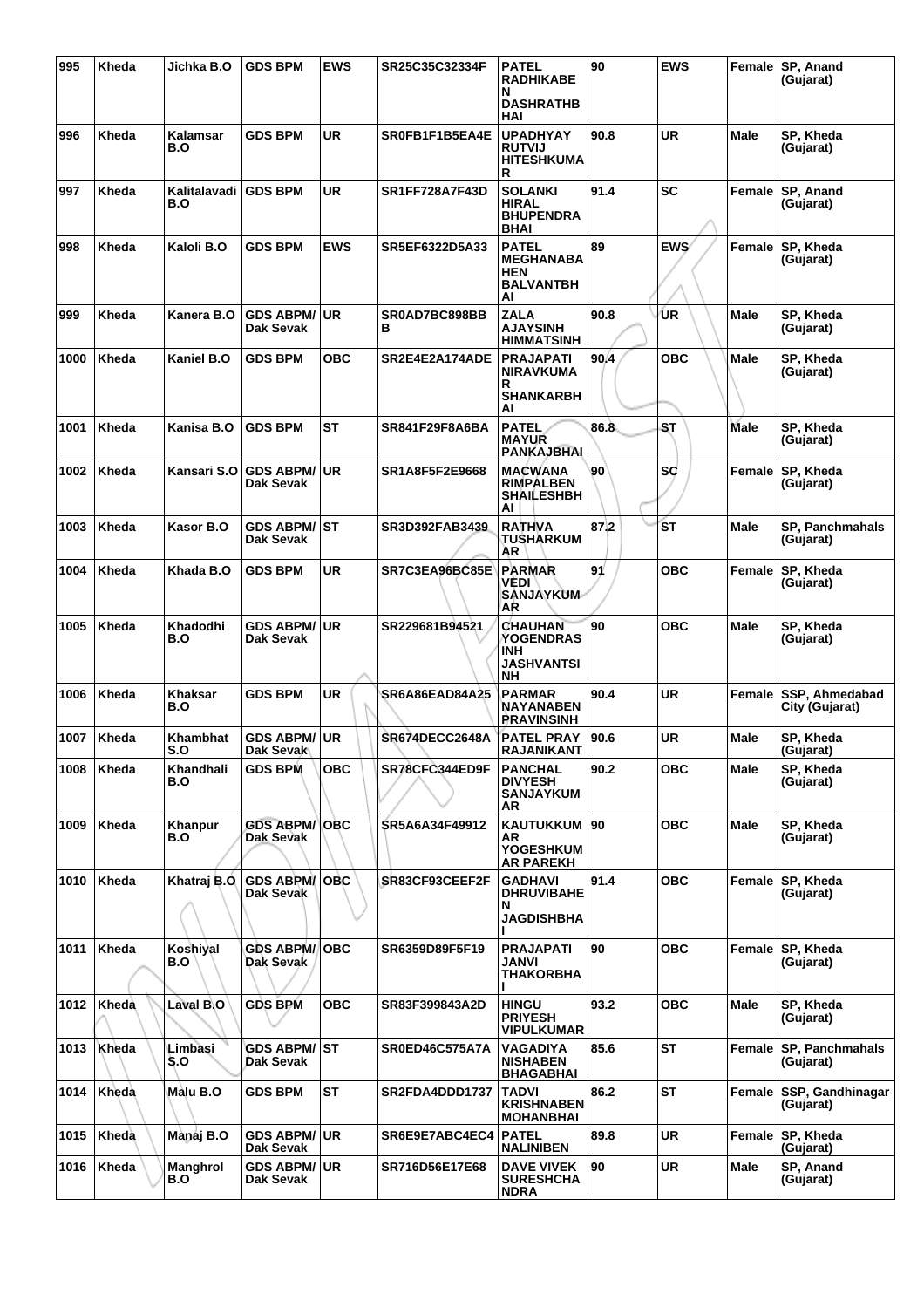| 1017 | Kheda        | Mankwa<br>B.O                     | <b>GDS ABPM/OBC</b><br>Dak Sevak  |             | SR173B7384F4C4        | <b>PANCHAL</b><br><b>BHOOMI</b><br><b>JASHVANTK</b><br><b>UMAR</b>              | 90.2  | <b>OBC</b> | Female      | SP, Kheda<br>(Gujarat)        |
|------|--------------|-----------------------------------|-----------------------------------|-------------|-----------------------|---------------------------------------------------------------------------------|-------|------------|-------------|-------------------------------|
| 1018 | Kheda        | Minavada<br>B.O                   | <b>GDS BPM</b>                    | <b>OBC</b>  | SR5B84E49CA51A        | <b>PANCHAL</b><br><b>AMEEBEN</b><br><b>SANJAYKUM</b><br>AR                      | 93.2  | <b>OBC</b> | Female      | SP, Kheda<br>(Gujarat)        |
| 1019 | Kheda        | Nadhanpur<br>B.O                  | <b>GDS BPM</b>                    | <b>UR</b>   | SR7AA5F7843491        | <b>BHARWAD</b><br><b>AJAY</b><br><b>SURESHBHAI</b>                              | 91    | UR         | <b>Male</b> | SP, Kheda<br>(Gujarat)        |
| 1020 | Kheda        | Nagra B.O                         | <b>GDS ABPM/</b><br>Dak Sevak     | ∣OBC        | SR29B289BD18BC        | <b>BIRAVA</b><br><b>PRAJAPATI</b>                                               | 90.2  | <b>OBC</b> | Female      | <b>SP, Kheda</b><br>(Gujarat) |
| 1021 | Kheda        | Nenpur B.O                        | <b>GDS BPM</b>                    | <b>EWS</b>  | SR233841A642AD        | <b>PATEL</b><br><b>PARTHKUMA</b><br>R<br><b>ASHWINBHAI</b>                      | 90    | <b>EWS</b> | Male        | SP, Kheda<br>(Gujarat)        |
| 1022 | Kheda        | Pandad B.O                        | <b>GDS ABPM/ EWS</b><br>Dak Sevak |             | <b>SR7D77A48695AD</b> | <b>PATEL</b><br><b>HEMLATTAB</b><br>EN<br><b>MUKUNDBHA</b>                      | 88.8  | <b>EWS</b> | Female      | SP, Kheda<br>(Gujarat)        |
| 1023 | Kheda        | Pith Baza-<br>Khambhat<br>S.O     | <b>GDS ABPM/ EWS</b><br>Dak Sevak |             | SR54BCC9FE8476        | <b>PATEL</b><br><b>ASHISHKUM</b><br>ΑR<br><b>BHARATBHAI</b>                     | 88.6  | <b>EWS</b> | Male        | SP, Kheda<br>(Gujarat)        |
| 1024 | Kheda        | Ramodadi<br>B.O                   | <b>GDS BPM</b>                    | <b>UR</b>   | <b>SR3F5468FA746C</b> | PATEL<br><b>DHRUMILKU</b><br><b>MAR</b><br><b>GOKALBHAI</b>                     | 90.4  | UR         | Male        | SP, Kheda<br>(Gujarat)        |
| 1025 | Kheda        | Ramol S.O                         | <b>GDS ABPM/</b><br>Dak Sevak     | <b>IEWS</b> | SR54F38C814671        | JANI<br><b>HONEYBEN</b><br><b>MUKESHBHA</b>                                     | 88.8  | EWS        | Female      | <b>SP, Anand</b><br>(Gujarat) |
| 1026 | Kheda        | Ratanpur<br>S.O (Kheda) Dak Sevak | <b>GDS ABPM/</b>                  | l UR        | SR68E992123DF4        | PATEL<br><b>KRUSHNABE</b><br>N<br><b>VASANTKUM</b><br>AR                        | 90.4  | UR         | Female      | <b>SP, Kheda</b><br>(Gujarat) |
| 1027 | Kheda        | Runaj B.O                         | GDS ABPM/∣UR<br>Dak Sevak         |             | SR482E2CEE2EF9        | <b>PATEL</b><br><b>VIBHAKSHIB</b><br>EΝ<br><b>UMAKANT</b>                       | 89.6  | <b>UR</b>  | Female      | SP, Kheda<br>(Gujarat)        |
| 1028 | Kheda        | Saijpur B.O                       | <b>GDS ABPM/ OBC</b><br>Dak Sevak |             | SR6FC188A71458        | PARMAR<br><b>GHANSHYAM</b><br>BHAI<br><b>JALAMBHAI</b>                          | 89.6  | <b>OBC</b> | Male        | SP, Kheda<br>(Gujarat)        |
| 1029 | Kheda        | Samadara<br>B.O                   | <b>GDS BPM</b>                    | UR          | SR7CDDFC14BB88        | <b>PATHAN</b><br>NOMAANKHA<br>N ASIFKHAN                                        | 91.4  | UR         | Male        | SP, Kheda<br>(Gujarat)        |
| 1030 | Kheda        | Sansej B.O                        | GDS ABPM/∖∣UR<br>Dak Sevak        |             | SR8B1FD141494B        | PRAVINBHAI<br>JAYANTIBHA<br>I VAGHELA                                           | 89.6  | UR         | Male        | SP, Kheda<br>(Gujarat)        |
| 1031 | Kheda        | Sarkhej B.O GDS BPM               |                                   | <b>OBC</b>  | SR73FDA7191864        | <b>ZALA</b><br><b>PINALBEN</b><br><b>VIKRAMSINH</b>                             | 93.4  | <b>OBC</b> | Female      | SP, Kheda<br>(Gujarat)        |
| 1032 | Kheda        | Sayma S.O                         | <b>GDS ABPM/ UR</b><br>Dak Sevak  |             | <b>SR4AC832B26DF7</b> | <b>DIGVIJAYDA</b><br>N<br><b>BHARATDAN</b><br><b>GADHAVI</b>                    | 89.6  | <b>OBC</b> | Male        | SP, Kheda<br>(Gujarat)        |
| 1033 | Kheda        | Shetra B.O                        | <b>GDS ABPM/</b><br>Dak Sevak     | lUR.        | SR2235E6CD2C29        | <b>KACHHIA</b><br><b>SHREYABEN</b><br><b>SANJAYKUM</b><br>AR                    | 90.2  | <b>UR</b>  | Female      | SP, Kheda<br>(Gujarat)        |
| 1034 | Kheda        | Sodpur B.O GDS BPM                |                                   | <b>UR</b>   | SR4B151756DF4F        | <b>PATEL</b><br><b>DIVYANGKU</b><br><b>MAR</b>                                  | 94.6  | <b>UR</b>  | Male        | SP, Kheda<br>(Gujarat)        |
| 1035 | Kheda        | Sunda B.O                         | <b>GDS BPM</b>                    | <b>ST</b>   | SR74F14EBFDDA4        | <b>DAMOR</b><br><b>BHAVESHBH</b><br>AI<br><b>RAMESHBHA</b>                      | 87.4  | <b>ST</b>  | Male        | SP, Kheda<br>(Gujarat)        |
| 1036 | Kheda        | Torania B.O GDS BPM               |                                   | <b>UR</b>   | SR2A2B4DD67D63        | <b>PATEL HEMA</b><br><b>MANOJBHAI</b>                                           | 192.6 | <b>UR</b>  | Female      | SP, Kheda<br>(Gujarat)        |
| 1037 | <b>Kheda</b> | Torna S.O                         | GDS ABPM/ST<br>Dak Sevak          |             | SR8668BF71FB66        | <b>BILWAL</b><br><b>SHARMILABE</b><br>N<br><b>RAMSINGBH</b>                     | 85    | <b>ST</b>  | Female      | SP, Kheda<br>(Gujarat)        |
| 1038 | Kheda        | Traj B.O                          | <b>GDS ABPM/ EWS</b><br>Dak Sevak |             | SR08A224ADC9EF        | AI<br><b>MAHIDA</b><br><b>ADITYASINH</b><br><b>HARISHCHA</b><br><b>NDRASINH</b> | 90.8  | <b>EWS</b> | Male        | SP, Kheda<br>(Gujarat)        |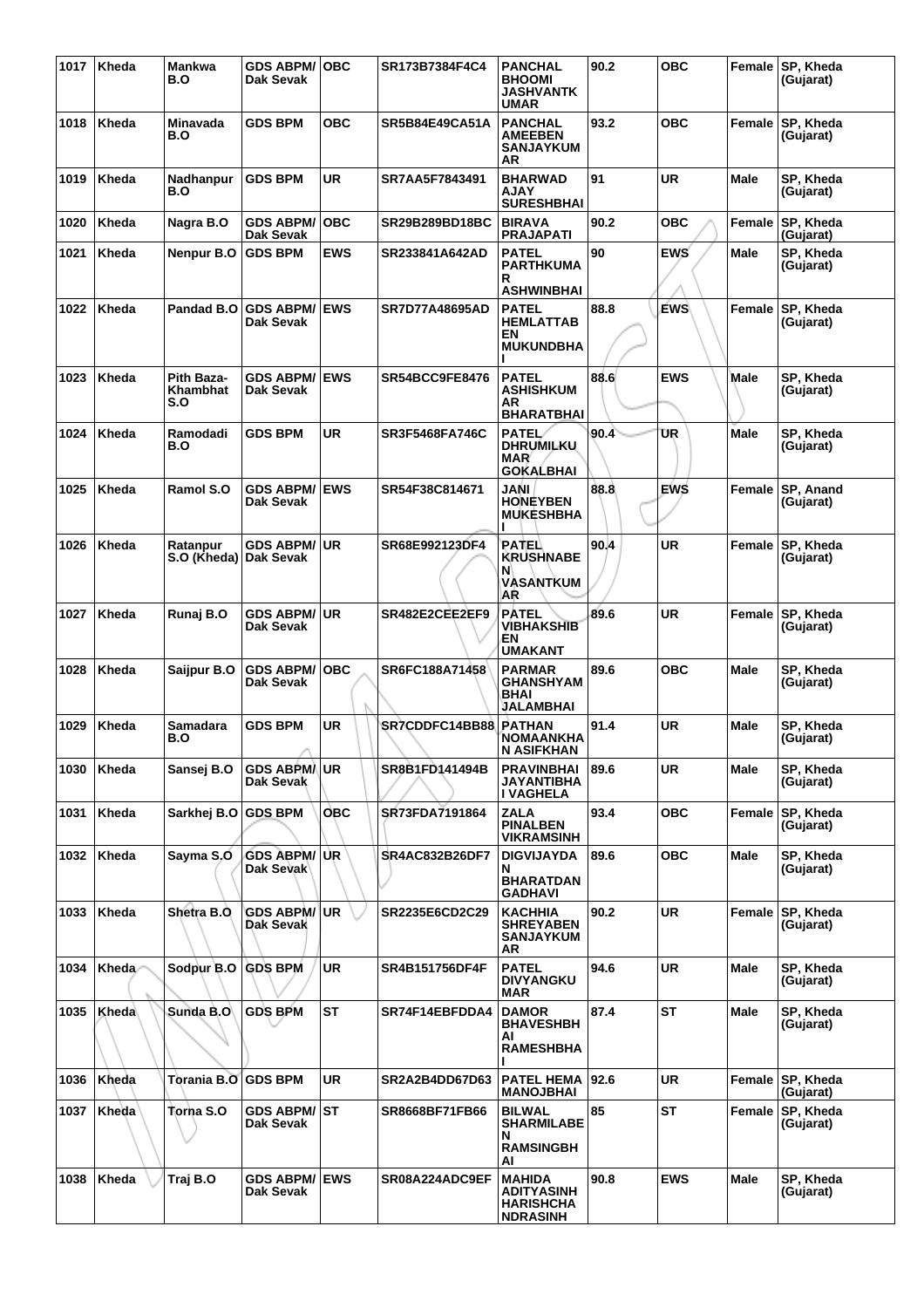| 1039 | Kheda        | Traj B.O                      | <b>GDS BPM</b>                    | <b>ST</b>  | SR586333FFD474        | <b>PAWAR</b><br><b>SAURABHKU</b><br><b>MAR</b><br><b>MAGANBHAI</b>             | 88.4 | <b>ST</b>  | Male        | SP, Navsari<br>(Gujarat)      |
|------|--------------|-------------------------------|-----------------------------------|------------|-----------------------|--------------------------------------------------------------------------------|------|------------|-------------|-------------------------------|
| 1040 | Kheda        | Tranja B.O                    | <b>GDS ABPM/ UR</b><br>Dak Sevak  |            | SR7C9F14AD8FB2        | <b>SHEKH</b><br><b>AASHEFABA</b><br><b>NU</b><br><b>ASLAMBHAI</b>              | 89.8 | <b>UR</b>  | Female      | SP, Kheda<br>(Gujarat)        |
| 1041 | Kheda        | Ukardina<br>Muvada<br>B.O     | GDS BPM                           | <b>OBC</b> | SR859B55444AF9        | <b>SHAIKH</b><br><b>SAMIYA</b><br><b>MAKSUD</b>                                | 92.4 | <b>OBC</b> | Female      | SP, Kheda<br>(Gujarat)        |
| 1042 | Kheda        | Undra B.O                     | <b>GDS ABPM/ ST</b><br>Dak Sevak  |            | SR0453D73E6F1A        | <b>SELOT</b><br><b>JIGNESHKUM</b><br>AR<br><b>PARVATSINH</b>                   | 86.4 | <b>ST</b>  | Male        | SP, Kheda<br>(Gujarat)        |
| 1043 | Kheda        | Vadali B.O                    | <b>GDS BPM</b>                    | UR         | <b>SR02944F58FEB8</b> | <b>PARMAR</b><br><b>NIKUNJ</b><br><b>JAYESHKUM</b><br>AR                       | 93.2 | SC         | Male        | SP. Kheda<br>(Gujarat)        |
| 1044 | Kheda        | Varsada<br>B.O                | <b>GDS BPM</b>                    | <b>EWS</b> | SR3247D9DBEC9E        | <b>PATEL</b><br><b>PARTHKUMA</b><br>R<br><b>HASAMUKHB</b><br>HAI               | 89.2 | <b>EWS</b> | Male        | SP, Kheda<br>(Gujarat)        |
| 1045 | Kheda        | Vastana<br>B.O                | GDS ABPM/∣UR<br>Dak Sevak         |            | SR5B4FEA4F3D74        | <b>PRAJAPATI</b><br><b>NEELKUMAR</b><br><b>ARVINDBHAI</b>                      | 90.4 | ОВС        | Male        | SP, Kheda<br>(Gujarat)        |
| 1046 | Kheda        | Vatadara<br>B.O               | <b>GDS BPM</b>                    | UR         | SR0C2BEDCC47B3        | <b>SOLANKI-</b><br>AJAYKUMAR<br><b>RAMSINH</b>                                 | 90.4 | UŔ         | Male        | SP, Anand<br>(Gujarat)        |
| 1047 | Kutch        | Adesar S.O                    | <b>GDS ABPM/</b><br>Dak Sevak     | <b>UR</b>  | SR0414AF941724        | <b>BARIA</b><br><b>KRUSHNKUM</b><br>AR<br><b>CHAMPAKBH</b><br>AI               | 96.6 | ST         | Male        | SP, Kutch<br>(Gujarat)        |
| 1048 | Kutch        | Anjar S.O                     | <b>GDS ABPM/ EWS</b><br>Dak Sevak |            | SR05A1B2794FF2        | <b>DEVADA</b><br><b>JAYSINH</b><br><b>BHAVENDRA</b><br><b>SINH</b>             | 90.4 | <b>EWS</b> | <b>Male</b> | SP, Mahesana<br>(Gujarat)     |
| 1049 | Kutch        | Anjar S.O                     | <b>GDS ABPM/</b><br>Dak Sevak     | <b>OBC</b> | SR1952BCDCBBB<br>5    | <b>THAKOR</b><br><b>PRAVINKUM</b><br>AR<br><b>SAGATHAJI</b>                    | 94.4 | <b>OBC</b> | <b>Male</b> | SP, Kutch<br>(Gujarat)        |
| 1050 | Kutch        | Aral Moti<br>B.O              | <b>GDS BPM</b>                    | ST         | SR4F364E344B4B        | <b>DAMOR</b><br><b>BHUPENDRA</b><br>BHAI<br><b>CHUNILAL</b>                    | 96.6 | <b>ST</b>  | Male        | SP, Kutch<br>(Gujarat)        |
| 1051 | Kutch        | Arikhana<br>B.O               | <b>GDS ABPM/</b><br>Dak Sevak     | UR         | SR6DA3BF467FD2        | <b>BARAIYA</b><br><b>KISHORKUM</b><br><b>ARA</b><br><b>AMBASHANK</b><br>ARBHAI | 90   | <b>EWS</b> | <b>Male</b> | SP, Kutch<br>(Gujarat)        |
| 1052 | Kutch        | Asambia<br>Mota B.O           | <b>GDS BPM</b>                    | <b>EWS</b> | SR07A584F38A15        | <b>LAKHA</b><br><b>AMAN JUSAB</b>                                              | 90.8 | <b>EWS</b> | <b>Male</b> | SP, Kutch<br>(Gujarat)        |
| 1053 | Kutch        | <b>ATPS Nani</b><br>Chher B.O | <b>GDS ABPM/</b><br>Dak Sevak     | ∣OBC       | <b>SR81A6BE4B885F</b> | <b>GEHLOT</b><br><b>ANUPSING</b><br><b>SAVAJI</b>                              | 93.4 | <b>OBC</b> | Male        | SP. Kutch<br>(Gujarat)        |
| 1054 | Kutch        | ATPS Nani<br>Chher B.O.       | <b>GDS BPM</b>                    | UŘ         | SR82C8B8C312CA        | <b>NADODA</b><br><b>HARDIKBHAI</b><br><b>JIVABHAI</b>                          | 96.8 | <b>UR</b>  | <b>Male</b> | SP. Kutch<br>(Gujarat)        |
| 1055 | Kutch        | Bada B.O                      | <b>GDS ABPM/</b><br>Dak Sevak     | ∣OBC∖.     | SR74BF2FCAF88C        | <b>MAHESHKUM</b><br>AR.<br><b>JAYMALBHAI</b><br><b>RABARI</b>                  | 90.6 | <b>OBC</b> | <b>Male</b> | SP, Kutch<br>(Gujarat)        |
| 1056 | Kutch        | Bada B.O                      | <b>GDS BPM</b>                    | <b>UR</b>  | SR7B3AA6542629        | <b>NADODA</b><br><b>SAHDEVBHAI</b><br><b>JALABHAI</b>                          | 96.4 | <b>UR</b>  | Male        | SP, Kutch<br>(Gujarat)        |
| 1057 | <b>Kutch</b> | Badargadh<br>B.O              | <b>GDS BPM</b>                    | ОВС        | SR4C987B4D42EB        | JIKADARA<br><b>PAYAL</b><br><b>PRAFULBHAI</b>                                  | 91   | <b>OBC</b> | Female      | SSP, Gandhinagar<br>(Gujarat) |
| 1058 | Kutch        | Balachod<br>Moti B.O          | <b>GDS BPM</b>                    | <b>ST</b>  | <b>SR852117EC3D8E</b> | <b>MUHANIYA</b><br><b>RAMESHBHA</b><br>I FATESINH                              | 86.6 | <b>ST</b>  | <b>Male</b> | SP, Kutch<br>(Gujarat)        |
| 1059 | ∣Kutch∖      | <b>Balachod</b><br>Nani B.O   | <b>GDS BPM</b>                    | UR         | SR19624B4D846C        | <b>CHAVADA</b><br><b>RAKESHBHAI</b><br><b>DHANABHAI</b>                        | 95.8 | <b>UR</b>  | Male        | SP, Kutch<br>(Gujarat)        |
| 1060 | <b>Kutch</b> | Baladia S.O                   | <b>GDS ABPM/ EWS</b><br>Dak Sevak |            | <b>SR51A9CD9E7327</b> | <b>SONI KUSH</b><br><b>DIPAKKUMA</b><br>R                                      | 89.4 | <b>EWS</b> | Male        | SP, Kutch<br>(Gujarat)        |
| 1061 | Kutch        | Balasar B.O                   | GDS ABPM/ST<br>Dak Sevak          |            | SR612F46F28C45        | <b>DAMOR</b><br><b>PRIYANKABE</b><br>N HAMJIBHAI                               | 85.6 | <b>ST</b>  | Female      | SP, Kutch<br>(Gujarat)        |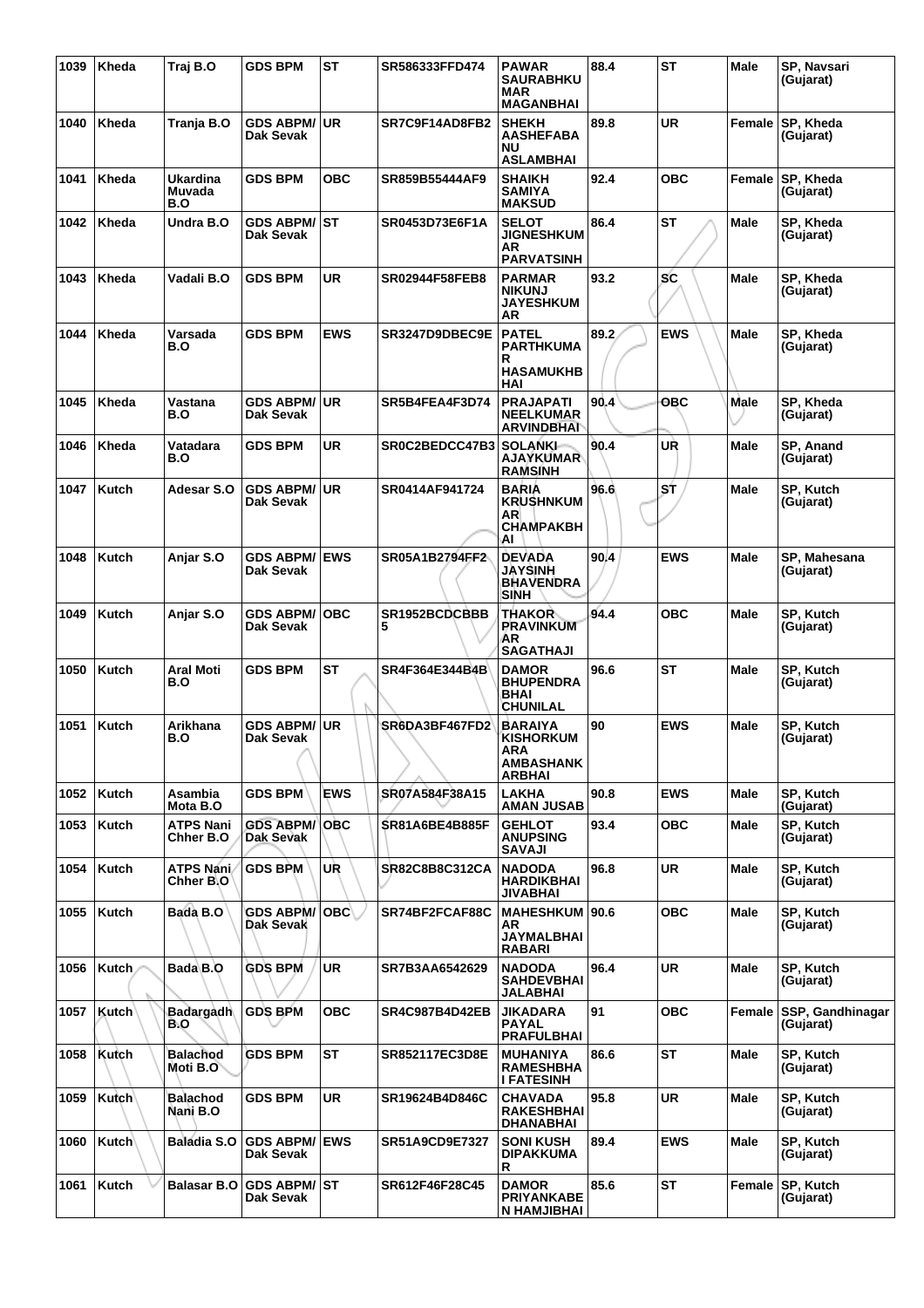| 1062 | Kutch        | <b>Balasar B.O</b>         | <b>GDS BPM</b>                    | <b>UR</b>  | SR33589D9646B2        | <b>KHER</b><br><b>ANADKUMAR</b><br><b>BHIKHABHAI</b>                          | 92.8 | <b>UR</b>              | Male        | SP, Kutch<br>(Gujarat)            |
|------|--------------|----------------------------|-----------------------------------|------------|-----------------------|-------------------------------------------------------------------------------|------|------------------------|-------------|-----------------------------------|
| 1063 | Kutch        | <b>Bara Mota</b><br>B.O    | <b>GDS BPM</b>                    | <b>UR</b>  | SR714C7AB564A3        | <b>NADODA</b><br><b>DHAVALKUM</b><br><b>AR HARIBHAI</b>                       | 96.8 | <b>UR</b>              | <b>Male</b> | SP, Kutch<br>(Gujarat)            |
| 1064 | Kutch        | Bayath B.O                 | <b>GDS ABPM/ UR</b><br>Dak Sevak  |            | <b>SR39FD92B79AC1</b> | <b>PANDYA</b><br><b>SAGAR</b><br><b>BALASHANK</b><br><b>ARBHAI</b>            | 90.8 | <b>UR</b>              | Male        | SP, Kutch<br>(Gujarat)            |
| 1065 | Kutch        | Bela B.O                   | <b>GDS BPM</b>                    | <b>UR</b>  | SR826E347E53AD        | JITUBHA<br><b>VAGHELA</b>                                                     | 91.2 | <b>EWS</b>             | Male        | SP, Kutch<br>(Gujarat)            |
| 1066 | Kutch        | <b>Bhadreshw</b><br>ar B.O | <b>GDS ABPM/</b><br>Dak Sevak     | <b>EWS</b> | SR7555B81A48FF        | <b>MEHTA</b><br><b>HARSHIDDHI</b><br>JAGDISHBHA                               | 89.2 | <b>EWS</b>             | Female      | SP, Kutch<br>(Gujarat)            |
| 1067 | Kutch        | <b>Bhadreshw</b><br>ar B.O | <b>GDS BPM</b>                    | <b>ST</b>  | SR785C36994DE9        | <b>SANGADA</b><br><b>MANISHBHAI</b><br><b>CHUNIYABH</b><br>Al                 | 86.4 | ST.                    | Male        | SP, Banasanktha<br>(Gujarat)      |
| 1068 | Kutch        | <b>Bharapar</b><br>B.O     | <b>GDS BPM</b>                    | UR         | SR555C7FEF2EAC        | <b>BAROT</b><br><b>KRUPALKUM</b><br>AR<br><b>KIRITBHAI</b>                    | 90.6 | <b>OBC</b>             | Male        | SP, Sabarkantha<br>(Gujarat)      |
| 1069 | Kutch        | <b>Bhimasar</b><br>(C)     | <b>GDS ABPM/ ST</b><br>Dak Sevak  |            | <b>SR4C7714EDD4A5</b> | <b>CHAREL</b><br><b>JAYSHRIBAL</b><br>А<br><b>JAGDISHBHA</b>                  | 85.8 | $\overline{\text{ST}}$ | Female      | SP, Kutch<br>(Gujarat)            |
| 1070 | Kutch        | <b>Bhimasar</b><br>(C)     | <b>GDS BPM</b>                    | <b>EWS</b> | SR5E1EF5E56AAD        | <b>VIRPALSINH</b>                                                             | 89.4 | <b>EWS</b>             | <b>Male</b> | SP, Kutch<br>(Gujarat)            |
| 1071 | Kutch        | <b>Bhinsara</b><br>B.O     | <b>GDS BPM</b>                    | <b>UR</b>  | SR41B4A4992666        | <b>GOSWAMI</b><br><b>HARSHGIRI</b><br><b>MANOJGIRI</b>                        | 91.8 | <b>OBC</b>             | Male        | SP, Kutch<br>(Gujarat)            |
| 1072 | Kutch        | <b>Bhitara B.O</b>         | <b>GDS BPM</b>                    | <b>ST</b>  | <b>SR64547CAA791E</b> | <b>JIGISHABEN</b><br><b>SHANKARBH</b><br><b>AI PARGI</b>                      | 86   | <b>ST</b>              | Female      | SP, Kutch<br>(Gujarat)            |
| 1073 | Kutch        | Bhuj H.O                   | <b>GDS ABPM/ EWS</b><br>Dak Sevak |            | SR05A2C6FABFEC        | <b>DUDIYA</b><br><b>ANJALI</b><br><b>RAJESHBHAI</b>                           | 92.8 | <b>EWS</b>             | Female      | SP, Kutch<br>(Gujarat)            |
| 1074 | Kutch        | Bsf Camp<br>Khavda B.O     | <b>GDS ABPM/</b><br>Dak Sevak     | <b>OBC</b> | SR1F28E847D3E4        | <b>JAYSWAL</b><br><b>VISHNUKUM</b><br>AR<br><b>RAMANIKLAL</b>                 | 90.2 | <b>OBC</b>             | Male        | SP, Banasanktha<br>(Gujarat)      |
| 1075 | <b>Kutch</b> | <b>Budharmor</b><br>a      | <b>GDS BPM</b>                    | UR         | SR3FB14BB2D499        | NEEL LEUA                                                                     | 93.1 | SC                     | <b>Male</b> | SP, Kutch<br>(Gujarat)            |
| 1076 | Kutch        | Chirai B.O                 | <b>GDS BPM</b>                    | <b>OBC</b> | SR34B31BEA6D76        | <b>VALA</b><br><b>DIVYESHKUM</b><br>AR<br><b>ARAJANBHAI</b>                   | 90.4 | ОВС                    | Male        | SSP, Gandhinagar<br>(Gujarat)     |
| 1077 | Kutch        | <b>Chitrod B.O</b>         | <b>GDS ABPM/ST</b><br>Dak Sevak   |            | SR1132C9FFB248        | <b>DAMOR</b><br><b>NAGINBHAI</b><br><b>RASUBHAI</b>                           | 85.4 | ST                     | <b>Male</b> | SP, Kutch<br>(Gujarat)            |
| 1078 | Kutch        | Chiyasar<br>B.O            | <b>GDS BPM</b>                    | OBC        | SR4A8441D5E6B7        | <b>VALA</b><br><b>ZANKHANAB</b><br><b>EN JINABHAI</b>                         | 89.6 | <b>OBC</b>             | Female      | <b>SP, Kutch</b><br>(Gujarat)     |
| 1079 | Kutch        | Chobari/<br>B.O            | <b>GDS BPM</b>                    | ۱s         | SR24BB91AB77DC        | <b>GANAVA</b><br><b>ROHITKUMA</b><br>R                                        | 85   | <b>ST</b>              | <b>Male</b> | SP, Kutch<br>(Gujarat)            |
| 1080 | Kutch        | Chopadva<br>B.O.           | <b>GDS ABPM/ ST</b><br>Dak Sevak  |            | SR36C6E9BF743B        | <b>SURESHBHAI</b><br><b>VASAIYA</b><br><b>HARDIKBHAI</b><br><b>ARVINDBHAI</b> | 84.8 | ST                     | <b>Male</b> | SP, Kutch<br>(Gujarat)            |
| 1081 | Kutch        | Dabhunda<br>B.O            | <b>GDS BPM</b>                    | <b>ST</b>  | SR854E4744FA49        | <b>GARASIA</b><br><b>DRASHTIBEN</b><br><b>SALUBHAI</b>                        | 85   | ST                     | Female      | SP, Kutch<br>(Gujarat)            |
| 1082 | <b>Kutch</b> | Davri B.O                  | <b>GDS ABPM/</b><br>Dak Sevak     | ∣OBC       | <b>SR795434759FDD</b> | SOLANKI<br><b>RUSHIKABEN</b><br><b>DHIRUBHAI</b>                              | 88.8 | <b>OBC</b>             | Female      | SP, Junagadh<br>(Gujarat)         |
| 1083 | Kutch        | Deshalpar<br>$(V)$ B.O     | <b>GDS BPM</b>                    | <b>EWS</b> | SR79CD3784833B        | <b>BHASADIYA</b><br><b>GHANSHYAM</b><br>MAVJI                                 | 89.2 | <b>EWS</b>             | <b>Male</b> | SP, Kutch<br>(Gujarat)            |
| 1084 | Kutch        | Dhaneti B.O                | <b>GDS ABPM/</b><br>Dak Sevak     | ∣OBC       | SR5A9DA32475A3        | <b>CHAUHAN</b><br><b>HETA</b><br><b>HARISHBHAI</b>                            | 92   | <b>OBC</b>             | Female      | <b>SP, Kutch</b><br>(Gujarat)     |
| 1085 | <b>Kutch</b> | Dhareshi<br>B.O            | GDS ABPM/∣UR<br>Dak Sevak         |            | SR6FE646C5D9BB        | <b>NAGAR</b><br><b>RADHIKA</b><br><b>TUSHARBHAI</b>                           | 89.6 | <b>OBC</b>             |             | Female SP, Kutch<br>(Gujarat)     |
| 1086 | Kutch        | Dhmadka                    | <b>GDS ABPM/ UR</b><br>Dak Sevak  |            | SR29134599348F        | <b>ZALA</b><br><b>RUTURAJSIN</b><br>н<br><b>MAHIPALSIN</b><br>н               | 88.6 | UR.                    | <b>Male</b> | SP.<br>Surendranagar<br>(Gujarat) |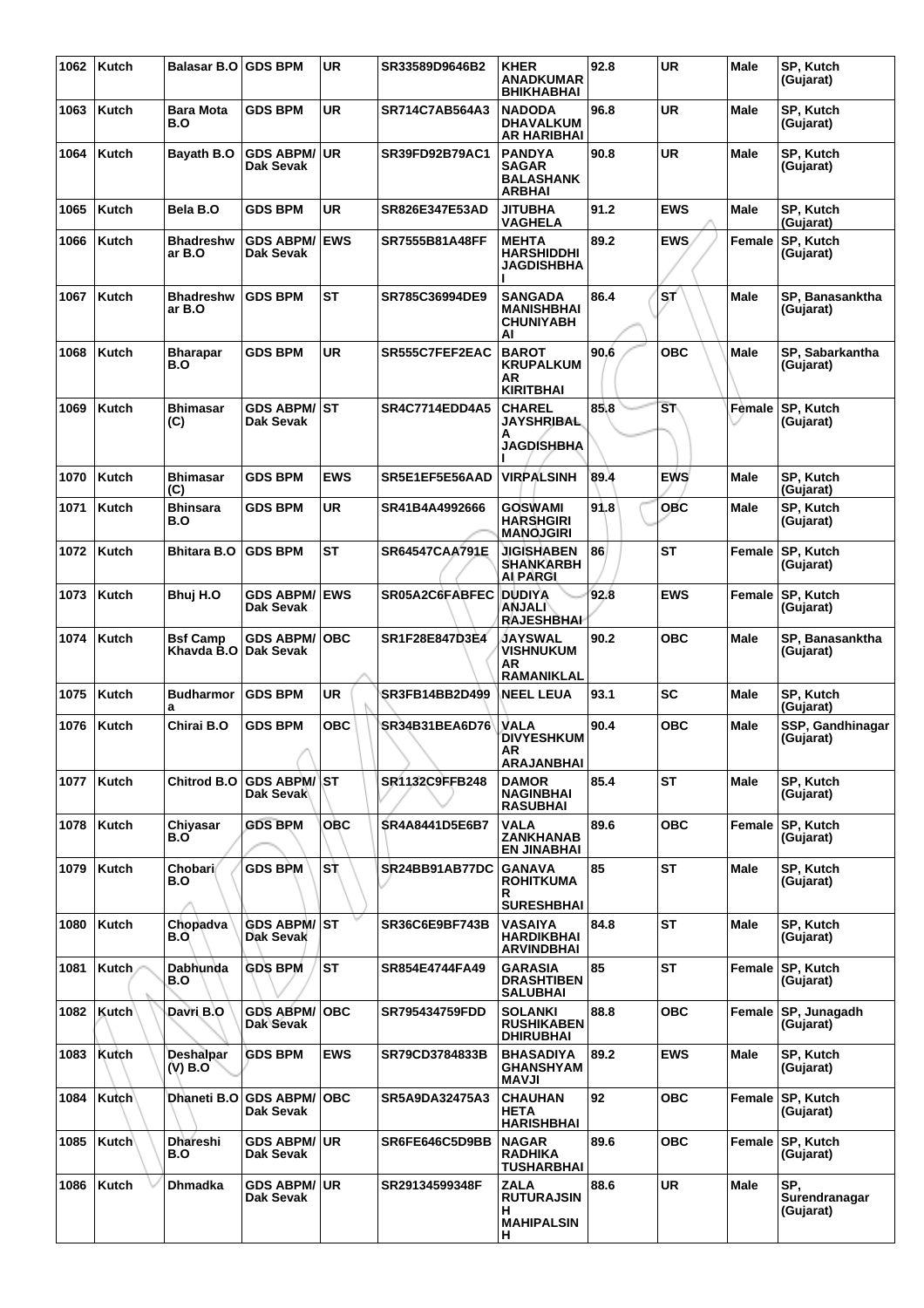| 1087 | Kutch | Dholavira<br>B.O     | <b>GDS BPM</b>                   | <b>ST</b>  | SR1CE89CE14BBE        | <b>PARMAR</b><br><b>MAHESHKUM</b><br>AR.<br><b>RAMANBHAI</b>       | 84.8 | <b>ST</b>  | Male        | <b>SP, Panchmahals</b><br>(Gujarat) |
|------|-------|----------------------|----------------------------------|------------|-----------------------|--------------------------------------------------------------------|------|------------|-------------|-------------------------------------|
| 1088 | Kutch | Dhufi moti<br>B.O    | <b>GDS BPM</b>                   | <b>OBC</b> | <b>SR4DEAE684133C</b> | <b>BARAIYA</b><br><b>PRAKASHBH</b><br>AI VINUBHAI                  | 88.4 | <b>OBC</b> | <b>Male</b> | SP, Kutch<br>(Gujarat)              |
| 1089 | Kutch | Dinara B.O           | <b>GDS ABPM/ UR</b><br>Dak Sevak |            | <b>SR0C7339C1F2F8</b> | <b>VADHER</b><br><b>JAYDEVSINH</b><br><b>HEMANTSINH</b>            | 88.6 | <b>UR</b>  | Male        | SP, Kutch<br>(Gujarat)              |
| 1090 | Kutch | Don B.O              | <b>GDS BPM</b>                   | овс        | SR3DC6A5EF3FF6        | <b>HERBHA</b><br><b>VIRAL</b>                                      | 89.8 | <b>OBC</b> | Male        | SP, Kutch<br>(Gujarat)              |
| 1091 | Kutch | <b>Dumado</b><br>B.O | GDS ABPM/⊺ST<br><b>Dak Sevak</b> |            | <b>SR66A719DB8E55</b> | <b>DHRUVIL</b><br><b>BAMANIYA</b>                                  | 84.6 | ST         | Male        | SP. Kutch<br>(Gujarat)              |
| 1092 | Kutch | Durgapur<br>B.O      | <b>GDS BPM</b>                   | <b>OBC</b> | SR41488B58F2CE        | <b>SOLANKI</b><br><b>VANITABEN</b>                                 | 88.2 | <b>OBC</b> | Female      | SP, Kutch<br>(Gujarat)              |
| 1093 | Kutch | Gadhasisa<br>S.O     | <b>GDS ABPM/</b><br>Dak Sevak    | ∣UR        | <b>SR1F7C5D8A721C</b> | <b>ZALA</b><br><b>VIRENDRASI</b><br>NΗ                             | 88.6 | UR         | Male        | SP, Kutch<br>(Gujarat)              |
| 1094 | Kutch | Gadpadar<br>B.O      | <b>GDS BPM</b>                   | <b>UR</b>  | SR63777F55D167        | <b>VEN</b><br><b>MUKESHBHA</b><br><b>I PIRABHAI</b>                | 96.8 | <b>SC</b>  | <b>Male</b> | SP, Kutch<br>(Gujarat)              |
| 1095 | Kutch | Gagodar<br>B.O       | <b>GDS ABPM/ UR</b><br>Dak Sevak |            | SR6CCF6C6244E4        | <b>DETROJA</b><br><b>KEVIN</b>                                     | 89.2 | <b>EWS</b> | Male        | SP, Kutch<br>(Gujarat)              |
| 1096 | Kutch | Gagodar<br>B.O       | <b>GDS BPM</b>                   | <b>OBC</b> | SR399EA324B156        | <b>PRAJAPATI-</b><br>JIGARKUMA<br>R<br><b>GIRISHKUMA</b><br>R      | 88.2 | OBC        | Male        | SP, Mahesana<br>(Gujarat)           |
| 1097 | Kutch | Gajod B.O            | <b>GDS ABPM/ UR</b><br>Dak Sevak |            | SR4E4744ACE2DD        | <b>JADEJA</b><br>JIGARSINH<br><b>DANUBHA</b>                       | 88.6 | UR         | Male        | SP. Kutch<br>(Gujarat)              |
| 1098 | Kutch | Ghanithar<br>B.O     | <b>GDS BPM</b>                   | <b>UR</b>  | SR1AF14889AC84        | <b>RAJA MEET</b><br><b>KISHORBHAI</b>                              | 90.4 | <b>UR</b>  | <b>Male</b> | SP, Kutch<br>(Gujarat)              |
| 1099 | Kutch | Goniasar<br>B.O      | <b>GDS BPM</b>                   | UR         | SR3D66717A6D8C        | <b>NADODA</b><br>HARESHBHAI<br><b>MANUBHAI</b>                     | 95.8 | <b>UR</b>  | Male        | SP, Kutch<br>(Gujarat)              |
| 1100 | Kutch | Gorevali<br>B.O      | <b>GDS ABPM/ST</b><br>Dak Sevak  |            | SR2C51477D88D4        | NINAMA<br><b>SHVETABEN</b>                                         | 84   | <b>ST</b>  | Female      | SP, Sabarkantha<br>(Gujarat)        |
| 1101 | Kutch | Guneri B.O           | <b>GDS BPM</b>                   | UR         | SR7471835EC9D5        | DILIPSINH<br><b>SODHA</b>                                          | 89.3 | <b>UR</b>  | Male        | SP, Kutch<br>(Gujarat)              |
| 1102 | Kutch | Hajipir B.O          | <b>GDS BPM</b>                   | <b>OBC</b> | SR463C4DE495C4        | <b>LABANA</b><br><b>PAVANKUMA</b><br>R<br><b>CHANDUBHA</b>         | 88.2 | <b>OBC</b> | Male        | SSP, Vadodara<br>East (Gujarat)     |
| 1103 | Kutch | Jadodar<br>B.O       | <b>GDS BPM</b>                   | <b>OBC</b> | SR8B574AE38484        | <b>MEERA</b>                                                       | 88   | <b>OBC</b> |             | Female SP, Kutch<br>(Gujarat)       |
| 1104 | Kutch | Jashapar<br>B.O      | <b>GDS ABPM/UR</b><br>Dak Sevak  |            | SR14624BB4144C        | TAJAPARA<br><b>KISHANKUM</b><br>AR<br><b>MUKESHBHA</b>             | 88.4 | <b>UR</b>  | Male        | SP. Kutch<br>(Gujarat)              |
| 1105 | Kutch | Jatavada<br>B.O      | <b>GDS ABPM/OBC</b><br>Dak Sevak |            | <b>SR721F16957ED5</b> | <b>NAGHERA</b><br><b>SONAL</b><br><b>GOVINDBHAI</b>                | 88   | <b>OBC</b> |             | Female SP, Junagadh<br>(Gujarat)    |
| 1106 | Kutch | Kakarva<br>B.O       | <b>GDS BPM</b>                   | <b>EWS</b> | SR646438ADF28A        | <b>JOSHI</b><br><b>ASHISH</b><br><b>KAMLESHBH</b><br>AI            | 88.8 | <b>EWS</b> | Male        | SP, Kutch<br>(Gujarat)              |
| 1107 | Kutch | Kalyanpar<br>B.O\    | <b>GDS BPM</b>                   | <b>UR</b>  | SR539714496372        | <b>PADHIYAR</b><br><b>NAZIYA</b><br><b>ASHARAF</b>                 | 89.8 | <b>EWS</b> |             | Female SP, Kutch<br>(Gujarat)       |
| 1108 | Kutch | Kalyanpar<br>B.O     | <b>GDS BPM</b>                   | <b>ST</b>  | <b>SR0AB34FFB2366</b> | <b>RATHVA</b><br><b>SANTOSHKU</b><br><b>MAR</b><br><b>NATUBHAI</b> | 84.8 | <b>ST</b>  | Male        | SP, Kutch<br>(Gujarat)              |
| 1109 | Kutch | Kanaiyabe            | <b>GDS ABPM/OBC</b><br>Dak Sevak |            | SR31B12CC74496        | <b>PRAJAPATI</b><br><b>ANJALI</b><br><b>PRAVINBHAI</b>             | 88.6 | <b>OBC</b> |             | Female SP, Kutch<br>(Gujarat)       |
| 1110 | Kutch | Kanakpar<br>B.O      | <b>GDS BPM</b>                   | <b>EWS</b> | SR0524CABD4FDF        | <b>GEVARIYA</b><br><b>SHRIKAR</b><br><b>DHIRUBHAI</b>              | 88   | <b>EWS</b> | Male        | SP, Junagadh<br>(Gujarat)           |
| 1111 | Kutch | Kandagara<br>B.O⁄    | <b>GDS ABPM/ UR</b><br>Dak Sevak |            | SR6E1955FD541F        | <b>MOTA</b><br><b>MANTHAN</b><br><b>GIRISHBHAI</b>                 | 88.8 | <b>EWS</b> | <b>Male</b> | SP, Kutch<br>(Gujarat)              |
| 1112 | Kutch | Kanjara B.O          | <b>GDS BPM</b>                   | UR         | SR76A22D17149B        | <b>JADEJA</b><br><b>JEELRAJSIN</b><br>Н,                           | 90.8 | <b>UR</b>  | Male        | SP, Kutch<br>(Gujarat)              |
| 1113 | Kutch | Kharuva<br>B.O       | <b>GDS ABPM/ ST</b><br>Dak Sevak |            | SR16411AF1F75E        | <b>GARASIYA</b><br><b>RUTUBEN</b><br><b>AMRUTLAL</b>               | 84   | <b>ST</b>  | Female      | SP, Sabarkantha<br>(Gujarat)        |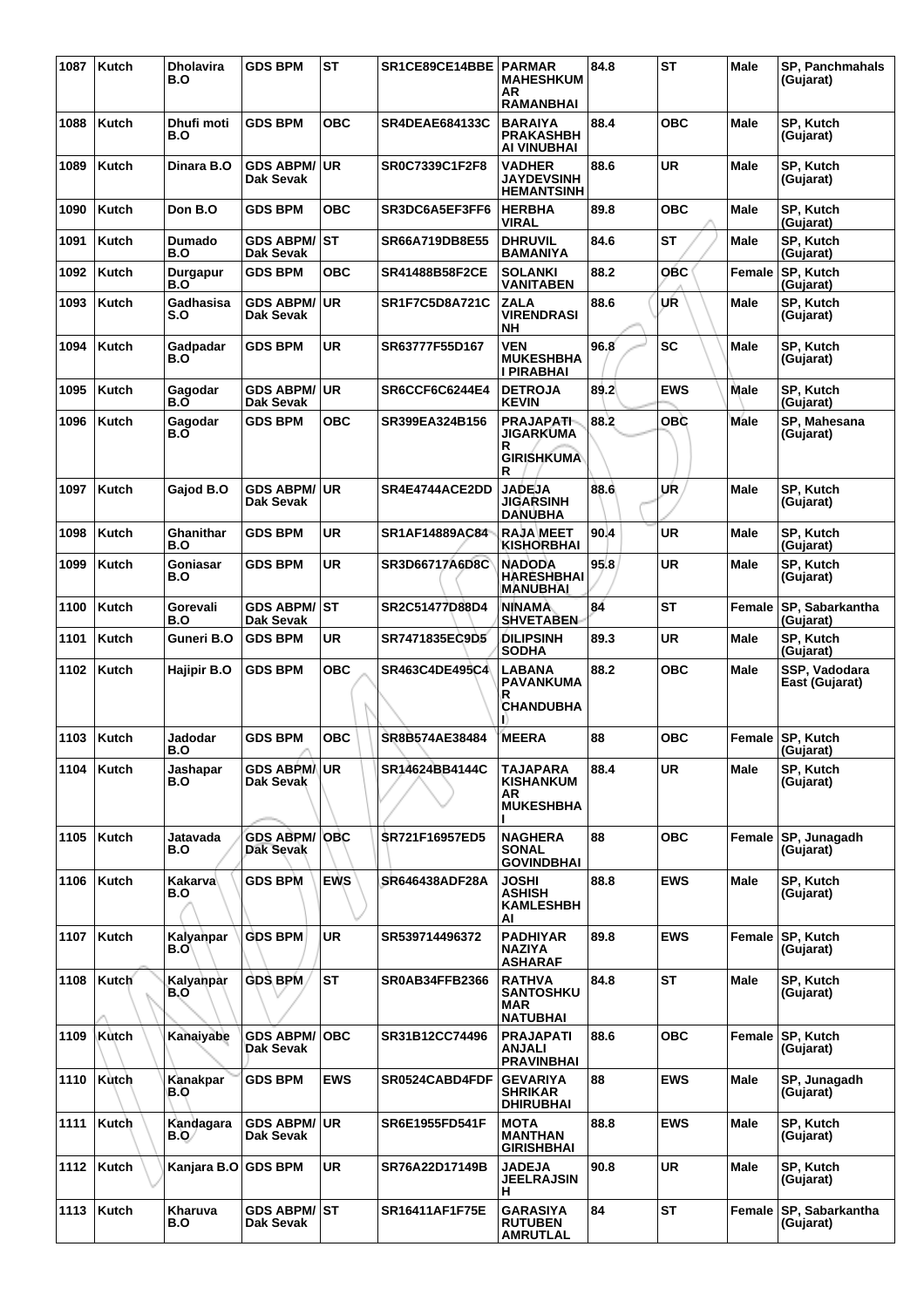| 1114 | <b>Kutch</b> | Kidiyanagar<br>B.O          | <b>GDS ABPM/ OBC</b><br>Dak Sevak      |            | SR0F41D4B54854        | YADAV<br><b>ASHITI</b><br><b>HITESHBHAI</b>                                  | 88.8 | <b>OBC</b> |             | Female SP, Kutch<br>(Gujarat)       |
|------|--------------|-----------------------------|----------------------------------------|------------|-----------------------|------------------------------------------------------------------------------|------|------------|-------------|-------------------------------------|
| 1115 | Kutch        | Kodki B.O                   | <b>GDS ABPM/</b><br>Dak Sevak          | <b>UR</b>  | SR36B82DCD24C5        | <b>PARMAR</b><br><b>KARAN</b><br><b>NIXANBHAI</b>                            | 90.6 | <b>OBC</b> | Male        | SP, Kutch<br>(Gujarat)              |
| 1116 | Kutch        | Koriyani<br>B.O             | <b>GDS BPM</b>                         | ST         | SR1A54F44F545D        | <b>PATEL</b><br><b>SHARADKUM</b><br>AR<br><b>ASHOKBHAI</b>                   | 84.6 | ST         | Male        | SP, Kutch<br>(Gujarat)              |
| 1117 | Kutch        | Kotda Roha<br>B.O           | <b>GDS ABPM/</b><br>Dak Sevak          | ∣UR        | <b>SR3F4CB59A28E2</b> | <b>ANJARIYA</b><br><b>RACHITKUM</b><br>AR<br><b>BANKIMCHA</b><br><b>NDRA</b> | 88.4 | <b>UR</b>  | Male        | SP, Kutch<br>(Gujarat)              |
| 1118 | <b>Kutch</b> | Kotda-N<br>S.O              | <b>GDS ABPM/ OBC</b><br>Dak Sevak      |            | SR69F7CE918741        | <b>RABARI</b><br><b>LAXMIBEN</b><br><b>NARAN</b>                             | 88.2 | OBC        | Female      | SP, Kutch<br>(Gujarat)              |
| 1119 | Kutch        | Kothara<br>S.O              | <b>GDS ABPM/</b><br>Dak Sevak          | <b>UR</b>  | <b>SR5C5677BF92CF</b> | <b>PATEL</b><br><b>BHUMIBEN</b><br><b>MAHESHBHA</b>                          | 88.2 | <b>UR</b>  | Female      | SP, Kutch<br>(Gujarat)              |
| 1120 | Kutch        | Kunariya<br>B.O             | <b>GDS BPM</b>                         | <b>OBC</b> | SR29F4B4A4472E        | BARAD<br>DAXABEN<br><b>VARJANGBH</b><br>Al                                   | 88.6 | <b>OBC</b> | Female      | <b>SP, Kutch</b><br>(Gujarat)       |
| 1121 | Kutch        | Kuran B.O                   | <b>GDS BPM</b>                         | <b>OBC</b> | <b>SR7CDB4AF43772</b> | <b>VALA</b><br>VAISHALIBE<br>N HAJABHAI                                      | 88   | <b>OBC</b> | Female      | SP, Junagadh<br>(Gujarat)           |
| 1122 | Kutch        | Lakadia S.O                 | <b>GDS ABPM/UR</b><br>Dak Sevak        |            | <b>SR52DCA6147E4B</b> | <b>MALIVAD</b><br><b>KULDEEPKU</b><br><b>MAR</b><br><b>SHANKARBH</b><br>AI   | 88.2 | UR         | <b>Male</b> | SP, Kutch<br>(Gujarat)              |
| 1123 | Kutch        | Lakhpat<br>B.O              | <b>GDS BPM</b>                         | ST         | <b>SR792EC47424CC</b> | PARGI<br><b>PARUL</b><br><b>DIPAKBHAI</b>                                    | 84.4 | ST         | Female      | SP, Kutch<br>(Gujarat)              |
| 1124 | Kutch        | Luni B.O                    | <b>GDS ABPM/ ST</b><br>Dak Sevak       |            | <b>SR8CD5FCBF1E45</b> | <b>MACHHAR</b><br><b>URVASHIBEN</b><br><b>RAJENDRAB</b><br>HAI               | 83.6 | ST         | Female      | <b>SP, Panchmahals</b><br>(Gujarat) |
| 1125 | <b>Kutch</b> | Maska B.O                   | <b>GDS BPM</b>                         | <b>ST</b>  | SR6C3124142433        | <b>ROHITKUMA</b><br><b>R BILWAL</b>                                          | 85.5 | <b>ST</b>  | <b>Male</b> | SP, Kutch<br>(Gujarat)              |
| 1126 | Kutch        | <b>Mathada</b><br>B.O       | <b>GDS ABPM/</b><br>Dak Sevak          | ∣UR        | SR219398F67B6B        | <b>DODIYA</b><br><b>NIKHILKUMA</b><br>R<br><b>BHAGAVATB</b><br>HAI           | 89.2 | <b>UR</b>  | Male        | SP, Kutch<br>(Gujarat)              |
| 1127 | Kutch        | Maye B.O                    | <b>GDS BPM</b>                         | UR         | SR32546F882419        | <b>JADEJA</b><br><b>RAJVEERSIN</b><br>H<br><b>KISHORSINH</b>                 | 89.2 | UR         | Male        | SP, Kutch<br>(Gujarat)              |
| 1128 | Kutch        | Meghpar<br>B.O              | <b>GDS BPM</b>                         | <b>EWS</b> | <b>SR54AFC466DA15</b> | JOSHI NITIN<br><b>BABUBHAI</b>                                               | 90.2 | <b>EWS</b> | <b>Male</b> | SP, Kutch<br>(Gujarat)              |
| 1129 | Kutch        | Meghpar<br>Borichi          | <b>GDS ABPM/ UR</b><br>Dak Sevak       |            | SR1222D694599C        | <b>RABARI</b><br><b>SHOBHANAB</b><br>EN                                      | 96   | <b>OBC</b> | Female      | SP, Kutch<br>(Gujarat)              |
| 1130 | Kutch        | Misariado<br>B.O            | GDS ABPM/ ST<br>Dak Sevak              |            | SR0919B469D4BF        | <b>HARDIKKUM</b><br>AR MUNIYA                                                | 83.6 | <b>ST</b>  | <b>Male</b> | SP, Panchmahals<br>(Gujarat)        |
| 1131 | Kutch        | Moda B.O                    | GDS ABPM/ <sup> </sup> UR<br>Dak Sevak |            | SR88BFF9AFD2CB        | <b>HARIJAN</b><br><b>MANSUKHBH</b><br>ΑI<br><b>KARMANBHA</b>                 | 91.2 | <b>SC</b>  | <b>Male</b> | SP. Kutch<br>(Gujarat)              |
| 1132 | Kutch/       | <b>Mota</b><br>Bandra B.O   | <b>GDS BPM</b>                         | <b>OBC</b> | SR8D542E939954        | PADALIYA<br><b>DARSHAN</b><br><b>NILESHBHAI</b>                              | 88.6 | <b>OBC</b> | <b>Male</b> | SP, Kutch<br>(Gujarat)              |
| 1133 | Kutch        | <b>Mudhan</b><br><b>B.O</b> | <b>GDS BPM</b>                         | <b>OBC</b> | <b>SR475999CCED1C</b> | <b>BARAD</b><br><b>JALPABEN</b><br><b>NAGAJAN</b>                            | 88   | <b>OBC</b> | Female      | SP, Junagadh<br>(Gujarat)           |
| 1134 | Kutch        | Muru B.O                    | <b>GDS BPM</b>                         | UR         | SR02ACB8AB14D6        | <b>PATEL</b><br>PARTHKUMA<br>R<br><b>KESHAVLAL</b>                           | 88.8 | <b>UR</b>  | <b>Male</b> | SP, Kutch<br>(Gujarat)              |
| 1135 | Kutch        | Naliya S.O                  | <b>GDS ABPM/ EWS</b><br>Dak Sevak      |            | <b>SR349F47F5AFB2</b> | JOSHI<br><b>DEVANG</b><br><b>NAVINCHAN</b><br>DRA                            | 87.4 | <b>EWS</b> | <b>Male</b> | SP, Kutch<br>(Gujarat)              |
| 1136 | Kutch        | Nangia B.O                  | <b>GDS BPM</b>                         | UR         | <b>SR4CA6F35EA687</b> | <b>PATEL</b><br><b>DHRUVKUMA</b><br>R                                        | 88.8 | <b>UR</b>  | <b>Male</b> | SP, Kutch<br>(Gujarat)              |
| 1137 | Kutch        | Nara B.O                    | <b>GDS ABPM/ UR</b><br>Dak Sevak       |            | SR8F438957468B        | <b>PATEL</b><br>JAYDIPBHAI<br><b>KALUBHAI</b>                                | 88.4 | <b>UR</b>  | <b>Male</b> | SP, Panchmahals<br>(Gujarat)        |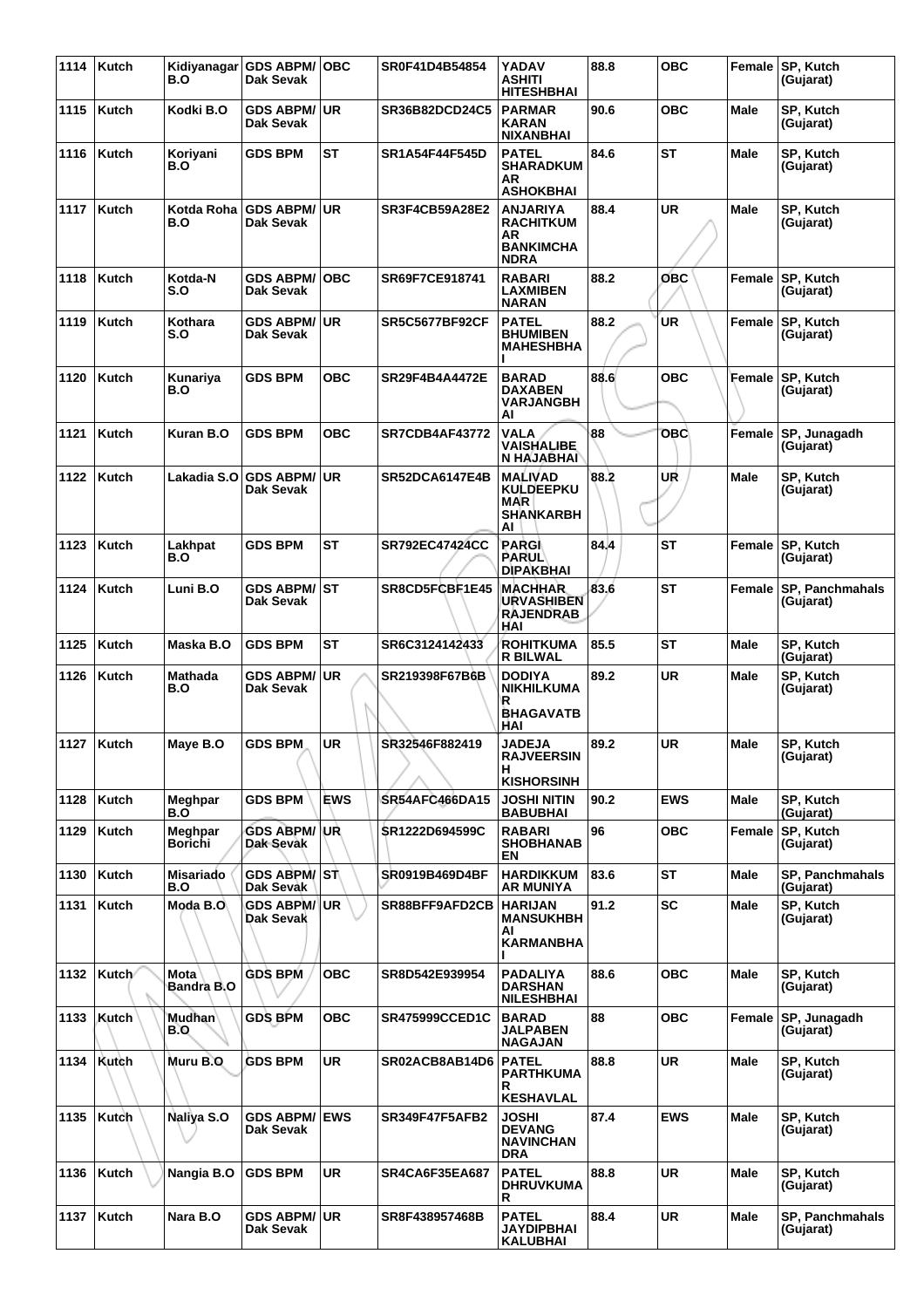| 1138 | Kutch        | Naranpar<br>$(R)$ $B.0$     | GDS ABPM/ST<br>Dak Sevak               |              | SR6FB773D525F6        | <b>NIRAVKUMA</b><br>R<br><b>KAMLESHBH</b><br>AI MAHLA                     | 83.6 | <b>ST</b>    | Male          | SSP, Valsad<br>(Gujarat)          |
|------|--------------|-----------------------------|----------------------------------------|--------------|-----------------------|---------------------------------------------------------------------------|------|--------------|---------------|-----------------------------------|
| 1139 | Kutch        | Naranpar<br>B.O             | <b>GDS ABPM/</b><br>Dak Sevak          | <b>EWS</b>   | SR52E4745AD944        | <b>JADEJA</b><br><b>VISHVARAJSI</b><br>NΗ<br><b>MADANSINH</b>             | 87.8 | <b>EWS</b>   | <b>Male</b>   | SP, Kutch<br>(Gujarat)            |
| 1140 | <b>Kutch</b> | Naredi B.O                  | <b>GDS BPM</b>                         | <b>PWD-B</b> | SR3BC2E25E43E6        | <b>ALKARIM</b><br><b>MANSOOR</b><br><b>DAMANI</b>                         | 78   | <b>PWD-B</b> | <b>Male</b>   | SP, Kutch<br>(Gujarat)            |
| 1141 | Kutch        | Ningal B.O                  | <b>GDS ABPM/</b><br>Dak Sevak          | <b>OBC</b>   | SR0EED83DBF63C        | <b>GOYAL</b><br><b>POOJABEN</b><br><b>KERNABHAI</b>                       | 88.8 | <b>OBC</b>   | Female        | SP, Kutch<br>(Gujarat)            |
| 1142 | <b>Kutch</b> | Padana B.O                  | <b>GDS ABPM/ ST</b><br>Dak Sevak       |              | SR3421C569ECE7        | <b>DAMOR</b><br><b>BHUPENDRA</b><br><b>BHAI</b><br><b>SHANABHAI</b>       | 83.6 | ST/          | Male          | SP, Kutch<br>(Gujarat)            |
| 1143 | <b>Kutch</b> | Poladia B.O                 | <b>GDS BPM</b>                         | UR           | SR1CC1E9B558CA        | <b>MOTA</b><br><b>JUGALKUMA</b><br>R<br><b>NAVINCHAN</b><br><b>DRA</b>    | 88.8 | <b>EWS</b>   | Male          | SP, Kutch<br>(Gujarat)            |
| 1144 | Kutch        | Rampar<br>(Abda) B.O        | <b>GDS ABPM/ UR</b><br>Dak Sevak       |              | SR15B684D139AF        | <b>PARMAR</b><br><b>YOGESHKUM</b><br>AR<br><b>BADESINH</b>                | 88   | <b>UR</b>    | Male          | SP, Kutch<br>(Gujarat)            |
| 1145 | Kutch        | Rampar<br>(Vekra) B.O       | GDS ABPM/∣UR<br>Dak Sevak              |              | SR674841A492FA        | ZARU RAVI<br><b>SAMJIBHAI</b>                                             | 88.4 | UŘ           | Male          | SP, Kutch<br>(Gujarat)            |
| 1146 | <b>Kutch</b> | Rampar - B<br>B.O           | <b>GDS ABPM/</b><br>Dak Sevak          | ∣OBC         | SR1DE6175DBA41        | <b>MAKWANA</b><br><b>DHAVALKUM</b><br>AR                                  | 88.6 | <b>OBC</b>   | Male          | SP.<br>Surendranagar<br>(Gujarat) |
| 1147 | Kutch        | Rampar - B<br>B.O           | <b>GDS BPM</b>                         | <b>OBC</b>   | SR61624B5F6C39        | <b>CHANDULAL</b><br><b>RABARI</b><br><b>BALAVANTB</b><br>HAI<br>VASTABHAI | 92.2 | <b>OBC</b>   | <b>Male</b>   | SP, Kutch<br>(Gujarat)            |
| 1148 | <b>Kutch</b> | Ramvav<br>B.O               | <b>GDS BPM</b>                         | <b>UR</b>    | <b>SR37F4FE231E8B</b> | <b>RAJPARA</b><br><b>CHANDRESH</b><br><b>GORDHANBH</b><br>ΑI              | 89   | <b>UR</b>    | Male          | SP, Kutch<br>(Gujarat)            |
| 1149 | <b>Kutch</b> | Rasalia B.O                 | <b>GDS ABPM/</b><br>Dak Sevak          | <b>OBC</b>   | <b>SR544D1F46DCC1</b> | <b>RATHOD</b><br><b>HINABAHEN</b><br><b>RAYMALSINH</b>                    | 87.8 | <b>OBC</b>   | <b>Female</b> | <b>SP, Kutch</b><br>(Gujarat)     |
| 1150 | Kutch        | Rav B.O                     | <b>GDS ABPM/</b><br>Dak Sevak          | <b>OBC</b>   | <b>SR7624713A4ACD</b> | <b>DANGAR</b><br><b>PRUTHVIRAJ</b><br><b>MULUBHAI</b>                     | 88.2 | <b>OBC</b>   | Male          | SP, Kutch<br>(Gujarat)            |
| 1151 | Kutch        | Rav B.O                     | GDS BPM                                | UR           | SR6FBC45662141        | <b>DIGVIJAYSIN</b><br><b>H SODHA</b>                                      | 90   | <b>EWS</b>   | Male          | SP, Kutch<br>(Gujarat)            |
|      | 1152   Kutch | Sai B.O                     | <b>GDS ABPM/ EWS</b><br>Dak Sevak      |              | SR285D5BFEBC4F        | <b>BHASADIYA</b><br><b>RAJENDRAK</b><br><b>UMAR</b><br><b>MAVJIBHAI</b>   | 91.8 | <b>EWS</b>   | Male          | SP, Kutch<br>(Gujarat)            |
| 1153 | Kutch        | Salaya<br>Mota B.O          | GDS BPM                                | UR           | SR0AF4EB425F3E        | <b>DUDHAGARA   90.2</b><br>JAY<br><b>HASMUKHBH</b><br>AI                  |      | <b>EWS</b>   | Male          | SP, Jamnagar<br>(Gujarat)         |
| 1154 | Kutch        | Samaghogh GDS BPM<br>a B.O` |                                        | l Sπ∖        | SR434684F76154        | <b>KARAMATA</b><br><b>KRUPALI</b><br><b>MERKHIBHAI</b>                    | 85.4 | <b>ST</b>    | Female        | SP, Kutch<br>(Gujarat)            |
| 1155 | Kutch        | Sapeda B.O GDS BPM          |                                        | <b>UR</b>    | SR2E213D6D3438        | <b>AHIR DIVYA</b><br><b>BHIMJI</b>                                        | 91   | <b>OBC</b>   | Female        | <b>SP, Kutch</b><br>(Gujarat)     |
| 1156 | Kutch        | Sherdi B.O                  | <b>GDS BPM</b>                         | <b>UR</b>    | SR244244EB7365        | <b>GOR</b><br><b>KAUSHAL</b><br><b>RAHULBHAI</b>                          | 89.6 | <b>EWS</b>   | Male          | SP, Kutch<br>(Gujarat)            |
| 1157 | Kutch        | Shirva B.O                  | GDS ABPM/ ST<br>Dak Sevak              |              | <b>SR87EA58B4D948</b> | <b>PARGI</b><br><b>TEJALBEN</b>                                           | 83.8 | <b>ST</b>    | Female        | SP, Panchmahals<br>(Gujarat)      |
| 1158 | Kutch        | Sikarpur<br>B.O.            | <b>GDS BPM</b>                         | UR           | SR7883FF4477A6        | <b>PADIYA</b><br><b>HARSH</b><br><b>BHARATBHAI</b>                        | 90.8 | <b>UR</b>    | Male          | SP, Kutch<br>(Gujarat)            |
| 1159 | Kutch        |                             | Sujapar B.O GDS ABPM/ OBC<br>Dak Sevak |              | SR7291CD31BFCC        | <b>PARMAR</b><br>JAYDIPBHAI<br><b>MUKESHBHA</b>                           | 87.8 | <b>OBC</b>   | Male          | SP, Kutch<br>(Gujarat)            |
| 1160 | Kutch        | Sukhpar (V)<br>B.O/         | <b>GDS ABPM/ EWS</b><br>Dak Sevak      |              | <b>SR436D432F84FE</b> | <b>DAVARIYA</b><br><b>DHRUVIN</b><br><b>BHARATBHAI</b>                    | 87.8 | <b>EWS</b>   | Male          | SP, Kutch<br>(Gujarat)            |
| 1161 | Kutch        | <b>Sukhpar</b><br>Roha B.O  | <b>GDS ABPM/ UR</b><br>Dak Sevak       |              | SR442D88F62E87        | <b>RAVAL</b><br><b>HARDIK</b><br>HARSHAD                                  | 88.4 | <b>UR</b>    | Male          | SP, Kutch<br>(Gujarat)            |
| 1162 | Kutch        | Sukhpar<br>Roha B.O         | <b>GDS BPM</b>                         | <b>ST</b>    | <b>SR62AC84AA637E</b> | <b>RATHVA</b><br><b>SNEHALBEN</b><br><b>KISHORBHAI</b>                    | 84.4 | <b>ST</b>    | Female        | <b>SP, Kutch</b><br>(Gujarat)     |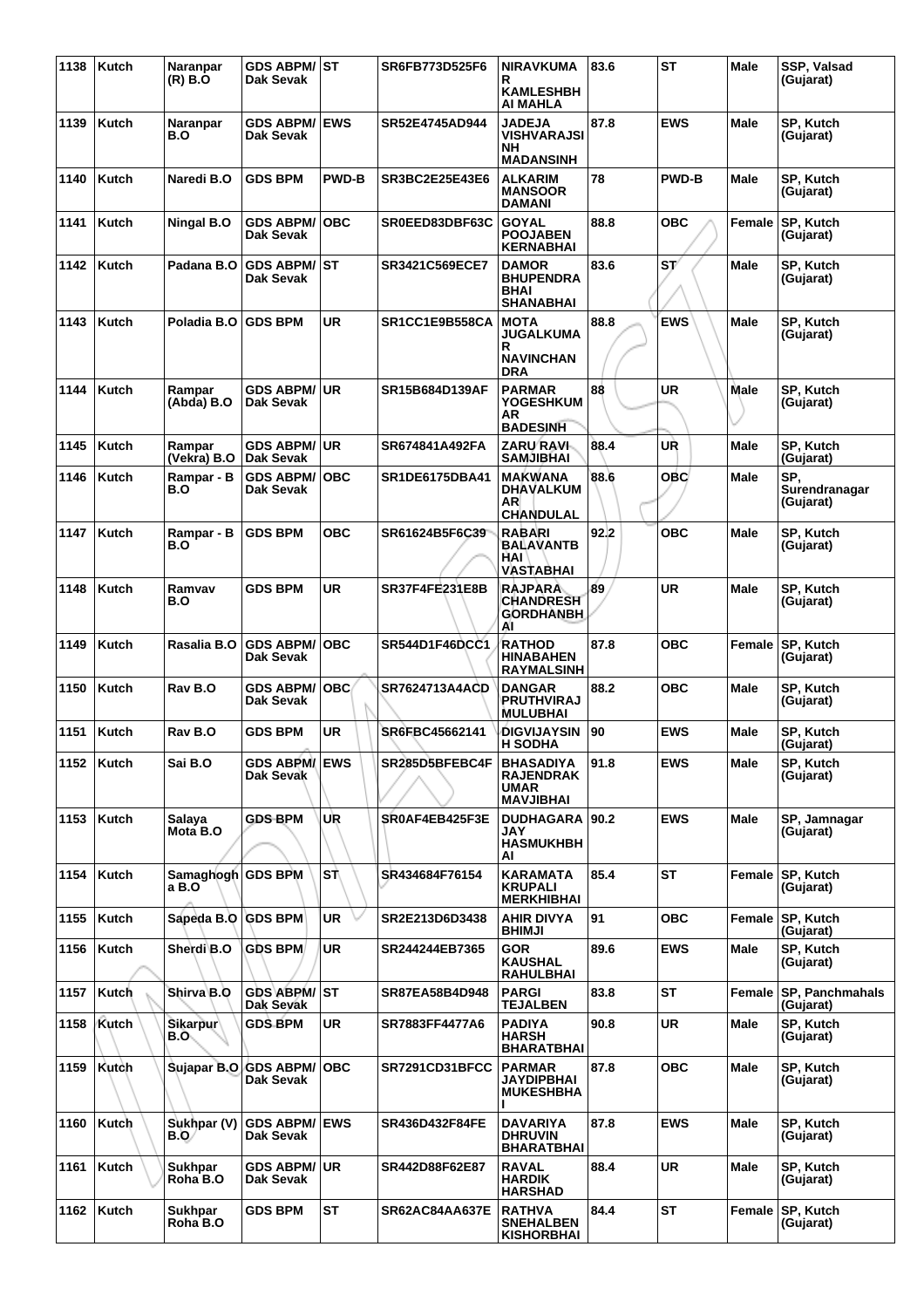| 1163 | Kutch           | Tindalva<br>B.O         | <b>GDS BPM</b>                    | <b>ST</b>  | SR247FF7D64CCE        | <b>GAMIT</b><br><b>SHAHILKUM</b><br>AR<br><b>NANUBHAI</b>                      | 85.8 | <b>ST</b>  | Male          | SP, Kutch<br>(Gujarat)              |
|------|-----------------|-------------------------|-----------------------------------|------------|-----------------------|--------------------------------------------------------------------------------|------|------------|---------------|-------------------------------------|
| 1164 | Kutch           | Trambau<br>B.O          | GDS ABPM/│UR<br>Dak Sevak         |            | SR034B8194895D        | <b>HIRAPARA</b><br><b>JAYDEEP</b><br><b>GORDHANBH</b><br>AI                    | 89.8 | <b>UR</b>  | <b>Male</b>   | SP, Kutch<br>(Gujarat)              |
| 1165 | Kutch           | Tunda B.O               | <b>GDS BPM</b>                    | <b>OBC</b> | SR0549F41F4DA9        | <b>PARMAR</b><br><b>HIMANIBEN</b><br><b>JAVANSINH</b>                          | 89.4 | <b>OBC</b> | Female        | SP, Panchmahals<br>(Gujarat)        |
| 1166 | Kutch           | Umaiya B.O              | <b>GDS BPM</b>                    | UR         | <b>SR7D33774CA39B</b> | <b>KOTHARI</b><br><b>MIHIR</b><br><b>RAJESHBHAI</b>                            | 88.6 | <b>UR</b>  | <b>Male</b>   | SP, Kutch<br>(Gujarat)              |
| 1167 | Kutch           | Vada B.O                | <b>GDS BPM</b>                    | <b>OBC</b> | SR069EEDF3A596        | <b>BARAD</b><br><b>SAPANABEN</b><br><b>NAGAJAN</b>                             | 88   | <b>OBC</b> | <b>Female</b> | SP, Junagadh<br>(Gujarat)           |
| 1168 | <b>Kutch</b>    | Vadala B.O              | <b>GDS BPM</b>                    | <b>UR</b>  | SR6B651152C9DF        | <b>ZALA</b><br><b>MANDIPSINH</b><br><b>HARITSINH</b>                           | 92   | ŰR         | Male          | SP, Kutch<br>(Gujarat)              |
| 1169 | Kutch           | Valka Mota<br>B.O       | <b>GDS ABPM/ ST</b><br>Dak Sevak  |            | SR0DC8B16114A3        | <b>NALVAYA</b><br><b>HIRALBEN</b><br><b>GALABHAI</b>                           | 83.8 | <b>ST</b>  | <b>Female</b> | <b>SP, Panchmahals</b><br>(Gujarat) |
| 1170 | Kutch           | Vallabhapar<br>(K) B.O  | <b>GDS ABPM/</b><br>Dak Sevak     | lUR.       | SR7FDD49A9BE62        | <b>HARSH</b><br><b>JASVANTKU</b><br><b>MAR PATEL</b>                           | 88   | <b>UR</b>  | <b>Male</b>   | SP, Kutch<br>(Gujarat)              |
| 1171 | Kutch           | Varsamedi<br>B.O        | <b>GDS BPM</b>                    | <b>OBC</b> | SR3B9E1D284EBA        | <b>VYAS JEET</b><br><b>KISHORBHAI</b>                                          | 89.8 | <b>OBC</b> | <b>Male</b>   | SSP, Rajkot<br>(Gujarat)            |
| 1172 | Kutch           | Vayor B.O               | <b>GDS ABPM/</b><br>Dak Sevak     | ∣UR.       | SR7A1A3B15A1E4        | <b>PANDYA DIP</b><br><b>MAHESHBHA</b>                                          | 89   | UR         | Male          | SP, Bhavnagar<br>(Gujarat)          |
| 1173 | <b>Kutch</b>    | Zarpara B.O             | <b>GDS ABPM/</b><br>Dak Sevak     | <b>OBC</b> | SR2FEBCF3BD6E7        | <b>RABARI</b><br><b>SONEE</b><br><b>VAGHA</b>                                  | 88   | <b>OBC</b> | Female        | SP, Kutch<br>(Gujarat)              |
| 1174 | <b>Mahesana</b> | Adraj<br>Merda B.O      | <b>GDS ABPM/ ST</b><br>Dak Sevak  |            | SR025E671F1891        | <b>KOTVAL</b><br><b>JIGNASA</b>                                                | 83.8 | <b>ST</b>  | Female        | SP, Mahesana<br>(Gujarat)           |
| 1175 | <b>Mahesana</b> | Agol B.O                | <b>GDS ABPM/</b><br>Dak Sevak     | <b>OBC</b> | SR78E86C94F654        | MALI<br><b>NAVINBHAT</b><br><b>BABUJI</b>                                      | 96.6 | <b>OBC</b> | <b>Male</b>   | SP, Banasanktha<br>(Gujarat)        |
| 1176 | Mahesana        | Ambala B.O              | <b>GDS BPM</b>                    | <b>EWS</b> | <b>SR042452EF8C4F</b> | CHAUDHARI<br><b>LOMESH</b><br><b>VIHABHAI</b>                                  | 96.8 | <b>EWS</b> | Male          | SP, Mahesana<br>(Gujarat)           |
| 1177 | Mahesana        | Ambasan<br>B.O          | <b>GDS ABPM/</b><br>Dak Sevak     | ∣UR        | SR28E514C24D87        | <b>CHAUDHARI</b><br><b>MEHULKUMA</b><br><b>R HIRABHAI</b>                      | 96.6 | <b>EWS</b> | Male          | SP, Mahesana<br>(Gujarat)           |
| 1178 | <b>Mahesana</b> | Ambavada<br>B.O         | <b>GDS BPM</b>                    | <b>OBC</b> | SR07CF9DFBF964        | <b>MALI</b><br>SANJAYKUM<br>AR<br><b>DASHRATHB</b><br>HAI                      | 95.4 | <b>OBC</b> | <b>Male</b>   | SP, Mahesana<br>(Gujarat)           |
| 1179 | Mahesana        | Ankaliyara<br>B.O       | <b>GDS BPM</b>                    | UR         | SR249742D254E4        | <b>CHAUDHARI</b><br><b>DHAVALKUM</b><br><b>AR HARIBHAI</b>                     | 96.4 | <b>EWS</b> | Male          | SP. Mahesana<br>(Gujarat)           |
| 1180 | Mahesana        | Asjol B.O               | <b>GDS ABPM/ UR</b><br>Dak Sevak  |            | SR358B2EFB8D7C        | <b>JOSHI</b><br><b>ANANDKUMA</b><br><b>R KASHIRAM</b>                          | 96   | <b>EWS</b> | <b>Male</b>   | SP, Mahesana<br>(Gujarat)           |
| 1181 | Mahesana        | <b>Becharaji</b><br>S.O | <b>GDS ABPM/ UR</b><br>Dak Sevak  |            | SR0DD4CF1C42EB        | <b>SINDHAV</b><br><b>DINESHKUM</b><br><b>AR</b><br><b>RUPABHAI</b>             | 95.6 | <b>UR</b>  | <b>Male</b>   | SP, Mahesana<br>(Gujarat)           |
| 1182 | Mahesana        | Becharaji<br>S.O\       | <b>GDS ABPM/ UR</b><br>Dak Sevak  |            | SR844672F47DED        | JOSHI<br><b>VIPULBHAI</b><br><b>MANILAL</b>                                    | 96   | <b>EWS</b> | Male          | SP. Banasanktha<br>(Gujarat)        |
| 1183 | Mahesana        | <b>Bhalak B.O</b>       | <b>GDS BPM</b>                    | <b>ST</b>  | SR8DD9EFB32AEB        | <b>TAVIYAD</b><br><b>MAYURKUMA</b><br>R.<br><b>MANSINGBH</b><br>AI             | 86.2 | <b>ST</b>  | Male          | SP, Mahesana<br>(Gujarat)           |
| 1184 | Mahesana        | <b>Bhankhar</b><br>B.O  | <b>GDS BPM</b>                    | <b>EWS</b> | SR44DE37DEC67E        | <b>CHAUDHARI</b><br><b>HITTIK</b><br><b>RAJESHBHAI</b>                         | 95.8 | <b>EWS</b> | Male          | SP, Mahesana<br>(Gujarat)           |
| 1185 | Mahesana        | <b>Bhasaria</b><br>B.O  | <b>GDS ABPM/ OBC</b><br>Dak Sevak |            | SR3C3AC2856FF3        | <b>SURAJ</b><br><b>KUMAR</b>                                                   | 95   | <b>OBC</b> | Male          | SP, Mahesana<br>(Gujarat)           |
| 1186 | Mahesana        | <b>Bokarwada</b><br>B.O | <b>GDS ABPM/ UR</b><br>Dak Sevak  |            | <b>SR5B716C4FEA41</b> | <b>CHAUDHARY</b><br><b>JITENDRAKU</b><br><b>MAR</b><br><b>MAHENDRAB</b><br>HAI | 95.4 | <b>EWS</b> | <b>Male</b>   | SP, Mahesana<br>(Gujarat)           |
| 1187 | Mahesana        | <b>Borisana</b><br>B.O  | <b>GDS ABPM/ UR</b><br>Dak Sevak  |            | <b>SR3F8B37B9C33D</b> | <b>CHAUDHARI</b><br><b>HITESHKUMA</b><br>R<br><b>NANAJIBHAI</b>                | 95.4 | <b>EWS</b> | Male          | SP, Mahesana<br>(Gujarat)           |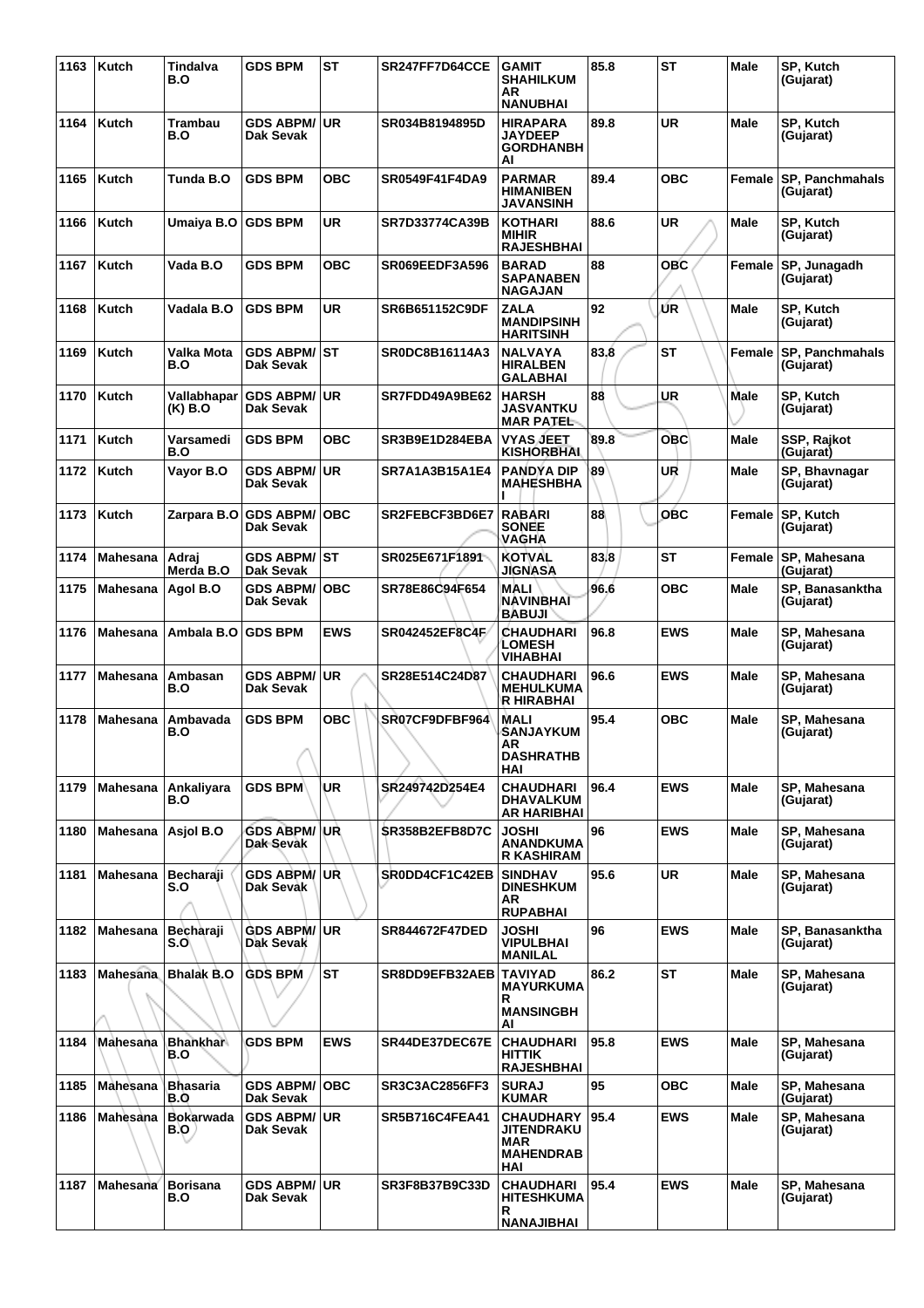| 1188 | <b>Mahesana</b> | <b>Butta Paldi</b><br>B.O | <b>GDS BPM</b>                       | <b>OBC</b> | SR44372341BA83        | <b>DESAI</b><br><b>DRASHTI</b><br><b>BIPINBHAI</b>                  | 91.6 | <b>OBC</b> |             | Female SP, Mahesana<br>(Gujarat) |
|------|-----------------|---------------------------|--------------------------------------|------------|-----------------------|---------------------------------------------------------------------|------|------------|-------------|----------------------------------|
| 1189 | Mahesana        | Chhathiard<br>a B.O       | <b>GDS BPM</b>                       | <b>UR</b>  | SR4874BC489E47        | <b>CHAUDHARY</b><br><b>SANJAYKUM</b><br>AR<br><b>PREMJIBHAI</b>     | 95.4 | <b>EWS</b> | Male        | SP, Mahesana<br>(Gujarat)        |
| 1190 | Mahesana        | Dabhad B.O                | <b>GDS ABPM/SC</b><br>Dak Sevak      |            | SR43C84123942D        | <b>HADIYAL</b><br><b>DILIPKUMAR</b>                                 | 94   | SC         | <b>Male</b> | SP, Mahesana<br>(Gujarat)        |
| 1191 | <b>Mahesana</b> | Dabhi B.O                 | <b>GDS ABPM/</b><br>Dak Sevak        | <b>EWS</b> | SR8DC4F97E3263        | <b>CHAUDHARI</b><br>AKASH<br><b>NANAJIBHAI</b>                      | 92.8 | <b>EWS</b> | <b>Male</b> | SP, Mahesana<br>(Gujarat)        |
| 1192 | Mahesana        | Dabhoda<br>B.O            | <b>GDS ABPM/</b><br>Dak Sevak        | <b>UR</b>  | SR2B8724A6844E        | <b>CHAUDHARY</b><br><b>KALPESHBH</b><br>AI<br><b>SEDHABHAI</b>      | 95.4 | UR         | Male        | SP, Mahesana<br>(Gujarat)        |
| 1193 | <b>Mahesana</b> | Dangarwa<br>S.O           | <b>GDS ABPM/</b><br>Dak Sevak        | <b>OBC</b> | SR13BF7D8632C7        | <b>JYOTIBEN</b>                                                     | 91.2 | OBC        | Female      | SP, Mahesana<br>(Gujarat)        |
| 1194 | Mahesana        | Dasaj B.O                 | <b>GDS ABPM/</b><br>Dak Sevak        | <b>EWS</b> | <b>SR7DE3934ABF48</b> | <b>PATEL AMI</b><br><b>MAHENDRAK</b><br>UMAR                        | 90.8 | <b>EWS</b> |             | Female SP, Mahesana<br>(Gujarat) |
| 1195 | Mahesana        | Davada B.O                | <b>GDS ABPM/</b><br>Dak Sevak        | <b>OBC</b> | SR12C7582338DB        | <b>GAJJAR</b><br><b>DIXITKUMAR</b><br>SATISHKUMA<br>R               | 89.6 | ОВС        | Male        | SP, Mahesana<br>(Gujarat)        |
| 1196 | <b>Mahesana</b> | Denap B.O                 | <b>GDS ABPM/</b><br>Dak Sevak        | <b>UR</b>  | SR427ACD324349        | <b>RAJPUT</b><br><b>JASVANTSIN</b><br>н                             | 94.6 | UR         | <b>Male</b> | SP, Mahesana<br>(Gujarat)        |
| 1197 | <b>Mahesana</b> | Dethali B.O               | <b>GDS ABPM/</b><br>Dak Sevak        | <b>UR</b>  | SR5C4B3B571B43        | <b>PATEL</b><br><b>DHRUVIBEN</b><br><b>PARSOTTAM</b><br><b>BHAI</b> | 91   | UR         | Female      | SP, Mahesana<br>(Gujarat)        |
| 1198 | <b>Mahesana</b> | Dhanali B.O               | <b>GDS BPM</b>                       | UR         | SR54473D93DE9D        | CHAUDHARI<br><b>SHAILESHKU</b><br>MAR<br><b>RAMJIBHAI</b>           | 95.8 | ŪR         | <b>Male</b> | SP, Mahesana<br>(Gujarat)        |
| 1199 | <b>Mahesana</b> | Dodiwada<br>B.O           | <b>GDS ABPM/</b><br>Dak Sevak        | <b>OBC</b> | SR77A31C552DD7        | GADARIA<br>GAURAV<br><b>RAJKUMAR</b>                                | 89   | <b>OBC</b> | <b>Male</b> | SP, Mahesana<br>(Gujarat)        |
| 1200 | <b>Mahesana</b> | Falu B.O                  | <b>GDS BPM</b>                       | <b>UR</b>  | SR4863965718CE        | <b>SHALU</b><br>PRAJAPATI                                           | 95   | <b>OBC</b> | Female      | SP, Mahesana<br>(Gujarat)        |
| 1201 | <b>Mahesana</b> | Gambhu<br>B.O             | <b>GDS ABPM/</b><br>Dak Sevak        | <b>UR</b>  | SR1D14E747EFD2        | <b>PATEL</b><br><b>HITARTHKUM</b><br>AR<br><b>VISHNUBHAI</b>        | 92.4 | <b>EWS</b> | <b>Male</b> | SP, Mahesana<br>(Gujarat)        |
| 1202 | <b>Mahesana</b> | Ganeshpur<br>a B.O        | <b>GDS ABPM/</b><br>Dak Sevak        | <b>ST</b>  | SR3549C3C5FA6A        | <b>MEENA</b><br><b>ROSHANI</b><br><b>RAMCHANDB</b><br><b>HAI</b>    | 85   | <b>ST</b>  | Female      | SP, Mahesana<br>(Gujarat)        |
| 1203 | <b>Mahesana</b> | Gorisana<br>B.O           | <b>GDS BPM</b>                       | <b>ST</b>  | SR21ADEA56794F        | <b>PATEL</b><br><b>PURVIKUMA</b><br>RI<br>THAKORBHA                 | 84.4 | ST         | Female      | SSP, Valsad<br>(Gujarat)         |
| 1204 | Mahesana        | Gunja B.O                 | <b>GDS ABPM/</b><br><b>Dak Sevak</b> | OBC        | SR1865257C9BB5        | <b>PRAJAPATI</b><br>CHINTANKU<br><b>MAR</b><br><b>RAMABHAI</b>      | 89.8 | ОВС        | Male        | SP, Mahesana<br>(Gujarat)        |
| 1205 | Mahesana        | Jasalpur∖<br>B.O\         | <b>GDS BPM</b>                       | UR         | SR39E4D4718D26        | JADAV<br><b>CHIRAG</b><br><b>ANILKUMAR</b>                          | 94.2 | <b>SC</b>  | Male        | SP, Mahesana<br>(Gujarat)        |
| 1206 | <b>Mahesana</b> | Jaska B.O                 | <b>GDS ABPM/</b><br>Dak Sevak        | <b>OBC</b> | SR2454D94E4E21        | THAKOR<br><b>CHINTALBEN</b><br><b>RAMESHJI</b>                      | 89.4 | OBC        | Female      | SP, Mahesana<br>(Gujarat)        |
| 1207 |                 | Mahesana Kaiyal B.O       | <b>GDS BPM</b>                       | <b>UR</b>  | SR667E6BB4F2B2        | VAISHNAV<br>ROHITKUMA<br>R<br>VINODKUMA<br>R                        | 98.2 | UR         | <b>Male</b> | SP, Mahesana<br>(Gujarat)        |
| 1208 | Mahesana        | Kanoda B.O                | <b>GDS BPM</b>                       | UR         | SR2B9C398437BF        | CHAUDHARI<br>SHIVRAMBH<br>ΑI<br><b>NAGJIBHAI</b>                    | 96.4 | UR         | Male        | SP, Mahesana<br>(Gujarat)        |
| 1209 | Mahesana        | Kelisana<br>B.O'          | <b>GDS ABPM/ UR</b><br>Dak Sevak     |            | <b>SR15C1BF9451AF</b> | <b>PATEL</b><br>ARYAN<br><b>DIPINKUMAR</b>                          | 92.4 | <b>EWS</b> | <b>Male</b> | SP, Mahesana<br>(Gujarat)        |
| 1210 | Mahesana        | Keshimpa<br>B.O           | <b>GDS ABPM/</b><br>Dak Sevak        | <b>OBC</b> | SR8FC67C59D841        | <b>MODI</b><br><b>HIMANIBEN</b><br><b>DINESHKUM</b><br>AR           | 88.6 | <b>OBC</b> | Female      | SP, Mahesana<br>(Gujarat)        |
| 1211 | Mahesana        | Keshimpa<br>B.O           | <b>GDS BPM</b>                       | <b>OBC</b> | SR62462BC1EE51        | <b>MODI PART</b><br><b>SURESHKUM</b><br>AR                          | 90   | <b>OBC</b> | Male        | SP, Mahesana<br>(Gujarat)        |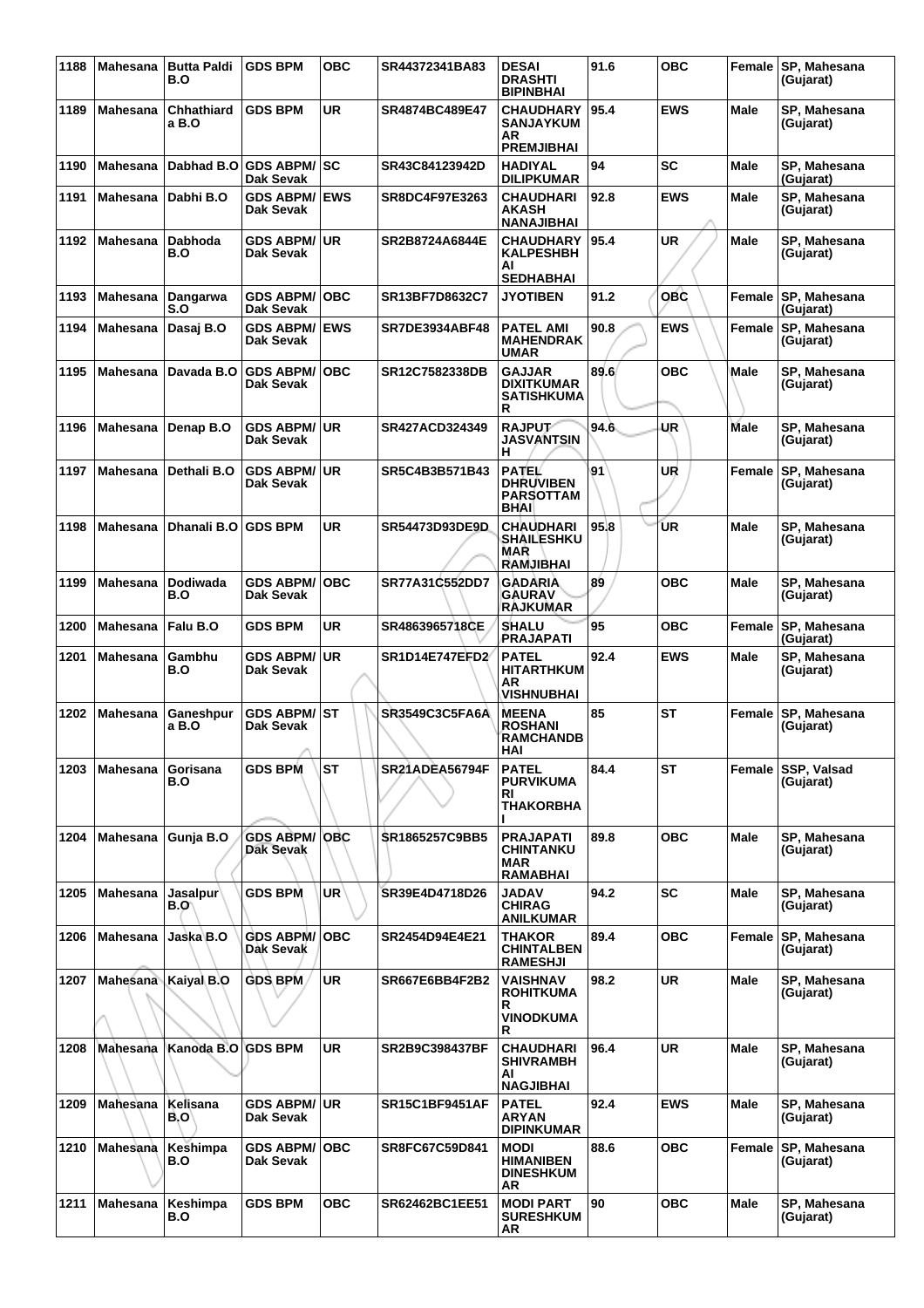| 1212 |                     | Mahesana   Khadalpur<br>B.O                      | <b>GDS BPM</b>                    | <b>UR</b>  | SR09C7A2213DF4        | <b>CHETRAM</b><br><b>SINGH</b>                                        | 97.5 | <b>UR</b>  | Male        | SP, Mahesana<br>(Gujarat)        |
|------|---------------------|--------------------------------------------------|-----------------------------------|------------|-----------------------|-----------------------------------------------------------------------|------|------------|-------------|----------------------------------|
| 1213 | <b>Mahesana</b>     | <b>Kharod B.O</b>                                | <b>GDS BPM</b>                    | <b>EWS</b> | SR6C94A1538484        | <b>CHAUDHARY</b><br><b>SANJAYKUM</b><br>AR<br><b>MAHENDRAB</b><br>HAI | 95.6 | <b>EWS</b> | Male        | SP, Mahesana<br>(Gujarat)        |
| 1214 | Mahesana            | Kharvada<br>B.O                                  | <b>GDS ABPM/ ST</b><br>Dak Sevak  |            | SR69C47473143D        | <b>GANVIT</b><br><b>HIRENKUMA</b><br>R<br><b>BHAGUBHAI</b>            | 82.4 | ST         | Male        | SP, Navsari<br>(Gujarat)         |
| 1215 | <b>Mahesana</b>     | Kharvada<br>B.O                                  | <b>GDS BPM</b>                    | <b>OBC</b> | SR21F61FCD221E        | <b>PRAJAPATI</b><br><b>DISHABEN</b><br><b>SHAILESHBH</b><br>ΑI        | 90.4 | <b>OBC</b> | Female      | SP, Mahesana<br>(Gujarat)        |
| 1216 | Mahesana            | Khatoda<br>B.O                                   | <b>GDS BPM</b>                    | <b>OBC</b> | SR8CE94A5B7836        | <b>RABARI</b><br>VIVEK<br><b>BHATHIBHAI</b>                           | 90   | OBC        | Male        | SP, Mahesana<br>(Gujarat)        |
| 1217 | <b>Mahesana</b>     | Kheralu S.O                                      | <b>GDS ABPM/</b><br>Dak Sevak     | ∣UR        | <b>SR3EE14946DCD7</b> | <b>BALISANA</b><br>KAMYABALI<br><b>IMDADALI</b>                       | 90.6 | <b>UR</b>  | Male        | SP, Mahesana<br>(Gujarat)        |
| 1218 | Mahesana            | Kheralu S.O                                      | <b>GDS ABPM/</b><br>Dak Sevak     | <b>UR</b>  | SR8FF54C3FAE38        | <b>PATEL JAY</b><br><b>AMITKUMAR</b>                                  | 90.4 | <b>UR</b>  | Male        | SP, Mahesana<br>(Gujarat)        |
| 1219 | <b>Mahesana</b>     | Kheralu S.O                                      | <b>GDS ABPM/UR</b><br>Dak Sevak   |            | <b>SR6C6D699371DC</b> | <b>PATEL</b><br><b>KRIMA</b>                                          | 91.8 | <b>UR</b>  | Female      | SP, Mahesana<br>(Gujarat)        |
| 1220 | Mahesana            | Kheralu S.O                                      | <b>GDS ABPM/</b><br>Dak Sevak     | <b>UR</b>  | SR4E4B5B314D51        | <b>RAJPUT</b><br>VIHABHAI<br><b>KARSHANBH</b><br>AI                   | 90.6 | <b>UR</b>  | Male        | SP, Mahesana<br>(Gujarat)        |
| 1221 | Mahesana            | Khodamali<br>B.O                                 | <b>GDS BPM</b>                    | <b>ST</b>  | SR0345DDB137A4        | <b>MALIWAD</b><br><b>JAYESHKUM</b><br>AR<br><b>JESINGBHAI</b>         | 84.2 | ST.        | Male        | SP, Mahesana<br>(Gujarat)        |
| 1222 | Mahesana            | Lakhvad<br>B.O                                   | <b>GDS ABPM/</b><br>Dak Sevak     | ∣UR        | SR3972B4B48A74        | CHAUDHARY   91.2<br><b>MANISHA</b><br><b>DASHRATHB</b><br>HAI         |      | <b>UR</b>  | Female      | SP, Mahesana<br>(Gujarat)        |
| 1223 | Mahesana            | Langhnaj<br>S.O                                  | <b>GDS ABPM/ ST</b><br>Dak Sevak  |            | SR871D68392B96        | <b>PATEL</b><br>TARUNKUMA<br>R<br><b>DASHRATHB</b><br>HAI             | 82.4 | <b>ST</b>  | Male        | SP, Navsari<br>(Gujarat)         |
| 1224 | Mahesana            | Laxmipura<br>B.O                                 | <b>GDS BPM</b>                    | <b>UR</b>  | SR77524D22766F        | <b>PRAJAPATI</b><br><b>MADHABHAI</b><br>RANABHAI                      | 95.8 | <b>UR</b>  | Male        | SP, Mahesana<br>(Gujarat)        |
| 1225 | Mahesana            | Lhor B.O                                         | <b>GDS BPM</b>                    | <b>OBC</b> | SR24B758B76A8C        | <b>BAROT</b><br>VYOM<br><b>MAHESHBHA</b>                              | 92.6 | <b>OBC</b> | Male        | SP, Patan<br>(Gujarat)           |
| 1226 | Mahesana   Mahesana | Bazar S.O                                        | <b>GDS ABPM/OBC</b><br>Dak Sevak  |            | SR27A4A2ADF19D        | <b>PRAJAPATI</b><br>RAVI<br><b>DILIPBHAI</b>                          | 90.6 | ОВС        | Male        | SP, Mahesana<br>(Gujarat)        |
| 1227 | Mahesana            | Mahesana<br>H.O                                  | <b>GDS ABPM/OBC</b><br>Dak Sevak  |            | SR5D5182FA3C68        | THAKOR<br>SAVAJI<br><b>BADAJI</b>                                     | 89.4 | <b>OBC</b> | Male        | SP, Mahesana<br>(Gujarat)        |
| 1228 | <b>Mahesana</b>     | <b>Mahesana</b><br><b>Railway</b><br>Colony \$.0 | <b>GDS ABPM/ ST</b><br>Dak Sevak  |            | SR4E9BAA1ECCC         | <b>CHAUDHARI</b><br><b>VIKESHBHAI</b><br>JANUBHAI                     | 88.8 | <b>ST</b>  | Male        | SP, Mahesana<br>(Gujarat)        |
| 1229 | Mahesana            | Mahiyal B.O GDS BPM                              |                                   | <b>OBC</b> | <b>SR478B7CAE8A32</b> | <b>PRAJAPATI</b><br><b>JIGISHABEN</b><br><b>DASHRATHB</b><br>HAI      | 91   | <b>OBC</b> | Female      | SP, Mahesana<br>(Gujarat)        |
| 1230 | Mahesana            | Mandali<br>B.O                                   | <b>GDS BPM</b>                    | <b>ST</b>  | SR44624FF78631        | TAVIYAD<br><b>PIYUSHKUM</b><br>AR<br><b>PRABHATSIN</b><br>н.          | 83.6 | <b>ST</b>  | <b>Male</b> | SP, Mahesana<br>(Gujarat)        |
| 1231 | Mahesana            | Manknaj<br><b>B.O</b>                            | <b>GDS BPM</b>                    | <b>UR</b>  | <b>SR742B95DAF94B</b> | <b>PRAJAPATI</b><br><b>NIDHI</b><br><b>PRAHALADB</b><br>HAI           | 93.4 | <b>OBC</b> |             | Female SP, Mahesana<br>(Gujarat) |
| 1232 |                     | Mahesana Martoli B.O.                            | <b>GDS BPM</b>                    | <b>UR</b>  | Sr023f28a24967        | <b>KUMBHAR</b><br><b>SIRAJ</b><br><b>MAKBULBHA</b>                    | 92.8 | <b>UR</b>  | Male        | SP, Mahesana<br>(Gujarat)        |
| 1233 | Mahesana            | Meu B.O                                          | <b>GDS BPM</b>                    | <b>EWS</b> | SR7DA41D1646A9        | CHAUDHARI<br><b>NILESHKUMA</b><br>R.<br><b>GANESHBHA</b>              | 96.6 | <b>EWS</b> | Male        | SP, Mahesana<br>(Gujarat)        |
| 1234 | Mahesana            | Motap B.O                                        | <b>GDS ABPM/ EWS</b><br>Dak Sevak |            | SR649153E59CAC        | <b>PATEL</b><br><b>JAYKUMAR</b><br><b>JITENDRABH</b><br>Al            | 90.4 | <b>EWS</b> | <b>Male</b> | SP, Mahesana<br>(Gujarat)        |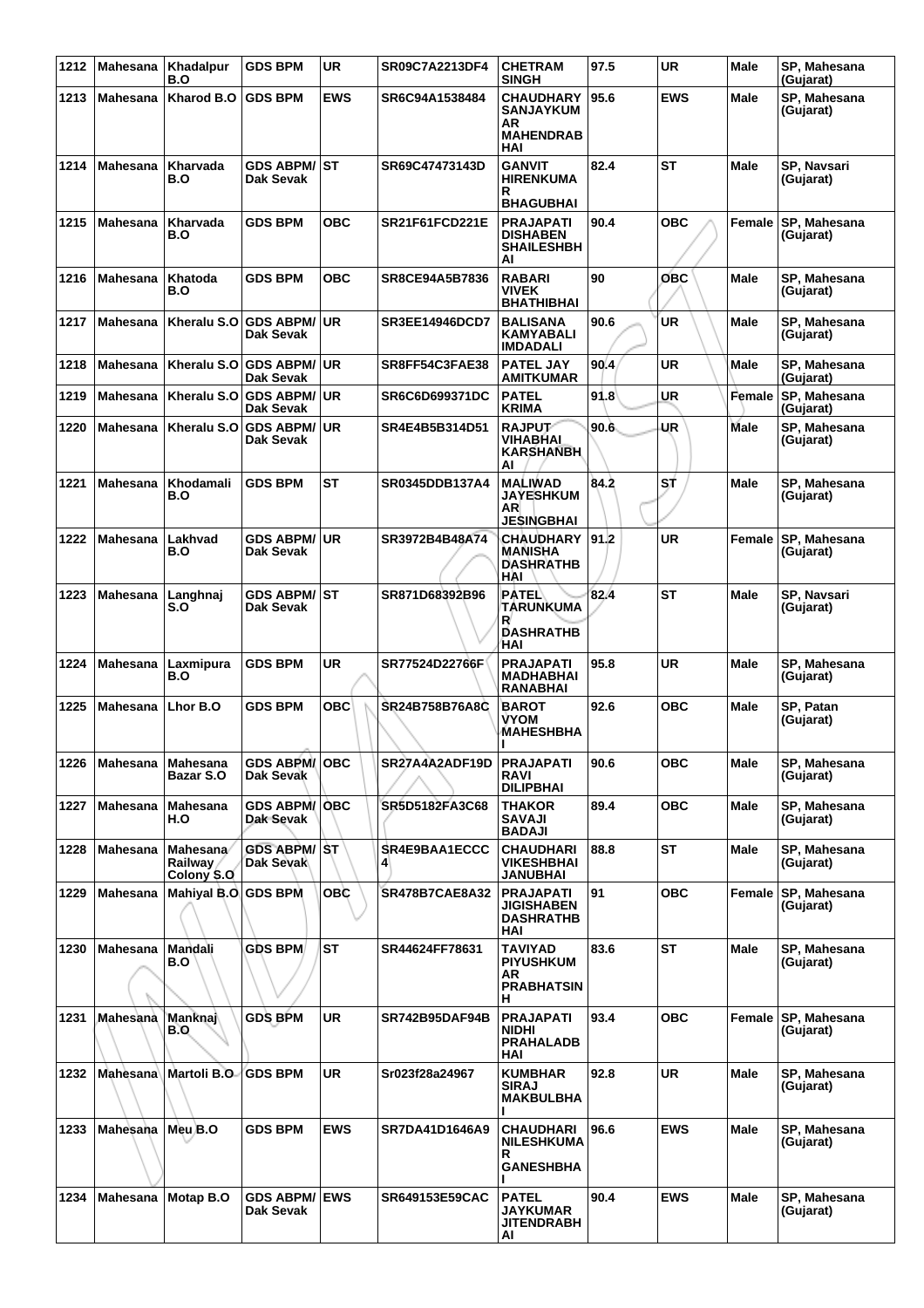| 1235 |                 | Mahesana Moti Bhalu<br>B.O             | <b>GDS BPM</b>                       | <b>UR</b>  | SR4AEC71CD58C3        | <b>DESAI PARIN</b><br><b>PIYUSHKUM</b><br>ΑR                     | 94   | <b>UR</b>  |             | Female SP, Mahesana<br>(Gujarat) |
|------|-----------------|----------------------------------------|--------------------------------------|------------|-----------------------|------------------------------------------------------------------|------|------------|-------------|----------------------------------|
| 1236 | <b>Mahesana</b> | Nandasan<br>B.O                        | <b>GDS BPM</b>                       | <b>ST</b>  | SR0CE9DDD769A5        | <b>TAVIYAD</b><br><b>NIKIBEN</b><br><b>GOVINDKUIM</b><br>AR      | 83   | <b>ST</b>  | Female      | SP. Mahesana<br>(Gujarat)        |
| 1237 | Mahesana        | Nanivada<br>B.O                        | <b>GDS BPM</b>                       | <b>OBC</b> | SR8991B374438F        | <b>DESAI</b><br><b>PALAK</b><br><b>BABUBHAI</b>                  | 89.4 | <b>OBC</b> | Female      | SP, Mahesana<br>(Gujarat)        |
| 1238 | Mahesana        | Palodar B.O                            | <b>GDS ABPM/</b><br>Dak Sevak        | <b>UR</b>  | SR7E19E43C5448        | PATEL<br><b>DIXITKUMAR</b><br><b>BHIKHABHAI</b>                  | 92.4 | UR         | Male        | SP, Patan<br>(Gujarat)           |
| 1239 | <b>Mahesana</b> | Rampur<br>(Kot) B.O                    | <b>GDS BPM</b>                       | <b>EWS</b> | SR7EF47BBEA718        | <b>RATHOD</b><br><b>SURAJSINH</b><br><b>DOLATSINH</b>            | 92   | <b>EWS</b> | Male        | SP, Sabarkantha<br>(Gujarat)     |
| 1240 | <b>Mahesana</b> | Ranasan<br>B.O                         | <b>GDS BPM</b>                       | <b>UR</b>  | <b>SR37C2D774426F</b> | <b>CHAUDHARY</b><br><b>PRAVINKUM</b><br>AR<br><b>RASENGBHA</b>   | 96.8 | UŔ         | Male        | SP, Mahesana<br>(Gujarat)        |
| 1241 | Mahesana        | Rangpurda<br><b>BO</b>                 | <b>GDS BPM</b>                       | <b>ST</b>  | SR362F16734F57        | <b>MITESHBHAI</b><br>NINAMA                                      | 85.5 | <b>ST</b>  | Male        | SP, Sabarkantha<br>(Gujarat)     |
| 1242 | Mahesana        | Ransipur<br>B.O                        | <b>GDS BPM</b>                       | <b>UR</b>  | SR6D351C964F4D        | CHAUDHARY 92.8<br><b>DHARA</b><br><b>CHELJIBHAI.</b>             |      | UR         | Female      | SP. Mahesana<br>(Gujarat)        |
| 1243 | <b>Mahesana</b> | <b>Sametra</b><br>B.O                  | <b>GDS ABPM/</b><br><b>Dak Sevak</b> | <b>UR</b>  | <b>SR5DC86E48861F</b> | <b>HEMANG</b><br><b>SUKHADIYA</b>                                | 91.2 | <b>EWS</b> | <b>Male</b> | SP, Mahesana<br>(Guiarat)        |
| 1244 | Mahesana        | Sardarpur<br>S.O<br>(Mahesana)         | <b>GDS ABPM/</b><br>Dak Sevak        | <b>UR</b>  | <b>SR67D493557CAB</b> | PATEL<br><b>SRUSHTI</b><br><b>ARVINDBHAI</b>                     | 91.8 | UR         | Female      | SP, Mahesana<br>(Gujarat)        |
| 1245 | <b>Mahesana</b> | Sardarpur<br>S.O<br>(Mahesana)         | <b>GDS ABPM/</b><br>Dak Sevak        | <b>ST</b>  | SR1F39FD5CFD5B        | <b>KHANT</b><br><b>SHAILESHBH</b><br>AI<br><b>SARDARBHA</b>      | 82.6 | SŤ         | <b>Male</b> | SP, Mahesana<br>(Gujarat)        |
| 1246 | Mahesana        | Sipor S.O                              | <b>GDS ABPM/</b><br>Dak Sevak        | <b>EWS</b> | SR3F6427ACC57F        | <b>ROSHANI</b><br>PATEL\                                         | 95   | <b>EWS</b> | Female      | SP, Mahesana<br>(Gujarat)        |
| 1247 | Mahesana        | <b>Sobhasan</b><br>B.O                 | <b>GDS BPM</b>                       | <b>OBC</b> | SR289CB139447F        | <b>SUTHAR</b><br><b>KANDARP</b><br>PURUSHOTT<br><b>AMDAS</b>     | 93.4 | <b>OBC</b> | <b>Male</b> | SP, Mahesana<br>(Gujarat)        |
| 1248 | Mahesana        | <b>Sultanpur</b><br>B.O                | <b>GDS BPM</b>                       | <b>OBC</b> | SR3DFFB43CC67A        | <b>PRAJAPATI</b><br><b>VAISHALIBE</b><br>N                       | 89.6 | <b>OBC</b> | Female      | SP, Mahesana<br>(Gujarat)        |
| 1249 | <b>Mahesana</b> | Tarabh B.O                             | <b>GDS BPM</b>                       | <b>UR</b>  | SR0C6A76AF13E2        | SOLANKI<br><b>DRASHTI</b><br>PRAVINBHAI                          | 94   | SC         | Female      | SP, Mahesana<br>(Gujarat)        |
|      |                 | 1250 Mahesana Thol I E S.O GDS ABPM/ST | Dak Sevak                            |            | SR4CAACB9D4C6<br>4    | <b>PARGI</b><br>RONAKBHAI<br>CHAMPAKLA<br>L                      | 83   | ST         | Male        | SP, Mahesana<br>(Gujarat)        |
| 1251 | Mahesana        | <b>Tundali B.O</b>                     | <b>GDS ABPM/UR</b><br>Dak Sevak      |            | <b>SR4BF8FF8F4799</b> | <b>PATEL RIYA</b><br><b>DHARMENDR</b><br><b>AKUMAR</b>           | 92.4 | <b>UR</b>  |             | Female SP, Mahesana<br>(Gujarat) |
| 1252 | Mahesana        | Tunday B.O                             | <b>GDS BPM</b>                       | <b>EWS</b> | SR0295941A164A        | <b>CHAUDHARI</b><br><b>SAHILBHAI</b><br><b>MAVJIBHAI</b>         | 95.6 | <b>EWS</b> | <b>Male</b> | SP, Mahesana<br>(Gujarat)        |
| 1253 | Mahesana        | Umari B.O                              | GDS ABPM/∜ST<br>Dak Sevak            |            | SR0494AD9142B8        | BAMANIYA<br><b>SHRDDHABE</b><br>N KANUBHAI                       | 82.4 | <b>ST</b>  | Female      | SP, Panchmahals<br>(Gujarat)     |
| 1254 | Mahesana        | Untva B.O                              | <b>GDS ABPM/</b><br>Dak Sevak        | <b>OBC</b> | <b>SR7B4C4C757E4C</b> | THAKOR<br>KANUJI<br><b>PRATAPJI</b>                              | 88.4 | <b>OBC</b> | Male        | SP, Mahesana<br>(Gujarat)        |
| 1255 | Mahesana        | Upera B.Q                              | <b>GDS BPM</b>                       | <b>UR</b>  | SR053482BB626F        | <b>CHAUDHARI</b><br><b>DHRUV</b><br>PRAKASHBH<br>AI              | 93.4 | <b>UR</b>  | <b>Male</b> | SP, Mahesana<br>(Gujarat)        |
| 1256 | Mahesana        | Vadāsma<br>B.O                         | <b>GDS BPM</b>                       | <b>ST</b>  | <b>SR28F146A87AE4</b> | <b>GANVIT</b><br>RAHULKUMA<br>R                                  | 84   | <b>ST</b>  | <b>Male</b> | SP, Mahesana<br>(Gujarat)        |
| 1257 | Mahesana        | Vadharoda<br>B.O\                      | <b>GDS ABPM/</b><br>Dak Sevak        | <b>UR</b>  | SR349CECF4A4F6        | <b>NARESHBHAI</b><br>THAKAR<br>AYUSH<br><b>MAHENDRAK</b><br>UMAR | 91.2 | <b>UR</b>  | Male        | SP, Mahesana<br>(Gujarat)        |
| 1258 | Mahesana        | Vadharoda<br>B.O                       | <b>GDS BPM</b>                       | <b>ST</b>  | SR57FD54C6AC5E        | <b>PARMAR</b><br><b>SURESHBHAI</b><br><b>NARUBHAI</b>            | 82.6 | <b>ST</b>  | <b>Male</b> | SP, Mahesana<br>(Gujarat)        |
| 1259 | Mahesana        | Vaghawadi<br>B.O                       | <b>GDS ABPM/</b><br>Dak Sevak        | <b>UR</b>  | <b>SR0BCC7334E442</b> | <b>CHAUHAN</b><br><b>VIRENDRASI</b><br>NH<br><b>BHIKHUSINH</b>   | 91.2 | UR         | Male        | SP, Mahesana<br>(Gujarat)        |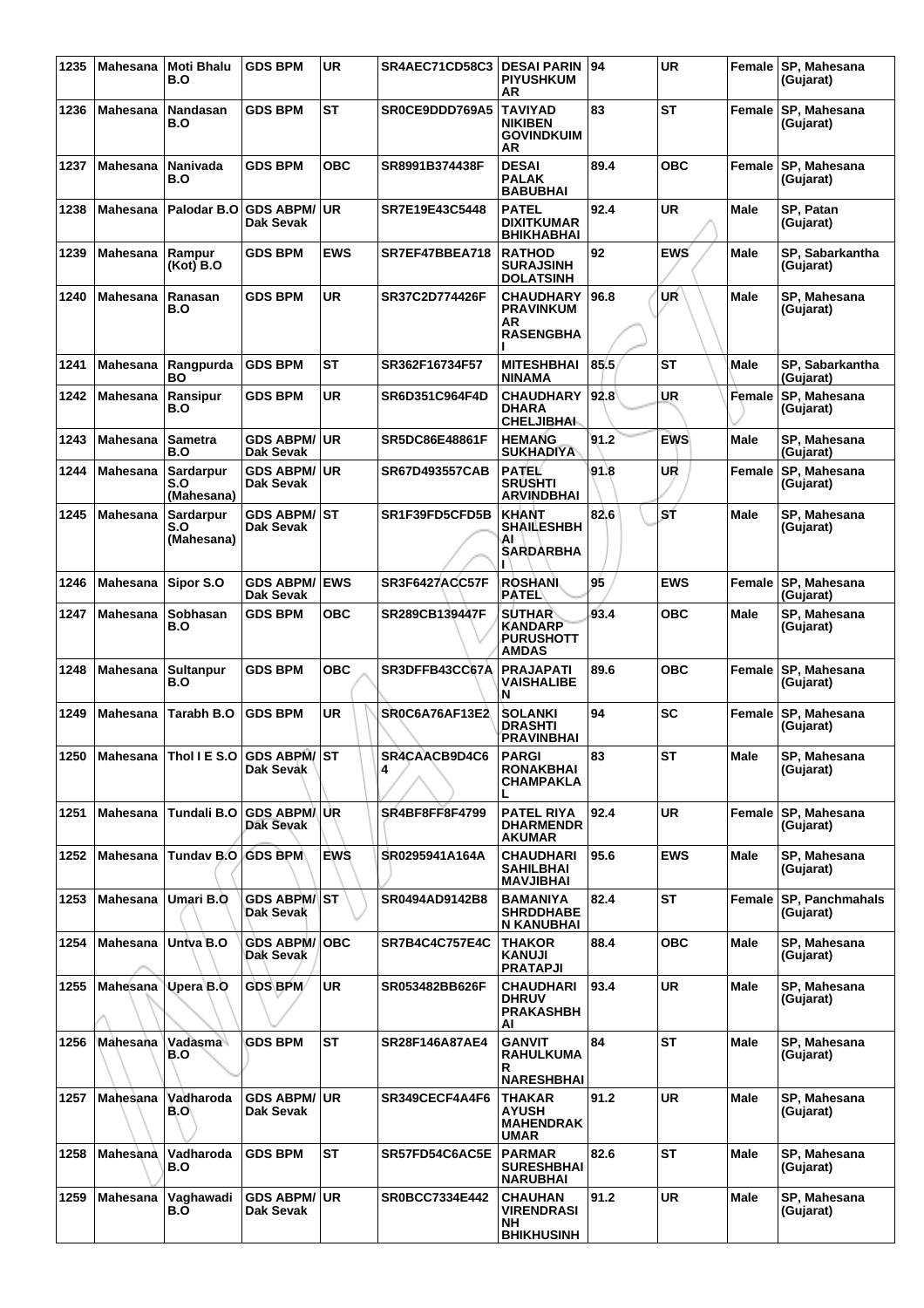| 1260 | <b>Mahesana</b> | Valam S.O                 | <b>GDS ABPM/ UR</b><br>Dak Sevak             |            | SR27D7186DAB17        | <b>CHAUDHARY</b><br><b>UMANGKUM</b><br>AR<br><b>DINESHBHAI</b>     | 92.6 | <b>EWS</b> | <b>Male</b> | SP, Mahesana<br>(Guiarat)           |
|------|-----------------|---------------------------|----------------------------------------------|------------|-----------------------|--------------------------------------------------------------------|------|------------|-------------|-------------------------------------|
| 1261 | <b>Mahesana</b> | Varetha B.O GDS BPM       |                                              | <b>OBC</b> | <b>SR3BE374AB913B</b> | <b>MORI</b><br><b>DHARABEN</b><br><b>AMARSINHB</b><br>HAI          | 88.8 | <b>OBC</b> | Female      | <b>SP, Anand</b><br>(Gujarat)       |
| 1262 | <b>Mahesana</b> | Vasai B.O                 | <b>GDS BPM</b>                               | <b>UR</b>  | SR2F42B9FBEFCA        | <b>CHAUDHARY</b><br><b>RAMESHBHA</b><br>I ANADABHAI                | 95.6 | <b>UR</b>  | <b>Male</b> | SP, Mahesana<br>(Gujarat)           |
| 1263 | Mahesana        | Vijapurda<br>B.O          | <b>GDS ABPM/ EWS</b><br>Dak Sevak            |            | SR0AFCCC351EA5        | <b>PATEL</b><br><b>KIRANKUMA</b><br>R<br><b>RAMESHBHA</b>          | 90.2 | <b>EWS</b> | Male        | SP, Mahesana<br>(Gujarat)           |
| 1264 | Mahesana        | Virsoda B.O GDS BPM       |                                              | <b>OBC</b> | SR6E74B7BF4336        | <b>PRAJAPATI</b><br>YASH<br><b>NATAVARLA</b><br>L                  | 89   | OBC        | <b>Male</b> | SP, Mahesana<br>(Gujarat)           |
| 1265 | <b>Mahesana</b> | Visatpur<br>B.O           | <b>GDS BPM</b>                               | <b>SC</b>  | SR57421982C728        | <b>PARMAR</b><br><b>KIRANBHAI</b>                                  | 95.2 | <b>SC</b>  | <b>Male</b> | SP, Mahesana<br>(Gujarat)           |
| 1266 | Navsari         | Bhinar B.O                | <b>GDS ABPM/</b><br>Dak Sevak                | <b>OBC</b> | SR261D5BFD8E2C        | <b>DANTANI</b><br><b>POOJABEN</b><br><b>SURESHBHAI</b>             | 93.2 | <b>OBC</b> | Female      | SP, Navsari<br>(Gujarat)            |
| 1267 | Navsari         | Chikhli S.O<br>(Navsari)  | <b>GDS ABPM/ EWS</b><br>Dak Sevak            |            | <b>SR2947EF94F48B</b> | <b>DESAI</b><br><b>SHASHANK</b><br><b>BRIJESHKUM</b><br>AR         | 89.2 | <b>EWS</b> | Male        | SP, Navsari<br>(Gujarat)            |
| 1268 | Navsari         | Chovisi B.O               | <b>GDS BPM</b>                               | <b>OBC</b> | SR8C63E17B864E        | <b>JADAV</b><br><b>KEYUR</b>                                       | 90.8 | <b>OBC</b> | <b>Male</b> | SP, Navsari<br>(Gujarat)            |
| 1269 | Navsari         | Dabhel S.O                | <b>GDS ABPM/ SC</b><br>Dak Sevak             |            | SR6D9647A8A363        | <b>PATEL</b><br><b>RIDDHI</b><br><b>SHAILENDRA</b><br><b>KUMAR</b> | 87.2 | <b>SC</b>  | Female      | <b>SP, Navsari</b><br>(Gujarat)     |
| 1270 | Navsari         | Delvada<br>Vadoli B.O     | <b>GDS ABPM/ UR</b><br>Dak Sevak             |            | SR5451367A6354        | <b>KUMAVAT</b><br>ANJALI<br><b>CHOTHMAL</b>                        | 90.2 | <b>UR</b>  |             | Female SP, Navsari<br>(Gujarat)     |
| 1271 | Navsari         | Devsar S.O                | <b>GDS ABPM/ UR</b><br>Dak Sevak             |            | SR5B58756F3C14        | <b>PATEL</b><br><b>BHOOMIBEN-</b><br><b>JESINGBHAI</b>             | 90.2 | <b>ST</b>  | Female      | <b>SP, Navsari</b><br>(Gujarat)     |
| 1272 | Navsari         | Devsar S.O                | <b>GDS ABPM/ OBC</b><br>Dak Sevak            |            | SR28BBDD88B261/       | <b>PATEL</b><br><b>SHREYA</b><br><b>MANUBHAI</b>                   | 89.8 | <b>OBC</b> | Female      | SP, Navsari<br>(Gujarat)            |
| 1273 | Navsari         | <b>Dhaman</b><br>B.O      | <b>GDS BPM</b>                               | <b>ST</b>  | SR7CCFB345E44D        | <b>PATEL</b><br><b>HIRENKUMA</b><br>R<br><b>JITENDRABH</b><br>AI   | 91.2 | <b>ST</b>  | <b>Male</b> | SP, Navsari<br>(Gujarat)            |
| 1274 | Navsari         | <b>Dholumber</b><br>B.O   | <b>GDS ABPM/OBC</b><br>Dak Sevak             |            | SR6A342BBC6562        | <b>CHAUHAN</b><br>ADITI<br><b>RAJESHKUM</b><br>AR                  | 89   | <b>OBC</b> |             | Female SP, Navsari<br>(Gujarat)     |
| 1275 | Navsari         | Dipla Falia<br>B.O        | <b>GDS BPM</b>                               | ОВС        | SR8AC5B891BD4E        | <b>NAKUM</b><br><b>HITESH</b><br><b>DUDABHAI</b>                   | 88.8 | <b>OBC</b> | Male        | SP, Navsari<br>(Gujarat)            |
| 1276 | Navsari         | Gangpur<br>BO             | <b>GDS ABPM/ST</b><br>Dak Sevak <sup>1</sup> |            | SR6CACB379A93A        | <b>PATEL</b><br>TARANGKUM<br>AR<br><b>HASMUKHBH</b><br>AI          | 90.4 | <b>ST</b>  | Male        | SP, Navsari<br>(Gujarat)            |
| 1277 | Navsari         | Jamanpada GDS BPM<br>B.O  |                                              | <b>SC</b>  | SR7CCDEA5B4B3<br>в    | <b>SUNILKUMA</b><br>R MAKWANA                                      | 89.3 | <b>SC</b>  | Male        | <b>SP. Panchmahals</b><br>(Gujarat) |
| 1278 | <b>Navsari</b>  | Kaliawadi<br>S.O          | <b>GDS ABPM/ OBC</b><br>Dak Sevak            |            | SR6E9D281EE239        | <b>PATEL</b><br><b>PRIYANSI</b><br><b>PANKAJKUM</b><br>AR          | 89.4 | <b>OBC</b> | Female      | SP, Navsari<br>(Gujarat)            |
| 1279 | Navsari         | Kaliawadi<br>S.O          | <b>GDS ABPM/ UR</b><br>Dak Sevak             |            | SR325AC4F6A8FD        | <b>PARMAR</b><br><b>MIHIR</b><br><b>ANILSINH</b>                   | 92.4 | <b>UR</b>  | <b>Male</b> | SP, Navsari<br>(Gujarat)            |
| 1280 | Navsari         | Kesli B.O                 | <b>GDS ABPM/ UR</b><br>Dak Sevak             |            | SR667383497487        | <b>PATEL NIDHI</b><br><b>KAMLESHKU</b><br>MAR                      | 90.8 | <b>OBC</b> | Female      | <b>SP, Navsari</b><br>(Gujarat)     |
| 1281 | Navsari         | Khakhvada<br>B.O'         | <b>GDS BPM</b>                               | UR         | <b>SR19C9CACD6385</b> | <b>DESAI</b><br><b>PRACHI</b><br><b>DIPAKBHAI</b>                  | 93   | <b>UR</b>  | Female      | <b>SP, Navsari</b><br>(Gujarat)     |
| 1282 | Navsari         | Khaparvada GDS BPM<br>B.O |                                              | <b>UR</b>  | <b>SR5C3BA6FF8539</b> | <b>FORAM</b><br><b>PRAFULBHAI</b><br><b>PATEL</b>                  | 90.6 | <b>OBC</b> | Female      | <b>SP, Navsari</b><br>(Gujarat)     |
| 1283 | Navsari         | Kharel S.O                | <b>GDS ABPM/ EWS</b><br>Dak Sevak            |            | <b>SR854255AB89BC</b> | <b>SOLANKI</b><br><b>MAHAVIRSIN</b><br>н<br><b>RANVIRSINH</b>      | 87.6 | <b>EWS</b> | Male        | SP, Navsari<br>(Gujarat)            |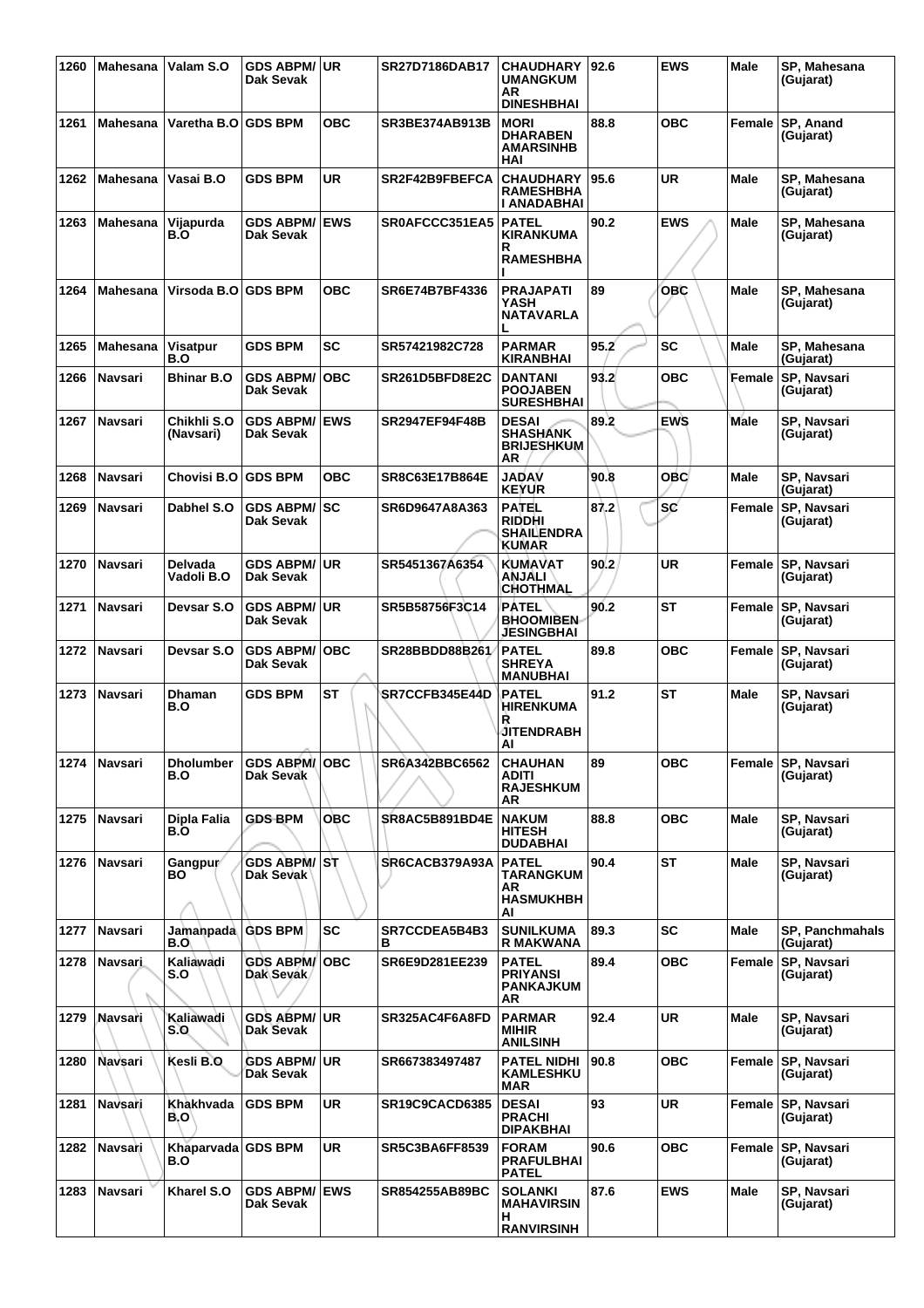| 1284 | Navsari                      | Mahudi B.O                         | <b>GDS BPM</b>                       | <b>OBC</b> | SR4C33B3A653C5        | <b>PATEL</b><br><b>SURAJKUMA</b><br>R                                              | 89.4 | <b>OBC</b> | <b>Male</b> | SSP, Valsad<br>(Gujarat)            |
|------|------------------------------|------------------------------------|--------------------------------------|------------|-----------------------|------------------------------------------------------------------------------------|------|------------|-------------|-------------------------------------|
|      |                              |                                    |                                      |            |                       | <b>HARESHBHAI</b>                                                                  |      |            |             |                                     |
| 1285 | <b>Navsari</b>               | <b>Mandir B.O</b>                  | <b>GDS BPM</b>                       | <b>OBC</b> | SR135544CF4827        | <b>PATEL</b><br><b>BHAGYASRI</b><br><b>GIRISHBHAI</b>                              | 92   | <b>OBC</b> | Female      | <b>SP, Navsari</b><br>(Gujarat)     |
| 1286 | Navsari                      | Manekpore(<br>Chikhli) B.O         | <b>IGDS BPM</b>                      | <b>ST</b>  | <b>SR27AE256A58EA</b> | <b>PATEL</b><br><b>RAVIKUMAR</b><br><b>GIRISHBHAI</b>                              | 91.6 | <b>ST</b>  | Male        | SP, Navsari<br>(Gujarat)            |
| 1287 | Navsari                      | <b>Moti Karod</b><br>B.O           | <b>GDS BPM</b>                       | <b>UR</b>  | SR3C133744F71F        | <b>AHIR KEJAL</b>                                                                  | 91.2 | <b>OBC</b> | Female      | SP, Navsari<br>(Gujarat)            |
| 1288 | Navsari                      | Palgabhan<br>B.O                   | <b>GDS ABPM/</b><br>Dak Sevak        | <b>UR</b>  | SR4496C9B34F8F        | <b>KUNVAR</b><br><b>HARSHADBH</b><br>AI VINUBHAI                                   | 90.2 | <b>ST</b>  | Male        | SP, Navsari<br>(Gujarat)            |
| 1289 | Navsari                      | Parujan B.O                        | <b>GDS BPM</b>                       | <b>UR</b>  | SR5FEB5CBF389F        | <b>PATEL</b><br><b>JINALBEN</b><br><b>RAJESHBHAI</b>                               | 90.4 | ŚΤ,        | Female      | SP, Navsari<br>(Gujarat)            |
| 1290 | <b>Navsari</b>               | Ranverikhu<br>rd B.O               | <b>GDS ABPM/</b><br>Dak Sevak        | <b>UR</b>  | SR2861B57B9D41        | <b>PATEL</b><br><b>KISHAN</b><br><b>ISHVARBHAI</b>                                 | 90.2 | <b>ST</b>  | <b>Male</b> | SP, Navsari<br>(Gujarat)            |
| 1291 | Navsari                      | Simalgam<br>B.O                    | <b>GDS BPM</b>                       | <b>EWS</b> | SR655A8D423B4E        | <b>PARMAR</b><br><b>KRISHNAKU</b><br><b>MARI</b><br><b>RAVINDRASI</b><br><b>NH</b> | 88.6 | <b>EWS</b> | Female      | SP, Navsari<br>(Gujarat)            |
| 1292 | <b>Navsari</b>               | Surkhai B.O                        | <b>GDS ABPM/</b><br><b>Dak Sevak</b> | <b>OBC</b> | SR481966439141        | AHIR HENSI<br><b>ASHOKBHAI</b>                                                     | 91.8 | <b>OBC</b> | Female      | SP, Navsari<br>(Gujarat)            |
| 1293 | Navsari                      | Vegam B.O                          | <b>GDS BPM</b>                       | <b>UR</b>  | SR49FFF8E22414        | PATEL<br><b>KHEVNA</b><br><b>BIPINCHAND</b><br>RA                                  | 90.4 | UR         | Female      | <b>SP, Navsari</b><br>(Gujarat)     |
| 1294 | Panchmah<br>als              | Agavada<br>B.O                     | <b>GDS BPM</b>                       | <b>UR</b>  | SR7CB99E16BA84        | <b>PRAJAPATI</b><br><b>SONALBEN</b><br>RAMANBHAI                                   | 96.6 | <b>OBC</b> | Female      | <b>SP, Panchmahals</b><br>(Gujarat) |
| 1295 | Panchmah   Bajarwada<br>als  | B.Ó                                | <b>GDS ABPM/</b><br><b>Dak Sevak</b> | <b>UR</b>  | SR544A28579EA4        | <b>PRAJAPATI</b><br>MEHULKUMA<br>R<br><b>DINESHCHAN</b><br><b>DRA</b>              | 96.4 | <b>OBC</b> | <b>Male</b> | <b>SP, Panchmahals</b><br>(Gujarat) |
| 1296 | Panchmah<br>als              | Chandrpura<br>B.O                  | <b>GDS ABPM/</b><br>Dak Sevak        | <b>UR</b>  | SR5BE17F9D8163        | DANGI<br><b>HARSHITA</b><br><b>JASHUBHAI</b>                                       | 91.6 | <b>ST</b>  | Female      | <b>SP, Panchmahals</b><br>(Gujarat) |
| 1297 | als                          | Panchmah Chandrpura GDS BPM<br>B.O |                                      | <b>UR</b>  | <b>SR5D4E34DAEC76</b> | <b>SHAH AKASH 94</b><br><b>KIRANKUMR</b>                                           |      | <b>UR</b>  | <b>Male</b> | SP, Panchmahals<br>(Guiarat)        |
| 1298 | Panchmah<br>als              | <b>Chenpur</b><br>B.O              | <b>GDS ABPM/</b><br>Dak Sevak        | <b>UR</b>  | SR6549114EDF25        | <b>RATEL</b><br><b>NIRMALKUM</b><br>ΆR<br><b>SHAILESHBH</b><br>Al                  | 91.2 | <b>UR</b>  | Male        | <b>SP, Panchmahals</b><br>(Gujarat) |
| 1299 | Panchmah Chenpur<br>als      | B.O                                | <b>GDS BPM</b>                       | UR         | SR2ADEFAA2AF96        | <b>PATEL</b><br><b>MAULIKKUM</b><br>AR.<br><b>KANUBHAI</b>                         | 94   | <b>UR</b>  | Male        | <b>SP. Panchmahals</b><br>(Gujarat) |
| 1300 | Panchmah <sup>1</sup><br>als | Dahod H.O                          | <b>GDS ABPM/</b><br><b>Dak Sevak</b> | UR\        | SR7BC45AE48ACC        | <b>PARMAR</b><br><b>AYUSHI</b><br><b>DINESHBHAI</b>                                | 92.4 | SC         | Female      | <b>SP, Panchmahals</b><br>(Gujarat) |
| 1301 | als                          | Panchmah Dantia B.O                | <b>GDS ABPM/</b><br>Dak Sevak        | <b>OBC</b> | SR3F4C69636599        | <b>PRAJAPATI</b><br><b>VIRALBEN</b><br><b>ARVINDBHAI</b>                           | 92.4 | <b>OBC</b> | Female      | <b>SP, Panchmahals</b><br>(Gujarat) |
| 1302 | Panchmah Devgadh<br>als      | Baria S.O                          | <b>GDS ABPM/</b><br>Dak Sevak        | <b>UR</b>  | <b>SR44AAD244A84E</b> | <b>RAVAL</b><br><b>MUKESHBHA</b><br><b>BHARATBHAI</b>                              | 95   | <b>OBC</b> | <b>Male</b> | <b>SP, Panchmahals</b><br>(Gujarat) |
| 1303 | als                          | Panchmah Devirampur<br>a B.O       | <b>GDS ABPM/ SC</b><br>Dak Sevak     |            | <b>SR086E3E35FD3C</b> | <b>DIVAKAR</b><br><b>PARULBAHE</b><br>N<br><b>JAGDISHBHA</b>                       | 89.8 | SC         | Female      | <b>SP, Panchmahals</b><br>(Gujarat) |
| 1304 | als                          | Panchmah Dudhia B.O                | <b>GDS ABPM/</b><br>Dak Sevak        | <b>EWS</b> | SR8D9F4A48D2AC        | <b>GOHIL</b><br>YASHVANTSI<br><b>NH DILIPSINH</b>                                  | 89.2 | <b>EWS</b> | Male        | <b>SP, Panchmahals</b><br>(Gujarat) |
| 1305 | als                          | Panchmah Dumka B.O                 | <b>GDS BPM</b>                       | <b>UR</b>  | <b>SR8ACB4762217B</b> | <b>KULDIPKUM</b><br>AR<br><b>KAMLESHBH</b><br>AI PATEL                             | 91.4 | <b>UR</b>  | Male        | <b>SP, Panchmahals</b><br>(Gujarat) |
| 1306 | als                          | Panchmah Freelandga<br>nj S.O      | <b>GDS ABPM/</b><br>Dak Sevak        | <b>EWS</b> | SR69B364F294C5        | <b>SHAH KUNJ</b><br><b>HITENDRAKU</b><br>MAR                                       | 90.6 | <b>EWS</b> | <b>Male</b> | <b>SP, Panchmahals</b><br>(Gujarat) |
| 1307 | Panchmah   Ghansar<br>als    | Muvadi B.O                         | <b>GDS BPM</b>                       | <b>EWS</b> | SR22E7F1E76ECC        | <b>PATEL</b><br><b>BHAVINKUM</b><br>AR.<br><b>NARENDRAB</b><br>HAI                 | 89.6 | <b>EWS</b> | Male        | SP, Panchmahals<br>(Gujarat)        |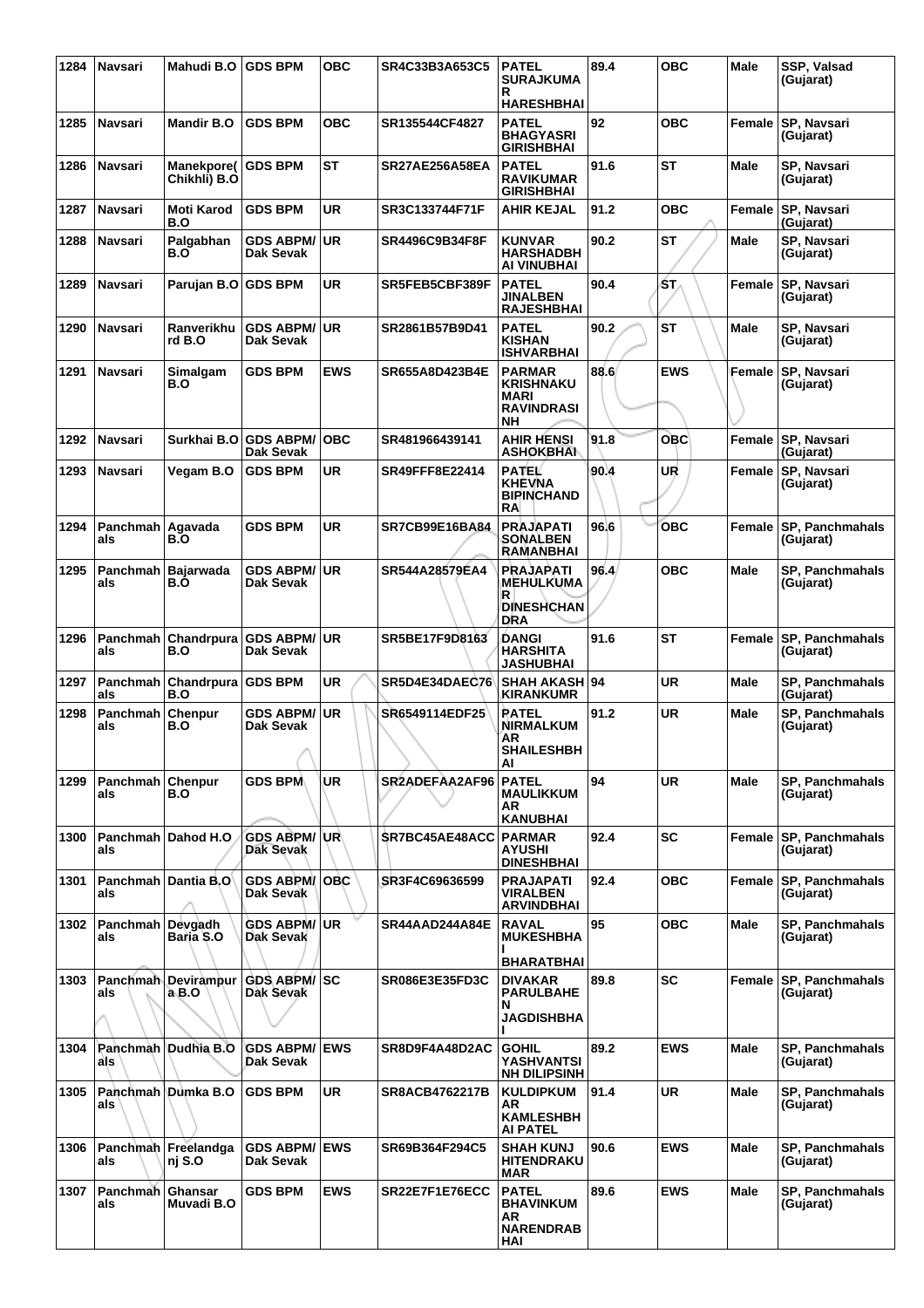| 1308 | als                             | Panchmah Godhra H.O           | <b>GDS ABPM/</b><br>Dak Sevak              | lst          | SR6B95914F3866        | <b>RATHAVA</b><br><b>DURGESHKU</b><br><b>MAR</b><br><b>RAMESHBHA</b>         | 91.8 | <b>ST</b>    | <b>Male</b> | <b>SP, Panchmahals</b><br>(Gujarat) |
|------|---------------------------------|-------------------------------|--------------------------------------------|--------------|-----------------------|------------------------------------------------------------------------------|------|--------------|-------------|-------------------------------------|
| 1309 | als                             | Panchmah   Gundi B.O          | <b>GDS BPM</b>                             | <b>EWS</b>   | SR1ACB4D678CC1        | <b>MARGIBEN</b>                                                              | 90   | <b>EWS</b>   | Female      | <b>SP, Panchmahals</b><br>(Gujarat) |
| 1310 | als                             | Panchmah   Kadval B.O         | <b>GDS ABPM/</b><br>Dak Sevak              | <b>UR</b>    | SR883539CF478C        | <b>YADAV</b><br><b>VIJYALAXMI</b><br><b>RAMASHRE</b>                         | 91.2 | <b>UR</b>    | Female      | <b>SP, Panchmahals</b><br>(Gujarat) |
| 1311 | Panchmah   Kalol S.O<br>als     | (Panch<br>Mahals)             | <b>GDS ABPM/</b><br>Dak Sevak              | <b>UR</b>    | SR0BDC3132A374        | <b>KALPKUMAR</b><br>UPADHYAY                                                 | 95   | <b>UR</b>    | Male        | SP, Panchmahals<br>(Gujarat)        |
| 1312 | als                             | Panchmah Kanjeta B.O          | <b>GDS ABPM/</b><br>Dak Sevak              | <b>OBC</b>   | SR3CE66C3377B4        | <b>KHABAD</b><br><b>PRANAVKUM</b><br>AR<br><b>PRABHATSIN</b><br>н            | 92   | овс'         | Male        | SP, Panchmahals<br>(Gujarat)        |
| 1313 | Panchmah I<br>als               | Labadadhar<br>a B.O           | <b>GDS BPM</b>                             | <b>UR</b>    | SR579618B35B97        | <b>PATEL</b><br><b>JIGARKUMA</b><br>R<br><b>RAKESHBHAI</b>                   | 93.6 | <b>UR</b>    | Male        | <b>SP, Panchmahals</b><br>(Gujarat) |
| 1314 | Panchmah<br>als                 | <b>Masabar</b><br>B.O         | <b>GDS BPM</b>                             | <b>UR</b>    | SR243F5714BC35        | <b>RANA</b><br><b>KRUPALIBEN</b><br><b>PUNAMCHAN</b><br>D                    | 91.2 | <b>OBC</b>   | Female      | SP, Panchmahals<br>(Gujarat)        |
| 1315 | Panchmah<br>als                 | Mora S.O<br>(Panch<br>Mahals) | <b>GDS ABPM/</b><br>Dak Sevak              | <b>UR</b>    | <b>SR08C4F1F65C8C</b> | <b>PRAJAPATI</b><br><b>ADARSH</b><br><b>MAGANBHAI</b>                        | 95   | <b>OBC</b>   | <b>Male</b> | SP, Kheda<br>(Gujarat)              |
| 1316 | Panchmah   Moti<br>als          | Khajuri B.O                   | <b>GDS ABPM/</b><br>Dak Sevak              | <b>OBC</b>   | SR2825938146D5        | <b>SAURABHKU</b><br>MAR<br><b>KALPESHBH</b><br><b>AI GURJAR</b>              | 95   | <b>OBC</b>   | Male        | SP, Panchmahals<br>(Gujarat)        |
| 1317 | als                             | Panchmah   Motirel(W)<br>B.O  | <b>GDS ABPM/</b><br><b>Dak Sevak</b>       | <b>UR</b>    | SR79ADD541B13E        | <b>PATEL</b><br><b>KHUSHI</b><br><b>SHAILESHBH</b><br>AI                     | 93.6 | <b>UR</b>    |             | Female SP, Panchmahals<br>(Gujarat) |
| 1318 | als                             | Panchmah   Naroda B.O         | <b>GDS ABPM/</b><br>Dak Sevak              | <b>UR</b>    | SR195683BBFDFE        | <b>PRAJAPATI</b><br><b>DIPALBEN</b><br>DILIPBHAI                             | 93.8 | <b>OBC</b>   |             | Female SP, Bharuch<br>(Gujarat)     |
| 1319 | als                             | Panchmah   Nesda B.O          | <b>GDS BPM</b>                             | <b>PWD-C</b> | SR3C37DB7C48E4        | <b>BARIA</b><br>URAJITABEN<br><b>BHUPATSIN</b>                               | 80.4 | <b>PWD-C</b> | Female      | SP, Panchmahals<br>(Gujarat)        |
| 1320 | Panchmah  <br>als               | Ratanpura<br>B.O              | <b>GDS BPM</b>                             | <b>UR</b>    | SR1639D13EE14B        | <b>SISODIYA</b><br><b>SATYAPALSI</b><br>NΗ<br><b>MAHENDRAS</b><br><b>JNH</b> | 91.4 | <b>UR</b>    | Male        | SP, Panchmahals<br>(Gujarat)        |
| 1321 | ais                             | Panchmah Rentia B.O           | <b>GDS ABPM/</b><br>рак эеvак              | <b>OBC</b>   | SR4CB4DA623396        | <b>PRAJAPATI</b><br><b>DIGNESHKU</b><br>MAR                                  | 91.2 | <b>OBC</b>   | Male        | <b>SP, Panchmahals</b><br>(Gujarat) |
| 1322 | Panchmah   Rinchhia<br>als      | B.O                           | <b>GDS ABPM/</b><br>Dak Sevak <sup>ı</sup> | UR           | SR438D4A343E74        | <b>PATEL</b><br><b>KUSHAGRIB</b><br>EN<br><b>ASHVINBHAI</b>                  | 91.4 | <b>UR</b>    | Female      | <b>SP, Panchmahals</b><br>(Gujarat) |
| 1323 | als                             | Panchmah Sagdapada<br>B.O     | <b>GDS ABPM/</b><br>Dak Sevak              | <b>UR</b>    | <b>SR6EAF9F4F2361</b> | <b>PATEL</b><br><b>VAISHALIBE</b><br>N                                       | 92.6 | <b>UR</b>    | Female      | <b>SP, Panchmahals</b><br>(Gujarat) |
| 1324 | Panchmah Satmana<br>als         | B.O                           | <b>GDS BPM</b>                             | <b>UR</b>    | <b>SR65E265A24CAA</b> | <b>PARMAR</b><br><b>AGNABEN</b><br><b>BHALSINH</b>                           | 92.8 | <b>UR</b>    | Female      | <b>SP. Panchmahals</b><br>(Gujarat) |
| 1325 | als                             | Panchmah Tajpura B.O GDS BPM  |                                            | <b>SC</b>    | SR79E4AF37D113        | <b>PRANAMI</b><br>VAIBHAVKU<br><b>MAR</b><br><b>MITHABHAI</b>                | 89.4 | <b>SC</b>    | <b>Male</b> | <b>SP. Panchmahals</b><br>(Gujarat) |
| 1326 | Panchmah Tokarva<br>als         | B.O                           | <b>GDS ABPM/</b><br><b>Dak Sevak</b>       | <b>UR</b>    | SR84E754BF7CFA        | <b>SHARMA</b><br><b>GAURANGKU</b><br>MAR<br><b>BHANUPRAS</b><br>AD           | 91   | <b>OBC</b>   | <b>Male</b> | <b>SP, Panchmahals</b><br>(Gujarat) |
| 1327 | <b>Panchmah Training</b><br>als | College B.O.                  | <b>GDS ABPM/</b><br>Dak Sevak              | <b>UR</b>    | SR36611669E9AD        | <b>NARESH</b><br><b>KUMAR</b><br><b>PATEL</b>                                | 91.2 | <b>UR</b>    | Male        | SP, Panchmahals<br>(Gujarat)        |
| 1328 | Panchmah Tuwa B.O<br>als        |                               | <b>GDS ABPM/</b><br>Dak Sevak              | <b>UR</b>    | SR2536454F4758        | <b>DARJI</b><br><b>CHIRAGKUM</b><br>AR<br><b>JAYANTILAL</b>                  | 92.2 | <b>OBC</b>   | <b>Male</b> | <b>SP, Panchmahals</b><br>(Gujarat) |
| 1329 | Panchmah Vadi B.O<br>als        |                               | <b>GDS ABPM/</b><br>Dak Sevak              | <b>EWS</b>   | SR09DC8D58867E        | <b>CHAUHAN</b><br><b>SAGARSINH</b><br><b>GIRIVARSINH</b>                     | 89.4 | <b>EWS</b>   | <b>Male</b> | <b>SP, Panchmahals</b><br>(Gujarat) |
| 1330 | als                             | Panchmah Vajelav B.O          | <b>GDS ABPM/ SC</b><br>Dak Sevak           |              | SR229F344165E3        | VANKAR<br>JITENDRAKU<br>MAR<br><b>DILIPBHAI</b>                              | 89.3 | <b>SC</b>    | Male        | <b>SP, Panchmahals</b><br>(Gujarat) |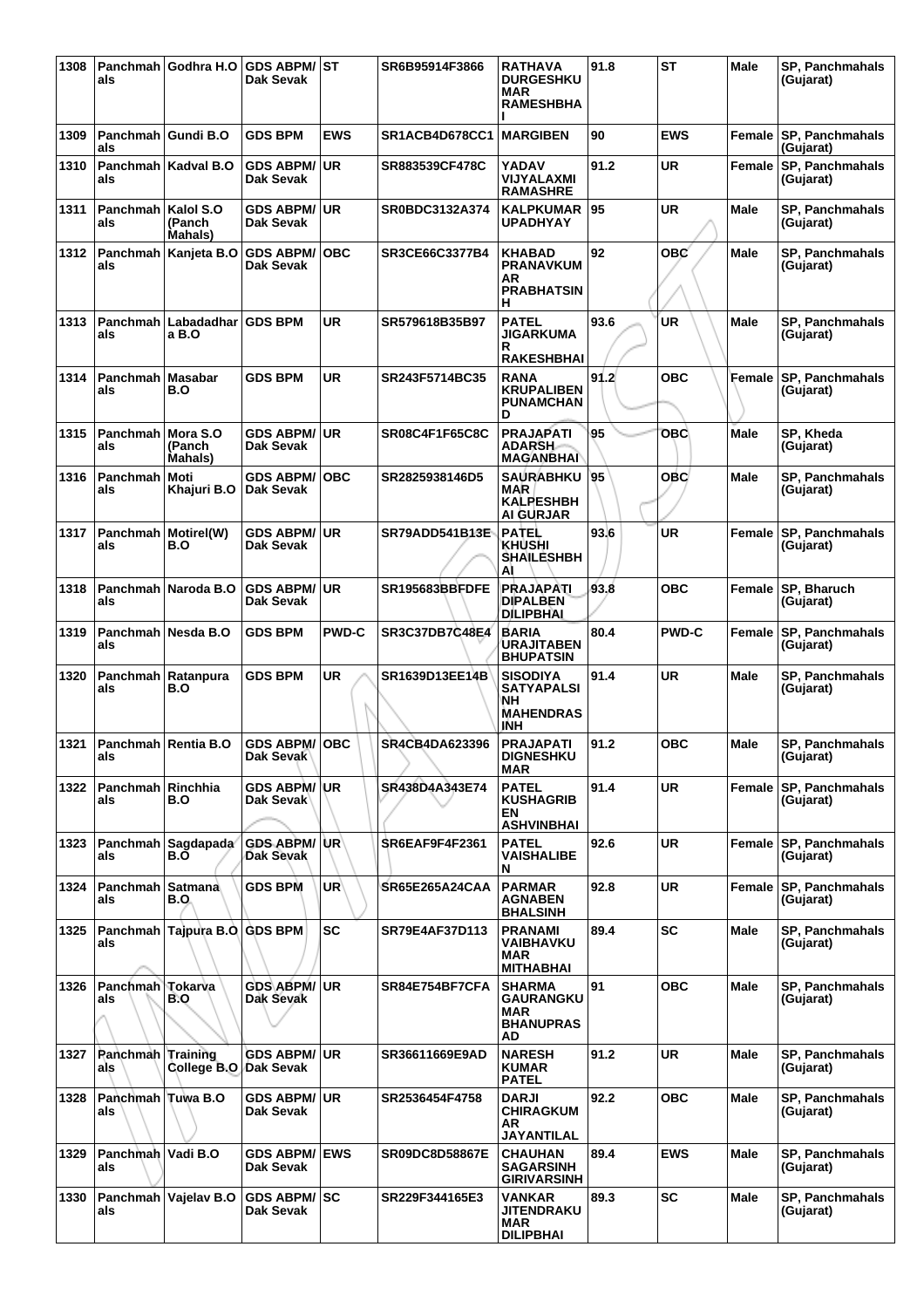| 1331 | Patan | Adiya B.O                      | <b>GDS BPM</b>                    | <b>UR</b>  | SR36E832144349        | <b>SINDHAV</b><br><b>SANJAYKUM</b><br>AR<br><b>HEMABHAI</b>     | 96.6 | <b>UR</b>  | <b>Male</b> | SP, Patan<br>(Gujarat)        |
|------|-------|--------------------------------|-----------------------------------|------------|-----------------------|-----------------------------------------------------------------|------|------------|-------------|-------------------------------|
| 1332 | Patan | <b>AGHAR B.O GDS BPM</b>       |                                   | <b>UR</b>  | SR0A8198BDADB7        | <b>AHIR</b><br><b>NAGDANBHA</b><br>I DEBHABHAI                  | 96.6 | <b>OBC</b> | <b>Male</b> | SP, Patan<br>(Gujarat)        |
| 1333 | Patan | <b>Bepadar</b><br>B.O          | GDS ABPM/ST<br>Dak Sevak          |            | SR7B6924D44141        | <b>NISARATA</b><br><b>RAVINDRAB</b><br>HAI<br><b>DALSINGBHA</b> | 83.6 | ST         | Male        | SP, Panchmahals<br>(Gujarat)  |
| 1334 | Patan | <b>Bhatsan</b><br>B.O          | <b>GDS BPM</b>                    | <b>OBC</b> | SR69F1C747BA8A        | <b>MALI</b><br><b>DINESHKUM</b><br><b>AR ISHVARJI</b>           | 96.4 | <b>OBC</b> | <b>Male</b> | SP, Banasanktha<br>(Gujarat)  |
| 1335 | Patan | <b>Bhilot B.O</b>              | GDS ABPM/UR<br>Dak Sevak          |            | SR8A6B6A1E97E4        | JOSHI<br><b>DINESHBHAI</b><br><b>DHUDABHAI</b>                  | 96.2 | <b>EWS</b> | Male        | SP, Patan<br>(Gujarat)        |
| 1336 | Patan | <b>Bilia B.O</b>               | <b>GDS ABPM/</b><br>Dak Sevak     | UR.        | SR51C7647B3AF6        | <b>SENGAL</b><br><b>GAUTAMBHA</b><br><b>THAKARSHIB</b><br>HAI   | 95.8 | <b>SC</b>  | <b>Male</b> | SP, Patan<br>(Gujarat)        |
| 1337 | Patan | <b>Borsan B.O</b>              | <b>GDS BPM</b>                    | <b>UR</b>  | SR23E163747F8D        | <b>CHAUHAN</b><br><b>PRUTHVIRAJ</b><br>JAYANTIBHA               | 96   | SC         | Male        | SP, Patan<br>(Gujarat)        |
| 1338 | Patan | Chandruma<br>na B.O            | <b>GDS ABPM/ OBC</b><br>Dak Sevak |            | SR7C2644FF2279        | <b>THAKOR</b><br><b>MAHESHKUM</b><br><b>AR GULABJI</b>          | 96.2 | <b>OBC</b> | Male        | SP, Patan<br>(Gujarat)        |
| 1339 | Patan | D R.S. B.O                     | <b>GDS ABPM/</b><br>Dak Sevak     | UR.        | SR48D4641E6C9C        | <b>VAGHELA</b><br><b>SANJUBHA</b><br><b>GAJUBHA</b>             | 95.8 | UR         | Male        | SP, Patan<br>(Gujarat)        |
| 1340 | Patan | Dantisana<br>B.O               | <b>GDS BPM</b>                    | <b>EWS</b> | <b>SR41DED35F7978</b> | JOSHI<br><b>HARESHBHAI</b><br>PRAHLADBH<br>Al                   | 94.6 | <b>EWS</b> | <b>Male</b> | SP, Patan<br>(Gujarat)        |
| 1341 | Patan | <b>DASAWAD</b><br>A B.O        | <b>GDS BPM</b>                    | <b>UR</b>  | SR0EE6E4E14A2E        | <b>SENDHAV</b><br><b>CHHAYABEN</b><br><b>BHARATBHAI</b>         | 95.6 | <b>UR</b>  |             | Female SP, Patan<br>(Gujarat) |
| 1342 | Patan | Daudpur<br>B.O                 | <b>GDS BPM</b>                    | <b>UR</b>  | <b>SR3554F43FEF86</b> | <b>NADODA</b><br><b>SOMABHAI</b><br><b>PACHANBHA</b>            | 96.8 | UR         | Male        | SP, Patan<br>(Gujarat)        |
| 1343 | Patan | Der B.O                        | <b>GDS BPM</b>                    | <b>UR</b>  | SR53C4933F645D        | <b>SINDHAV</b><br><b>JITENDRAKU</b><br><b>MAR</b><br>RAMABHAI   | 96.8 | <b>UR</b>  | Male        | SP, Patan<br>(Gujarat)        |
| 1344 | Patan | <b>Dhadhana</b><br>B.O         | <b>GDS BPM</b>                    | <b>OBC</b> | SR254743AC4C14        | <b>CHAUDHARI</b><br><b>PRAVINBHAI</b>                           | 95.4 | <b>OBC</b> | Male        | SP, Patan<br>(Gujarat)        |
| 1345 | Patan | <b>Dharmoda</b><br>B.O         | <b>GDS ABPM/ EWS</b><br>Dak Sevak |            | SR5FADFED83E59        | <b>THAKKAR</b><br><b>ROSHNIBAH</b><br>EN<br><b>LALITBHAI</b>    | 94.4 | <b>EWS</b> | Female      | SP, Patan<br>(Gujarat)        |
| 1346 | Patan | Gadsai B.O                     | <b>GDS ABPM/ UR</b><br>Dak Sevak  |            | SR0E64EDB3C25C        | <b>RATHOD</b><br><b>ATULKUMAR</b><br><b>SUKHABHAI</b>           | 95.4 | UR.        | <b>Male</b> | SP, Patan<br>(Gujarat)        |
| 1347 | Patan | Gajdinpura<br>B.Ó              | <b>GDS BPM</b>                    | <b>OBC</b> | SR471A72239544        | <b>CHAUDHARY</b><br><b>HITESHBHAI</b>                           | 94   | <b>OBC</b> | Male        | SP, Patan<br>(Gujarat)        |
| 1348 | Patan | Gangalasan GDS BPM<br>B.O      |                                   | <b>OBC</b> | SR4444BB562B41        | <b>ZALA</b><br><b>VIJAYSINH</b><br><b>BHUPATSINH</b>            | 90.4 | <b>OBC</b> | <b>Male</b> | SP, Mahesana<br>(Gujarat)     |
| 1349 | Patan | Gotarka<br>B.O                 | <b>GDS ABPM/ ST</b><br>Dak Sevak  |            | SR79B76CE3DCC4        | <b>PADVI</b><br><b>ARCHANABE</b><br><b>N DARASINH</b>           | 87.8 | ST         | Female      | <b>SP, Patan</b><br>(Gujarat) |
| 1350 | Patan | Gotarka<br>B.O.                | <b>GDS BPM</b>                    | овс        | <b>SR166EDE6E33A7</b> | <b>THAKOR</b><br><b>MAHESHKUM</b><br><b>AR LILAJI</b>           | 96.8 | <b>OBC</b> | Male        | SP, Patan<br>(Gujarat)        |
| 1351 | Patan | <b>HANSAPUR GDS BPM</b><br>B.O |                                   | <b>UR</b>  | SR64A644457D2D        | KOLI<br><b>SHRAVANBH</b><br>AI<br><b>LAVAJIBHAI</b>             | 96.8 | UR.        | Male        | SP, Patan<br>(Gujarat)        |
| 1352 | Patan | Harij S.O                      | <b>GDS ABPM/ST</b><br>Dak Sevak   |            | SR5F3633882BCB        | <b>MACHHAR</b><br><b>KOMALBEN</b><br>AMRATBHAI                  | 83   | ST         |             | Female SP, Patan<br>(Gujarat) |
| 1353 | Patan | Islampura<br>B.O               | <b>GDS BPM</b>                    | <b>ST</b>  | SR14114A2E5FF6        | <b>KHARADI</b><br><b>SAHILKUMA</b><br>R<br><b>BHARATBHAI</b>    | 85.2 | ST         | Male        | SP, Patan<br>(Gujarat)        |
| 1354 | Patan | Jakhel B.O                     | <b>GDS BPM</b>                    | UR.        | <b>SR4C74FE4E43C8</b> | <b>THAKOR</b><br><b>SAMARATHJI</b><br><b>GULABJI</b>            | 96.2 | <b>OBC</b> | Male        | SP, Patan<br>(Gujarat)        |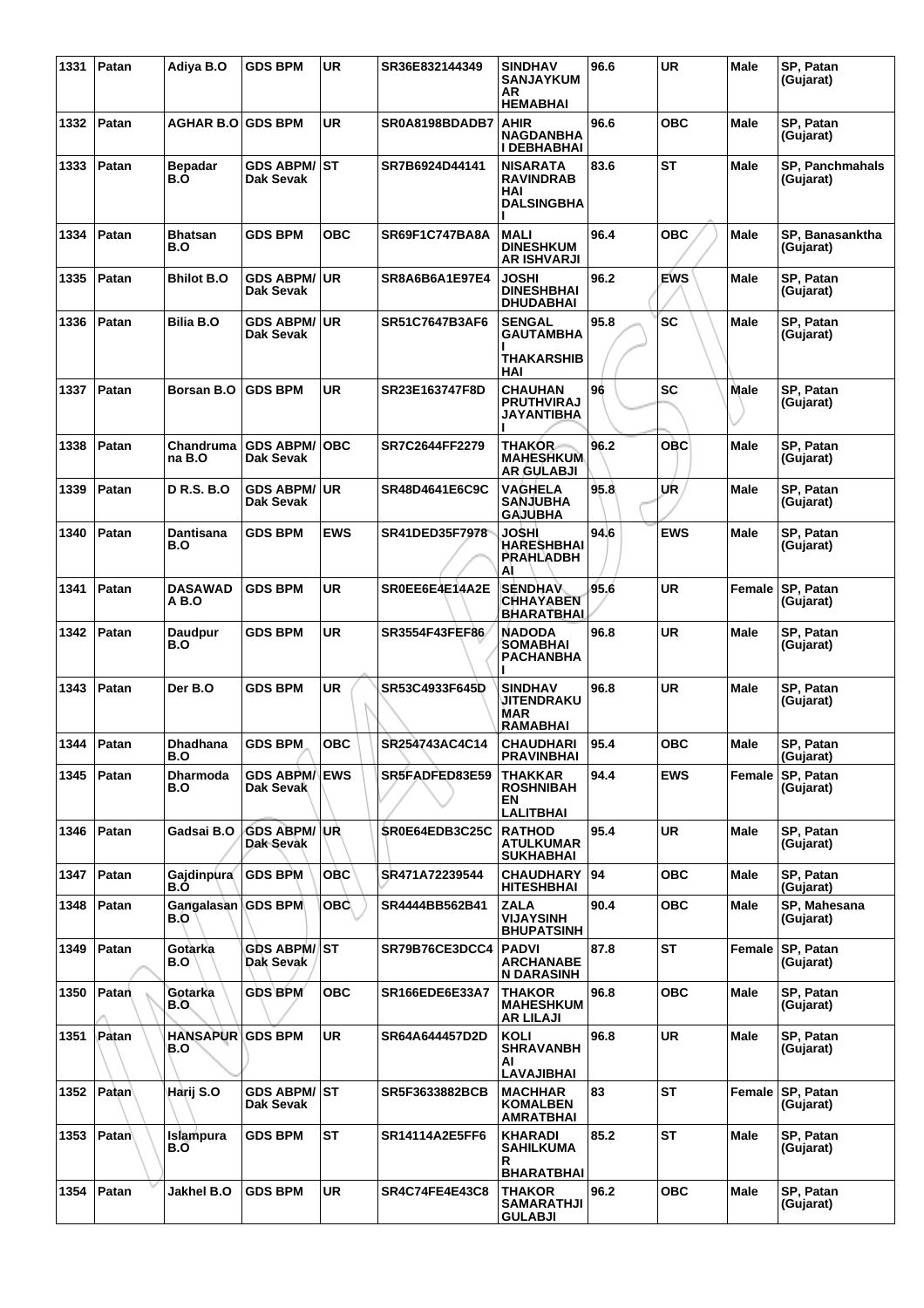| 1355 | Patan | Jamanpur<br>B.O      | GDS ABPM/UR<br>Dak Sevak          |              | SR154AE43BC719        | <b>CHAVADA</b><br><b>RAKESHBHAI</b><br><b>DHANABHAI</b>        | 95.8 | <b>UR</b>    | Male        | SP, Patan<br>(Gujarat)                |
|------|-------|----------------------|-----------------------------------|--------------|-----------------------|----------------------------------------------------------------|------|--------------|-------------|---------------------------------------|
| 1356 | Patan | Jitoda B.O           | <b>GDS BPM</b>                    | UR           | <b>SR8FE4B3578D4D</b> | <b>NADODA</b><br><b>AMITKUMAR</b><br><b>BHARATBHAI</b>         | 95.6 | <b>UR</b>    | Male        | SP, Patan<br>(Gujarat)                |
| 1357 | Patan | KALYANA<br>B.O       | <b>GDS BPM</b>                    | <b>UR</b>    | <b>SR53B75EC3EE54</b> | <b>RAJPUT</b><br><b>DHAVALKUM</b><br>ΑR<br><b>RAJUBHAI</b>     | 95.4 | UR           | Male        | SP, Patan<br>(Gujarat)                |
| 1358 | Patan | Kani B.O             | GDS ABPM/∣UR<br>Dak Sevak         |              | SR495458EE4444        | <b>KHER</b><br><b>HIRENKUMA</b><br>R<br><b>RAJANIBHAI</b>      | 95.4 | UR           | Male        | SP, Patan<br>(Gujarat)                |
| 1359 | Patan | Koliwada<br>B.O      | <b>GDS ABPM/ EWS</b><br>Dak Sevak |              | SR0F871AD81717        | <b>RAJPUT</b><br><b>RIYABEN</b><br><b>JANAKSINH</b>            | 89.2 | <b>EWS</b>   | Female      | <b>SP, Patan</b><br>(Gujarat)         |
| 1360 | Patan | KOTAVAD<br>B.O       | <b>GDS BPM</b>                    | <b>SC</b>    | <b>SR32F244B6BDE6</b> | <b>CHAMAR</b><br><b>VIPULBHAI</b><br><b>SAGATHABH</b><br>AI    | 96.8 | <b>SC</b>    | <b>Male</b> | SP, Banasanktha<br>(Gujarat)          |
| 1361 | Patan | KUNWARA<br>B.O       | <b>GDS ABPM/ UR</b><br>Dak Sevak  |              | SR6DE8E9F4C27F        | <b>PATEL</b><br><b>SURESHKUM</b><br>AR<br><b>MAVJIBHAI</b>     | 94.8 | <b>UR</b>    | Male        | SP, Mahesana<br>(Gujarat)             |
| 1362 | Patan | Lanva S.O            | <b>GDS ABPM/</b><br>Dak Sevak     | ∣OBC         | SR2137172D3E79        | <b>GHANCHI-</b><br><b>RAMIZBHAI</b><br><b>SAFIRBHAL</b>        | 95.8 | OBC          | Male        | SP, Bharuch<br>(Gujarat)              |
| 1363 | Patan | Mandvi B.O           | <b>GDS BPM</b>                    | UR           | SR02ADC6C713DD        | <b>NAI</b><br><b>RAMESHBHA</b><br><b>RAMASENGA</b>             | 96.6 | UR           | Male        | SP, Patan<br>(Gujarat)                |
| 1364 | Patan | Maniyari<br>B.O      | <b>GDS ABPM/ OBC</b><br>Dak Sevak |              | SR6283945D4CF4        | <b>BHAI</b><br><b>PARMAR</b><br>KARANKUMA<br><b>R KIRTILAL</b> | 89.2 | <b>OBC</b>   | <b>Male</b> | SP, Patan<br>(Gujarat)                |
| 1365 | Patan | Metrana<br>B.O       | <b>GDS BPM</b>                    | <b>OBC</b>   | SR5646485D8D21        | <b>HARDIKKUM</b><br>AR<br><b>PRAJAPATI</b>                     | 89.3 | <b>OBC</b>   | Male        | SP, Patan<br>(Gujarat)                |
| 1366 | Patan | Mitha<br>Dharva B.O  | <b>GDS BPM</b>                    | <b>SC</b>    | SR3E9EF64BC166        | <b>CHAUHAN</b><br>PRUTHVIRAJ<br>JAYANTIBHA                     | 96   | SC           | Male        | SP, Patan<br>(Gujarat)                |
| 1367 | Patan | Mithi<br>Gariyal B.O | <b>GDS BPM</b>                    | <b>UR</b>    | <b>SR415EBEFAB69C</b> | <b>PATEL NIYA</b><br><b>JAYANTKUM</b><br>AR                    | 93.8 | <b>EWS</b>   | Female      | <b>SP, Patan</b><br>(Gujarat)         |
| 1368 | Patan | Mudvada<br>B.O       | <b>GDS BPM</b>                    | <b>ST</b>    | <b>SR383DC982B457</b> | <b>RATHVA</b><br>NIRAVKUMA<br>R<br><b>ARJUNBHAI</b>            | 82.8 | <b>ST</b>    | <b>Male</b> | SP, Jamnagar<br>(Gujarat)             |
| 1369 | Patan | Muna B.O             | GDS BPM                           | <b>UR</b>    | SR7FF844E8E583        | <b>NADODA</b><br><b>RAMESHBHA</b><br>I AJABHAI                 | 93.4 | UR           | Male        | SP, Patan<br>(Gujarat)                |
| 1370 | Patan | Nayka B.O            | <b>GDS BPM</b>                    | <b>PWD-C</b> | SR48BE65A33AAE        | <b>PRAJAPATI</b><br><b>SACHIN</b><br><b>RAMJIBHAI</b>          | 80.6 | <b>PWD-C</b> | Male        | SP, Patan<br>(Gujarat)                |
| 1371 | Patan | PACHAKW<br>ADA B.O   | <b>GDS BPM</b>                    | <b>EWS</b>   | SR29454FD4B5A9        | THAKKAR<br><b>HEMANSHI</b><br><b>VISHNUKUM</b><br>AR           | 90.6 | <b>EWS</b>   | Female      | <b>SP, Patan</b><br>(Gujarat)         |
| 1372 | Patan | Pimpal B.O           | <b>GDS BPM</b>                    | <b>ST</b>    | SR339D9C2C5448        | <b>SOLANKI</b><br>YUVRAJ<br><b>HARSHADBH</b><br>AI             | 83.8 | ST           | Male        | SP, Sabarkantha<br>(Gujarat)          |
| 1373 | Patan | Pindharpur<br>a B.O  | <b>GDS ABPM/OBC</b><br>Dak Sevak  |              | SR026B59971777        | <b>RAVAL AJAY</b><br>DASHARATH<br>BHAI                         | 89.4 | <b>OBC</b>   | Male        | SP, Patan<br>(Gujarat)                |
| 1374 | Patan | Pindharpur<br>a B.O  | <b>GDS BPM</b>                    | <b>ST</b>    | SR2948C579339E        | <b>DODIYAR</b><br><b>RINKUBEN</b><br><b>SHANKARBH</b><br>AI    | 82.4 | <b>ST</b>    | Female      | SP, Vadodara<br><b>West (Gujarat)</b> |
| 1375 | Patan | <b>RAJPUR</b><br>B.O | <b>GDS BPM</b>                    | <b>OBC</b>   | SR64545E7B39A7        | <b>GHANCHI</b><br><b>ANIKET</b><br><b>ARVINDLAL</b>            | 90.6 | <b>OBC</b>   | <b>Male</b> | SP, Patan<br>(Gujarat)                |
| 1376 | Patan | Raviyana<br>B.O.     | <b>GDS BPM</b>                    | <b>UR</b>    | SR7E63FBA26D66        | <b>CHAUHAN</b><br><b>VIPULKUMAR</b><br><b>KANTIBHAI</b>        | 94.4 | <b>SC</b>    | Male        | SP, Patan<br>(Gujarat)                |
| 1377 | Patan | Ruvavi B.O           | <b>GDS BPM</b>                    | <b>EWS</b>   | SR1D3B21BAD836        | <b>PATEL JANVI 91</b><br>JAGDISHBHA                            |      | <b>EWS</b>   | Female      | <b>SP, Patan</b><br>(Gujarat)         |
| 1378 | Patan | Sampra B.O           | <b>GDS ABPM/ ST</b><br>Dak Sevak  |              | SR1AD75D44212E        | <b>RATHWA</b><br>JATINKUMAR<br><b>RAMESHBHA</b>                | 81.8 | <b>ST</b>    | <b>Male</b> | SSP, Vadodara<br>East (Gujarat)       |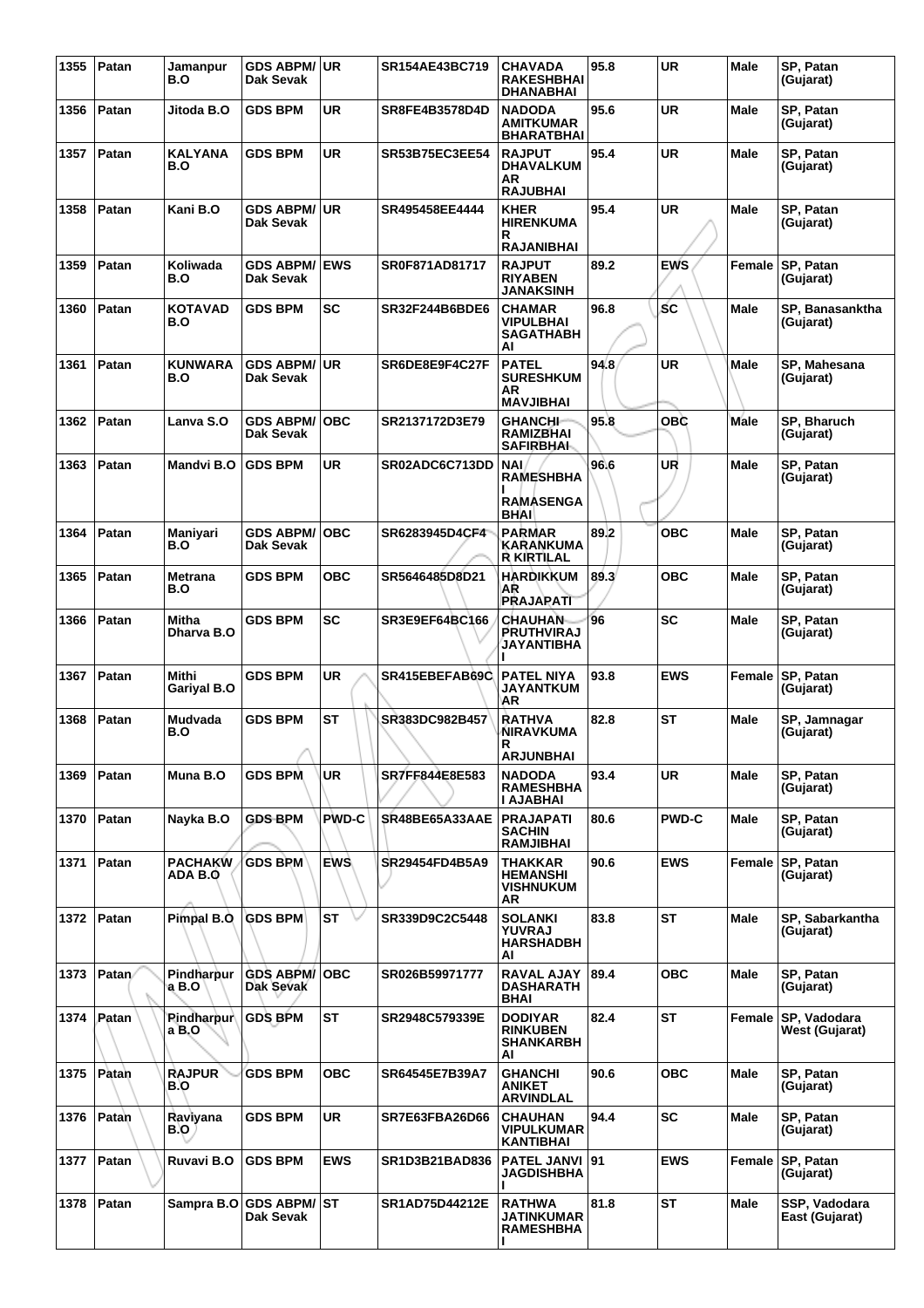| 1379 | Patan              | Sarval B.O                                        | <b>GDS BPM</b>                    | <b>UR</b>  | <b>SR3D54567C65DD</b> | <b>DODIYA</b><br><b>DASHARATH</b><br><b>BHAI</b><br><b>NANUBHAI</b>      | 95.6            | <b>UR</b>  | Male        | SP, Patan<br>(Gujarat)            |
|------|--------------------|---------------------------------------------------|-----------------------------------|------------|-----------------------|--------------------------------------------------------------------------|-----------------|------------|-------------|-----------------------------------|
| 1380 | Patan              | Sedrana<br>B.O                                    | <b>GDS BPM</b>                    | <b>ST</b>  | <b>SR1DC84E144CF9</b> | <b>PATEL</b><br>PRIYANKAKU<br><b>MARI</b>                                | 82.4            | <b>ST</b>  | Female      | SP, Patan<br>(Gujarat)            |
| 1381 | Patan              | Umru B.O                                          | <b>GDS BPM</b>                    | <b>OBC</b> | <b>SR41159C4B7E74</b> | <b>MODI</b><br><b>AKSHAYKUM</b><br>AR<br><b>MAHENDRAK</b><br><b>UMAR</b> | 90              | <b>OBC</b> | <b>Male</b> | SP, Patan<br>(Gujarat)            |
| 1382 | Patan              | <b>VADLI B.O</b>                                  | <b>GDS BPM</b>                    | <b>ST</b>  | SR8E5842211F8A        | <b>CHAUHAN</b><br><b>SAPNABEN</b>                                        | 95.4            | <b>ST</b>  | Female      | SP, Patan<br>(Gujarat)            |
| 1383 | Patan              | Varana B.O                                        | <b>GDS BPM</b>                    | <b>OBC</b> | SR6EBC24334FCC        | <b>CHAVDA</b><br><b>RACHITKUM</b><br>ΑR<br><b>UMESHBHAI</b>              | 89.8            | <b>OBC</b> | Male        | SP, Patan<br>(Gujarat)            |
| 1384 | Patan              | Vasai B.O                                         | GDS ABPM/∣UR<br>Dak Sevak         |            | SR627CDEE2446B        | <b>SOLANKI</b><br>KARANKUMA<br>R<br><b>ARVINDKUM</b><br>AR               | 92.2            | <b>SC</b>  | Male        | SP, Patan<br>(Gujarat)            |
| 1385 | Patan              | Vayad B.O                                         | <b>GDS BPM</b>                    | <b>UR</b>  | SR0EE8BB7C4F4F        | <b>JOSHI</b><br><b>PRACHI</b><br><b>VISHNUBHAI</b>                       | 94.2            | <b>UR</b>  | Female      | <b>SP, Patan</b><br>(Gujarat)     |
| 1386 | Patan              | Veloda B.O                                        | <b>GDS BPM</b>                    | <b>SC</b>  | SR37827DA46C3A        | <b>PARMAR</b><br><b>KALPESH</b><br><b>NARESHBHAI</b>                     | 96.2            | SC         | <b>Male</b> | SP, Patan<br>(Gujarat)            |
| 1387 | Patan              | Wagdod<br>S.O                                     | <b>GDS ABPM/ UR</b><br>Dak Sevak  |            | <b>SR79C25BF27F53</b> | <b>PATEL</b><br><b>DHRUVKUMA</b><br>R                                    | 95              | UR         | <b>Male</b> | SP, Patan<br>(Gujarat)            |
| 1388 | Patan              | Wagdod<br>S.O                                     | <b>GDS ABPM/ OBC</b><br>Dak Sevak |            | SR55758E14A44F        | <b>DHUKKA</b><br>IMTIYAJBHAI<br>AHMADBHAI                                | 90 <sup>°</sup> | OBC        | Male        | SP, Patan<br>(Gujarat)            |
| 1389 | Patan              | Zazam B.O                                         | <b>GDS ABPM/</b><br>Dak Sevak     | <b>OBC</b> | SR6448F2D6553D        | THAKOR<br>NIKULKUMA<br>R JAYANTIJI                                       | 88.8            | <b>OBC</b> | Male        | SP, Patan<br>(Gujarat)            |
| 1390 | Patan              | Zilvana B.O                                       | <b>GDS BPM</b>                    | <b>OBC</b> | SR274F615BC135        | PRAJAPATI<br><b>HARESHKUM</b><br>ÁR<br><b>AMRUTLAL</b>                   | 89.6            | <b>OBC</b> | <b>Male</b> | SP, Patan<br>(Gujarat)            |
| 1391 | Porbandar          | <b>Bakharla</b><br>B.O                            | <b>GDS BPM</b>                    | <b>ST</b>  | <b>SR2FAE1B2E8A17</b> | <b>RATHWA</b><br><b>NILESH</b><br><b>KUMAR</b><br><b>RAMSINGBH</b><br>ΑI | 83.6            | <b>ST</b>  | <b>Male</b> | SP, Porbandar<br>(Gujarat)        |
| 1392 | Porbandar          | Bhad B.O                                          | <b>GDS BPM</b>                    | ST         | <b>SR45751EF1182D</b> | <b>DAMOR</b><br>DIPIKAKUMA<br>κı<br><b>LAXMANBHA</b>                     | 83.2            | ST         | Female      | SSP, Gandhinagar<br>(Gujarat)     |
| 1393 | Porbandar Bhod B.O |                                                   | <b>GDS BPM</b>                    | UR         | SR62D4E19A9F9C        | <b>ODEDARA</b><br><b>KHUSHI</b><br><b>LAKHMAN</b>                        | 90.6            | <b>OBC</b> | Female      | SP, Porbandar<br>(Gujarat)        |
| 1394 | Porbandar          | Bokhira S.O                                       | <b>GDS ABPM/</b><br>Dak Sevak     | OBC        | SR4AC5DB954BE3        | <b>SHIR HARDIP</b>                                                       | 92              | <b>OBC</b> | Male        | SP, Porbandar<br>(Gujarat)        |
| 1395 | Porbandar          | Dharampur<br>B.O.                                 | <b>GDS BPM</b>                    | <b>EWS</b> | SR24E33624E423        | LUKKA<br><b>KHUSHI</b><br><b>RAJESHBHAI</b>                              | 90              | <b>EWS</b> | Female      | <b>SP, Porbandar</b><br>(Gujarat) |
| 1396 | Porbandar          | Garej B.O                                         | <b>GDS BPM</b>                    | <b>ST</b>  | <b>SR2655DCCF75C3</b> | <b>MAKAVANA</b><br><b>KAJALBEN</b><br><b>SURESHBHAI</b>                  | 82.4            | ST         | Female      | <b>SP, Porbandar</b><br>(Gujarat) |
| 1397 | Porbandar          | Kalej B.O                                         | <b>GDS BPM</b>                    | <b>ST</b>  | SR3F4CA5E54A5D        | <b>MUNJABHAI</b><br><b>HIRABHAI</b><br><b>GALCHAR</b>                    | 83.8            | <b>ST</b>  | <b>Male</b> | SP, Junagadh<br>(Gujarat)         |
| 1398 | <b>Porbandar</b>   | Kansavad<br>B.O                                   | <b>GDS BPM</b>                    | <b>ST</b>  | SR42C5CDF254FE        | <b>MORI</b><br><b>SANJAY</b><br><b>BHIMABHAI</b>                         | 82.4            | ST         | Male        | SP, Porbandar<br>(Gujarat)        |
| 1399 | <b>Porbandar</b>   | Kantol B.O                                        | <b>GDS BPM</b>                    | <b>UR</b>  | SR3D25924848CA        | <b>BARIYA</b><br><b>HIRAL</b><br><b>DEVANANDB</b><br>HAI                 | 92.2            | <b>OBC</b> | Female      | SP, Junagadh<br>(Gujarat)         |
| 1400 | Porbandar          | Kotharia<br>B.O'                                  | <b>GDS BPM</b>                    | <b>ST</b>  | SR3F3F58B2BF2F        | <b>KODIYATAR</b><br>NAYAN<br><b>KISABHAI</b>                             | 89              | <b>ST</b>  | Male        | SP, Porbandar<br>(Gujarat)        |
| 1401 | Porbandar          | Porbandar<br><b>Bhojeshwar   Dak Sevak</b><br>S.O | <b>GDS ABPM/ UR</b>               |            | SR5D9B975946E4        | JOSHI<br><b>DHARA</b><br><b>PANKAJBHAI</b>                               | 89.2            | <b>EWS</b> | Female      | <b>SP, Porbandar</b><br>(Gujarat) |
| 1402 | Porbandar          | Porbandar<br>Birla Sagar<br>S.O                   | <b>GDS ABPM/ UR</b><br>Dak Sevak  |            | SR047D3E7376B5        | <b>PARMAR</b><br><b>SUNIL</b><br><b>BALUBHAI</b>                         | 88.6            | <b>OBC</b> | Male        | SP, Porbandar<br>(Gujarat)        |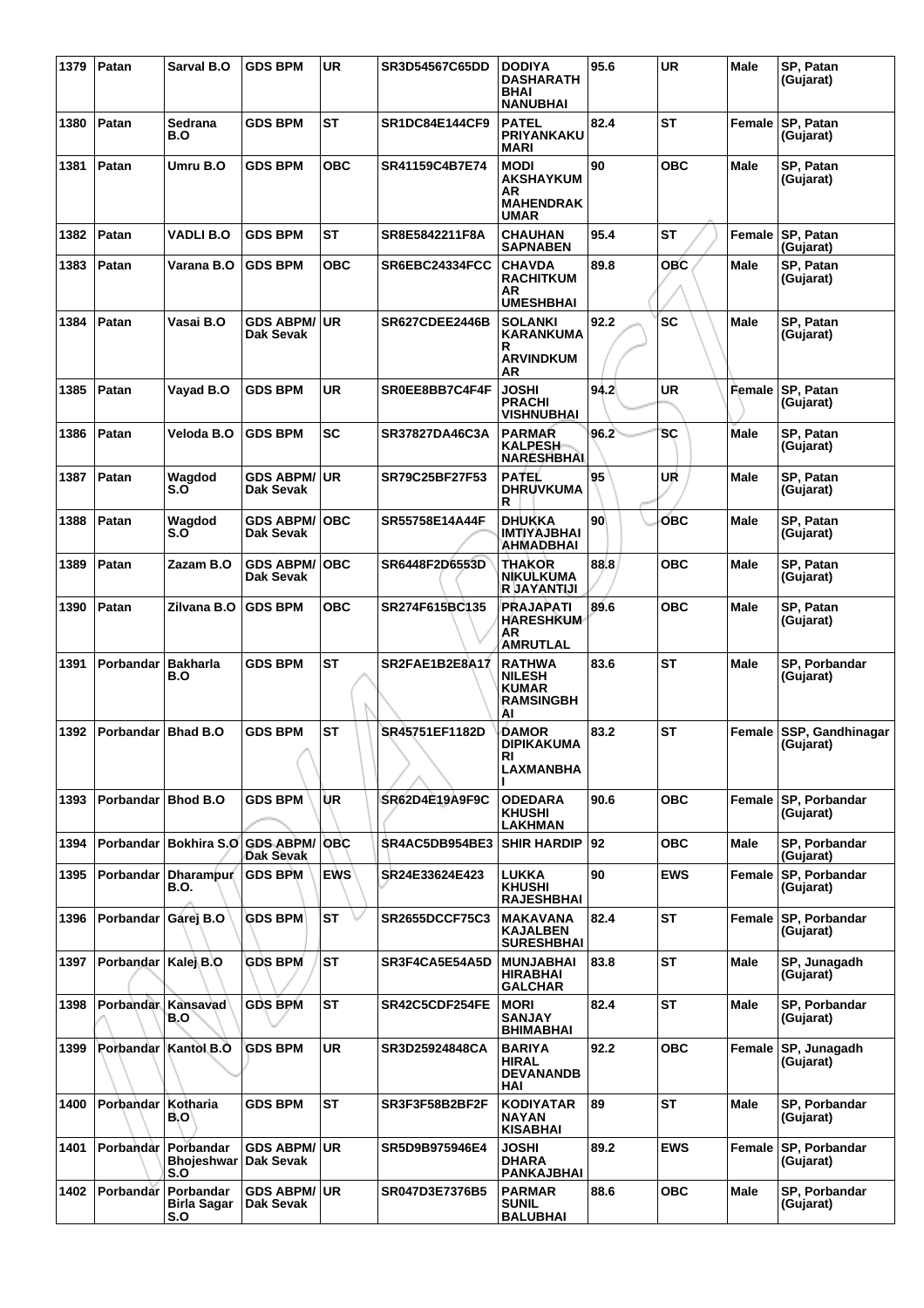| 1403 | Porbandar I | Porbandar<br>H.O            | <b>GDS ABPM/</b><br>Dak Sevak     | <b>OBC</b>   | <b>SR4DE4797C145E</b> | <b>ODEDARA</b><br>VARSHA<br><b>BHARATKUM</b><br>ΑR              | 90   | <b>OBC</b>      | Female      | <b>SP, Porbandar</b><br>(Gujarat)                    |
|------|-------------|-----------------------------|-----------------------------------|--------------|-----------------------|-----------------------------------------------------------------|------|-----------------|-------------|------------------------------------------------------|
| 1404 | Porbandar   | Ranakhiras<br>ara B.O       | <b>GDS BPM</b>                    | <b>UR</b>    | SR52421BB91C57        | <b>KHUNTI</b><br><b>RAMBHAI</b><br>SUKABHAI                     | 90.2 | <b>OBC</b>      | <b>Male</b> | SP, Porbandar<br>(Gujarat)                           |
| 1405 | Porbandar   | Ratia B.O                   | <b>GDS BPM</b>                    | UR           | SR84E91F5AA4AC        | <b>ODEDARA</b><br><b>DISHABEN</b><br>LAKHAMAN                   | 89.4 | ОВС             | Female      | SP, Porbandar<br>(Gujarat)                           |
| 1406 | Porbandar   | Sheriaj B.O                 | <b>GDS BPM</b>                    | UR           | SR5E45B77CC368        | <b>KODIYATAR</b><br><b>SAGAR</b><br>RAMABHAI                    | 89.2 | <b>ST</b>       | Male        | SP, Porbandar<br>(Gujarat)                           |
| 1407 | Rajkot      | Adbalka<br>B.O              | <b>GDS BPM</b>                    | <b>PWD-C</b> | SR5BF3C64BA37F        | ZALA<br>KAUSHIKKU<br><b>MAR</b><br><b>RAMBHAI</b>               | 85   | PWD-C/          | <b>Male</b> | SSP, Rajkot<br>(Gujarat)                             |
| 1408 | Rajkot      | Anandpar<br>Navagam<br>B.O  | <b>GDS ABPM/ ST</b><br>Dak Sevak  |              | SR5F645D7C7B31        | <b>MARU RAVI</b><br>JAGABHAI                                    | 84   | ۱ŚТ             | <b>Male</b> | SSP, Rajkot<br>(Gujarat)                             |
| 1409 | Rajkot      | Anandpar<br>Navagam<br>B.O  | <b>GDS ABPM/ ST</b><br>Dak Sevak  |              | SR04EBADD6A7C9        | <b>VADAK</b><br>ARJUNBHAI<br><b>HARUBHAI</b>                    | 86.6 | <b>ST</b>       | <b>Male</b> | SSP, Rajkot<br>(Gujarat)                             |
| 1410 | Rajkot      | Baldhoi B.O                 | <b>GDS BPM</b>                    | <b>EWS</b>   | SR5182BD621998        | <b>RENPARA</b><br><b>LENSI</b><br><b>SUBHASHBH</b><br>Al        | 92   | <b>EWS</b>      | Female      | SSP, Rajkot<br>(Gujarat)                             |
| 1411 | Rajkot      | Bangavadi<br>B.O            | <b>GDS BPM</b>                    | <b>ST</b>    | <b>SR5CD8F8E4D843</b> | <b>ATARA</b><br><b>DIVYESHKUM</b><br>ΑR<br><b>BHARATBHAI</b>    | 84   | <b>ST</b>       | Male        | SSP, Valsad<br>(Gujarat)                             |
| 1412 | Rajkot      | Bedla B.O                   | <b>GDS BPM</b>                    | <b>ST</b>    | <b>SR8EA481475CF7</b> | <b>BHURIA</b><br><b>SHEETALBE</b><br>N<br>HIMMATSINH            | 83.8 | ST <sup>/</sup> | Female      | SSP, Rajkot<br>(Gujarat)                             |
| 1413 | Rajkot      | <b>Bhavpar</b><br>B.O       | <b>GDS ABPM/</b><br>Dak Sevak     | <b>OBC</b>   | SR8F3B39B8E6FB        | <b>KUBAVAT</b><br>HARSH<br><b>BHARATKUM</b><br><b>AR</b>        | 92.2 | ОВС             | Male        | SSP, Rajkot<br>(Gujarat)                             |
| 1414 | Rajkot      | <b>Bherda B.O</b>           | <b>GDS BPM</b>                    | <b>ST</b>    | SR72DE4A3A6267        | CHAUDHARL<br>ANKITAKUM<br>ARI<br><b>MANUBHAI</b>                | 83.8 | ST              | Female      | SSP, Rajkot<br>(Gujarat)                             |
| 1415 | Rajkot      | <b>Bogharava</b><br>dar B.O | <b>GDS BPM</b>                    | овс          | SR0181A5671375        | <b>CHAVADA</b><br><b>RONAK</b><br><b>BHIMABHAI</b>              | 94   | ОВС             | Male        | SSP, Rajkot<br>(Gujarat)                             |
| 1416 | Rajkot      | Chandrapur<br>B.O           | <b>GDS BPM</b>                    | <b>ST</b>    | SR23444657397F        | <b>MAHLA</b><br><b>NIRAVKUMA</b><br>R<br><b>KAMLESHBH</b><br>AI | 83.6 | <b>ST</b>       | Male        | SSP, Valsad<br>(Gujarat)                             |
| 1417 | Rajkot      | Daldi B.O                   | <b>GDS ABPM/ SC</b><br>Dak Sevak  |              | SR7A3D162FF354        | MAKADIYA<br><b>KUSUM</b><br><b>GUNAVANTB</b><br>HAI             | 91.2 | <b>SC</b>       |             | Female SSP, Rajkot<br>(Gujarat)                      |
| 1418 | Rajkot      | <b>Dholara</b><br>B.O       | <b>GDS ABPM/</b><br>Dak Sevak     | <b>EWS</b>   | SR344251F24873        | TRADA<br>NAITRI<br><b>NILESHBHAI</b>                            | 93.2 | <b>EWS</b>      | Female      | <b>SRM. RMS RJ</b><br>Division, Rajkot.<br>(Gujarat) |
| 1419 | Rajkot      | Dungarka<br>B.O             | <b>GDS BPM</b>                    | <b>SC</b>    | SR54B74C1AF945        | <b>CHAUHAN</b><br><b>NIRMALA</b>                                | 94.8 | <b>SC</b>       | Female      | <b>SSP, Rajkot</b><br>(Gujarat)                      |
| 1420 | Rajkot      | Gáriya B.O.                 | <b>GDS ABPM/</b><br>Dak Sevak     | <b>UR</b>    | <b>SR775C6CE41B9F</b> | <b>PATEL</b><br><b>VRUSHANK</b><br><b>JAYENDRAB</b><br>HAI      | 93.4 | <b>UR</b>       | Male        | SSP, Rajkot<br>(Gujarat)                             |
| 1421 | Rajkot      | Gungan<br>B.O               | <b>GDS ABPM/</b><br>Dak Sevak     | <b>OBC</b>   | SR1B7E5A2828B4        | LIMBANI<br>SWASTIK<br>PRAKASHBH<br>AI                           | 92   | <b>OBC</b>      | Male        | SSP, Rajkot<br>(Gujarat)                             |
| 1422 | Rajkot      | Hadmatiya<br>B.O`           | <b>GDS ABPM/ UR</b><br>Dak Sevak  |              | <b>SR2DFDD2D28155</b> | <b>DOBARIYA</b><br><b>ACHYUT</b><br><b>VINODBHAI</b>            | 96   | UR.             | Male        | SSP, Rajkot<br>(Gujarat)                             |
| 1423 | Rajkot      | Hadmatiya<br>B.O            | <b>GDS ABPM/</b><br>Dak Sevak     | <b>OBC</b>   | SR42143CB11FD4        | <b>KURESHI</b><br>AAIMAN AKIL                                   | 91.8 | <b>OBC</b>      | Female      | SSP, Rajkot<br>(Gujarat)                             |
| 1424 | Rajkot      | Hadmatiya<br>B.O'           | <b>GDS ABPM/ EWS</b><br>Dak Sevak |              | SR455915FBF148        | <b>UNDHAD</b><br><b>KHUSHAL</b><br>KANTIBHAI                    | 91.4 | <b>EWS</b>      | Male        | SSP, Rajkot<br>(Gujarat)                             |
| 1425 | Rajkot      | Haripar B.O                 | <b>GDS ABPM/</b><br>Dak Sevak     | UR.          | SR5E1D2B7A7CC8        | <b>JOSHI</b><br>JHANVI<br><b>VISHNUBHAI</b>                     | 93.8 | <b>UR</b>       | Female      | SSP, Rajkot<br>(Gujarat)                             |
| 1426 | Rajkot      | Jivapar B.O                 | <b>GDS BPM</b>                    | <b>PWD-C</b> | SR644193D3189F        | MATHUKIYA<br><b>KETANKUMA</b><br>R<br><b>MANASUKHB</b><br>HAI   | 81.8 | <b>PWD-C</b>    | Male        | SSP, Rajkot<br>(Gujarat)                             |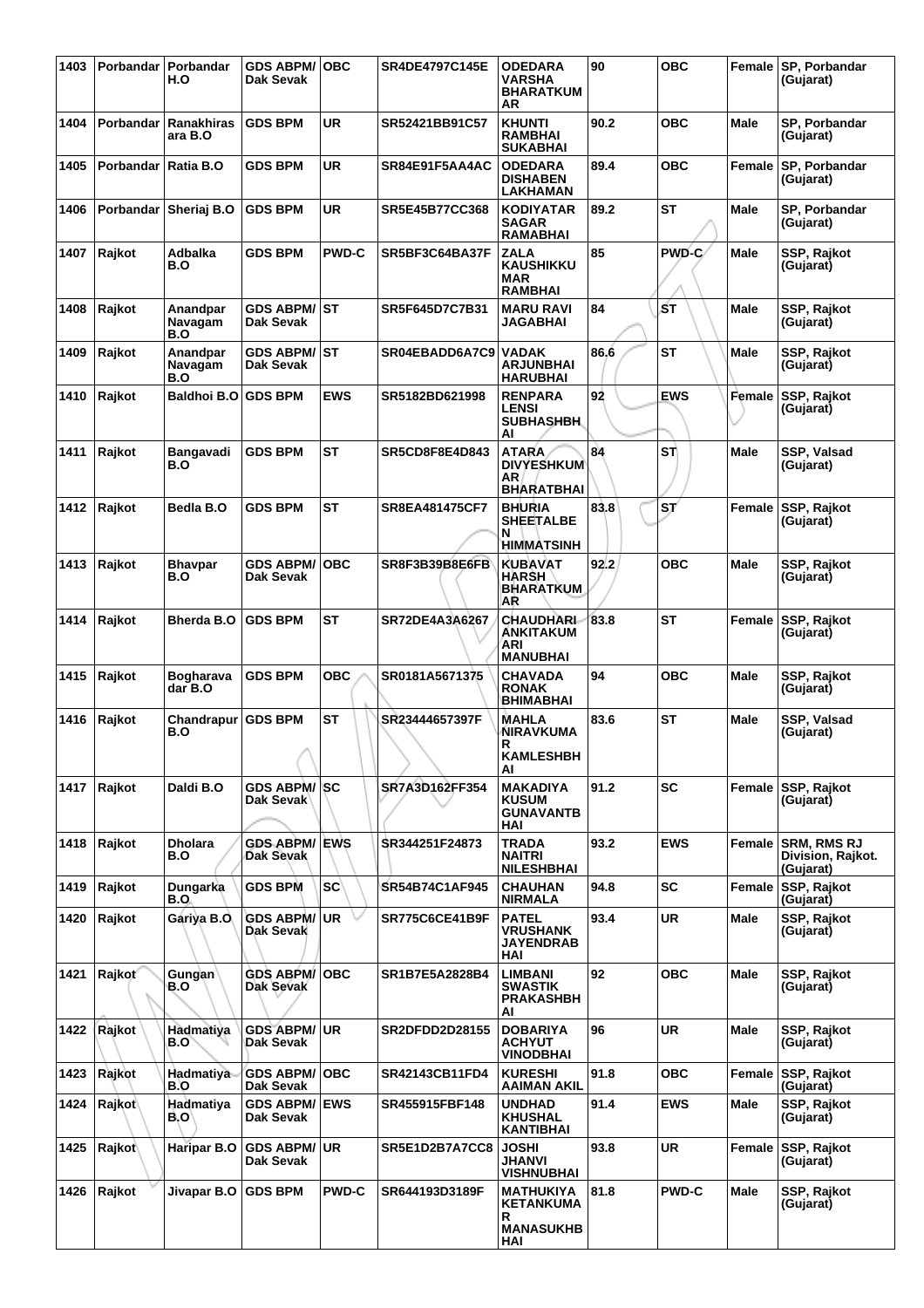| 1427 | Rajkot | Juna<br><b>Nagdavas</b><br>B.Õ | <b>GDS ABPM/</b><br>Dak Sevak     | ∣OBC       | SR7D7554654B64        | <b>KAMALIYA</b><br><b>HARDIK</b><br><b>RAMBHAI</b>                  | 91.2 | <b>OBC</b> | Male        | SSP, Rajkot<br>(Gujarat)            |
|------|--------|--------------------------------|-----------------------------------|------------|-----------------------|---------------------------------------------------------------------|------|------------|-------------|-------------------------------------|
| 1428 | Rajkot | Kagadadi<br>B.O                | <b>GDS ABPM/</b><br>Dak Sevak     | ∣UR        | SR7E2F4DC41236        | <b>MASHRU</b><br><b>VARSHAL</b><br><b>PRAJESHBH</b><br>AI           | 93.8 | <b>UR</b>  | Male        | SSP, Rajkot<br>(Gujarat)            |
| 1429 | Rajkot | Kagadadi<br>B.O                | <b>GDS BPM</b>                    | <b>UR</b>  | SR792F84527218        | <b>ZALA</b><br><b>YASHRAJSIN</b><br>н<br><b>GIRIRAJSINH</b>         | 94   | <b>UR</b>  | Male        | SSP, Rajkot<br>(Gujarat)            |
| 1430 | Rajkot | Kanesara<br>B.O                | <b>GDS ABPM/UR</b><br>Dak Sevak   |            | SR61A74616F685        | <b>MAHETA</b><br><b>DEEP</b><br><b>PRAKASHBH</b><br>Al              | 92.6 | <b>UR</b>  | Male        | SSP, Rajkot<br>(Gujarat)            |
| 1431 | Rajkot | Kankot B.O                     | <b>GDS ABPM/</b><br>Dak Sevak     | UR         | SR0F1AE141D6AA        | <b>GADARA</b><br>YASH<br><b>ODHAVJIBHA</b>                          | 92.8 | UR         | Male        | SSP, Rajkot<br>(Gujarat)            |
| 1432 | Rajkot | Kankot B.O                     | <b>GDS BPM</b>                    | UR         | SR8E9791B93754        | <b>BHATT</b><br><b>DARSHAN</b><br><b>HARESHBHAI</b>                 | 95   | UR         | <b>Male</b> | SSP, Rajkot<br>(Gujarat)            |
| 1433 | Rajkot | Khakhdabel<br>a B.O            | <b>GDS ABPM/</b><br>Dak Sevak     | UR.        | SR67D14ED4B4DC        | <b>JADEJA</b><br><b>YUVRAJSINH</b><br><b>CHANDRASI</b><br><b>NH</b> | 94.6 | <b>EWS</b> | Male        | SSP, Rajkot<br>(Gujarat)            |
| 1434 | Rajkot | Khandheri<br>B.O               | <b>GDS BPM</b>                    | <b>ST</b>  | <b>SR042A2C872B2D</b> | <b>MULIYANA</b><br><b>KHUSHI</b><br><b>VASHUBHAI</b>                | 90   | SТ         | Female      | <b>SSP, Rajkot</b><br>(Gujarat)     |
| 1435 | Rajkot | Kharchiya(J<br>am) B.O         | <b>GDS BPM</b>                    | <b>ST</b>  | SR83B4BB458B93        | <b>RATHAVA</b><br><b>REKHABEN</b><br><b>KHIMAJIBHAI</b>             | 83.4 | ST         | Female      | <b>SP, Panchmahals</b><br>(Gujarat) |
| 1436 | Rajkot | Kherva B.O                     | <b>GDS ABPM/</b><br>Dak Sevak     | ∣UR        | SR432B3621F4AA        | <b>ZALA</b><br><b>URVASHIBA</b><br><b>NARHARISIN</b><br>н           | 92.6 | EWS        | Female      | <b>SSP, Rajkot</b><br>(Gujarat)     |
| 1437 | Rajkot | Kotharia(Ta  <br>nkara) B.O    | <b>GDS BPM</b>                    | <b>UR</b>  | SR82F7E52B51C9        | VAGADIYA<br><b>VIVEKKUMA</b><br>R<br><b>RAJESHBHAI</b>              | 94   | <b>UR</b>  | Male        | SSP, Rajkot<br>(Gujarat)            |
| 1438 | Rajkot | Kuchiyadad GDS BPM<br>B.O      |                                   | UR         | SR61E464A6D7E3        | <b>GADARA</b><br><b>DEVANGI</b><br><b>GANGARAM</b>                  | 93.8 | <b>UR</b>  | Female      | <b>SSP, Rajkot</b><br>(Gujarat)     |
| 1439 | Rajkot | Kuntasi B.O                    | <b>GDS BPM</b>                    | <b>ST</b>  | SR2EED34E2E973        | <b>KATARA</b><br><b>HARSHKUMA</b><br><b>R NANJIBHAI</b>             | 83.4 | <b>ST</b>  | Male        | SSP, Rajkot<br>(Gujarat)            |
| 1440 | Rajkot | Lavanpur<br>B.O                | GDS ABPM/│ST<br>Dak Sevak         |            | <b>SR4AD741224BB9</b> | <b>PATEL</b><br>KARTIKKUM<br>AR<br><b>ARVINDBHAI</b>                | 83.4 | <b>ST</b>  | Male        | SP, Panchmahals<br>(Gujarat)        |
| 1441 | Rajkot | Lavanpur<br>B.O                | <b>GDS BPM</b>                    | <b>ST</b>  | SR319A32B98AC7        | <b>DINDOD</b><br><b>VIBHABEN</b><br><b>DITABHAI</b>                 | 84.6 | ST         | Female      | <b>SSP, Rajkot</b><br>(Gujarat)     |
| 1442 | Rajkot | <b>Lunsar B.O</b>              | <b>GDS ABPM/ EWS</b><br>Dak Sevak |            | SR574A823489ED        | <b>ADROJA</b><br><b>MAYUR</b><br><b>ASHOKBHAI</b>                   | 90.4 | <b>EWS</b> | Male        | SSP, Rajkot<br>(Gujarat)            |
| 1443 | Rajkot | Lunsariya<br>B.O               | GDS ABPM/ST<br>Dak Sevak          |            | SR1344EB589934        | <b>DANGI</b><br><b>PUSHPABEN</b><br><b>GULABSINH</b>                | 83   | <b>ST</b>  | Female      | <b>SP, Panchmahals</b><br>(Gujarat) |
| 1444 | Rajkot | Mahendran<br>agar B.O          | <b>GDS ABPM/ EWS</b><br>Dak Sevak |            | SR17C4A7185621        | <b>SANGHANI</b><br><b>MAUTIK</b><br><b>MANSUKHBH</b><br>AI          | 92   | <b>EWS</b> | <b>Male</b> | <b>SSP, Rajkot</b><br>(Gujarat)     |
| 1445 | Rajkot | Mahika B.O                     | <b>GDS ABPM/ UR</b><br>Dak Sevak  |            | SR711E4E86F462        | <b>VADHEL</b><br><b>DHARMENDR</b><br>А<br><b>PRATAPBHAI</b>         | 93.6 | <b>UR</b>  | Male        | SSP, Rajkot<br>(Gujarat)            |
| 1446 | Rajkot | Mahika B.O                     | <b>GDS BPM</b>                    | <b>OBC</b> | <b>SR54AF28FDF762</b> | <b>BHARVAD</b><br><b>DALSUKH</b><br>VIHABHAI                        | 94   | <b>OBC</b> | <b>Male</b> | SSP, Rajkot<br>(Gujarat)            |
| 1447 | Rajkot | Manekwada<br>B.O               | <b>GDS BPM</b>                    | <b>UR</b>  | SR7E54565E1E26        | <b>GANGADIYA</b><br><b>RADHIKA</b><br><b>JERAMBHAI</b>              | 93.6 | <b>UR</b>  | Female      | <b>SSP, Rajkot</b><br>(Gujarat)     |
| 1448 | Rajkot | Matel B.O                      | GDS ABPM/ST<br>Dak Sevak          |            | <b>SR7D4E54C14E3D</b> | KHADYIA<br><b>DHARMISTA</b><br><b>BEN</b><br><b>BHURSINGB</b><br>НA | 83   | <b>ST</b>  |             | Female SSP, Rajkot<br>(Gujarat)     |
| 1449 | Rajkot | Mesavada<br>B.O                | <b>GDS ABPM/ ST</b><br>Dak Sevak  |            | SR4129A935F77E        | <b>BAMANIYA</b><br><b>PRAVINSINH</b>                                | 82.2 | <b>ST</b>  | Male        | SP, Panchmahals<br>(Gujarat)        |
| 1450 | Rajkot | Mitana B.O                     | <b>GDS ABPM/ EWS</b><br>Dak Sevak |            | SR28F26248E2D1        | <b>PATEL JAY</b><br><b>VELJIBHAI</b>                                | 90.8 | <b>EWS</b> | <b>Male</b> | SSP, Rajkot<br>(Gujarat)            |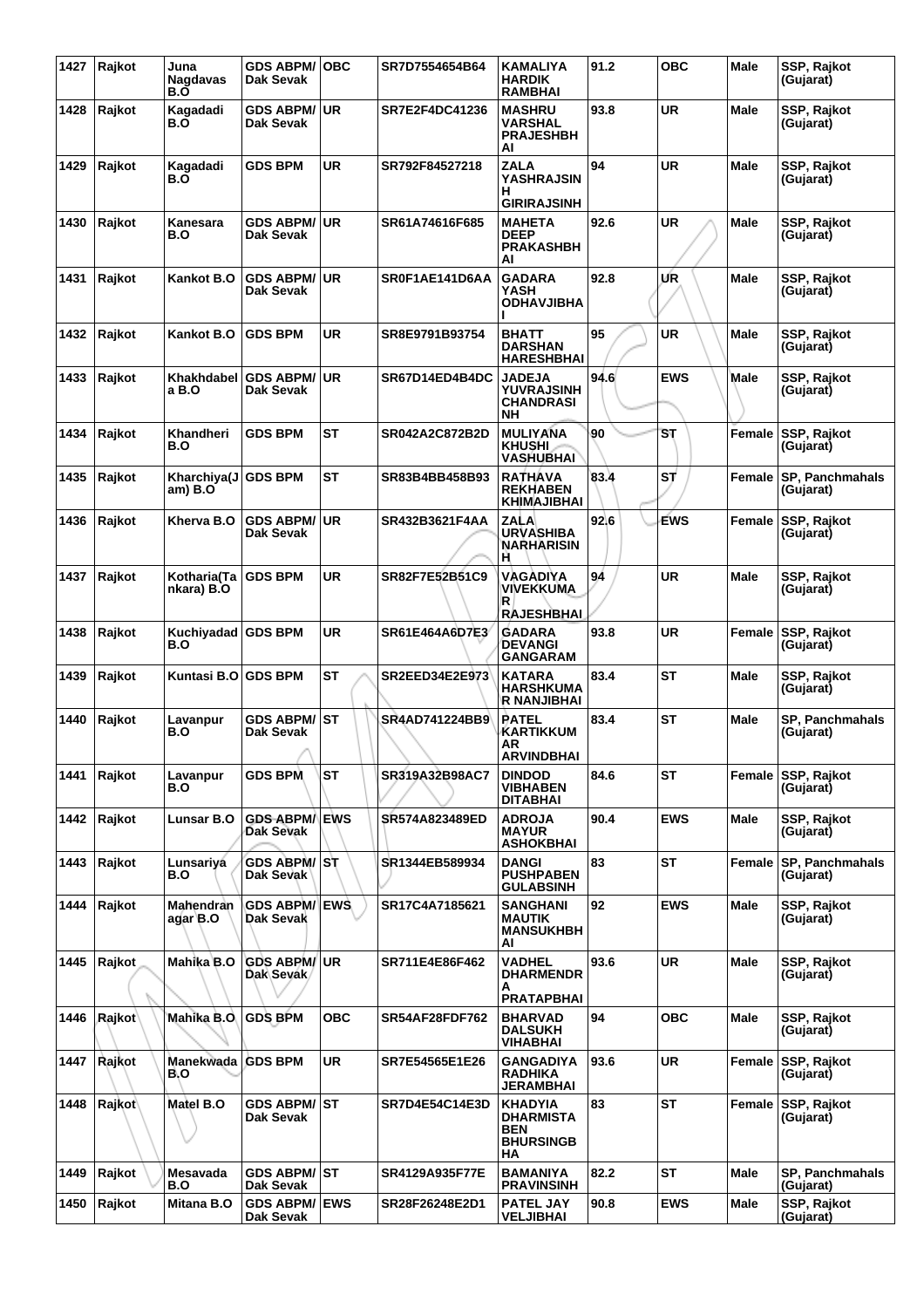| 1451 | Rajkot | Motibarar<br>B.O          | <b>GDS ABPM/</b><br>Dak Sevak    | ∣OBC       | SR392DB1C72913        | <b>GOSWAMI</b><br><b>RAJGIRI</b><br><b>PRAVINGIRI</b>       | 90.8 | <b>OBC</b>   | Male        | SSP, Rajkot<br>(Gujarat)              |
|------|--------|---------------------------|----------------------------------|------------|-----------------------|-------------------------------------------------------------|------|--------------|-------------|---------------------------------------|
| 1452 | Rajkot | Nagar<br>Pipaliya<br>B.O  | <b>GDS ABPM/</b><br>Dak Sevak    | <b>OBC</b> | SR898D29E584FF        | <b>KRUTI</b><br>CHAUHAN                                     | 92.8 | ОВС          | Female      | <b>SSP, Rajkot</b><br>(Gujarat)       |
| 1453 | Rajkot | Nani Vavdi<br>B.O         | <b>GDS ABPM/ UR</b><br>Dak Sevak |            | SR5FA275754429        | <b>PANARA</b><br><b>MAULIK</b><br><b>KISHORBHAI</b>         | 93.6 | UR           | Male        | SSP, Rajkot<br>(Gujarat)              |
| 1454 | Rajkot | Nani Vavdi<br>B.O         | <b>GDS BPM</b>                   | <b>EWS</b> | SR8D6D6638C151        | <b>BHUVA</b><br><b>DHARA</b><br><b>MANSUKHBH</b><br>Al      | 92.8 | <b>EWS</b>   |             | Female SSP, Rajkot<br>(Gujarat)       |
| 1455 | Rajkot | Panchasar<br>B.O          | <b>GDS BPM</b>                   | <b>UR</b>  | SR2BA2F6544929        | <b>VADUKUL</b><br><b>ROHAN</b><br><b>MANOJBHAI</b>          | 93.4 | овс          | Male        | SSP, Rajkot<br>(Gujarat)              |
| 1456 | Rajkot | Panchdwar<br>ka B.O       | <b>GDS BPM</b>                   | SC         | SR71EDF422CF1F        | <b>PARMAR</b><br>SANJAY                                     | 96   | <b>SC</b>    | Male        | SSP, Rajkot<br>(Gujarat)              |
| 1457 | Rajkot | Paneli B.O                | <b>GDS BPM</b>                   | <b>ST</b>  | <b>SR4FA32A9437E4</b> | <b>PARGI</b><br><b>DILIPBHAI</b><br>UJAMABHAI               | 85   | <b>ST</b>    | Male        | SSP, Rajkot<br>(Gujarat)              |
| 1458 | Rajkot | Rangpar<br>B.O            | <b>GDS BPM</b>                   | <b>UR</b>  | SR1EFD4BCDE429        | <b>PAREJIYA</b><br><b>DEEP</b><br><b>ASHVINBHAI</b>         | 93.4 | <b>EWS</b>   | Male        | SSP, Rajkot<br>(Gujarat)              |
| 1459 | Rajkot | Ravki B.O                 | <b>GDS ABPM/</b><br>Dak Sevak    | ∣UR        | SR55A328229466        | <b>PARMAR</b><br><b>VIPAL</b><br><b>PANKAJBHAI</b>          | 92.2 | <b>OBC</b>   | Male        | SSP, Rajkot<br>(Gujarat)              |
| 1460 | Rajkot | Rohishala<br>B.O          | <b>GDS BPM</b>                   | <b>UR</b>  | SR0FAD7727DC1E        | <b>THAKER</b><br><b>NAMAN</b><br><b>SURESH</b>              | 93.4 | UR           | Male        | SSP, Rajkot<br>(Gujarat)              |
| 1461 | Rajkot | Rupavati<br>B.O           | <b>GDS BPM</b>                   | <b>UR</b>  | SR69783B3822C2        | JADEJA<br><b>HEPIRAJSIN</b><br>н<br><b>DIGVIJAYSIN</b><br>н | 95.2 | ŪR           | Male        | SSP, Rajkot<br>(Gujarat)              |
| 1462 | Rajkot | Sadulkanav<br>a B.O       | <b>GDS BPM</b>                   | UR         | SR58E148B8CA93        | <b>MANAVADAR</b><br>IYA SHREYA                              | 92.6 | <b>EWS</b>   |             | Female SSP, Rajkot<br>(Gujarat)       |
| 1463 | Rajkot | Shri<br>Sardanagar<br>B.O | <b>GDS BPM</b>                   | UR         | <b>SR16CDD2878F4F</b> | <b>MAKWANA</b><br><b>DIVYESH</b><br><b>RAMESHBHA</b>        | 92.6 | UR           | Male        | SSP, Rajkot<br>(Gujarat)              |
| 1464 | Rajkot | Sindhavada<br>r B.O       | <b>GDS BPM</b>                   | <b>EWS</b> | SR76D47EA6F752        | MAKADIA<br><b>DRASHTI</b><br><b>BHARATBHAI</b>              | 92.6 | <b>EWS</b>   | Female      | <b>SSP, Rajkot</b><br>(Gujarat)       |
| 1465 | Rajkot | Tankara<br>S.O            | <b>GDS ABPM/</b><br>Dak Sevak    | <b>OBC</b> | SR8782DA85C945        | <b>GOSAI</b><br><b>SHIVAMPURI</b><br>KIRANPURI              | 91.4 | <b>OBC</b>   | Male        | SSP, Rajkot<br>(Gujarat)              |
| 1466 | Rajkot | Tankara<br>ວ.ບ            | GDS ABPM/ PWD-B<br>рак эеvак     |            | SR81184E5642D6        | KALARIYA<br><b>I AMANNA</b><br><b>SHANTILAL</b>             | 82.4 | <b>PWD-B</b> |             | Female SSP, Rajkot<br>(Gujarat)       |
| 1467 | Rajkot | Targhadi<br>B.O           | <b>GDS BPM</b>                   | ОВС        | SR2123FAF7CEBE        | <b>CHAVDA</b><br><b>PRATIK</b><br><b>MUKESHBHA</b>          | 92   | <b>OBC</b>   | Male        | SSP, Rajkot<br>(Gujarat)              |
| 1468 | Rajkot | Vaghasiya<br>B.O          | <b>GDS ABPM/ UR</b><br>Dak Sevak |            | SR4BFBB45C7D3A        | <b>TRAMBADIY</b><br>A PRAGATI<br><b>DINESHBHAI</b>          | 92.6 | <b>UR</b>    |             | Female SSP, Rajkot<br>(Gujarat)       |
| 1469 | Rajkot | Valasan ˈ<br>B.O          | GDS ABPM/ST<br>Dak Sevak         |            | SR0F2176F6E873        | <b>PATEL</b><br><b>DEVANGKUM</b><br>AR<br><b>RAMESHBHA</b>  | 82.4 | <b>ST</b>    | Male        | SP, Navsari<br>(Gujarat)              |
| 1470 | Rajkot | Valasan<br>B.O            | <b>GDS BPM</b>                   | <b>SC</b>  | SR4E23121CF2B2        | <b>CHAUHAN</b><br>ANJALI<br><b>ANILBHAI</b>                 | 92.4 | <b>SC</b>    |             | Female SSP, Rajkot<br>(Gujarat)       |
| 1471 | Rajkot | Varsamedi<br>B.O`         | <b>GDS BPM</b>                   | <b>ST</b>  | SR324619E17D93        | <b>PASAYA</b><br>VISHALKUMA<br>R DITBHAI                    | 82.2 | <b>ST</b>    | Male        | SP, Vadodara<br><b>West (Gujarat)</b> |
| 1472 | Rajkot | Vavānia<br>B.O            | <b>GDS ABPM/UR</b><br>Dak Sevak  |            | SR56A81A773643        | <b>RAVAL</b><br><b>HARDIK</b><br><b>HITENDRABH</b><br>AI    | 91.8 | <b>UR</b>    | <b>Male</b> | SSP, Rajkot<br>(Gujarat)              |
| 1473 | Rajkot | Vavania<br>B.O\           | <b>GDS BPM</b>                   | <b>EWS</b> | SR781143581443        | <b>MORADIYA</b><br>YASH<br><b>AKHILBHAI</b>                 | 92   | <b>EWS</b>   | Male        | SSP, Rajkot<br>(Gujarat)              |
| 1474 | Rajkot | Venasar<br>B.O            | <b>GDS BPM</b>                   | <b>OBC</b> | SR4A44ED4B856E        | <b>GOHEL</b><br><b>KHUSHI</b><br><b>HITESHBHAI</b>          | 92.6 | <b>OBC</b>   |             | Female SSP, Rajkot<br>(Gujarat)       |
| 1475 | Rajkot | Visaman<br>B.O            | <b>GDS BPM</b>                   | <b>OBC</b> | SR2421E26DDF86        | <b>NAKIYA</b><br><b>PAYAL</b><br><b>BHARATBHAI</b>          | 93.4 | <b>OBC</b>   |             | Female SSP, Rajkot<br>(Gujarat)       |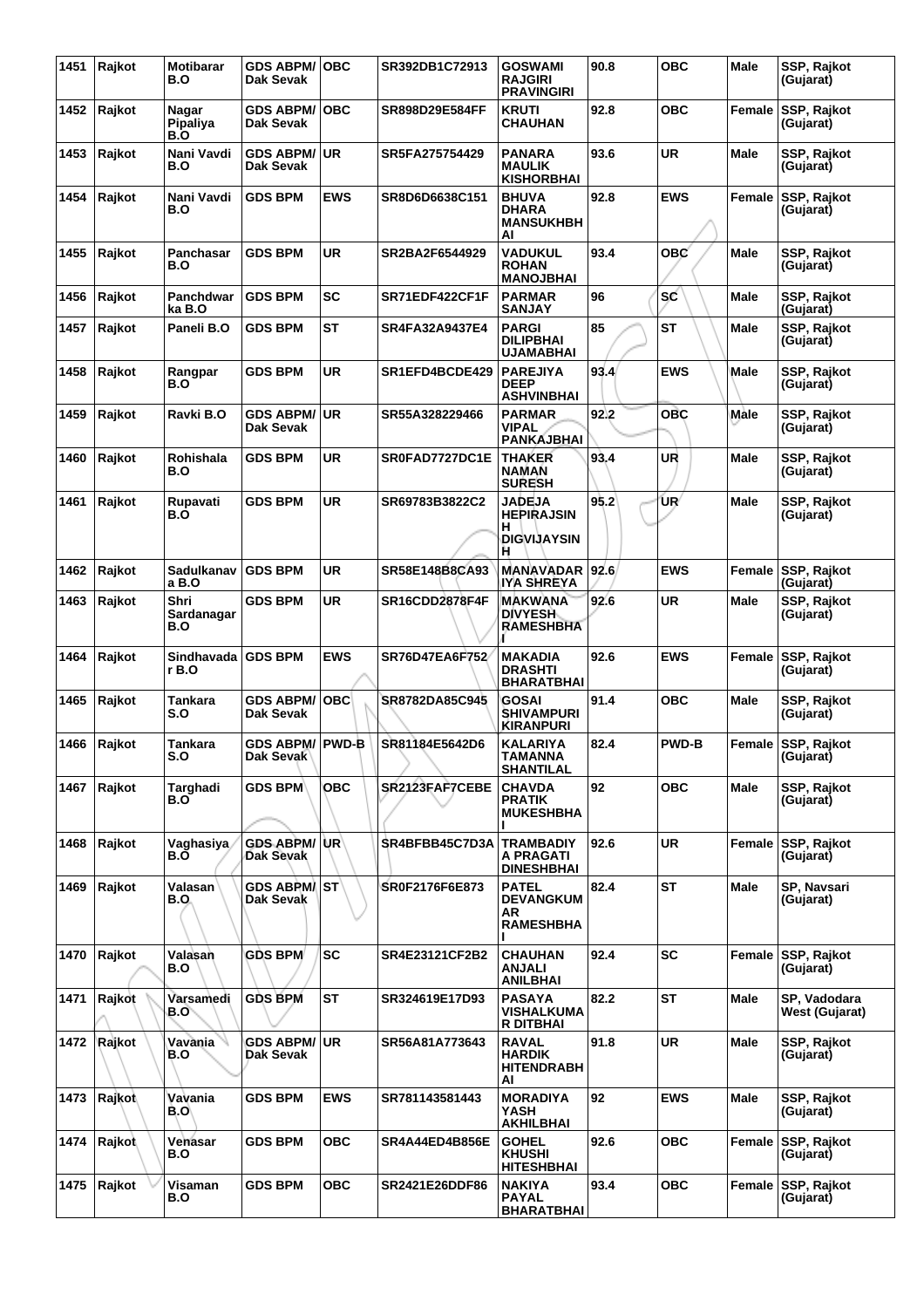| 1476 | Rajkot                                | Ziyana B.O                         | <b>GDS BPM</b>                       | <b>UR</b>  | SR2395D5EEE3FA        | <b>HAPALIYA</b><br><b>JENISHA</b><br><b>KETANBHAI</b>            | 93.8 | <b>UR</b>  |             | Female SSP, Rajkot<br>(Gujarat)                      |
|------|---------------------------------------|------------------------------------|--------------------------------------|------------|-----------------------|------------------------------------------------------------------|------|------------|-------------|------------------------------------------------------|
| 1477 | <b>RMS AM</b><br>Dn.                  | <b>HRO</b><br><b>AHMEDAB</b><br>AD | <b>GDS ABPM/ ST</b><br>Dak Sevak     |            | SR3F27234D7C4F        | <b>VASAVA</b><br>DHAVALKUM<br>AR<br><b>BALVANTBH</b><br>AI       | 89.8 | ST         | <b>Male</b> | <b>SRM, RMS AM</b><br>Dn. (Gujarat)                  |
| 1478 | <b>RMS AM</b><br>Dn.                  | Ahmedabad<br>PSO                   | <b>GDS ABPM/</b><br>Dak Sevak        | <b>OBC</b> | SR445AD7A55943        | <b>PARMAR</b><br><b>JAYKUMAR</b><br><b>JASVANTSIN</b><br>н       | 91.4 | <b>OBC</b> | <b>Male</b> | SSP, Ahmedabad<br>City (Gujarat)                     |
| 1479 | <b>RMS AM</b><br>Dn.                  | PSO                                | Ahmedabad GDS ABPM/<br>Dak Sevak     | <b>OBC</b> | SR8B4569D26D59        | <b>PARMAR</b><br><b>MEHUL</b><br><b>KIRITBHAI</b>                | 92   | <b>OBC</b> | <b>Male</b> | SP, Amreli<br>(Gujarat)                              |
| 1480 | <b>RMS AM</b><br>Dn.                  | Ahmedabad<br>RMS/1                 | <b>GDS ABPM/</b><br>Dak Sevak        | ∣UR        | SR0817397B939E        | <b>NIMAVAT</b><br>VIKASKUMA<br>R<br><b>HARESHBHAI</b>            | 89   | овс        | <b>Male</b> | SP, Gondal<br>(Gujarat)                              |
| 1481 | <b>RMS AM</b><br>Dn.                  | Ahmedabad<br>RMS/1                 | <b>GDS ABPM/ UR</b><br>Dak Sevak     |            | SR135378EE63C2        | <b>SUTHAR</b><br><b>VIKASHKUM</b><br>AR<br><b>RAMESHBHA</b>      | 88.2 | <b>OBC</b> | <b>Male</b> | <b>SRM, RMS AM</b><br>Dn. (Gujarat)                  |
| 1482 | <b>RMS AM</b><br>Dn.                  | RMS/1                              | Ahmedabad GDS ABPM/UR<br>Dak Sevak   |            | SR39B83F55C2BC        | <b>PATEL DEEP</b><br><b>BHARATBHAI</b>                           | 88.6 | UR         | <b>Male</b> | <b>SRM, RMS AM</b><br>Dn. (Gujarat)                  |
| 1483 | <b>RMS AM</b><br>Dn.                  | Ahmedabad<br>RMS/1                 | <b>GDS ABPM/ UR</b><br>Dak Sevak     |            | <b>SR591E4C49AC2C</b> | <b>SAIYAD</b><br><b>SHAHBAZALI</b><br><b>ZAHURHUSE</b><br>N      | 89.6 | UR         | Male        | <b>SRM, RMS AM</b><br>Dn. (Gujarat)                  |
| 1484 | <b>RMS AM</b><br>Dn.                  | Ahmedabad<br>RMS/1                 | <b>GDS ABPM/ UR</b><br>Dak Sevak     |            | SR621C61C41D7B        | <b>BARAIYA</b><br><b>SHREYA</b><br><b>RAMESHKUM</b><br><b>AR</b> | 90.4 | UR         | Female      | <b>SRM. RMS AM</b><br>Dn. (Gujarat)                  |
| 1485 | <b>RMS AM</b><br>Dn.                  | Ahmedabad<br>RMS/1                 | <b>GDS ABPM/ UR</b><br>Dak Sevak     |            | <b>SR443CE4FD6474</b> | PATEL<br><b>DRASHTIBAH</b><br><b>EN DILIPBHAI</b>                | 95   | <b>UR</b>  | Female      | <b>SRM, RMS AM</b><br>Dn. (Gujarat)                  |
| 1486 | <b>RMS AM</b><br>Dn.                  | RMS/1                              | Ahmedabad GDS ABPM/UR<br>Dak Sevak   |            | SR4AF4F4F2A18C        | <b>SOLANKI</b><br>RAVI<br><b>DINESHJI</b>                        | 91.8 | <b>EWS</b> | <b>Male</b> | <b>SRM, RMS AM</b><br>Dn. (Gujarat)                  |
| 1487 | <b>RMS AM</b><br>Dn.                  | Ahmedabad<br>RMS/2 (T/S)           | <b>GDS ABPM/</b><br>Dak Sevak        | <b>OBC</b> | SR36F46419A416        | <b>VISANI</b><br><b>RADHIKA</b><br><b>CHIMANBHAI</b>             | 85.6 | <b>OBC</b> | Female      | SP, Bharuch<br>(Gujarat)                             |
| 1488 | <b>RMS AM</b><br>Dn.                  | Ahmedabad<br><b>RMS/2 (T/S)</b>    | <b>GDS ABPM/ UR</b><br>Dak Sevak     |            | SR1462B372F58A        | <b>MAKWANA</b><br>JIGAR<br>MANJIBHAI                             | 91   | <b>SC</b>  | Male        | SRM, RMS AM<br>Dn. (Gujarat)                         |
| 1489 | <b>RMS AM</b><br>Dn.                  | RMS/2 (T/S)  Dak Sevak             | Ahmedabad GDS ABPM/ UR               |            | SR29855C296F4E        | VAGHELA<br><b>NISARGSINH</b><br><b>RAJENDRAK</b><br>UMAR         | 88.2 | <b>SC</b>  | Male        | SSP, Ahmedabad<br>City (Gujarat)                     |
| 1490 | <b>RMS AM</b><br>Dn.                  | <b>RMS/2 (T/S)</b>                 | Ahmedabad GDS ABPM/UR<br>Dak Sevak   |            | <b>SR5FE151FED118</b> | <b>PATEL</b><br><b>HARSHKUMA</b><br>R<br><b>VRAJESHBH</b><br>AI  | 87.4 | <b>UR</b>  | Male        | SRM, RMS AM<br>Dn. (Gujarat)                         |
| 1491 | <b>RMS AM</b><br>Dn.                  | CRC/2A<br>(Alt)<br>Ahmedabad       | GDS ABPM/ ST<br>Dak Sevak            |            | <b>SR34DEB4CC5674</b> | <b>KATARA</b><br><b>SHITALBEN</b><br>DIVANBHAI                   | 81.2 | <b>ST</b>  | Female      | <b>SP, Vadodara</b><br>West (Gujarat)                |
| 1492 | <b>RMS AM</b><br>Dn.                  | RMS/2A<br>(Alt)                    | Himatnagar GDS ABPM/EWS<br>Dak Sevak |            | SR613455599D55        | <b>PATEL DEEP</b><br>VIRENDRAKU<br><b>MAR</b>                    | 82.8 | <b>EWS</b> | Male        | <b>SRM, RMS AM</b><br>Dn. (Gujarat)                  |
| 1493 | <b>RMS AM</b><br>Dn.                  | Mehasana<br>RMS/3A<br>(Alt)        | <b>GDS ABPM/ EWS</b><br>Dak Sevak    |            | SR07577F387BD8        | <b>SOLANKI</b><br>ANKITA<br><b>DINESHKUM</b><br>AR               | 83.8 | <b>EWS</b> | Female      | SSP, Ahmedabad<br>City (Gujarat)                     |
| 1494 | <b>RMS AM</b><br>Dn.                  | NSH/2<br>(BNPL)\<br>Ahmedabad      | GDS ABPM/ST<br>Dak Sevak             |            | SR19DA67714E22        | <b>DAMOR</b><br>ATULBHAI<br><b>SHANABHAI</b>                     | 77.4 | ST         | Male        | SSP, Ahmedabad<br>City (Gujarat)                     |
| 1495 | <b>RMS AM</b><br>Dn.                  | Patrika<br>Channel<br>Ahmedabad    | <b>GDS ABPM/ OBC</b><br>Dak Sevak    |            | SR2FB644CE1246        | <b>BHOI</b><br><b>HITESHBHAI</b><br><b>BALVANTBH</b><br>AI       | 83.6 | <b>OBC</b> | Male        | <b>SP, Panchmahals</b><br>(Gujarat)                  |
| 1496 | <b>RMS AM</b><br>Dn.∖                 | Patrika<br>Channel<br>Ahmedabad    | <b>GDS ABPM/ OBC</b><br>Dak Sevak    |            | SR53F49CE23935        | <b>PRAJAPATI</b><br>ANKITKUMA<br>R.<br><b>KHODIDASB</b><br>HAI   | 90.4 | <b>OBC</b> | Male        | <b>SRM, RMS AM</b><br>Dn. (Gujarat)                  |
| 1497 | <b>RMSRJ</b><br>Division.<br>Rajkot.  | Amreli<br>Sorting                  | <b>GDS ABPM/ UR</b><br>Dak Sevak     |            | SR61A2C4E98FF2        | <b>BHATT</b><br><b>SAHAJ</b><br><b>HITENDRABH</b><br>AI          | 89.2 | <b>UR</b>  | Male        | <b>SRM, RMS RJ</b><br>Division, Rajkot.<br>(Gujarat) |
| 1498 | <b>RMS RJ</b><br>Division,<br>Rajkot. | Jamnagar<br>Sorting/1              | <b>GDS ABPM/ SC</b><br>Dak Sevak     |            | SR3436474A47FA        | <b>CHAVDA</b><br>KALPANA<br><b>KISHORBHAI</b>                    | 85.4 | <b>SC</b>  | Female      | <b>SRM, RMS RJ</b><br>Division, Rajkot.<br>(Gujarat) |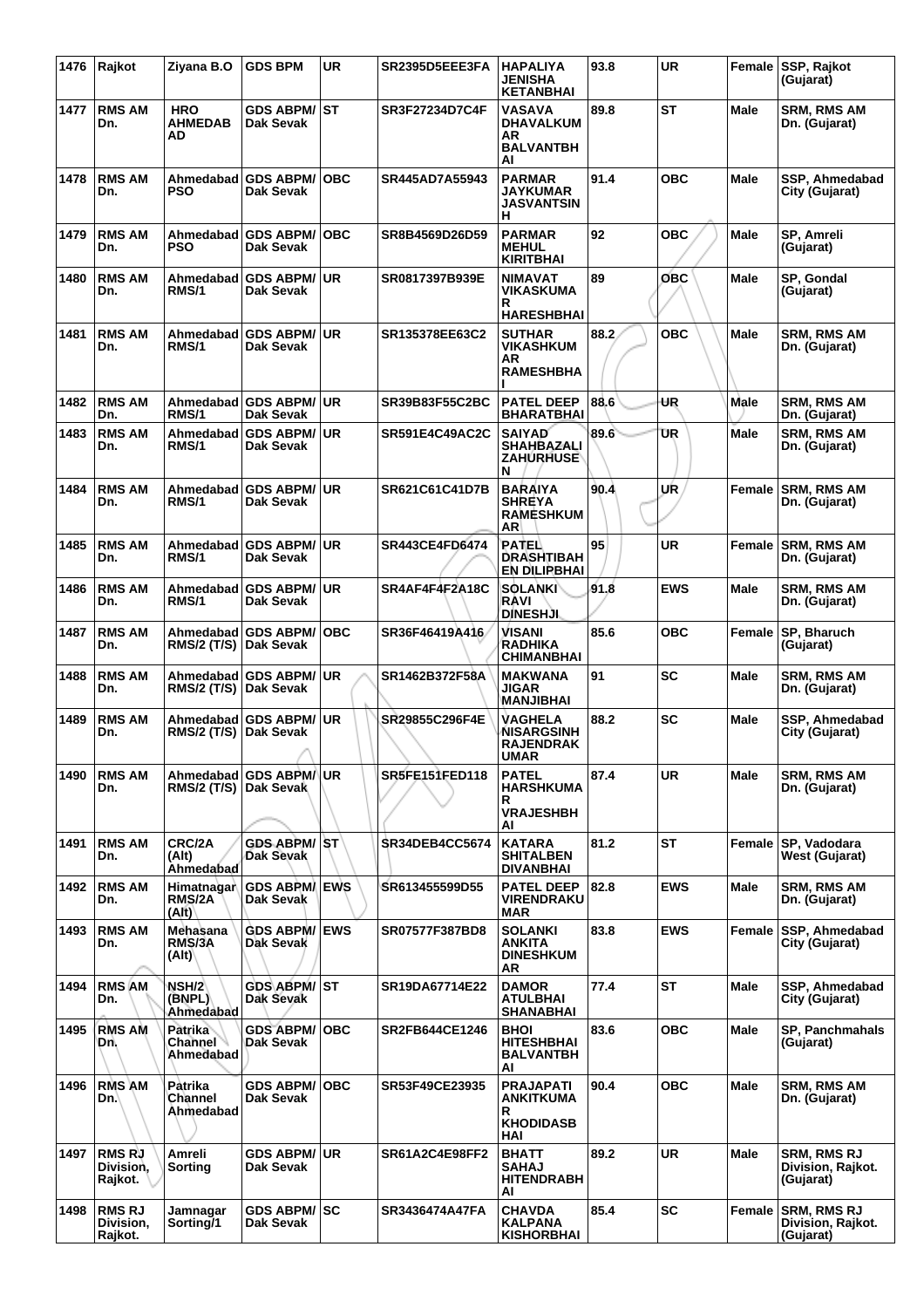| 1499 | <b>RMS RJ</b><br>Division,<br>Rajkot. | Jamnagar<br>Sorting/1            | <b>GDS ABPM/ UR</b><br><b>Dak Sevak</b> |            | SR8D749D3341Ce        | <b>AJAGIYA</b><br><b>NIKUNJ</b><br><b>NARSIBHAI</b>             | 89.8  | <b>OBC</b> | Male        | SSP, Rajkot<br>(Gujarat)                             |
|------|---------------------------------------|----------------------------------|-----------------------------------------|------------|-----------------------|-----------------------------------------------------------------|-------|------------|-------------|------------------------------------------------------|
| 1500 | <b>RMS RJ</b><br>Division,<br>Rajkot. | Jamnagar<br>Sorting/2            | <b>GDS ABPM/ ST</b><br>Dak Sevak        |            | SR848E58467C51        | <b>DAMOR</b><br><b>ASHISHKUM</b><br>AR<br><b>SURTANBHAI</b>     | 79.8  | <b>ST</b>  | Male        | <b>SRM. RMS RJ</b><br>Division, Rajkot.<br>(Gujarat) |
| 1501 | <b>RMS RJ</b><br>Division.<br>Rajkot. | Jamnagar<br>Sorting/2            | <b>GDS ABPM/</b><br><b>Dak Sevak</b>    | <b>EWS</b> | SR88F743457579        | JOSHI<br><b>JEETKUMAR</b><br><b>CHIMANBHAI</b>                  | 88.2  | <b>EWS</b> | Male        | SRM, RMS RJ<br>Division, Rajkot.<br>(Gujarat)        |
| 1502 | <b>RMS RJ</b><br>Division.<br>Rajkot. | Rajkot<br>RMS/1                  | <b>GDS ABPM/</b><br>Dak Sevak           | <b>UR</b>  | SR899CEFED8B14        | <b>DANGAR</b><br><b>PARITA</b><br><b>KARABHAI</b>               | 91.4  | <b>UR</b>  | Female      | <b>SRM, RMS RJ</b><br>Division, Rajkot.<br>(Gujarat) |
| 1503 | <b>RMS RJ</b><br>Division,<br>Rajkot. | Rajkot<br>RMS/2                  | <b>GDS ABPM/</b><br>Dak Sevak           | <b>OBC</b> | SR1B4323177491        | <b>GOSWAMI</b><br><b>KRISHGIRI</b>                              | 91.6  | <b>OBC</b> | Male        | <b>SRM, RMS RJ</b><br>Division, Rajkot.<br>(Gujarat) |
| 1504 | <b>RMSW</b><br><b>Division</b>        | <b>SRO Surat</b>                 | <b>GDS ABPM/</b><br>Dak Sevak           | <b>UR</b>  | SR0BBC439A96FD        | AMIN<br><b>SHASHIKANT</b><br><b>REVABHAI</b>                    | 87    | sc         | Male        | SSP, Ahmedabad<br>City (Gujarat)                     |
| 1505 | <b>Sabarkant</b><br>ha                | Abhapur<br>B.O                   | <b>GDS BPM</b>                          | <b>UR</b>  | SR4F9424BB3D5E        | <b>SOLANKI</b><br><b>GUDDI</b>                                  | 92.4' | <b>UR</b>  | Female      | SSP, Ahmedabad<br>City (Gujarat)                     |
| 1506 | <b>Sabarkant</b><br>ha                | Ada Hathrol<br>B.O               | <b>GDS BPM</b>                          | <b>UR</b>  | SR49E5F2DEC4F5        | <b>PATEL</b><br><b>HETALBEN</b><br><b>BABUBHAI</b>              | 93.6  | <b>UR</b>  | Female      | SP, Sabarkantha<br>(Gujarat)                         |
| 1507 | <b>Sabarkant</b><br>ha                | Adpodra<br>B.O                   | <b>GDS ABPM/</b><br><b>Dak Sevak</b>    | <b>UR</b>  | SR08A525E4374D        | <b>SHRADDHA</b>                                                 | 92.4  | <b>OBC</b> | Female      | SP. Sabarkantha<br>(Gujarat)                         |
| 1508 | Sabarkant Aqiya B.O<br>ha             |                                  | <b>GDS BPM</b>                          | UR         | SR474A9F147249        | <b>RATHOD</b><br><b>UNMESHKUM</b><br>ΑR<br><b>DINESHBHAI</b>    | 91.4  | SĊ         | <b>Male</b> | SP, Sabarkantha<br>(Gujarat)                         |
| 1509 | ha                                    | Sabarkant   Ajavas B.O           | <b>GDS BPM</b>                          | UR         | SR54A6C7454BD9        | <b>PRANAMI</b><br>JIGAR<br><b>KIRITBHAI</b>                     | 90.6  | <b>SC</b>  | Male        | SP, Sabarkantha<br>(Gujarat)                         |
| 1510 | <b>Sabarkant</b><br>ha                | Ambalia<br>B.O                   | <b>GDS ABPM/</b><br>Dak Sevak           | <b>UR</b>  | <b>SR176EBFF54F82</b> | JANI CHARMI<br>PAESHKUMA<br>R                                   | 92    | <b>UR</b>  | Female      | SP, Sabarkantha<br>(Gujarat)                         |
| 1511 | <b>Sabarkant</b><br>ha                | <b>Amodara</b><br>B.O            | <b>GDS ABPM/</b><br>Dak Sevak           | <b>OBC</b> | SR5E1EE2114442        | <b>OD SUNIL</b><br><b>CHANDUBHA</b>                             | 92    | <b>OBC</b> | Male        | SP, Sabarkantha<br>(Gujarat)                         |
| 1512 | <b>Sabarkant</b><br>ha                | Androkha<br>B.O                  | <b>GDS BPM</b>                          | <b>ST</b>  | <b>SR3DFF8FB53542</b> | <b>PARMAR</b><br><b>JIGNESHKUM</b><br>AR<br><b>ELIYABHAI</b>    | 94.8  | ST         | Male        | SP, Sabarkantha<br>(Gujarat)                         |
| 1513 | ha                                    | Sabarkant Anivor B.O             | <b>GDS ABPM/</b><br>Dak Sevak           | <b>UR</b>  | SR4D498B153EE8        | <b>SUTHAR</b><br><b>MAYANKKUM</b><br>AR<br><b>BHARATBHAI</b>    | 91.4  | <b>OBC</b> | Male        | SP. Sabarkantha<br>(Gujarat)                         |
| 1514 | na                                    | Sabarkant Ankala B.O.            | <b>GDS BPM</b>                          | <b>OBC</b> | SR784F17DEDA77        | <b>PANCHAL</b><br><b>HARSHKUMA</b><br>R<br><b>PANKAJBHAI</b>    | 92.8  | OBC        | Male        | SP, Sabarkantha<br>(Gujarat)                         |
| 1515 | Sabarkant   Ansol B.O<br>ha           |                                  | <b>GDS BPM</b>                          | <b>OBC</b> | SR0EB118F12554        | KAJI NAZMIN 191.2<br><b>DAUDBHAI</b>                            |       | <b>OBC</b> | Female      | SP, Sabarkantha<br>(Gujarat)                         |
| 1516 | ha                                    | Sabarkant   Aroda B.O            | <b>GDS BPM</b>                          | ∖sτ∖       | SR73C13DFB79F4        | <b>CHAUDHARI</b><br><b>JIGNESHKUM</b><br>AR<br><b>KANTIBHAI</b> | 95.6  | ST         | Male        | SP, Sabarkantha<br>(Gujarat)                         |
| 1517 | Sabarkant   Bahediya<br>ha            | B.O                              | <b>GDS BPM</b>                          | <b>ST</b>  | SR4CFD59AD4F1D        | <b>GAMETI</b><br><b>HIMALBEN</b><br><b>VINODBHAI</b>            | 91.2  | ST         | Female      | SP, Sabarkantha<br>(Gujarat)                         |
| 1518 | <b>Sabarkant</b><br>ha                | Bandiyana<br>Talàv B.O           | <b>GDS BPM</b>                          | <b>ST</b>  | SR1BD4BAA7E7A4        | <b>MAYURKUMA</b><br><b>R ROJAD</b>                              | 87.4  | ST         | <b>Male</b> | SP, Sabarkantha<br>(Gujarat)                         |
| 1519 | <b>Sabarkant</b><br>ha                | Bayal<br><b>Dhankhrol</b><br>B.O | <b>GDS BPM</b>                          | <b>EWS</b> | SR2F5E98A87444        | <b>PATEL</b><br><b>BHAKTI</b><br><b>PRAKASHBH</b><br>ΑI         | 90.6  | <b>EWS</b> | Female      | SSP, Gandhinagar<br>(Gujarat)                        |
| 1520 | Sabarkant<br>hà                       | Bhankhara<br><b>B.O</b>          | <b>GDS ABPM/</b><br>Dak Sevak           | <b>OBC</b> | SR15DB5B6E4A77        | VALAND<br><b>MANTHAN</b><br><b>NAVNEETBH</b><br>ΑI              | 90.2  | <b>OBC</b> | Male        | SP, Sabarkantha<br>(Gujarat)                         |
| 1521 | ha                                    | Sabarkant Bhemapur<br>B.O        | <b>GDS BPM</b>                          | <b>UR</b>  | SR72B9719F665F        | VYAS DIYA<br><b>MANOHAR</b>                                     | 91.2  | <b>UR</b>  | Female      | SP, Sabarkantha<br>(Gujarat)                         |
| 1522 | ha                                    | Sabarkant   Bhutiya B.O          | <b>GDS BPM</b>                          | <b>UR</b>  | SR84B878FAC546        | PATEL<br><b>VASHISHTH</b><br><b>SHAILESHBH</b><br>AI            | 92    | <b>UR</b>  | Male        | SP, Sabarkantha<br>(Gujarat)                         |
| 1523 | <b>Sabarkant</b><br>ha                | Chandrana<br>B.O                 | <b>GDS ABPM/</b><br>Dak Sevak           | <b>OBC</b> | SR5B65A3D94B93        | <b>PATEL</b><br>YASHVI<br><b>RAKESHBHAI</b>                     | 89    | <b>OBC</b> |             | Female SP, Sabarkantha<br>(Gujarat)                  |
| 1524 | <b>Sabarkant</b><br>ha                | <b>Dadarda</b><br>B.O            | <b>GDS BPM</b>                          | <b>ST</b>  | SR74D4A6FC2653        | <b>DEDUN</b><br><b>DHARMISHT</b><br><b>HABEN</b><br>GOVINDBHAI  | 86.4  | ST         | Female      | SP, Sabarkantha<br>(Gujarat)                         |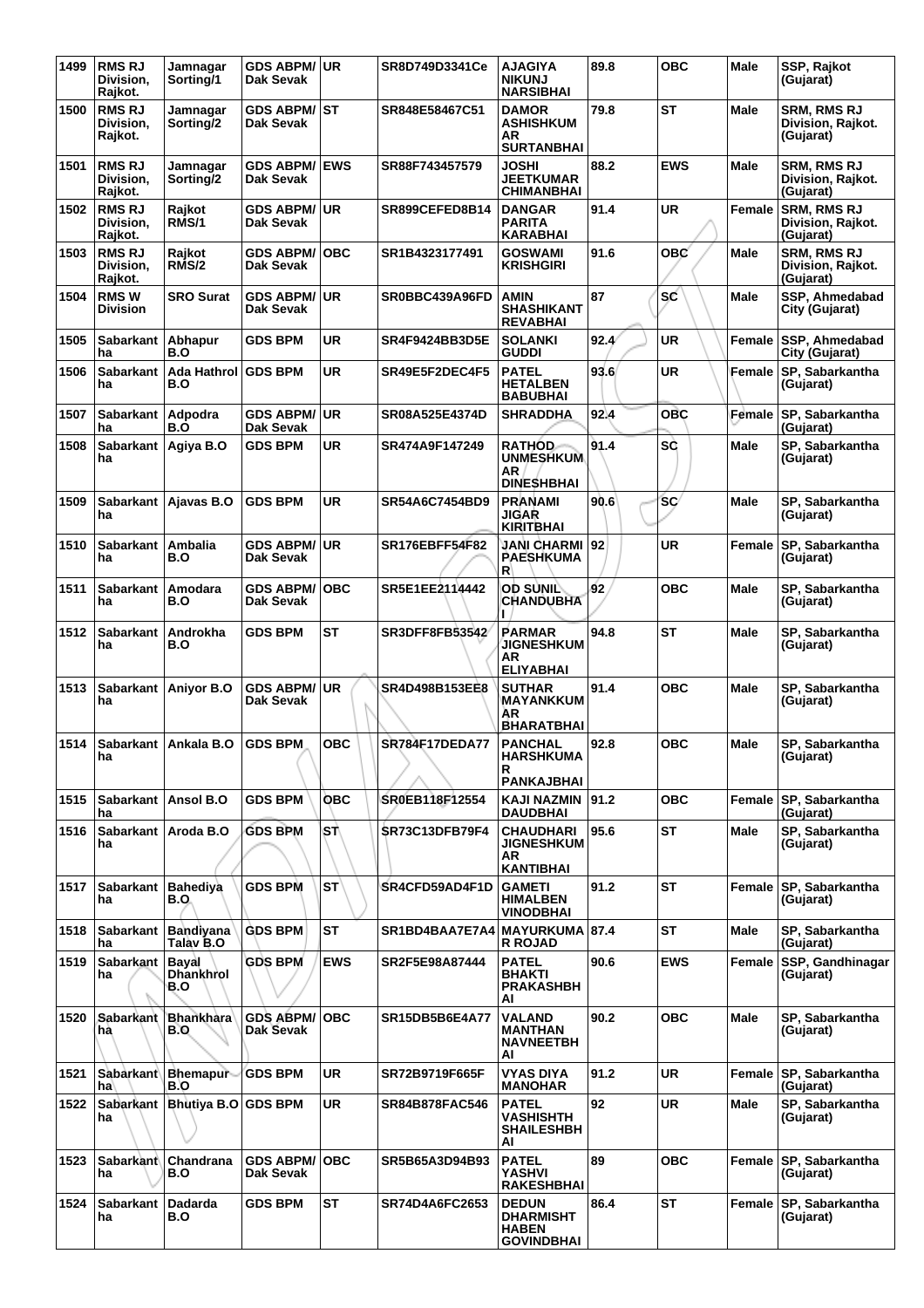| 1525 | ha                        | Sabarkant   Dahegamda   GDS BPM<br>B.O |                                         | <b>ST</b>  | SR0CC47CB769BC        | <b>NINAMA</b><br><b>DURGESHKU</b><br>MAR<br><b>DHULJIBHAI</b>          | 87.4 | <b>ST</b>  | Male        | SP, Sabarkantha<br>(Gujarat)        |
|------|---------------------------|----------------------------------------|-----------------------------------------|------------|-----------------------|------------------------------------------------------------------------|------|------------|-------------|-------------------------------------|
| 1526 | <b>Sabarkant</b><br>ha    | Dalani<br>Muvadi B.O                   | <b>GDS ABPM/ UR</b><br><b>Dak Sevak</b> |            | SR4F7C6EDCF29D        | <b>PATEL</b><br><b>PRIYANKKU</b><br>MAR<br><b>DASHRATHB</b><br>HAI     | 95.8 | UR         | <b>Male</b> | SP, Sabarkantha<br>(Gujarat)        |
| 1527 | Sabarkant<br>ha           | Dalani<br>Muvadi B.O                   | <b>GDS BPM</b>                          | <b>EWS</b> | <b>SR2D84F84168FA</b> | <b>PATEL ASIT</b><br><b>KAMLESHKU</b><br>MAR                           | 90.4 | <b>EWS</b> | Male        | SP, Sabarkantha<br>(Gujarat)        |
| 1528 | Sabarkant<br>ha           | Dan Mahudi GDS BPM<br>B.O              |                                         | <b>UR</b>  | SR27B46541FD2B        | <b>PATEL</b><br><b>KEYUR</b><br><b>MAHESHKUM</b><br>AR                 | 90.4 | <b>UR</b>  | Male        | SP, Sabarkantha<br>(Gujarat)        |
| 1529 | <b>Sabarkant</b><br>ha    | Dantral B.O                            | <b>GDS ABPM/ EWS</b><br>Dak Sevak       |            | SR5FBC97CAD885        | <b>PATEL</b><br><b>DHRUVKUMA</b><br>R<br><b>HASMUKHBH</b><br>AI        | 89.2 | <b>EWS</b> | <b>Male</b> | SP, Sabarkantha<br>(Gujarat)        |
| 1530 | <b>Sabarkant</b><br>ha    | <b>Dantral B.O</b>                     | <b>GDS BPM</b>                          | овс        | SR411FAF844225        | <b>PRAJAPATI</b><br>YASH<br><b>ARVINDKUM</b><br>AR                     | 89   | <b>OBC</b> | Male        | SP, Sabarkantha<br>(Gujarat)        |
| 1531 | <b>Sabarkant</b><br>ha    | Davad S.O                              | <b>GDS ABPM/</b><br>Dak Sevak           | <b>OBC</b> | SR57DE6884282B        | <b>NAYI</b><br><b>JAYKUMAR</b><br><b>PUNAMBHAI</b>                     | 90.2 | <b>OBC</b> | Male        | SP, Sabarkantha<br>(Gujarat)        |
| 1532 | Sabarkant<br>ha           | Delwada<br>B.O                         | <b>GDS BPM</b>                          | <b>UR</b>  | SR88346A14FB7C        | <b>PATEL</b><br><b>NEELKUMAR</b><br><b>SATISHBHAI</b>                  | 91.2 | UR         | <b>Male</b> | SP, Sabarkantha<br>(Gujarat)        |
| 1533 | <b>Sabarkant</b><br>ha    | <b>Delwada</b><br>B.O                  | <b>GDS BPM</b>                          | <b>OBC</b> | SR36FE36D4D27C        | <b>PARMAR</b><br><b>VIKRAMSINH</b><br><b>GHANSHYAM</b><br>SINH         | 89.6 | OBC        | <b>Male</b> | SP, Sabarkantha<br>(Gujarat)        |
| 1534 | Sabarkant<br>ha           | Demti B.O                              | <b>GDS BPM</b>                          | <b>OBC</b> | SR0C726AF22185        | <b>BAROT</b><br><b>TISHABEN</b><br><b>KALPESHBH</b><br>AI              | 89   | <b>OBC</b> | Female      | SP, Sabarkantha<br>(Gujarat)        |
| 1535 | <b>Sabarkant</b><br>ha    | Desaipura<br>B.O                       | <b>GDS ABPM/ST</b><br>Dak Sevak         |            | SR2A446F29A43E        | BAMANA<br><b>MANSIBEN</b><br><b>GOVINDBHAI</b>                         | 86.2 | <b>ST</b>  | Female      | SP, Sabarkantha<br>(Gujarat)        |
| 1536 | <b>Sabarkant</b><br>ha    | Devnimori<br>B.O                       | <b>GDS BPM</b>                          | <b>OBC</b> | <b>SR8C5CC645A9F4</b> | <b>SOLANKI</b><br><b>SAKSHI</b><br><b>ASHISHKUM</b><br>AR              | 90.6 | овс        | Female      | SP, Sabarkantha<br>(Gujarat)        |
| 1537 | <b>Sabarkant</b><br>ha    | <b>Dharapur</b><br>B.O                 | <b>GDS BPM</b>                          | <b>UR</b>  | SR37D9851B2185        | <b>RATEL</b><br>TANMAY<br><b>KALPESH</b>                               | 91   | UR         | Male        | SP, Sabarkantha<br>(Gujarat)        |
| 1538 | Sabarkant Dhundhar<br>ha  | B.O                                    | GDS BPM                                 | OBC        | SR0EC47AFAF164        | <b>PRAJAPATI</b><br><b>PATHIK</b><br><b>MUKESHKUM</b><br>AR            | 91.2 | <b>OBC</b> | <b>Male</b> | SP, Sabarkantha<br>(Gujarat)        |
| 1539 | Sabarkant<br>ha           | Dobhada<br>B.O                         | GDS ABPM/UR<br>Dak Sevak                |            | <b>SR0B81577BA97A</b> | <b>VARMA</b><br><b>ASTHA</b><br><b>AMULKUMAR</b>                       | 90.4 | <b>SC</b>  |             | Female SP, Sabarkantha<br>(Gujarat) |
| 1540 | Sabarkant<br>ha           | Dodisara<br>B.O                        | <b>GDS BPM</b>                          | UR.        | SR0AA61C79AA12        | <b>PATEL</b><br><b>DHVANIBEN</b><br><b>VASANTBHAI</b>                  | 91.2 | <b>UR</b>  | Female      | SP, Sabarkantha<br>(Gujarat)        |
| 1541 | Sabarkant   Fatepur<br>ha | Mota B.O                               | <b>GDS ABPM/ UR</b><br>'Dak Sevak       |            | SR65B3351553AF        | AKBARALI                                                               | 90.2 | <b>UR</b>  | Male        | SP, Sabarkantha<br>(Gujarat)        |
| 1542 | Sabarkant<br>ha           | Gadha B.O                              | <b>GDS BPM</b>                          | <b>UR</b>  | SR53E23E43176B        | <b>PATEL DEEP</b><br><b>CHANDRAKA</b><br><b>NTBHAI</b>                 | 94.8 | <b>UR</b>  | Male        | SP, Sabarkantha<br>(Gujarat)        |
| 1543 | <b>Sabarkant</b><br>ha    | Gadhada<br>Shamlaji ˈ<br>B.O           | <b>GDS ABPM/ UR</b><br>Dak Sevak        |            | SR5A681D5E48C6        | <b>MEHTA</b><br>JAINAMKUK<br>AR.<br><b>MAHESHBHA</b>                   | 90.4 | <b>UR</b>  | Male        | SP, Sabarkantha<br>(Gujarat)        |
| 1544 | <b>Sabarkant</b><br>ha    | Ganthiol<br>B.O                        | <b>GDS BPM</b>                          | <b>UR</b>  | SR04F95E684444        | <b>GOSWAMI</b><br><b>PRATIKBHAR</b><br>THI<br>LAXMANBHA<br><b>RTHI</b> | 92   | <b>OBC</b> | Male        | SP, Sabarkantha<br>(Gujarat)        |
| 1545 | Sabarkant<br>ha           | Ganva B.O                              | <b>GDS ABPM/OBC</b><br>Dak Sevak        |            | SR84166F51159D        | <b>PANCHAL</b><br><b>RISHI</b><br><b>AMITKUMAR</b>                     | 88.8 | <b>OBC</b> | Male        | SP, Sabarkantha<br>(Gujarat)        |
| 1546 | Sabarkant<br>ha           | Ghadkan<br>B.O                         | <b>GDS BPM</b>                          | <b>UR</b>  | SR56824428E88C        | <b>PATEL</b><br><b>MANTHANKU</b><br><b>MAR</b><br><b>KANUBHAI</b>      | 96   | <b>UR</b>  | Male        | SP, Sabarkantha<br>(Gujarat)        |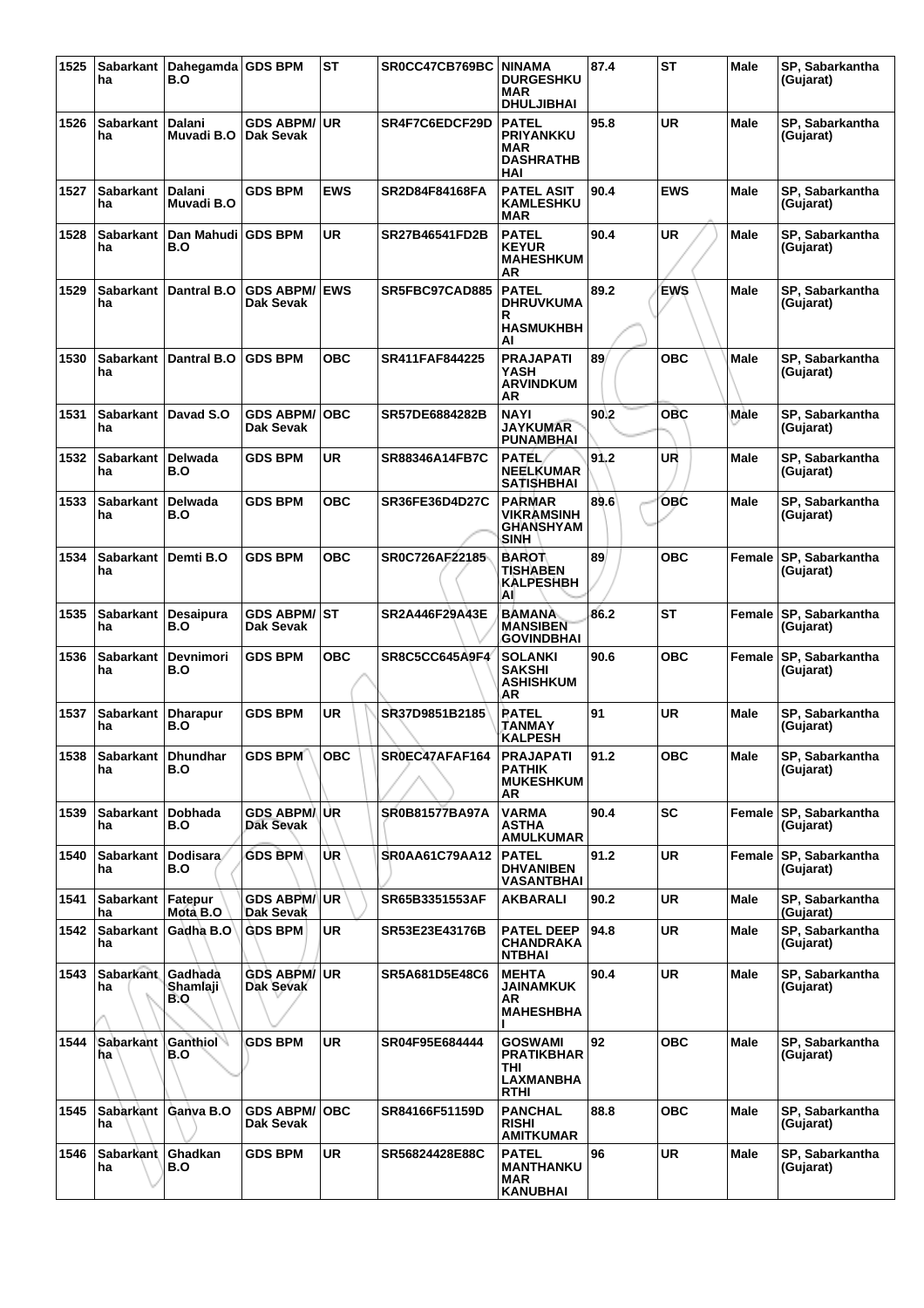| 1547 | <b>Sabarkant</b>       | Gora                  | <b>GDS BPM</b>                       | <b>PWD-C</b> | SR8A2F9D11B47B           | <b>DAMINIBAHE</b>                                               | 85.4 | <b>PWD-C</b> | Female      | SP, Banasanktha                     |
|------|------------------------|-----------------------|--------------------------------------|--------------|--------------------------|-----------------------------------------------------------------|------|--------------|-------------|-------------------------------------|
|      | ha                     | Anjana B.O            |                                      |              |                          | N<br><b>MAGANBHAI</b><br><b>RATHOD</b>                          |      |              |             | (Gujarat)                           |
| 1548 | Sabarkant<br>ha        | Gulabpura<br>B.O      | <b>GDS ABPM/</b><br><b>Dak Sevak</b> | <b>UR</b>    | <b>SR8E7492CA66EB</b>    | <b>PARMAR</b><br><b>UTSAVKUMA</b>                               | 95.8 | <b>UR</b>    | <b>Male</b> | SP, Sabarkantha<br>(Gujarat)        |
|      |                        |                       |                                      |              |                          | <b>PRAKASHBH</b><br>Al                                          |      |              |             |                                     |
| 1549 | <b>Sabarkant</b><br>ha | <b>Gundel B.O</b>     | <b>GDS ABPM/</b><br>Dak Sevak        | <b>UR</b>    | SR5344CF3F8767           | <b>PATEL</b><br><b>KEYURKUMA</b>                                | 90.4 | <b>UR</b>    | <b>Male</b> | SP, Sabarkantha<br>(Gujarat)        |
|      |                        |                       |                                      |              |                          | R<br><b>VISHNUBHAI</b>                                          |      |              |             |                                     |
| 1550 | <b>Sabarkant</b><br>ha | <b>Hajipur B.O</b>    | <b>GDS BPM</b>                       | UR           | SR7F53C613F45E           | <b>PATEL</b><br><b>ANKITKUMA</b>                                | 92.8 | <b>UR</b>    | <b>Male</b> | SP, Sabarkantha<br>(Gujarat)        |
|      |                        |                       |                                      |              |                          | R<br><b>SHAILESHBH</b><br>Al                                    |      |              |             |                                     |
| 1551 | Sabarkant  <br>ha      | Helodar<br>B.O        | <b>GDS ABPM/</b><br>Dak Sevak        | <b>UR</b>    | <b>SR47C8B44ED82C</b>    | <b>PRAJAPATI</b><br><b>RAKESHKUM</b><br>ΑR                      | 90.2 | UR           | Male        | SP, Sabarkantha<br>(Gujarat)        |
| 1552 | <b>Sabarkant</b><br>ha | <b>Isari B.O</b>      | <b>GDS BPM</b>                       | <b>EWS</b>   | <b>SR6548CB57537F</b>    | <b>PATEL</b><br><b>SEJALBAHE</b><br>N                           | 89.6 | <b>EWS</b>   | Female      | <b>SP, Panchmahals</b><br>(Gujarat) |
|      |                        |                       |                                      |              |                          | <b>RAMESHBHA</b>                                                |      |              |             |                                     |
| 1553 | ha                     | Sabarkant Itavadi B.O | <b>GDS BPM</b>                       | <b>EWS</b>   | SR816112B42EC8           | <b>PATEL</b><br><b>NISHANT</b><br><b>AJITKUMAR</b>              | 90.2 | <b>EWS</b>   | <b>Male</b> | SP, Sabarkantha<br>(Gujarat)        |
| 1554 | <b>Sabarkant</b><br>ha | Jadar S.O             | <b>GDS ABPM/</b><br>Dak Sevak        | <b>UR</b>    | SR463B7E15D965           | <b>PATEL</b><br><b>ANJALIBEN</b><br><b>DHARMENDR</b><br>ABHAI   | 90.4 | <b>EWS</b>   | Female      | SP, Sabarkantha<br>(Gujarat)        |
| 1555 | <b>Sabarkant</b><br>ha | Jenpur B.O            | <b>GDS ABPM/</b><br>Dak Sevak        | <b>UR</b>    | SR323A5F4AEACB           | <b>PATEL</b><br><b>UPASANABA</b><br>HEN<br>JAYANTIBHA           | 90.2 | ŪR           | Female      | SP, Sabarkantha<br>(Gujarat)        |
| 1556 | Sabarkant  <br>ha      | Jenpur B.O            | <b>GDS BPM</b>                       | <b>ST</b>    | SR4D49B784C247           | KHANT<br>VIJAYKUMAR<br>MANGALBHA                                | 86.2 | <b>ST</b>    | Male        | SP, Sabarkantha<br>(Gujarat)        |
| 1557 | <b>Sabarkant</b><br>ha | Jumsar B.O            | <b>GDS ABPM/</b><br>Dak Sevak        | UR.          | SR1F1442C163D5           | <b>PATEL</b><br><b>KEVALKUMA</b><br>R<br><b>PRAKASHBH</b><br>ΆI | 90.2 | <b>UR</b>    | Male        | SP, Sabarkantha<br>(Gujarat)        |
| 1558 | <b>Sabarkant</b><br>ha | Kabodara<br>B.O       | <b>GDS ABPM/</b><br><b>Dak Sevak</b> | <b>OBC</b>   | <b>SR2BC46459E4AA</b>    | <b>MISTRY</b><br>DHAVAL<br><b>MANOJBHAI</b>                     | 89.4 | ОВС          | <b>Male</b> | SP, Sabarkantha<br>(Gujarat)        |
| 1559 | ha                     | Sabarkant Kabso B.O   | GDS ABPM/UR<br>Dak Sevak             |              | SR2CCBAB7DE48<br>Е       | <b>PATEL</b><br><b>AYUSHI</b><br><b>KAMLESHBH</b><br>AI         | 90   | <b>EWS</b>   |             | Female SP, Sabarkantha<br>(Gujarat) |
| 1560 | Sabarkant<br>ha        | Kalikankar<br>B.O     | <b>GDS ABPM</b><br>Dak Sevak         | <b>OBC</b>   | SR6743156E648A           | <b>SOLANKI</b><br><b>PARULBEN</b><br><b>BHAVANSINH</b>          | 88.8 | <b>OBC</b>   | Female      | SP, Kheda<br>(Gujarat)              |
| 1561 | <b>Sabarkant</b><br>ha | Kalikankar<br>B.O     | <b>GDS BPM</b>                       | Sτ           | <b>SR2C4767A6DEB7</b>    | DAMA<br><b>VARSING</b><br>MAVJIBHAI                             | 86   | ST           | Male        | <b>SP, Panchmahals</b><br>(Gujarat) |
| 1562 | <b>Sabarkant</b><br>ha | Kaliva Kuva<br>B.O    | GDS ABPM/ST<br>Dak Sevak             |              | SR08D4B9768F24           | <b>DAMOR</b><br><b>RAHULKUMA</b><br>R<br><b>PRATAPSINH</b>      | 87.4 | <b>ST</b>    | Male        | SP, Sabarkantha<br>(Gujarat)        |
| 1563 | <b>Sabarkant</b><br>ha | Kamalpur<br>B.O       | <b>GDS ABPM/</b><br>Dak Sevák        | ∣UR          | SR084F1E2D4F92           | <b>PATEL</b><br><b>DHARATIBEN</b><br><b>RAMESHBHA</b>           | 91.2 | <b>EWS</b>   | Female      | SP, Sabarkantha<br>(Gujarat)        |
| 1564 | <b>Sabarkant</b><br>hà | Kaniol B.O            | <b>GDS BPM</b>                       | <b>UR</b>    | SR8CDD7F14ABD6 DRAVIDKUM | <b>AR CHAVDA</b>                                                | 91.6 | SC           | <b>Male</b> | SP, Sabarkantha<br>(Gujarat)        |
| 1565 | Sabarkant<br>ha        | Karchha<br>B.O        | <b>GDS ABPM/ ST</b><br>Dak Sevak     |              | <b>SR753C13FE1D3B</b>    | <b>DAMOR</b><br><b>BHAVANABE</b><br>N RUPABHAI                  | 85.8 | <b>ST</b>    | Female      | SP, Sabarkantha<br>(Gujarat)        |
| 1566 | <b>Sabarkant</b><br>ha | Karchha<br>B.O        | <b>GDS BPM</b>                       | <b>UR</b>    | SR444934D48E4A           | VANSIWALA<br><b>SAJEDA</b><br><b>DAUDBHAI</b>                   | 91.4 | <b>UR</b>    | Female      | SP, Sabarkantha<br>(Gujarat)        |
| 1567 | <b>Sabarkant</b><br>ha | Kasana B.O            | <b>GDS ABPM/</b><br>Dak Sevak        | <b>UR</b>    | SR79E2A293D38E           | <b>PANCHAL</b><br>SAGARKUMA<br>R<br><b>VISHNUBHAI</b>           | 90.4 | <b>OBC</b>   | <b>Male</b> | SP, Sabarkantha<br>(Gujarat)        |
| 1568 | <b>Sabarkant</b><br>ha | Kasana B.O            | <b>GDS BPM</b>                       | <b>UR</b>    | SR844AABA4F46F           | <b>PATEL</b><br><b>RUCHILKUM</b><br>AR<br><b>DAHYABHAI</b>      | 90.6 | <b>UR</b>    | Male        | SP, Sabarkantha<br>(Gujarat)        |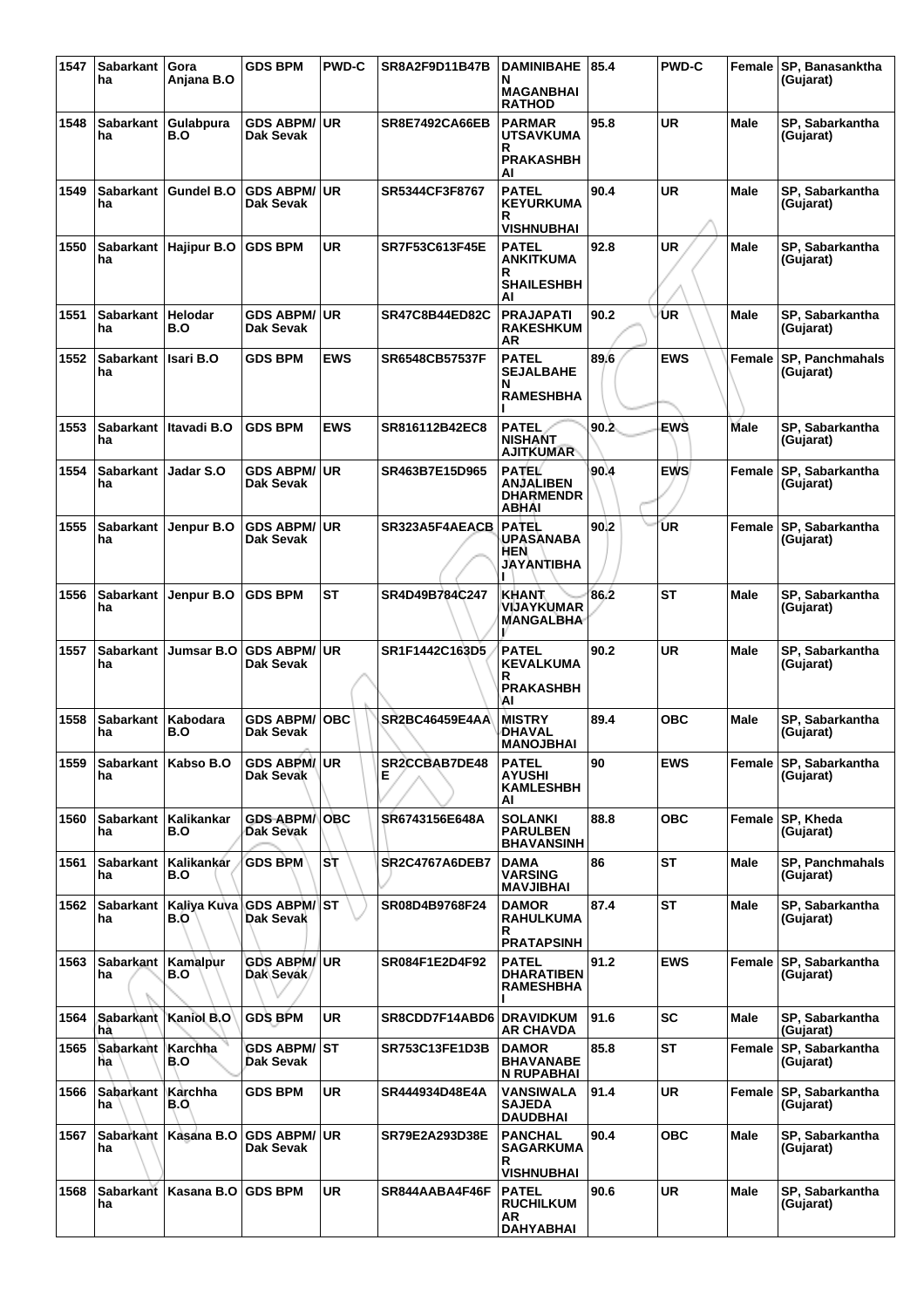| 1569 | <b>Sabarkant</b><br>ha    | Kelava B.O               | <b>GDS ABPM/</b><br>Dak Sevak     | <b>UR</b>    | SR7E94E1F1D942        | <b>SONI</b><br><b>AKSHAYKUM</b><br>AR.<br><b>PARASMALJI</b>                 | 90   | <b>UR</b>    | <b>Male</b> | SP. Sabarkantha<br>(Gujarat) |
|------|---------------------------|--------------------------|-----------------------------------|--------------|-----------------------|-----------------------------------------------------------------------------|------|--------------|-------------|------------------------------|
| 1570 | <b>Sabarkant</b><br>ha    | Kherancha<br>B.O         | <b>GDS BPM</b>                    | <b>OBC</b>   | SR34EA41454851        | BHARVAD<br>JAIMIN<br><b>BHAGABHAI</b>                                       | 90.8 | OBC          | <b>Male</b> | SP, Sabarkantha<br>(Gujarat) |
| 1571 | ha                        | Sabarkant   Kheroj B.O   | <b>GDS BPM</b>                    | <b>OBC</b>   | <b>SR1CECE8A24793</b> | ZALA ILABEN 89.2<br><b>RANJITSINH</b>                                       |      | <b>OBC</b>   | Female      | SP, Kheda<br>(Gujarat)       |
| 1572 | Sabarkant<br>ha           | Kolvada<br>B.O           | <b>GDS ABPM/</b><br>Dak Sevak     | UR           | SR19CE7334F9A2        | <b>PATEL MEET</b><br><b>RAJESHBHAI</b>                                      | 91.8 | <b>UR</b>    | <b>Male</b> | SP, Sabarkantha<br>(Gujarat) |
| 1573 | <b>Sabarkant</b><br>ha    | Kotda B.O                | <b>GDS ABPM/</b><br>Dak Sevak     | IST          | SR0B9244D34F78        | <b>NINAMA SMIT</b><br><b>RAMESHBHA</b>                                      | 85.4 | <b>ST</b>    | Male        | SP, Sabarkantha<br>(Gujarat) |
| 1574 | <b>Sabarkant</b><br>ha    | <b>Kundol Pal</b><br>B.O | <b>GDS ABPM/</b><br>Dak Sevak     | <b>UR</b>    | SR3F92FB483548        | <b>MODI KUNJ</b><br><b>JAYESHKUM</b><br>ΑR                                  | 90.6 | UR           | Male        | SP, Sabarkantha<br>(Gujarat) |
| 1575 | Sabarkant<br>ha           | Lalinomath<br>B.O        | <b>GDS BPM</b>                    | <b>OBC</b>   | SR3DF1A4F7A5CC        | <b>PRAJAPATI</b><br><b>ETISHA</b><br><b>PANKAJBHAI</b>                      | 92   | овс          | Female      | SP, Sabarkantha<br>(Gujarat) |
| 1576 | <b>Sabarkant</b><br>ha    | Lalpur B.O               | <b>GDS BPM</b>                    | <b>PWD-A</b> | SR6F1988A6CF35        | <b>BHAVSAR</b><br><b>ARJUN</b><br><b>NALINBHAI</b>                          | 88.4 | <b>PWD-A</b> | Male        | SP, Sabarkantha<br>(Gujarat) |
| 1577 | <b>Sabarkant</b><br>ha    | Limda B.O                | <b>GDS ABPM/</b><br>Dak Sevak     | <b>UR</b>    | SR447AB99BD15E        | <b>PATEL</b><br><b>RUTUL</b><br><b>SUKHLAL</b>                              | 89.6 | UR           | <b>Male</b> | SP, Sabarkantha<br>(Gujarat) |
| 1578 | <b>Sabarkant</b><br>ha    | Mahiyapur<br>B.O         | <b>GDS ABPM/</b><br>Dak Sevak     | <b>EWS</b>   | SR61D99B7B9F98        | PATEL<br><b>BRIJESHKUM</b><br>ΑR<br><b>MAHESHBHA</b>                        | 90.4 | <b>EWS</b>   | Male        | SP, Sabarkantha<br>(Gujarat) |
| 1579 | <b>Sabarkant</b><br>ha    | Malasa B.O               | <b>GDS BPM</b>                    | <b>UR</b>    | <b>SR39575FF4B8AC</b> | PATEL<br>SHIVANGIBA<br>HEN<br><b><i>RRAVINBHAI</i></b>                      | 90.8 | UŔ           | Female      | SP, Sabarkantha<br>(Gujarat) |
| 1580 | <b>Sabarkant</b><br>ha    | Mankdi B.O               | <b>GDS ABPM/</b><br>Dak Sevak     | <b>EWS</b>   | <b>SR6EE633B132EA</b> | <b>PATEL</b><br><b>DHAVAL</b><br>MANUBHAI                                   | 88.8 | <b>EWS</b>   | <b>Male</b> | SP, Sabarkantha<br>(Gujarat) |
| 1581 | Sabarkant  <br>ha         | <b>Manorpur</b><br>B.O   | <b>GDS BPM</b>                    | <b>UR</b>    | <b>SR1F3EA2119FE5</b> | <b>PATEL</b><br><b>MOHITKUMA</b><br>R<br><b>PRAVINLAL</b>                   | 91   | <b>UR</b>    | Male        | SP, Mahesana<br>(Gujarat)    |
| 1582 | Sabarkant<br>ha           | Mehru B.O                | <b>GDS ABPM/</b><br>Dak Sevak     | <b>OBC</b>   | SR213E58351444        | <b>PRAJAPATI</b><br>DHARABAHE<br>N                                          | 89.2 | <b>OBC</b>   | Female      | SP, Sabarkantha<br>(Gujarat) |
| 1583 | <b>Sabarkant</b><br>ha    | Mevda B.O                | <b>GDS ABPM/</b><br>Dak Sevak     | <b>UR</b>    | SR46DEEDC51AA4        | <b>BHIKHABHAI</b><br><b>DESAI</b><br>ISHANIBEN<br><b>BHARATBHAI</b>         | 89.6 | <b>UR</b>    | Female      | SP, Sabarkantha<br>(Gujarat) |
| 1584 | Sabarkant<br>ha           | <b>Mota Kotda</b><br>B.O | <b>GDS ABRMAUR</b><br>Dak Sevak   |              | SR89942C8CB994        | JOSHI BHUMI ∣95.8<br><b>KALPESHBH</b><br>AI                                 |      | <b>UR</b>    | Female      | SP, Sabarkantha<br>(Gujarat) |
| 1585 | <b>Sabarkant</b><br>ha    | Motesari<br>B.O          | <b>GDS ABPM</b><br>Dak Sevak      | <b>OBC</b>   | SR54D58466823B        | MAKWANA<br><b>PRAVINSINH</b><br><b>AMRUTSINH</b>                            | 89.2 | <b>OBC</b>   | Male        | SP, Sabarkantha<br>(Gujarat) |
| 1586 | <b>Sabarkant</b><br>ha    | Motesari.<br>B.O         | <b>GDS BPM</b>                    | <b>OBC</b>   | SR28D474F4C654        | <b>SHARMA</b><br>NIKHILKUMA<br>R<br><b>SANJAYBHAI</b>                       | 90.8 | OBC          | Male        | SP, Sabarkantha<br>(Gujarat) |
| 1587 | Sabarkant Muloj B.O<br>ha |                          | <b>GDS BPM</b>                    | UR           | SR84729D477FF4        | <b>SHAIKH</b><br><b>MOHAMMAD</b><br>AYAZ<br><b>MOHAMMAD</b><br><b>YUNUS</b> | 93   | <b>OBC</b>   | <b>Male</b> | SP, Sabarkantha<br>(Gujarat) |
| 1588 | <b>Sabarkant</b><br>ha    | Nana<br>Chekhla<br>B.O.  | <b>GDS ABPM/ ST</b><br>Dak Sevak  |              | SR2A84C7AD7FE2        | <b>KOPSA</b><br><b>JAYDIPKUMA</b><br>R KAMJIBHAI                            | 89.4 | ST           | <b>Male</b> | SP, Sabarkantha<br>(Gujarat) |
| 1589 | <b>Sabarkant</b><br>ha    | Nanawada<br>B.O.         | <b>GDS ABPM/</b><br>Dak Sevak     | <b>EWS</b>   | SR2B3DB432AAFA        | <b>PATEL</b><br>ANJALIBEN<br><b>JAGADISHBH</b><br>AI                        | 89.2 | <b>EWS</b>   | Female      | SP, Sabarkantha<br>(Gujarat) |
| 1590 | Sabarkant<br>ha           | Naranpura<br>Kampa B.O   | <b>GDS ABPM/</b><br>Dak Sevak     | <b>IEWS</b>  | SR46DD5B19436B        | <b>RATHOD</b><br><b>DHRUVISHAK</b><br><b>UMARI</b><br><b>KIRITSINH</b>      | 90.2 | <b>EWS</b>   | Female      | SP, Sabarkantha<br>(Gujarat) |
| 1591 | Sabarkant Navagam<br>ha   | (Dhanela)<br>B.O         | <b>GDS ABPM/ EWS</b><br>Dak Sevak |              | SR544CC44944C4        | <b>PATEL</b><br>VISHALKUMA<br>R<br><b>PRAKASHBH</b><br>AI                   | 88.8 | <b>EWS</b>   | <b>Male</b> | SP, Sabarkantha<br>(Gujarat) |
| 1592 | <b>Sabarkant</b><br>ha    | Odha B.O                 | <b>GDS ABPM/ UR</b><br>Dak Sevak  |              | SR51F4575CE148        | <b>PATEL</b><br><b>KEYUR</b><br>BHARATBHAI                                  | 91.6 | <b>UR</b>    | <b>Male</b> | SP, Sabarkantha<br>(Gujarat) |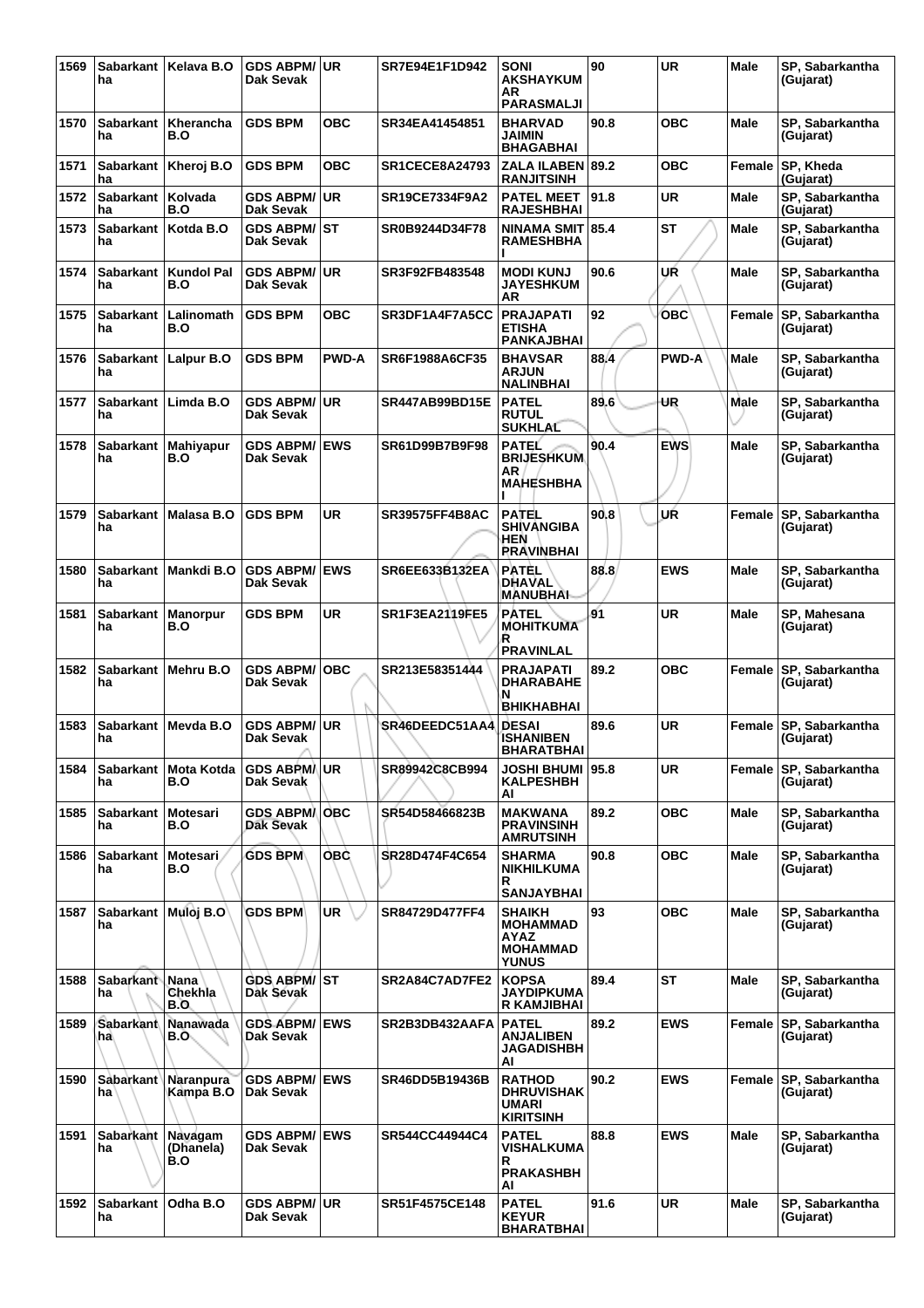| 1593 | ha                          | Sabarkant   Padardi B.O   | <b>GDS ABPM/</b><br>Dak Sevak     | <b>UR</b>  | <b>SR22A4532ABC9A</b> | <b>PANDYA</b><br><b>KHANTIL</b><br><b>KALPESHKU</b><br><b>MAR</b> | 91.2 | <b>UR</b>  | Male        | SP. Sabarkantha<br>(Gujarat)        |
|------|-----------------------------|---------------------------|-----------------------------------|------------|-----------------------|-------------------------------------------------------------------|------|------------|-------------|-------------------------------------|
| 1594 | <b>Sabarkant</b><br>ha      | Padhara<br>B.O            | <b>GDS BPM</b>                    | <b>OBC</b> | SR29AF984355B8        | <b>MANSURI</b><br><b>MUSKAN</b><br><b>SIKANDARB</b><br>HAI        | 89   | <b>OBC</b> | Female      | SP, Sabarkantha<br>(Gujarat)        |
| 1595 | <b>Sabarkant</b><br>ha      | Padusan<br>B.O            | <b>GDS ABPM/</b><br>Dak Sevak     | <b>UR</b>  | SR01E4ED5D8754        | <b>GOR</b><br><b>HEMANGIBE</b><br>N<br><b>NARESHBHAI</b>          | 91.4 | <b>SC</b>  | Female      | SP, Sabarkantha<br>(Gujarat)        |
| 1596 | <b>Sabarkant</b><br>ha      | Padusan<br>B.O            | <b>GDS BPM</b>                    | <b>UR</b>  | SR35877EE23433        | <b>PATEL</b><br><b>NAYANKUMA</b><br>R<br><b>PARESHBHAI</b>        | 91.4 | <b>EWS</b> | Male        | SP, Sabarkantha<br>(Gujarat)        |
| 1597 | <b>Sabarkant</b><br>ha      | Pal B.O                   | <b>GDS BPM</b>                    | <b>UR</b>  | SR74489BB47418        | <b>PATEL</b><br><b>KEYURKUMA</b><br>R<br><b>KIRITKUMAR</b>        | 90   | UR′        | Male        | SP, Sabarkantha<br>(Gujarat)        |
| 1598 | <b>Sabarkant</b><br>ha      | Panch<br>Mahudi B.O       | <b>GDS BPM</b>                    | <b>EWS</b> | <b>SR2654BDB86C7D</b> | <b>PATEL</b><br><b>PRIYABEN</b><br><b>DINESHBHAI</b>              | 89.4 | <b>EWS</b> | Female      | SP, Sabarkantha<br>(Gujarat)        |
| 1599 | <b>Sabarkant</b><br>ha      | Parosada<br>B.O           | <b>GDS ABPM/</b><br>Dak Sevak     | <b>OBC</b> | SR2A39143E6193        | <b>PANCHAL</b><br><b>GOPALKUMA</b><br><b>R RAMABHAI</b>           | 89.4 | <b>OBC</b> | Male        | SP, Sabarkantha<br>(Gujarat)        |
| 1600 | <b>Sabarkant</b><br>ha      | Parosada<br>B.O           | <b>GDS BPM</b>                    | <b>EWS</b> | SR0548C9F77282        | <b>PATEL</b><br><b>SEJALBAHE</b><br>N<br><b>KIRTANBHAI</b>        | 90.2 | <b>EWS</b> | Female      | SP, Kheda<br>(Gujarat)              |
| 1601 | <b>Sabarkant</b><br>ha      | Paroya B.O                | <b>GDS BPM</b>                    | <b>UR</b>  | SR0C6494EEDBD2        | <b>LUHAR</b><br><b>SNEHABEN</b><br><b>OMPRAKASH</b><br>BHAI       | 90.8 | OBC        | Female      | SP, Sabarkantha<br>(Gujarat)        |
| 1602 | <b>Sabarkant</b><br>ha      | Radodara<br>B.O           | <b>GDS BPM</b>                    | UR         | SR446F543D44A5        | MAKWANA<br><b>HARDIKKUM</b><br>AR<br><b>ARVINDBHAI</b>            | 92.4 | SC         | Male        | SP, Sabarkantha<br>(Gujarat)        |
| 1603 | <b>Sabarkant</b><br>ha      | Raigadh<br>S.O            | <b>GDS ABPM/</b><br>Dak Sevak     | <b>UR</b>  | SR8CA9F4D41EA1        | <b>SHAH</b><br><b>SALONI</b><br><b>MAHESHBHA</b>                  | 89.8 | <b>UR</b>  | Female      | SP, Sabarkantha<br>(Gujarat)        |
| 1604 | <b>Sabarkant</b><br>ha      | Rajpur B.O                | <b>GDS BPM</b>                    | <b>OBC</b> | SR55D45FDB3232        | <b>KAVA</b><br><b>KHYATIBEN</b>                                   | 89.8 | <b>OBC</b> | Female      | SP, Junagadh<br>(Gujarat)           |
| 1605 | <b>Sabarkant</b><br>ha      | Rakhiyal<br>B.O           | <b>GDS BPM</b>                    | OBC.       | SR5614D998ACC4        | <b>PRAJAPATI</b><br><b>MEET</b><br><b>SANJAYKUM</b><br>AR         | 91.2 | <b>OBC</b> | <b>Male</b> | SP, Sabarkantha<br>(Gujarat)        |
| 1606 | na                          | Sabarkant   Ramos B.O     | <b>GDS BPM</b>                    | <b>ST</b>  | <b>SR03EFA9B82B25</b> | <b>BARANDA</b><br>SMIIKUMAR<br><b>RAMNLAL</b>                     | 92.2 | <b>ST</b>  | Male        | SP, Sabarkantha<br>(Gujarat)        |
| 1607 | Sabarkant<br>ha             | Rampur<br>(Fudeda)<br>B.O | <b>GDS BPM</b>                    | UR         | SR24FA19D97382        | <b>PATEL</b><br><b>RONAKKUMA</b><br><b>R VINODBHAI</b>            | 91.6 | <b>UR</b>  | Male        | SP, Sabarkantha<br>(Gujarat)        |
| 1608 | <b>Sabarkant</b><br>ha      | Ranasan<br>B.O            | <b>GDS ABPM/ EWS</b><br>Dak Sevak |            | <b>SR0C94D3E43E93</b> | <b>MODI</b><br><b>MAITRIBEN</b><br><b>NEETINBHAI</b>              | 89.6 | <b>EWS</b> | Female      | <b>SP, Sabarkantha</b><br>(Gujarat) |
| 1609 | <b>Sabarkant</b><br>ha      | Rellawada<br>B.O          | <b>GDS BPM</b>                    | <b>OBC</b> | SR3F982E678115        | <b>THAKOR</b><br>VISHNUSINH<br><b>KANUISINH</b>                   | 94.6 | <b>OBC</b> | Male        | SP, Sabarkantha<br>(Gujarat)        |
| 1610 | Sabarkant   Rupal B.O<br>ha |                           | <b>GDS ABPM/</b><br>Dak Sevak     | OBC∀       | SR0F345E36E7D4        | <b>MANSURI</b><br><b>AAVEZ</b><br><b>ISMAILBHAI</b>               | 95.8 | ОВС        | Male        | SP, Sabarkantha<br>(Gujarat)        |
| 1611 | <b>Sabarkant</b><br>ha      | <b>Sachodar</b><br>B.O    | <b>GDS BPM</b>                    | <b>OBC</b> | <b>SR42442BBC34BE</b> | <b>PRAJAPATI</b><br><b>KRUNAL</b><br>JAYANTIBHA                   | 90.2 | <b>OBC</b> | Male        | SP, Sabarkantha<br>(Gujarat)        |
| 1612 | hà                          | Sabarkant Sahebapur       | <b>GDS ABPM/</b><br>Dak Sevak     | <b>UR</b>  | SR14437872ED7C        | <b>PRAJAPATI</b><br><b>BHAVESH</b><br><b>RAMESHBHA</b>            | 89.6 | <b>UR</b>  | <b>Male</b> | SP, Bhavnagar<br>(Gujarat)          |
| 1613 | Sabarkant Salal S.O<br>ha   |                           | <b>GDS ABPM/</b><br>Dak Sevak     | <b>UR</b>  | SR19E1454F1A2C        | <b>PATEL</b><br><b>VIKASKUMA</b><br>R<br><b>JAGDISHBHA</b>        | 90.2 | <b>UR</b>  | Male        | SP, Mahesana<br>(Gujarat)           |
| 1614 | Sabarkant<br>ha             | Sapawada<br>B.O           | <b>GDS ABPM/ EWS</b><br>Dak Sevak |            | <b>SR0CD68A11B1E7</b> | <b>PATEL</b><br><b>PANTH</b><br><b>JAYRAJBHAI</b>                 | 92.4 | <b>EWS</b> | Male        | SP, Sabarkantha<br>(Gujarat)        |
| 1615 | ha                          | Sabarkant Sardoi S.O      | <b>GDS ABPM/</b><br>Dak Sevak     | <b>UR</b>  | <b>SR77AC44A9346F</b> | <b>PANDYA</b><br><b>NISHANT</b><br><b>MAYANKKUM</b><br>AR         | 89.6 | <b>UR</b>  | <b>Male</b> | SP, Sabarkantha<br>(Gujarat)        |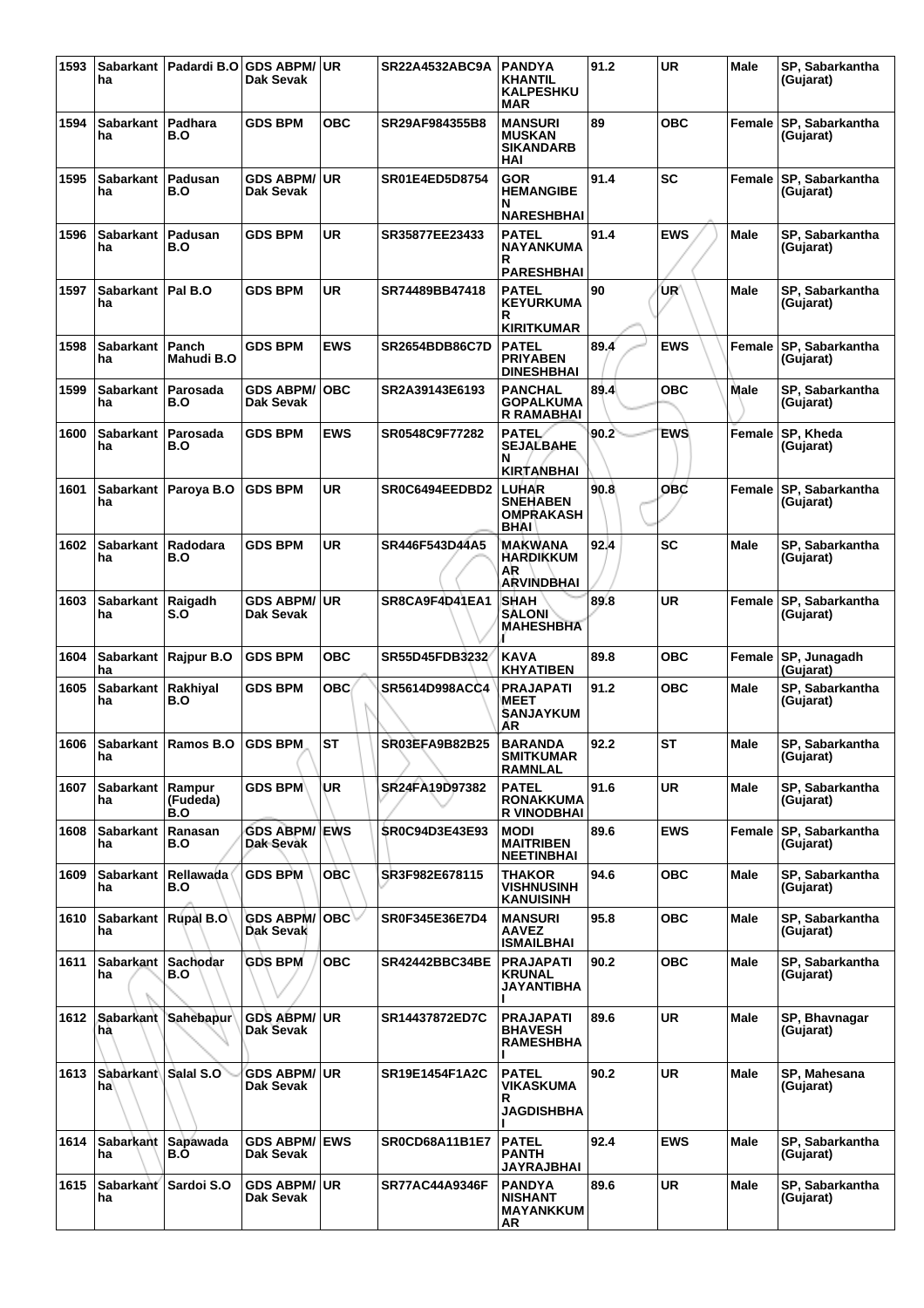| 1616 | Sabarkant<br>ha        | Shravana<br>B.O        | <b>GDS BPM</b>                    | <b>OBC</b> | SR712BFB1BC94F        | <b>ZALA</b><br><b>SHREYAKUM</b><br>ARI<br><b>RANJITSINH</b>        | 90      | <b>OBC</b> | Female      | SP, Sabarkantha<br>(Gujarat)   |
|------|------------------------|------------------------|-----------------------------------|------------|-----------------------|--------------------------------------------------------------------|---------|------------|-------------|--------------------------------|
| 1617 | Sabarkant<br>ha        | Tajpur B.O             | <b>GDS BPM</b>                    | <b>UR</b>  | <b>SR1411B547E1D9</b> | <b>PATEL</b><br><b>AESHABEN</b><br><b>BIRENKUMA</b><br>R           | 91.8    | UR         | Female      | SP, Sabarkantha<br>(Gujarat)   |
| 1618 | <b>Sabarkant</b><br>ha | <b>Ubharan</b><br>B.O  | <b>GDS BPM</b>                    | <b>UR</b>  | Sr444e36448d56        | <b>PATEL</b><br><b>UTKARSHKU</b><br><b>MAR</b><br><b>NAGINBHAI</b> | 91.8    | UR         | <b>Male</b> | SP, Sabarkantha<br>(Gujarat)   |
| 1619 | Sabarkant<br>ha        | <b>Umedgadh</b><br>S.O | <b>GDS ABPM/</b><br>Dak Sevak     | ∣OBC       | SR64C872FA993A        | <b>SAGAR</b><br><b>SIDHDHARTH</b><br><b>DINESHKUM</b><br>AR        | 89.2    | <b>OBC</b> | <b>Male</b> | SP, Sabarkantha<br>(Gujarat)   |
| 1620 | <b>Sabarkant</b><br>ha | Vadrad B.O             | GDS ABPM/ST<br><b>Dak Sevak</b>   |            | SR492FBB86F2E4        | <b>GSEB</b>                                                        | 87      | 'sv        | Male        | SP, Sabarkantha<br>(Gujarat)   |
| 1621 | <b>Sabarkant</b><br>ha | Vadvasa<br>B.O         | <b>GDS ABPM/</b><br>Dak Sevak     | <b>OBC</b> | SR096458434858        | <b>PRAJAPATI</b><br>AJAYKUMAR<br><b>JAGADISHBH</b><br>AI           | 95.8    | <b>OBC</b> | Male        | SP, Sabarkantha<br>(Gujarat)   |
| 1622 | Sabarkant<br>ha        | Vagdi B.O              | <b>GDS BPM</b>                    | <b>UR</b>  | SR293412436741        | KOMAL K<br><b>RATHOD</b>                                           | 91.5    | UR         | Female      | SP, Sabarkantha<br>(Gujarat)   |
| 1623 | Sabarkant<br>ha        | Vagheswari<br>B.O      | GDS ABPM/∣UR<br>Dak Sevak         |            | <b>SR7552A4111CAA</b> | <b>CHAUDHARI</b><br><b>HIRALBEN</b><br><b>MANOJKUMA</b><br>R       | 89.4    | <b>UR</b>  | Female      | SP, Sabarkantha<br>(Gujarat)   |
| 1624 | Sabarkant<br>ha        | Vaghpur<br>B.O         | <b>GDS ABPM/ ST</b><br>Dak Sevak  |            | <b>SR6D7F49FE5974</b> | <b>DAMOR</b><br><b>PAYALBAHE</b><br>N<br><b>PRAVINBHAI</b>         | 88.2    | ST         | Female      | SP, Sabarkantha<br>(Gujarat)   |
| 1625 | <b>Sabarkant</b><br>ha | Valiampura<br>B.O      | <b>GDS BPM</b>                    | <b>UR</b>  | SR829E86EF5866        | KAUSHAL<br><b>SURESHKUM</b><br><b>AR SONI</b>                      | 91      | ŰR         | Male        | SP, Sabarkantha<br>(Gujarat)   |
| 1626 | <b>Sabarkant</b><br>ha | Vaniawada<br>B.O       | <b>GDS ABPM/</b><br>Dak Sevak     | <b>EWS</b> | SR43E4BF4E59A4        | <b>PATEL</b><br><b>JAYKUMAR</b><br><b>ASHOKBHAI</b>                | 88.6    | <b>EWS</b> | Male        | SP, Sabarkantha<br>(Gujarat)   |
| 1627 | <b>Sabarkant</b><br>ha | Vaniawada<br>B.O       | <b>GDS BPM</b>                    | <b>UR</b>  | SR4AE1FA84E4B2        | <b>PANCHAL</b><br><b>VEDANTKUM</b><br>AR<br>KAUSHIKBH<br>AI        | 91      | <b>OBC</b> | <b>Male</b> | SP, Sabarkantha<br>(Gujarat)   |
| 1628 | <b>Sabarkant</b><br>ha | Vankaneda<br>B.O       | <b>GDS BPM</b>                    | <b>UR</b>  | <b>SR1B5B33AE874C</b> | <b>PANCHAL</b><br>CHINTANKU<br>MAR<br><b>KANTIBHAI</b>             | 91.4    | UR         | Male        | SP, Sabarkantha<br>(Gujarat)   |
| 1629 | <b>Sabarkant</b><br>ha | Vartol B.O             | <b>GDS BPM</b>                    | <b>EWS</b> | SR03C9C2367C44        | PATEL<br><b>HANIBEN</b><br><b>DINESHBHAI</b>                       | 91.6    | <b>EWS</b> | Female      | SP, Sabarkantha<br>(Gujarat)   |
| 1630 | Sabarkant<br>ha        | Varvada<br>B.O         | <b>GDS ABPM/IOBC</b><br>Dak Sevak |            | sr8d464d9b8922        | <b>RATHOD</b><br><b>AJAYSINH</b><br><b>MAHENDRAS</b><br>INH        | 89.4    | овс        | Male        | SP. Sabarkantha<br>(Gujarat)   |
| 1631 | Sabarkant<br>ha        | Vijaynagar<br>S.O      | <b>GDS ABPM/ OBC</b><br>Dak Sevak |            | <b>SR12FF67CC4A87</b> | <b>SAGAR</b><br><b>NIRMAL</b><br><b>DIPAKBHAI</b>                  | 89.2    | <b>OBC</b> | <b>Male</b> | SP. Sabarkantha<br>(Gujarat)   |
| 1632 | Sabarkant<br>ha        | Zanzva<br>Panai B.O    | <b>GDS ABPM/UR</b><br>Dak Sevak   |            | SR747133748F6C        | <b>PARMAR</b><br><b>MANSIBEN</b><br><b>RAJESHKUM</b><br>AR         | 89.4    | <b>SC</b>  | Female      | SP, Sabarkantha<br>(Gujarat)   |
| 1633 | <b>Surat</b>           | Ambheta<br>B.O\        | <b>GDS BPM</b>                    | ОВС        | SR65BB79724749        | <b>PANKAJ</b><br><b>SINGH</b>                                      | 98.1667 | ОВС        | Male        | SSP, Surat<br>(Gujarat)        |
| 1634 | <b>Surat</b>           | Anità B.O              | <b>GDS BPM</b>                    | <b>OBC</b> | <b>SR4F7D8D5C9E56</b> | <b>PATEL</b><br><b>DEEPKUMAR</b><br><b>BIPINBHAI</b>               | 95.8    | <b>OBC</b> | Male        | SSP, Surat<br>(Gujarat)        |
| 1635 | <b>Surat</b>           | Ankdod<br>B.O          | GDS BPM                           | <b>EWS</b> | SR8AAA43D46138        | <b>DHADUK</b><br><b>NIRALI</b><br><b>ARVINDBHAI</b>                | 92.2    | <b>EWS</b> | Female      | <b>SSP, Surat</b><br>(Gujarat) |
| 1636 | Surat                  | Asarma B.O             | I'GDS ABPM/ I UR<br>Dak Sevak     |            | SR08CE5A6A9D8E        | <b>ZINZALA</b><br><b>KINJALBEN</b><br>RAMJIBHAI                    | 92.8    | <b>OBC</b> |             | Female SSP, Surat<br>(Gujarat) |
| 1637 | Surat <sup>\</sup>     | Balethi B.O            | <b>GDS ABPM/ UR</b><br>Dak Sevak  |            | SR37856D7D6F78        | <b>ZINZALA</b><br><b>KINJALBEN</b><br><b>RAMJIBHAI</b>             | 92.8    | овс        |             | Female SSP, Surat<br>(Gujarat) |
| 1638 | <b>Surat</b>           | Bhesan B.O   GDS BPM   |                                   | ОВС        | <b>SR1A95BBC456F9</b> | <b>GOHIL</b><br><b>PARTH</b><br><b>RAMESHBHA</b>                   | 94.4    | <b>OBC</b> | Male        | SSP, Surat<br>(Gujarat)        |
| 1639 | <b>Surat</b>           | Bhestan<br>S.O         | <b>GDS ABPM/ EWS</b><br>Dak Sevak |            | sr334eba8d793a        | <b>DHAKECHA</b><br><b>RUSHITABEN</b><br><b>GHANSHYAM</b><br>BHAI   | 92      | <b>EWS</b> | Female      | <b>SSP, Surat</b><br>(Gujarat) |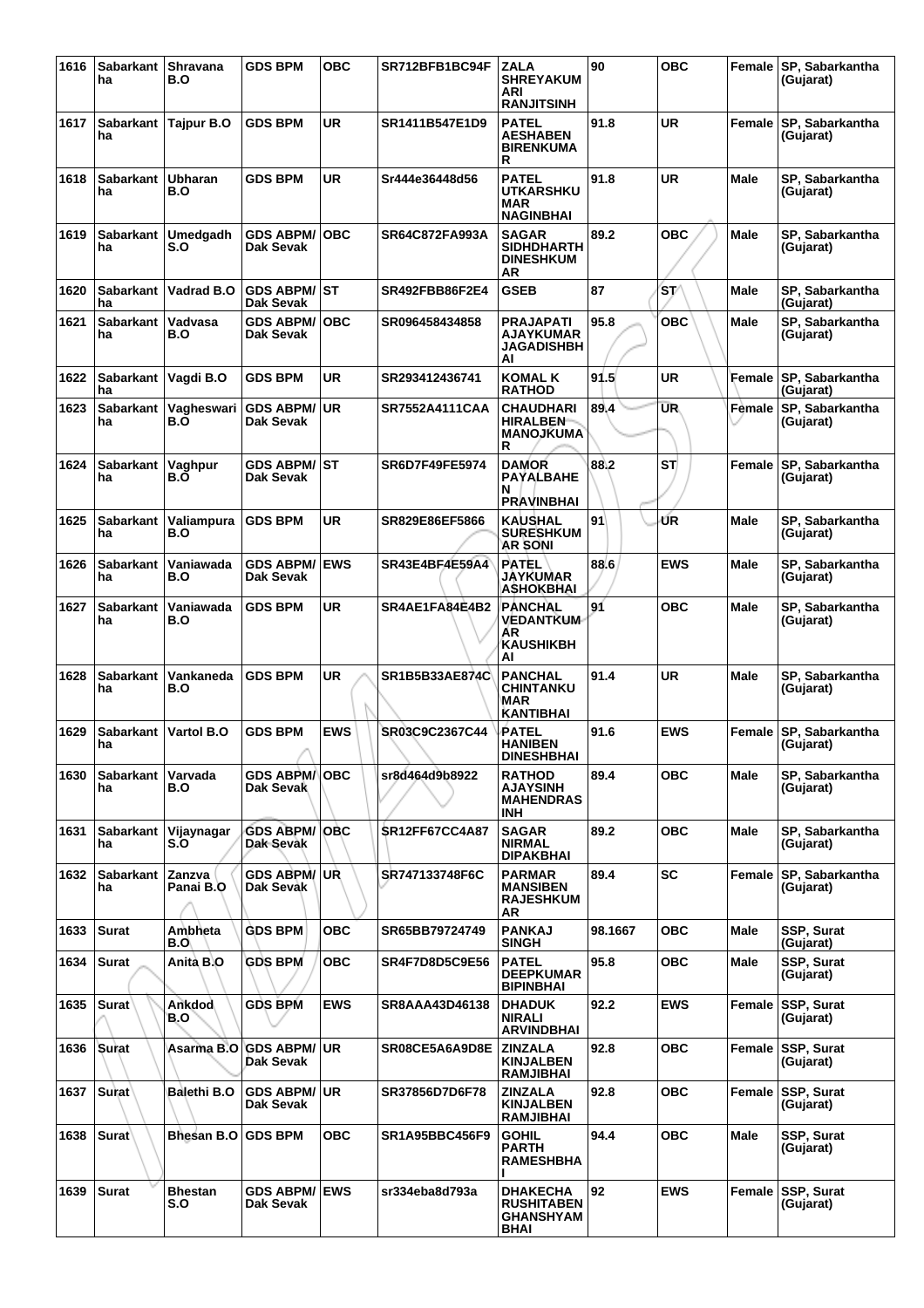| 1640 | <b>Surat</b> | <b>Bhestan</b><br>S.O    | <b>GDS ABPM/ UR</b><br>Dak Sevak  |            | SR826D5E86C6B2        | <b>PATEL</b><br>AYUSHI<br><b>ASHOKKUMA</b><br>R                 | 94.4 | <b>ST</b>  |             | Female SSP, Surat<br>(Gujarat) |
|------|--------------|--------------------------|-----------------------------------|------------|-----------------------|-----------------------------------------------------------------|------|------------|-------------|--------------------------------|
| 1641 | <b>Surat</b> | Boria B.O                | <b>GDS ABPM/</b><br>Dak Sevak     | ∣UR.       | SR493F54FD91B8        | <b>DESAI</b><br><b>PRINCE</b><br><b>DEVSHIBHAI</b>              | 92.4 | <b>OBC</b> | Male        | SSP, Surat<br>(Gujarat)        |
| 1642 | <b>Surat</b> | <b>Borsad B.O</b>        | <b>GDS BPM</b>                    | <b>UR</b>  | SR19DA45A2EEEB        | <b>RATHOD</b><br><b>PARTH</b><br>VALLABHBH<br>AI                | 96   | <b>UR</b>  | Male        | <b>SSP, Surat</b><br>(Gujarat) |
| 1643 | <b>Surat</b> | <b>Budia B.O</b>         | <b>GDS BPM</b>                    | UR         | SR7BFF9C65C148        | <b>SHETH</b><br><b>MANSI</b><br><b>ANILBHAI</b>                 | 94.8 | <b>UR</b>  | Female      | <b>SSP, Surat</b><br>(Gujarat) |
| 1644 | <b>Surat</b> | Chavda B.O               | <b>GDS BPM</b>                    | UR         | SR5F79FE96FC8E        | VAGHELA<br><b>RAHULBHAI</b><br><b>RAJUBHAI</b>                  | 91.8 | <b>OBC</b> | Male        | <b>SSP, Surat</b><br>(Gujarat) |
| 1645 | <b>Surat</b> | Deladva<br>B.O           | <b>GDS BPM</b>                    | <b>UR</b>  | SR8736AC4333D1        | <b>PRAJAPATI</b><br><b>PANKAJ</b><br><b>SHIVDAYAL</b>           | 93   | ŰR         | Male        | SSP, Surat<br>(Gujarat)        |
| 1646 | <b>Surat</b> | Dharampur<br>B.O.        | <b>GDS BPM</b>                    | UR         | SR08F84E1EEAE9        | <b>PATIL</b><br>GAYATRI<br><b>UDAY</b>                          | 92   | <b>UR</b>  | Female      | SSP, Surat<br>(Gujarat)        |
| 1647 | <b>Surat</b> | Dindoli B.O              | <b>GDS BPM</b>                    | UR         | SR8AA1F925E43D        | JHA<br><b>AVINASH</b>                                           | 95   | <b>UR</b>  | <b>Male</b> | <b>SSP, Surat</b><br>(Gujarat) |
| 1648 | <b>Surat</b> | Dinod B.O                | <b>GDS BPM</b>                    | <b>UR</b>  | SR71449A47AB34        | <b>NLAV</b><br><b>DARSHANAB</b><br>ΕN<br><b>NATHABHAI</b>       | 91.8 | <b>OBC</b> | Female      | SSP, Surat<br>(Gujarat)        |
| 1649 | <b>Surat</b> | Kafleta B.O              | <b>GDS BPM</b>                    | <b>UR</b>  | SR58C96CA8AE2C        | <b>NLAV</b><br><b>DARSHANAB</b><br>EN<br>NATHABHAI              | 91.8 | <b>OBC</b> | Female      | SSP, Surat<br>(Gujarat)        |
| 1650 | <b>Surat</b> | Karanj B.O               | <b>GDS BPM</b>                    | UR         | SR043AF8C8CAF4        | <b>SOHALIYA</b><br><b>KEYUR</b><br><b>SURESHBHAI</b>            | 96.4 | <b>UR</b>  | Male        | SSP, Surat<br>(Gujarat)        |
| 1651 | <b>Surat</b> | Karmala<br>B.O           | <b>GDS BPM</b>                    | UR         | SR45E494CC19C4        | ASODARIYA<br>ABHISHEK<br>VALLABHBH<br>Al                        | 93   | UR         | <b>Male</b> | <b>SSP, Surat</b><br>(Gujarat) |
| 1652 | <b>Surat</b> | Kudsad B.O               | <b>GDS ABPM/</b><br>Dak Sevak     | ∣UR        | SR6ADA5735ABB4        | <b>KUKADIYA</b><br><b>BANSI</b><br><b>NILESH</b>                | 96   | <b>OBC</b> | Female      | <b>SSP, Surat</b><br>(Gujarat) |
| 1653 | <b>Surat</b> | Kumbharia<br>B.O         | <b>GDS ABPM/</b><br>Dak Sevak     | <b>EWS</b> | <b>SR634A256CC6C5</b> | <b>DOBARIYA</b><br>SAHIL<br><b>VINODBHAI</b>                    | 92.6 | <b>EWS</b> | Male        | SSP, Surat<br>(Gujarat)        |
| 1654 | <b>Surat</b> | Limodra<br>B.O           | <b>GDS BPM</b>                    | UR         | SR743B44F14CDA        | <b>KINJAL</b><br><b>DIPAKKUMA</b><br><b>R MISTRY</b>            | 91.6 | <b>OBC</b> | Female      | <b>SSP, Surat</b><br>(Gujarat) |
| 1655 | <b>Surat</b> | Mahuvej<br>B.O           | <b>GDS BPM</b>                    | <b>UR</b>  | SR47D44494288F        | CHAUHAN<br><b>HEMISHA</b><br><b>GHANSHYAM</b><br>BHAI           | 91.6 | ОВС        |             | Female SSP, Surat<br>(Gujarat) |
| 1656 | <b>Surat</b> | Mora S.O<br>(Surat)      | <b>GDS ABPM/ UR</b><br>Dak Sevak  |            | SR7CAE31CEBC55        | <b>PATEL</b><br><b>HARSH</b><br><b>SURESHCHA</b><br><b>NDRA</b> | 91.4 | <b>OBC</b> | Male        | <b>SSP, Surat</b><br>(Gujarat) |
| 1657 | <b>Surat</b> | Nandav B.O               | <b>GDS BPM</b>                    | UR         | <b>SR559914FD7EC4</b> | <b>SONI</b><br><b>BINDIYABEN</b><br><b>SANJAYKUM</b><br>AR      | 91.4 | <b>UR</b>  |             | Female SSP, Surat<br>(Gujarat) |
| 1658 | <b>Surat</b> | <b>Pal Bhatha</b><br>B.O | <b>GDS BPM</b>                    | <b>UR</b>  | SR58B65C65713B        | CHAUHAN<br><b>NIDHI</b><br>CHAMANLAL                            | 96.4 | <b>OBC</b> |             | Female SSP, Surat<br>(Gujarat) |
| 1659 | Surat/       | Rajnagar<br>B.O.         | <b>GDS BPM</b>                    | <b>OBC</b> | sr8dd6b945ea4b        | <b>SUNIL</b><br><b>GURJAR</b>                                   | 98.8 | <b>OBC</b> | Male        | SSP, Surat<br>(Gujarat)        |
| 1660 | <b>Surat</b> | Rander S.O               | <b>GDS ABPM/ UR</b><br>Dak Sevak  |            | SR354C8AF7BAE7        | <b>PATEL</b><br><b>BHAVINKUM</b><br>AR                          | 93   | <b>OBC</b> | Male        | SSP, Surat<br>(Gujarat)        |
| 1661 | Surat        | Sachin S.O               | <b>GDS ABPM/ UR</b><br>Dak Sevak  |            | SR8CE3215A88F4        | <b>URVASHIBEN</b>                                               | 93.8 | <b>EWS</b> |             | Female SSP, Surat<br>(Gujarat) |
| 1662 | Surat        | Sandhier<br>B.Q          | <b>GDS ABPM/ EWS</b><br>Dak Sevak |            | SR8A4B942477BB        | <b>PANDEY</b><br><b>SHIVAM</b><br><b>PREMCHAND</b>              | 89.4 | <b>EWS</b> | Male        | SSP, Surat<br>(Gujarat)        |
| 1663 | <b>Surat</b> | Sàroli B.O               | <b>GDS BPM</b>                    | UR.        | <b>SR593A9A4B7EB8</b> | <b>MAKWANA</b><br><b>KHYATI</b><br><b>MUKESHKUM</b><br>AR       | 94.8 | <b>SC</b>  |             | Female SSP, Surat<br>(Gujarat) |
| 1664 | <b>Surat</b> | Sava B.O                 | <b>GDS BPM</b>                    | UR.        | <b>SR455F435E5CAF</b> | <b>RAJPUT</b><br><b>PRADIPSINH</b><br><b>RATANJI</b>            | 91.4 | <b>UR</b>  | <b>Male</b> | SP, Mahesana<br>(Gujarat)      |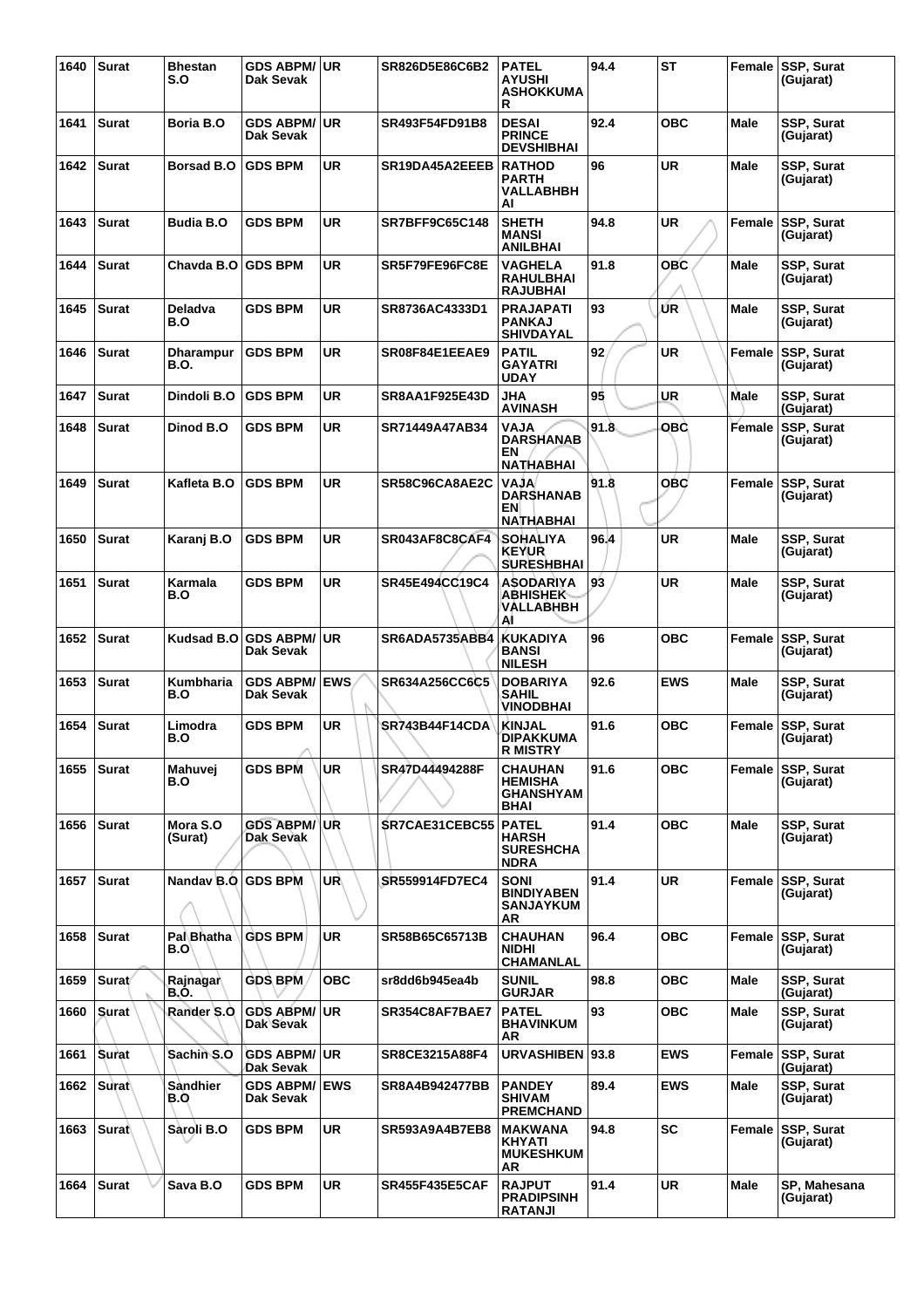| 1665 | <b>Surat</b>                   | Segva B.O                      | <b>GDS BPM</b>                      | <b>UR</b>    | SR1114EEC9BF9A        | <b>SHIROYA</b><br><b>CHETANKUM</b><br>AR<br><b>ASHVINBHAI</b>      | 91.6 | <b>UR</b>    | Male        | SSP, Surat<br>(Gujarat)               |
|------|--------------------------------|--------------------------------|-------------------------------------|--------------|-----------------------|--------------------------------------------------------------------|------|--------------|-------------|---------------------------------------|
| 1666 | <b>Surat</b>                   | <b>Umbharia</b><br><b>B.O.</b> | <b>GDS BPM</b>                      | <b>UR</b>    | SR4BF238489C38        | <b>SONI</b><br><b>BINDIYABEN</b><br><b>SANJAYKUM</b><br>AR         | 91.4 | <b>UR</b>    |             | Female SSP, Surat<br>(Gujarat)        |
| 1667 | <b>Surat</b>                   | Umra B.O                       | <b>GDS BPM</b>                      | <b>UR</b>    | SR4876CBDB4F44        | <b>PARMAR</b><br><b>ARCHI</b><br><b>RAJESHKUM</b><br>AR            | 93.8 | <b>OBC</b>   |             | Female SSP, Surat<br>(Gujarat)        |
| 1668 | <b>Surat</b>                   | Unn B.O                        | <b>GDS BPM</b>                      | <b>UR</b>    | SR1542E35EA236        | <b>GONDALIYA</b><br><b>HARDIK</b><br><b>DILIPBHAI</b>              | 92   | <b>UR</b>    | Male        | SSP, Surat<br>(Gujarat)               |
| 1669 | <b>Surat</b>                   | Vadi B.O                       | <b>GDS BPM</b>                      | <b>EWS</b>   | <b>SR483D74AFF4D8</b> | <b>GAMI</b><br>JATINKUMAR<br><b>DALSUKHBH</b><br>Al                | 90.4 | <b>EWS</b>   | Male        | SSP, Surat<br>(Gujarat)               |
| 1670 | <b>Surat</b>                   | Varachhali<br>B.O              | <b>GDS ABPM/</b><br>Dak Sevak       | <b>UR</b>    | SR04456749F433        | <b>CHAUHAN</b><br><b>RAHUL</b><br><b>GHANASHYA</b><br><b>MBHAI</b> | 92.6 | <b>OBC</b>   | Male        | SSP, Surat<br>(Gujarat)               |
| 1671 | <b>Surat</b>                   | Varachhali<br>B.O              | <b>GDS BPM</b>                      | OBC          | SR34C1D7F3D84C        | <b>JAYSWAL</b><br><b>BIJALBAHEN</b><br><b>RAJESHKUM</b><br>AR      | 93.4 | <b>OBC</b>   | Female      | SP, Panchmahals<br>(Gujarat)          |
| 1672 | Surendran   Adariyana<br>agar  | S.O                            | <b>GDS ABPM/</b><br>Dak Sevak       | <b>UR</b>    | SR239F844B46E3        | <b>SHIYANIYA</b><br>JANVIBEN<br><b>VINODBHAI</b>                   | 92   | <b>EWS</b>   | Female      | SP.<br>Surendranagar<br>(Gujarat)     |
| 1673 | Surendran<br>agar              | Anandpur<br>Bhadla B.O         | <b>GDS ABPM/</b><br>Dak Sevak       | <b>OBC</b>   | SR521B6F479D44        | <b>SHEKH</b><br><b>ASHIFBHAI</b><br><b>IKBALBHAI</b>               | 93.6 | <b>OBC</b>   | Male        | SP,<br>Surendranagar<br>(Gujarat)     |
| 1674 | Surendran   Anandpur<br>agar   | <b>Bhadla B.O</b>              | <b>GDS ABPM/</b><br>Dak Sevak       | <b>ST</b>    | SR38E8B4425BD4        | <b>BHAGORA</b><br><b>ARYUSH</b><br><b>ARJUNBHAI</b>                | 88.6 | <b>ST</b>    | Male        | SP,<br>Surendranagar<br>(Gujarat)     |
| 1675 | Surendran   Anandpur<br>agar   | Bhadla B.O                     | <b>GDS ABPM/</b><br>Dak Sevak       | <b>UR</b>    | SR3559CA1CCCAF        | VAGHELA<br><b>HARESHBHAI</b><br><b>GHANSHYAM</b><br>BHAI           | 92   | <b>OBC</b>   | <b>Male</b> | SP.<br>Surendranagar<br>(Gujarat)     |
| 1676 | Surendran   Anandpur<br>agar   | Bhadla B.O                     | <b>GDS BPM</b>                      | ST           | SR59D177D65F8B        | GOL<br><b>BHUPENDRA</b><br><b>KUMAR</b><br><b>PRABHATBH</b><br>AI  | 87.8 | <b>ST</b>    | <b>Male</b> | SP,<br>Surendranagar<br>(Gujarat)     |
| 1677 | agar                           | Surendran   Bajana S.O         | <b>GDS ABPM/</b><br>Dak Sevak       | <b>PWD-B</b> | SR6CD365F64969        | <b>RATHOD</b><br><b>ADITIBEN</b><br><b>JITENDRASIN</b><br>н,       | 78.8 | <b>PWD-B</b> |             | Female SP, Vadodara<br>West (Gujarat) |
|      | 1678 Surendran Baldana<br>agar | B.O                            | GDS ABPM/UR<br>Dak Sevak            |              | SR1F9C764139B7        | <b>SINDHAV</b><br><b>DHARMENDR</b><br>A<br><b>MAHESHBHA</b>        | 95.8 | <b>UR</b>    | <b>Male</b> | SP,<br>Surendranagar<br>(Gujarat)     |
| 1679 | Surendran   Balol B.O<br>agar  |                                | <b>GDS BPM</b>                      | UŘ           | SR1F62A3B514F8        | <b>VADHER</b><br><b>PIYUSHKUM</b><br>AR.<br><b>KHENGARBH</b><br>ΑI | 94.4 | <b>UR</b>    | Male        | SP.<br>Surendranagar<br>(Gujarat)     |
| 1680 | Surendran   Bhaduka<br>agar    | B.O\                           | <b>GDS ABPM</b><br>Dak Sevak        | <b>UR</b>    | SR49E3D6CFFFF3        | <b>PARMAR</b><br><b>MAHESH</b><br><b>GANPATBHAI</b>                | 91.4 | <b>OBC</b>   | <b>Male</b> | SP.<br>Surendranagar<br>(Gujarat)     |
| 1681 | agar                           | Surendran   Bhoika B.O         | <b>GDS BPM</b>                      | UR           | SR8A6D4B1A3BC<br>C    | <b>SINDHAV</b><br><b>SHAILESHKU</b><br>MAR<br><b>RATUBHAI</b>      | 95.4 | UR           | Male        | SP,<br>Surendranagar<br>(Gujarat)     |
| 1682 | Surendran Chharad<br>agar      | B.O.                           | <b>GDS BPM</b>                      | <b>ST</b>    | SR34B2812A86BC        | <b>PATEL</b><br><b>NILAYKUMA</b><br>R.<br><b>HARESHBHAI</b>        | 87.6 | <b>ST</b>    | Male        | SSP, Valsad<br>(Gujarat)              |
| 1683 | Surendran Chikasar<br>agar     | B.O                            | <b>GDS ABPM/</b><br>Dak Sevak       | <b>UR</b>    | SR3B9E12CAED5A        | <b>VANOL</b><br><b>JAYDEEPBH</b><br>ΑI                             | 91.2 | UR           | Male        | SP.<br>Surendranagar<br>(Gujarat)     |
| 1684 | Surendran Chobari<br>agar      | B.O.                           | GDS BPM                             | <b>UR</b>    | <b>SR6444A4EB676D</b> | <b>GONDALIYA</b><br><b>DIPAK</b><br><b>CHHABILDAS</b>              | 92   | <b>UR</b>    | Male        | SSP, Rajkot<br>(Gujarat)              |
| 1685 | agar                           | Surendran   Chokdi B.O         | <b>GDS BPM</b>                      | <b>EWS</b>   | SR5124643A4945        | DAVE PARTH 91<br><b>ANILKUMAR</b>                                  |      | <b>EWS</b>   | <b>Male</b> | SP,<br>Surendranagar<br>(Gujarat)     |
| 1686 | agar                           | Surendran Chotila S.O          | <b>GDS ABPM/ PWD-B</b><br>Dak Sevak |              | <b>SR076A73A4EA97</b> | <b>CHAVDA</b><br><b>GANGABEN</b><br>JETHABHAI                      | 80.6 | <b>PWD-B</b> | Female      | SP,<br>Surendranagar<br>(Gujarat)     |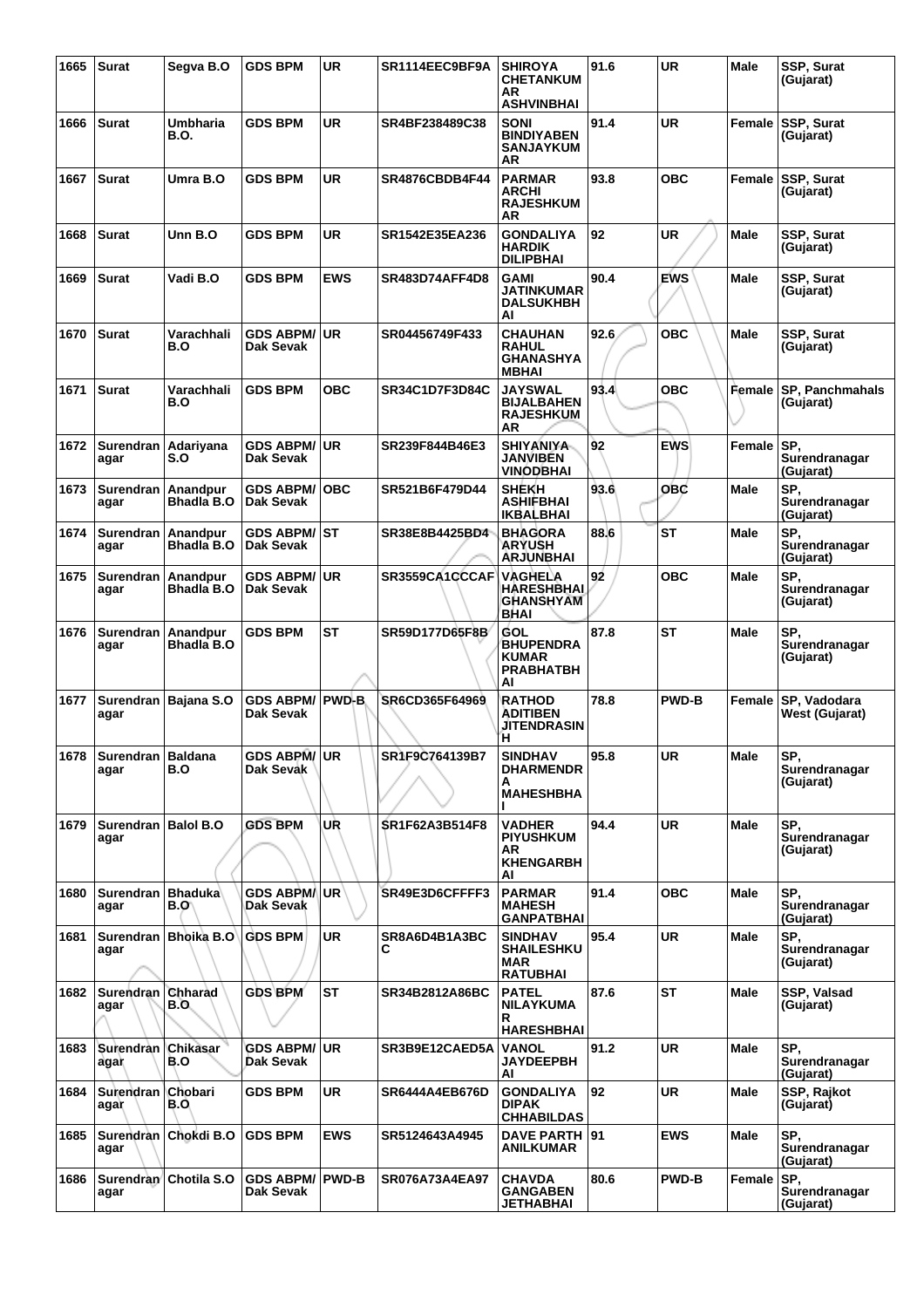| 1687 | agar                          | Surendran Degam B.O        | <b>GDS BPM</b>                   | <b>ST</b>    | SR8A9725D59FB4        | <b>KHANT</b><br><b>HEMABEN</b><br>LALABHAI                                                | 87.2 | <b>ST</b>    | Female SP,  | Surendranagar<br>(Gujarat)         |
|------|-------------------------------|----------------------------|----------------------------------|--------------|-----------------------|-------------------------------------------------------------------------------------------|------|--------------|-------------|------------------------------------|
| 1688 | agar                          | Surendran Dhaiala B.O      | <b>GDS ABPM/</b><br>Dak Sevak    | <b>OBC</b>   | SR7FA4DFAE23EB        | <b>VANANI</b><br><b>RAHULBHAI</b><br>JETHABHAI                                            | 91   | овс          | <b>Male</b> | SP.<br>Surendranagar<br>(Gujarat)  |
| 1689 | Surendran<br>agar             | <b>Dhandhalp</b><br>ur B.O | <b>GDS ABPM/</b><br>Dak Sevak    | <b>UR</b>    | SR4A1B91182886        | <b>RAJESHBHAI</b><br>VALABHAI<br><b>SARAIYA</b>                                           | 93.1 | <b>OBC</b>   | Male        | SP.<br>Surendranagar<br>(Gujarat)  |
| 1690 | <b>Surendran</b><br>agar      | <b>Dhandhalp</b><br>ur B.O | <b>GDS BPM</b>                   | <b>UR</b>    | SR311AE3BE19AB        | <b>CHAVDA</b><br><b>RANDHIRSIN</b><br>н                                                   | 96.8 | <b>UR</b>    | Male        | SP,<br>Surendranagar<br>(Gujarat)  |
| 1691 | <b>Surendran</b><br>agar      | <b>Dhokalva</b><br>B.O     | <b>GDS BPM</b>                   | <b>ST</b>    | <b>SR0EFC965F725F</b> | <b>PRATAPBHAI</b><br><b>VASAIYA</b><br><b>JYOTIBEN</b><br><b>SURESHCHA</b><br><b>NDRA</b> | 86.6 | <b>ST</b>    | Female      | SP.<br>Surendranagar<br>(Gujarat)  |
| 1692 | Surendran<br>agar             | Digsar B.O                 | <b>GDS BPM</b>                   | <b>ST</b>    | SR8661596386AF        | <b>RATHVA</b><br><b>AJAYSINH</b><br><b>DINESHBHAI</b>                                     | 86.8 | ŚΤ           | Male        | SP,<br>Surendranagar<br>(Gujarat)  |
| 1693 | Surendran   Echhvada<br>agar  | B.O                        | <b>GDS BPM</b>                   | UR           | SR6CAF3D44BBD5        | <b>DABHI</b><br><b>NISHANT</b>                                                            | 91.4 | <b>UR</b>    | Male        | SP.<br>Surendranagar<br>(Gujarat)  |
| 1694 | Surendran  <br>agar           | <b>Fatepur B.O</b>         | <b>GDS BPM</b>                   | UR           | SR14E8CD4B45B4        | <b>RAMANUJ</b><br><b>VAIBHAVKU</b><br><b>MAR</b><br><b>GIRDHARBH</b><br>Al                | 91.4 | UR           | <b>Male</b> | SP.<br>Surendranagar<br>(Gujarat)  |
| 1695 | Surendran   Gala B.O<br>agar  |                            | <b>GDS BPM</b>                   | ОВС          | SR85B486641D46        | <b>KORADIYA</b><br><b>SONAL</b>                                                           | 95   | ОВС          | <b>Male</b> | SP.<br>Surendranagar<br>(Gujarat)  |
| 1696 | <b>Surendran</b><br>agar      | Gavana B.O                 | <b>GDS ABPM/</b><br>Dak Sevak    | <b>OBC</b>   | SR61A248D5E9D9        | KHAMBHALA<br><b>AJAY</b><br><b>RUPABHAI</b>                                               | 90.6 | <b>OBC</b>   | Male        | SP.<br>Surendranagar<br>(Gujarat)  |
| 1697 | Surendran   Goriyavad<br>agar | B.O                        | <b>GDS ABPM/</b><br>Dak Sevak    | <b>SC</b>    | SR14479CD7E43C        | <b>RARMAR</b><br><b>DIPTIBEN</b><br>VINODBHAI                                             | 93.8 | SC           | Female      | SP.<br>Surendranagar<br>(Gujarat)  |
| 1698 | agar                          | Surendran   Gunda B.O      | <b>GDS BPM</b>                   | <b>EWS</b>   | SR0AD3E76DF543        | <b>PARMAR</b><br><b>MITRAJSINH</b><br><b>GAJENDRASI</b><br>NΗ                             | 89.8 | <b>EWS</b>   | Male        | SP.<br>Surendranagar<br>(Gujarat)  |
| 1699 | agar                          | Surendran   Halvad S.O     | <b>GDS ABPM/</b><br>Dak Sevak    | <b>PWD-B</b> | SR77EDCBB4B988        | <b>PANDYA</b><br><b>KISHORKUM</b><br>AR<br><b>KANTILAL</b>                                | 70   | <b>PWD-B</b> | Male        | SP.<br>Surendranagar<br>(Gujarat)  |
| 1700 | <b>Surendran</b><br>agar      | Hampar<br>B.O              | <b>GDS ABPM/</b><br>Dak Sevak    | <b>UR</b>    | <b>SR32B9413BE6DB</b> | <b>TRIVEDI</b><br><b>POOJA</b><br><b>DHARMENDR</b><br><b>ABHAI</b>                        | 93   | <b>UR</b>    | Female      | SP.<br>Surendranagar<br>(Gujarat)  |
| 1701 | Surendran Jasapar<br>agar     | B.O                        | <b>GDS ABPM/UR</b><br>Dak Sevak  |              | SR315194E2E923        | <b>MAKWANA</b><br><b>JAYDEEPKU</b><br>MAR<br><b>RATILAL</b>                               | 93.6 | <b>SC</b>    | Male        | SP,<br>Surendranagar<br>(Gujarat)  |
| 1702 | agar                          | Surendran   Jobala B.O     | <b>GDS ABPM/UR</b><br>Dak Sevak  |              | <b>SR2E64BE86FC77</b> | <b>GOHIL</b><br><b>PRATIKKUM</b><br>AR<br><b>NILESHBHAI</b>                               | 93.6 | <b>OBC</b>   | <b>Male</b> | SP.<br>Surendranagar<br>(Gujarat)  |
| 1703 | Surendran   Kacholiya<br>agar | B.O                        | <b>GDS ABPM/</b><br>Dak Sevak    | <b>OBC</b>   | SR4A34F5EA2F8E        | <b>CHAVADA</b><br><b>HARDEVBHAI</b><br><b>RANJITBHAI</b>                                  | 90.6 | <b>OBC</b>   | <b>Male</b> | SP.<br>Surendranagar<br>(Gujarat)  |
| 1704 | Surendran<br>agar             | Kanthariya<br><b>B.O</b>   | <b>GDS ABPM/</b><br>Dak Sevak    | OBC ⊌        | SR536CCF23E739        | <b>BAVALIYA</b><br><b>KISHANBHAI</b><br><b>NARAYANBH</b><br>Al                            | 91   | овс          | Male        | SP.<br>Surendranagar<br>(Gujarat)  |
| 1705 | Surendran<br>agar             | Kanthariya<br>B.O          | <b>GDS BPM</b>                   | <b>OBC</b>   | <b>SR78D455DA1B4A</b> | LAKHATARIY   91.8<br>A<br><b>RAVIKUMAR</b><br>JAGDISHBHA                                  |      | <b>OBC</b>   | Male        | SP.<br>Surendranagar<br>(Gujarat)  |
| 1706 | Surendran Khintala<br>agar    | B.O                        | <b>GDS BPM</b>                   | <b>ST</b>    | SR37172C9FE824        | <b>PARGI</b><br><b>HETALBEN</b><br><b>KALUBHAI</b>                                        | 86   | ST           | Female      | ISP.<br>Surendranagar<br>(Gujarat) |
| 1707 | agar                          | Surendran Khodu B.O        | <b>GDS BPM</b>                   | UR           | SR267C39D1E468        | <b>SADHU</b><br><b>KULDEEPKU</b><br>MAR<br><b>DHARMENDR</b><br><b>AKUMAR</b>              | 95   | ОВС          | Male        | SP.<br>Surendranagar<br>(Gujarat)  |
| 1708 | agar                          | Surendran Kondh B.O        | <b>GDS ABPM/ ST</b><br>Dak Sevak |              | SR438D5275B5B3        | <b>MOTHALIYA</b><br><b>SWETA</b><br><b>SUBHASHCH</b><br><b>ANDRA</b>                      | 84.4 | ST           | Female      | ISP.<br>Surendranagar<br>(Gujarat) |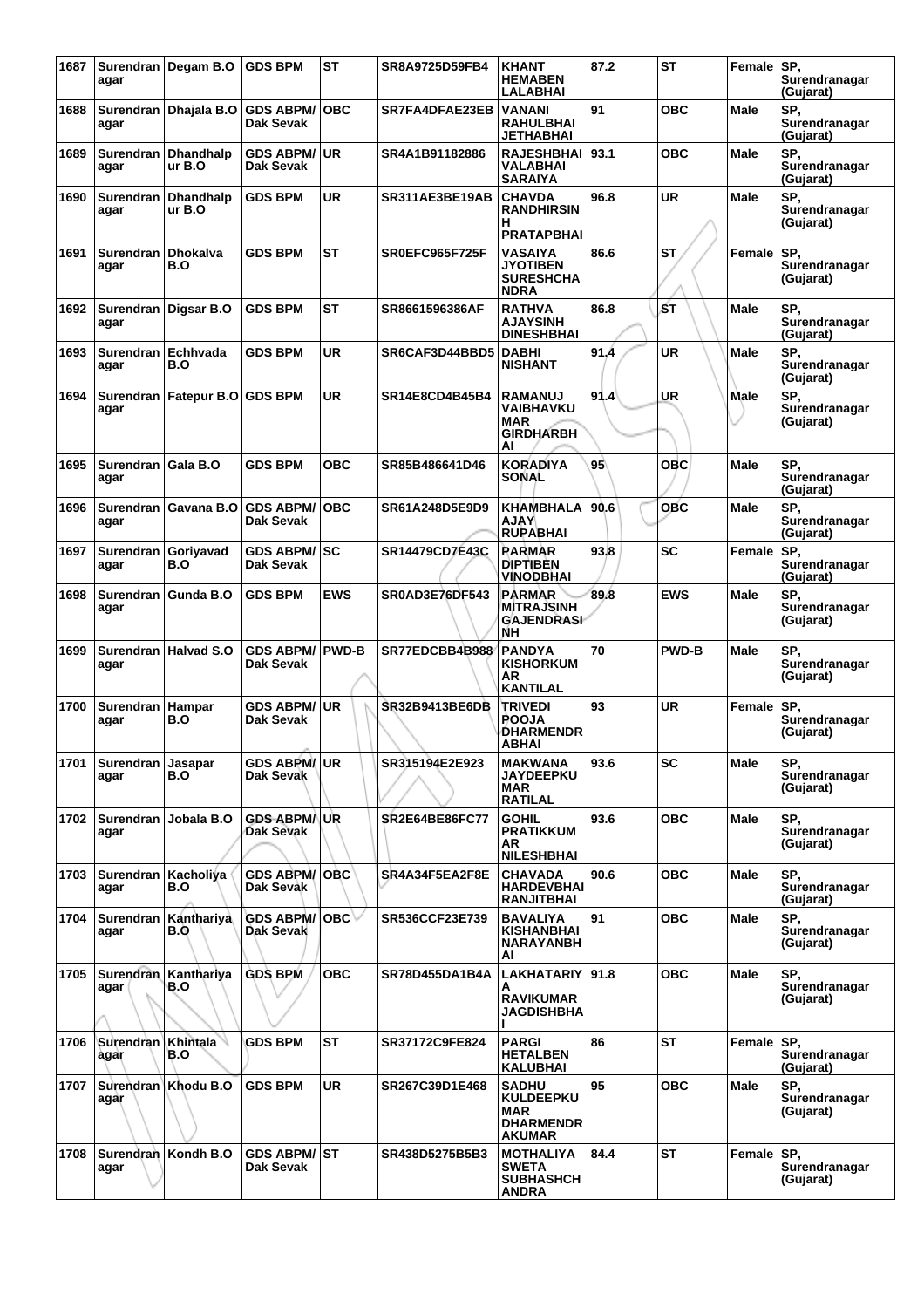| 1709 | agar                            | Surendran   Laliyad B.O            | <b>GDS BPM</b>                       | <b>UR</b>    | <b>SR0C836A3B42FE</b> | <b>RANA</b><br><b>PUSHPARAJ</b><br><b>SINH</b><br><b>HARICHAND</b><br><b>RASINH</b> | 92.2 | <b>UR</b>    | Male        | SP,<br>Surendranagar<br>(Gujarat) |
|------|---------------------------------|------------------------------------|--------------------------------------|--------------|-----------------------|-------------------------------------------------------------------------------------|------|--------------|-------------|-----------------------------------|
| 1710 | agar                            | Surendran   Limbdi S.O             | <b>GDS ABPM/</b><br>Dak Sevak        | <b>PWD-B</b> | SR8F286455D3B8        | <b>CHUDASAMA</b><br><b>PRIYANKA</b><br>VIJAYBHAI                                    | 87.8 | <b>PWD-B</b> | Female      | SP, Bhavnagar<br>(Gujarat)        |
| 1711 | Surendran   Loya B.O<br>agar    |                                    | <b>GDS ABPM/</b><br>Dak Sevak        | <b>UR</b>    | SR5653C5E214D5        | VEGDA<br><b>KRISHNABEN</b><br><b>NARESHKUM</b><br>AR                                | 91   | <b>SC</b>    | Female      | SP.<br>Surendranagar<br>(Gujarat) |
| 1712 | Surendran   Loya B.O<br>agar    |                                    | <b>GDS BPM</b>                       | <b>PWD-B</b> | SR6E827F2446B1        | <b>PATHAN</b><br><b>SUZANKHAN</b><br><b>MAHEBUBKH</b><br>ΑN                         | 70.4 | PWD-B        | Male        | SP.<br>Surendranagar<br>(Gujarat) |
| 1713 | agar                            | Surendran   Mathak B.O.            | <b>GDS ABPM/</b><br>Dak Sevak        | <b>UR</b>    | SR716CC644B1A5        | <b>PIPALIYA</b><br><b>RAHULKUMA</b><br>R<br><b>GHANSHYAM</b><br><b>BHAI</b>         | 93.4 | <b>OBC</b>   | <b>Male</b> | SP.<br>Surendranagar<br>(Gujarat) |
| 1714 | <b>Surendran</b><br>agar        | Mojidad<br>B.O                     | <b>GDS BPM</b>                       | ST           | SR3D5547429FA4        | VAGADIYA<br><b>GITABEN</b><br><b>BALVANTBH</b><br>Al                                | 84.8 | ST           | Female      | SP, Panchmahals<br>(Gujarat)      |
| 1715 | Surendran<br>agar               | Morvad(Jun<br>i) B.O               | <b>GDS BPM</b>                       | UR           | SR2AAB5F939768        | <b>MIRZA</b><br><b>NOMAN</b><br><b>PARVEZBHAI</b>                                   | 91.8 | <b>OBC</b>   | Male        | SP.<br>Surendranagar<br>(Gujarat) |
| 1716 | agar                            | Surendran   Motatimbla<br>B.O      | <b>GDS ABPM/</b><br><b>Dak Sevak</b> | <b>OBC</b>   | SR07D7EE258328        | <b>KATÉSHIYA</b><br><b>AJAY</b><br>LALJIBHAI                                        | 91.2 | ОВС          | Male        | SP.<br>Surendranagar<br>(Gujarat) |
| 1717 | Surendran   Moti<br>agar        | Majethi B.O                        | <b>GDS ABPM/</b><br><b>Dak Sevak</b> | <b>UR</b>    | SR16F6495356A7        | <b>PARAJIYA</b><br><b>SHAILESHKU</b><br>MAR<br>PRAVINLAL                            | 90.6 | ŪR∕          | Male        | SP.<br>Surendranagar<br>(Gujarat) |
| 1718 | Surendran   Muli S.O<br>agar    |                                    | <b>GDS ABPM/</b><br>Dak Sevak        | <b>UR</b>    | SR042FA46B7DF5        | <b>SOLANKI</b><br><b>PRANAYKUM</b><br>AR MANILAL                                    | 94.2 | SC           | Male        | SP.<br>Surendranagar<br>(Gujarat) |
| 1719 | <b>Surendran</b><br>agar        | Nana<br>Goraiya<br>B.O             | <b>GDS BPM</b>                       | <b>UR</b>    | SR46D3547254A2        | SOLANKI<br>VIKRAMBHAI<br>VAGHAJIBHA                                                 | 92'  | UR           | Male        | SP,<br>Surendranagar<br>(Gujarat) |
| 1720 | Surendran<br>agar               | Natvargadh<br>B.O                  | <b>GDS ABPM/</b><br><b>Dak Sevak</b> | <b>EWS</b>   | SR6CAAFBF99674        | <b>PATEL</b><br>TIRTHKUMAR<br><b>ISHVARBHAI</b>                                     | 90   | <b>EWS</b>   | <b>Male</b> | SP.<br>Surendranagar<br>(Gujarat) |
| 1721 | Surendran   Nava<br>agar        | Savlas B.O                         | <b>GDS ABPM/</b><br><b>Dak Sevak</b> | <b>ST</b>    | SR8744D668C73D        | <b>RATHAVA</b><br><b>SANJAYKUM</b><br>ΑR<br>GOVINDBHAI                              | 84.2 | <b>ST</b>    | Male        | SP, Panchmahals<br>(Gujarat)      |
|      | 1722 Surendran Olak B.O<br>agar |                                    | GDS ABPM/UR<br>Dak Sevak             |              | SR129DF694BDF8        | <b>RANA</b><br><b>AJAYSINH</b><br>INDRASINH                                         | 91.2 | <b>UR</b>    | Male        | SP,<br>Surendranagar<br>(Gujarat) |
| 1723 | agar                            | Surendran   Panva B.O              | <b>GDS BPM</b>                       | ÙR           | SR126DC6BC3544        | <b>GOHIL</b><br><b>JITENDRAKU</b><br>MAR<br><b>BHIKHABHAI</b>                       | 96.2 | <b>UR</b>    | Male        | SP.<br>Surendranagar<br>(Gujarat) |
| 1724 | Surendran   Parali B.O<br>agar  |                                    | <b>GDS BPM</b>                       | UR.          | SR45ADBE4AE2CF        | <b>RATHOD</b><br><b>BHOOMI</b><br><b>PARSOTTAM</b><br>BHAI                          | 91.6 | <b>SC</b>    | Female      | SP.<br>Surendranagar<br>(Gujarat) |
| 1725 | agar                            | Surendran   Pedhda B.O   GDS BPM   |                                      | UR           | <b>SR2A5BCA1E5991</b> | <b>CHAVDA</b><br><b>SUMITKUMA</b><br>R<br>NASHABHAI                                 | 95.4 | <b>UR</b>    | Male        | SP.<br>Surendranagar<br>(Gujarat) |
| 1726 | agar                            | Surendran Rajpar B.O               | <b>GDS ABPM/ST</b><br>Dak Sevak      |              | SR53DAB3DA3F58        | <b>HATEELA</b><br><b>MANJULABE</b><br>N<br>RANGABHAI                                | 83.8 | ST           | Female      | SP.<br>Surendranagar<br>(Gujarat) |
| 1727 | agar                            | Surendran Rajpara B.O GDS ABPM/ UR | Dak Sevak                            |              | SR068392667C18        | HALVADIYA<br><b>UNNATIBEN</b><br><b>VIPULBHAI</b>                                   | 94.2 | ОВС          | Female      | SP.<br>Surendranagar<br>(Gujarat) |
| 1728 | agar                            | Surendran Rajsitapur<br>S.O        | <b>GDS ABPM/</b><br>Dak Sevak        | <b>OBC</b>   | <b>SR1B6956CF4A66</b> | <b>BORANA</b><br><b>DIVYARAJSI</b><br>NH<br>ANIRUDHASI<br>NΗ                        | 92.2 | <b>OBC</b>   | Male        | SP.<br>Surendranagar<br>(Gujarat) |
| 1729 | Surendran Ramgadh<br>agar       | B.O                                | <b>GDS ABPM/</b><br>Dak Sevak        | <b>OBC</b>   | SR5A33698BECEE        | <b>SATAPARA</b><br><b>JAYKUMAR</b><br><b>MAHESHKUM</b><br>AR                        | 92.4 | ОВС          | Male        | SP.<br>Surendranagar<br>(Gujarat) |
| 1730 | Surendran   Ranagadh<br>agar    | B.O                                | <b>GDS BPM</b>                       | <b>EWS</b>   | SR54C49B758C48        | <b>SODHA</b><br><b>ABHAYRAJSI</b><br>NΗ<br><b>GAJENDRASI</b><br>NΗ                  | 90.2 | <b>EWS</b>   | Male        | SSP, Ahmedabad<br>City (Gujarat)  |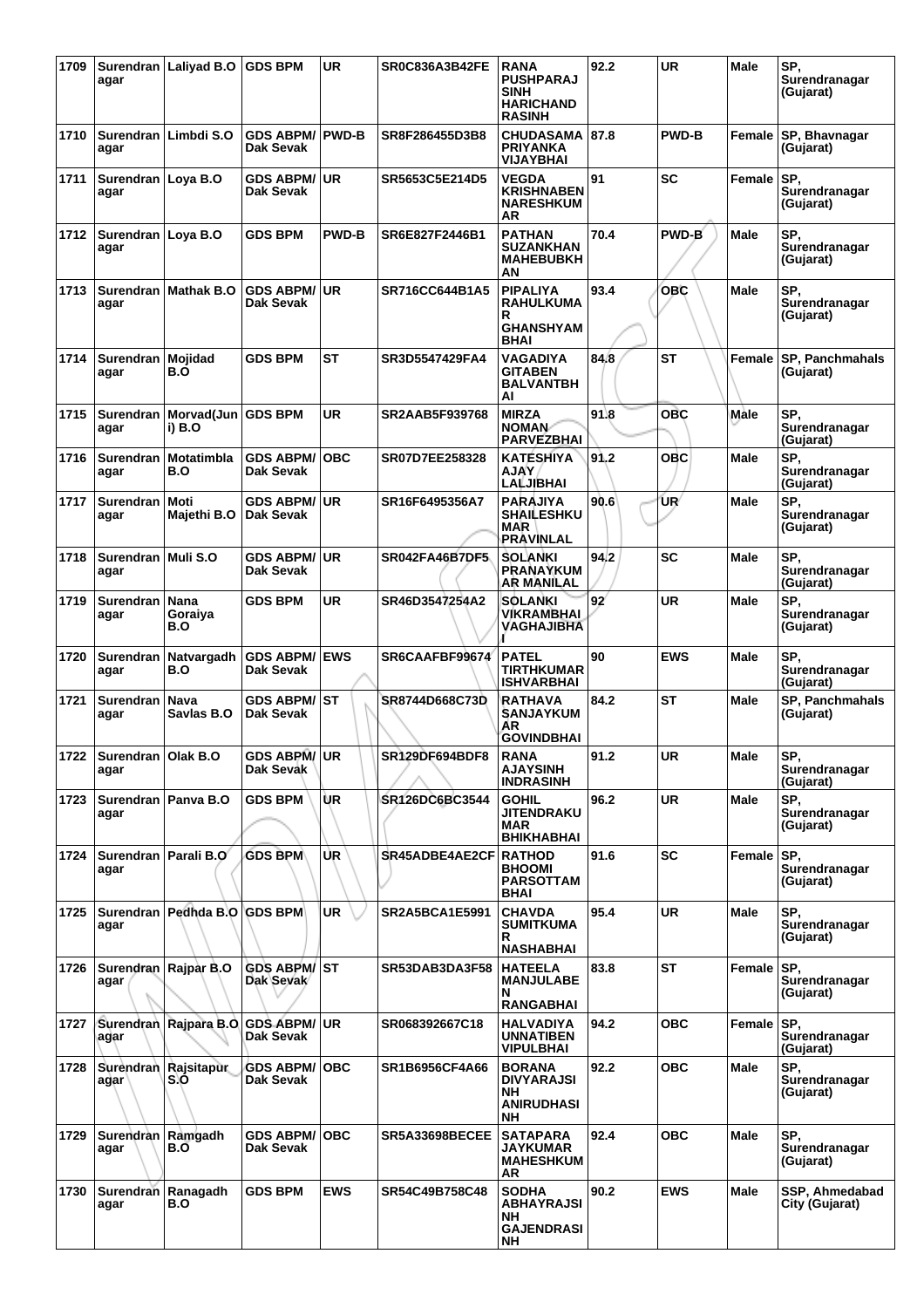| 1731 | agar                          | Surendran   Sadad B.O          | <b>GDS BPM</b>                       | <b>ST</b>    | SR1941476B84B6        | <b>PARMAR</b><br><b>RAHULKUMA</b><br>R<br><b>MAHESHBHA</b>                      | 84.6 | <b>ST</b>    | Male        | SSP, Gandhinagar<br>(Gujarat)          |
|------|-------------------------------|--------------------------------|--------------------------------------|--------------|-----------------------|---------------------------------------------------------------------------------|------|--------------|-------------|----------------------------------------|
| 1732 | Surendran   Sara B.O<br>agar  |                                | <b>GDS ABPM/</b><br>Dak Sevak        | <b>EWS</b>   | SR296B34488AD1        | <b>CHHANARIY</b><br>A AVANI<br><b>PRAVINBHAI</b>                                | 89   | <b>EWS</b>   | Female      | SP.<br>Surendranagar<br>(Gujarat)      |
| 1733 | Surendran   Sara B.O<br>agar  |                                | <b>GDS BPM</b>                       | <b>EWS</b>   | SR885D84BD8374        | SATAPARA<br><b>RAVIKUMAR</b><br><b>JAGJIVANBH</b><br>AI                         | 91   | <b>EWS</b>   | <b>Male</b> | SP.<br>Surendranagar<br>(Gujarat)      |
| 1734 | agar                          | Surendran Sarval B.O           | <b>GDS BPM</b>                       | <b>ST</b>    | SR224E6199C84F        | <b>BILWAL</b><br><b>PIYUSHKUM</b><br>AR<br><b>GANGABHAI</b>                     | 86.6 | <b>ST</b>    | Male        | <b>SP. Panchmahals</b><br>(Gujarat)    |
| 1735 | agar                          | Surendran   Sauka B.O          | <b>GDS ABPM/</b><br><b>Dak Sevak</b> | <b>OBC</b>   | SR04A4D4D1B42F        | <b>KANZARIA</b><br><b>PARTH</b><br><b>PRAVINBHAI</b>                            | 91.2 | OBC          | Male        | SP.<br>Surendranagar<br>(Gujarat)      |
| 1736 | Surendran Sedla B.O<br>agar   |                                | <b>GDS ABPM/</b><br>Dak Sevak        | <b>OBC</b>   | SR52A5D3BC74D6        | <b>SATAPARA</b><br>JATINKUMAR<br><b>MAHESHKUM</b><br>AR                         | 91.2 | OBC          | Male        | SP.<br>Surendranagar<br>(Gujarat)      |
| 1737 | Surendran   Talsana<br>agar   | B.O                            | <b>GDS BPM</b>                       | <b>ST</b>    | SR1B47424CD145        | <b>DAMOR</b><br><b>KINJALBEN</b><br><b>MAHESHBHA</b>                            | 84   | <b>ST</b>    | Female      | <b>SP, Panchmahals</b><br>(Gujarat)    |
| 1738 | Surendran Thangadh<br>agar    | S.O                            | GDS ABPM/│ST<br>Dak Sevak            |              | SR7E41F7ABBC31        | <b>MUNIYA</b><br><b>RAHULBHAI</b><br><b>SOMABHAI</b>                            | 83.8 | ST           | <b>Male</b> | SSP, Rajkot<br>(Gujarat)               |
| 1739 | Surendran<br>agar             | Thangadh<br>S.O                | <b>GDS ABPM/</b><br>Dak Sevak        | <b>UR</b>    | SR8E78B776DB76        | <b>DHARJIYA</b><br><b>MEHULBHAI</b><br>JASHABHAI                                | 91.2 | OBC          | Male        | SP.<br>Surendranagar<br>(Gujarat)      |
| 1740 | agar                          | Surendran   Tikar (Ran)<br>B.O | <b>GDS ABPM/</b><br><b>Dak Sevak</b> | <b>UR</b>    | SR3CCD7D6DBF6F        | <b>CHAVADA</b><br><b>HARDIKKUM</b><br>AR<br>JAGDISHBHA                          | 93.6 | <b>OBC</b>   | Male        | SP.<br>Surendranagar<br>(Gujarat)      |
| 1741 | Surendran I<br>agar           | Tikar<br>Parmar B.O            | <b>GDS ABPM/</b><br>Dak Sevak        | <b>EWS</b>   | SR44A89A78F394        | <b>ANJALI</b><br>HIMMATLAL<br>DHANDHALY<br>А                                    | 89.6 | <b>EWS</b>   | Female      | SP.<br>Surendranagar<br>(Gujarat)      |
| 1742 | <b>Surendran</b><br>agar      | Tuva B.O                       | <b>GDS BPM</b>                       | <b>OBC</b>   | <b>SR348EDE5E754C</b> | <b>SIDDHPURA</b><br><b>PRIYANKABE</b><br>N<br><b>PANKAJBHAI</b>                 | 92.6 | овс          | Female      | SP.<br>Surendranagar<br>(Gujarat)      |
| 1743 | Surendran<br>agar             | Vadia B.O                      | <b>GDS BPM</b>                       | <b>PWD-C</b> | <b>SR0272FDF8364A</b> | <b>GADHIYA</b><br>DHAVALKUM<br>AR<br><b>BECHARBHA</b><br>ı                      | 86.6 | <b>PWD-C</b> | Male        | SP.<br>Surendranagar<br>(Gujarat)      |
| 1744 | agar                          | Surendran   Varsani B.O        | <b>GDS ABPM/</b><br>Dak Sevak        | <b>UR</b>    | SR0114BC8489F6        | <b>TUNDIYA</b><br><b>DISHABEN</b><br><b>KISHORBHAI</b>                          | 91.4 | <b>SC</b>    | Female      | SP.<br>Surendranagar<br>(Gujarat)      |
| 1745 | agar                          | Surendran   Vastadi B.O        | <b>GDS BPM</b>                       | OBC          | <b>SR3AD94FC66D14</b> | <b>JADAV</b><br><b>KEVAL</b><br>NATVARLAL                                       | 92.4 | овс          | Male        | SP,<br>Surendranagar<br>(Gujarat)      |
| 1746 | Surendran   Velavadar<br>agar | B.O                            | <b>GDS ABPM/</b><br>Dak Sevak        | lsc.         | SR2E4776444254        | <b>PARAMAR</b><br><b>SANJAYKUM</b><br>AR JITABHAI                               | 94.8 | <b>SC</b>    | Male        | SP.<br>Surendranagar<br>(Gujarat)      |
| 1747 | Surendran Visavadi<br>agar    | B.O                            | <b>GDS ABPM/</b><br>Dak Sevak        | <b>UR</b>    | SR8D177DBD66BF        | MAKWANA<br>TRUNKUMAR<br><b>GANPATBHAI</b>                                       | 91   | <b>SC</b>    | <b>Male</b> | SP.<br>Surendranagar<br>(Gujarat)      |
| 1748 | agar                          | Surendran Vithalgadh<br>S.O    | <b>GDS ABPM/</b><br>Dak Sevak        | UR.          | <b>SR01ED5571931D</b> | <b>GOHIL</b><br><b>SHIVAM</b><br><b>RAJESHBHAI</b>                              | 91   | овс          | Male        | SP.<br>Surendranagar<br>(Gujarat)      |
| 1749 | Surendran Zadiyana<br>agar    | B.O                            | <b>GDS ABPM/</b><br>Dak Sevak        | <b>OBC</b>   | <b>SR84586EBCE557</b> | <b>GOVINDIYA</b><br><b>MEHULBHAI</b><br>VANRAJBHAI                              | 90.6 | <b>OBC</b>   | Male        | SP.<br>Surendranagar<br>(Gujarat)      |
| 1750 | agar                          | Surendran Zampodad<br>B.O      | <b>GDS ABPM/</b><br>Dak Sevak        | <b>EWS</b>   | SR8F15714A9F25        | <b>RANA</b><br><b>SHIVRAJSIN</b><br>н<br><b>HARPALSINH</b>                      | 89.6 | <b>EWS</b>   | <b>Male</b> | SP.<br>Surendranagar<br>(Gujarat)      |
| 1751 | Surendran Zinzuda<br>agar∖    | B.O                            | <b>GDS ABPM/</b><br>Dak Sevak        | <b>OBC</b>   | <b>SR594927AEEF73</b> | <b>MITHAPARA</b><br><b>HITESHKUMA</b><br>R<br>CHAMANLAL                         | 91.2 | <b>OBC</b>   | <b>Male</b> | SP.<br>Surendranagar<br>(Gujarat)      |
| 1752 | Vadodara<br>East              | Anivadri<br>B.O                | <b>GDS ABPM/</b><br>Dak Sevak        | <b>UR</b>    | SR2E1AE292445D        | <b>MOHAMMED</b><br><b>SAHEJAD</b><br><b>DILAWARBH</b><br>AI<br><b>SHETHWALA</b> | 97.6 | <b>UR</b>    | <b>Male</b> | SSP, Vadodara<br>East (Gujarat)        |
| 1753 | Vadodara<br>East              | Athadungri<br>B.O              | <b>GDS ABPM/</b><br>Dak Sevak        | <b>OBC</b>   | SR4A4B65994A8C        | <b>HEMANGI</b><br><b>KUMARI</b>                                                 | 91.2 | <b>OBC</b>   |             | Female SSP, Vadodara<br>East (Gujarat) |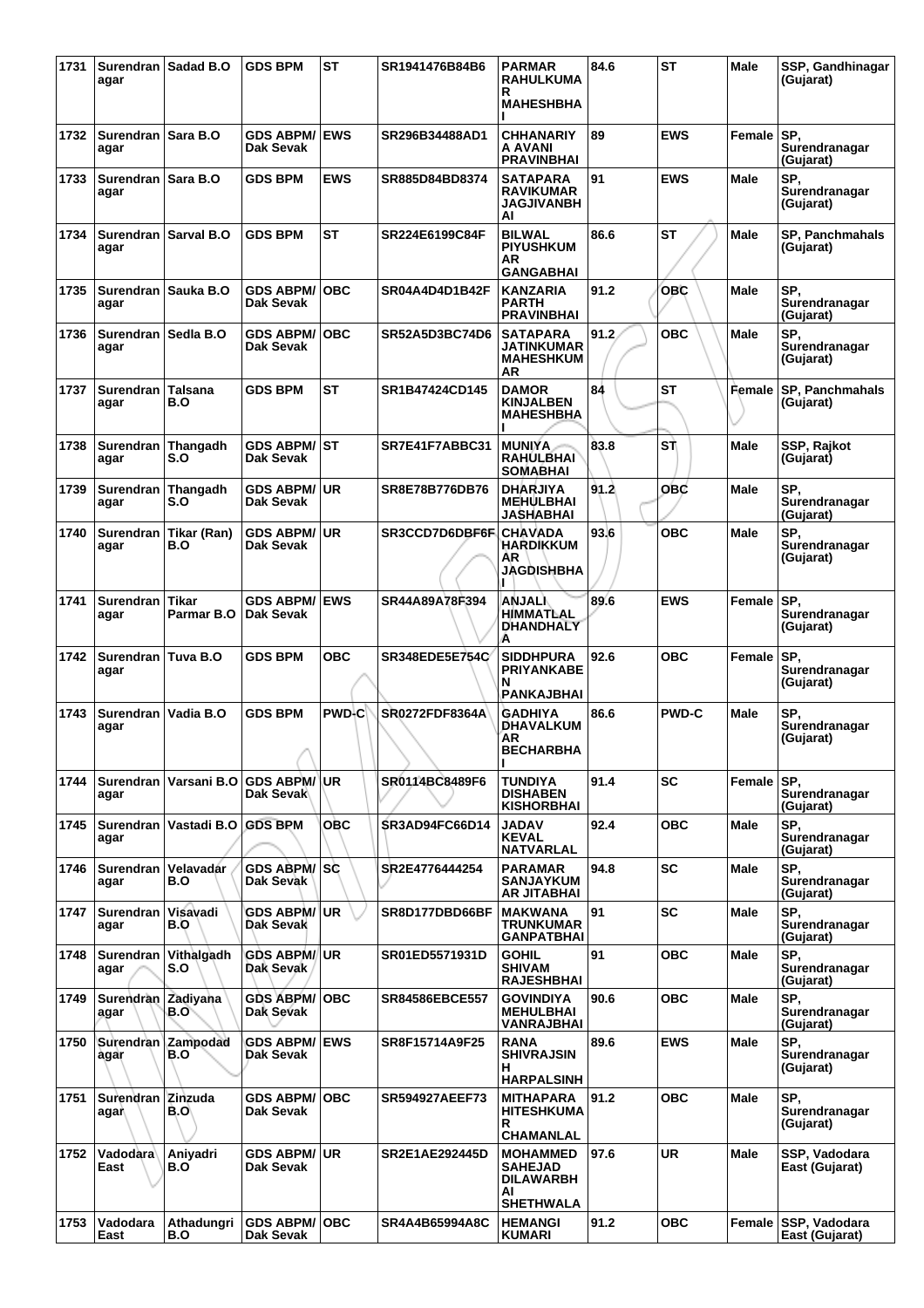| 1754 | Vadodara<br>East | <b>Baravad</b><br>B.O      | <b>GDS ABPM/</b><br>Dak Sevak            | <b>UR</b>  | SR72218967B47E        | <b>RATHAVA</b><br><b>SUKRAMBHA</b>                                             | 91.2 | <b>ST</b>  | <b>Male</b> | SSP. Vadodara<br>East (Gujarat)        |
|------|------------------|----------------------------|------------------------------------------|------------|-----------------------|--------------------------------------------------------------------------------|------|------------|-------------|----------------------------------------|
| 1755 | Vadodara<br>East | Bedia B.O                  | <b>GDS ABPM/</b><br>Dak Sevak            | <b>OBC</b> | SR64D2AC9194D2        | <b>PRAJAPATI</b><br><b>UTSAVKUMA</b><br>R                                      | 89.2 | ОВС        | Male        | <b>SP, Panchmahals</b><br>(Gujarat)    |
| 1756 | Vadodara<br>East | Bodeli S.O                 | <b>GDS ABPM/</b><br>Dak Sevak            | <b>EWS</b> | SR6D3446234645        | YASH<br><b>VIJAYKUMAR</b><br>JOSHI                                             | 88   | <b>EWS</b> | Male        | SSP, Vadodara<br>East (Gujarat)        |
| 1757 | Vadodara<br>East | Chandod<br>S.O             | <b>GDS ABPM/</b><br>Dak Sevak            | <b>OBC</b> | SR31E46224285E        | <b>NIKITA</b><br><b>RAJENDRAB</b><br><b>HAI PARMAR</b>                         | 89.4 | <b>OBC</b> | Female      | SSP, Vadodara<br>East (Gujarat)        |
| 1758 | Vadodara<br>East | Chanvada<br>B.O            | <b>GDS BPM</b>                           | <b>UR</b>  | <b>SR42DF9DC5F835</b> | <b>PATHAN</b><br><b>IRFAN</b><br><b>AYUBKHAN</b>                               | 91.6 | UR         | <b>Male</b> | SSP, Vadodara<br>East (Gujarat)        |
| 1759 | Vadodara<br>East | Chhota-<br>udepur S.O      | <b>GDS ABPM/</b><br>Dak Sevak            | <b>UR</b>  | SR421C4C198AB7        | <b>RATHVA</b><br><b>DIMPALBEN</b><br><b>GOVINDBHAI</b>                         | 90   | ST.        | Female      | SSP, Vadodara<br>East (Gujarat)        |
| 1760 | Vadodara<br>East | <b>Dholar B.O</b>          | <b>GDS BPM</b>                           | <b>OBC</b> | SR43E74B489D64        | <b>BARIA</b><br><b>TORALBEN</b><br>ARVINDBHAI                                  | 91.8 | <b>OBC</b> | Female      | SSP, Vadodara<br>East (Gujarat)        |
| 1761 | Vadodara<br>East | Dholi Simal<br>B.O         | <b>GDS ABPM/</b><br>Dak Sevak            | <b>EWS</b> | SR134A314F54D1        | SONI<br>NANDANIBE<br>N<br>AMITKUMAR                                            | 88   | EWS        | Female      | SSP, Vadodara<br>East (Gujarat)        |
| 1762 | Vadodara<br>East | Kadachhala<br>B.O          | <b>GDS ABPM/</b><br>Dak Sevak            | <b>UR</b>  | <b>SR7C6B64C56D7B</b> | <b>PATEL</b><br><b>HIRENKUMA</b><br>R<br><b>RAMESHBHA</b>                      | 89.4 | UR         | <b>Male</b> | SSP, Vadodara<br>East (Gujarat)        |
| 1763 | Vadodara<br>East | Kanalva<br>B.O             | <b>GDS BPM</b>                           | <b>SC</b>  | SR799EF9299434        | <b>ROHIT</b><br><b>MAYURKUMA</b><br>R<br><b>RANCHHODB</b><br>HAI               | 88.4 | SC         | Male        | SSP, Vadodara<br>East (Gujarat)        |
| 1764 | Vadodara<br>East | Karanjwant<br>B.O          | <b>GDS ABPM/</b><br>Dak Sevak            | <b>UR</b>  | SR6738A36C8AD2        | <b>RATHVA</b><br><b>HIMANSHUK</b><br>UMAR<br><b>POPATBHAT</b>                  | 89.2 | <b>ST</b>  | Male        | SSP, Vadodara<br>East (Gujarat)        |
| 1765 | Vadodara<br>East | Karnali B.O                | <b>GDS BPM</b>                           | <b>EWS</b> | SR8E441596CBC1        | <b>RATHOD</b><br><b>MOHMADMOI</b><br>N<br><b>AIYUBKHAN</b>                     | 87   | <b>EWS</b> | <b>Male</b> | SP, Vadodara<br>West (Gujarat)         |
| 1766 | Vadodara<br>East | Khunvad<br>B.O             | <b>GDS BPM</b>                           | UR         | SR0D8AD3DE784B        | <b>PATEL</b><br><b>AKSHAY</b><br><b>KUMAR</b><br><b>GIRISH</b><br><b>KUMAR</b> | 90.8 | <b>UR</b>  | Male        | SSP, Vadodara<br>East (Gujarat)        |
| 1767 | Vadodara<br>⊵ast | Malsar B.O                 | <b>GDS ABPM/ EWS</b><br><b>Dak Sevak</b> |            | SR1D36651EEDBA        | <b>PATEL</b><br><b>MONALIBEN</b><br><b>ASHOKKUMA</b><br>R                      | 85.8 | <b>EWS</b> |             | Female SSP, Vadodara<br>East (Gujarat) |
| 1768 | Vadodara<br>East | Mandva<br>B.O              | <b>GDS ABPM/</b><br>Dak Sevak            | <b>OBC</b> | SR2DF57D4EFE2E        | <b>MANSURIPIN</b><br>JARA<br><b>SALEHABEN</b><br>SALIMBHAI                     | 87.4 | <b>OBC</b> | Female      | SSP, Vadodara<br>East (Gujarat)        |
| 1769 | Vadodara<br>East | Mankodi<br>B.O             | <b>GDS BPM</b>                           | <b>OBC</b> | SR2F945BB49F59        | <b>DHAVAL</b><br><b>KUMAR</b><br><b>PATEL</b>                                  | 89.3 | ОВС        | Male        | SSP, Vadodara<br>East (Gujarat)        |
| 1770 | Vadodara<br>East | <b>Moletha</b><br>B.O      | <b>GDS BPM</b>                           | <b>UR</b>  | SR7D5474ECFCF4        | <b>MATROJA</b><br><b>KULDIPSINH</b><br><b>RAVINDRASI</b><br>NΗ                 | 90.2 | <b>UR</b>  | Male        | SSP, Vadodara<br>East (Gujarat)        |
| 1771 | Vadodara<br>East | Moradunga<br>ri B.O.       | <b>GDS ABPM/</b><br>Dak Sevak            | UR.        | <b>SR04E5E225F3DC</b> | <b>ROHIT</b><br><b>URVIKKUMA</b><br>R<br><b>HASMUKHBH</b><br>ΑI                | 90.2 | SC         | Male        | SSP, Vadodara<br>East (Gujarat)        |
| 1772 | Vadodara<br>East | <b>Mota</b><br>Fofalia B.O | <b>GDS BPM</b>                           | <b>OBC</b> | SR2C831966B428        | CHAUHAN<br>VASU<br><b>DIPAKBHAI</b>                                            | 90.2 | <b>OBC</b> | Male        | SSP, Vadodara<br>East (Gujarat)        |
| 1773 | Vadodara<br>East | Motibumadi<br>B.O          | <b>GDS ABPM/</b><br>Dak Sevak            | <b>OBC</b> | SR3E1E48684BAD        | <b>RANGER</b><br><b>RIZWAN</b><br><b>MAHEBOOBB</b><br>HAI                      | 87.8 | <b>OBC</b> | Male        | SSP, Vadodara<br>East (Gujarat)        |
| 1774 | Vadodara<br>East | Muldhar<br>B.Q/            | <b>GDS BPM</b>                           | <b>EWS</b> | SR44A2E49213B1        | <b>PANDYA</b><br><b>DHRUVIBAHE</b><br>N.<br><b>VASANTKUM</b>                   | 86.6 | <b>EWS</b> | Female      | SP, Anand<br>(Gujarat)                 |
| 1775 | Vadodara<br>East | Navalja B.O                | <b>GDS ABPM/</b><br>Dak Sevak            | UR.        | SR683674197A47        | AR<br>THAKAR<br><b>BHUMIBAHE</b><br>N<br><b>RAJESHBHAI</b>                     | 89   | <b>UR</b>  | Female      | <b>SSP, Vadodara</b><br>East (Gujarat) |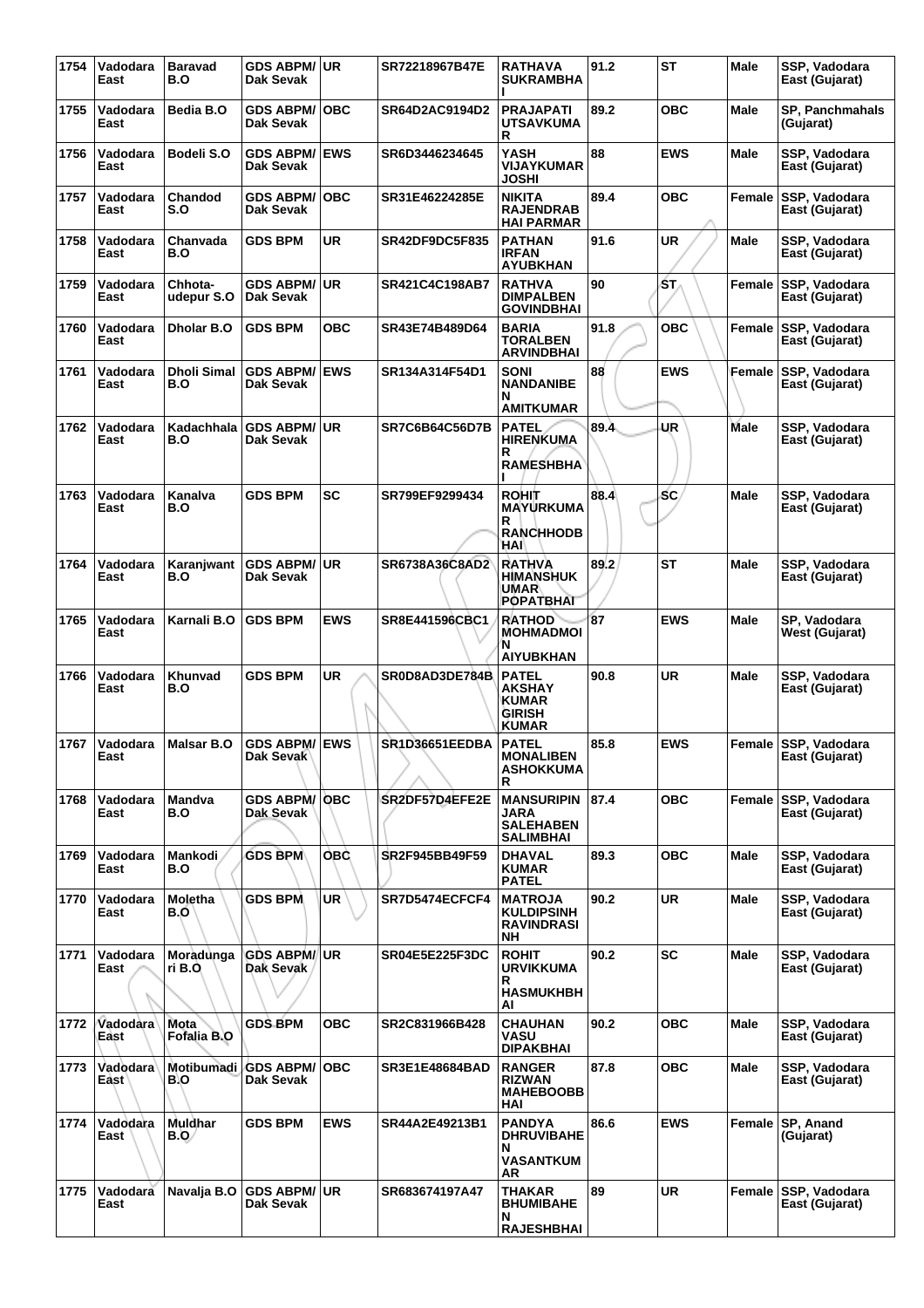| 1776 | Vadodara<br>East  | Pansoli B.O              | <b>GDS BPM</b>                       | <b>UR</b>  | SR085CA3D346A5        | <b>AKASH</b><br><b>CHAUHAN</b>                                      | 91.2 | <b>SC</b>  | Male        | SSP, Vadodara<br>East (Gujarat)       |
|------|-------------------|--------------------------|--------------------------------------|------------|-----------------------|---------------------------------------------------------------------|------|------------|-------------|---------------------------------------|
| 1777 | Vadodara<br>East  | Ranapur<br>B.O           | <b>GDS ABPM/</b><br>Dak Sevak        | <b>OBC</b> | SR28C297481B27        | <b>MISTRY</b><br><b>BINAL</b><br><b>ASHOKBHAI</b>                   | 87.6 | ОВС        | Female      | SSP, Vadodara<br>East (Gujarat)       |
| 1778 | Vadodara<br>East  | Ratanpur<br>B.O          | <b>GDS BPM</b>                       | <b>UR</b>  | SR788D134B5944        | <b>PATEL HENIN 91.6</b><br><b>BALDEVBHAI</b>                        |      | <b>UR</b>  | Male        | SSP, Vadodara<br>East (Gujarat)       |
| 1779 | Vadodara<br>East  | Sagwa B.O                | <b>GDS BPM</b>                       | <b>OBC</b> | SR78DF551FCBAA        | <b>PANCHOLI</b><br><b>RIDDHI</b><br><b>GOPAL DAS</b>                | 88.2 | ОВС        | Female      | SSP, Vadodara<br>East (Gujarat)       |
| 1780 | Vadodara<br>East  | B.O                      | Sankhandra GDS ABPM/<br>Dak Sevak    | <b>UR</b>  | SR041545EC326C        | RATHVA<br><b>NIMISHABEN</b><br>JAYANTIBHA                           | 89   | <b>ST</b>  | Female      | SSP, Vadodara<br>East (Gujarat)       |
| 1781 | Vadodara<br>East  | Singla B.O               | <b>GDS ABPM/</b><br><b>Dak Sevak</b> | <b>OBC</b> | SR1E6F284BD7D2        | <b>BARIYA</b><br><b>KARANKUMA</b><br>R<br><b>GOPALBHAI</b>          | 86.8 | <b>OBC</b> | Male        | SP, Vadodara<br>West (Gujarat)        |
| 1782 | Vadodara<br>East  | Sinor S.O                | <b>GDS ABPM/</b><br><b>Dak Sevak</b> | <b>OBC</b> | <b>SR2ECAF516A977</b> | <b>SATISH</b><br><b>KUMAR</b><br><b>BARIA</b>                       | 87.4 | <b>OBC</b> | Male        | SSP, Vadodara<br>East (Gujarat)       |
| 1783 | Vadodara<br>East  | <b>Sitpur B.O</b>        | <b>GDS BPM</b>                       | <b>EWS</b> | SR0565D72D8378        | <b>PATEL</b><br><b>DHAVALKUM</b><br>AR<br><b>BHIKHABHAI</b>         | 87.6 | <b>EWS</b> | Male        | <b>SP, Panchmahals</b><br>(Gujarat)   |
| 1784 | Vadodara<br>East  | Tandalja<br>B.O          | <b>GDS ABPM/</b><br>Dak Sevak        | <b>UR</b>  | SR78F3F5498649        | <b>PANCHAL</b><br><b>HARDIKKUM</b><br>AR<br><b>MAHENDRAB</b><br>HAI | 91   | овс        | <b>Male</b> | SSP, Vadodara<br>East (Gujarat)       |
| 1785 | Vadodara<br>East  | <b>Tentalav</b><br>B.O   | <b>GDS ABPM/</b><br><b>Dak Sevak</b> | <b>OBC</b> | SR7D42882B4764        | <b>BARIA</b><br><b>SUJEETKUM</b><br>AR                              | 87.8 | OBC        | Male        | SSP, Vadodara<br>East (Gujarat)       |
| 1786 | Vadodara<br>East  | Timba B.O                | <b>GDS BPM</b>                       | <b>OBC</b> | SR1DC9783A458A        | MODI<br><b>SHUBHAM</b><br><b>JITENDRABH</b><br>ΑI                   | 89.2 | OBC        | Male        | SSP, Vadodara<br>East (Gujarat)       |
| 1787 | Vadodara<br>East  | Vajiria B.O              | <b>GDS BPM</b>                       | <b>UR</b>  | SR6419932AD9E2        | <b>SURATIYA</b><br><b>HEMRAJSINH</b><br><b>NARENDRASI</b><br>NΗ     | 92.4 | <b>EWS</b> | Male        | SSP, Vadodara<br>East (Gujarat)       |
| 1788 | Vadodara<br>East  | Vandh B.O                | <b>GDS BPM</b>                       | <b>OBC</b> | SR8E671242B4C1        | <b>MACHHI</b><br>HARDIKBHAI<br><b>VINUBHAI</b>                      | 88   | <b>OBC</b> | <b>Male</b> | <b>SP, Panchmahals</b><br>(Gujarat)   |
| 1789 | Vadodara<br>East  | Vaniad B.O               | <b>GDS BPM</b>                       | UR         | SR28F443B5F534        | PATEL<br><b>BHAVYA</b><br><b><i>SANJAYBHAI</i></b>                  | 91.2 | UR         | Female      | SSP. Vadodara<br>East (Gujarat)       |
| 1790 | Vadodara<br>East  | Vanmala<br>B.O           | <b>GDS BPM</b>                       | <b>OBC</b> | SR831B1F4D74DC        | PRAJAPATI<br><b>MIHIRKUMAR</b><br><b>ASHVINBHAI</b>                 | 88.6 | <b>OBC</b> | Male        | SSP, Vadodara<br>East (Gujarat)       |
| 1791 | Vadodara<br>East  | Vasna B.O                | <b>GDS BPM</b>                       | <b>UR</b>  | SR41465132AEF2        | <b>SHETH</b><br><b>VARUN</b><br><b>BIPINKUMAR</b>                   | 94.6 | UR         | <b>Male</b> | SP, Vadodara<br>West (Gujarat)        |
| 1792 | Vadodara<br>East  | <b>Vydhar B.O</b>        | <b>GDS BPM</b>                       | OBC        | <b>SR53763CAC6F35</b> | <b>KETAN</b><br>MACHHI                                              | 90.4 | ОВС        | Male        | SP, Panchmahals<br>(Gujarat)          |
| 1793 | Vadodara<br>East  | Zoz B.O                  | <b>GDS ABPM/</b><br>Dak Sevak        | UR         | <b>SR872AB95CBA44</b> | <b>PATEL</b><br><b>SANKETKUM</b><br>AR<br><b>NANABHAI</b>           | 90   | <b>UR</b>  | <b>Male</b> | SSP, Vadodara<br>East (Gujarat)       |
| 1794 | Vadodara<br>West  | Akota S.O                | <b>GDS ABPM/</b><br>Dak Sevak        | <b>UR</b>  | SR2BCDD415C78E        | <b>TIWARI</b><br>NIKITA<br><b>SATISHCHAN</b><br><b>DRA</b>          | 95   | <b>OBC</b> | Female      | SP, Vadodara<br>West (Gujarat)        |
| 1795 | Vadodara<br>West∤ | Ambada<br>B.O            | <b>GDS BPM</b>                       | <b>UR</b>  | <b>SR224AF7CC8F28</b> | <b>PATHAN</b><br><b>SHAHBAZKH</b><br>ΑN<br><b>GULAMVARI</b><br>s    | 93.2 | UR         | <b>Male</b> | SSP, Ahmedabad<br>City (Gujarat)      |
| 1796 | Vadodara<br>West  | Anandpura<br>B.O         | <b>GDS BPM</b>                       | <b>UR</b>  | SR41D67AC9CB36        | <b>MANSURI</b><br><b>MOHSIN</b><br><b>BHIKHABHAI</b>                | 92   | <b>OBC</b> | Male        | SP, Vadodara<br><b>West (Gujarat)</b> |
| 1797 | Vadodara<br>West  | Atladara<br>S.O          | <b>GDS ABPM/</b><br>Dak Sevak        | <b>UR</b>  | SR43A1823C8E2D        | <b>SHAH</b><br>NISARG<br><b>AMITKUMAR</b>                           | 93.8 | <b>UR</b>  | <b>Male</b> | SP, Vadodara<br>West (Gujarat)        |
| 1798 | Vadodara<br>West  | Atladara<br>S.O          | <b>GDS ABPM/</b><br>Dak Sevak        | UR.        | SR5CEEF3C3D81F        | <b>ASODARIYA</b><br><b>SAPNABEN</b><br><b>MANSUKHBH</b><br>AI       | 93   | <b>UR</b>  | Female      | SP, Vadodara<br>West (Gujarat)        |
| 1799 | Vadodara<br>West  | Atladara<br>S.O          | GDS ABPM/ SC<br>Dak Sevak            |            | <b>SR328F81C5DA9F</b> | <b>JAIMIN</b><br><b>MAKWANA</b>                                     | 91.2 | <b>SC</b>  | Male        | SP, Vadodara<br>West (Gujarat)        |
| 1800 | Vadodara<br>West  | Chhani S.O<br>(Vadodara) | <b>GDS ABPM/</b><br>Dak Sevak        | <b>EWS</b> | <b>SR44BC7EA3E892</b> | <b>SITANGI</b><br>TIWARI                                            | 95   | <b>EWS</b> | Female      | SP, Vadodara<br>West (Gujarat)        |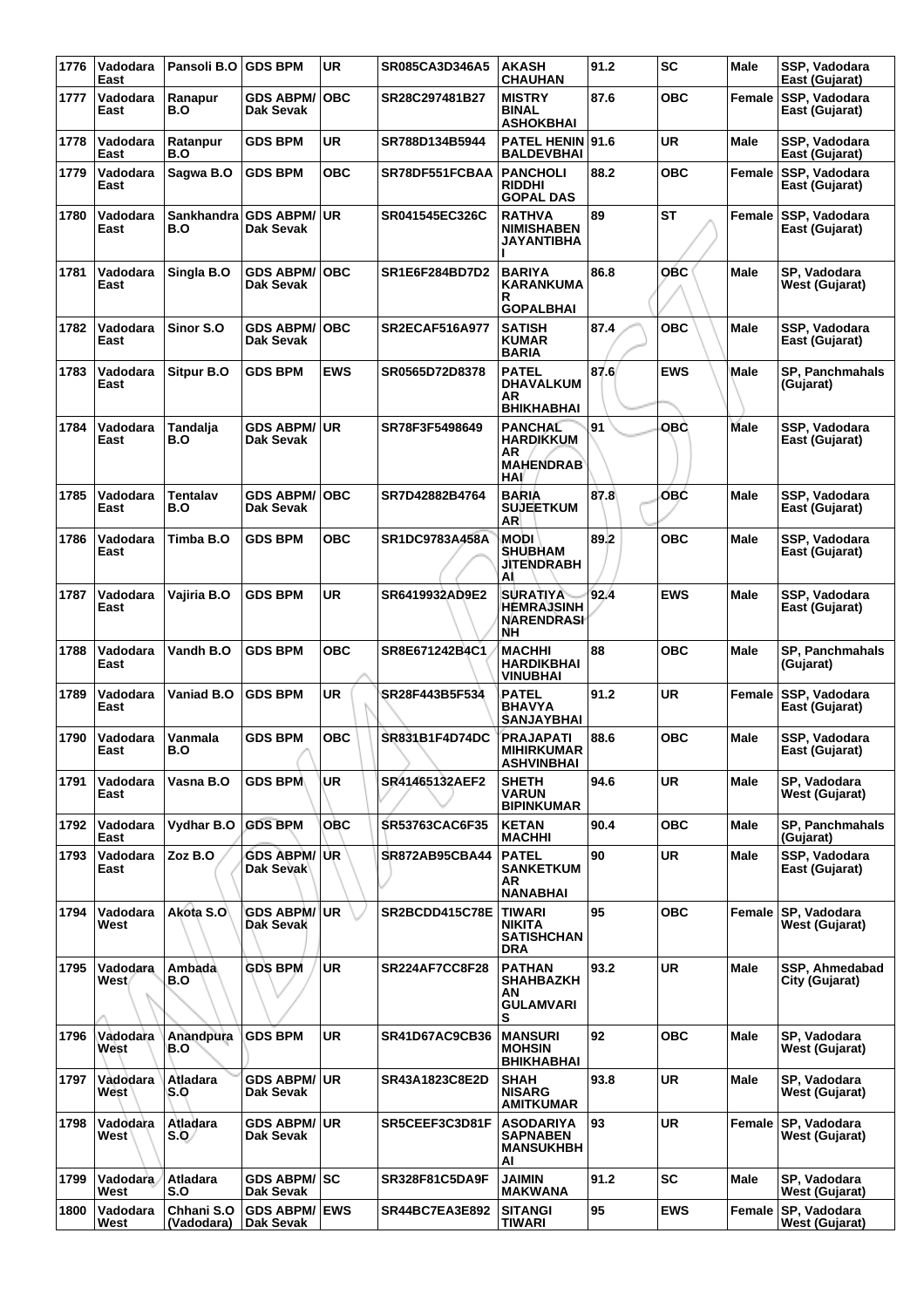| 1801 | Vadodara<br>West | Chokari<br>B.O      | <b>GDS BPM</b>                   | <b>OBC</b>      | <b>SR085949127CEB</b> | KAVA<br><b>HARSHSMITH</b><br><b>DEVENBHAI</b>                    | 90.2 | <b>OBC</b>   | Male   | SP, Junagadh<br>(Gujarat)                    |
|------|------------------|---------------------|----------------------------------|-----------------|-----------------------|------------------------------------------------------------------|------|--------------|--------|----------------------------------------------|
| 1802 | Vadodara<br>West | Dabka B.O           | <b>GDS BPM</b>                   | UR              | SR2898FFE57F43        | <b>PATEL</b><br><b>HARDIKKUM</b><br>AR<br><b>KALPESHBH</b><br>Al | 91.8 | <b>EWS</b>   | Male   | SP, Vadodara<br>West (Gujarat)               |
| 1803 | Vadodara<br>West | Dajipura<br>B.O     | <b>GDS ABPM/</b><br>Dak Sevak    | ∣OBC            | SR24EFFBDFC11C        | <b>SHEIKH</b><br>JAHEDABEN<br><b>SULEMANBH</b><br>Al             | 89.2 | <b>OBC</b>   |        | Female SP, Vadodara<br>West (Gujarat)        |
| 1804 | Vadodara<br>West | Dashrath<br>B.O     | <b>GDS ABPM/</b><br>Dak Sevak    | <b>IEWS</b>     | SR8ED46493B69F        | <b>HIRANYAMA</b><br><b>DHRUVKUMA</b><br><b>R BHATT</b>           | 90.6 | <b>EWS</b>   | Male   | SP, Vadodara<br>West (Gujarat)               |
| 1805 | Vadodara<br>West | Dhavat B.O          | <b>GDS BPM</b>                   | <b>UR</b>       | SR2A5B5CD15FE5        | ANKITKUMA<br>R<br>KIRANKUMA<br><b>R SONI</b>                     | 91.6 | UR′          | Male   | SP, Vadodara<br>West (Gujarat)               |
| 1806 | Vadodara<br>West | Dodka B.O           | <b>GDS BPM</b>                   | <b>OBC</b>      | SR116922B5499C        | PRAJAPATI<br>KRUSHNAKU<br>MAR<br><b>MANGALBHA</b>                | 90   | <b>OBC</b>   | Male   | SSP, Vadodara<br>East (Gujarat)              |
| 1807 | Vadodara<br>West | Dudhwada<br>B.O     | <b>GDS BPM</b>                   | <b>EWS</b>      | SR2DCA9141BB3A        | <b>SEVAK</b><br><b>RUTVIBAHEN</b><br>KANUPRASA<br>D              | 89.2 | <b>EWS</b>   | Female | SP, Vadodara<br>West (Gujarat)               |
| 1808 | Vadodara<br>West | Fateganj<br>H.O     | <b>GDS ABPM/</b><br>Dak Sevak    | <b>PWD-C</b>    | SR121CB2B7C61C        | BARIYA<br>JAINIKKUMA<br>R<br><b>MAHESHKUM</b><br>AR              | 82.6 | <b>PWD-C</b> | Male   | SSP. Ahmedabad<br>City (Gujarat)             |
| 1809 | Vadodara<br>West | Fateganj<br>H.O     | <b>GDS ABPM/ SC</b><br>Dak Sevak |                 | SR085C4638E614        | <b>PARMAR</b><br>KAUSHALKU<br>MAR<br>BHARATBHAI                  | 92.6 | <b>SC</b>    | Male   | SSP, Vadodara<br>East (Gujarat)              |
| 1810 | Vadodara<br>West | Fateganj<br>H.O     | GDS ABPM/⊺UR<br>Dak Sevak        |                 | SR679EB55712B6        | <b>JIGNESHKUM 95</b><br>AR PATEL                                 |      | <b>OBC</b>   | Male   | SP, Panchmahals<br>(Gujarat)                 |
| 1811 | Vadodara<br>West | Ganpatpura<br>B.O   | <b>GDS BPM</b>                   | <b>ST</b>       | SR5C563D764825        | TUSHAR<br>VASAVA                                                 | 91.2 | <b>ST</b>    | Male   | SP, Vadodara<br>West (Gujarat)               |
| 1812 | Vadodara<br>West | Gavasad<br>B.O      | GDS ABPM/<br>Dak Sevak           | ∣UR             | SR0E274364AAD2        | <b>GOVERDHAN</b><br>SAMARTH<br><b>DEVENDRAK</b><br>UMAR          | 91   | SC           | Male   | SP, Vadodara<br>West (Gujarat)               |
| 1813 | Vadodara<br>West | Gosindra<br>B.O     | <b>GDS BPM</b>                   | <b>EWS</b>      | SR21C41BBB1DC2        | MAHIDA<br>YUVRAJSINH                                             | 89   | <b>EWS</b>   | Male   | SP, Anand<br>(Gujarat)                       |
| 1814 | Vadodara<br>West | Gothda B.O          | <b>GDS ABPM/ST</b><br>Dak Sevak  |                 | <b>SR441F4FE7C63C</b> | SENVA<br>JAGDISHBHA<br>I PUNAMBHAI                               | 95   | ST           | Male   | SP, Vadodara<br>vvest (Gujarat)              |
| 1815 | Vadodara<br>West | Handod<br>B.O       | GDS BPM'                         | <b>UR</b>       | SR52ED43D64EB1        | DHRUVKUMA   90.8<br>R<br><b>HITESHKUMA</b><br>R PANDYA           |      | UR           | Male   | SP. Vadodara<br>West (Gujarat)               |
| 1816 | Vadodara<br>West | Husepur<br>B.O      | GDS BPM                          | UR <sup>1</sup> | SR3549D2249CF4        | PATEL<br>SMITKUMAR<br>ALPESHBHAI                                 | 91.6 | UR           | Male   | SP, Vadodara<br>West (Gujarat)               |
| 1817 | Vadodara<br>West | Itola B.O           | <b>GDS ABPM/UR</b><br>Dak Sevak  |                 | <b>SR15C457B1E5E1</b> | AGRAWAL<br>ANKIT<br><b>DILIPBHAI</b>                             | 91.4 | <b>UR</b>    | Male   | SP. Vadodara<br>West (Gujarat)               |
| 1818 | Vadodara<br>West | Jarod S.O           | GDS ABPM/ ST<br>Dak Sevak        |                 | SR133487A9CCD4        | <b>HINHOR</b><br>PRITIBEN<br>AMARSINH                            | 91   | <b>ST</b>    | Female | <b>SP, Vadodara</b><br>West (Gujarat)        |
| 1819 | Vadodara<br>West | Jiyatalavdi<br>B.O  | GDS BPM                          | ОВС             | SR4856B732B774        | PRAJAPATI<br><b>DHRUVIBEN</b><br>PANKAJBHAI                      | 91   | ОВС          | Female | <b>SP, Vadodara</b><br><b>West (Gujarat)</b> |
| 1820 | Vadodara<br>West | Junarampu<br>ra B.O | <b>GDS ABPM/ST</b><br>Dak Sevak  |                 | SR791F64C1ED14        | <b>PATEL</b><br><b>JAYKUMAR</b><br><b>PRAVINBHAI</b>             | 89.2 | <b>ST</b>    | Male   | SP, Vadodara<br><b>West (Gujarat)</b>        |
| 1821 | Vadodara<br>West | Kamalpura<br>B.O    | <b>GDS BPM</b>                   | <b>OBC</b>      | SR46C6C6D3AE99        | <b>DARJI JINAL</b><br><b>BHARATKUM</b><br>AR                     | 88.8 | ОВС          | Female | SP, Vadodara<br>West (Gujarat)               |
| 1822 | Vadodara<br>West | Kanda B.O           | <b>GDS ABPM/OBC</b><br>Dak Sevak |                 | SR6F22AAF18F24        | PRAJAPATI<br>VAIBHAVKU<br>MAR<br>ARVINDBHAI                      | 88.4 | <b>OBC</b>   | Male   | SP, Vadodara<br>West (Gujarat)               |
| 1823 | Vadodara<br>West | Kandari S.O         | <b>GDS ABPM/ UR</b><br>Dak Sevak |                 | SR1A42A7CE8314        | AKASH<br><b>KUMAR</b>                                            | 93.1 | UR           | Male   | SP, Vadodara<br>West (Gujarat)               |
| 1824 | Vadodara<br>West | Karmal B.O          | <b>GDS BPM</b>                   | <b>OBC</b>      | SR0E671222786B        | VARIA<br><b>RUCHITABEN</b><br><b>MUKESHKUM</b><br>AR             | 89   | <b>OBC</b>   | Female | SP, Vadodara<br>West (Gujarat)               |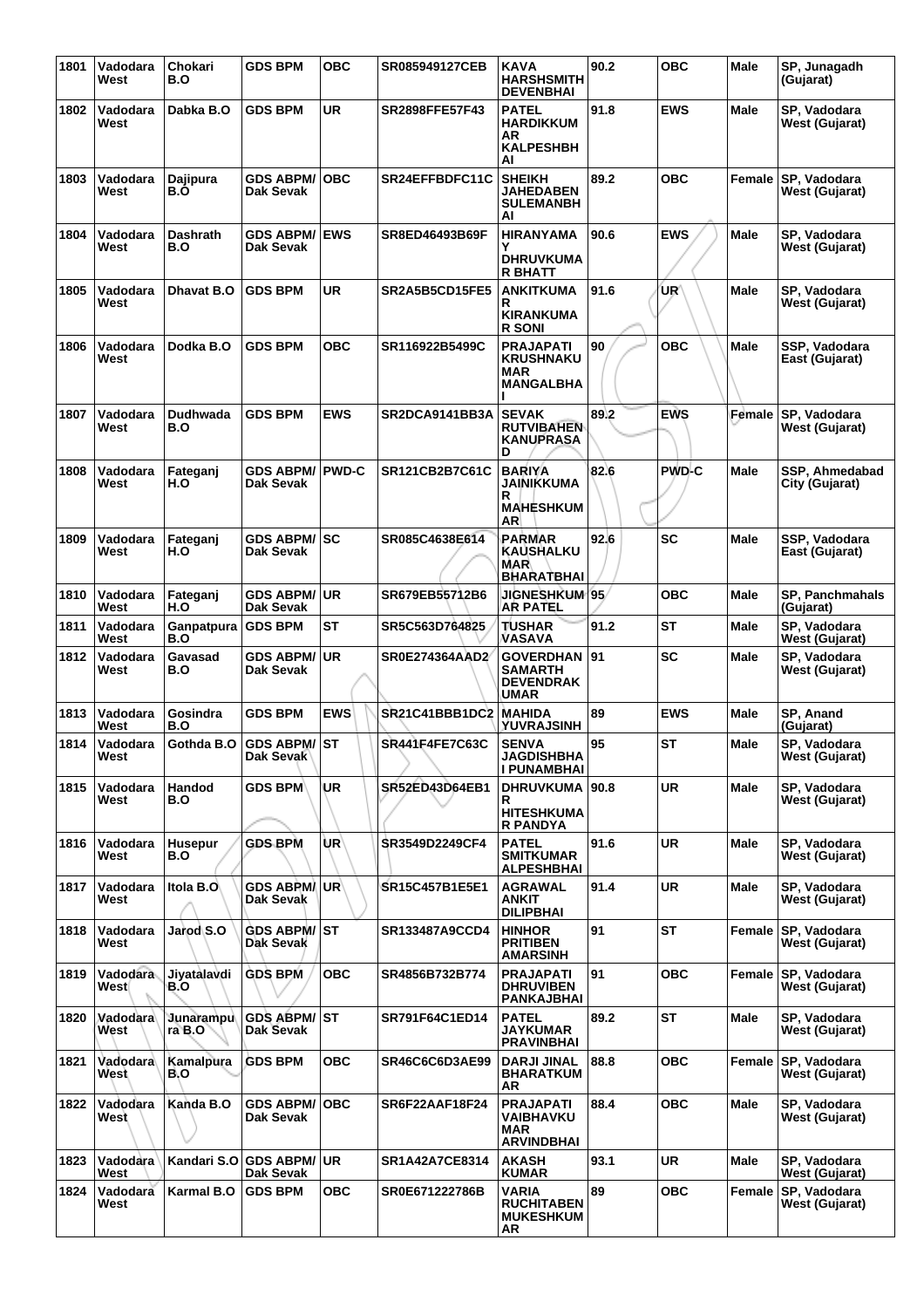| 1825 | Vadodara<br>West      | S.O                              | Kayavahron GDS ABPM/ST<br><b>Dak Sevak</b> |            | <b>SR059ADA7C7492</b> | <b>RATHWA</b><br>ASMITA<br><b>RAMESHBHA</b>                | 88.6 | <b>ST</b>  |             | Female SP, Vadodara<br><b>West (Gujarat)</b> |
|------|-----------------------|----------------------------------|--------------------------------------------|------------|-----------------------|------------------------------------------------------------|------|------------|-------------|----------------------------------------------|
| 1826 | Vadodara<br>West      | Kheda<br>Karmasiya<br>B.O        | <b>GDS ABPM/</b><br><b>Dak Sevak</b>       | <b>UR</b>  | SR4C7687A3289C        | <b>PARMAR</b><br><b>RAJVIBEN</b><br><b>GIRVANTSIN</b><br>н | 90.8 | <b>UR</b>  |             | Female SP, Junagadh<br>(Gujarat)             |
| 1827 | Vadodara<br>West      | Luna B.O                         | <b>GDS ABPM/</b><br><b>Dak Sevak</b>       | <b>OBC</b> | SR5DCEFD5D3729        | <b>SOLANKI</b><br><b>URVASHIBEN</b><br><b>ARJUNSINH</b>    | 88.2 | <b>OBC</b> |             | Female SP, Vadodara<br><b>West (Gujarat)</b> |
| 1828 | Vadodara<br>West      | Miyagam<br>Karjan S.O            | <b>GDS ABPM/</b><br><b>Dak Sevak</b>       | <b>OBC</b> | SR13C8C837CB24        | <b>DANGAR</b><br><b>ALPESHBHAI</b>                         | 90.8 | <b>OBC</b> | <b>Male</b> | SP, Vadodara<br>West (Gujarat)               |
| 1829 | Vadodara<br>West      | <b>Motimanek</b><br>pur B.O      | <b>GDS BPM</b>                             | <b>ST</b>  | SR1C49A34CCDE5        | <b>RATHVA</b><br><b>NISHIDHKUM</b><br>AR                   | 93.8 | <b>ST</b>  | Male        | SSP, Vadodara<br>East (Gujarat)              |
| 1830 | Vadodara              | Motivarnoli                      | <b>GDS BPM</b>                             | <b>OBC</b> | SR8CD12A6BB4D         | RAMANBHAI<br><b>PRAJAPATI</b>                              | 89.6 | овс        | Male        | SSP, Vadodara                                |
|      | West                  | B.O                              |                                            |            | D                     | <b>RUDRESH</b><br><b>HITESHBHAI</b>                        |      |            |             | East (Gujarat)                               |
| 1831 | Vadodara<br>West      | Nana<br>Fofalia B.O              | <b>GDS BPM</b>                             | <b>UR</b>  | SR2CBCE482D5DD        | <b>PATEL</b><br><b>SAPNABEN</b><br><b>DINESHBHAI</b>       | 91.2 | <b>UR</b>  | Female      | SP, Vadodara<br>West (Gujarat)               |
| 1832 | Vadodara<br>West      | Padra S.O                        | <b>GDS ABPM/</b><br>Dak Sevak              | <b>OBC</b> | <b>SR2F97291EEB5F</b> | <b>PARMAR</b><br>JATINKUMAR<br><b>HARESHKUM</b><br>AR      | 91.4 | <b>OBC</b> | Male        | SP, Vadodara<br><b>West (Gujarat)</b>        |
| 1833 | Vadodara<br>West      | Padra S.O                        | <b>GDS ABPM/ UR</b><br>Dak Sevak           |            | SR44B3E4FC7C47        | <b>BHUVA EKTA</b><br><b>RAJESHBHAI</b>                     | 91.8 | UR         | Female      | SP, Vadodara<br><b>West (Gujarat)</b>        |
| 1834 | Vadodara<br>West      | Patarveni<br>B.O                 | <b>GDS ABPM/</b><br>Dak Sevak              | <b>OBC</b> | SR0A43AEEA488A        | <b>RASESH</b><br><b>MANUBHAI</b><br><b>SUTHAR</b>          | 88.8 | <b>OBC</b> | Male        | SP, Vadodara<br>West (Gujarat)               |
| 1835 | Vadodara<br>West      | Pindappa<br>B.O                  | <b>GDS BPM</b>                             | <b>UR</b>  | SR6D5D4CD6DE5E        | <b>PATEL</b><br><b>SWEETY</b><br>JAYANTILAL                | 91   | UR         | Female      | SP, Vadodara<br><b>West (Gujarat)</b>        |
| 1836 | Vadodara<br>West      | Racecourse<br>S.O                | <b>GDS ABPM/</b><br><b>Dak Sevak</b>       | <b>UR</b>  | SR5C33EB6E83D1        | <b>BABIYA</b><br>VAIDĒHI`<br><b>JAYESHBHAI</b>             | 93.8 | <b>UR</b>  | Female      | SP, Vadodara<br><b>West (Gujarat)</b>        |
| 1837 | Vadodara<br>West      | Rajupura<br>B.O                  | GDS BPM                                    | <b>UR</b>  | SR56D15641438B        | <b>CHAVDA</b><br><b>VIJAYSINH</b><br>VANRAJSINH            | 94.6 | UR         | Male        | SP, Vadodara<br>West (Gujarat)               |
| 1838 | Vadodara<br>West      | Rasulpur<br>B.O                  | <b>GDS ABPM/ UR</b><br>Dak Sevak           |            | SR2394B174F3E3        | <b>DABHADE</b><br><b>MAULI</b><br><b>MAYUR</b>             | 91.6 | UR         | Female      | SSP, Vadodara<br>East (Gujarat)              |
| 1839 | Vadodara<br>West      | Raval B.O                        | <b>GDS ABPM/</b><br><b>Dak Sevak</b>       | <b>OBC</b> | SR0E83F47D3DF3        | RANA<br><b>SHAKSHI</b><br>JAGDISHBHA                       | 89   | <b>OBC</b> |             | Female SP, Vadodara<br>West (Gujarat)        |
|      | 1840 Vadodara<br>West | <b>Ruvand B.O</b>                | <b>GDS ABPM/OBC</b><br>Dak Sevak           |            | SR23DF511AD7F4        | DANTANI<br><b>SAVAN</b><br><b>RAMESHBHA</b>                | 88.4 | <b>OBC</b> | Male        | SP, Panchmahals<br>(Gujarat)                 |
| 1841 | Vadodara<br>West      | Sadhi B.O                        | <b>GDS ABPMA EWS</b><br>Dak Sevak          |            | SR89468EB7624F        | <b>PATEL</b><br><b>AXAYKUMAR</b>                           | 88.2 | <b>EWS</b> | Male        | SP. Vadodara<br><b>West (Gujarat)</b>        |
| 1842 | Vadodara<br>West      | Samiyala<br>B.O                  | <b>GDS BPM</b>                             | <b>OBC</b> | SR35C45544F5E1        | <b>SOLANKI</b><br><b>AYUSHI</b><br><b>KIRITKUMAR</b>       | 91   | <b>OBC</b> | Female      | SP, Vadodara<br>West (Gujarat)               |
| 1843 | Vadodara<br>West      | Sampa B.O                        | <b>GDS BPM</b>                             | <b>OBC</b> | SR144F4A5AFE76        | <b>CHRISTIAN</b><br><b>MARY DAVID</b>                      | 89   | <b>OBC</b> |             | Female SP, Anand<br>(Gujarat)                |
| 1844 | Vadodara<br>West      | Sandasal<br>S.O                  | GDS ABPM/<br>Dak Sevak                     | OBC∀       | SR6574C884B9F3        | <b>BHARVAD</b><br><b>MITTALBEN</b><br><b>ISHWARBHAI</b>    | 88.2 | <b>OBC</b> |             | Female SP, Vadodara<br>West (Gujarat)        |
| 1845 | Vadodara<br>West      | Saniad B.O                       | <b>GDS ABPM/ST</b><br>Dak Sevak            |            | SR482291EB1315        | <b>RATHVA</b><br><b>PRIYANKA</b><br><b>CHUNILAL</b>        | 88.2 | <b>ST</b>  |             | Female SP, Vadodara<br>West (Gujarat)        |
| 1846 | Vadodara<br>West      | Sarar B.O                        | <b>GDS BPM</b>                             | <b>UR</b>  | SR23BB2A5FDF34        | <b>TRIVEDI</b><br><b>KRISHNABEN</b><br><b>DILIPBHAI</b>    | 91   | <b>UR</b>  | Female      | SP, Vadodara<br>West (Gujarat)               |
| 1847 | Vadodara<br>West      | Simri B.O                        | <b>GDS BPM</b>                             | <b>SC</b>  | SR487259E65F62        | <b>PARMAR</b><br><b>MITULKUMA</b><br>R.                    | 90.2 | SC         | Male        | SP, Vadodara<br>West (Gujarat)               |
| 1848 | Vadodara<br>West      | Sisva B.O                        | <b>GDS BPM</b>                             | <b>UR</b>  | SR3B461B3A6D2C        | <b>PARTHKUMA</b><br><b>R BABUBHAI</b><br><b>PATEL</b>      | 92.2 | <b>UR</b>  | Male        | SSP, Vadodara<br>East (Gujarat)              |
| 1849 | Vadodara<br>West      | T B.<br><b>Sanatorium</b><br>S.O | <b>GDS ABPM/</b><br>Dak Sevak              | ∣UR        | SR54B38114B7C1        | <b>FAIRY</b><br><b>MATHUR</b>                              | 95   | <b>UR</b>  | Female      | SP, Vadodara<br>West (Gujarat)               |
| 1850 | Vadodara<br>West      | Tajpura B.O GDS BPM              |                                            | UR         | <b>SR68CDC544B456</b> | GANDHI<br><b>KRUPAL</b><br><b>HITESHKUMA</b><br>R          | 93.2 | <b>UR</b>  | Male        | SP, Vadodara<br>West (Gujarat)               |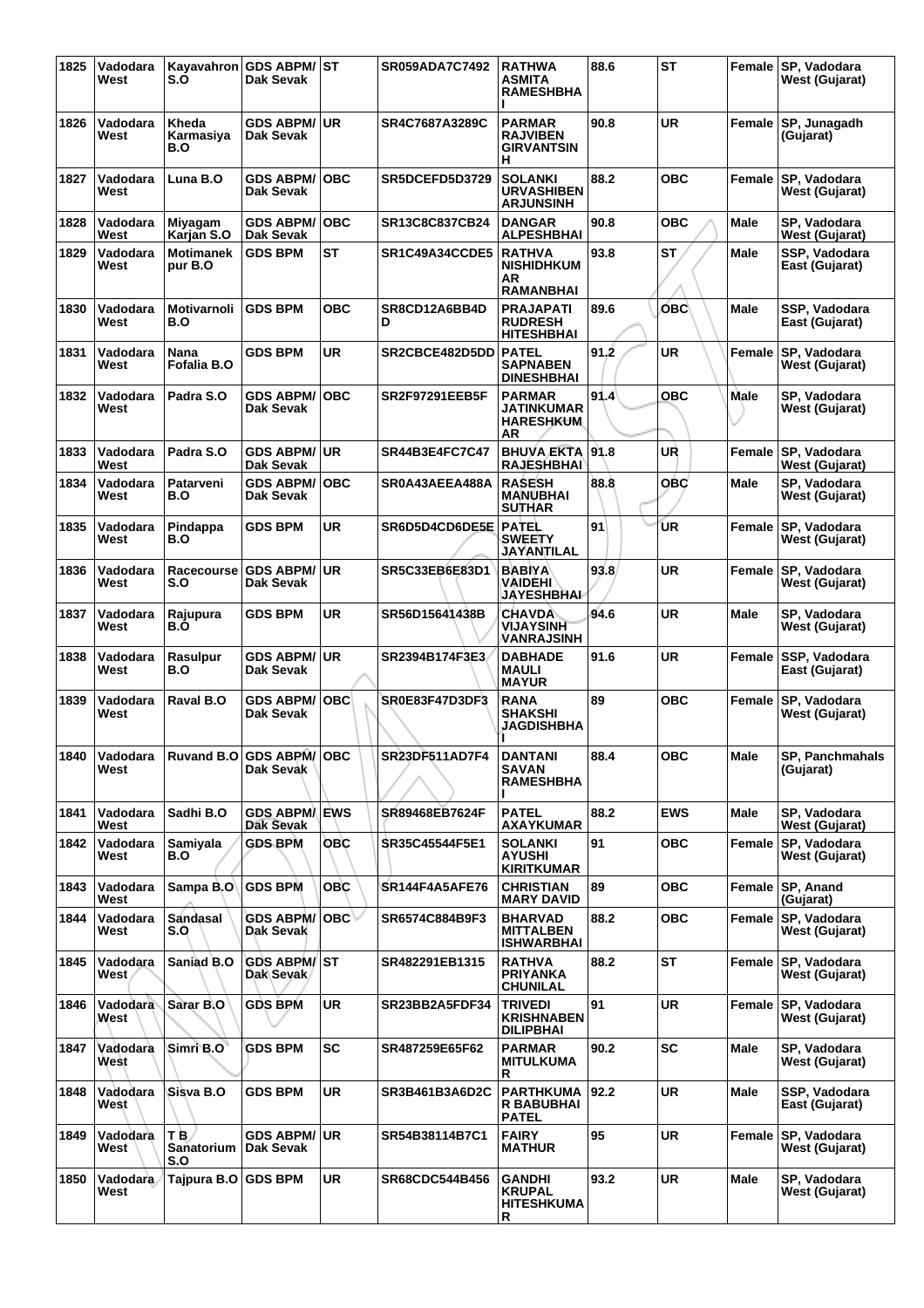| 1851 | Vadodara<br>West | Tandalja<br>B.O         | <b>GDS BPM</b>                   | <b>SC</b>    | <b>SR0EEF4484521C</b> | <b>DAFADA</b><br>GAUTAMBHA<br>I BABU BHAI                   | 93.6    | <b>SC</b>  | Male        | SSP, Rajkot<br>(Gujarat)          |
|------|------------------|-------------------------|----------------------------------|--------------|-----------------------|-------------------------------------------------------------|---------|------------|-------------|-----------------------------------|
| 1852 | Vadodara<br>West | Umaraya<br>B.O          | <b>GDS BPM</b>                   | <b>ST</b>    | SR4A4891E12BB2        | <b>MEDA</b><br><b>NITINKUMAR</b><br><b>MANGALSIN</b><br>н   | 92      | <b>ST</b>  | Male        | SSP, Vadodara<br>East (Gujarat)   |
| 1853 | Vadodara<br>West | Urad B.O                | <b>GDS BPM</b>                   | UR           | SR24413A946C9F        | <b>PATEL</b><br><b>KERALBEN</b><br>BACHUBHAI                | 90.6    | UR         | Female      | SSP, Vadodara<br>East (Gujarat)   |
| 1854 | Vadodara<br>West | Vadsala<br>B.O          | GDS BPM                          | <b>ST</b>    | SR6C6B718763A6        | GAMIT<br><b>RUCHITKUM</b><br>AR<br><b>BACHUBHAI</b>         | 90.4    | <b>ST</b>  | Male        | SP, Vadodara<br>West (Gujarat)    |
| 1855 | Vadodara<br>West | Vakaner<br>B.O          | <b>GDS BPM</b>                   | <b>PWD-C</b> | SR37D7628B41F2        | <b>DAMOR</b><br><b>PINKIBEN</b><br>LALUBHAI                 | 82      | PWD-C      | Female      | SP, Panchmahals<br>(Gujarat)      |
| 1856 | Vadodara<br>West | Valva B.O               | <b>GDS BPM</b>                   | <b>ST</b>    | SR1C1A2F177CBF        | <b>DAMOR</b><br>UNNATI<br><b>UMESHBHAI</b>                  | 89.4    | бT         | Female      | SP, Vadodara<br>West (Gujarat)    |
| 1857 | Vadodara<br>West | Vankaneda<br>B.O        | <b>GDS ABPM/</b><br>Dak Sevak    | <b>UR</b>    | SR26F3DB415C72        | <b>PATEL</b><br><b>SOHANBHAI</b><br><b>DILIPBHAI</b>        | 90.6    | <b>UR</b>  | Male        | SP, Vadodara<br>West (Gujarat)    |
| 1858 | Vadodara<br>West | Vejalpura<br>B.O        | GDS BPM                          | <b>OBC</b>   | SR01AF25A8D4C4        | <b>JYOTIBEN</b><br><b>SUNILBHAI</b><br><b>CHAUHAN</b>       | 89.6    | <b>OBC</b> | Female      | SP, Vadodara<br>West (Gujarat)    |
| 1859 | Vadodara<br>West | Vejpur B.O              | <b>GDS ABPM/</b><br>Dak Sevak    | <b>UR</b>    | SR23FBAB39A4E4        | <b>PATEL</b><br><b>KRISHNABEN</b><br><b>KALPESHBH</b><br>AI | 90.4    | UR         | Female      | SSP, Vadodara<br>East (Gujarat)   |
| 1860 | Vadodara<br>West | Vemardi<br>B.O          | <b>GDS BPM</b>                   | <b>EWS</b>   | SR64D93436EE9E        | <b>ACHARYA</b><br><b>DHRUVI</b><br><b>MAYANKKUM</b><br>AR   | 89.4    | EWS        | Female      | SP, Vadodara<br>West (Gujarat)    |
| 1861 | Valsad           | Amli B.O                | <b>GDS ABPM/</b><br>Dak Sevak    | UR           | SR8FF492777225        | <b>RATEL</b><br>URMIKBHAI<br>YATINBHAI                      | 89.8    | <b>ST</b>  | <b>Male</b> | SSP, Valsad<br>(Gujarat)          |
| 1862 | Valsad           | <b>Bagwada</b><br>B.O   | <b>GDS BPM</b>                   | UR           | SR4E95542338DB        | <b>NIKUM</b><br>PRATHAM<br>JAGDISHBHA                       | 94.4    | <b>UR</b>  | <b>Male</b> | SSP, Valsad<br>(Gujarat)          |
| 1863 | Valsad           | <b>Bhensdara</b><br>B.O | <b>GDS BPM</b>                   | <b>UR</b>    | SR5924646A3B6A        | <b>PATEL</b><br><b>SANJANABE</b><br>N<br><b>GAMANBHAI</b>   | 91      | ST         | Female      | SSP, Valsad<br>(Gujarat)          |
| 1864 | Valsad           | <b>Bhilad S.O</b>       | <b>GDS ABPM/</b><br>Dak Sevak    | UR           | SR12E93843A522        | <b>DODIYA</b><br><b>PAYAL</b><br>PRAVINBHAI                 | 90.4    | ОВС        | Female      | SSP, Valsad<br>(Gujarat)          |
| 1865 | Valsad           | Chala B.O               | <b>GDS ABPM/ UR</b><br>Dak Sevak |              | SR1E6393F49B14        | <b>NIKKI RAI</b>                                            | 91.2    | <b>EWS</b> |             | Female SSP, Valsad<br>(Gujarat)   |
| 1866 | Valsad           | Dadra S.O               | <b>GDS ABPM/ SC</b><br>Dak Sevak |              | SR467D72D4C9BA        | <b>MANISH</b><br><b>MOHAN</b><br><b>BARIA</b>               | 86.1538 | SC         | <b>Male</b> | <b>SSP. Surat</b><br>(Gujarat)    |
| 1867 | Valsad           | Dehli B.O               | <b>GDS BPM</b>                   | OBC          | <b>SR197351F45EAC</b> | <b>DHIMMAR</b><br><b>PINALI</b><br><b>CHANDRAKA</b><br>NΤ   | 89.6    | <b>OBC</b> | Female      | SSP, Valsad<br>(Gujarat)          |
| 1868 | Valsad           | Dulsad B.O.             | <b>GDS BPM</b>                   | <b>SC</b>    | SR7D4DCA1CB6D<br>F    | <b>RAHUL ANIL</b><br><b>NIKAM</b>                           | 92.2    | <b>SC</b>  | Male        | SSP, Valsad<br>(Gujarat)          |
| 1869 | Valsad           | <b>Dunetha</b><br>B.O   | <b>GDS BPM</b>                   | ОВС∖         | SR01378E12BC59        | <b>AHIR</b><br><b>HIRALBEN</b><br><b>MANISHBHAI</b>         | 89.2    | <b>OBC</b> | Female      | SSP, Valsad<br>(Gujarat)          |
| 1870 | Valsad           | Dungri S.O<br>(Valsad)  | <b>GDS ABPM/</b><br>Dak Sevak    | OBC          | SR759B9CD99B67        | <b>TANDEL</b><br><b>PRIYANSHI</b><br>PANKAJBHAI             | 90.6    | <b>OBC</b> | Female      | <b>SSP, Valsad</b><br>(Gujarat)   |
| 1871 | Valsad           | Ghadoi B.O              | <b>GDS ABPM/</b><br>Dak Sevak    | <b>OBC</b>   | SR64D9BF3B3A78        | <b>PATEL</b><br><b>ASHIKA</b><br><b>VINODBHAI</b>           | 90.6    | <b>OBC</b> | Female      | SSP, Valsad<br>(Gujarat)          |
| 1872 | Valsad           | Ghanveri<br>B.O         | <b>GDS BPM</b>                   | <b>UR</b>    | SR0948D6F4DBBD        | <b>PANDEY</b><br><b>PRIYA ARUN</b>                          | 89.6    | <b>UR</b>  | Female      | <b>SSP, Valsad</b><br>(Gujarat)   |
| 1873 | Valsad           | Haria B.O               | <b>GDS BPM</b>                   | <b>UR</b>    | SR55885D89BD44        | <b>BHAVSAR</b><br>JENI<br><b>JAYESHKUM</b><br>AR            | 91.6    | <b>UR</b>  | Female      | SSP, Valsad<br>(Gujarat)          |
| 1874 | Valsad           | Jogvel B.O              | <b>GDS ABPM/ UR</b><br>Dak Sevak |              | SR633249E35BDC        | <b>PATHAK</b><br>JEET<br><b>RAJENDRAK</b><br>UMAR           | 88.6    | <b>UR</b>  | Male        | SP.<br>Surendranagar<br>(Gujarat) |
| 1875 | Valsad           | Kachigam<br>B.O         | <b>GDS BPM</b>                   | <b>OBC</b>   | <b>SR274ED72355CE</b> | <b>PATEL</b><br><b>NITIXA</b><br><b>MUKESHBHA</b>           | 91.2    | <b>OBC</b> | Female      | SSP, Valsad<br>(Gujarat)          |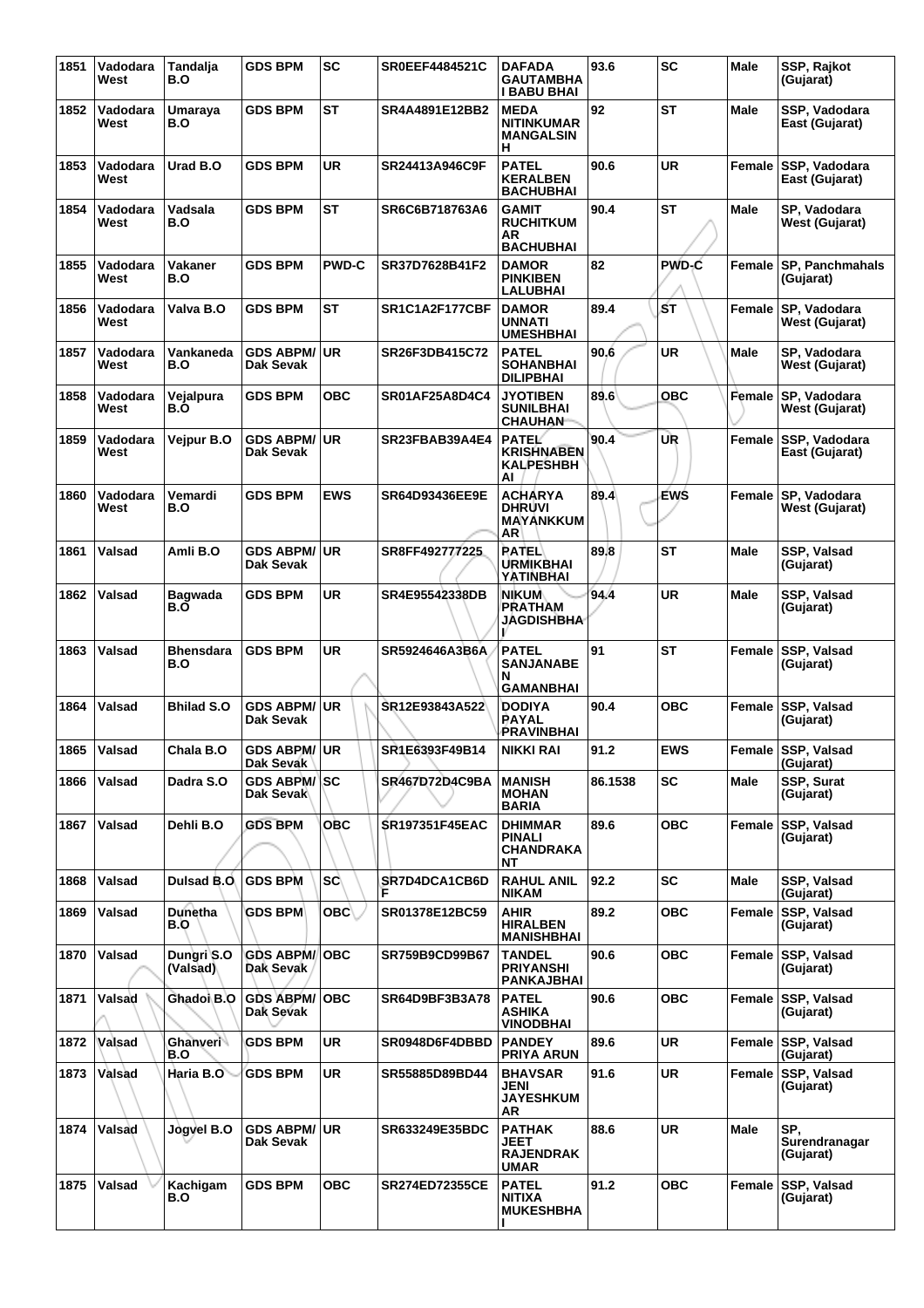| 1876 | Valsad | Karchond<br>B.O                  | <b>GDS ABPM/ UR</b><br>Dak Sevak  |            | SR6B4B2D2DC463        | <b>CHAUDHARI</b><br><b>PRAMODBHA</b><br>LAXMANBHA                      | 88.6 | <b>ST</b>  | Male        | SSP, Valsad<br>(Gujarat)        |
|------|--------|----------------------------------|-----------------------------------|------------|-----------------------|------------------------------------------------------------------------|------|------------|-------------|---------------------------------|
| 1877 | Valsad | Khadakwal<br>B.O                 | <b>GDS ABPM/ UR</b><br>Dak Sevak  |            | <b>SR74892AEF4B44</b> | <b>NAIK TINA</b><br><b>RAMESHBHA</b>                                   | 88.4 | ST         | Female      | <b>SSP, Valsad</b><br>(Gujarat) |
| 1878 | Valsad | Khanvel<br>B.O                   | <b>GDS BPM</b>                    | <b>UR</b>  | SR1949AA7B89B4        | <b>PARMAR</b><br><b>RINEX</b><br><b>MAHESHBHA</b>                      | 91.6 | <b>UR</b>  | Male        | SSP, Valsad<br>(Gujarat)        |
| 1879 | Valsad | Lakadbari<br>B.O                 | <b>GDS BPM</b>                    | <b>UR</b>  | SR6AFF9213C751        | <b>PATEL</b><br><b>ANKUR</b><br><b>NARESHBHAI</b>                      | 89.6 | <b>ST</b>  | Male        | <b>SSP, Valsad</b><br>(Gujarat) |
| 1880 | Valsad | Machhiwad<br>B.O                 | <b>GDS ABPM/ SC</b><br>Dak Sevak  |            | SR6BAC3778C297        | <b>SHREEMALI</b><br><b>JAGRUTIBEN</b><br><b>MAHESHKUM</b><br>ΑR        | 86.8 | <b>SC</b>  | Female      | SSP, Valsad<br>(Gujarat)        |
| 1881 | Valsad | Mandoni<br>B.O                   | <b>GDS BPM</b>                    | UR         | <b>SR2FE448251B4D</b> | <b>ISHA</b><br><b>MAHESHBHA</b><br><b>I PATEL</b>                      | 89.4 | <b>OBC</b> | Female      | SSP, Valsad<br>(Gujarat)        |
| 1882 | Valsad | Moti<br>Vahiyal B.O Dak Sevak    | <b>GDS ABPM/ EWS</b>              |            | <b>SR627E77134ABE</b> | <b>PATEL</b><br><b>DIXITKUMAR</b><br><b>SURESHBHAI</b>                 | 87.8 | EWS        | <b>Male</b> | SP, Sabarkantha<br>(Gujarat)    |
| 1883 | Valsad | Moti<br>Vahiyal B.O              | <b>GDS BPM</b>                    | <b>UR</b>  | SR3FEEB54DE4E7        | <b>THAKOR</b><br><b>DONIKA</b><br><b>SHAILESHSL</b><br>NH              | 89.6 | UR         | Eemale      | SSP, Valsad<br>(Gujarat)        |
| 1884 | Valsad | Nahuli B.O                       | <b>GDS ABPM/ UR</b><br>Dak Sevak  |            | SR3B6212295CA4        | <b>SHAH MANSI</b><br><b>NILESHKUMA</b><br>R                            | 89.6 | UR         |             | Female SSP, Valsad<br>(Gujarat) |
| 1885 | Valsad | Nani<br><b>Dholdungri</b><br>B.O | <b>GDS BPM</b>                    | <b>OBC</b> | SR62FE38BA2826        | <b>PATEL</b><br><b>VATSAL</b><br><b>MOHANBHAI</b>                      | 88.4 | <b>OBC</b> | Male        | SSP, Valsad<br>(Gujarat)        |
| 1886 | Valsad | Nani<br>Tambadi<br>B.O           | <b>GDS BPM</b>                    | <b>UR</b>  | SR6B98146F127F        | <b>PATEL</b><br><b>HARDIK</b><br>UTTAMBHAI                             | 89.6 | ST         | Male        | SSP, Valsad<br>(Gujarat)        |
| 1887 | Valsad | Ozar B.O                         | <b>GDS ABPM/ UR</b><br>Dak Sevak  |            | SR5F4531A5173A        | <b>PATEL</b><br><b>KHUSHI</b><br><b>JAYESHBHAI</b>                     | 93.8 | <b>ST</b>  |             | Female SSP, Valsad<br>(Gujarat) |
| 1888 | Valsad | Parzai B.O                       | <b>GDS BPM</b>                    | UR         | <b>SR077267BFBDD3</b> | <b>CHAUHAN</b><br><b>PINALBEN</b><br><b>RANCHHODB</b><br>HAI           | 88.8 | SC         | Female      | SP, Panchmahals<br>(Gujarat)    |
| 1889 | Valsad | Punat B.O                        | <b>GDS BPM</b>                    | <b>EWS</b> | SR71648B49DE23        | <b>PATEL</b><br>VATSAL<br>PANKAJBHAI                                   | 88   | <b>EWS</b> | <b>Male</b> | SSP, Valsad<br>(Gujarat)        |
| 1890 | Valsad | Rajpuri<br>Talat B.O             | <b>GDS BPM</b>                    | <b>OBC</b> | <b>SR45DF876ECD51</b> | <b>PATEL</b><br><b>KAJALKUMA</b><br>RI<br><b>PRAMODBHA</b>             | 88.2 | <b>OBC</b> |             | Female SSP, Surat<br>(Gujarat)  |
| 1891 | Valsad | Sildha B.O                       | <b>GDS BPM</b>                    | UR         | SR63ADF5E1C3A8        | <b>VADHU</b><br><b>ANJALIBEN</b><br><b>RATILAL</b>                     | 89.6 | <b>ST</b>  | Female      | <b>SSP, Valsad</b><br>(Gujarat) |
| 1892 | Valsad | Tiskari B.O                      | <b>GDS ABPM/OBC</b><br>Dak Sevak  |            | <b>SR134BEB859D6C</b> | <b>TANDEL</b><br><b>BINDIYABEN</b>                                     | 88   | ОВС        | Female      | SSP, Valsad<br>(Gujarat)        |
| 1893 | Valsad | Valvada<br>B.O\                  | GDS ABPM/UR<br>Dak Sevak          |            | SR6E7C9F7E4824        | <b>JIGAR</b><br><b>SURESHBHAI</b><br><b>THAKOR</b>                     | 90.4 | <b>UR</b>  | Male        | SSP, Valsad<br>(Gujarat)        |
| 1894 | Valsad | Varna B.O                        | <b>GDS ABPM/ EWS</b><br>Dak Sevak |            | SR875D3951414B        | DAVE<br><b>VIVEKBHAI</b><br><b>GHANSHYAM</b><br><b>BHAI</b>            | 87.8 | EWS        | Male        | SSP, Valsad<br>(Gujarat)        |
| 1895 | Valsad | Vatar B.O                        | <b>GDS BPM</b>                    | <b>OBC</b> | <b>SR25CA23F124ED</b> | <b>SOLANKI</b><br>JATIN<br><b>MOHANBHAI</b>                            | 90.2 | <b>OBC</b> | Male        | SSP, Valsad<br>(Gujarat)        |
| 1896 | Valsad | Velugam<br>B.O                   | <b>GDS BPM</b>                    | <b>EWS</b> | SR31BABB6DFEA         | <b>SARVAIYA</b><br><b>RUSHIRAJSI</b><br><b>NH</b><br><b>GIRVANSINH</b> | 89.2 | <b>EWS</b> | <b>Male</b> | SP, Bhavnagar<br>(Gujarat)      |
| 1897 | Valsad | Virval B.O                       | <b>GDS BPM</b>                    | <b>UR</b>  | <b>SR0749C923EAC8</b> | <b>KEVALKUMA</b><br>R<br><b>GULABBHAI</b><br><b>PATEL</b>              | 90.4 | <b>ST</b>  | <b>Male</b> | SSP, Valsad<br>(Gujarat)        |
| 1898 | Valsad | Zaroli B.O                       | <b>GDS BPM</b>                    | <b>OBC</b> | <b>SR5CF6C63991FC</b> | <b>TANDEL</b><br><b>VINAY</b><br><b>KANTILAL</b>                       | 88.8 | <b>OBC</b> | <b>Male</b> | SSP, Valsad<br>(Gujarat)        |